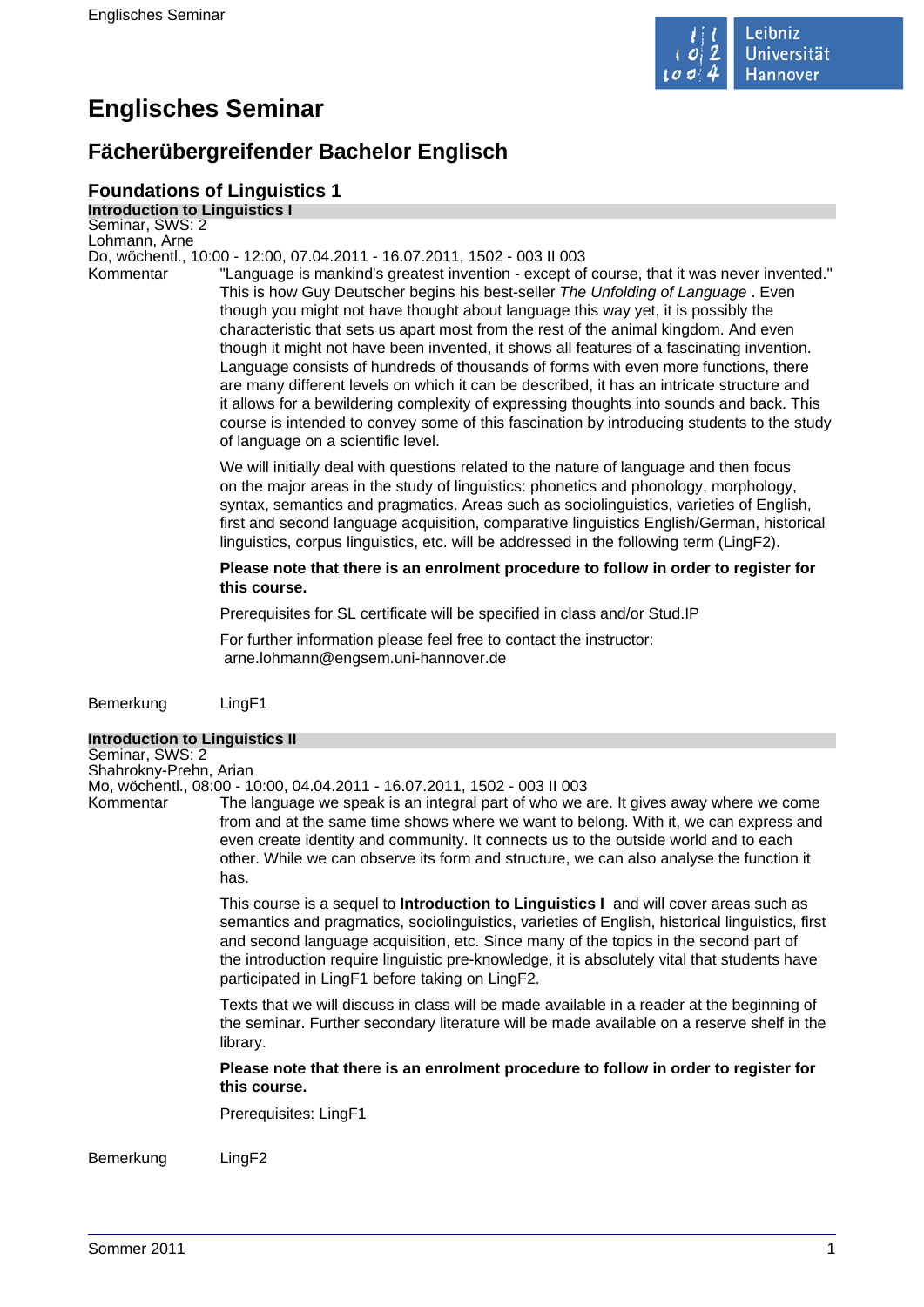

### **Introduction to Linguistics II**

Seminar, SWS: 2 Gerckens (M. A.), Caroline

Di, wöchentl., 08:00 - 10:00, 05.04.2011 - 16.07.2011, 1502 - 003 II 003

Kommentar The language we speak is an integral part of who we are. It gives away where we come from and at the same time shows where we want to belong. With it, we can express and even create identity and community. It connects us to the outside world and to each other. While we can observe its form and structure, we can also analyse the function it fulfils.

> This course is a sequel to **Introduction to Linguistics I** and will cover areas such as semantics and pragmatics, sociolinguistics, varieties of English, historical linguistics, first and second language acquisition, etc. Since many of the topics in the second part of the introduction require linguistic pre-knowledge, it is absolutely vital that students have participated in LingF1 before taking on LingF2.

> Texts that we will discuss in class will be made available in a reader at the beginning of the seminar. Further secondary literature will be made available on a reserve shelf in the library.

### **Please note that there is an enrolment procedure to follow in order to register for this course.**

Prerequisites: LingF1

Bemerkung LingF2

# **Foundations of Linguistics 2**

**Corpus Linguistics** Seminar, SWS: 2 Gerckens (M. A.), Caroline

Mi, wöchentl., 10:00 - 12:00, 06.04.2011 - 16.07.2011, 1502 - 613 II 613

Mi, Einzel, 10:00 - 12:00, 04.05.2011 - 04.05.2011, 1210 - C203 Computerraum

Mi, Einzel, 10:00 - 12:00, 25.05.2011 - 25.05.2011, 1210 - C203 Computerraum This course provides a theoretical and practical introduction to the field of corpus linguistics. We will look at the origins of corpus linguistics and move on to current trends. We will also deal with some major electronic corpora and look at the variety of languagerelated activities in which corpus linguistics play an important role or can make valuable contributions. Special attention will be paid to links between corpus linguistics and foreign language teaching (FLT).

> Some sessions will take place in the computer-labs to familiarise students with software tools like 'Wordsmith Tools'.

Students are asked to register for this course via StudIP.

**!!! Class-size will be limited to 25 participants !!!** 

Prerequisites: Foundations Linguistics 1 (Major), LingF1 (Minor)

For further information: caroline.gerckens@engsem.uni-hannover.de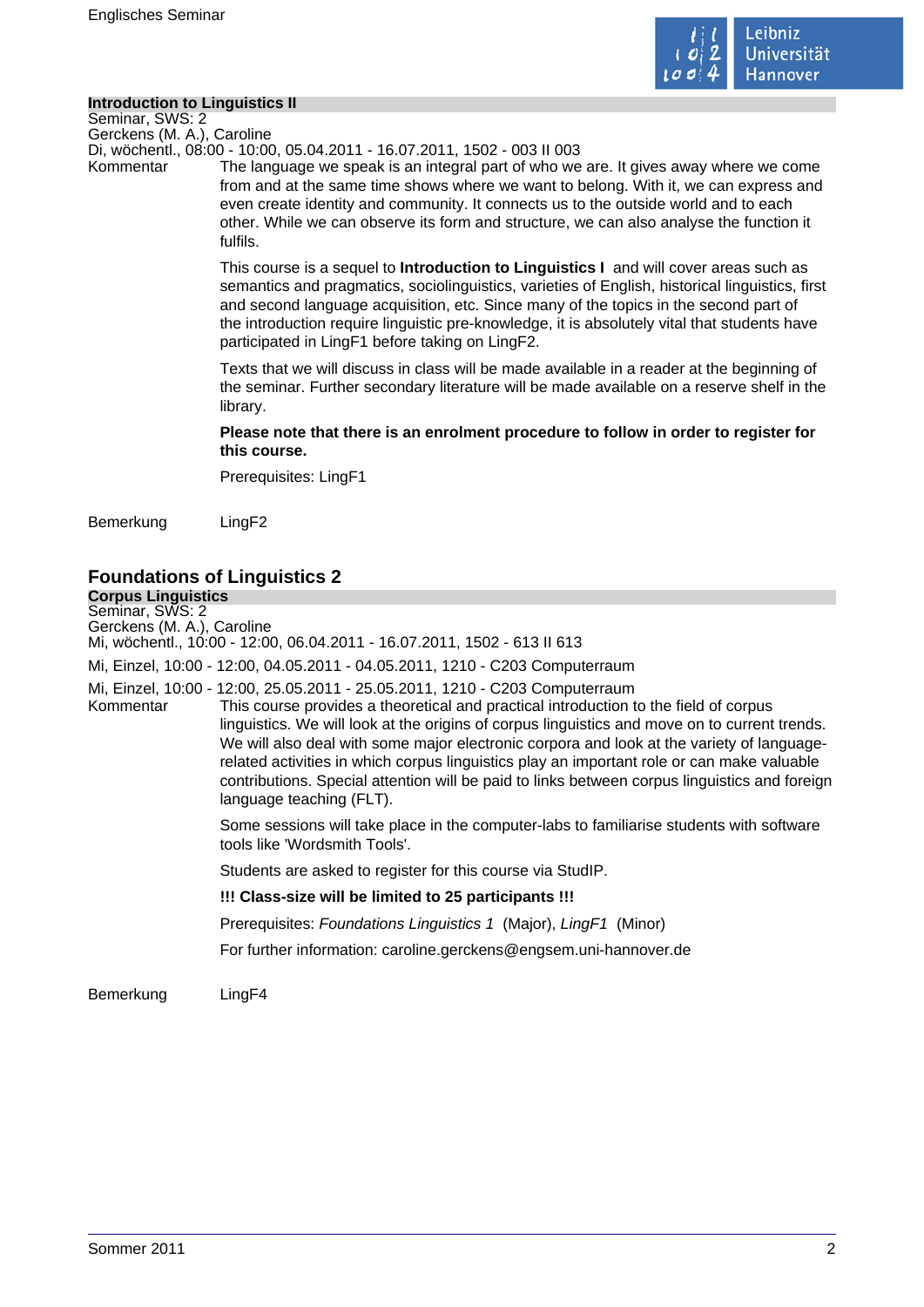

### **Investigating English Syntax**

Seminar, SWS: 2 Shahrokny-Prehn, Arian

Do, wöchentl., 08:00 - 10:00, 07.04.2011 - 16.07.2011, 1502 - 703 II 703

Kommentar For those still believing in the slot-and-filler model of language, syntax provides the rules that are used in order to put words into grammatically correct sentences. Up to a certain extent, we will also follow this approach since it still is the basis of language instruction. Accordingly, the course will start out with an overview of traditional syntactic analysis (e.g. word classes, sentence constituents) and will then go over to more recent approaches towards syntax and grammar. Here, we will concern ourselves with cognitive aspect of grammar, the lexico-grammatical interface, phraseology, and construction grammars. Actual language data drawn from corpora will play an important role in our studies and students will be encouraged to start their own research project over the course of the semester.

> **In order to ensure a productive learning atmosphere, the class size is limited to 30 people and students have to sign up for this course via studIP.**

It is also absolutely mandatory for students to be present for the first session.

Prerequisites: Foundations Linguistics 1 (Major), LingF1 (Minor)

Prerequisites for certificates: Studienleistungen will be specified in class; Prüfungsleistung will be a final term paper.

Bemerkung LingF4

#### **Morphology**

Seminar, SWS: 2

Lohmann, Arne

Do, wöchentl., 14:00 - 16:00, 07.04.2011 - 16.07.2011, 1502 - 306 II 306

Kommentar Have you come across the words *laptop zombie* (English) or *Internetzapper* (German)? Both can be found at www.wordspy.com and www.wortwarte.de, respectively, webpages which keep track of new words, showing that language users creatively add to the lexicon of these two languages. The area of linguistics concerned with this process is termed word-formation, which is an important part of morphology. During this course we will deal with the most important word-formation processes, compounding, derivation, clipping, blending and conversion in order to get a better grasp of the strategies speakers employ to create new words.

> Furthermore we will be concerned with more general issues of morphology relying on, but also expanding knowledge acquired in LingF1. Among these will be the distinction between derivation and inflection, but also the surprisingly difficult task to decide what a word is in the first place. Naturally we will address these topics using primarily English examples and thereby gain a better understanding of the structure of the English language.

### **Students are asked to register for this class via StudIP.**

For further information please feel free to contact the instructor: arne.lohmann@engsem.uni-hannover.de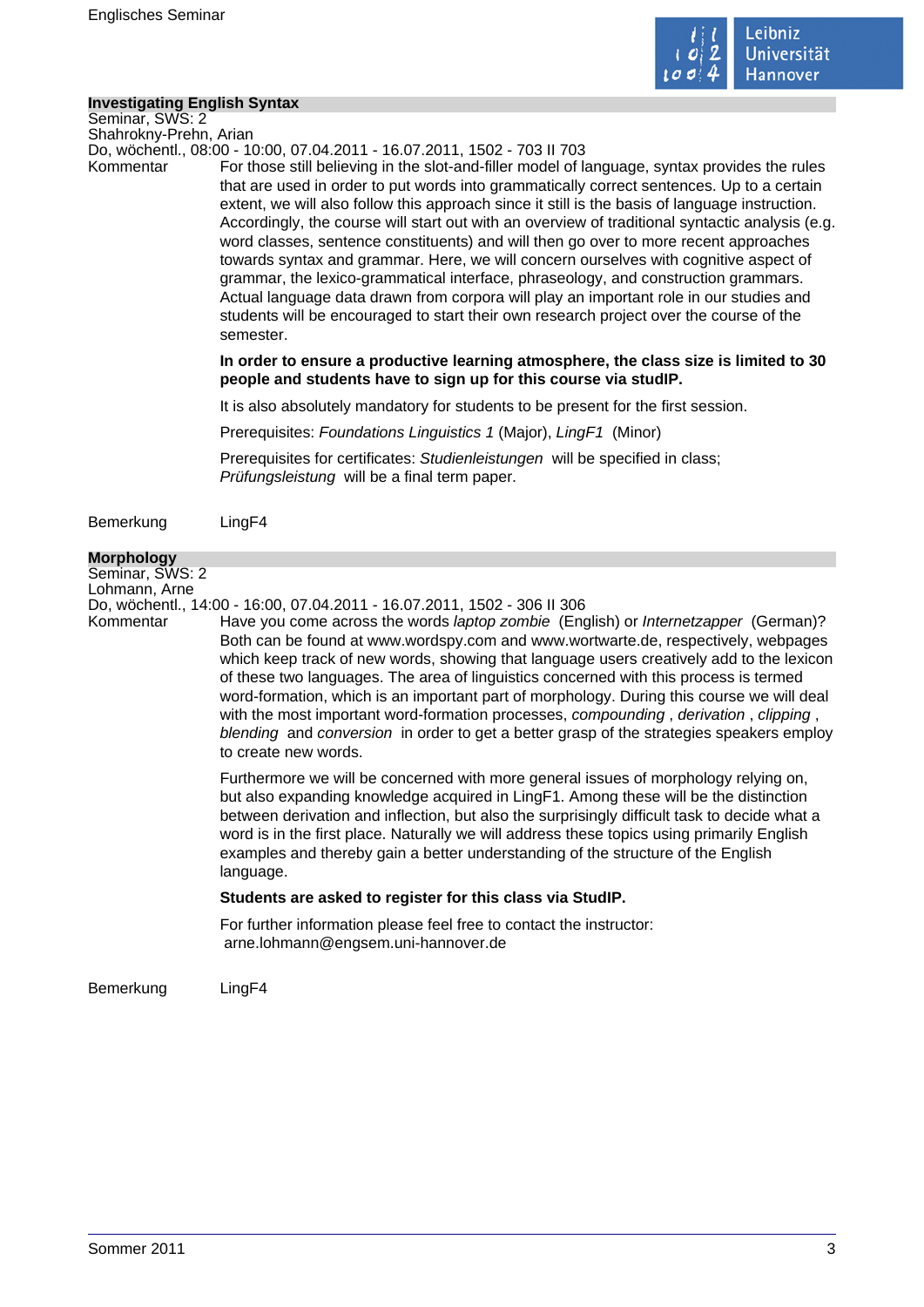

### **Survey of English - Phonetics and Phonology**

| Vorlesung, SWS: 2<br>Altendorf, Ulrike<br>Mi, wöchentl., 08:00 - 10:00, 06.04.2011 - 16.07.2011, 1502 - 003 II 003                                                                                                                                                                                                                                                                                                                                                                                                                                                                                                                                                                                                                                                               |  |
|----------------------------------------------------------------------------------------------------------------------------------------------------------------------------------------------------------------------------------------------------------------------------------------------------------------------------------------------------------------------------------------------------------------------------------------------------------------------------------------------------------------------------------------------------------------------------------------------------------------------------------------------------------------------------------------------------------------------------------------------------------------------------------|--|
| Mi, Einzel, 08:00 - 10:00, 29.06.2011 - 29.06.2011, 1507 - 002 VII 002, Klausur<br>This course will take a closer look at the phonetics and phonology of English. We will<br>Kommentar<br>look at both segmental and supra-segmental features of the major reference accents<br>of English, RP and General American. If appropriate, the theoretical angle will be<br>contrastive, focussing on differences between German and English. In other cases, the<br>approach will be diachronic, with a special emphasis on on-going trends, variationist, with<br>a special emphasis on the correlation of pronunciation and social groups, theoretical,<br>with a special focus on the problems of allophony, and practical, with a special focus on<br>handling IPA transcription. |  |
| LingF3 / FAL1, FAL2<br>Bemerkung                                                                                                                                                                                                                                                                                                                                                                                                                                                                                                                                                                                                                                                                                                                                                 |  |

### **Advanced Linguistics**

|                                      | <b>Cognition in Language Acquisition</b>                                                                                                                                                                                                                                                                                  |
|--------------------------------------|---------------------------------------------------------------------------------------------------------------------------------------------------------------------------------------------------------------------------------------------------------------------------------------------------------------------------|
| Seminar, SWS: 2                      |                                                                                                                                                                                                                                                                                                                           |
| Altendorf, Ulrike                    |                                                                                                                                                                                                                                                                                                                           |
|                                      | Mi, wöchentl., 10:00 - 12:00, 06.04.2011 - 16.07.2011, 1502 - 306 II 306                                                                                                                                                                                                                                                  |
| Kommentar                            | This course will explore the controversial role of cognition in language acquisition and<br>learning. It will look at theoretical considerations and empirical research on the topic.<br>There will be a particular focus on language immersion programmes, such as English and<br>French immersion programmes in Canada. |
|                                      | Prerequisites: Foundations Linguistics 1 and 2 (Major), Foundations Linguistics (Minor)                                                                                                                                                                                                                                   |
|                                      | Course size limited to 35 people                                                                                                                                                                                                                                                                                          |
| Bemerkung                            | Please register for this class via Stud. IP between 1 and 15 March!<br>LingA1, LingA2 / FAL2, FAL7                                                                                                                                                                                                                        |
| <b>Cognitive Sociolinguistics</b>    |                                                                                                                                                                                                                                                                                                                           |
| Seminar, SWS: 2<br>Altendorf, Ulrike | Di, wöchentl., 14:00 - 16:00, 05.04.2011 - 16.07.2011, 1502 - 306 II 306                                                                                                                                                                                                                                                  |
|                                      |                                                                                                                                                                                                                                                                                                                           |
| Kommentar                            | This course will explore a very recent approach to sociolinguistics and language variation<br>that aims at the "marriage" of cognitive linguistics and variational linguistics. It will look                                                                                                                              |

at classic texts from both branches and at recent texts suggesting different ways of combining them.

Prerequisites: Foundations Linguistics 1 and 2 (Major), Foundations Linguistics (Minor)

### **Course size limited to 35 people**

**Please register for this class via Stud.IP between 1 and 15 March!** 

Bemerkung LingA1, LingA2 / FAL4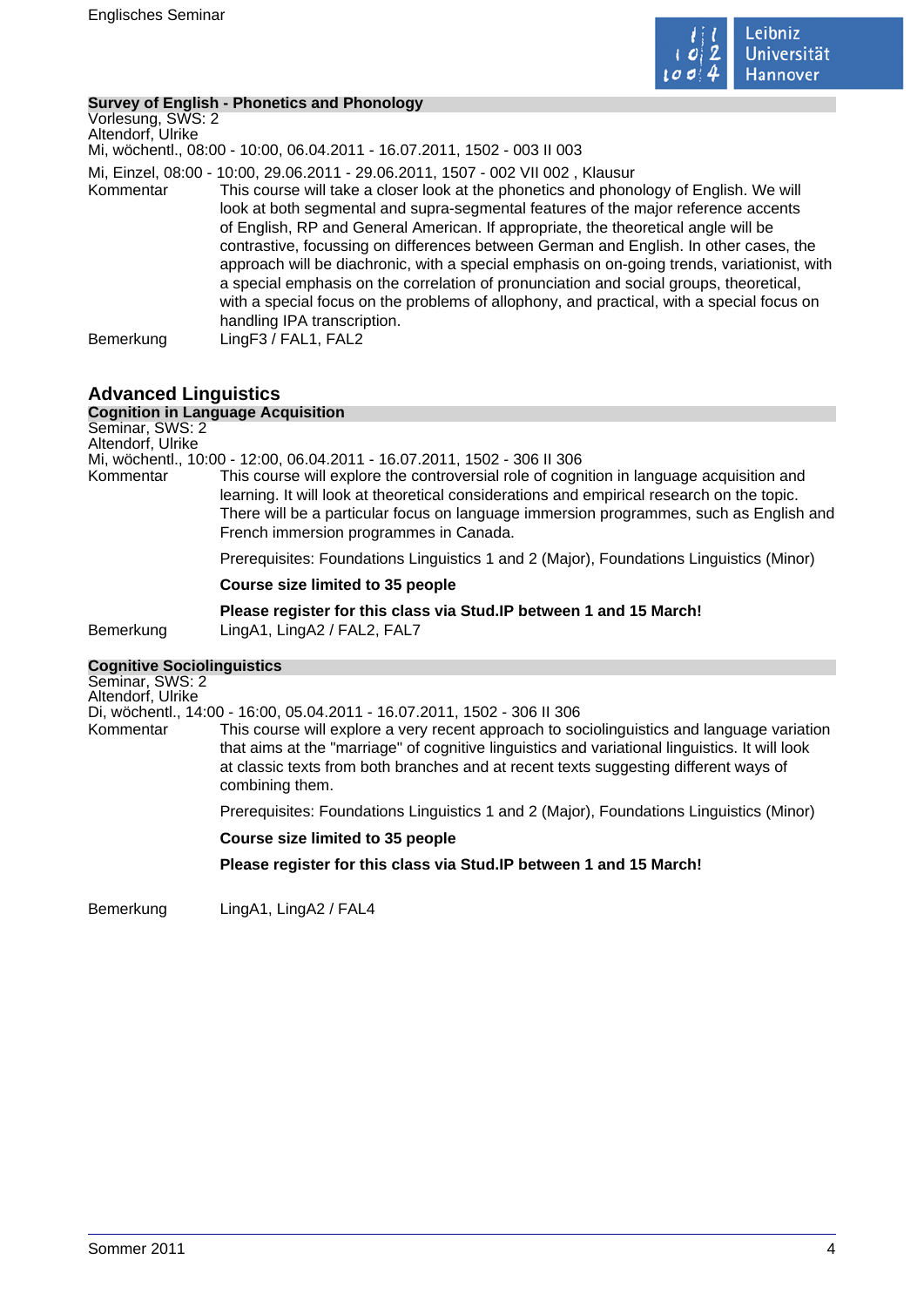

### **Contrastive Linguistics**

| Seminar, SWS: 2           |  |
|---------------------------|--|
| Nereo, Filippo            |  |
| $Fr$ Einzel 10:00 - 16:00 |  |

16:00, 01.04.2011 - 01.04.2011, 1502 - 703 II 703, BLOCKSEMINAR (Mo. 28. März - Fr. 01. April: jeweils 10:00 - 16:00 Uhr)

Kommentar **!!! ACHTUNG: Dieses Seminar findet als BLOCKSEMINAR statt (Mo, 28.03. - Fr, 01.04.: jeweils von 10:00 - 16:00 Uhr) !!!** 

> **This seminar will present a comprehensive and fine-grained analysis of the major contrasts between English and German with the aim of showing how far two closely related languages have moved apart and of providing new foundations for the study and the teaching of English from the perspective of German and the study of German from the perspective of English. This advanced seminar will be based on a thorough exploration of the relevant literature on the two languages and on language typology in general.**

> **Prerequisite for certificate: regular attendance; active participation in class; reading assignment; Studienleistung: a 20-minute oral presentation in English (Anmoderation des jeweiligen Themas für die Sitzung), book review or annotated bibliography; Prüfungsleistung: a 5000-word essay in English.**

**For further information and to register for this course: filippo.nereo@manchester.ac.uk** 

**Languages in class: English and German** 

**It is expected that participants have successfully completed the Studienleistung(en) of LingF4.**  Bemerkung LingA1, LingA2 / FAL5.1, FAL5.2

Literatur Required text:

König, Ekkehard and Volker Gast. 2009. Understanding English-German Contrasts. 2nd ed. Berlin: Erich Schmidt Verlag.

A comprehensive reading list and a list of topics for presentation will be circulated to all students registered for the course nearer the time.

| <b>Variation in Linguistic Systems</b> |                                                                                                                                                                                                                                                                                                                                         |
|----------------------------------------|-----------------------------------------------------------------------------------------------------------------------------------------------------------------------------------------------------------------------------------------------------------------------------------------------------------------------------------------|
| Seminar, SWS: 2<br>Altendorf, Ulrike   |                                                                                                                                                                                                                                                                                                                                         |
|                                        | Di, wöchentl., 16:00 - 18:00, 05.04.2011 - 16.07.2011, 1502 - 703 II 703                                                                                                                                                                                                                                                                |
| Kommentar                              | This course will explore language variation focussing on language-internal rather than<br>language-external constraints. It will discuss patterns of variation in different varieties of<br>English at the phonetic-phonological, grammatical and lexical level, also including the<br>effects of language contact and language change. |
|                                        | Prerequisites: Foundations Linguistics 1 and 2 (Major), Foundations Linguistics (Minor)                                                                                                                                                                                                                                                 |
|                                        | Course size limited to 35 people                                                                                                                                                                                                                                                                                                        |
| Bemerkung                              | Please register for this class via Stud. IP between 1 and 15. March!<br>LingA1/LingA2, FAL 4                                                                                                                                                                                                                                            |

### **Intermediate Literature and Culture**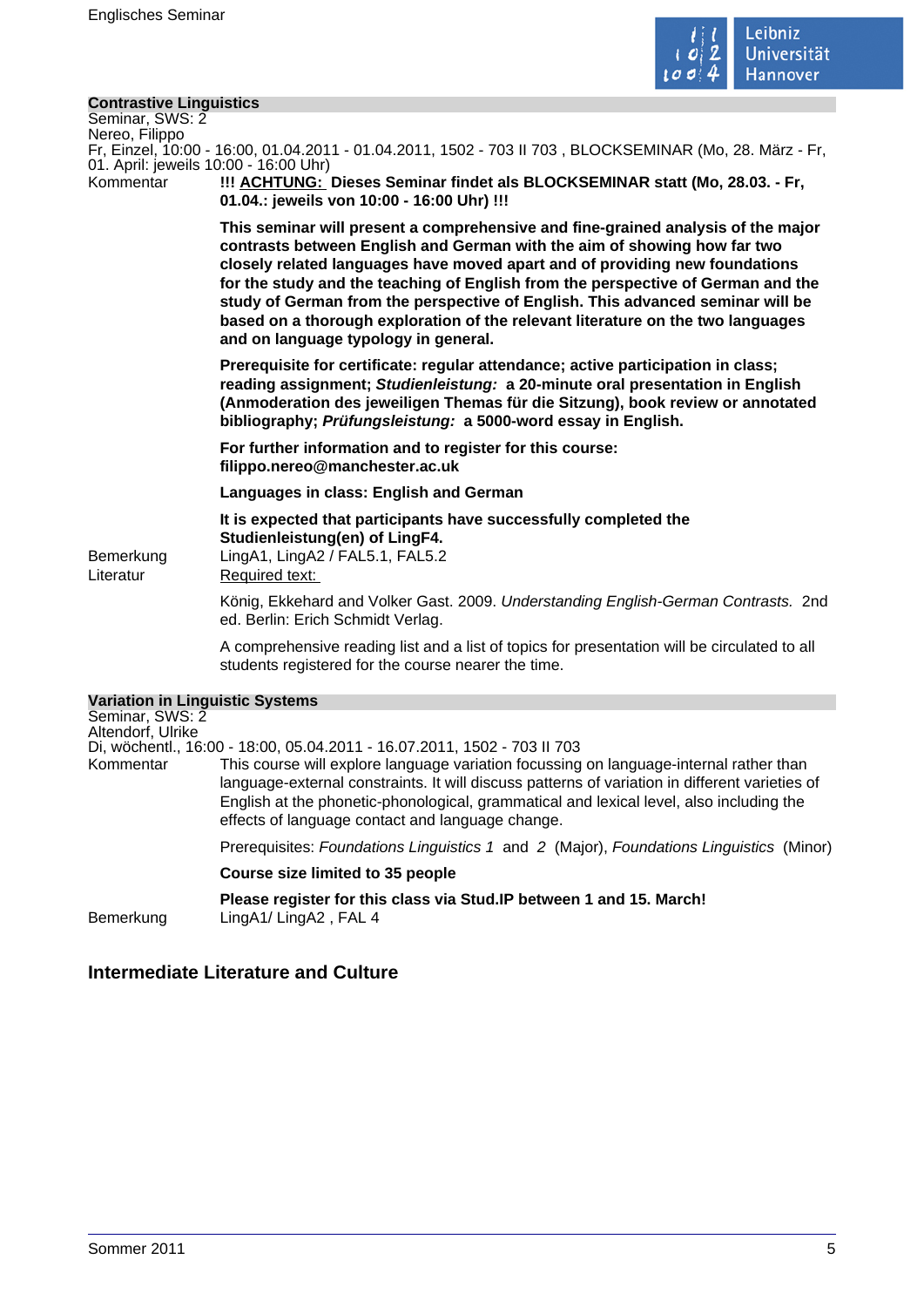

### **American Perspectives on Europe**

| Seminar, SWS: 2<br>Mayer, Ruth  |                                                                                                                                                                                                                                                                                                                                                                                                                                                                                                                                                                                                                                                   |
|---------------------------------|---------------------------------------------------------------------------------------------------------------------------------------------------------------------------------------------------------------------------------------------------------------------------------------------------------------------------------------------------------------------------------------------------------------------------------------------------------------------------------------------------------------------------------------------------------------------------------------------------------------------------------------------------|
| Kommentar                       | Mi, wöchentl., 10:00 - 12:00, 06.04.2011 - 16.07.2011, 1502 - 609 II 609<br>This class examines various traditions of American literature created by American writers<br>living or traveling in Europe. As we look at the work of Mark Twain, Edith Wharton, F.<br>Scott Fitzgerald, Ernest Hemingway, James Baldwin, and others, we will investigate why<br>they, along with numerous other Americans, came to Europe, how the continent shaped<br>their literary sensitivities, and how their perspectives on Europe interrelate to form a<br>transatlantic canon that begins with the founding of the nation and ranges to the present<br>day. |
|                                 | Please register for this class on StudIP starting from March 1, 2011, and check<br>there for updates and additional information as the semester approaches.                                                                                                                                                                                                                                                                                                                                                                                                                                                                                       |
|                                 | The number of participants for this class is limited to 25.                                                                                                                                                                                                                                                                                                                                                                                                                                                                                                                                                                                       |
|                                 | Prerequisites for certificate: will be specified                                                                                                                                                                                                                                                                                                                                                                                                                                                                                                                                                                                                  |
|                                 | For further information: ruth.mayer@engsem.uni-hannover.de                                                                                                                                                                                                                                                                                                                                                                                                                                                                                                                                                                                        |
| Bemerkung<br>Literatur          | Amer <sub>F4</sub><br>Please purchase Henry James' Daisy Miller (Penguin Popular Classics, ISBN<br>978-0141441344) and Ernest Hemingway's The Sun Also Rises (Arrow, ISBN<br>978-0099908500).                                                                                                                                                                                                                                                                                                                                                                                                                                                     |
|                                 | A reader with additional material will be made available at the beginning of the semester.                                                                                                                                                                                                                                                                                                                                                                                                                                                                                                                                                        |
| <b>British Pop Lyrics</b>       |                                                                                                                                                                                                                                                                                                                                                                                                                                                                                                                                                                                                                                                   |
| Seminar, SWS: 2<br>Emig, Rainer | Do, wöchentl., 10:00 - 12:00, 07.04.2011 - 16.07.2011, 1502 - 709 II 709                                                                                                                                                                                                                                                                                                                                                                                                                                                                                                                                                                          |
| Kommentar                       | After a brief introduction to the history of pop music in Britain, this course will analyse pop<br>lyrics (many of which will be selected and introduced by the students themselves) in three<br>distinct ways. A cultural glossary will be developed that facilitates an understanding of the<br>texts and the issues that are raised in them. Reviews of pop records will be studied and<br>then produced. Finally, an analysis of pop lyrics on the basis of the methods of literary                                                                                                                                                           |

Students will have to be very active in this course. They will establish themes that help to group pop lyrics. They will then present selected pop lyrics. They will also write samples of cultural glossaries, reviews, and literary and cultural analyses for their Studienleistung throughout the course. A complete essay combining these three forms of analysis will be required for the Prüfungsleistung .

In order to enable the course to function, it will be offered to a maximum of 25 students.

You must register for this course on StudIP.

and cultural analysis will be undertaken.

For further information: rainer.emig@engsem.uni-hannover.de

Bemerkung BritF4 Literatur **Recommended background reading:**  Britpop and the English Music Tradition by Andy Bennett and Jon Stratton (2010) Englishness: Twentieth-Century Popular Culture and the Forming of English Identity by Simon Featherstone (2009)

> PopMusicology: Perspektiven der Popmusikwissenschaft by Christian Biele-feldt, Udo Dahmen, and Rolf Grossmann (eds) (2008)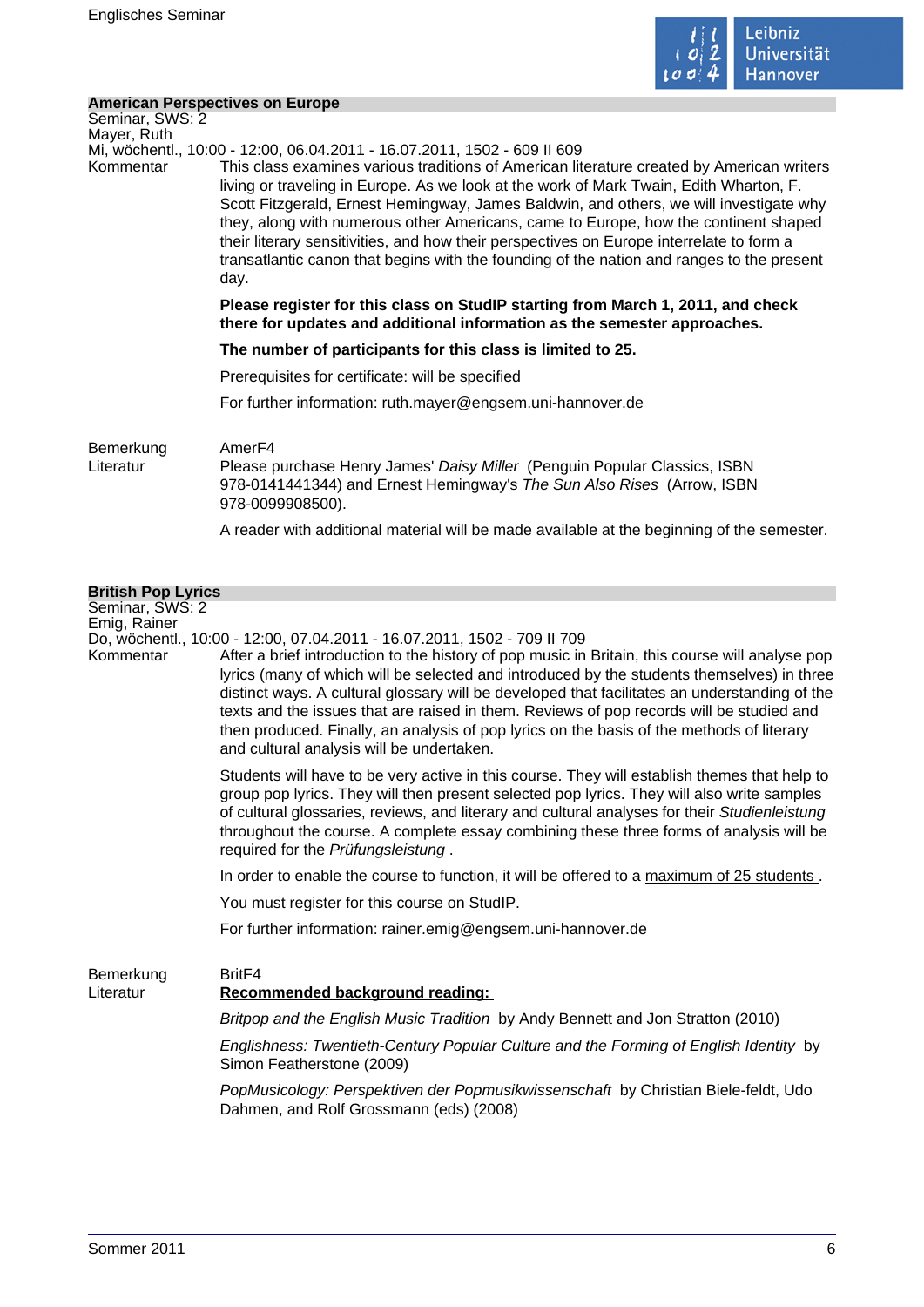

### **Contemporary British Poetry**

Seminar, SWS: 2 Bennett, Peter

Di, wöchentl., 14:00 - 16:00, 05.04.2011 - 16.07.2011, 1502 - 703 II 703

Kommentar The aim of this seminar is to develop confidence in working with modern poetry in general and in the specific context of British cultures over the last fifty years or so. We shall be working on many poems by many poets, some well-known, other less so. On the way, we shall debate the nature of poetry, asking what is and what is not poetry and discussing the criteria. This will lead to analysis of the marginal zone that lies between the literary text and the song lyric, namely performance poetry and the beat-based, non-melodic texts of British (British-Asian, British Caribbean, white British) dub, beat and hip-hop.

Prerequisites for attendance: none

Prerequisites for SL: regular attendance, presentation/performance

Prerequisites for PL: term paper

For further information: peter.bennett@engsem.uni-hannover.de

Bemerkung BritF4

#### **D.H. Lawrence: Selected Novels**

Seminar, SWS: 2 Bennett, Peter Fr, wöchentl., 10:00 - 12:00, 08.04.2011 - 16.07.2011, 1502 - 703 II 703 Kommentar The writings of D.H. Lawrence were controversial in his lifetime. Although some writers and critics admired his work, he aroused indignation in several spheres for the way that he wrote about sexuality and emotional experience. He was reviled for being unpatriotic during World War I and for his representations of the British class system. Today his writings provoke mixed reactions, but for different reasons. He can regarded as being both reactionary and progressive on gender relations and on the relationship between humans and nature. We shall address the contradictions in Lawrence's novels both at the intrinsically textual level and in the two distinct contexts of European Modernism and Britain in the 1910s. Participants should come to the first meeting with their own copy of the Oxford World Classics edition of Sons and Lovers . We shall later read The Rainbow (1915) and Women in Love (1920). Prerequisites for attendance: none Prerequisites for SL: will be announced at the first meeting Prerequisites for PL: term paper For further information: peter.bennett@engsem.uni-hannover.de

Bemerkung BritF4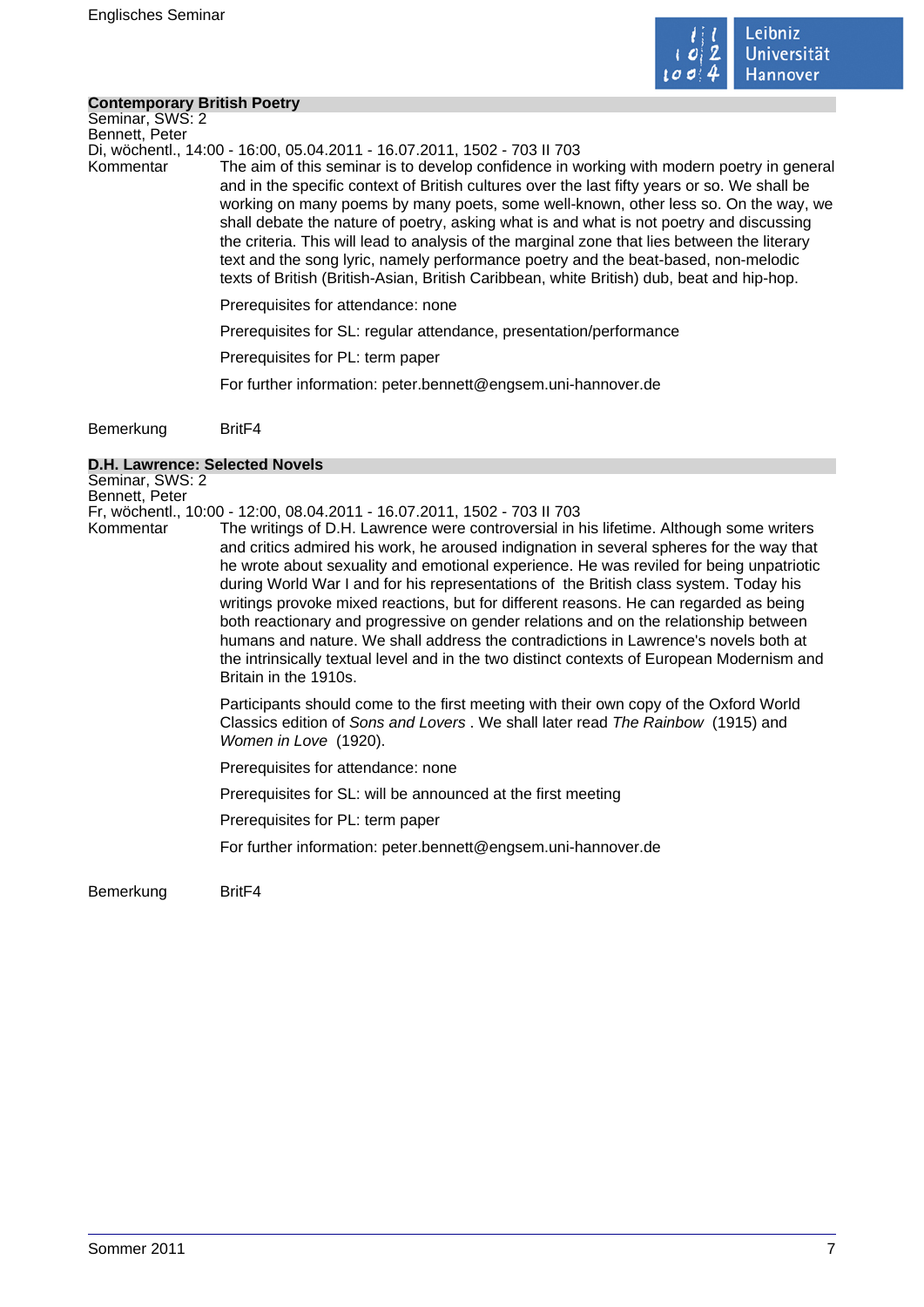

÷,

### **Edwardian Realism: E. M. Forster**

| Seminar, SWS: 2        |                                                                                                                                                                                                                                                                                                                                                                                                                                                                                                            |
|------------------------|------------------------------------------------------------------------------------------------------------------------------------------------------------------------------------------------------------------------------------------------------------------------------------------------------------------------------------------------------------------------------------------------------------------------------------------------------------------------------------------------------------|
| Gohrisch, Jana         | Mi, wöchentl., 10:00 - 12:00, 06.04.2011 - 16.07.2011, 1502 - 709 II 709                                                                                                                                                                                                                                                                                                                                                                                                                                   |
| Kommentar              | E. M. Forster is one of the major writers of the $20th$ century whose novels have all been<br>adapted for the screen. In Howards End (1910) and A Passage to India (1924) he<br>takes the realist mode further by endowing it with a psychological dimension and a<br>metaphorical style. His presentation of events from the perspectives of the fictional<br>characters contributes to the changing perception of reality that culminates in the<br>modernist fiction of Virginia Woolf and James Joyce. |
|                        | Following their personal aspirations and desires, Forster's characters clash with stifling<br>social conventions and a middle-class morality that still has strong Victorian overtones.<br>We shall explore both the thematic and the aesthetic innovations of the two novels                                                                                                                                                                                                                              |
|                        | against the historical background of the early 20 <sup>th</sup> century and look at the film adaptations<br>at least cursorily. While Howards End contrasts sets of ideas, values and life styles within<br>the middle classes, A Passage to India widens the scope by covering different cultures<br>across the Empire as well.                                                                                                                                                                           |
|                        | Prerequisites for certificate: regular attendance, active participation in class, short oral<br>presentation and term paper                                                                                                                                                                                                                                                                                                                                                                                |
| Bemerkung<br>Literatur | For further information: jana.gohrisch@engsem.uni-hannover.de<br>Brit <sub>F4</sub><br>Texts:                                                                                                                                                                                                                                                                                                                                                                                                              |
|                        | E. M. Forster. Howards End. Ed. by Oliver Stallybrass. London: Penguin 1984.                                                                                                                                                                                                                                                                                                                                                                                                                               |
|                        | E. M. Forster. A Passage to India . Ed. by Oliver Stallybrass. London: Penguin 1979.                                                                                                                                                                                                                                                                                                                                                                                                                       |
|                        | These editions have been reprinted several times and are available via amazon.uk.<br>Please read at least one of the novels prior to class.                                                                                                                                                                                                                                                                                                                                                                |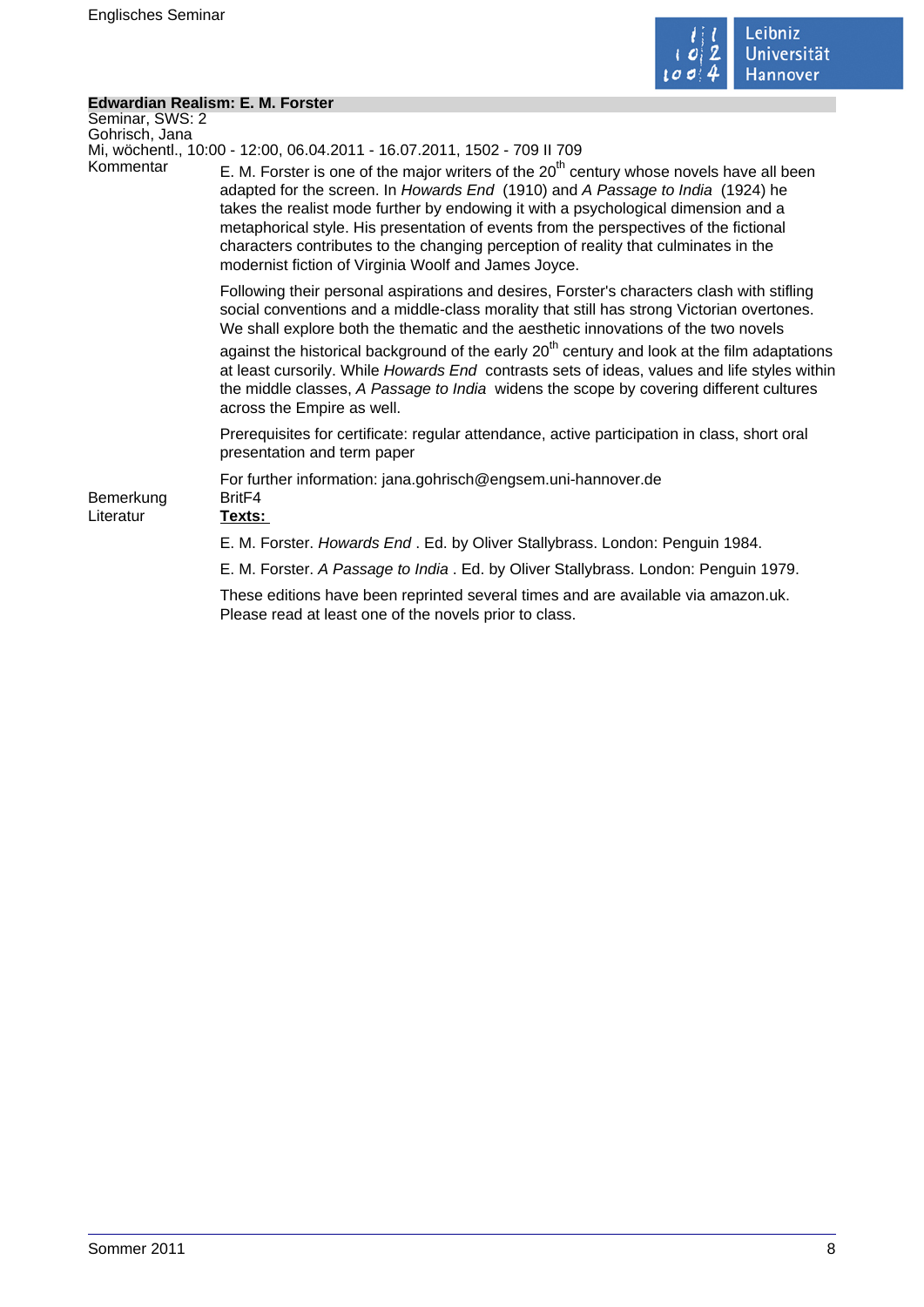

### **Images of England in Contemporary Drama**

|                                   | <b>Images of England in Contemporary Drama</b>                                                                                                                                                                                                                                                                                                                                                                                                                                                                                                                                                                                                                                                                                                                                                                                                                                                                                                                                                                                                                                                                                                                                           |
|-----------------------------------|------------------------------------------------------------------------------------------------------------------------------------------------------------------------------------------------------------------------------------------------------------------------------------------------------------------------------------------------------------------------------------------------------------------------------------------------------------------------------------------------------------------------------------------------------------------------------------------------------------------------------------------------------------------------------------------------------------------------------------------------------------------------------------------------------------------------------------------------------------------------------------------------------------------------------------------------------------------------------------------------------------------------------------------------------------------------------------------------------------------------------------------------------------------------------------------|
| Seminar, SWS: 2<br>Funk, Wolfgang |                                                                                                                                                                                                                                                                                                                                                                                                                                                                                                                                                                                                                                                                                                                                                                                                                                                                                                                                                                                                                                                                                                                                                                                          |
|                                   | Do, Einzel, 14:00 - 18:00, 05.05.2011 - 05.05.2011, 1502 - 709 II 709, Blockseminar                                                                                                                                                                                                                                                                                                                                                                                                                                                                                                                                                                                                                                                                                                                                                                                                                                                                                                                                                                                                                                                                                                      |
|                                   | Do, Einzel, 14:00 - 18:00, 26.05.2011 - 26.05.2011, 1502 - 709 II 709, Blockseminar                                                                                                                                                                                                                                                                                                                                                                                                                                                                                                                                                                                                                                                                                                                                                                                                                                                                                                                                                                                                                                                                                                      |
| Kommentar                         | Do, Einzel, 14:00 - 18:00, 09.06.2011 - 09.06.2011, 1502 - 709 II 709, Blockseminar<br>In this course, we will attempt to analyse how England (as distinct from Britain) presents<br>itself on the contemporary stage. We will set the scene with a quick look back to the<br>boom years of 'In-yer-face-theatre' (Aleks Sierz), a loose movement of young British<br>playwrights who, through their trademark use of violence, nudity and explicit language,<br>redefined the aesthetics of drama. Based on that, we will read five plays from the<br>'Noughties', which leave behind the formal and stylistic experimentations of the previous<br>decade to turn to issues of political and individual significance. Topics range from the<br>British involvement in the 'War on Terror' (David Hare's The Vertical Hour; Simon<br>Stephens' Pornography) to the conquest of national identity markers in the name of<br>consumer capitalism (Jez Butterworth's Jerusalem) and immigration (Richard Bean's<br>controversial England People Very Nice and rather more existential questions on the<br>level of the individual as played out in Martin Crimp's The City and The Country. |
|                                   | Apart from the analyses of the plays, the course will offer an overview of the<br>contemporary theatre scene in England.                                                                                                                                                                                                                                                                                                                                                                                                                                                                                                                                                                                                                                                                                                                                                                                                                                                                                                                                                                                                                                                                 |
|                                   | Prerequisites for certificate: will be specified                                                                                                                                                                                                                                                                                                                                                                                                                                                                                                                                                                                                                                                                                                                                                                                                                                                                                                                                                                                                                                                                                                                                         |
|                                   | For further information: wolfgang.funk@engsem.uni-hannover.de                                                                                                                                                                                                                                                                                                                                                                                                                                                                                                                                                                                                                                                                                                                                                                                                                                                                                                                                                                                                                                                                                                                            |
| Bemerkung<br>Literatur            | Brit <sub>F4</sub><br>Students who wish to attend this course should get hold of the following texts:                                                                                                                                                                                                                                                                                                                                                                                                                                                                                                                                                                                                                                                                                                                                                                                                                                                                                                                                                                                                                                                                                    |
|                                   | Simon Stephens. Pornography . London: Methuen, 2008. (This text must be read by the<br>second session!)                                                                                                                                                                                                                                                                                                                                                                                                                                                                                                                                                                                                                                                                                                                                                                                                                                                                                                                                                                                                                                                                                  |
|                                   | Jez Butterworth. Jerusalem. London: Nick Hern, 2009.                                                                                                                                                                                                                                                                                                                                                                                                                                                                                                                                                                                                                                                                                                                                                                                                                                                                                                                                                                                                                                                                                                                                     |
|                                   | A reader containing the remaining play-texts and background material will be provided.                                                                                                                                                                                                                                                                                                                                                                                                                                                                                                                                                                                                                                                                                                                                                                                                                                                                                                                                                                                                                                                                                                   |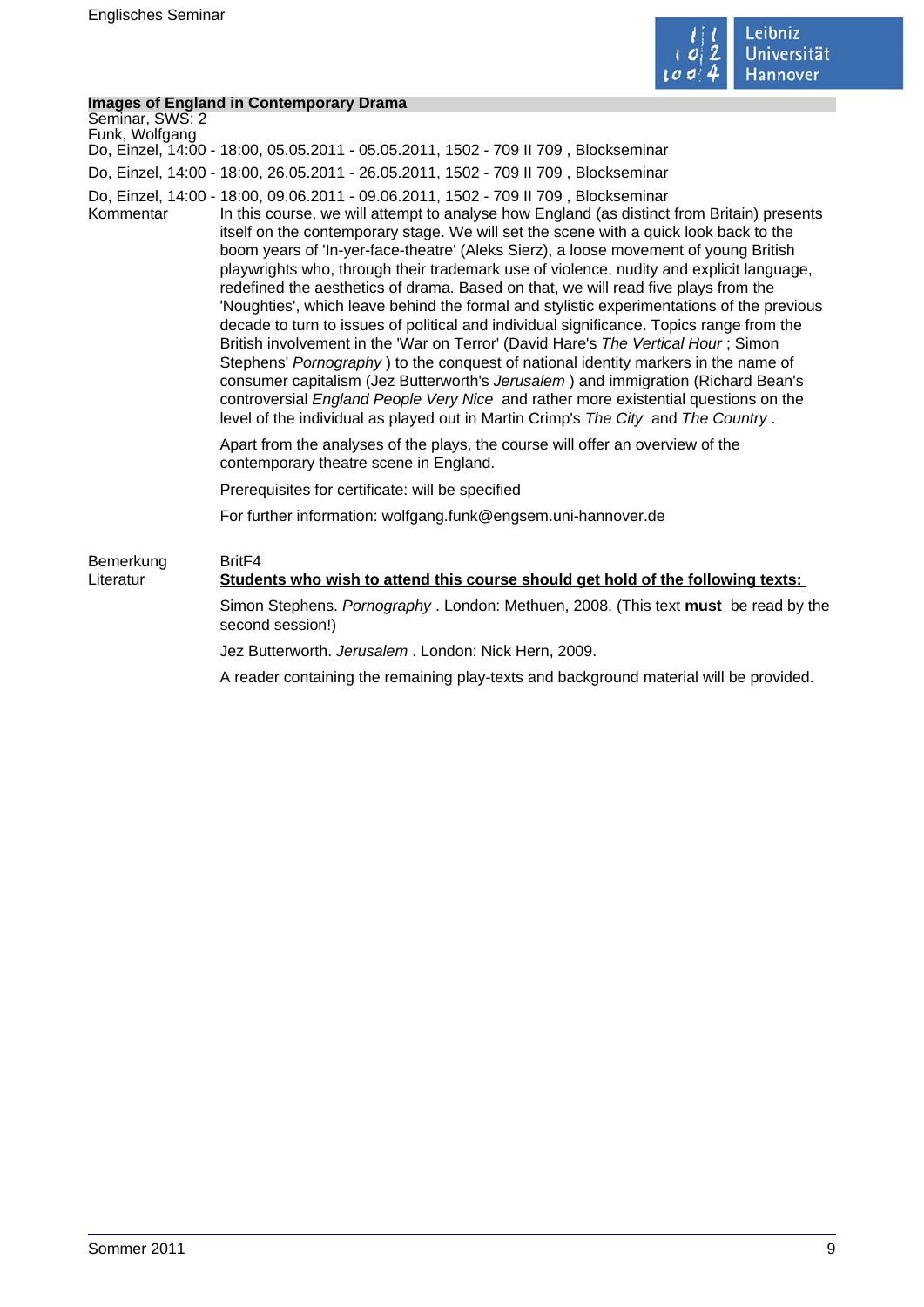

#### **Life Writing: Gendered Perspectives on the Art of American Auto/Biography**

Seminar, SWS: 2

Künnemann (M. A.), Vanessa Di, wöchentl., 12:00 - 14:00, 05.04.2011 - 16.07.2011, 1502 - 609 II 609

Kommentar Traditionally composed by white men, written in factual, documentary style and telling 'official' stories of (professional) success, the genre of autobiography has been appropriated, modified, and sometimes even radicalized by women ever since the Enlightenment. There are certain critics who claim that autobiography is a truly American genre, a form of writing which - in the guise of a personal life story - negotiates and communicates 'American values' and national identity while it captivates its readers. Peeking into other people's lives, we, as readers, become virtual sleuths as we (pretend to) read these autobiographies also as historical, anthropological, and/or artistic accounts. Perhaps more contradictory than any other genre, autobiographies oscillate between fact and fiction, collective and individual memory, they are fascinating and vibrant precisely because they are personal and political, because they can trigger reader identification or may keep their audience at a bay. They are thus replete with tensions and can take on a diversity that is reminiscent of the many meanings of 'America' as such.

> In this class we will look at the various ways in which (ethnic) female autobiographers have discussed, affirmed and/or revised American identity, politics and culture and thereby also transformed the genre. We will analyze how these traditionally marginalized voices in American literature and culture present to us with their own and subjective versions of their lives, often written against the light of larger history. Our analysis and discussion of these autobiographical accounts will evolve around the following questions: In what sense can autobiography as a literary genre provide a forum for addressing the socio-political as well as cultural obstacles that have long impeded the liberation and empowerment of women? What are the major characteristics of this genre? What narrative forms can the genre take? Where do we find continuities, similarities, and differences among these texts? Where exactly are differences between autobiographical writings of women and men, and do they matter at all? What was/is the political impact of these accounts? Are these texts visionary, naïve, provocative, and/or realistic?

To survey the rich tradition of American women's autobiography, we will read texts (mostly in the form of excerpts) ranging from the slave narrative (Harriet Jacobs) to writers, public personae, and politicians of various ethnic backgrounds of the 19th and 20th century (e.g., Jane Addams, Margaret Mead, Margaret Bourke-White, Jade Snow Wong, Maya Angelou, Leslie Marmon Silko, Hillary Clinton).

**Please register for this class on StudIP starting from March 1, 2011, and check there for updates and additional information as the semester approaches.** 

#### **The number of participants for this class is limited to 25.**

Prerequisites for SL certificate: will be specified

For further information: v.kuennemann@engsem.uni-hannover.de

#### Bemerkung AmerF4

Literatur The texts will be made available in a reader at the beginning of the semester, but you are asked to purchase the following two autobiographies: Jade Snow Wong's Fifth Chinese Daughter (U of Washington P; ISBN: 978-0295968261) and Maya Angelou's I Know Why the Caged Bird Sings (Ballantine, ISBN: 978-0345514400).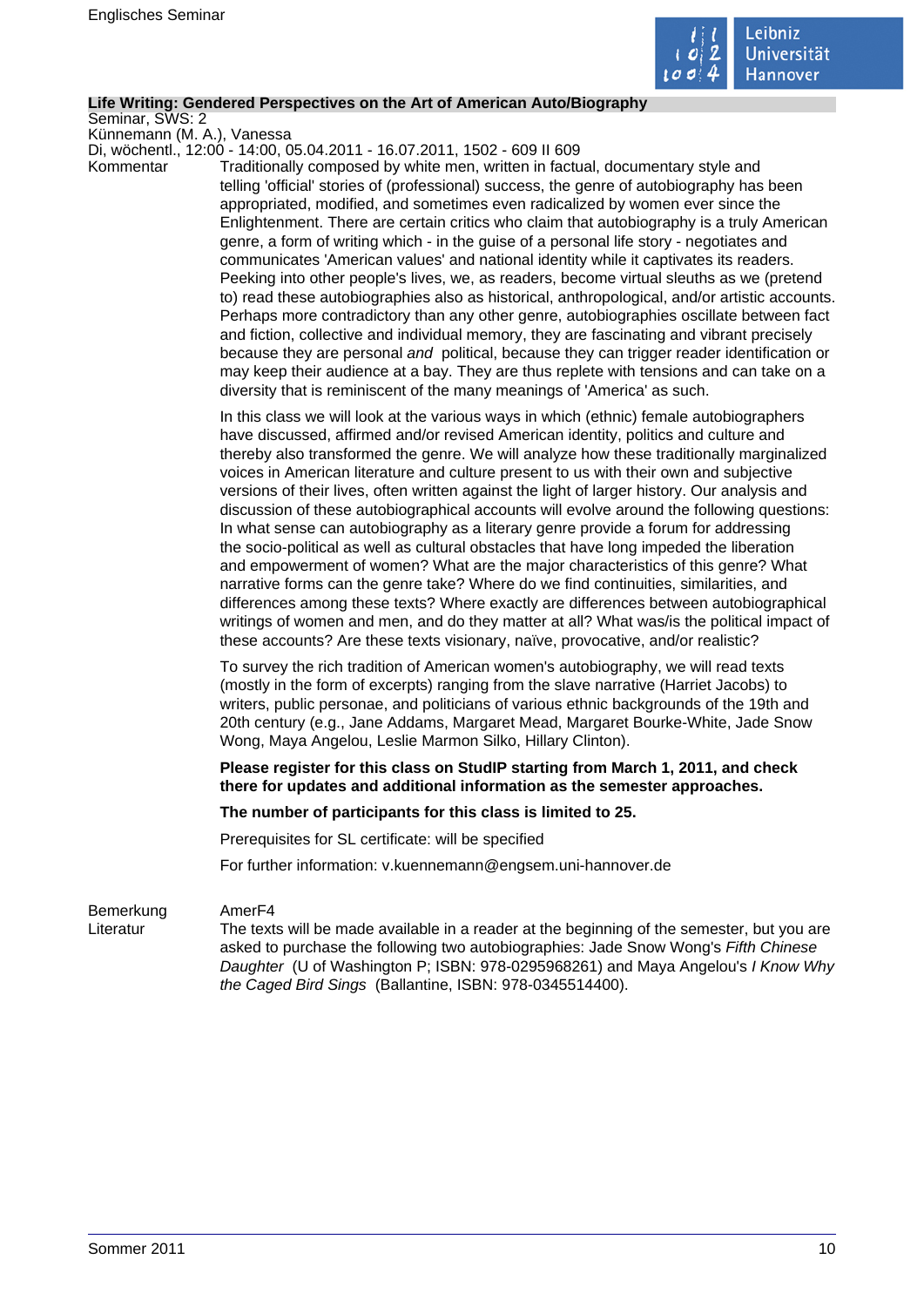

### **Narratives of In-Betweenness**

| <b>Narratives of In-Betweenness</b> |                                                                                                                                                                                                                                                                                                                                                                                                                                                                                                                                                                                                                                                                                                                                                                                                                                                                                                                                                                                                                                                                                                                                                                                                                                                                                                                                                                                      |  |
|-------------------------------------|--------------------------------------------------------------------------------------------------------------------------------------------------------------------------------------------------------------------------------------------------------------------------------------------------------------------------------------------------------------------------------------------------------------------------------------------------------------------------------------------------------------------------------------------------------------------------------------------------------------------------------------------------------------------------------------------------------------------------------------------------------------------------------------------------------------------------------------------------------------------------------------------------------------------------------------------------------------------------------------------------------------------------------------------------------------------------------------------------------------------------------------------------------------------------------------------------------------------------------------------------------------------------------------------------------------------------------------------------------------------------------------|--|
| Seminar, SWS: 2                     |                                                                                                                                                                                                                                                                                                                                                                                                                                                                                                                                                                                                                                                                                                                                                                                                                                                                                                                                                                                                                                                                                                                                                                                                                                                                                                                                                                                      |  |
| Wagle (M. A.), Jatin                |                                                                                                                                                                                                                                                                                                                                                                                                                                                                                                                                                                                                                                                                                                                                                                                                                                                                                                                                                                                                                                                                                                                                                                                                                                                                                                                                                                                      |  |
| Kommentar                           | Fr, wöchentl., 10:00 - 12:00, 08.04.2011 - 16.07.2011, 1502 - 609 II 609<br>Fiction by immigrant authors from the Indian Subcontinent to the United States - from<br>Bharati Mukherjee in the 1970s to Jhumpa Lahiri in the 2000s - explores the complexity<br>of the immigrant experience, its travails and its enriching diversity. This class will take<br>up contemporary examples of such fiction and look at how they map out the actual<br>and interior movements between India and America in a globalized context. We will<br>read, among other texts, Kiran Desai's novel The Inheritance of Loss, Amitav Ghosh's<br>The Hungry Tide and stories from Lahiri's collection Unaccustomed Earth. Besides,<br>we will examine the variety of ways in which these texts deal with the themes of home<br>and homelessness, cultural and linguistic estrangement and translation. For instance,<br>whereas Lahiri addresses them frontally in her work, they are a subterranean presence<br>in many of Ghosh's novels. And, Desai's depiction of the illegal migrant in her novel<br>presents a rare contrast to the ubiquitous middle-class Indian immigrant. Thus, this class<br>will discuss how these narratives, in which histories are entangled and languages appear<br>to blend, interrogate the set binaries of a modernizing India and an urban, multicultural<br>West. |  |
|                                     | For further information: jatinwagle@gmail.com                                                                                                                                                                                                                                                                                                                                                                                                                                                                                                                                                                                                                                                                                                                                                                                                                                                                                                                                                                                                                                                                                                                                                                                                                                                                                                                                        |  |
| Bemerkung<br>Literatur              | Amer <sub>F4</sub><br>Students wishing to participate in this course are expected to buy copies of the<br>following books, and of course, to read them:                                                                                                                                                                                                                                                                                                                                                                                                                                                                                                                                                                                                                                                                                                                                                                                                                                                                                                                                                                                                                                                                                                                                                                                                                              |  |
|                                     | Amitav Ghosh, The Hungry Tide (2005) (Harper Collins, ISBN 978-0007141784)                                                                                                                                                                                                                                                                                                                                                                                                                                                                                                                                                                                                                                                                                                                                                                                                                                                                                                                                                                                                                                                                                                                                                                                                                                                                                                           |  |
|                                     | Jhumpa Lahiri, Unaccustomed Earth (2009) (Bloomsbury Publishing, ISBN<br>978-0747599791)                                                                                                                                                                                                                                                                                                                                                                                                                                                                                                                                                                                                                                                                                                                                                                                                                                                                                                                                                                                                                                                                                                                                                                                                                                                                                             |  |
|                                     | Kiran Desai, The Inheritance of Loss (2006) (Grove Press, ISBN 978-0802165053)                                                                                                                                                                                                                                                                                                                                                                                                                                                                                                                                                                                                                                                                                                                                                                                                                                                                                                                                                                                                                                                                                                                                                                                                                                                                                                       |  |
|                                     | Furthermore, a reader with additional course material will be made available in the first<br>session of the class.                                                                                                                                                                                                                                                                                                                                                                                                                                                                                                                                                                                                                                                                                                                                                                                                                                                                                                                                                                                                                                                                                                                                                                                                                                                                   |  |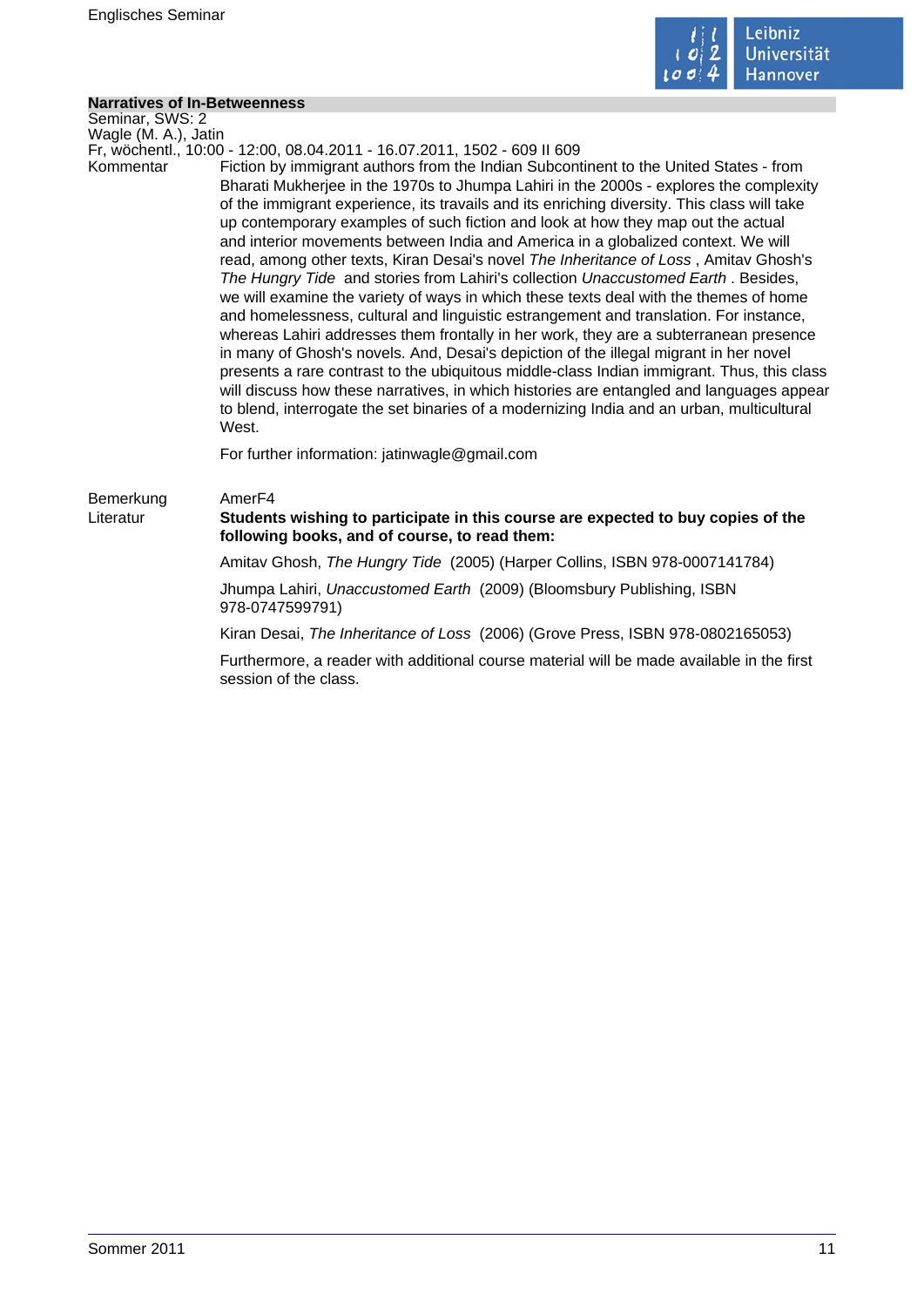

### **Seduction in America: Themes and Ideas from the Enlightenment to Modernism**

# Seminar, SWS: 2

Mayer, Ruth Mo, wöchentl., 10:00 - 12:00, 04.04.2011 - 16.07.2011, 1502 - 609 II 609

Fr, Einzel, 16:00 - 18:00, 01.07.2011 - 01.07.2011, 1502 - 615 II 615 , Filmvorführung

- Fr, Einzel, 16:00 18:00, 08.07.2011 08.07.2011, 1502 615 II 615 , Filmvorführung
- Kommentar In this course we will investigate the significance of seduction as a theme and practice in American culture, from the early Republic to the twentieth century. We will be concerned with the moral and political discussions around the issue in the 18th century, we will read two novels of seduction (Susanna Rowson's Charlotte Temple (excerpts), Hannah Webster Foster's The Coquette ), and then turn to nineteenth century texts which take up the theme in different guises and to different purposes. We will then address realist and modernist reconceptualizations of seduction in the writings of Stephen Crane or Theodore Dreiser (Sister Carrie ). The class will end with a reflection of filmic melodrama and its refashioning of the subject in films such as Letter from an Unknown Woman (1948) or The Graduate (1967).

### **Please register for this class on StudIP starting from March 1, 2011, and check there for updates and additional information as the semester approaches.**

### **The number of participants for this class is limited to 25.**

Prerequisites for certificate: will be specified

For further information: ruth.mayer@engsem.uni-hannover.de

### Bemerkung AmerF4<br>Literatur Please r Please purchase Hannah Webster Foster's The Coquette (Oxford Paperbacks, ISBN 978-0195042399) and Theodore Dreiser's Sister Carrie (Oxford UP, ISBN 978-0199539086).

A reader with additional material will be made available at the beginning of the semester.

### **Survey of American Literatures and Cultures II**

|                                        | <u>Julyey Of Alliencall Literatures and Cultures in</u>                                                                                                                                                                                                                                                                                                                                                                                                                                                                                     |
|----------------------------------------|---------------------------------------------------------------------------------------------------------------------------------------------------------------------------------------------------------------------------------------------------------------------------------------------------------------------------------------------------------------------------------------------------------------------------------------------------------------------------------------------------------------------------------------------|
| Vorlesung, SWS: 2<br>Twelbeck, Kirsten | Do, wöchentl., 12:00 - 14:00, 07.04.2011 - 09.06.2011, 1502 - 003 II 003                                                                                                                                                                                                                                                                                                                                                                                                                                                                    |
|                                        | Do, wöchentl., 12:00 - 14:00, 23.06.2011 - 16.07.2011, 1502 - 003 II 003                                                                                                                                                                                                                                                                                                                                                                                                                                                                    |
| Kommentar                              | Do, Einzel, 12:00 - 14:00, 21.07.2011 - 21.07.2011, 1502 - 003 II 003 , Klausur<br>This survey class provides an overview of major texts and contexts of American literature<br>and culture in the 19th and 20th century (starting where AmerF2 in the winter semester<br>ended). It will focus on the interactions between high culture and popular culture,<br>minorities and the mainstream, marginalized groups and powerful parties in order to get a<br>grip on cultural developments from the American Renaissance to Postmodernism. |
|                                        | Prerequisites for SL certificate: will be specified.                                                                                                                                                                                                                                                                                                                                                                                                                                                                                        |
|                                        |                                                                                                                                                                                                                                                                                                                                                                                                                                                                                                                                             |

For further information: kirsten.twelbeck@engsem.uni-hannover.de

Bemerkung AmerF3

Literatur A reader with course material will be made available at the beginning of the semester.

For general reference (not only for this class) I recommend buying Amerikanische Literaturgeschichte , ed. Hubert Zapf (3rd edition, Stuttgart: Metzler, 2010) and The Enduring Vision. A History of the American People (concise edition, complete), ed. Boyer, Clark et al. (Boston: Houghton Mifflin, 2010). Both are standard textbooks.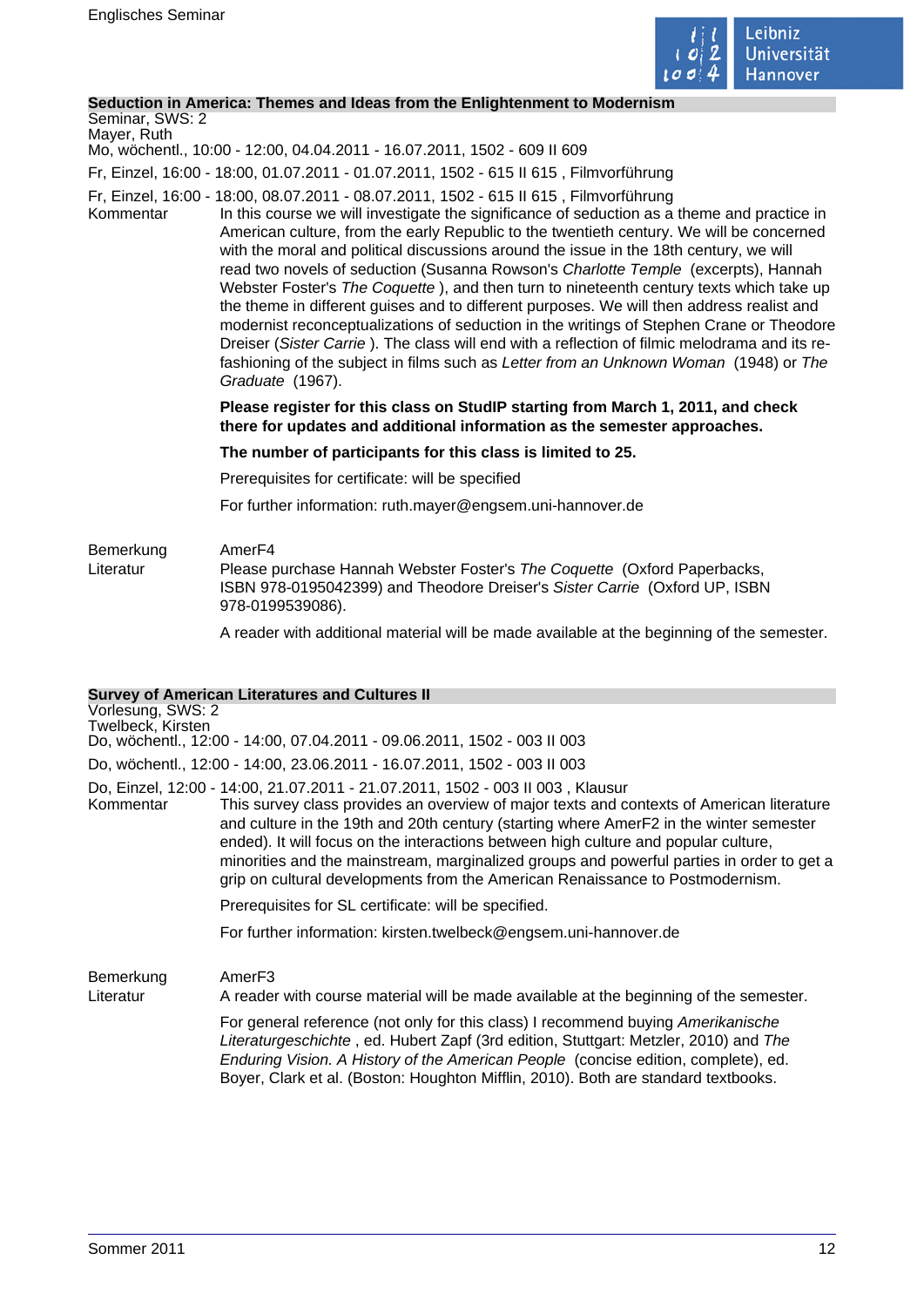

### **Survey of British Literatures and Cultures II**

Vorlesung, SWS: 2 Emig, Rainer

Fr, wöchentl., 12:00 - 14:00, 08.04.2011 - 16.07.2011, 1208 - A001 Kesselhaus

Kommentar The aims of these two sets of lectures (the first one was taught in the winter term) are to provide a broad introduction to the cultural history of Britain and Ireland as well as current debates and conflicts in British culture; and to give insight into the development of the literatures of the British Isles in conjunction with their cultural history.

> The two survey lectures will cover the beginnings of British cultures to roughly the  $18<sup>th</sup>$ century and from the  $18<sup>th</sup>$  century to the present. The lectures will not only provide historical and cultural facts, but will also question then from perspectives of theories of Cultural Studies.

The lectures will not view literature as a mere illustration or effect of cultural history, but see it as a complex way of responding to and, often, challenging it.

These lectures are designed for students from all degree schemes. BA students will have to pass a written examination in the last teaching week.

No need to register beforehand, but please sign up for the lectures on StudIP so that you can access the materials (PowerPoint files including reading lists and self-test questions as well as video recordings) for each session.

Prerequisite for certificate: will be specified

For further information: rainer.emig@engsem.uni-hannover.de

### Bemerkung BritF2, BritF3 Literatur **Recommended background material:**

British Civilization: An Introduction by John Oakfield (6<sup>th</sup> edition, 2006) Literature in Britain and Ireland: A History by Helge Nowak (2010

### **Advanced Literature and Culture Anti-Intellectualism in America**

Seminar, SWS: 2 Twelbeck, Kirsten

Do, wöchentl., 10:00 - 12:00, 07.04.2011 - 16.07.2011, 1502 - 609 II 609

Kommentar Major events in American history-from the Salem witchcraft trials to the celebration of the "common man" during the Jacksonian era, from the evangelical revivals in the nineteenth century to twentieth-century McCarthyism, from Hollywood to "Creationism" to the assumption that Barack Obama plays a part in a Muslim conspiracy-have contributed to the idea that the United States are a fundamentally anti-intellectual society. Europeans in particular have referred to the tradition of "American Unreason" (Susan Jacobi) to launch what has been termed "anti-Americanism," a criticism that has more often than not been badly informed about the actual complexity of American culture and of the role that the anti-intellectual tradition has played therein.

> In this seminar we will look at American anti-intellectualism and discuss its social and political functions in historical context. Particular attention will be paid to the scholarly debate since World War II (e.g. Richard Hofstadter, Anti-Intellectualism in American Life , 1962 and, more recently, Susan Jacobi, The Age of American Unreason , 2008). Often overlooked by European critics, there is a decisively American tradition of public debate that has been part and parcel of the country's democratic legacy and a key to understanding American culture.

For further information: kirsten.twelbeck@engsem.uni-hannover.de

Bemerkung AmerA / AAS2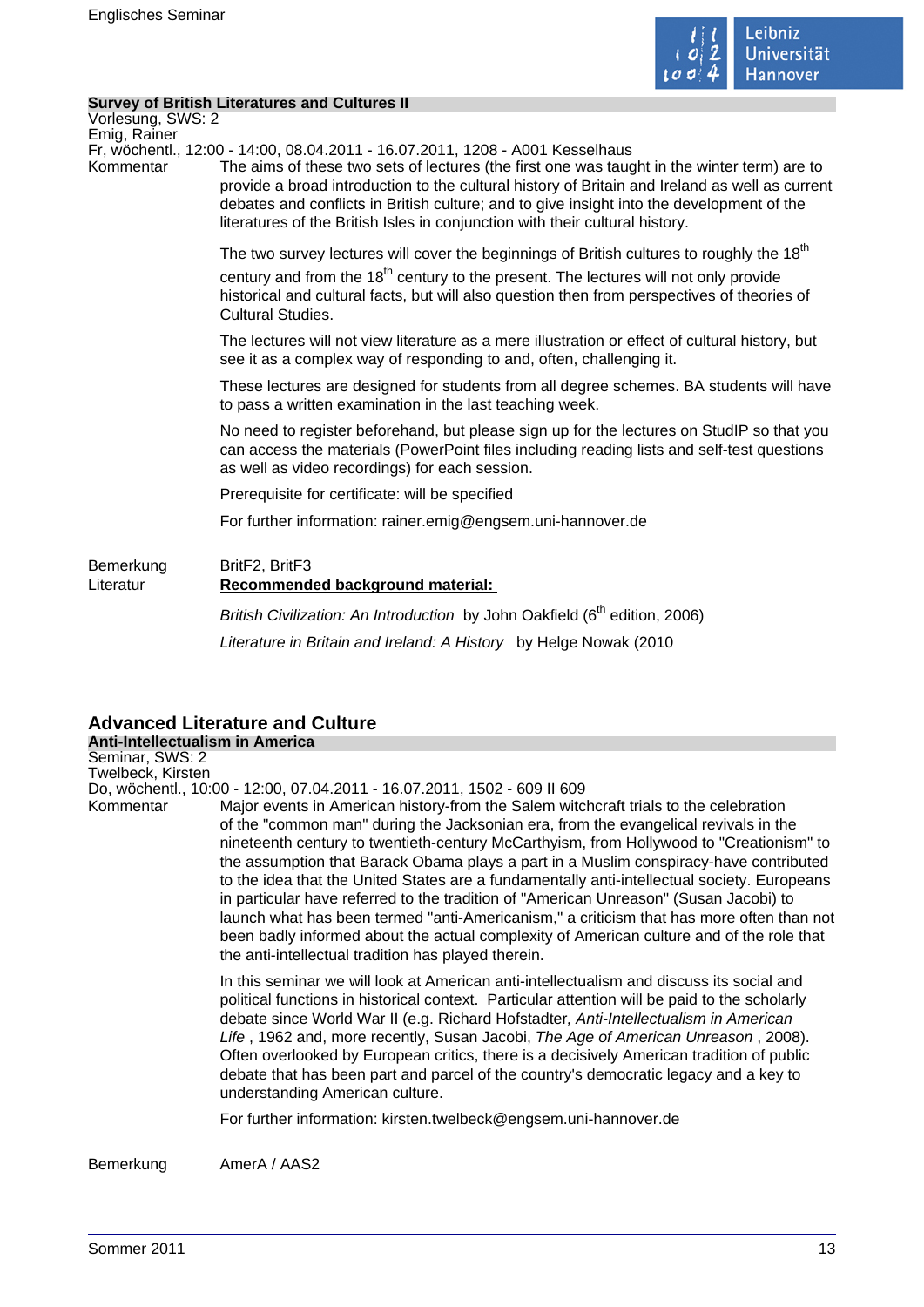

### **Contemporary British Writing and Film on Slavery and Abolition**

Seminar, SWS: 2 Gohrisch, Jana

Di, wöchentl., 16:00 - 18:00, 05.04.2011 - 16.07.2011, 1502 - 613 II 613

Kommentar The course introduces students to a topic that has received special attention in Britain not only in the wake of the bicentenary in 2007 of the abolition of the slave trade but much earlier in the writing by authors of Caribbean descent living in Britain. To lay the foundations, we shall watch Michael Apted's film Amazing Grace (2007) and discuss its construction of William Wilberforce and the abolition movement in order to establish their functions for contemporary British memory culture, which we will then problematise by reading three novels: Caryl Phillips's Cambridge (1991), David Dabydeen's A Harlot's Progress (1999) and Andrea Levy's The Long Song (2010). Phillips's Cambridge is set in the Caribbean after the abolition of the slave trade. It employs postmodern elements to dramatize the construction of reality and the tension between fact and fiction. Dabydeen's novel takes its title from Hogarth's first "modern moral subject" (painted in 1731, engraved in 1732) and features a former black slave who sells his life story to abolitionists. With Levy's Long Song (2010) we shall examine the polyphonic representation of black female agency and empowerment in Jamaica before and after emancipation (in 1833) to bring out facets that Apted, Phillips and Dabydeen lack.

> Please, read at least one of the texts prior to class and buy your own copies of the novels.

Prerequisites for certificate: regular attendance, active participation in class, short oral presentation and term paper

For further information: jana.gohrisch@engsem.uni-hannover.de

| Bemerkung<br>Literatur | BritA, AAS2, AAS3, AAS5<br><b>Primary texts:</b> |
|------------------------|--------------------------------------------------|
|                        | David Dabydeen. A Harlot's Progress (1999)       |
|                        | Andrea Levy. The Long Song (2010)                |
|                        | Caryl Phillips. Cambridge (1991)                 |

### **Secondary texts:**

Jana Gohrisch, Irmgard Maassen und Bernd-Peter Lange, Hg. "Slavery and the British". Hard Times Nr. 85 (2009)

James Walvin. A Short History of Slavery . London: Penguin 2007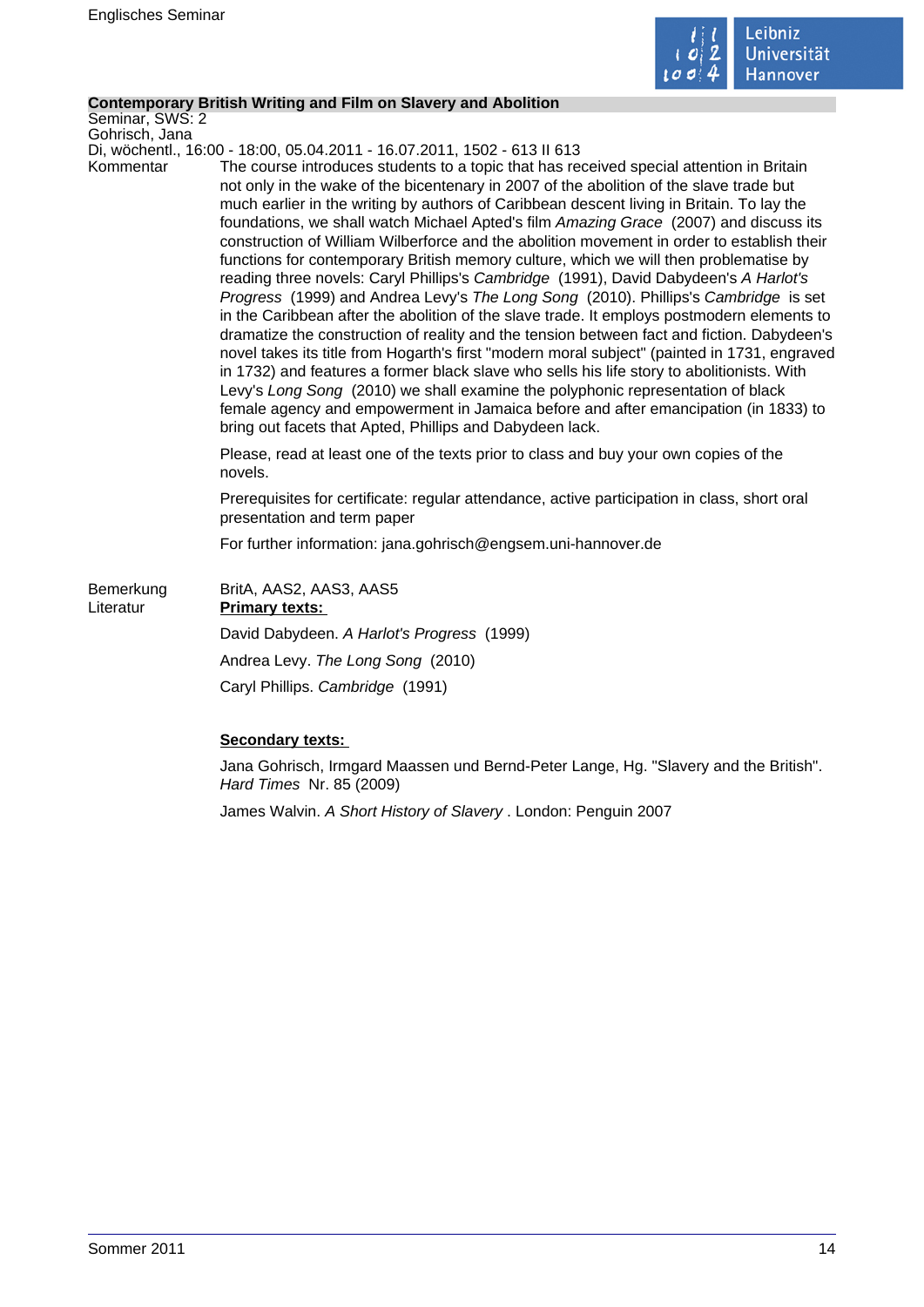

### **Dover im Harz. Aspekte deutsch-britischer Kulturbeziehungen**

Seminar, SWS: 2 Mo04.04.2011 - 16.07.2011

Sa, Einzel, 10:00 - 18:00, 02.07.2011 - 02.07.2011, 1502 - 403 Besprechungsraum Deutsches Seminar

Mi, Einzel, 10:00 - 18:00, 06.07.2011 - 06.07.2011, 1502 - 116 Ton- und Videostudio

Fr, Einzel, 14:00 - 18:00, 08.07.2011 - 08.07.2011, 1502 - 403 Besprechungsraum Deutsches Seminar

Mo, Einzel, 14:00 - 18:00, 11.07.2011 - 11.07.2011, 1502 - 109 II 109

Kommentar Ziel der Veranstaltung ist die exemplarische Untersuchung von Beispielen britischdeutschen Kulturtransfers von der Romantik (Coleridge, Henry Crabb Robinson) bis zur unmittelbaren Nachkriegszeit (Stephen Spender). An Hand von vergleichsweise selten berücksichtigten Quellen werden Phänomene wechselseitiger Kulturbeziehungen unter verschiedenen zeitgeschichtlichen, motivischen und ideologischen Bedingungen erarbeitet und kritisch betrachtet. Das Seminar wird als Kompaktveranstaltung angeboten.

Bemerkung Dozent: Prof. Dr. Rüdiger Görner (Queen Mary, University of London)

Teilnehmerzahl: 30, Anmeldung über Stud.IP. Literatur Brinson, Charmian (u.a. Hrsg.): Keine Klage über England? Deutsche und österreichische Exilerfahrungen in Großbritannien 1933-1945 München 1998. Morley, Edith (Hrsg.): Crabb Robinson in Germany 1800-1805: Extracts from his Correspondence. Oxford: Clarendon Press, 1929. Müller-Schwefe, Gerhard: Deutsche erfahren England. Englandbilder der Deutschen im 19. Jahrhundert. Tübingen 2007. Spender, Stephen: Deutschland in Ruinen. Berlin 2001. Stockhort, Stefanie: Was leistet ein 'cultural turn' in der komparatistischen Imagologie. Henry Crabb Robinson als Vermittler deutscher Dichter-und Gelehrtenkultur nach England. In: arcadia 40 (2005) Heft 2, S. 354-374.

# **Einführung in die Gender Studies**

| Seminar, SWS: 2        |                                                                                                                                                                                                                                                                                                                                                                                                                                                                                                                                                                                                                                                                                                                    |
|------------------------|--------------------------------------------------------------------------------------------------------------------------------------------------------------------------------------------------------------------------------------------------------------------------------------------------------------------------------------------------------------------------------------------------------------------------------------------------------------------------------------------------------------------------------------------------------------------------------------------------------------------------------------------------------------------------------------------------------------------|
| Funk, Wolfgang         | Do, wöchentl., 10:00 - 12:00, 07.04.2011 - 16.07.2011, 1502 - 703 II 703                                                                                                                                                                                                                                                                                                                                                                                                                                                                                                                                                                                                                                           |
| Kommentar              | Dieser Kurs leistet eine theoretische Einführung in das Gebiet der Gender Studies,<br>die im Verlauf des Semesters auch mit praktischen, soll heißen, lebensweltlichen<br>Beispielen gefüllt werden soll. Im Einzelnen bedeutet dies, dass wir zentrale<br>theoretische Texte lesen werden, die sich vom Feminismus über Lesbian-/Gay-<br>Studies bis hin zu Postfeminismus und Queer Theories erstrecken. Diese Inhalte<br>sollen von den SeminarteilnehmerInnen mit selbst gewählten Beispielen aus der<br>zeitgenössischen Lebenswelt veranschaulicht und fundiert werden, wobei mögliche<br>Untersuchungsgegenstände von der Werbung über Kinder- und Jugendbücher bis hin zu<br>politischen Debatten reichen. |
|                        | Die Unterrichtssprache im Kurs wird Deutsch sein; da aber zentrale Texte oft nur auf<br>Englisch zugänglich sind, ist eine sichere Kenntnis dieser Sprache unabdinglich.                                                                                                                                                                                                                                                                                                                                                                                                                                                                                                                                           |
|                        | Voraussetzungen für den Scheinerwerb: werden zu Beginn des Kurses spezifiziert                                                                                                                                                                                                                                                                                                                                                                                                                                                                                                                                                                                                                                     |
|                        | Für weitere Informationen: wolfgang.funk@engsem.uni-hannover.de                                                                                                                                                                                                                                                                                                                                                                                                                                                                                                                                                                                                                                                    |
| Bemerkung<br>Literatur | BritA, AAS3, AAS4<br>Zu erwerben ist folgendes Einführungswerk:                                                                                                                                                                                                                                                                                                                                                                                                                                                                                                                                                                                                                                                    |
|                        | Schößler, Franziska. Einführung in die Gender Studies. Berlin: Akademie-Verlag, 2008.                                                                                                                                                                                                                                                                                                                                                                                                                                                                                                                                                                                                                              |
|                        | Alle anderen Texte werden zu Beginn des Kurses in einem Reader/einer Readerin;) zur<br>Verfügung gestellt.                                                                                                                                                                                                                                                                                                                                                                                                                                                                                                                                                                                                         |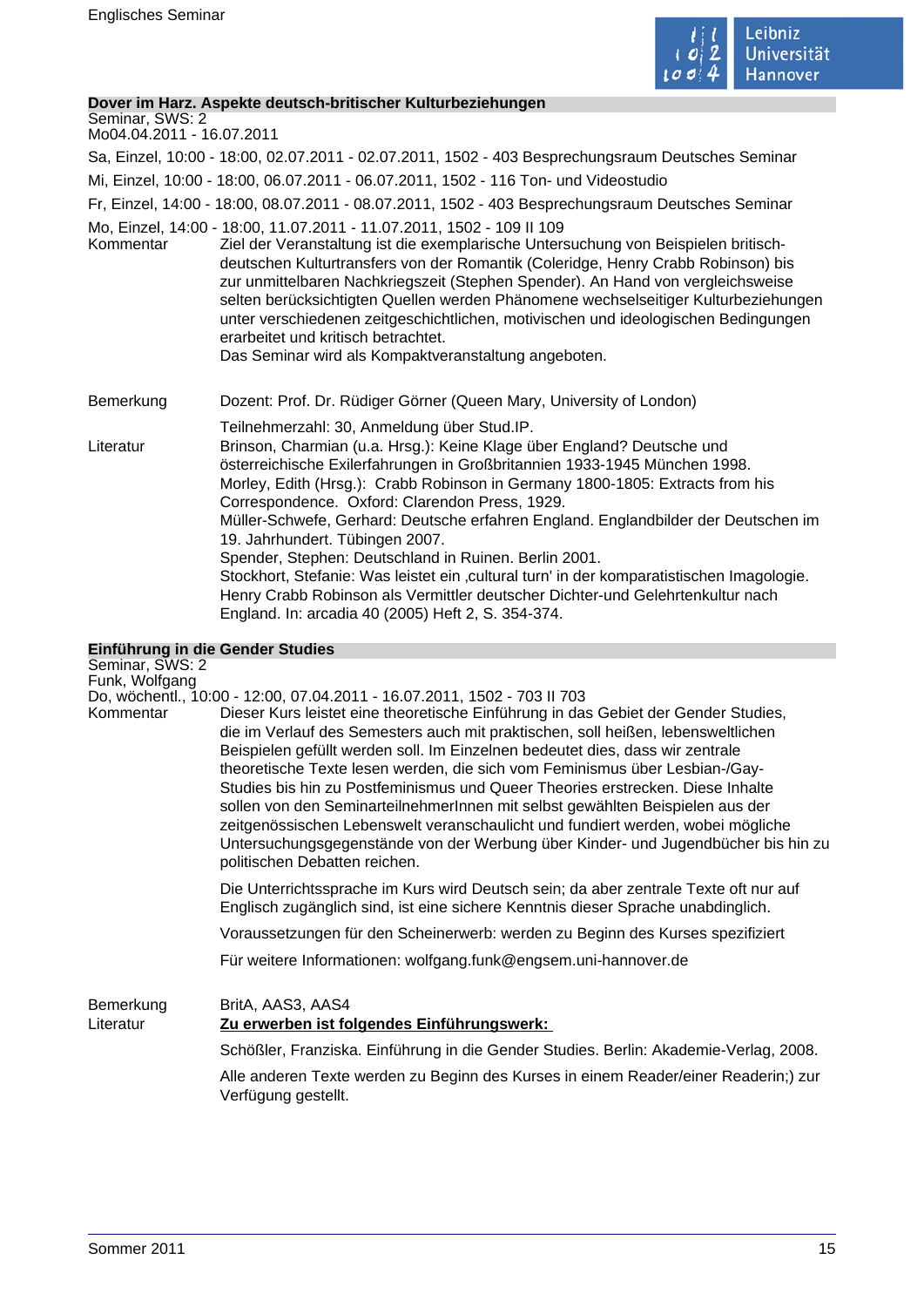

| Seminar, SWS: 2                                                                                                                                                                                                                                                                                                                                                                                                                                                                                                                                                                                                                                                                                                                           |  |
|-------------------------------------------------------------------------------------------------------------------------------------------------------------------------------------------------------------------------------------------------------------------------------------------------------------------------------------------------------------------------------------------------------------------------------------------------------------------------------------------------------------------------------------------------------------------------------------------------------------------------------------------------------------------------------------------------------------------------------------------|--|
| Mayer, Ruth<br>Mo, wöchentl., 12:00 - 14:00, 04.04.2011 - 16.07.2011, 1502 - 609 II 609                                                                                                                                                                                                                                                                                                                                                                                                                                                                                                                                                                                                                                                   |  |
|                                                                                                                                                                                                                                                                                                                                                                                                                                                                                                                                                                                                                                                                                                                                           |  |
| Fr, Einzel, 16:00 - 18:00, 27.05.2011 - 27.05.2011, 1502 - 615 II 615, Filmvorführung                                                                                                                                                                                                                                                                                                                                                                                                                                                                                                                                                                                                                                                     |  |
| Fr, Einzel, 16:00 - 18:00, 03.06.2011 - 03.06.2011, 1502 - 615 II 615, Filmvorführung<br>In this course we will investigate the phenomenon and the discourses of fashion both<br>Kommentar<br>in view of fashion practices and the representation of fashion. We will look at the<br>development of the twentieth century fashion industry and at the history of fashion<br>design, we will be concerned with sociological theories of consumption, fashion, and self-<br>fashioning, and with literary and filmic enactments of fashion (Theodore Dreiser's Sister<br>Carrie (1900), Abraham Cahan's The Rise of David Levinsky (1917), Bret Easton Ellis'<br>Glamorama (1998), and the films Funny Face (1957) or Pret a Porter (1994). |  |
| Please register for this class on StudIP starting from March 1, 2011, and check<br>there for updates and additional information as the semester approaches.                                                                                                                                                                                                                                                                                                                                                                                                                                                                                                                                                                               |  |
| The number of participants for this class is limited to 25.                                                                                                                                                                                                                                                                                                                                                                                                                                                                                                                                                                                                                                                                               |  |
| Prerequisites for certificate: will be specified                                                                                                                                                                                                                                                                                                                                                                                                                                                                                                                                                                                                                                                                                          |  |
| For further information: ruth.mayer@engsem.uni-hannover.de                                                                                                                                                                                                                                                                                                                                                                                                                                                                                                                                                                                                                                                                                |  |
| Bemerkung<br>AmerA / AAS3, AAs4<br>Literatur<br>Please purchase Glamorama (Picador, ISBN 78-0330447997).<br>A reader with additional material will be made available at the beginning of the semester.                                                                                                                                                                                                                                                                                                                                                                                                                                                                                                                                    |  |

|                          | <b>Literary and Cultural Theory: Theories of Authorship</b>                                                                                                                                                                                                                                                                                                                                                                                                                                                                                                                                                                                                                                                                                                                                                                                                                                                                                                                                                                                                                                             |
|--------------------------|---------------------------------------------------------------------------------------------------------------------------------------------------------------------------------------------------------------------------------------------------------------------------------------------------------------------------------------------------------------------------------------------------------------------------------------------------------------------------------------------------------------------------------------------------------------------------------------------------------------------------------------------------------------------------------------------------------------------------------------------------------------------------------------------------------------------------------------------------------------------------------------------------------------------------------------------------------------------------------------------------------------------------------------------------------------------------------------------------------|
| Seminar, SWS: 2          |                                                                                                                                                                                                                                                                                                                                                                                                                                                                                                                                                                                                                                                                                                                                                                                                                                                                                                                                                                                                                                                                                                         |
| Mayer, Ruth<br>Kommentar | Di, wöchentl., 10:00 - 12:00, 05.04.2011 - 16.07.2011, 1502 - 609 II 609<br>In this course we will survey some of the major theoretical statements concerning the<br>category of the author in literary and cultural studies. We will read and discuss twentieth-<br>century classics by William K. Wimsatt and Monroe C. Beardsley (on the "intentional<br>fallacy"), Wayne C. Booth (on the "implied author"), Roland Barthes (on the "death of the<br>author"), Michel Foucault (on the "author-function"), Sandra M. Gilbert and Susan Gubar<br>(on feminist authorship), and others. In a second step, we will relate these attempts at<br>theorizing authorship to specific case studies from American literature. In so doing, we<br>will investigate how theoretical definitions of authorship are reflected in - or betrayed by<br>- the self-representation of actual authors within the literary works (or on the 'paratextual'<br>margins of these works). In his manner, our case studies will concentrate on different<br>historical modes of enacting authorship and literary authority. |
|                          | Please register for this class on StudIP starting from March 1, 2011, and check<br>there for updates and additional information as the semester approaches.                                                                                                                                                                                                                                                                                                                                                                                                                                                                                                                                                                                                                                                                                                                                                                                                                                                                                                                                             |
|                          | The number of participants for this class is limited to 25.                                                                                                                                                                                                                                                                                                                                                                                                                                                                                                                                                                                                                                                                                                                                                                                                                                                                                                                                                                                                                                             |
|                          | Prerequisites for certificate: will be specified                                                                                                                                                                                                                                                                                                                                                                                                                                                                                                                                                                                                                                                                                                                                                                                                                                                                                                                                                                                                                                                        |
|                          | For further information: ruth.mayer@engsem.uni-hannover.de                                                                                                                                                                                                                                                                                                                                                                                                                                                                                                                                                                                                                                                                                                                                                                                                                                                                                                                                                                                                                                              |
| Bemerkung<br>Literatur   | AmerA / AAS1.2<br>A reader with additional material will be made available at the beginning of the semester.                                                                                                                                                                                                                                                                                                                                                                                                                                                                                                                                                                                                                                                                                                                                                                                                                                                                                                                                                                                            |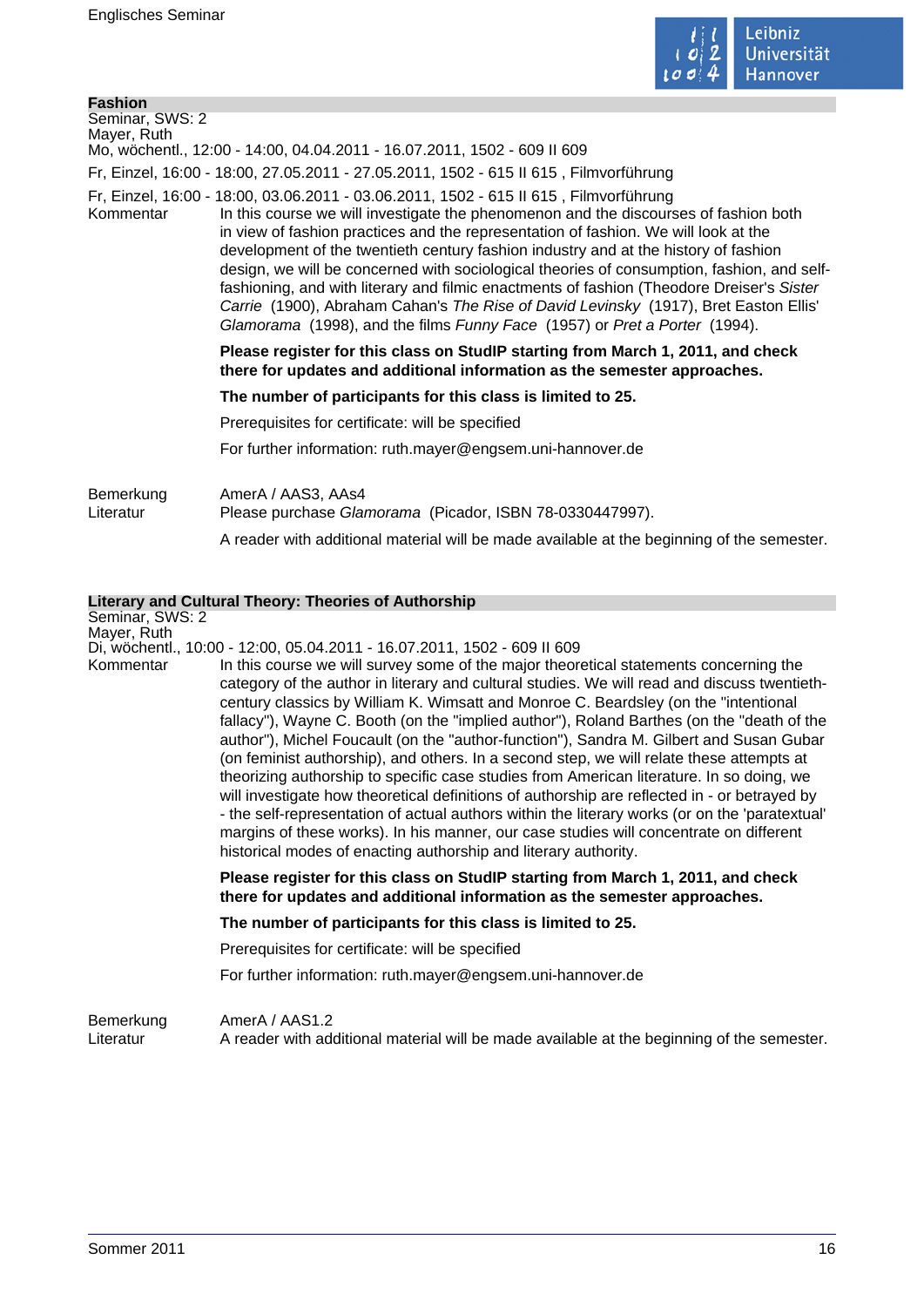

 $\mathcal{L}_{\mathcal{A}}$ 

### **Modernist Classics**

| Seminar, SWS: 2        |                                                                                                                                                                                                                                                                                                                                                                                                                                                                                                                                                                                                                                                                                                                          |
|------------------------|--------------------------------------------------------------------------------------------------------------------------------------------------------------------------------------------------------------------------------------------------------------------------------------------------------------------------------------------------------------------------------------------------------------------------------------------------------------------------------------------------------------------------------------------------------------------------------------------------------------------------------------------------------------------------------------------------------------------------|
| Emig, Rainer           | Do, wöchentl., 16:00 - 18:00, 07.04.2011 - 16.07.2011, 1502 - 703 II 703                                                                                                                                                                                                                                                                                                                                                                                                                                                                                                                                                                                                                                                 |
| Kommentar              | The seminar title already addresses a paradoxical development: even though most<br>modernist texts attempt to break with tradition, many have achieved canonical status<br>as classics themselves. The course will address the background and ideas behind<br>literary modernism and analyse in detail works by William Butler Yeats, T.S. Eliot, James<br>Joyce, and Virginia Woolf. It will deal with modernist aesthetics as well as modernism's<br>challenges to concepts such as subjectivity, reality, and meaning. It will also address the<br>ideologies behind modernist writings, especially their attitude towards gender, class, race,<br>cultural and national identity, and popular culture and the media. |
|                        | In order to enable the course to function, it will be offered to a maximum of 25 students.                                                                                                                                                                                                                                                                                                                                                                                                                                                                                                                                                                                                                               |
|                        | Students must register for this course on StudIP.                                                                                                                                                                                                                                                                                                                                                                                                                                                                                                                                                                                                                                                                        |
|                        | Prerequisite for certificate: will be specified                                                                                                                                                                                                                                                                                                                                                                                                                                                                                                                                                                                                                                                                          |
|                        | For further information: rainer.emig@engsem.uni-hannover.de                                                                                                                                                                                                                                                                                                                                                                                                                                                                                                                                                                                                                                                              |
| Bemerkung<br>Literatur | BritA, AAS2, AAS3, AAS4<br><b>Compulsory Purchase:</b>                                                                                                                                                                                                                                                                                                                                                                                                                                                                                                                                                                                                                                                                   |
|                        | James Joyce, A Portrait of the Artist as a Young Man, first published 1916;<br>recommended editions are by Penguin (2000) and Oxford World's Classics (2008)                                                                                                                                                                                                                                                                                                                                                                                                                                                                                                                                                             |
|                        | Virginia Woolf, Jacob's Room, first published in 1922; recommended editions are by<br>Vintage (2005) and Oxford World's Classics (2008)                                                                                                                                                                                                                                                                                                                                                                                                                                                                                                                                                                                  |
|                        | Recommended background reading:                                                                                                                                                                                                                                                                                                                                                                                                                                                                                                                                                                                                                                                                                          |
|                        | nd                                                                                                                                                                                                                                                                                                                                                                                                                                                                                                                                                                                                                                                                                                                       |

Modernisms: A Literary Guide by Peter Nicholls (2<sup>nd</sup> edition 2009) Modernism in Poetry: Motivations, Structures and Limits by Rainer Emig (1995)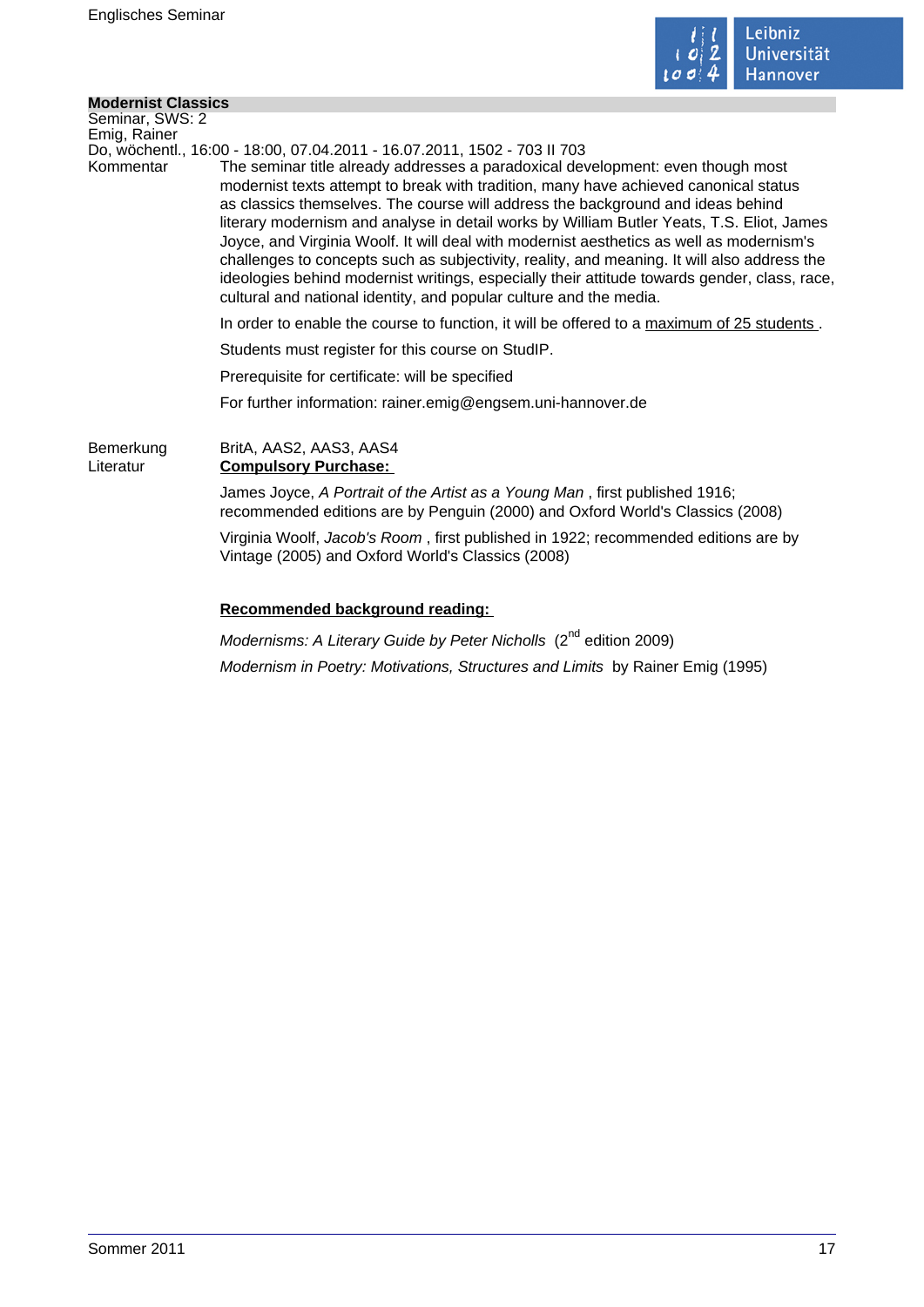

#### **Neo-Victorianism: Adaptations of Victorian Literature and Culture**

Seminar, SWS: 2 Grünkemeier, Ellen

Mi, wöchentl., 10:00 - 12:00, 06.04.2011 - 16.07.2011, 1502 - 703 II 703

Di, Einzel, 18:00 - 21:00, 24.05.2011 - 24.05.2011, 1502 - 615 II 615 , Filmvorführung

Kommentar The Victorian age continues to fascinate contemporary writers, readers and viewers. To explore the period's enduring appeal as well as the connections and discontinuities between the past and the present, we will engage in close readings of various neo-Victorian cultural artefacts, ranging from A.S. Byatt's award-winning novel Possession (1990) to films and popular comics. Looking at the texts as aesthetic constructs, we will analyse and discuss their postmodern practices and narrative devices as apparent, for example, in Alan Moore's and Kevin O'Neill's graphic novel The League of Extraordinary Gentleman (1999), which appropriates various Victorian literary characters and resurrects them as a powerful group of superheroes. To contextualise the texts, our discussions will also include the period's wider social, political and cultural concerns such as imperialism, industrialisation, class and gender issues.

Prerequisites for certificate: will be specified

For further information, please contact: ellen.gruenkemeier@engsem.~

Please note that Dr. Lucia Krämer offers a corresponding lecture on "Novels into Film and Beyond: An Introduction to Adaptation Studies" (Tuesday, 14-16) which will provide useful insights into the theory of adaptations. Students are more than welcome to attend both classes.

Bemerkung BritA, AAS2, AAS4 Literatur **A** reader with theoretical texts and context material will be provided.

#### **Students who wish to attend this course should get hold of the following texts:**

Byatt, A.S., Possession (1990)

Moore, Alan and Kevin O'Neill, The League of Extraordinary Gentleman . Volume I (1999)

### **Advanced English Skills**

SPCS **Communication Skills** Seminar/Sprachpraxis/Sprachpraktische Übung, SWS: 2 Jones, Jacob Di, wöchentl., 10:00 - 12:00, 05.04.2011 - 16.07.2011, 1502 - 709 II 709 Kommentar This course aims to give students an understanding of what communication and communication skills are, and an understanding of and practical experience in media use, body language, voice training and presentation styles. This course prepares students for the academic presentations that they will hold during their studies. Studienleistungen: one informal presentation Prüfungsleistung: one academic presentation (based on SPAWR paper) **Please register for this class through the registration sheets on the department's website and submit your registration by Wed 30 March, 1 pm, in the registration boxes on the 7th floor.** 

SPAWR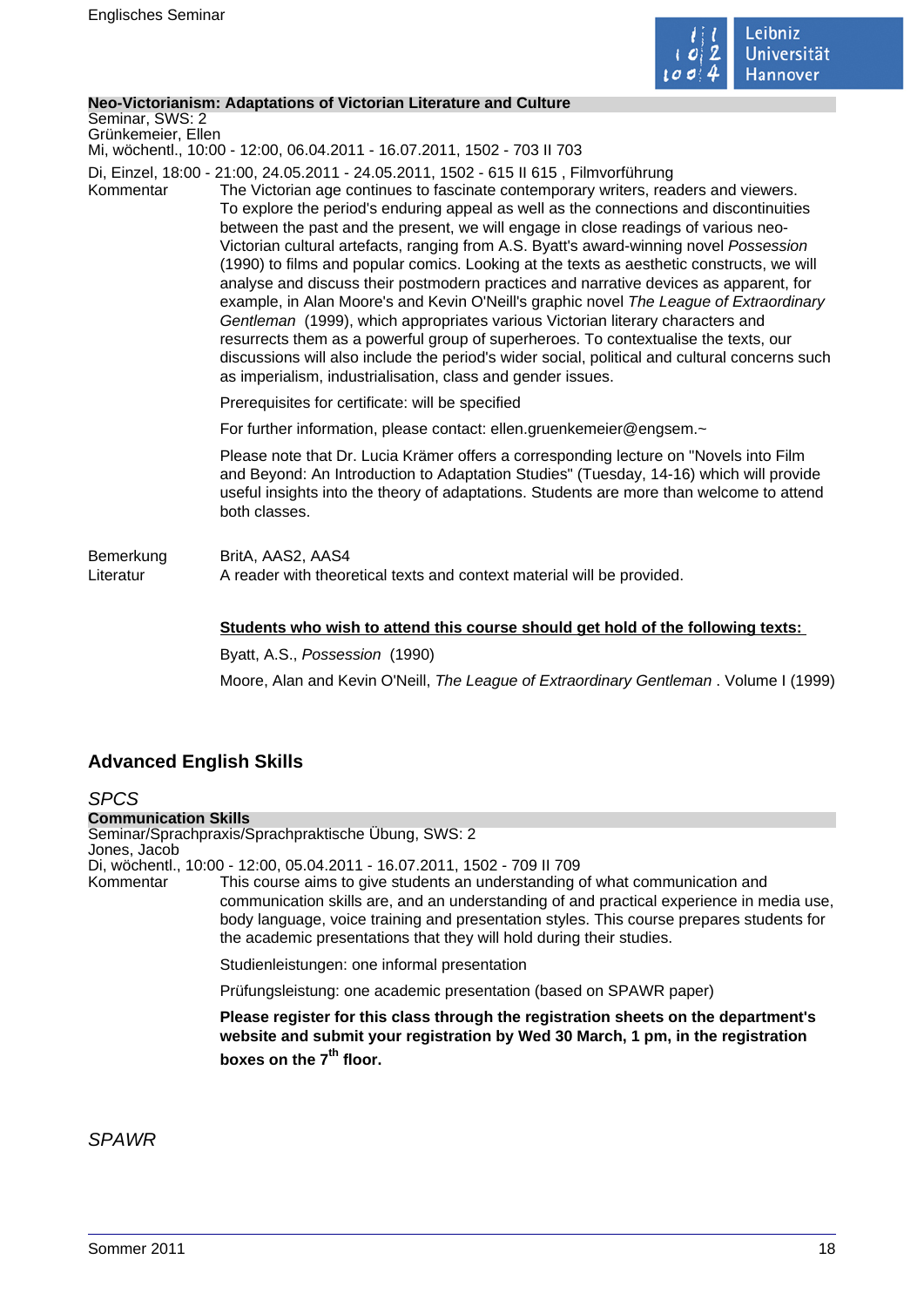

### **Academic Writing and Research**

Seminar/Sprachpraxis/Sprachpraktische Übung, SWS: 2 Jones, Jacob

Do, wöchentl., 16:00 - 18:00, 07.04.2011 - 16.07.2011, 1502 - 613 II 613

Kommentar This course covers the basics of writing an academic research paper, including thesis statements, outlines, sources and bibliographies, citation and paraphrasing, structures of papers (titles, tables of contents, introductions, body of arguments, conclusions), structures of paragraphs, editing and the writing process. This course prepares students for the academic papers that they will write during their studies.

> Studienleistungen: an academic paper and two other assignments which build up to the paper

> **Please register for this class through the registration sheets on the department's website and submit your registration by Wed 30 March, 1 pm, in the registration boxes on the 7th floor.**

### **Writing in English**

### SPTAP

#### **Text Analysis and Production**

Seminar/Sprachpraxis/Sprachpraktische Übung, SWS: 2 Gans (M. A.), Anne

Mo, wöchentl., 10:00 - 12:00, 04.04.2011 - 16.07.2011, 1502 - 703 II 703

Mo, wöchentl., 12:00 - 14:00, 04.04.2011 - 16.07.2011, 1502 - 613 II 613

Di, wöchentl., 10:00 - 12:00, 05.04.2011 - 16.07.2011, 1502 - 615 II 615

This course examines language, grammar and style of some text types (e.g., news items, biographies, literary texts, advertising, etc). Students will analyse and translate existing texts as well as compose their own original texts.

Studienleistungen: one translation and one text analysis

**Please register for this class through the registration sheets on the department's website and submit your registration by Wed 30 March, 1 pm, in the registration boxes on the 7th floor.** 

**It is expected that participants have successfully completed the Studienleistung(en) of SPAWR and SPCS.** 

#### **Text Analysis and Production**

Seminar/Sprachpraxis/Sprachpraktische Übung, SWS: 2 Jones, Jacob

Do, wöchentl., 14:00 - 16:00, 07.04.2011 - 16.07.2011, 1502 - 609 II 609

Kommentar This course examines language, grammar and style of some text types (e.g., news items, biographies, literary texts, advertising, etc). Students will analyse and translate existing texts as well as compose their own original texts.

Studienleistungen: one translation and one text analysis

**Please register for this class through the registration sheets on the department's website and submit your registration by Wed 30 March, 1 pm, in the registration**

**boxes on the 7th floor.** 

**It is expected that participants have successfully completed the Studienleistung(en) of SPAWR and SPCS.** 

SPEW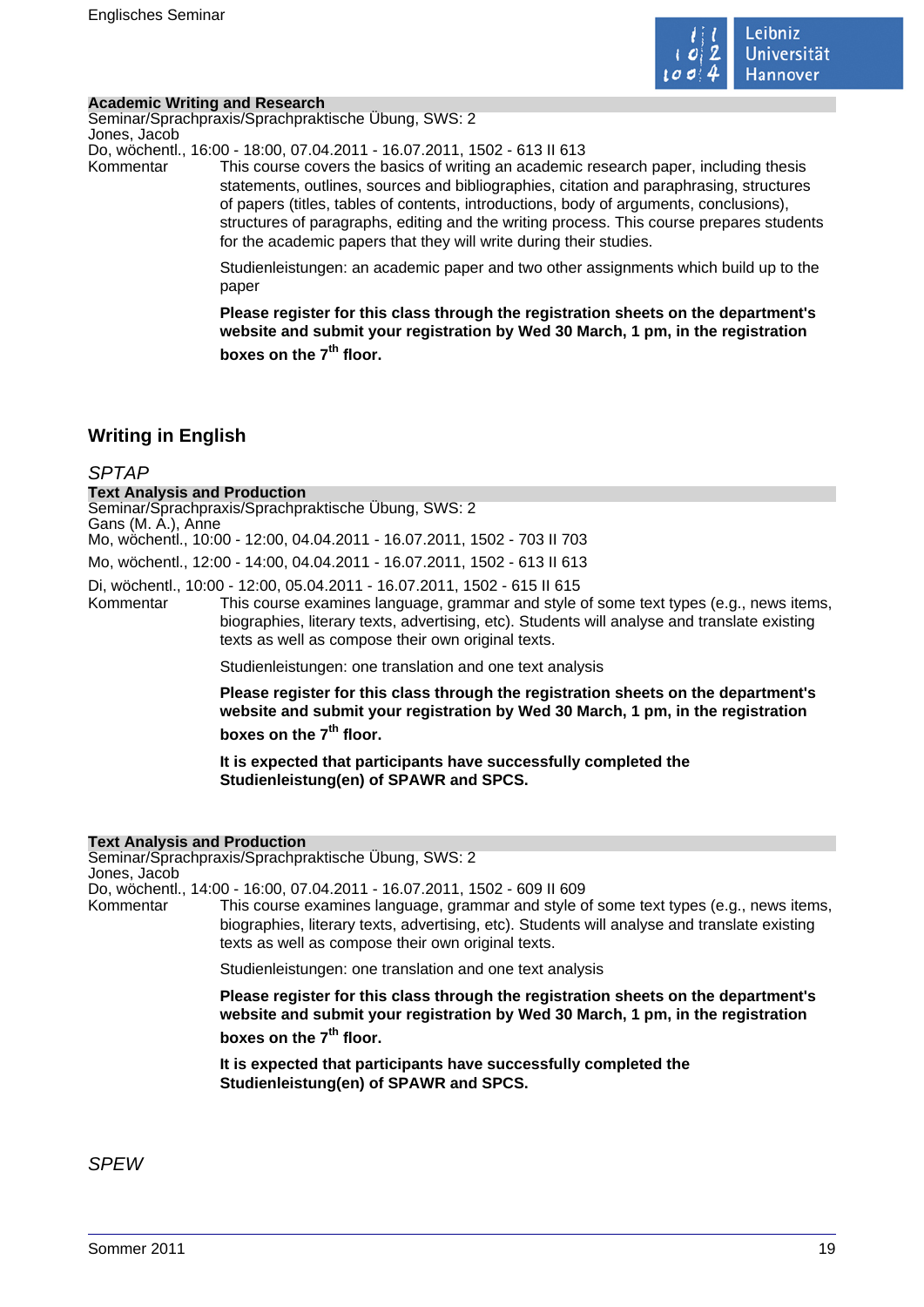

### **Expository Writing**

| $-200$       |                                                                                                                                                                                                                                                                                                                  |
|--------------|------------------------------------------------------------------------------------------------------------------------------------------------------------------------------------------------------------------------------------------------------------------------------------------------------------------|
| Jones, Jacob | Seminar/Sprachpraxis/Sprachpraktische Übung, SWS: 2                                                                                                                                                                                                                                                              |
|              | Mo, wöchentl., 12:00 - 14:00, 04.04.2011 - 16.07.2011, 1502 - 703 II 703                                                                                                                                                                                                                                         |
|              | Mo, wöchentl., 14:00 - 16:00, 04.04.2011 - 16.07.2011, 1502 - 703 II 703                                                                                                                                                                                                                                         |
|              | Di, wöchentl., 12:00 - 14:00, 05.04.2011 - 16.07.2011, 1502 - 615 II 615                                                                                                                                                                                                                                         |
|              | Di, wöchentl., 14:00 - 16:00, 05.04.2011 - 16.07.2011, 1502 - 609 II 609                                                                                                                                                                                                                                         |
| Kommentar    | Do, wöchentl., 12:00 - 14:00, 07.04.2011 - 16.07.2011, 1502 - 609 II 609<br>This course investigates organisational patterns used in various genres and discourse<br>forms of expository writing (informative/explanatory writing). Some aspects of language<br>and grammar will also be discussed as necessary. |
|              | Studienleistungen: two writing tasks in various genres of expository writing                                                                                                                                                                                                                                     |
|              |                                                                                                                                                                                                                                                                                                                  |

Prüfungsleistung: in-class essay (120 minutes)

**Please register for this class through the registration sheets on the department's website and submit your registration by Wed 30 March, 1 pm, in the registration boxes on the 7th floor.** 

**It is expected that participants have successfully completed the Studienleistung(en) of SPAWR and SPCS.** 

### **Contexts of English Language Use**

### **SPFP**

**English for Professional Use** Seminar/Sprachpraxis/Sprachpraktische Übung, SWS: 2 Bennett, Peter Do, wöchentl., 12:00 - 14:00, 07.04.2011 - 16.07.2011, 1502 - 703 II 703 Do, wöchentl., 14:00 - 16:00, 07.04.2011 - 16.07.2011, 1502 - 703 II 703 Fr, wöchentl., 12:00 - 14:00, 08.04.2011 - 16.07.2011, 1502 - 703 II 703 This course deals with language and communication in professional contexts (organisations, trade fairs, public situations, etc). Forms of communication include applications, resumes and CVs, presentations and interviews, social conventions, official letters, emails, faxes, memos, minute taking, reports, notices, telephoning. Studienleistungen: one written task (CV and application) and one oral presentation **Please register for this class through the registration sheets on the department's website and submit your registration by Wed 30 March, 1 pm, in the registration boxes on the 7th floor. It is expected that participants have successfully completed the Studienleistung(en) of SPAWR and SPCS.** 

SPVE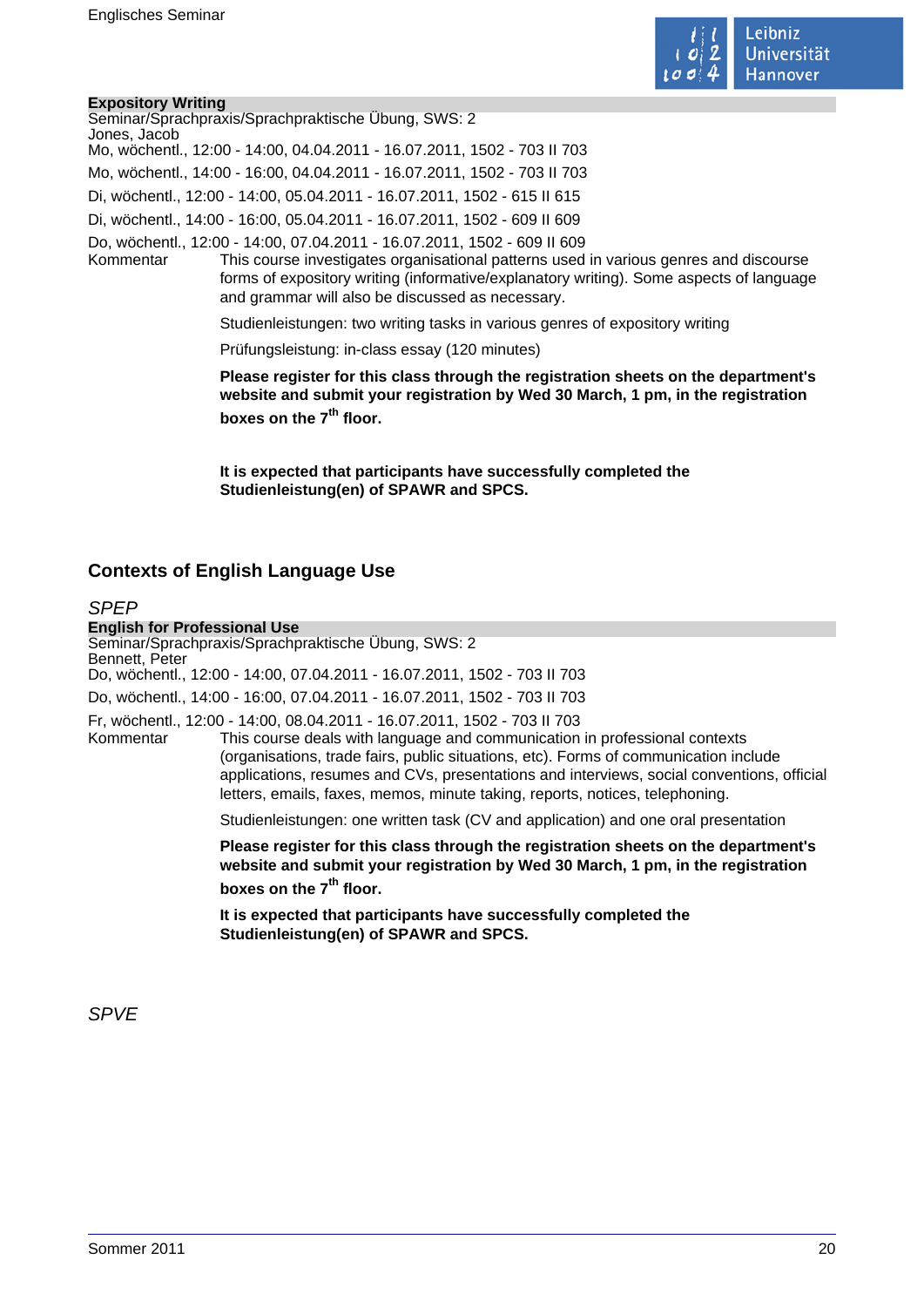

### **Varieties of English "Children's Literature"**

Seminar/Sprachpraxis/Sprachpraktische Übung, SWS: 2 Gans (M. A.), Anne

Di, wöchentl., 12:00 - 14:00, 05.04.2011 - 16.07.2011, 1502 - 703 II 703

Kommentar This course introduces students to a wide range of children's literature from various Anglophone countries and uses them to teach language practice concepts (vocabulary extension, spelling, grammar, reading skills, etc). Students will compose their own texts and develop a language-based task using a piece of children's literature (the Studienleistungen). The Prüfungsleistung is a reflection essay about this procedure (2000 words). This course aims to be useful both for students who wish to be teachers (providing experience in planning a literature-based language task) as well as for students looking at careers outside schools (by investigating their own language skills more closely through the medium of children's literature).

> **Please register for this class through the registration sheets on the department's website and submit your registration by Wed 30 March, 1 pm, in the registration boxes on the 7th floor.**

**It is expected that participants have successfully completed the Studienleistung(en) of SPAWR and SPCS.** 

### **Varieties of English "Classroom English"**

Seminar/Sprachpraxis/Sprachpraktische Übung, SWS: 2 Gans (M. A.), Anne

Do, wöchentl., 12:00 - 14:00, 07.04.2011 - 16.07.2011, 1502 - 615 II 615

Kommentar This course offers students an insight into teaching in the foreign language classroom by focussing on necessary vocabulary and simulating a teaching situation. Students will design a lesson plan and carry it out (the Studienleistungen), thus practising communication skills, classroom management, motivation and flexibility in the target language. The Prüfungsleistung is a reflection essay about this procedure (2000 words).

> **Please register for this class through the registration sheets on the department's website and submit your registration by Wed 30 March, 1 pm, in the registration**

**boxes on the 7th floor.** 

**It is expected that participants have successfully completed the Studienleistung(en) of SPAWR and SPCS.** 

Literatur **Required text:**  Faber, A & E Mazlish. 2003. How to talk so kids can learn at home and in school. London: Piccadilly. (the 1996 edition is also fine) Please order it (e.g. on amazon) before the class begins.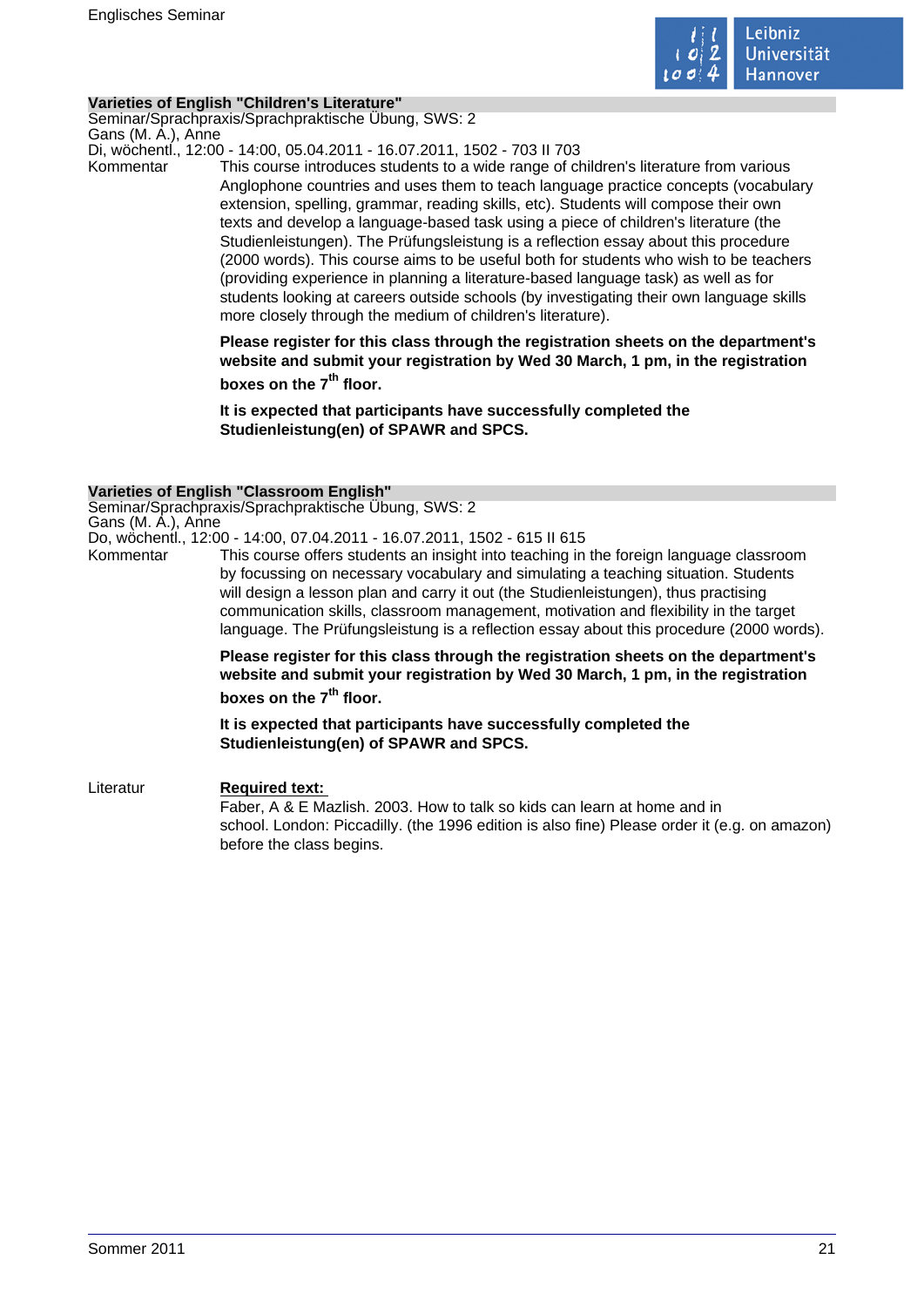

### **Varieties of English "Gender and Culture Intersections"**

Seminar/Sprachpraxis/Sprachpraktische Übung, SWS: 2 Hamilton-Bick, Jeanne

Fr, wöchentl., 12:00 - 14:00, 08.04.2011 - 16.07.2011, 1502 - 615 II 615

Kommentar How does gender interact within cultures, and how do our cultural traditions and norms influence our identities, particularly gender? We will look at aspects of Anglo-American, German and European cultures, among others, and how different elements of society do or may influence gender (law, cultural traditions, immigration/emigration). The Studienleistungen will be a translated text and a presentation. Along with vocabularybuilding and advanced grammar practice, students are expected to actively participate in class discussions.

The Prüfungsleistung is a 2000-word essay based on a topic covered in the seminar.

**Please register for this class through the registration sheets on the department's website and submit your registration by Wed 30 March, 1 pm, in the registration boxes on the 7th floor.** 

**It is expected that participants have successfully completed the Studienleistung(en) of SPAWR and SPCS.** 

#### **Varieties of English "(North) American Art and Activism: Creating and Crippling Community"**

Seminar/Sprachpraxis/Sprachpraktische Übung, SWS: 2 Hamilton-Bick, Jeanne Do, wöchentl., 14:00 - 16:00, 07.04.2011 - 16.07.2011, 1502 - 613 II 613

Kommentar This course will look at different areas of art and artistic movements in the U.S. and North America, with a focus on socio-political awareness. We will look at how the relationship between art, activism, and public awareness benefits communities on the continent, while also dividing them. The two Studienleistungen will be a translated text and a presentation. Along with vocabulary-building and advanced grammar practice, students are expected to participate actively in class discussions.

The Prüfungsleistung is a 2000-word essay based on a topic covered in the seminar.

**Please register for this class through the registration sheets on the department's website and submit your registration by Wed 30 March, 1 pm, in the registration boxes on the 7th floor.** 

**It is expected that participants have successfully completed the Studienleistung(en) of SPAWR and SPCS.**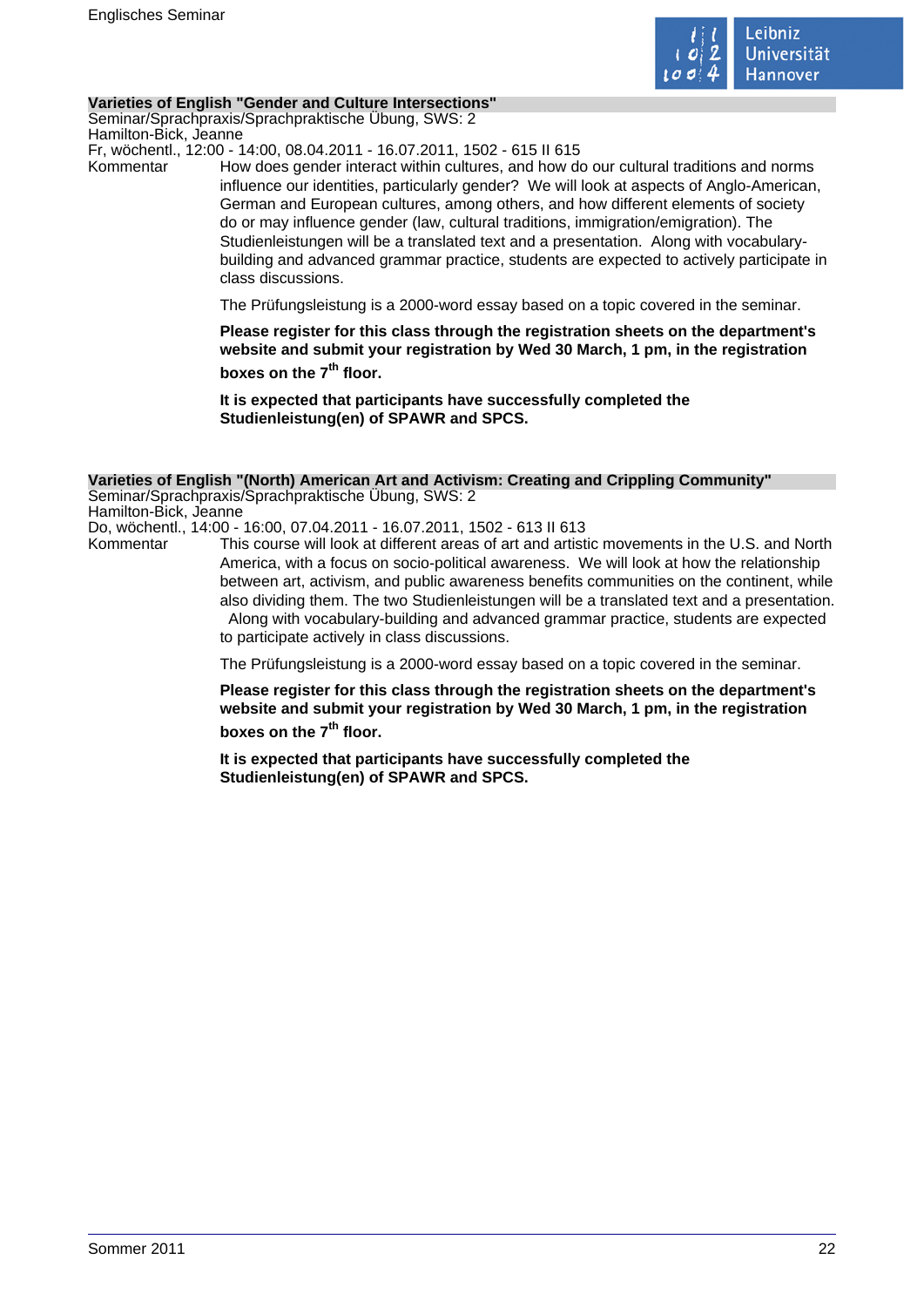

### **Varieties of English "The America in American Studies: Post Civil War"**

Seminar/Sprachpraxis/Sprachpraktische Übung, SWS: 2 Jones, Jacob

Mo, wöchentl., 10:00 - 12:00, 04.04.2011 - 16.07.2011, 1502 - 615 II 615

Kommentar Here's your chance to fill in the gaps in your knowledge of U.S. history and politics, to challenge (or verify) your assumptions about the U.S.A., and at the same time practice your English-language writing and presentation/speaking skills. Utilizing period primary sources, music, film, art and a backbone of secondary readings (no more than five pages per week on average), students will explore the major transitions and continuities in U.S. history and culture from the Civil War to the present, including (among other topics): Reconstruction, Immigration, Industrialization, Empire, Progressivism, the 'Roaring 20s' and its conservative backlash, the Great Depression and the New Deal, World War II, the Cold War, the black Civil Rights and feminist movements, the 60s, the rightward turn in U.S. politics, 9/11 and the road ahead.

> The Studienleistungen are one 500-word writing assignment and a 10-15 minute presentation/debate with attendant abstract, outline and source list (1-2 pages of text).

The Prüfungsleistung is a Hausarbeit essay of 1,500 words.

**Please register for this class through the registration sheets on the department's website and submit your registration by Wed 30 March, 1 pm, in the registration boxes on the 7th floor.** 

**It is expected that participants have successfully completed the Studienleistung(en) of SPAWR and SPCS.** 

### **Foundations Literature and Culture**

| <b>Introduction to Literary Studies</b> |                                                                                                                                                                                                                                                                                                                                                                                                                                                                                                                                                                                                                                                                                                                                                                                                                                                                                       |
|-----------------------------------------|---------------------------------------------------------------------------------------------------------------------------------------------------------------------------------------------------------------------------------------------------------------------------------------------------------------------------------------------------------------------------------------------------------------------------------------------------------------------------------------------------------------------------------------------------------------------------------------------------------------------------------------------------------------------------------------------------------------------------------------------------------------------------------------------------------------------------------------------------------------------------------------|
| Seminar, SWS: 2                         |                                                                                                                                                                                                                                                                                                                                                                                                                                                                                                                                                                                                                                                                                                                                                                                                                                                                                       |
| Gohrisch, Jana<br>Kommentar             | Mi, wöchentl., 08:00 - 10:00, 06.04.2011 - 16.07.2011, 1502 - 613 II 613<br>This course is designed as a general introduction into English Literary Studies. It has<br>two aims: firstly, to acquaint students with the theoretical models and methodological<br>approaches to literature and, secondly, to enable students to develop analytical<br>skills based on examples from English poetry, prose and drama. In addition to the<br>textbook by Vera and Ansgar Nünning, we shall read essays by critics from a variety of<br>methodological schools, Shakespeare's "Sonnet 73" and the first act of Othello, and<br>short stories by Thomas Hardy and Virginia Woolf. Students will learn to make sense of<br>a difficult theoretical text, to use secondary material in the interpretation of literature, to<br>design a contention of their own and to prepare a term paper. |
|                                         | Prerequisites: none                                                                                                                                                                                                                                                                                                                                                                                                                                                                                                                                                                                                                                                                                                                                                                                                                                                                   |
|                                         | Prerequisites for certificate: regular attendance, active participation in class, reading and<br>written homework assignments, final exam                                                                                                                                                                                                                                                                                                                                                                                                                                                                                                                                                                                                                                                                                                                                             |
|                                         | For further information: jana.gohrisch@engsem.uni-hannover.de                                                                                                                                                                                                                                                                                                                                                                                                                                                                                                                                                                                                                                                                                                                                                                                                                         |
| Bemerkung<br>Literatur                  | AmerBrit F1<br>Textbook:                                                                                                                                                                                                                                                                                                                                                                                                                                                                                                                                                                                                                                                                                                                                                                                                                                                              |
|                                         | Vera and Ansgar Nünning. An Introduction to the Study of English and American<br>Literature . Translated from the German by Jane Dewhurst. Stuttgart: Klett 2004. ISBN<br>3-12-939619-5                                                                                                                                                                                                                                                                                                                                                                                                                                                                                                                                                                                                                                                                                               |
|                                         | Please buy Nünning's textbook. I shall provide a reader at the beginning of the semester<br>containing the theoretical essays and the secondary material as well as the sonnet, the<br>play and the short stories.                                                                                                                                                                                                                                                                                                                                                                                                                                                                                                                                                                                                                                                                    |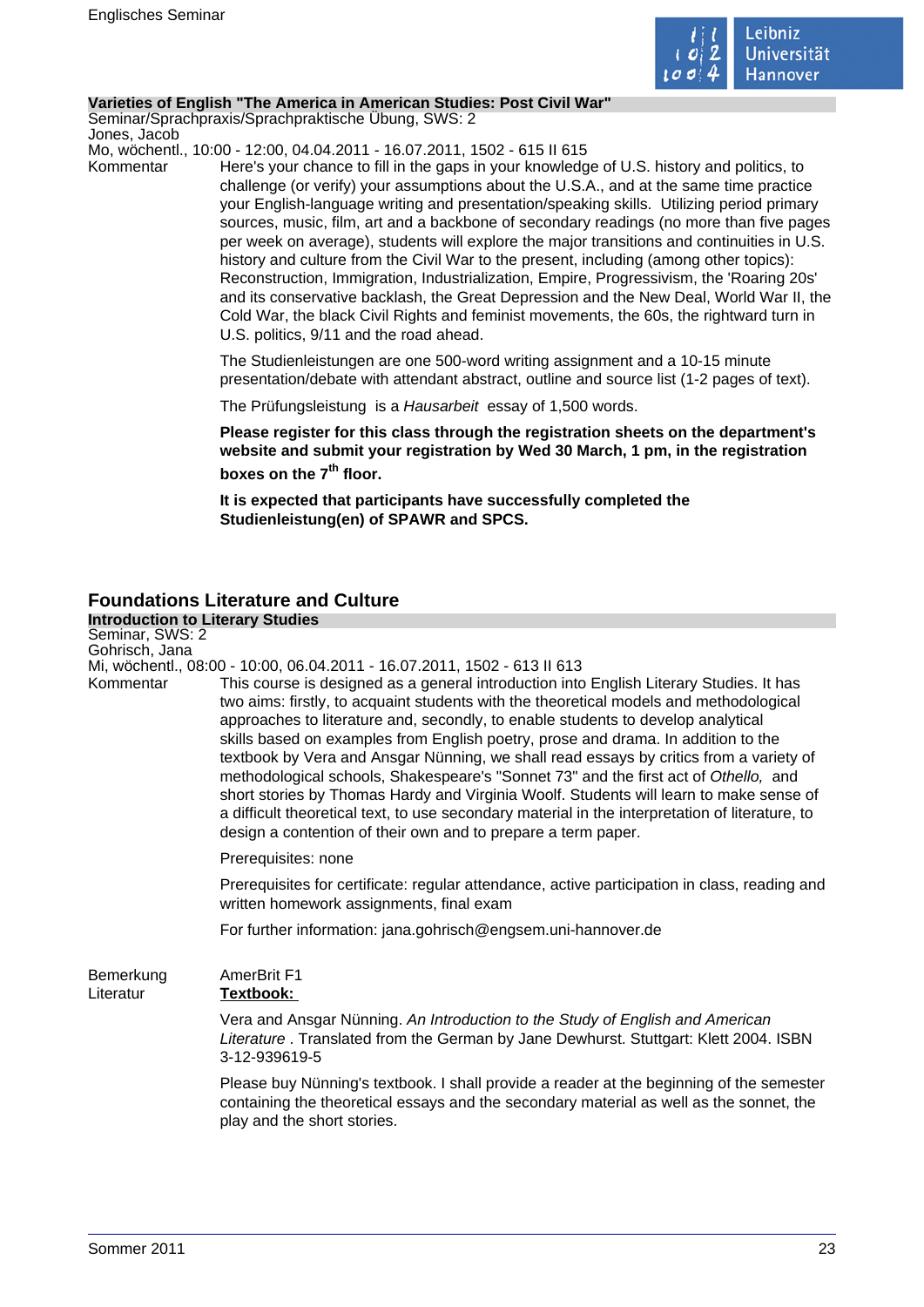

### **Survey of American Literatures and Cultures II**

| Vorlesung, SWS: 2<br>Twelbeck, Kirsten | 000 TV TO ANION DUN ENGLARI CO UNU OUNULCO I<br>Do, wöchentl., 12:00 - 14:00, 07.04.2011 - 09.06.2011, 1502 - 003 II 003                                                                                                                                                                                                                                                                                                                                                                                                                   |
|----------------------------------------|--------------------------------------------------------------------------------------------------------------------------------------------------------------------------------------------------------------------------------------------------------------------------------------------------------------------------------------------------------------------------------------------------------------------------------------------------------------------------------------------------------------------------------------------|
|                                        | Do, wöchentl., 12:00 - 14:00, 23.06.2011 - 16.07.2011, 1502 - 003 II 003                                                                                                                                                                                                                                                                                                                                                                                                                                                                   |
| Kommentar                              | Do, Einzel, 12:00 - 14:00, 21.07.2011 - 21.07.2011, 1502 - 003 II 003, Klausur<br>This survey class provides an overview of major texts and contexts of American literature<br>and culture in the 19th and 20th century (starting where AmerF2 in the winter semester<br>ended). It will focus on the interactions between high culture and popular culture,<br>minorities and the mainstream, marginalized groups and powerful parties in order to get a<br>grip on cultural developments from the American Renaissance to Postmodernism. |
|                                        | Prerequisites for SL certificate: will be specified.                                                                                                                                                                                                                                                                                                                                                                                                                                                                                       |
|                                        | For further information: kirsten.twelbeck@engsem.uni-hannover.de                                                                                                                                                                                                                                                                                                                                                                                                                                                                           |
| Bemerkung<br>Literatur                 | Amer <sub>F3</sub><br>A reader with course material will be made available at the beginning of the semester.                                                                                                                                                                                                                                                                                                                                                                                                                               |
|                                        | For general reference (not only for this class) I recommend buying Amerikanische<br>Literaturgeschichte, ed. Hubert Zapf (3rd edition, Stuttgart: Metzler, 2010) and The<br>Enduring Vision. A History of the American People (concise edition, complete), ed.<br>Boyer, Clark et al. (Boston: Houghton Mifflin, 2010). Both are standard textbooks.                                                                                                                                                                                       |
|                                        | <b>Survey of British Literatures and Cultures II</b>                                                                                                                                                                                                                                                                                                                                                                                                                                                                                       |
| Vorlesung, SWS: 2<br>Emig, Rainer      | Fr, wöchentl., 12:00 - 14:00, 08.04.2011 - 16.07.2011, 1208 - A001 Kesselhaus                                                                                                                                                                                                                                                                                                                                                                                                                                                              |

Kommentar The aims of these two sets of lectures (the first one was taught in the winter term) are to provide a broad introduction to the cultural history of Britain and Ireland as well as current debates and conflicts in British culture; and to give insight into the development of the literatures of the British Isles in conjunction with their cultural history.

The two survey lectures will cover the beginnings of British cultures to roughly the  $18<sup>th</sup>$ 

century and from the  $18<sup>th</sup>$  century to the present. The lectures will not only provide historical and cultural facts, but will also question then from perspectives of theories of Cultural Studies.

The lectures will not view literature as a mere illustration or effect of cultural history, but see it as a complex way of responding to and, often, challenging it.

These lectures are designed for students from all degree schemes. BA students will have to pass a written examination in the last teaching week.

No need to register beforehand, but please sign up for the lectures on StudIP so that you can access the materials (PowerPoint files including reading lists and self-test questions as well as video recordings) for each session.

Prerequisite for certificate: will be specified

For further information: rainer.emig@engsem.uni-hannover.de

Bemerkung BritF2, BritF3

### Literatur **Recommended background material:**

British Civilization: An Introduction by John Oakfield  $(6<sup>th</sup>$  edition, 2006) Literature in Britain and Ireland: A History by Helge Nowak (2010

### **Survey Literature and Culture**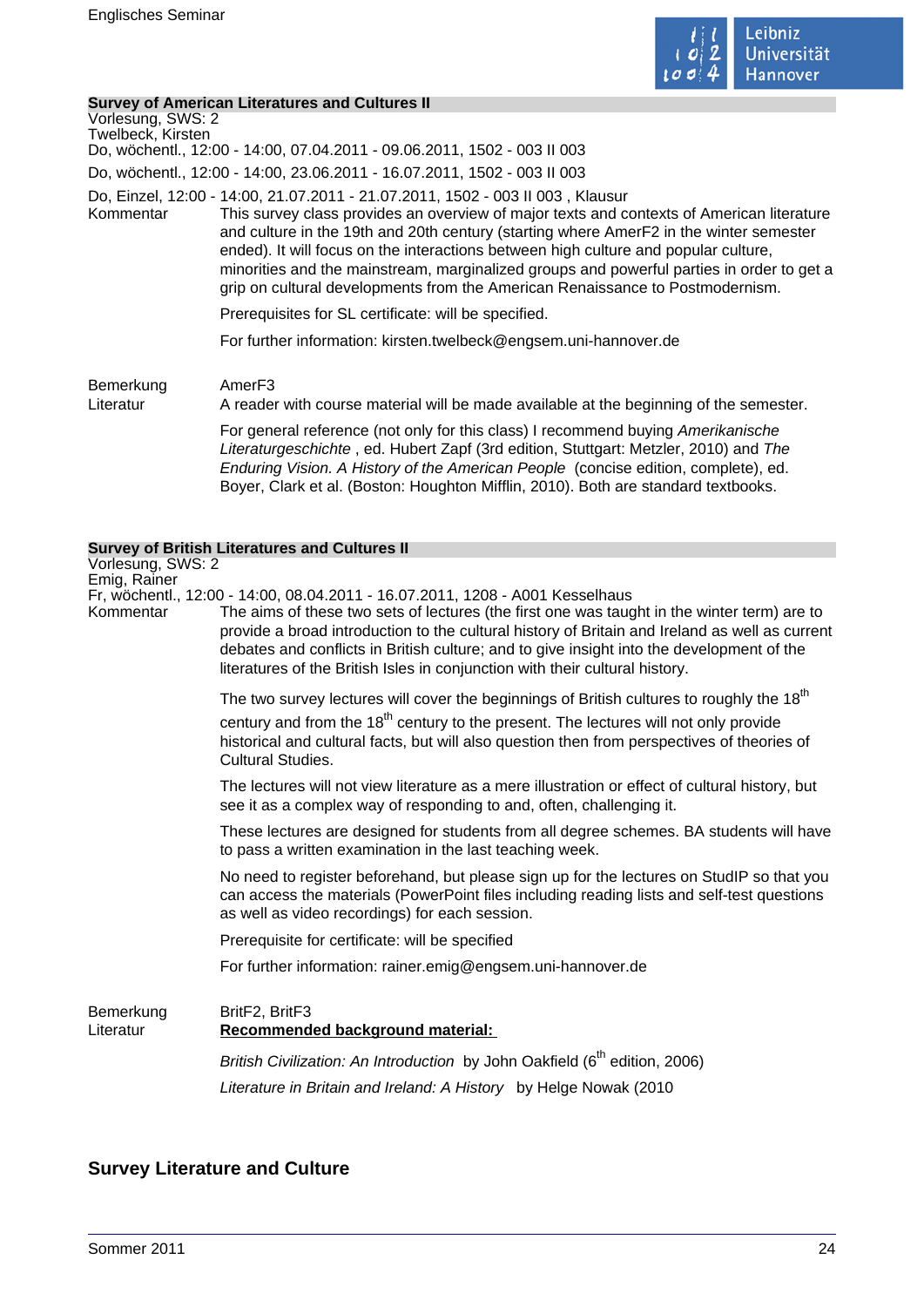

### **Survey of American Literatures and Cultures II**

| Vorlesung, SWS: 2<br>Twelbeck, Kirsten | <u>oar roy or Amonoan Encratares and Ounarcs r</u><br>Do, wöchentl., 12:00 - 14:00, 07.04.2011 - 09.06.2011, 1502 - 003 II 003                                                                                                                                                                                                                                                                                                                                                                                                             |
|----------------------------------------|--------------------------------------------------------------------------------------------------------------------------------------------------------------------------------------------------------------------------------------------------------------------------------------------------------------------------------------------------------------------------------------------------------------------------------------------------------------------------------------------------------------------------------------------|
|                                        | Do, wöchentl., 12:00 - 14:00, 23.06.2011 - 16.07.2011, 1502 - 003 II 003                                                                                                                                                                                                                                                                                                                                                                                                                                                                   |
| Kommentar                              | Do, Einzel, 12:00 - 14:00, 21.07.2011 - 21.07.2011, 1502 - 003 II 003, Klausur<br>This survey class provides an overview of major texts and contexts of American literature<br>and culture in the 19th and 20th century (starting where AmerF2 in the winter semester<br>ended). It will focus on the interactions between high culture and popular culture,<br>minorities and the mainstream, marginalized groups and powerful parties in order to get a<br>grip on cultural developments from the American Renaissance to Postmodernism. |
|                                        | Prerequisites for SL certificate: will be specified.                                                                                                                                                                                                                                                                                                                                                                                                                                                                                       |
|                                        | For further information: kirsten.twelbeck@engsem.uni-hannover.de                                                                                                                                                                                                                                                                                                                                                                                                                                                                           |
| Bemerkung<br>Literatur                 | Amer <sub>F3</sub><br>A reader with course material will be made available at the beginning of the semester.                                                                                                                                                                                                                                                                                                                                                                                                                               |
|                                        | For general reference (not only for this class) I recommend buying Amerikanische<br>Literaturgeschichte, ed. Hubert Zapf (3rd edition, Stuttgart: Metzler, 2010) and The<br>Enduring Vision. A History of the American People (concise edition, complete), ed.<br>Boyer, Clark et al. (Boston: Houghton Mifflin, 2010). Both are standard textbooks.                                                                                                                                                                                       |
|                                        | <b>Survey of British Literatures and Cultures II</b>                                                                                                                                                                                                                                                                                                                                                                                                                                                                                       |
| Vorlesung, SWS: 2<br>Emig, Rainer      | Fr, wöchentl., 12:00 - 14:00, 08.04.2011 - 16.07.2011, 1208 - A001 Kesselhaus                                                                                                                                                                                                                                                                                                                                                                                                                                                              |

Kommentar The aims of these two sets of lectures (the first one was taught in the winter term) are to provide a broad introduction to the cultural history of Britain and Ireland as well as current debates and conflicts in British culture; and to give insight into the development of the literatures of the British Isles in conjunction with their cultural history.

The two survey lectures will cover the beginnings of British cultures to roughly the  $18<sup>th</sup>$ 

century and from the  $18<sup>th</sup>$  century to the present. The lectures will not only provide historical and cultural facts, but will also question then from perspectives of theories of Cultural Studies.

The lectures will not view literature as a mere illustration or effect of cultural history, but see it as a complex way of responding to and, often, challenging it.

These lectures are designed for students from all degree schemes. BA students will have to pass a written examination in the last teaching week.

No need to register beforehand, but please sign up for the lectures on StudIP so that you can access the materials (PowerPoint files including reading lists and self-test questions as well as video recordings) for each session.

Prerequisite for certificate: will be specified

For further information: rainer.emig@engsem.uni-hannover.de

Bemerkung BritF2, BritF3 Literatur **Recommended background material:**  British Civilization: An Introduction by John Oakfield  $(6<sup>th</sup>$  edition, 2006)

Literature in Britain and Ireland: A History by Helge Nowak (2010

### **Foundations Methodology of Teaching English as a Foreign Language**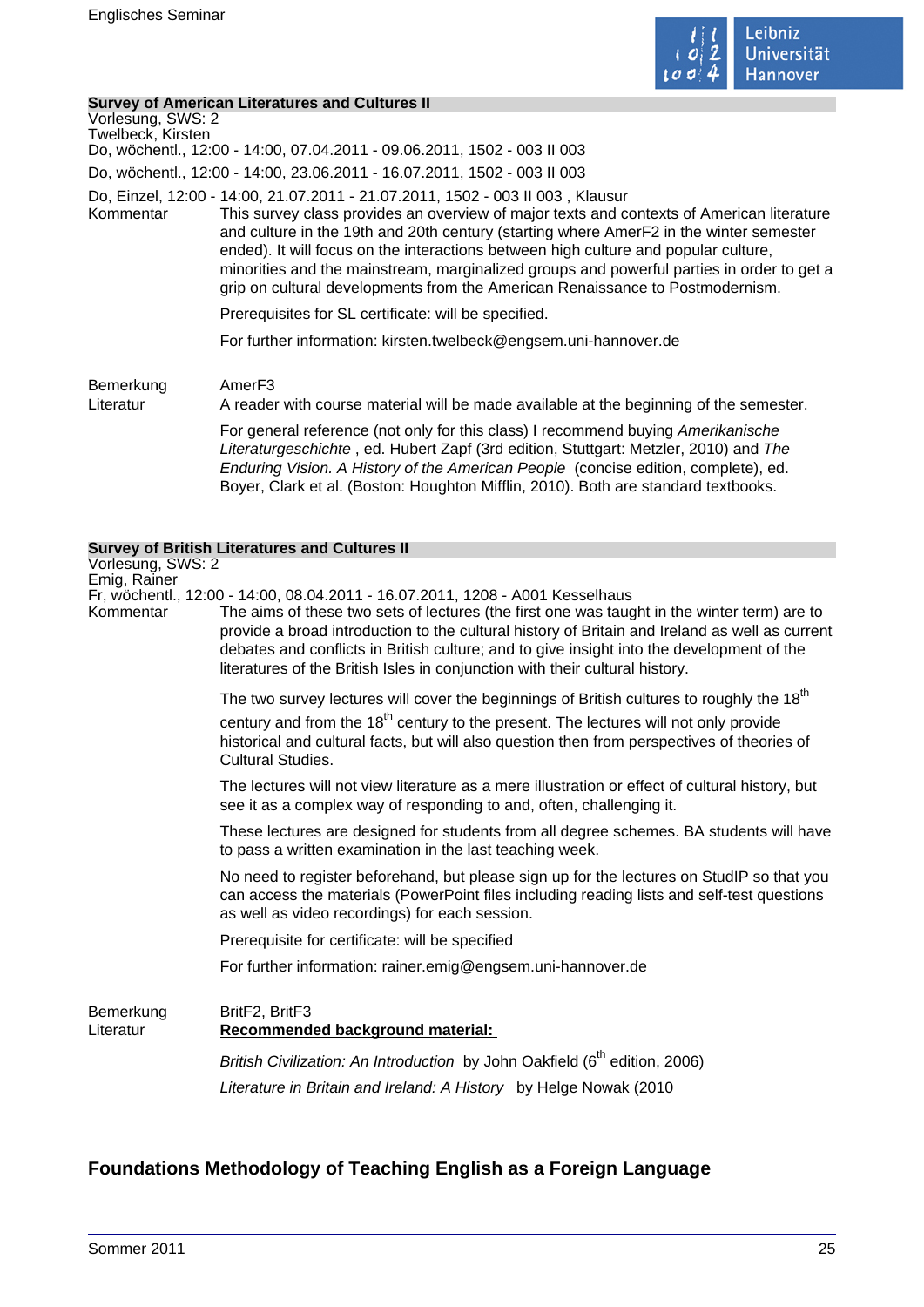

### **Introduction to the Methodology of Teaching English**

Seminar, SWS: 2 Kupetz, Rita

Mo, wöchentl., 12:00 - 14:00, 04.04.2011 - 16.07.2011, 1502 - 615 II 615

Kommentar This introductory methodology course is obligatory for all prospective teachers and for all BA students who plan to complete the M. Ed. We recommend that BA students take this class in their 3rd semester. We will deal with basic issues of teaching English as a foreign language, such as goals, content and methods; the role of the teacher and the learner in the modern foreign language classroom; skills and knowledge; teaching literature; intercultural learning.

> Prerequisites for certificate: reading assignments, tests in the learning modules and a written exam (Prüfungsleistung)

Please register for this course via Stud.IP.

For further information: rita.kupetz@engsem.uni-hannover.de

Bemerkung DidF1 Literatur A reader will be provided via the copy shop Stork.

### **Recommended literature:**

Ur, Penny. (1991). A Course in Language Teaching. Practice and Theory . Cambridge: CUP.

Müller-Hartmann, Andreas and Marita Schocker von Ditfurth. (2005). Introduction to English Language Teaching . Stuttgart: Klett.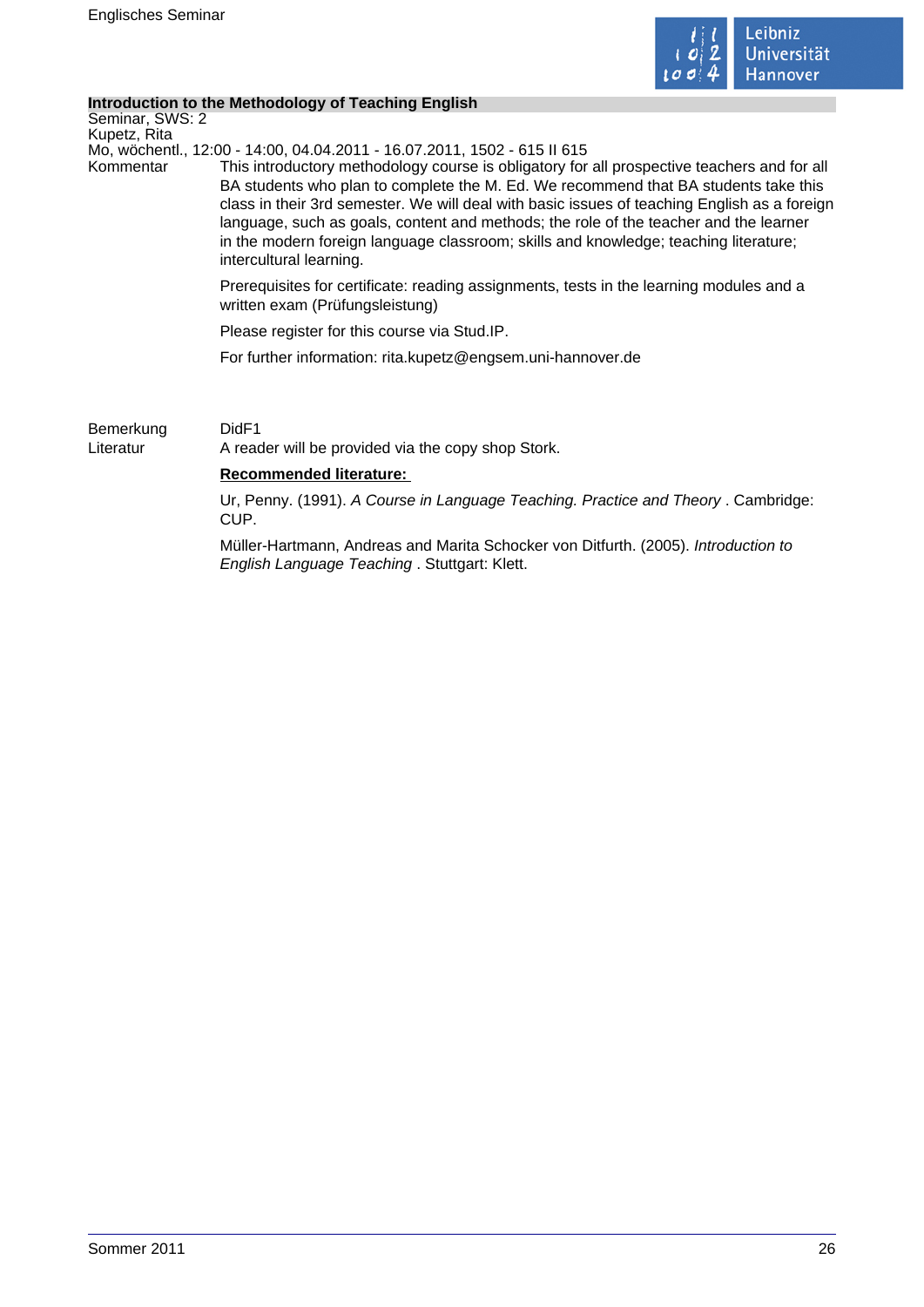

### **Introduction to the Methodology of Teaching English**

Seminar, SWS: 2 Becker, Carmen

Di, wöchentl., 10:00 - 12:00, 05.04.2011 - 16.07.2011, 1502 - 703 II 703

Kommentar This introductory methodology course is mandatory for all prospective teachers and for all BA students who plan to complete an M Ed. We recommend that BA students take this class in their 3rd or 4th semester. Non-BA students need to take this class before their intermediate exam.

> This course aims at exploring and synthesizing insights from second language acquisition research studies. It aims at involving the participants in their professional development by encouraging the reflection of their own second language learning processes and discussing issues, problems, and possibilities in foreign language teaching methodology. Furthermore it aims at developing a basic framework for a professional intercultural communicative language teaching practice at secondary level, which can function as a methodological springboard for future teaching.

Some of the issues that will be raised are:

SLA and implications for the classroom Learner differences and implications for teaching procedures Teacher's and learner's roles and responsibilities The intercultural communicative classroom The process and the role of tasks in language teaching Teaching the language system and developing language skills Policies and curricular guidelines The role of self-assessment (portfolio assessment)

Certificate requirements: regular attendance, active participation, weekly journal (portfolio), written exam.

Please register for this course via Stud.IP.

### Bemerkung DidF1 Literatur **Recommended literature:**  Müller-Hartmann, Andreas & Schocker-von Ditfurth, Marita. (2005). Introduction to English Language Teaching. Stuttgart: Klett.

Sommer 2011 27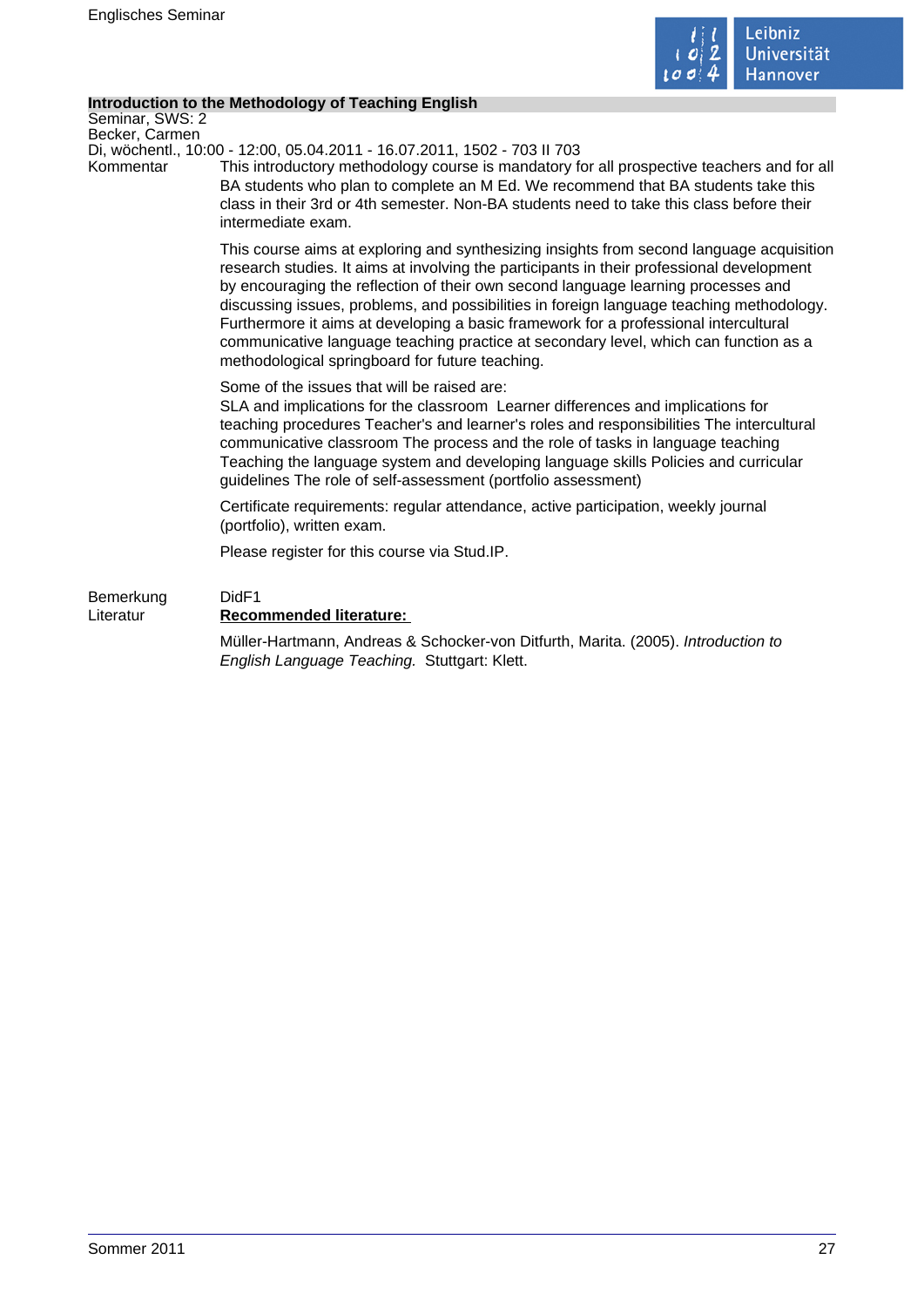

### **Language Testing and Assessment**

| Seminar, SWS: 2        |                                                                                                                                                                                                                                                                                                                                                                                                                                                                                                                                                                                                                                                                                                                                                                                                                                                                                                                                                                      |
|------------------------|----------------------------------------------------------------------------------------------------------------------------------------------------------------------------------------------------------------------------------------------------------------------------------------------------------------------------------------------------------------------------------------------------------------------------------------------------------------------------------------------------------------------------------------------------------------------------------------------------------------------------------------------------------------------------------------------------------------------------------------------------------------------------------------------------------------------------------------------------------------------------------------------------------------------------------------------------------------------|
| Fellmann, Gabriela     | Mi, wöchentl., 16:00 - 18:00, 06.04.2011 - 16.07.2011, 1502 - 615 II 615                                                                                                                                                                                                                                                                                                                                                                                                                                                                                                                                                                                                                                                                                                                                                                                                                                                                                             |
| Kommentar              | Tests and assessment are an integral part of foreign language learning and teaching.<br>The seminar therefore provides an opportunity to explore a variety of key theoretical<br>and practical issues involved in language testing and assessment. We will focus on test<br>development, design and data analysis as well as their relation to test results and their<br>effects on the learning process. The seminar will also offer a review of influential articles<br>by authors such as e.g. Canale, Swain, Moss, Alderson and discusses their contribution<br>to the field. Students should be enabled to identify and select test formats appropriate for<br>different ages, competence levels, skills and purposes. We will also develop a language<br>test for a class at my school focussing on competence-oriented testing according to the<br>"Kerncurriculum", and evaluate the pupils' tests. Alternatives to testing will be thoroughly<br>discussed. |
|                        | Please register via Stud. IP for this seminar and check there for additional information<br>before the first meeting.                                                                                                                                                                                                                                                                                                                                                                                                                                                                                                                                                                                                                                                                                                                                                                                                                                                |
|                        | Prerequisites for SL certificate will be specified in class.                                                                                                                                                                                                                                                                                                                                                                                                                                                                                                                                                                                                                                                                                                                                                                                                                                                                                                         |
|                        | For further information: FellmannG@aol.com                                                                                                                                                                                                                                                                                                                                                                                                                                                                                                                                                                                                                                                                                                                                                                                                                                                                                                                           |
| Bemerkung<br>Literatur | DidF <sub>2</sub><br>A reader will be available at the copy shop Stork (Körnerstraße) at the beginning of the<br>semester.                                                                                                                                                                                                                                                                                                                                                                                                                                                                                                                                                                                                                                                                                                                                                                                                                                           |
|                        | <b>Recommended literature:</b>                                                                                                                                                                                                                                                                                                                                                                                                                                                                                                                                                                                                                                                                                                                                                                                                                                                                                                                                       |
|                        | Bachman, Lyle F. (1995). Fundamental Considerations in Language Testing. Oxford:<br>OUP.                                                                                                                                                                                                                                                                                                                                                                                                                                                                                                                                                                                                                                                                                                                                                                                                                                                                             |
|                        | Bachman, Lyle F. & Adrian S. Palmer. (1996). Language Testing in Practice. Oxford:<br>OUP.                                                                                                                                                                                                                                                                                                                                                                                                                                                                                                                                                                                                                                                                                                                                                                                                                                                                           |
|                        | Cohen, Andrew. (1994). Assessing Language Ability in the Classroom. Boston: Heinle &<br>Heinle.                                                                                                                                                                                                                                                                                                                                                                                                                                                                                                                                                                                                                                                                                                                                                                                                                                                                      |
|                        | Douglas, Dan. (2010). Understanding Language Testing. London: Hodder.                                                                                                                                                                                                                                                                                                                                                                                                                                                                                                                                                                                                                                                                                                                                                                                                                                                                                                |
|                        | Fulcher, Glenn & Fred Davidson. (2007). Language Testing and Assessment. An<br>Advanced Resource Book. Abingdon: Routledge.                                                                                                                                                                                                                                                                                                                                                                                                                                                                                                                                                                                                                                                                                                                                                                                                                                          |
|                        | Fulcher, Glen. (2010). Practical Language Testing. London: Hodder.                                                                                                                                                                                                                                                                                                                                                                                                                                                                                                                                                                                                                                                                                                                                                                                                                                                                                                   |
|                        | Grotjahn, Rüdiger. (2006). Prüfen - Testen - Bewerten. In: Udo O.H. Jung (Hrsg.),<br>Praktische Handreichung für Fremdsprachenlehrer . 4., vollst. neu bearb. Auflage.<br>Frankfurt/ Main: Lang. 221-230.                                                                                                                                                                                                                                                                                                                                                                                                                                                                                                                                                                                                                                                                                                                                                            |
|                        | Hughes, Arthur. (2003). Testing for Language Teachers. 2nd edition. Cambridge: CUP.                                                                                                                                                                                                                                                                                                                                                                                                                                                                                                                                                                                                                                                                                                                                                                                                                                                                                  |
|                        | Shohami, Elana. (2008). (ed.). Encyclopedia of Language and Education. Vol. 7:<br>Language Testing and Assessment. New York: Springer.                                                                                                                                                                                                                                                                                                                                                                                                                                                                                                                                                                                                                                                                                                                                                                                                                               |
|                        | Winter, Felix. (2004). Leistungsbewertung: Eine neue Lernkultur braucht einen anderen<br>Umgang mit Schülerleistungen . 2. unveränd. Auflage. Baltmannsweiler: Schneider<br>Verlag Hohengehren.                                                                                                                                                                                                                                                                                                                                                                                                                                                                                                                                                                                                                                                                                                                                                                      |
|                        |                                                                                                                                                                                                                                                                                                                                                                                                                                                                                                                                                                                                                                                                                                                                                                                                                                                                                                                                                                      |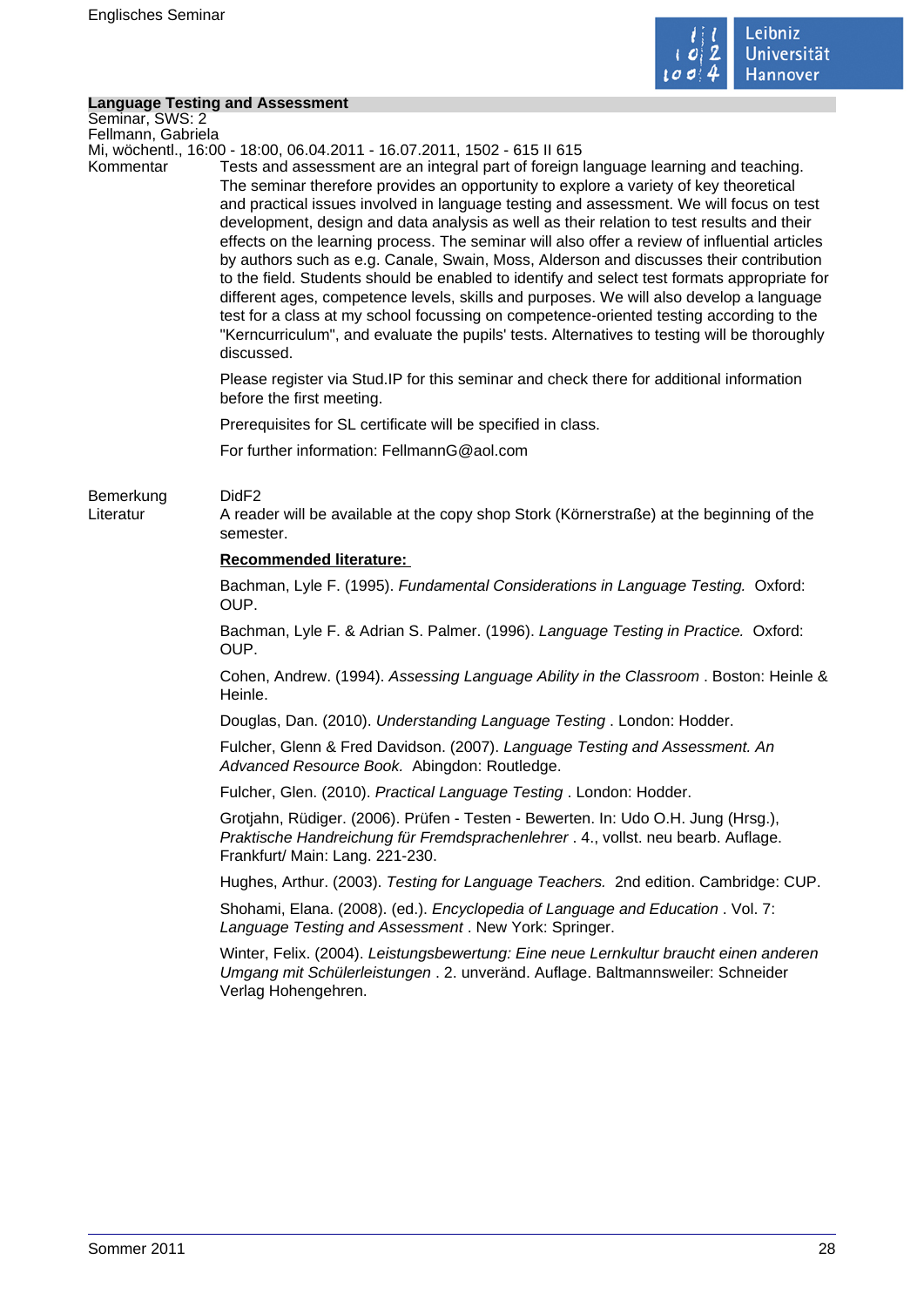

| <b>Portfolio</b> |                                                                                                                                                                                                                                                                                                                                                                                                                                                                                                           |
|------------------|-----------------------------------------------------------------------------------------------------------------------------------------------------------------------------------------------------------------------------------------------------------------------------------------------------------------------------------------------------------------------------------------------------------------------------------------------------------------------------------------------------------|
| Seminar, SWS: 2  |                                                                                                                                                                                                                                                                                                                                                                                                                                                                                                           |
| Kupetz, Rita     |                                                                                                                                                                                                                                                                                                                                                                                                                                                                                                           |
|                  | Mo, wöchentl., 14:00 - 16:00, 04.04.2011 - 16.07.2011, 1502 - 615 II 615                                                                                                                                                                                                                                                                                                                                                                                                                                  |
| Kommentar        | This seminar will deal with the use of a portfolio for language learning and teaching<br>purposes and you will be encouraged to begin your own European Teacher's Portfolio.<br>The three parts of the European Language Portfolio (Passport, Biography and Dossier)<br>are evaluated and their implementation at school will be discussed. Furthermore, we<br>will deal with portfolio (self-)assessment as a means of empowering learners to take<br>responsibility for their own language development. |
|                  | We will use Stud. IP and we prepared learning modules for you.                                                                                                                                                                                                                                                                                                                                                                                                                                            |
|                  | Prerequisites: DidF1                                                                                                                                                                                                                                                                                                                                                                                                                                                                                      |
|                  | Prerequisites for certificate: reading assignments and tests in the learning modules.                                                                                                                                                                                                                                                                                                                                                                                                                     |
|                  | Please register via Stud.IP.                                                                                                                                                                                                                                                                                                                                                                                                                                                                              |
|                  | For further information: rita.kupetz@engsem.uni-hannover.de                                                                                                                                                                                                                                                                                                                                                                                                                                               |
| Bemerkung        | DidF <sub>2</sub>                                                                                                                                                                                                                                                                                                                                                                                                                                                                                         |

Literatur A reader will be provided via the copy shop Stork.

### **Visual Literacy in the EFL classroom**

Seminar Blell, Gabriele

Di, wöchentl., 14:00 - 16:00, 05.04.2011 - 16.07.2011, 1502 - 615 II 615

| Kommentar | If teachers consider essential principles and adequate methods, pictures, pictograms,<br>pictorial art, photos and film offer the advantage to enhance language activities in a                                                                                          |
|-----------|--------------------------------------------------------------------------------------------------------------------------------------------------------------------------------------------------------------------------------------------------------------------------|
|           | foreign language as well. In dealing with various kinds of images the learners get the<br>chance to train and improve their communicative, cultural and visual competences. The<br>seminar will deal with the question how images and pictures can be used for (foreign) |
|           | language learning and teaching purposes. A couple of seminars will be held in the<br>Sprengel Museum Hannover.                                                                                                                                                           |

Prerequisites: DidF1

Prerequisites for SL certificate will be specified in class.

Please register for this course via Stud.IP.

For further information: gabriele.blell@engsem.uni-hannover.de

### Bemerkung DidF2

### Literatur **Recommended literature:**

Blell, Gabriele & Hellwig, Karlheinz. (1996). Bildende Kunst und Musik im Fremdsprachenunterricht . Frankfurt a.M.: Peter Lang.

Surkamp, Carola & Hecke, Carola. (2010). Bilder im Fremdsprachenunterricht: Neue Ansätze, Kompetenzen und Methoden . Tübingen: Narr.

Rymarczyk, Jutta. (2003). MAFF: Kunst auf Englisch? München: Langenscheidt-Longman.

### **Integrated English Practice**

SPTOP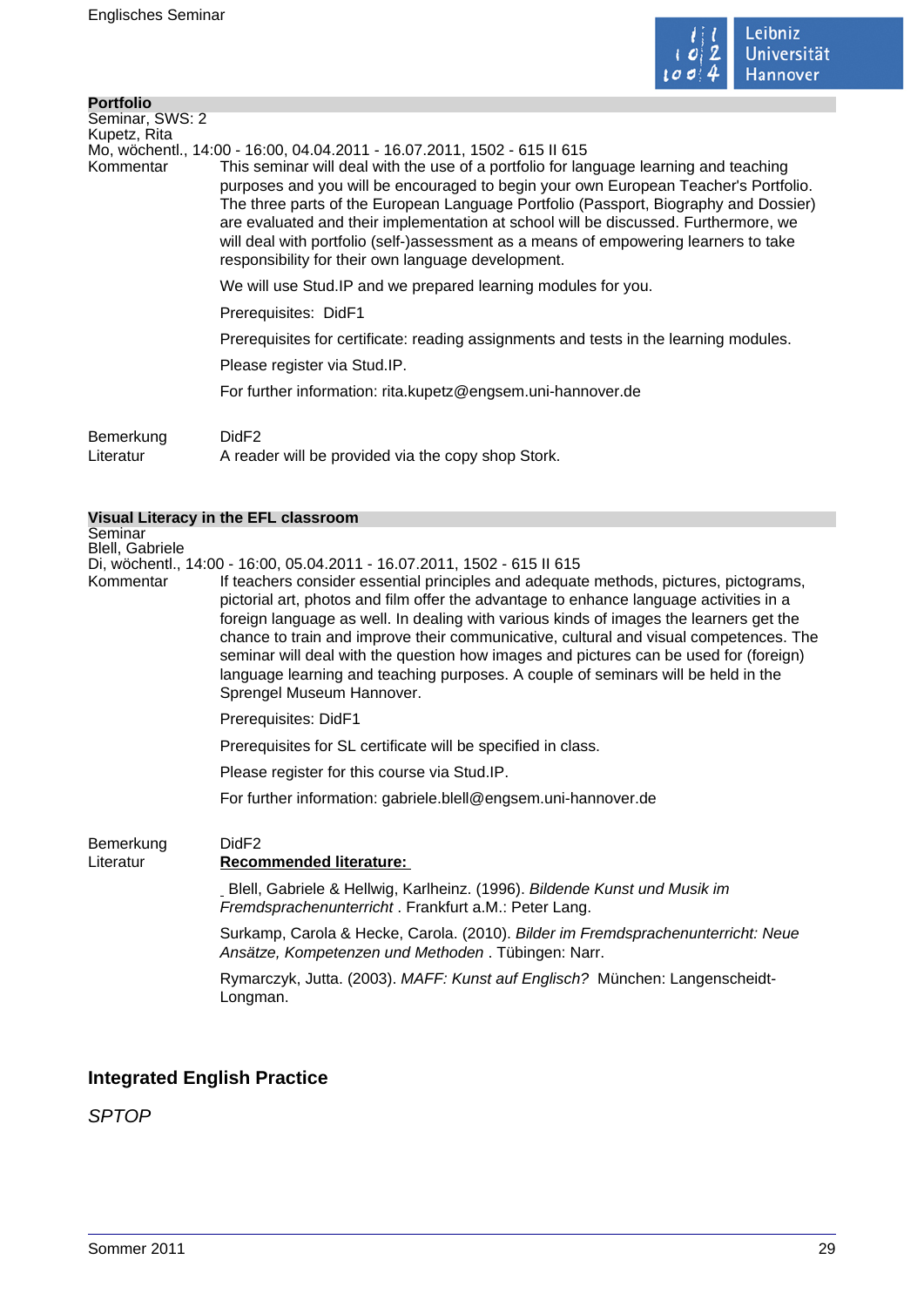

### **Topics "Children's Literature"**

Seminar/Sprachpraxis/Sprachpraktische Übung, SWS: 2 Gans (M. A.), Anne

Di, wöchentl., 12:00 - 14:00, 05.04.2011 - 16.07.2011, 1502 - 703 II 703

Kommentar This course introduces students to a wide range of children's literature from various Anglophone countries and uses them to teach language practice concepts (vocabulary extension, spelling, grammar, reading skills, etc). Students will compose their own texts and develop a language-based task using a piece of children's literature (the Studienleistungen). The Prüfungsleistung is a reflection essay about this procedure (2000 words). This course aims to be useful both for students who wish to be teachers (providing experience in planning a literature-based language task) as well as for students looking at careers outside schools (by investigating their own language skills more closely through the medium of children's literature).

> **Please register for this class through the registration sheets on the department's website and submit your registration by Wed 30 March, 1 pm, in the registration boxes on the 7th floor.**

**It is expected that participants have successfully completed the Studienleistung(en) of SPAWR and SPCS.** 

### **Topics "Classroom English"**

Seminar/Sprachpraxis/Sprachpraktische Übung, SWS: 2 Gans (M. A.), Anne

Do, wöchentl., 12:00 - 14:00, 07.04.2011 - 16.07.2011, 1502 - 615 II 615

Kommentar This course offers students an insight into teaching in the foreign language classroom by focussing on necessary vocabulary and simulating a teaching situation. Students will design a lesson plan and carry it out (the Studienleistungen), thus practising communication skills, classroom management, motivation and flexibility in the target language. The Prüfungsleistung is a reflection essay about this procedure (2000 words).

> **Please register for this class through the registration sheets on the department's website and submit your registration by Wed 30 March, 1 pm, in the registration**

# **boxes on the 7th floor.**

**It is expected that participants have successfully completed the Studienleistung(en) of SPAWR and SPCS.** 

Literatur **Required text:**  Faber, A & E Mazlish. 2003. How to talk so kids can learn at home and in school. London: Piccadilly. (the 1996 edition is also fine) Please order it (e.g. on amazon) before the class begins.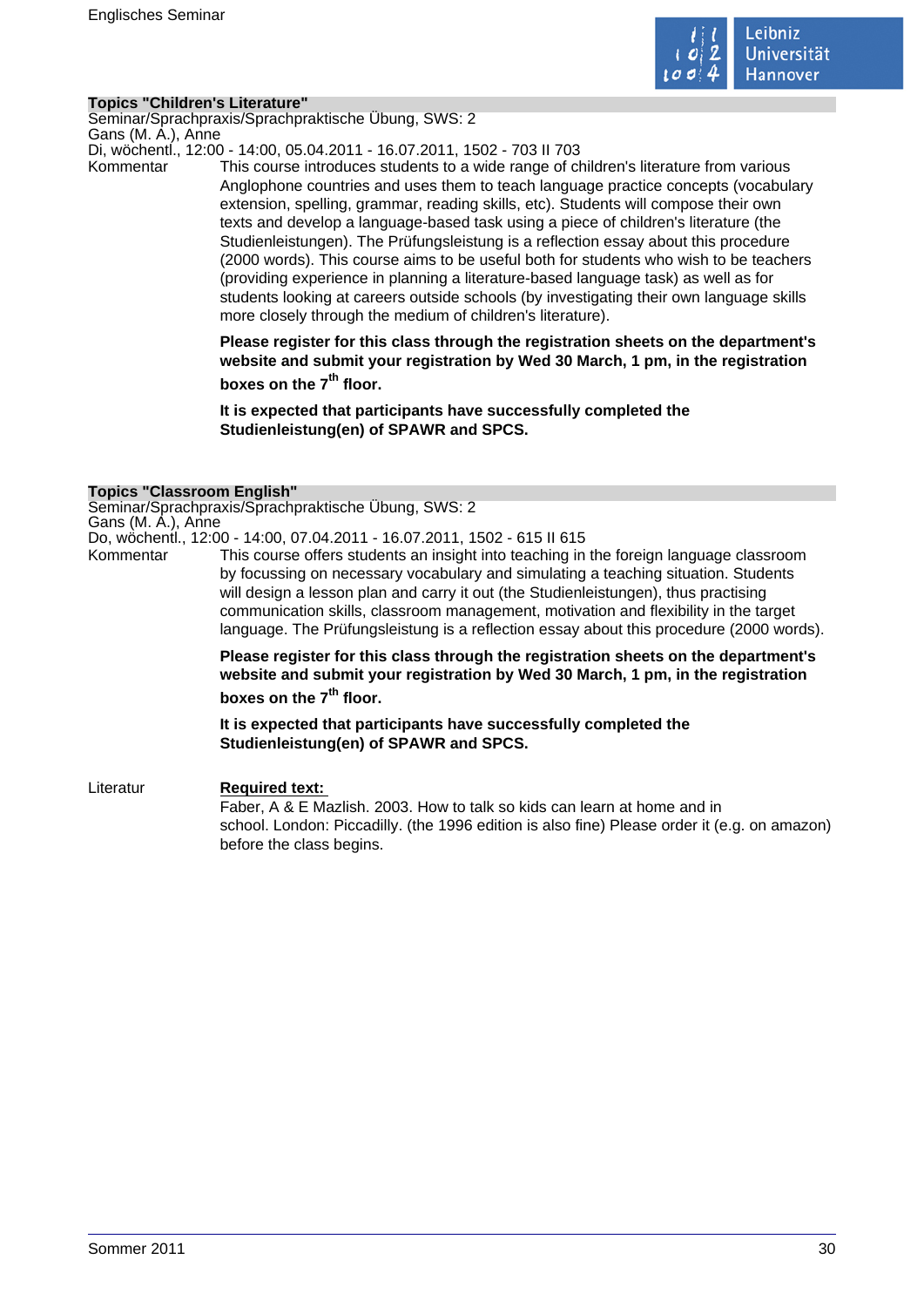

### **Topics "Gender and Culture Intersections"**

Seminar/Sprachpraxis/Sprachpraktische Übung, SWS: 2 Hamilton-Bick, Jeanne

Fr, wöchentl., 12:00 - 14:00, 08.04.2011 - 16.07.2011, 1502 - 615 II 615

Kommentar How does gender interact within cultures, and how do our cultural traditions and norms influence our identities, particularly gender? We will look at aspects of Anglo-American, German and European cultures, among others, and how different elements of society do or may influence gender (law, cultural traditions, immigration/emigration). The Studienleistungen will be a translated text and a presentation. Along with vocabularybuilding and advanced grammar practice, students are expected to actively participate in class discussions.

The Prüfungsleistung is a 2000-word essay based on a topic covered in the seminar.

**Please register for this class through the registration sheets on the department's website and submit your registration by Wed 30 March, 1 pm, in the registration boxes on the 7th floor.** 

**It is expected that participants have successfully completed the Studienleistung(en) of SPAWR and SPCS.** 

### **Topics "(North) American Art and Activism: Creating and Crippling Community"**

Seminar/Sprachpraxis/Sprachpraktische Übung, SWS: 2 Hamilton-Bick, Jeanne Do, wöchentl., 14:00 - 16:00, 07.04.2011 - 16.07.2011, 1502 - 613 II 613

Kommentar This course will look at different areas of art and artistic movements in the U.S. and North America, with a focus on socio-political awareness. We will look at how the relationship between art, activism, and public awareness benefits communities on the continent, while also dividing them. The two Studienleistungen will be a translated text and a presentation. Along with vocabulary-building and advanced grammar practice, students are expected to participate actively in class discussions.

The Prüfungsleistung is a 2000-word essay based on a topic covered in the seminar.

**Please register for this class through the registration sheets on the department's website and submit your registration by Wed 30 March, 1 pm, in the registration boxes on the 7th floor.** 

**It is expected that participants have successfully completed the Studienleistung(en) of SPAWR and SPCS.**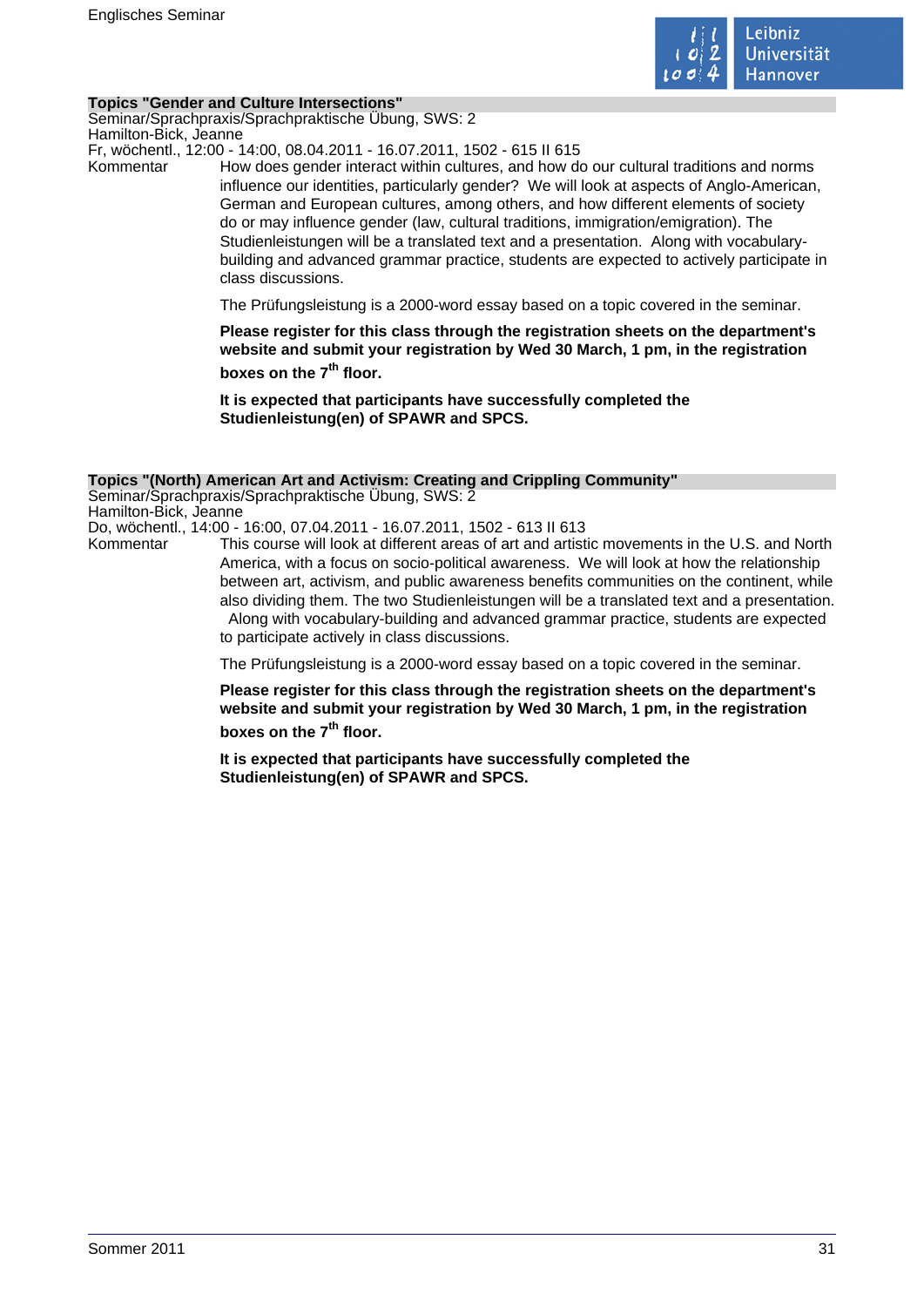

### **Topics "The America in American Studies: Post Civil War"**

Seminar/Sprachpraxis/Sprachpraktische Übung, SWS: 2 Jones, Jacob

Mo, wöchentl., 10:00 - 12:00, 04.04.2011 - 16.07.2011, 1502 - 615 II 615

Kommentar Here's your chance to fill in the gaps in your knowledge of U.S. history and politics, to challenge (or verify) your assumptions about the U.S.A., and at the same time practice your English-language writing and presentation/speaking skills. Utilizing period primary sources, music, film, art and a backbone of secondary readings (no more than five pages per week on average), students will explore the major transitions and continuities in U.S. history and culture from the Civil War to the present, including (among other topics): Reconstruction, Immigration, Industrialization, Empire, Progressivism, the 'Roaring 20s' and its conservative backlash, the Great Depression and the New Deal, World War II, the Cold War, the black Civil Rights and feminist movements, the 60s, the rightward turn in U.S. politics, 9/11 and the road ahead.

> The Studienleistungen are one 500-word writing assignment and a 10-15 minute presentation/debate with attendant abstract, outline and source list (1-2 pages of text).

The Prüfungsleistung is a Hausarbeit essay of 1,500 words.

**Please register for this class through the registration sheets on the department's website and submit your registration by Wed 30 March, 1 pm, in the registration boxes on the 7th floor.** 

**It is expected that participants have successfully completed the Studienleistung(en) of SPAWR and SPCS.** 

SPTOP1

SPTOP2

**Bachelorarbeit**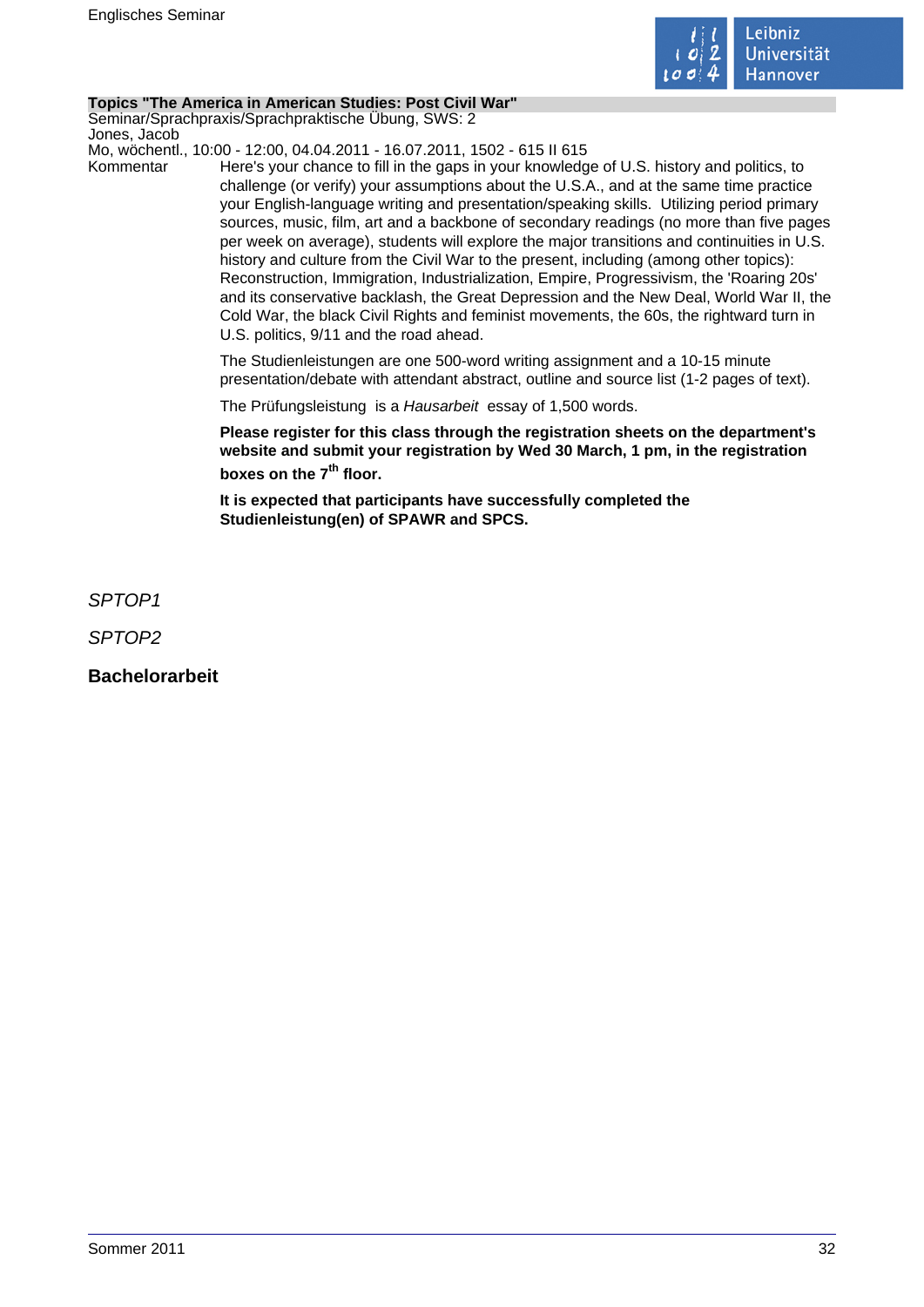

### **Examensseminar Literatur / Kultur**

Seminar, SWS: 2 Gohrisch, Jana

Di, wöchentl., 14:00 - 16:00, 05.04.2011 - 16.07.2011, 1502 - 709 II 709

Kommentar Das auf die gesamte Vorlesungszeit angelegte Examenskolloquium richtet sich an alle Studierenden, die kurz vor ihrer Abschlussprüfung (BA, MA Advanced Anglophone Studies, Staatsexamen, Magister) stehen und diese im Bereich der englischen und amerikanischen Literatur- und Kulturwissenschaft (insbesondere Anglistik und Neue Englischsprachige Literaturen) ablegen wollen.

> Der Veranstaltungsplan umfasst (je nach Bedarf der TeilnehmerInnen) die zentralen Bereiche der Literaturwissenschaft wie Literaturtheorie, Literaturgeschichte, Textanalyse und Interpretation. Darüber hinaus werden wir die Abschlussklausuren (vorbereitende Recherche und Lektüre, Schreibtechniken), die mündlichen Abschlussprüfungen (Themenwahl in Literatur- und Kulturwissenschaft, Thesenpapier) und die schriftliche Abschlussarbeit (Themenwahl, Arbeitstechniken) besprechen. Es wird auch die Möglichkeit geben, Prüfungen zu simulieren.

Prerequisites: intermediate exam

For further information: jana.gohrisch@engsem.uni-hannover.de

### Literatur **Lektüreempfehlungen:**

Franck, Norbert und Joachim Stary. Die Technik des wissenschaftlichen Arbeitens. Eine praktische Anleitung . 11. überarb. Aufl. Paderborn, München, Wien, Zürich: Schönigh 2003 (UTB).

Nünning, Vera und Ansgar. An Introduction to the Study of English and American Literature . Stuttgart: Ernst Klett Sprachen 2004.

Nünning, Ansgar, Hg. Metzler-Lexikon Literatur- und Kulturtheorie: Ansätze - Personen - Grundbegriffe . 3. erw. Aufl. Stuttgart, Weimar: J. B. Metzler 2004.

Poplawski, Paul, ed. English Literature in Context . Cambridge: Cambridge University Press 2008.

Seeber, Hans-Ulrich, Hg. Englische Literaturgeschichte . 4. erw. Aufl. Stuttgart, Weimar: J. B. Metzler 2004.

# **Bachelor Technical Education - Fach Englisch**

### **Foundations Linguistics 1**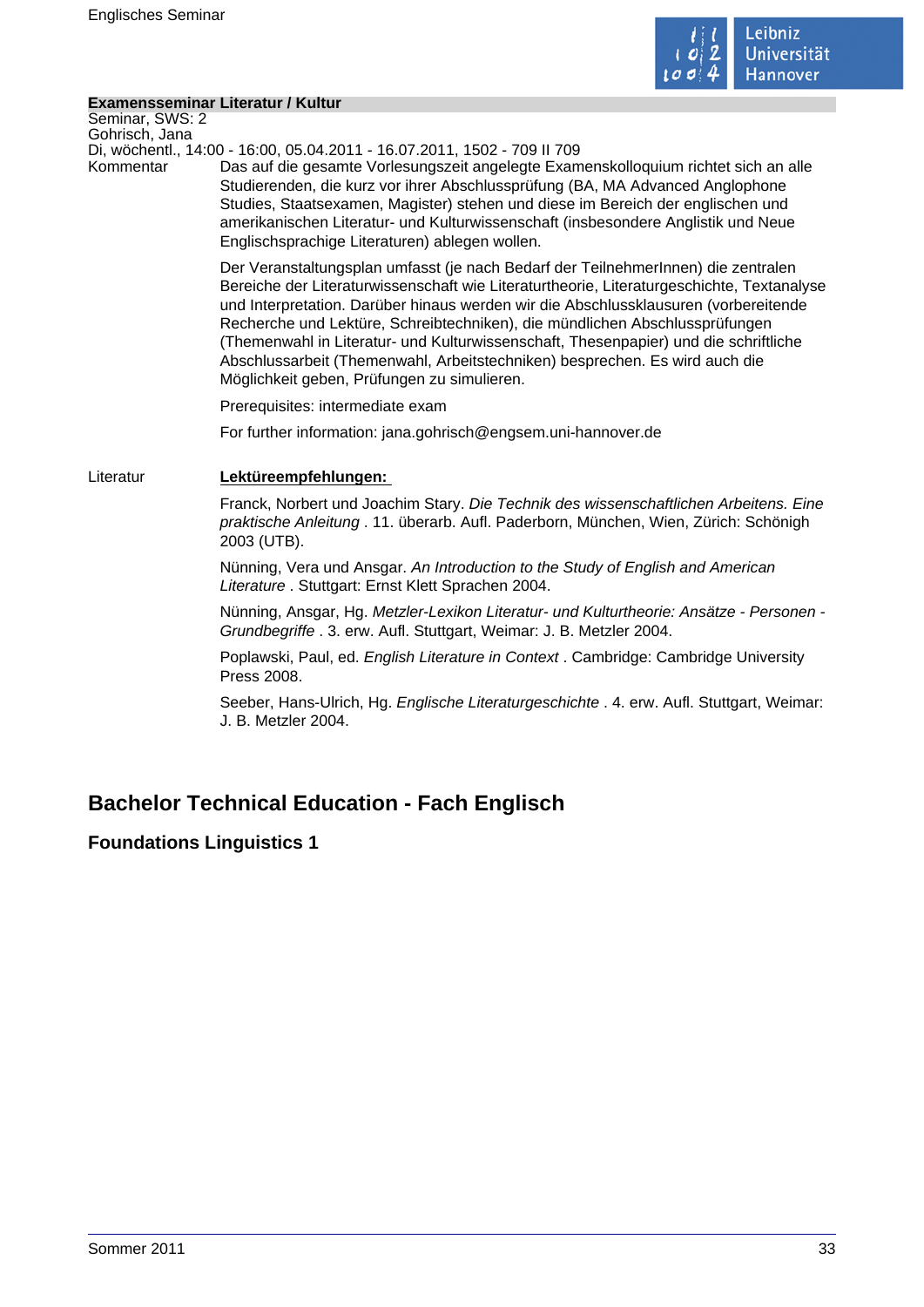

### **Introduction to Linguistics I**

Seminar, SWS: 2 Lohmann, Arne

Do, wöchentl., 10:00 - 12:00, 07.04.2011 - 16.07.2011, 1502 - 003 II 003

Kommentar "Language is mankind's greatest invention - except of course, that it was never invented." This is how Guy Deutscher begins his best-seller The Unfolding of Language . Even though you might not have thought about language this way yet, it is possibly the characteristic that sets us apart most from the rest of the animal kingdom. And even though it might not have been invented, it shows all features of a fascinating invention. Language consists of hundreds of thousands of forms with even more functions, there are many different levels on which it can be described, it has an intricate structure and it allows for a bewildering complexity of expressing thoughts into sounds and back. This course is intended to convey some of this fascination by introducing students to the study of language on a scientific level.

> We will initially deal with questions related to the nature of language and then focus on the major areas in the study of linguistics: phonetics and phonology, morphology, syntax, semantics and pragmatics. Areas such as sociolinguistics, varieties of English, first and second language acquisition, comparative linguistics English/German, historical linguistics, corpus linguistics, etc. will be addressed in the following term (LingF2).

### **Please note that there is an enrolment procedure to follow in order to register for this course.**

Prerequisites for SL certificate will be specified in class and/or Stud.IP

For further information please feel free to contact the instructor:

arne.lohmann@engsem.uni-hannover.de

Bemerkung LingF1

### **Introduction to Linguistics II**

Seminar, SWS: 2 Shahrokny-Prehn, Arian

Mo, wöchentl., 08:00 - 10:00, 04.04.2011 - 16.07.2011, 1502 - 003 II 003

Kommentar The language we speak is an integral part of who we are. It gives away where we come from and at the same time shows where we want to belong. With it, we can express and even create identity and community. It connects us to the outside world and to each other. While we can observe its form and structure, we can also analyse the function it has.

> This course is a sequel to **Introduction to Linguistics I** and will cover areas such as semantics and pragmatics, sociolinguistics, varieties of English, historical linguistics, first and second language acquisition, etc. Since many of the topics in the second part of the introduction require linguistic pre-knowledge, it is absolutely vital that students have participated in LingF1 before taking on LingF2.

> Texts that we will discuss in class will be made available in a reader at the beginning of the seminar. Further secondary literature will be made available on a reserve shelf in the library.

**Please note that there is an enrolment procedure to follow in order to register for this course.** 

Prerequisites: LingF1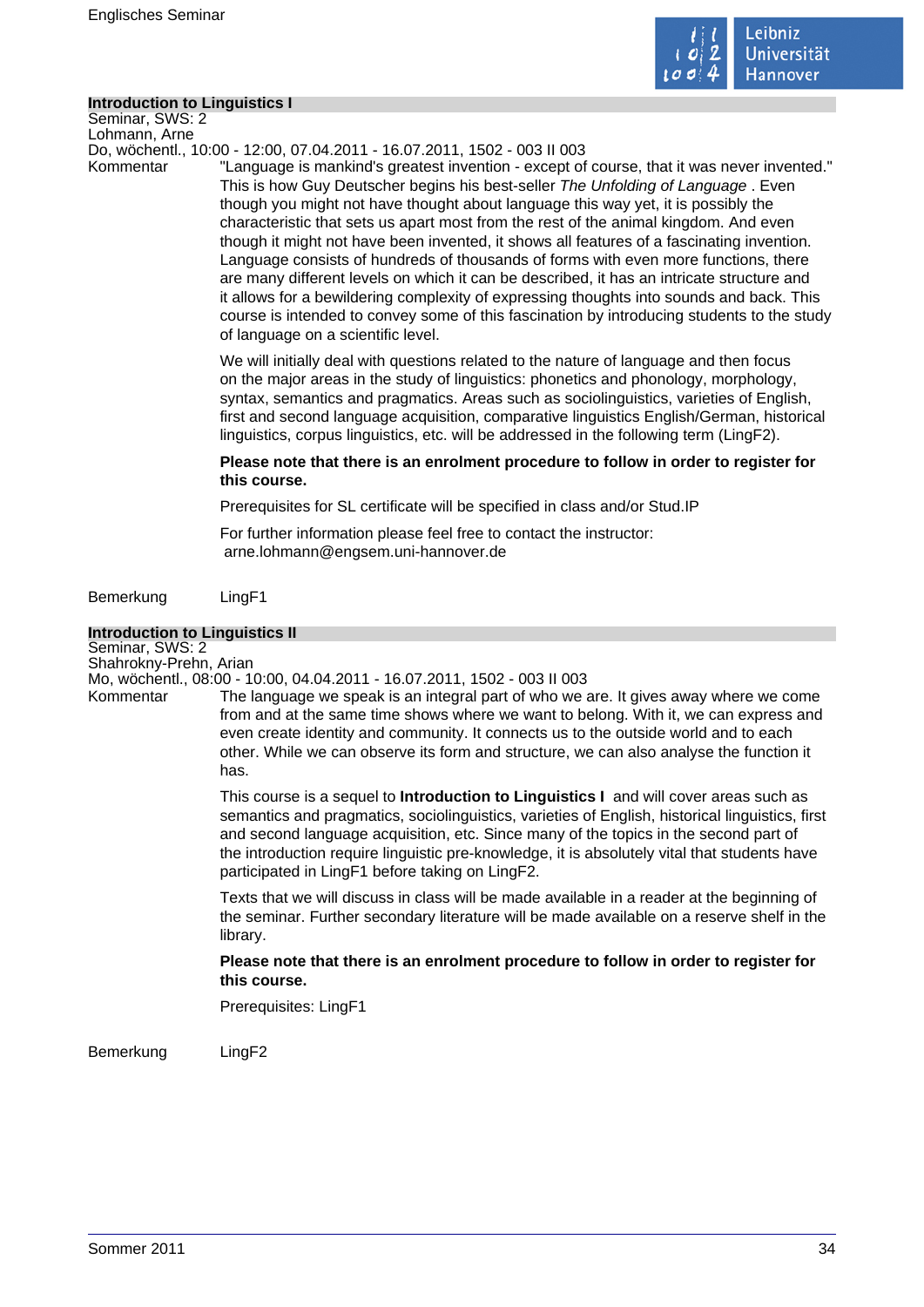

### **Introduction to Linguistics II**

Seminar, SWS: 2 Gerckens (M. A.), Caroline

Di, wöchentl., 08:00 - 10:00, 05.04.2011 - 16.07.2011, 1502 - 003 II 003

Kommentar The language we speak is an integral part of who we are. It gives away where we come from and at the same time shows where we want to belong. With it, we can express and even create identity and community. It connects us to the outside world and to each other. While we can observe its form and structure, we can also analyse the function it fulfils.

> This course is a sequel to **Introduction to Linguistics I** and will cover areas such as semantics and pragmatics, sociolinguistics, varieties of English, historical linguistics, first and second language acquisition, etc. Since many of the topics in the second part of the introduction require linguistic pre-knowledge, it is absolutely vital that students have participated in LingF1 before taking on LingF2.

> Texts that we will discuss in class will be made available in a reader at the beginning of the seminar. Further secondary literature will be made available on a reserve shelf in the library.

### **Please note that there is an enrolment procedure to follow in order to register for this course.**

Prerequisites: LingF1

Bemerkung LingF2

# **Foundations Linguistics 2**

**Corpus Linguistics** Seminar, SWS: 2 Gerckens (M. A.), Caroline Mi, wöchentl., 10:00 - 12:00, 06.04.2011 - 16.07.2011, 1502 - 613 II 613 Mi, Einzel, 10:00 - 12:00, 04.05.2011 - 04.05.2011, 1210 - C203 Computerraum Mi, Einzel, 10:00 - 12:00, 25.05.2011 - 25.05.2011, 1210 - C203 Computerraum This course provides a theoretical and practical introduction to the field of corpus linguistics. We will look at the origins of corpus linguistics and move on to current trends. We will also deal with some major electronic corpora and look at the variety of languagerelated activities in which corpus linguistics play an important role or can make valuable contributions. Special attention will be paid to links between corpus linguistics and foreign language teaching (FLT). Some sessions will take place in the computer-labs to familiarise students with software tools like 'Wordsmith Tools'. Students are asked to register for this course via StudIP. **!!! Class-size will be limited to 25 participants !!!**  Prerequisites: Foundations Linguistics 1 (Major), LingF1 (Minor) For further information: caroline.gerckens@engsem.uni-hannover.de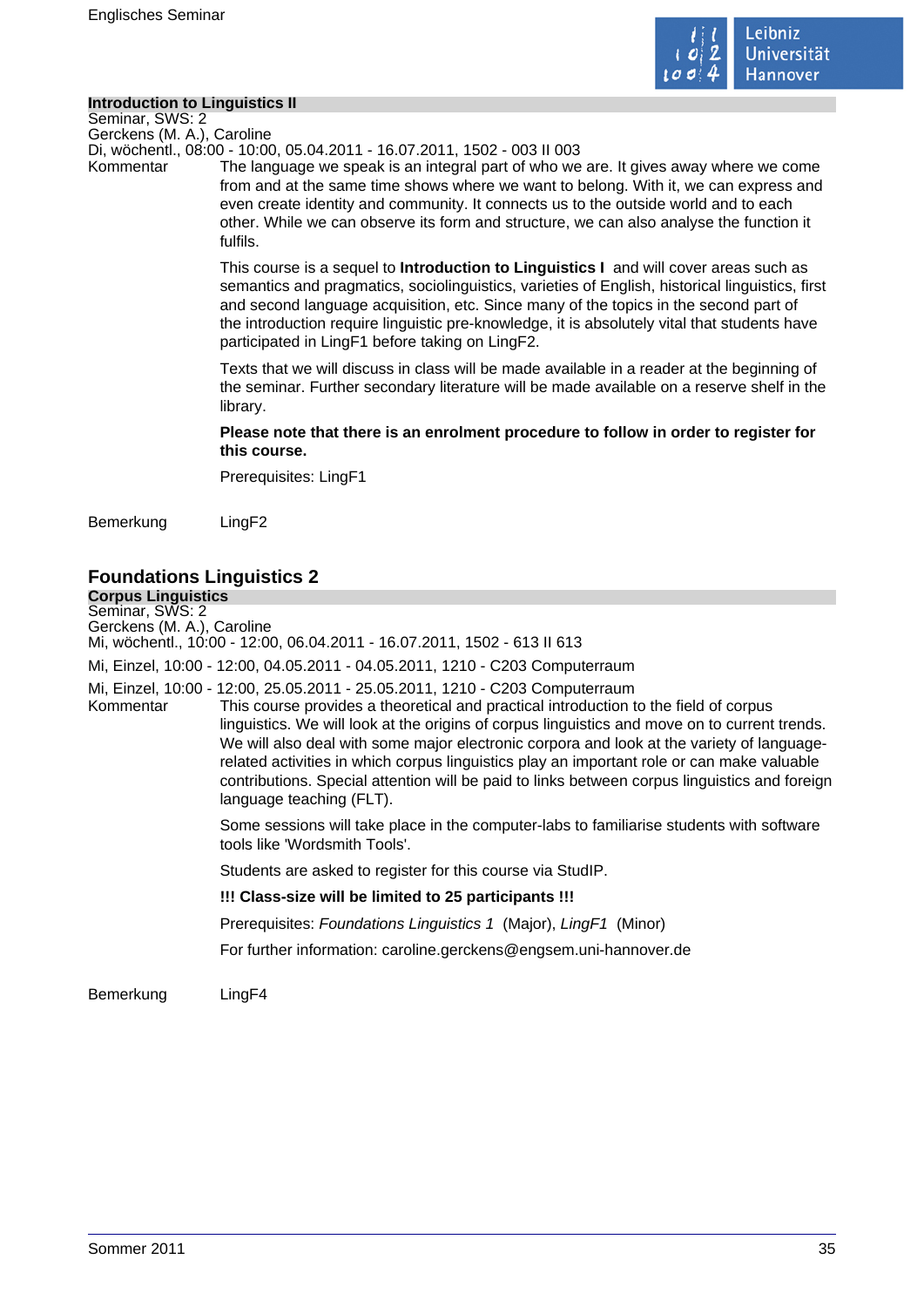

### **Investigating English Syntax**

Seminar, SWS: 2 Shahrokny-Prehn, Arian

Do, wöchentl., 08:00 - 10:00, 07.04.2011 - 16.07.2011, 1502 - 703 II 703

Kommentar For those still believing in the slot-and-filler model of language, syntax provides the rules that are used in order to put words into grammatically correct sentences. Up to a certain extent, we will also follow this approach since it still is the basis of language instruction. Accordingly, the course will start out with an overview of traditional syntactic analysis (e.g. word classes, sentence constituents) and will then go over to more recent approaches towards syntax and grammar. Here, we will concern ourselves with cognitive aspect of grammar, the lexico-grammatical interface, phraseology, and construction grammars. Actual language data drawn from corpora will play an important role in our studies and students will be encouraged to start their own research project over the course of the semester.

> **In order to ensure a productive learning atmosphere, the class size is limited to 30 people and students have to sign up for this course via studIP.**

It is also absolutely mandatory for students to be present for the first session.

Prerequisites: Foundations Linguistics 1 (Major), LingF1 (Minor)

Prerequisites for certificates: Studienleistungen will be specified in class; Prüfungsleistung will be a final term paper.

Bemerkung LingF4

#### **Morphology**

Seminar, SWS: 2

Lohmann, Arne

Do, wöchentl., 14:00 - 16:00, 07.04.2011 - 16.07.2011, 1502 - 306 II 306

Kommentar Have you come across the words *laptop zombie* (English) or *Internetzapper* (German)? Both can be found at www.wordspy.com and www.wortwarte.de, respectively, webpages which keep track of new words, showing that language users creatively add to the lexicon of these two languages. The area of linguistics concerned with this process is termed word-formation, which is an important part of morphology. During this course we will deal with the most important word-formation processes, compounding, derivation, clipping, blending and conversion in order to get a better grasp of the strategies speakers employ to create new words.

> Furthermore we will be concerned with more general issues of morphology relying on, but also expanding knowledge acquired in LingF1. Among these will be the distinction between derivation and inflection, but also the surprisingly difficult task to decide what a word is in the first place. Naturally we will address these topics using primarily English examples and thereby gain a better understanding of the structure of the English language.

### **Students are asked to register for this class via StudIP.**

For further information please feel free to contact the instructor: arne.lohmann@engsem.uni-hannover.de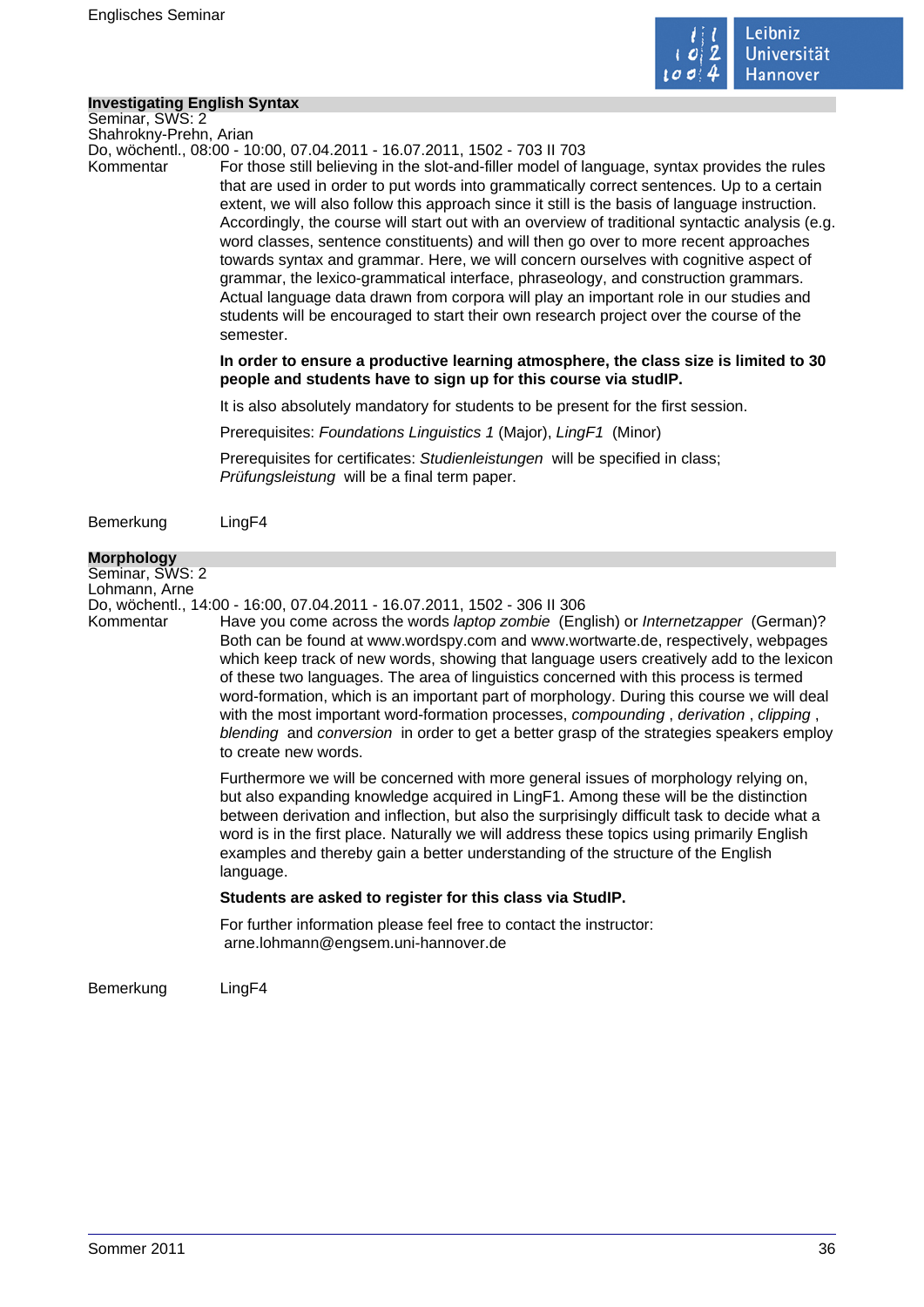

### **Survey of English - Phonetics and Phonology**

Vorlesung, SWS: 2 Altendorf, Ulrike Mi, wöchentl., 08:00 - 10:00, 06.04.2011 - 16.07.2011, 1502 - 003 II 003 Mi, Einzel, 08:00 - 10:00, 29.06.2011 - 29.06.2011, 1507 - 002 VII 002 , Klausur Kommentar This course will take a closer look at the phonetics and phonology of English. We will look at both segmental and supra-segmental features of the major reference accents of English, RP and General American. If appropriate, the theoretical angle will be contrastive, focussing on differences between German and English. In other cases, the approach will be diachronic, with a special emphasis on on-going trends, variationist, with a special emphasis on the correlation of pronunciation and social groups, theoretical, with a special focus on the problems of allophony, and practical, with a special focus on handling IPA transcription. Bemerkung LingF3 / FAL1, FAL2

# **Advanced English Skills**

### SPCS

#### **Communication Skills**

Seminar/Sprachpraxis/Sprachpraktische Übung, SWS: 2 Jones, Jacob

Di, wöchentl., 10:00 - 12:00, 05.04.2011 - 16.07.2011, 1502 - 709 II 709

Kommentar This course aims to give students an understanding of what communication and communication skills are, and an understanding of and practical experience in media use, body language, voice training and presentation styles. This course prepares students for the academic presentations that they will hold during their studies.

Studienleistungen: one informal presentation

Prüfungsleistung: one academic presentation (based on SPAWR paper)

**Please register for this class through the registration sheets on the department's website and submit your registration by Wed 30 March, 1 pm, in the registration boxes on the 7th floor.** 

# SPAWR

#### **Academic Writing and Research**

Seminar/Sprachpraxis/Sprachpraktische Übung, SWS: 2

Jones, Jacob

Do, wöchentl., 16:00 - 18:00, 07.04.2011 - 16.07.2011, 1502 - 613 II 613

Kommentar This course covers the basics of writing an academic research paper, including thesis statements, outlines, sources and bibliographies, citation and paraphrasing, structures of papers (titles, tables of contents, introductions, body of arguments, conclusions), structures of paragraphs, editing and the writing process. This course prepares students for the academic papers that they will write during their studies.

> Studienleistungen: an academic paper and two other assignments which build up to the paper

> **Please register for this class through the registration sheets on the department's website and submit your registration by Wed 30 March, 1 pm, in the registration boxes on the 7th floor.**

# **Writing in English**

SPTAP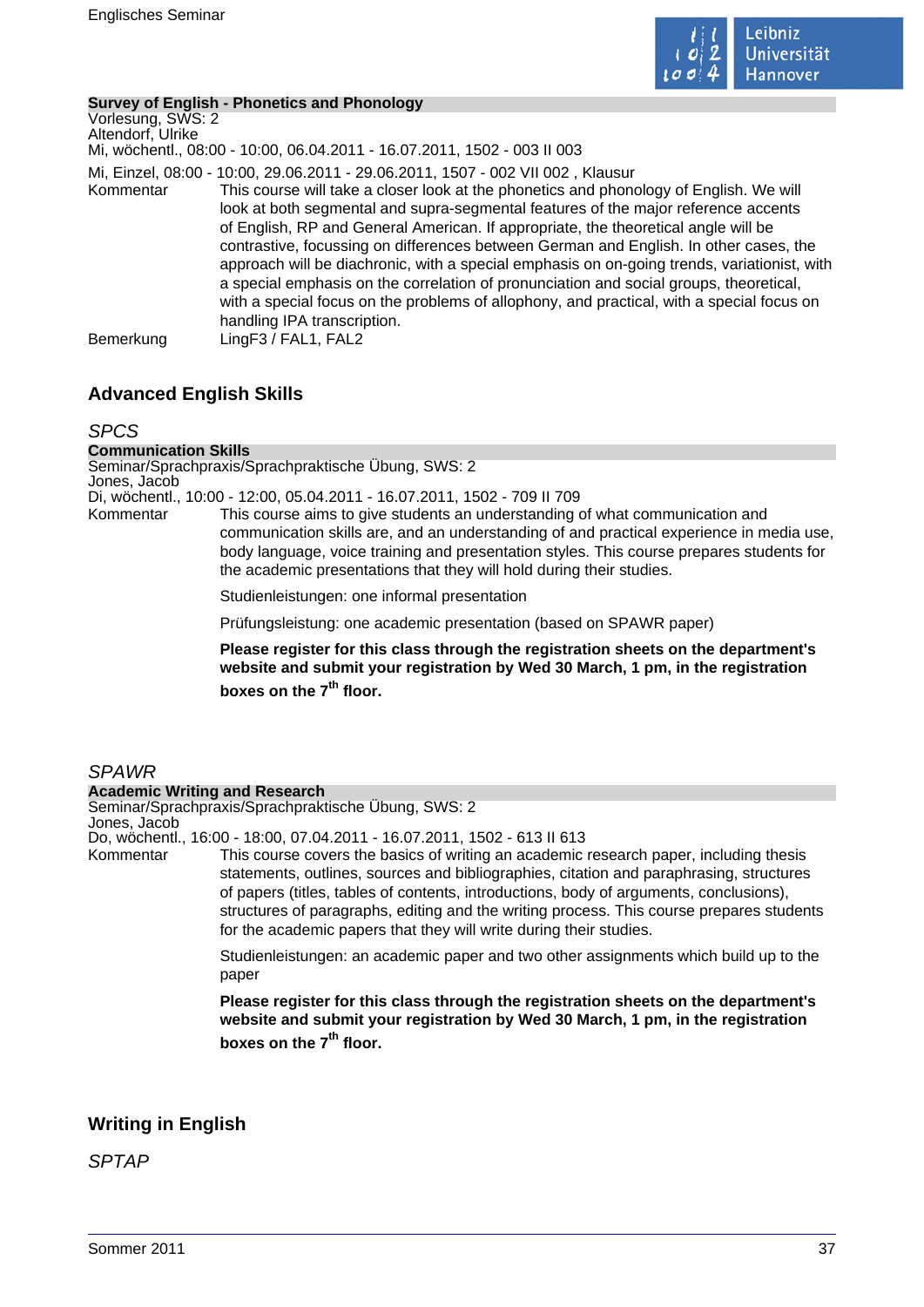

#### **Text Analysis and Production**

| Text Analysis and Production |                                                                                                                                                                                                                                                                                                                          |
|------------------------------|--------------------------------------------------------------------------------------------------------------------------------------------------------------------------------------------------------------------------------------------------------------------------------------------------------------------------|
| Gans (M. A.), Anne           | Seminar/Sprachpraxis/Sprachpraktische Übung, SWS: 2                                                                                                                                                                                                                                                                      |
|                              | Mo, wöchentl., 10:00 - 12:00, 04.04.2011 - 16.07.2011, 1502 - 703 II 703                                                                                                                                                                                                                                                 |
|                              | Mo, wöchentl., 12:00 - 14:00, 04.04.2011 - 16.07.2011, 1502 - 613 II 613                                                                                                                                                                                                                                                 |
| Kommentar                    | Di, wöchentl., 10:00 - 12:00, 05.04.2011 - 16.07.2011, 1502 - 615 II 615<br>This course examines language, grammar and style of some text types (e.g., news items,<br>biographies, literary texts, advertising, etc). Students will analyse and translate existing<br>texts as well as compose their own original texts. |
|                              | Studienleistungen: one translation and one text analysis                                                                                                                                                                                                                                                                 |
|                              | Please register for this class through the registration sheets on the department's<br>website and submit your registration by Wed 30 March, 1 pm, in the registration<br>boxes on the 7 <sup>th</sup> floor.                                                                                                             |

**It is expected that participants have successfully completed the Studienleistung(en) of SPAWR and SPCS.** 

#### **Text Analysis and Production**

Seminar/Sprachpraxis/Sprachpraktische Übung, SWS: 2 Jones, Jacob

Do, wöchentl., 14:00 - 16:00, 07.04.2011 - 16.07.2011, 1502 - 609 II 609 This course examines language, grammar and style of some text types (e.g., news items, biographies, literary texts, advertising, etc). Students will analyse and translate existing texts as well as compose their own original texts.

Studienleistungen: one translation and one text analysis

**Please register for this class through the registration sheets on the department's website and submit your registration by Wed 30 March, 1 pm, in the registration boxes on the 7th floor.** 

**It is expected that participants have successfully completed the Studienleistung(en) of SPAWR and SPCS.** 

SPEW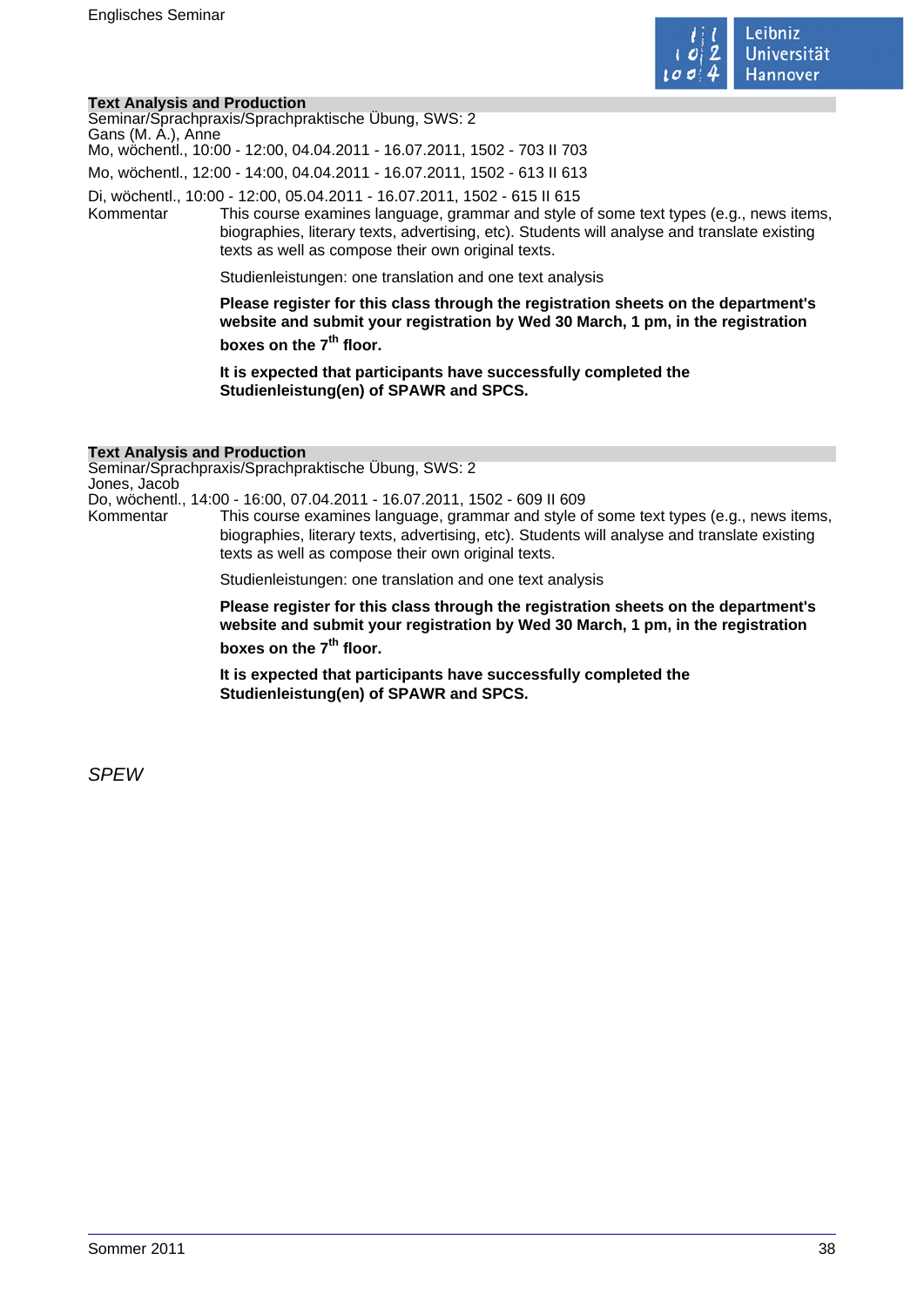

#### **Expository Writing**

| Seminar/Sprachpraxis/Sprachpraktische Übung, SWS: 2                                                |
|----------------------------------------------------------------------------------------------------|
| Jones, Jacob                                                                                       |
| Mo, wöchentl., 12:00 - 14:00, 04.04.2011 - 16.07.2011, 1502 - 703 II 703                           |
| Mo, wöchentl., 14:00 - 16:00, 04.04.2011 - 16.07.2011, 1502 - 703 II 703                           |
| Di, wöchentl., 12:00 - 14:00, 05.04.2011 - 16.07.2011, 1502 - 615 II 615                           |
| Di, wöchentl., 14:00 - 16:00, 05.04.2011 - 16.07.2011, 1502 - 609 II 609                           |
| Do, wöchentl., 12:00 - 14:00, 07.04.2011 - 16.07.2011, 1502 - 609 II 609                           |
| This course investigates organisational patterns used in various genres and discourse<br>Kommentar |
| forms of expository writing (informative/explanatory writing). Some aspects of language            |
| and grammar will also be discussed as necessary.                                                   |

Studienleistungen: two writing tasks in various genres of expository writing

Prüfungsleistung: in-class essay (120 minutes)

**Please register for this class through the registration sheets on the department's website and submit your registration by Wed 30 March, 1 pm, in the registration boxes on the 7th floor.** 

**It is expected that participants have successfully completed the Studienleistung(en) of SPAWR and SPCS.** 

## **Intergrated English Practice**

**Topics "Children's Literature"** Seminar/Sprachpraxis/Sprachpraktische Übung, SWS: 2 Gans (M. A.), Anne

Di, wöchentl., 12:00 - 14:00, 05.04.2011 - 16.07.2011, 1502 - 703 II 703

This course introduces students to a wide range of children's literature from various Anglophone countries and uses them to teach language practice concepts (vocabulary extension, spelling, grammar, reading skills, etc). Students will compose their own texts and develop a language-based task using a piece of children's literature (the Studienleistungen). The Prüfungsleistung is a reflection essay about this procedure (2000 words). This course aims to be useful both for students who wish to be teachers (providing experience in planning a literature-based language task) as well as for students looking at careers outside schools (by investigating their own language skills more closely through the medium of children's literature).

**Please register for this class through the registration sheets on the department's website and submit your registration by Wed 30 March, 1 pm, in the registration boxes on the 7th floor.** 

**It is expected that participants have successfully completed the Studienleistung(en) of SPAWR and SPCS.**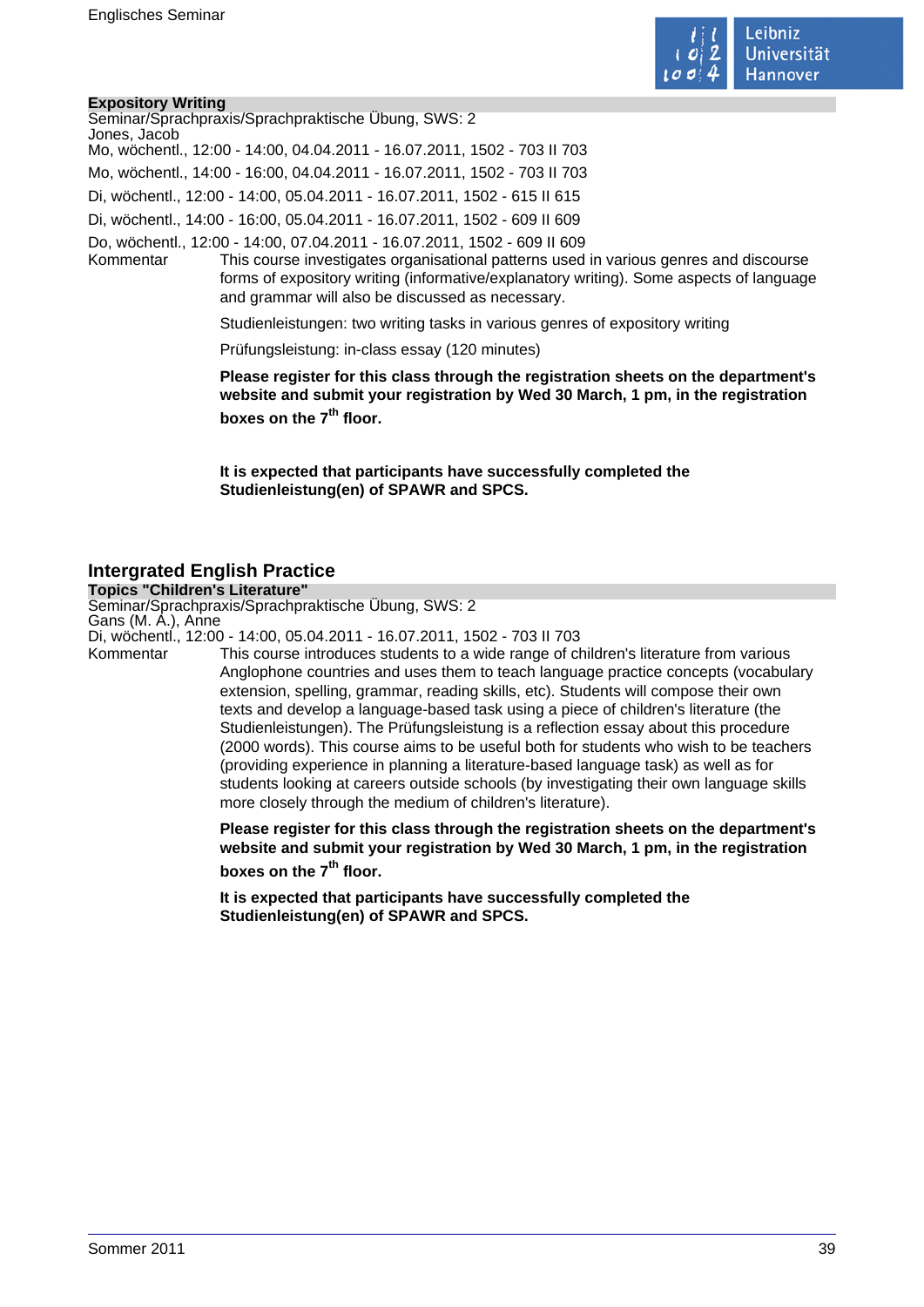

#### **Topics "Classroom English"**

Seminar/Sprachpraxis/Sprachpraktische Übung, SWS: 2 Gans (M. A.), Anne

Do, wöchentl., 12:00 - 14:00, 07.04.2011 - 16.07.2011, 1502 - 615 II 615

Kommentar This course offers students an insight into teaching in the foreign language classroom by focussing on necessary vocabulary and simulating a teaching situation. Students will design a lesson plan and carry it out (the Studienleistungen), thus practising communication skills, classroom management, motivation and flexibility in the target language. The Prüfungsleistung is a reflection essay about this procedure (2000 words).

> **Please register for this class through the registration sheets on the department's website and submit your registration by Wed 30 March, 1 pm, in the registration boxes on the 7th floor.**

**It is expected that participants have successfully completed the Studienleistung(en) of SPAWR and SPCS.** 

Literatur **Required text:**  Faber, A & E Mazlish. 2003. How to talk so kids can learn at home and in school. London: Piccadilly. (the 1996 edition is also fine) Please order it (e.g. on amazon) before the class begins.

#### **Topics "Gender and Culture Intersections"**

Seminar/Sprachpraxis/Sprachpraktische Übung, SWS: 2 Hamilton-Bick, Jeanne

Fr, wöchentl., 12:00 - 14:00, 08.04.2011 - 16.07.2011, 1502 - 615 II 615

Kommentar How does gender interact within cultures, and how do our cultural traditions and norms influence our identities, particularly gender? We will look at aspects of Anglo-American, German and European cultures, among others, and how different elements of society do or may influence gender (law, cultural traditions, immigration/emigration). The Studienleistungen will be a translated text and a presentation. Along with vocabularybuilding and advanced grammar practice, students are expected to actively participate in class discussions.

The Prüfungsleistung is a 2000-word essay based on a topic covered in the seminar.

**Please register for this class through the registration sheets on the department's website and submit your registration by Wed 30 March, 1 pm, in the registration boxes on the 7th floor.** 

**It is expected that participants have successfully completed the Studienleistung(en) of SPAWR and SPCS.**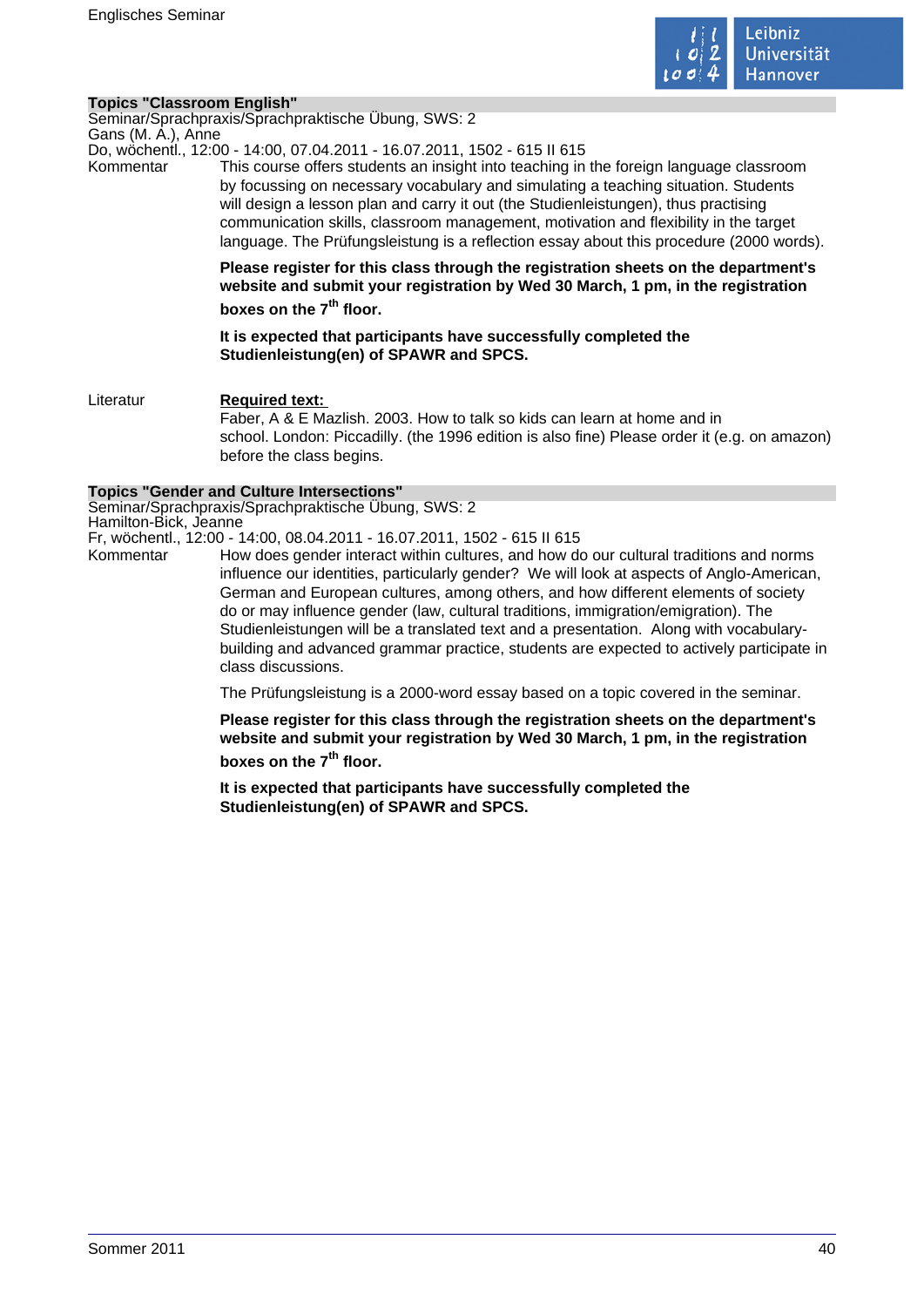

#### **Topics "(North) American Art and Activism: Creating and Crippling Community"**

Seminar/Sprachpraxis/Sprachpraktische Übung, SWS: 2 Hamilton-Bick, Jeanne

Do, wöchentl., 14:00 - 16:00, 07.04.2011 - 16.07.2011, 1502 - 613 II 613

Kommentar This course will look at different areas of art and artistic movements in the U.S. and North America, with a focus on socio-political awareness. We will look at how the relationship between art, activism, and public awareness benefits communities on the continent, while also dividing them. The two Studienleistungen will be a translated text and a presentation. Along with vocabulary-building and advanced grammar practice, students are expected to participate actively in class discussions.

The Prüfungsleistung is a 2000-word essay based on a topic covered in the seminar.

**Please register for this class through the registration sheets on the department's website and submit your registration by Wed 30 March, 1 pm, in the registration boxes on the 7th floor.** 

**It is expected that participants have successfully completed the Studienleistung(en) of SPAWR and SPCS.** 

#### **Topics "The America in American Studies: Post Civil War"**

Seminar/Sprachpraxis/Sprachpraktische Übung, SWS: 2 Jones, Jacob

Mo, wöchentl., 10:00 - 12:00, 04.04.2011 - 16.07.2011, 1502 - 615 II 615

Kommentar Here's your chance to fill in the gaps in your knowledge of U.S. history and politics, to challenge (or verify) your assumptions about the U.S.A., and at the same time practice your English-language writing and presentation/speaking skills. Utilizing period primary sources, music, film, art and a backbone of secondary readings (no more than five pages per week on average), students will explore the major transitions and continuities in U.S. history and culture from the Civil War to the present, including (among other topics): Reconstruction, Immigration, Industrialization, Empire, Progressivism, the 'Roaring 20s' and its conservative backlash, the Great Depression and the New Deal, World War II, the Cold War, the black Civil Rights and feminist movements, the 60s, the rightward turn in U.S. politics, 9/11 and the road ahead.

> The Studienleistungen are one 500-word writing assignment and a 10-15 minute presentation/debate with attendant abstract, outline and source list (1-2 pages of text).

The Prüfungsleistung is a Hausarbeit essay of 1,500 words.

**Please register for this class through the registration sheets on the department's website and submit your registration by Wed 30 March, 1 pm, in the registration boxes on the 7th floor.** 

**It is expected that participants have successfully completed the Studienleistung(en) of SPAWR and SPCS.** 

SPTOP1

SPTOP2

# **Foundations Methodology of Teaching English as a Foreign Language**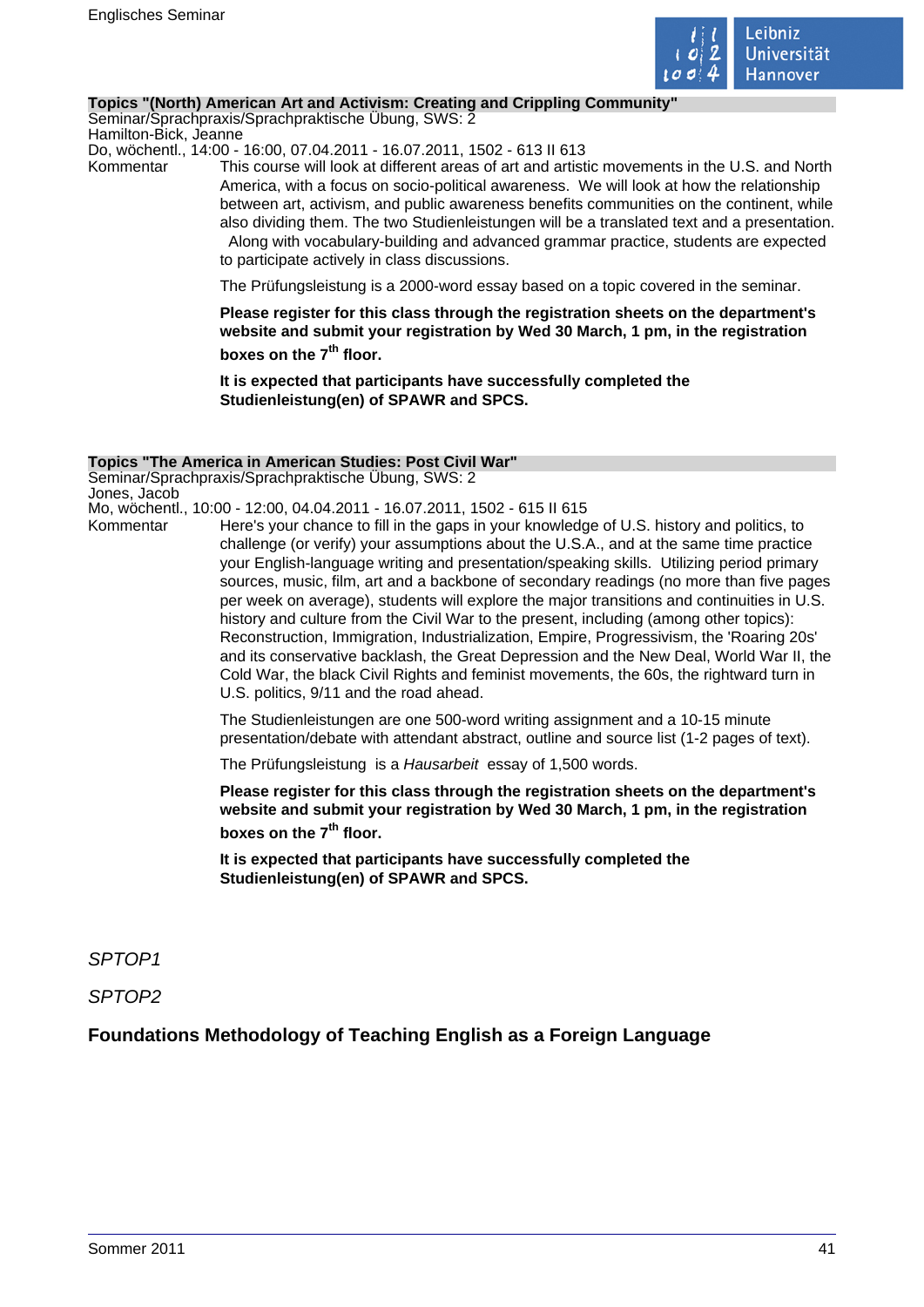

#### **Introduction to the Methodology of Teaching English**

Seminar, SWS: 2 Kupetz, Rita

Mo, wöchentl., 12:00 - 14:00, 04.04.2011 - 16.07.2011, 1502 - 615 II 615

Kommentar This introductory methodology course is obligatory for all prospective teachers and for all BA students who plan to complete the M. Ed. We recommend that BA students take this class in their 3rd semester. We will deal with basic issues of teaching English as a foreign language, such as goals, content and methods; the role of the teacher and the learner in the modern foreign language classroom; skills and knowledge; teaching literature; intercultural learning.

> Prerequisites for certificate: reading assignments, tests in the learning modules and a written exam (Prüfungsleistung)

Please register for this course via Stud.IP.

For further information: rita.kupetz@engsem.uni-hannover.de

Bemerkung DidF1 Literatur A reader will be provided via the copy shop Stork.

### **Recommended literature:**

Ur, Penny. (1991). A Course in Language Teaching. Practice and Theory . Cambridge: CUP.

Müller-Hartmann, Andreas and Marita Schocker von Ditfurth. (2005). Introduction to English Language Teaching . Stuttgart: Klett.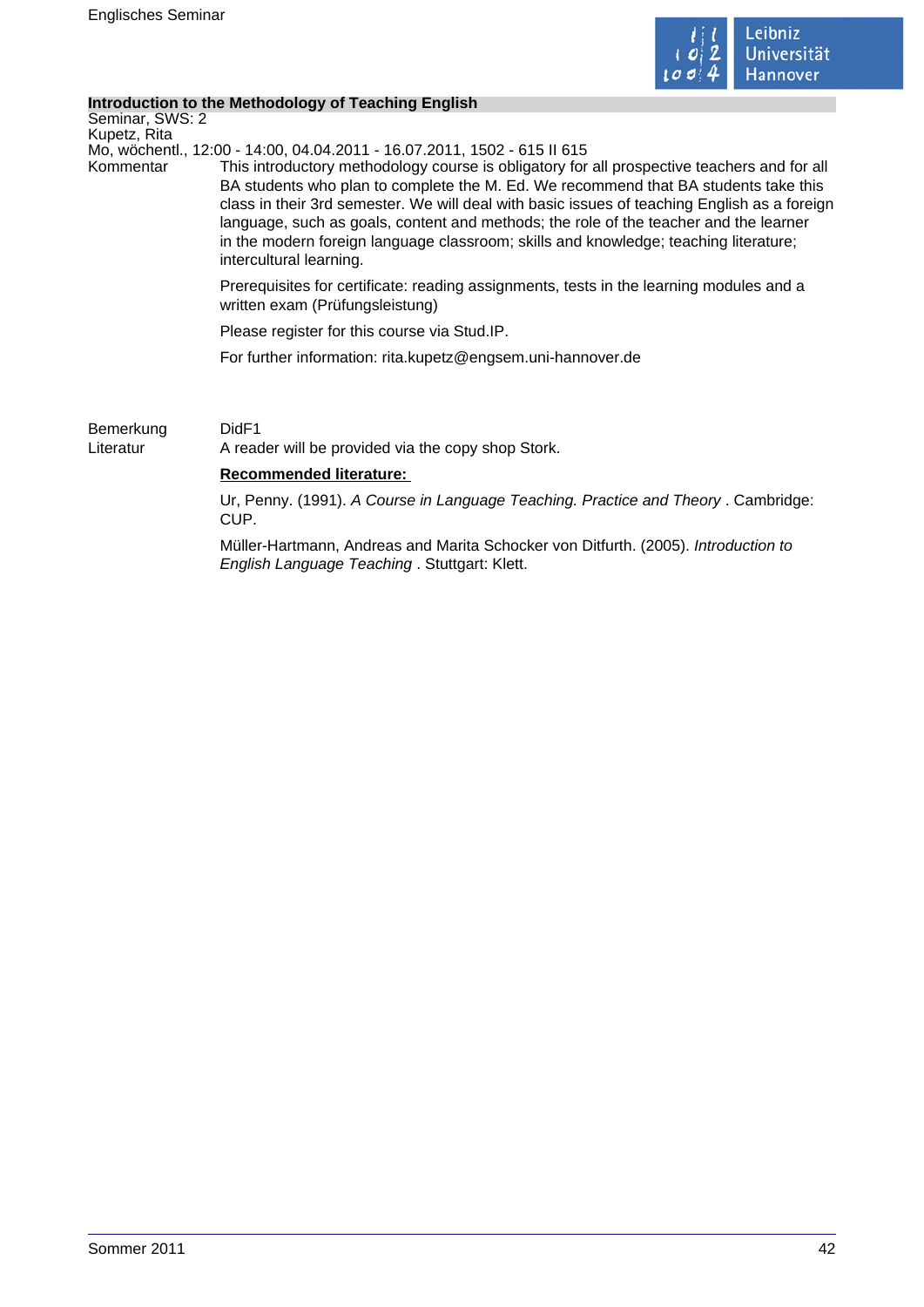

### **Introduction to the Methodology of Teaching English**

Seminar, SWS: 2 Becker, Carmen

Di, wöchentl., 10:00 - 12:00, 05.04.2011 - 16.07.2011, 1502 - 703 II 703

Kommentar This introductory methodology course is mandatory for all prospective teachers and for all BA students who plan to complete an M Ed. We recommend that BA students take this class in their 3rd or 4th semester. Non-BA students need to take this class before their intermediate exam.

> This course aims at exploring and synthesizing insights from second language acquisition research studies. It aims at involving the participants in their professional development by encouraging the reflection of their own second language learning processes and discussing issues, problems, and possibilities in foreign language teaching methodology. Furthermore it aims at developing a basic framework for a professional intercultural communicative language teaching practice at secondary level, which can function as a methodological springboard for future teaching.

Some of the issues that will be raised are:

SLA and implications for the classroom Learner differences and implications for teaching procedures Teacher's and learner's roles and responsibilities The intercultural communicative classroom The process and the role of tasks in language teaching Teaching the language system and developing language skills Policies and curricular guidelines The role of self-assessment (portfolio assessment)

Certificate requirements: regular attendance, active participation, weekly journal (portfolio), written exam.

Please register for this course via Stud.IP.

# Bemerkung DidF1 Literatur **Recommended literature:**  Müller-Hartmann, Andreas & Schocker-von Ditfurth, Marita. (2005). Introduction to English Language Teaching. Stuttgart: Klett.

Sommer 2011 43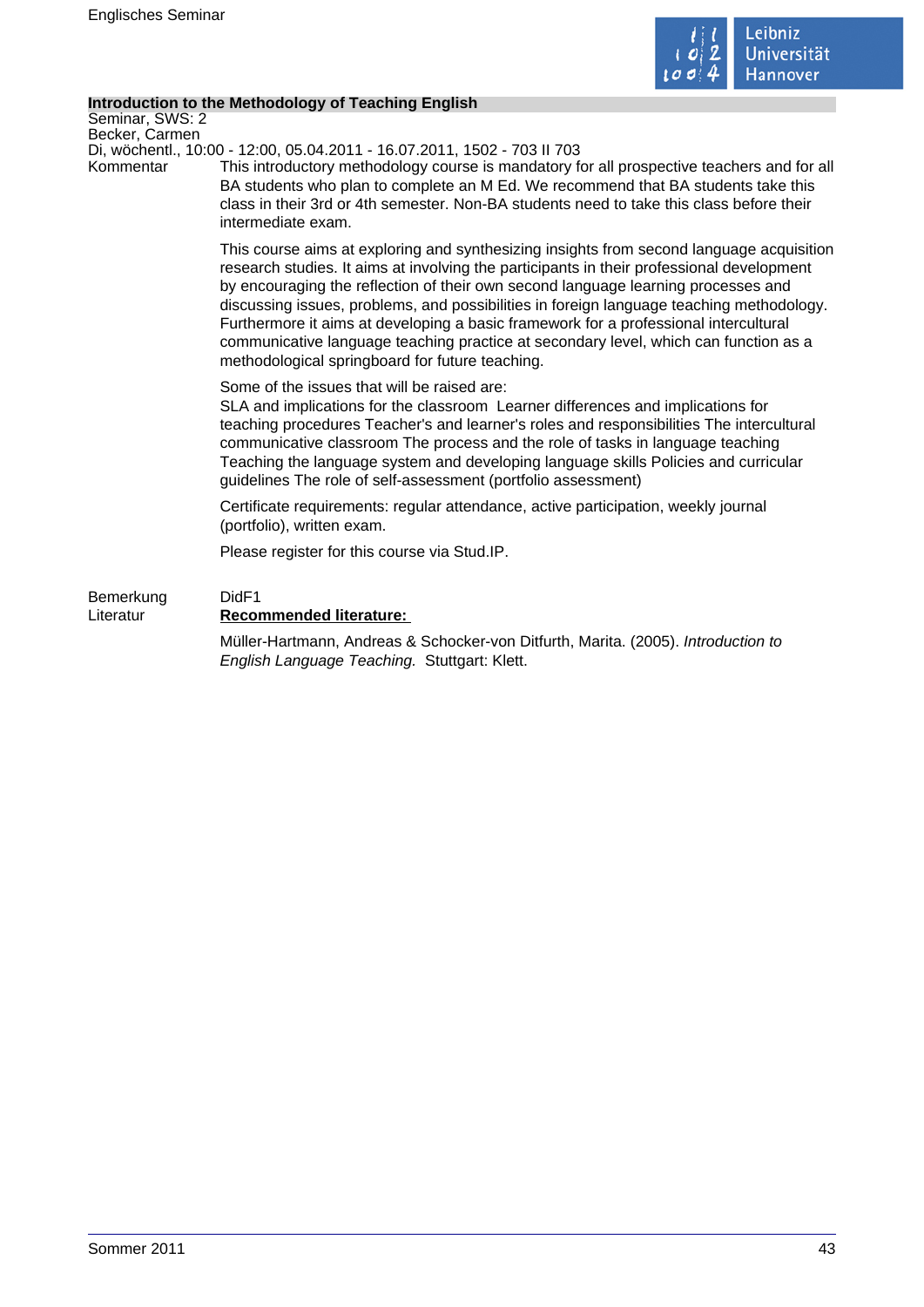

# **Language Testing and Assessment**

| <b>Language Testing and Assessment</b> |                                                                                                                                                                                                                                                                                                                                                                                                                                                                                                                                                                                                                                                                                                                                                                                                                                                                                                                                                                      |
|----------------------------------------|----------------------------------------------------------------------------------------------------------------------------------------------------------------------------------------------------------------------------------------------------------------------------------------------------------------------------------------------------------------------------------------------------------------------------------------------------------------------------------------------------------------------------------------------------------------------------------------------------------------------------------------------------------------------------------------------------------------------------------------------------------------------------------------------------------------------------------------------------------------------------------------------------------------------------------------------------------------------|
| Seminar, SWS: 2<br>Fellmann, Gabriela  |                                                                                                                                                                                                                                                                                                                                                                                                                                                                                                                                                                                                                                                                                                                                                                                                                                                                                                                                                                      |
|                                        | Mi, wöchentl., 16:00 - 18:00, 06.04.2011 - 16.07.2011, 1502 - 615 II 615                                                                                                                                                                                                                                                                                                                                                                                                                                                                                                                                                                                                                                                                                                                                                                                                                                                                                             |
| Kommentar                              | Tests and assessment are an integral part of foreign language learning and teaching.<br>The seminar therefore provides an opportunity to explore a variety of key theoretical<br>and practical issues involved in language testing and assessment. We will focus on test<br>development, design and data analysis as well as their relation to test results and their<br>effects on the learning process. The seminar will also offer a review of influential articles<br>by authors such as e.g. Canale, Swain, Moss, Alderson and discusses their contribution<br>to the field. Students should be enabled to identify and select test formats appropriate for<br>different ages, competence levels, skills and purposes. We will also develop a language<br>test for a class at my school focussing on competence-oriented testing according to the<br>"Kerncurriculum", and evaluate the pupils' tests. Alternatives to testing will be thoroughly<br>discussed. |
|                                        | Please register via Stud. IP for this seminar and check there for additional information<br>before the first meeting.                                                                                                                                                                                                                                                                                                                                                                                                                                                                                                                                                                                                                                                                                                                                                                                                                                                |
|                                        | Prerequisites for SL certificate will be specified in class.                                                                                                                                                                                                                                                                                                                                                                                                                                                                                                                                                                                                                                                                                                                                                                                                                                                                                                         |
|                                        | For further information: FellmannG@aol.com                                                                                                                                                                                                                                                                                                                                                                                                                                                                                                                                                                                                                                                                                                                                                                                                                                                                                                                           |
| Bemerkung<br>Literatur                 | DidF <sub>2</sub><br>A reader will be available at the copy shop Stork (Körnerstraße) at the beginning of the<br>semester.                                                                                                                                                                                                                                                                                                                                                                                                                                                                                                                                                                                                                                                                                                                                                                                                                                           |
|                                        | <b>Recommended literature:</b>                                                                                                                                                                                                                                                                                                                                                                                                                                                                                                                                                                                                                                                                                                                                                                                                                                                                                                                                       |
|                                        | Bachman, Lyle F. (1995). Fundamental Considerations in Language Testing. Oxford:<br>OUP.                                                                                                                                                                                                                                                                                                                                                                                                                                                                                                                                                                                                                                                                                                                                                                                                                                                                             |
|                                        | Bachman, Lyle F. & Adrian S. Palmer. (1996). Language Testing in Practice. Oxford:<br>OUP.                                                                                                                                                                                                                                                                                                                                                                                                                                                                                                                                                                                                                                                                                                                                                                                                                                                                           |
|                                        | Cohen, Andrew. (1994). Assessing Language Ability in the Classroom. Boston: Heinle &<br>Heinle.                                                                                                                                                                                                                                                                                                                                                                                                                                                                                                                                                                                                                                                                                                                                                                                                                                                                      |
|                                        | Douglas, Dan. (2010). Understanding Language Testing. London: Hodder.                                                                                                                                                                                                                                                                                                                                                                                                                                                                                                                                                                                                                                                                                                                                                                                                                                                                                                |
|                                        | Fulcher, Glenn & Fred Davidson. (2007). Language Testing and Assessment. An<br>Advanced Resource Book. Abingdon: Routledge.                                                                                                                                                                                                                                                                                                                                                                                                                                                                                                                                                                                                                                                                                                                                                                                                                                          |
|                                        | Fulcher, Glen. (2010). Practical Language Testing. London: Hodder.                                                                                                                                                                                                                                                                                                                                                                                                                                                                                                                                                                                                                                                                                                                                                                                                                                                                                                   |
|                                        | Grotjahn, Rüdiger. (2006). Prüfen - Testen - Bewerten. In: Udo O.H. Jung (Hrsg.),<br>Praktische Handreichung für Fremdsprachenlehrer . 4., vollst. neu bearb. Auflage.<br>Frankfurt/ Main: Lang. 221-230.                                                                                                                                                                                                                                                                                                                                                                                                                                                                                                                                                                                                                                                                                                                                                            |
|                                        | Hughes, Arthur. (2003). Testing for Language Teachers. 2nd edition. Cambridge: CUP.                                                                                                                                                                                                                                                                                                                                                                                                                                                                                                                                                                                                                                                                                                                                                                                                                                                                                  |
|                                        | Shohami, Elana. (2008). (ed.). Encyclopedia of Language and Education. Vol. 7:<br>Language Testing and Assessment. New York: Springer.                                                                                                                                                                                                                                                                                                                                                                                                                                                                                                                                                                                                                                                                                                                                                                                                                               |
|                                        | Winter, Felix. (2004). Leistungsbewertung: Eine neue Lernkultur braucht einen anderen<br>Umgang mit Schülerleistungen . 2. unveränd. Auflage. Baltmannsweiler: Schneider<br>Verlag Hohengehren.                                                                                                                                                                                                                                                                                                                                                                                                                                                                                                                                                                                                                                                                                                                                                                      |
|                                        |                                                                                                                                                                                                                                                                                                                                                                                                                                                                                                                                                                                                                                                                                                                                                                                                                                                                                                                                                                      |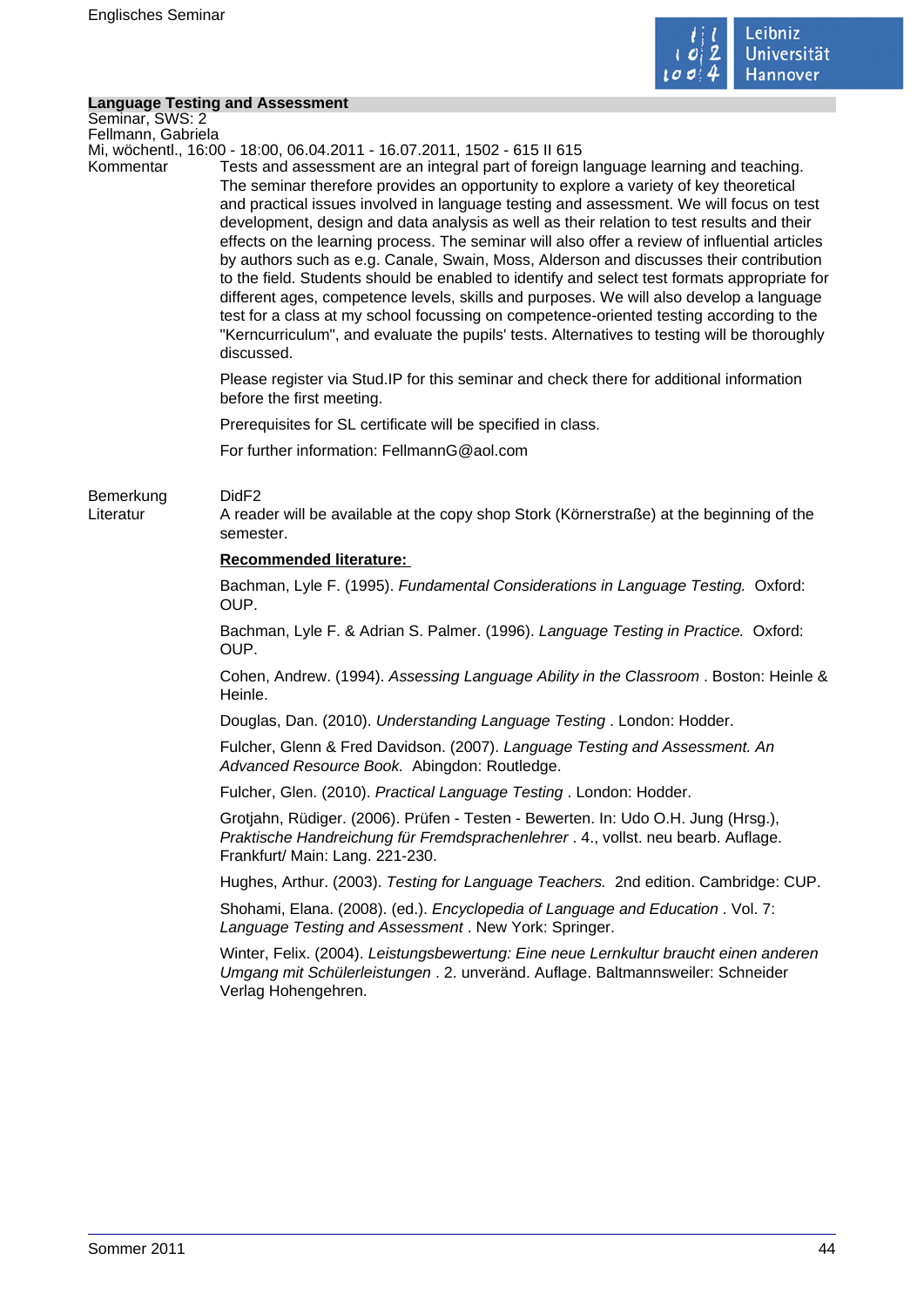

| <b>Portfolio</b> |                                                                                                                                                                                                                                                                                                                                                                                                                                                                                                           |
|------------------|-----------------------------------------------------------------------------------------------------------------------------------------------------------------------------------------------------------------------------------------------------------------------------------------------------------------------------------------------------------------------------------------------------------------------------------------------------------------------------------------------------------|
| Seminar, SWS: 2  |                                                                                                                                                                                                                                                                                                                                                                                                                                                                                                           |
| Kupetz, Rita     |                                                                                                                                                                                                                                                                                                                                                                                                                                                                                                           |
|                  | Mo, wöchentl., 14:00 - 16:00, 04.04.2011 - 16.07.2011, 1502 - 615 II 615                                                                                                                                                                                                                                                                                                                                                                                                                                  |
| Kommentar        | This seminar will deal with the use of a portfolio for language learning and teaching<br>purposes and you will be encouraged to begin your own European Teacher's Portfolio.<br>The three parts of the European Language Portfolio (Passport, Biography and Dossier)<br>are evaluated and their implementation at school will be discussed. Furthermore, we<br>will deal with portfolio (self-)assessment as a means of empowering learners to take<br>responsibility for their own language development. |
|                  | We will use Stud. IP and we prepared learning modules for you.                                                                                                                                                                                                                                                                                                                                                                                                                                            |
|                  | Prerequisites: DidF1                                                                                                                                                                                                                                                                                                                                                                                                                                                                                      |
|                  | Prerequisites for certificate: reading assignments and tests in the learning modules.                                                                                                                                                                                                                                                                                                                                                                                                                     |
|                  | Please register via Stud.IP.                                                                                                                                                                                                                                                                                                                                                                                                                                                                              |
|                  | For further information: rita.kupetz@engsem.uni-hannover.de                                                                                                                                                                                                                                                                                                                                                                                                                                               |
| Bemerkung        | DidF <sub>2</sub>                                                                                                                                                                                                                                                                                                                                                                                                                                                                                         |

Literatur A reader will be provided via the copy shop Stork.

#### **Visual Literacy in the EFL classroom**

**Seminar** Blell, Gabriele

Di, wöchentl., 14:00 - 16:00, 05.04.2011 - 16.07.2011, 1502 - 615 II 615 If teachers consider essential principles and adequate methods, pictures, pictograms, pictorial art, photos and film offer the advantage to enhance language activities in a foreign language as well. In dealing with various kinds of images the learners get the chance to train and improve their communicative, cultural and visual competences. The seminar will deal with the question how images and pictures can be used for (foreign) language learning and teaching purposes. A couple of seminars will be held in the Sprengel Museum Hannover.

Prerequisites: DidF1

Prerequisites for SL certificate will be specified in class.

Please register for this course via Stud.IP.

For further information: gabriele.blell@engsem.uni-hannover.de

# Bemerkung DidF2

#### Literatur **Recommended literature:**

Blell, Gabriele & Hellwig, Karlheinz. (1996). Bildende Kunst und Musik im Fremdsprachenunterricht . Frankfurt a.M.: Peter Lang.

Surkamp, Carola & Hecke, Carola. (2010). Bilder im Fremdsprachenunterricht: Neue Ansätze, Kompetenzen und Methoden . Tübingen: Narr.

Rymarczyk, Jutta. (2003). MAFF: Kunst auf Englisch? München: Langenscheidt-Longman.

# **Foundations Literature and Culture**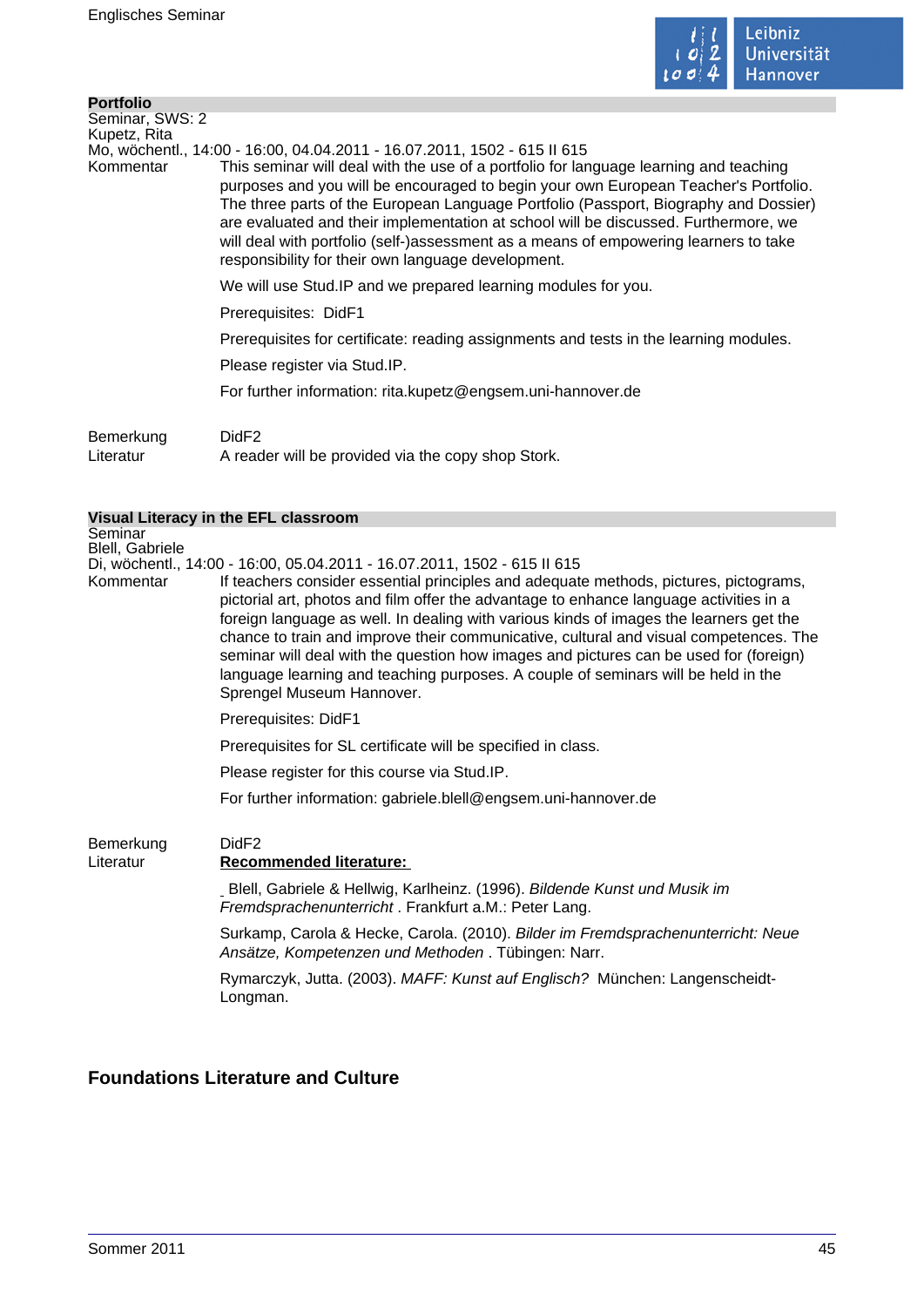

#### **Introduction to Literary Studies**

Seminar, SWS: 2 Gohrisch, Jana Mi, wöchentl., 08:00 - 10:00, 06.04.2011 - 16.07.2011, 1502 - 613 II 613 Kommentar This course is designed as a general introduction into English Literary Studies. It has two aims: firstly, to acquaint students with the theoretical models and methodological approaches to literature and, secondly, to enable students to develop analytical skills based on examples from English poetry, prose and drama. In addition to the textbook by Vera and Ansgar Nünning, we shall read essays by critics from a variety of methodological schools, Shakespeare's "Sonnet 73" and the first act of Othello, and short stories by Thomas Hardy and Virginia Woolf. Students will learn to make sense of a difficult theoretical text, to use secondary material in the interpretation of literature, to design a contention of their own and to prepare a term paper. Prerequisites: none Prerequisites for certificate: regular attendance, active participation in class, reading and written homework assignments, final exam For further information: jana.gohrisch@engsem.uni-hannover.de Bemerkung AmerBrit F1 Literatur **Textbook:**  Vera and Ansgar Nünning. An Introduction to the Study of English and American Literature . Translated from the German by Jane Dewhurst. Stuttgart: Klett 2004. ISBN 3-12-939619-5 Please buy Nünning's textbook. I shall provide a reader at the beginning of the semester containing the theoretical essays and the secondary material as well as the sonnet, the play and the short stories.

#### **Survey of American Literatures and Cultures II**

Vorlesung, SWS: 2 Twelbeck, Kirsten Do, wöchentl., 12:00 - 14:00, 07.04.2011 - 09.06.2011, 1502 - 003 II 003 Do, wöchentl., 12:00 - 14:00, 23.06.2011 - 16.07.2011, 1502 - 003 II 003 Do, Einzel, 12:00 - 14:00, 21.07.2011 - 21.07.2011, 1502 - 003 II 003 , Klausur This survey class provides an overview of major texts and contexts of American literature and culture in the 19th and 20th century (starting where AmerF2 in the winter semester ended). It will focus on the interactions between high culture and popular culture, minorities and the mainstream, marginalized groups and powerful parties in order to get a grip on cultural developments from the American Renaissance to Postmodernism. Prerequisites for SL certificate: will be specified. For further information: kirsten.twelbeck@engsem.uni-hannover.de Bemerkung AmerF3 Literatur A reader with course material will be made available at the beginning of the semester. For general reference (not only for this class) I recommend buying Amerikanische Literaturgeschichte , ed. Hubert Zapf (3rd edition, Stuttgart: Metzler, 2010) and The Enduring Vision. A History of the American People (concise edition, complete), ed. Boyer, Clark et al. (Boston: Houghton Mifflin, 2010). Both are standard textbooks.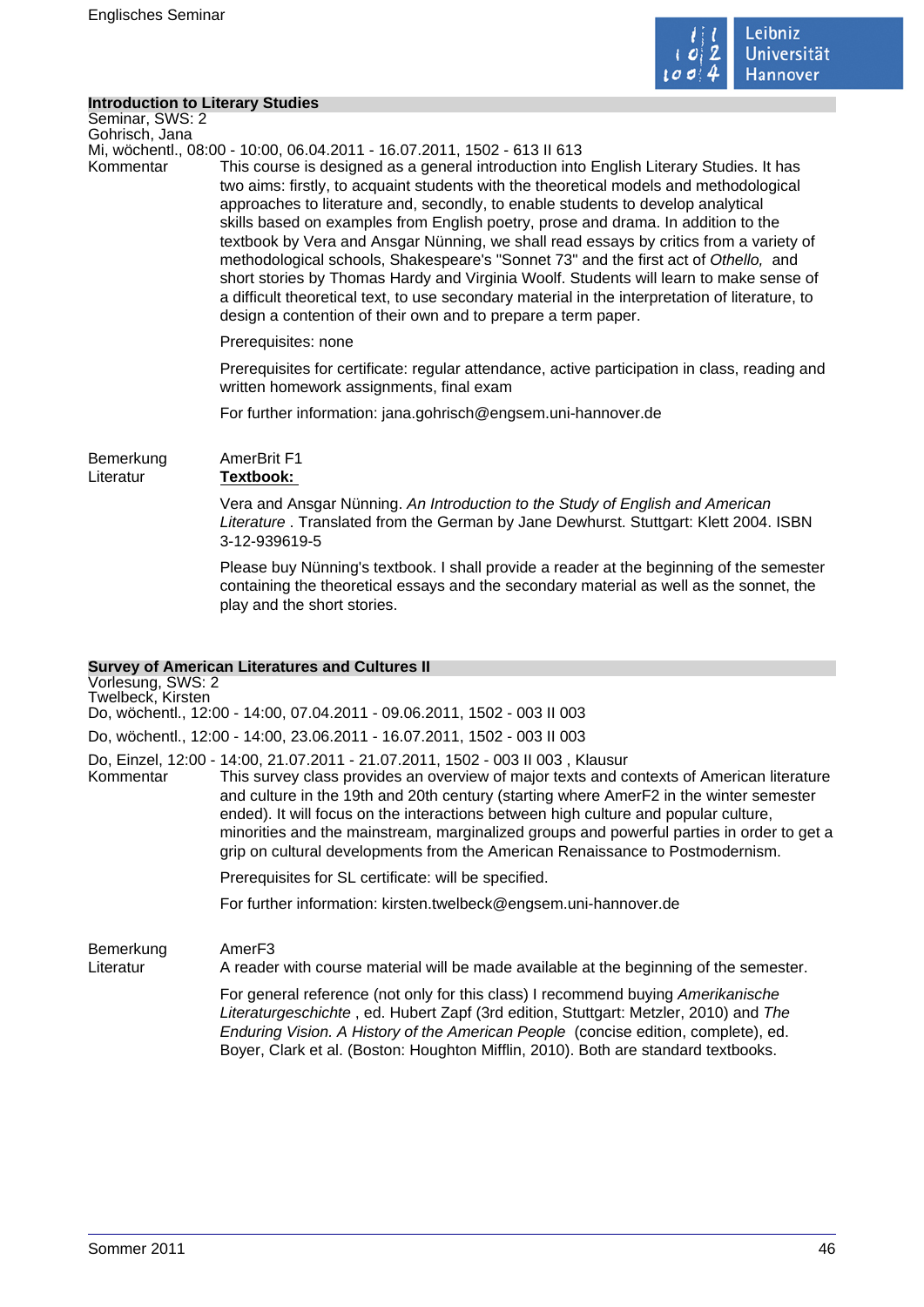

#### **Survey of British Literatures and Cultures II**

Vorlesung, SWS: 2 Emig, Rainer

Fr, wöchentl., 12:00 - 14:00, 08.04.2011 - 16.07.2011, 1208 - A001 Kesselhaus

Kommentar The aims of these two sets of lectures (the first one was taught in the winter term) are to provide a broad introduction to the cultural history of Britain and Ireland as well as current debates and conflicts in British culture; and to give insight into the development of the literatures of the British Isles in conjunction with their cultural history.

> The two survey lectures will cover the beginnings of British cultures to roughly the  $18<sup>th</sup>$ century and from the  $18<sup>th</sup>$  century to the present. The lectures will not only provide historical and cultural facts, but will also question then from perspectives of theories of Cultural Studies.

The lectures will not view literature as a mere illustration or effect of cultural history, but see it as a complex way of responding to and, often, challenging it.

These lectures are designed for students from all degree schemes. BA students will have to pass a written examination in the last teaching week.

No need to register beforehand, but please sign up for the lectures on StudIP so that you can access the materials (PowerPoint files including reading lists and self-test questions as well as video recordings) for each session.

Prerequisite for certificate: will be specified

For further information: rainer.emig@engsem.uni-hannover.de

Bemerkung BritF2, BritF3 Literatur **Recommended background material:** 

British Civilization: An Introduction by John Oakfield (6<sup>th</sup> edition, 2006) Literature in Britain and Ireland: A History by Helge Nowak (2010

# **Schlüsselkompetenzen**

Für weitere Veranstaltungen siehe das Angebot des Zentrums für Schlüsselkompetenzen. **Communication Competencies in Non-Academic Contexts** Seminar, SWS: 2 Hamilton-Bick, Jeanne Do, wöchentl., 12:00 - 14:00, 07.04.2011 - 16.07.2011, 1502 - 613 II 613 Kommentar The main focus in this course will be on oral communication skills, but some time will be spent on written skills also. A variety of topics will be discussed. Students are required to participate actively each week and complete all oral or written tasks set by the instructor. This course counts for either Bereich A "Sprach-, Medien und Darstellungskompetenzen" or Bereich B "Allgemeine Kompetenzen zur Förderung der Berufsbefähigung" Prerequisites for certificate: regular, active participation and completion of all tasks Prerequisites for participation: none Registration for this class is not required, but possible via the registration sheets on the department's website. Please submit your registration by Wed 30 March, 1 pm, in the registration boxes on the 7th floor.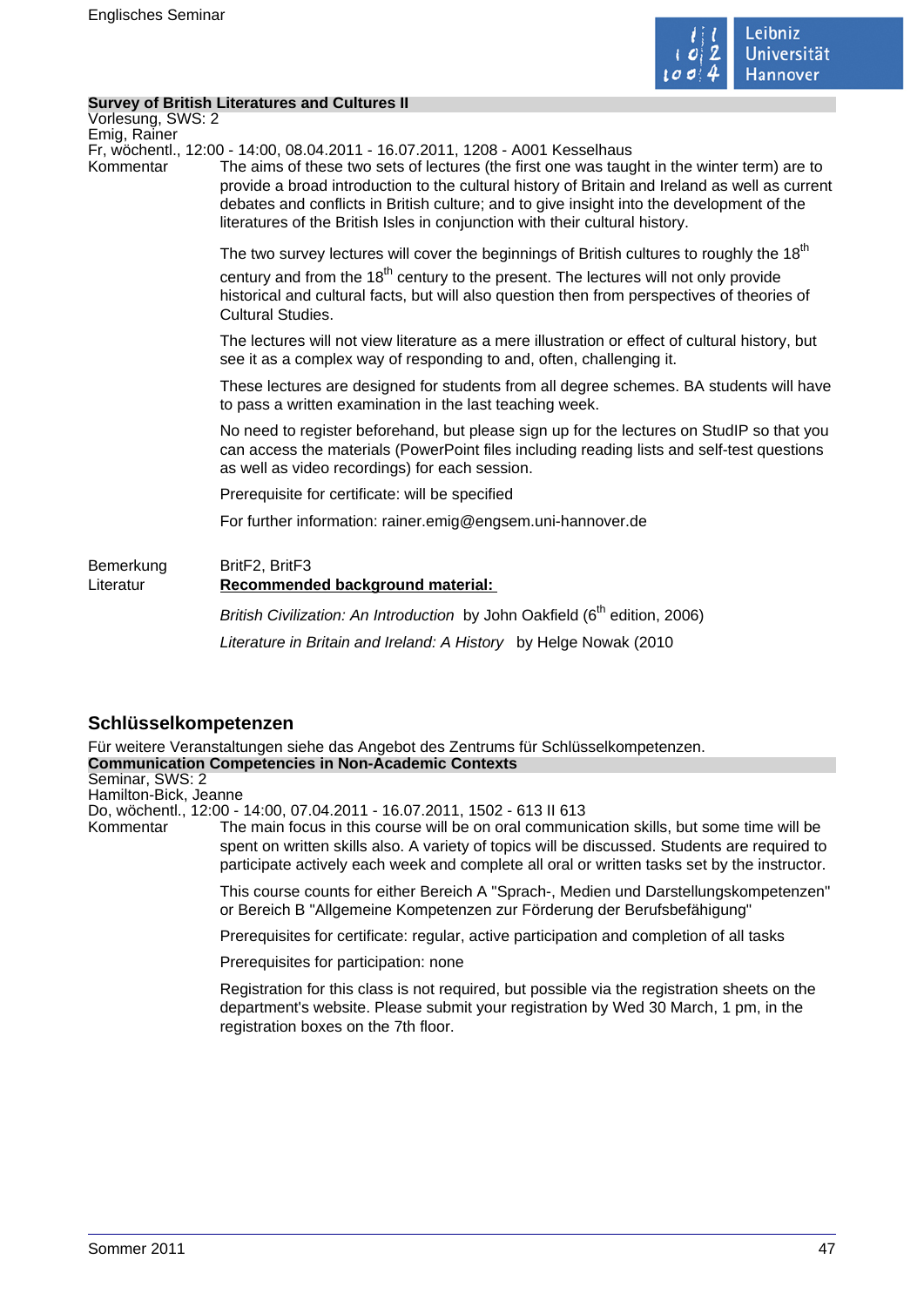

#### **English Theatre Workshop**

Sonstige, SWS: 4 Bennett, Peter

Mi, wöchentl., 14:00 - 18:00, 06.04.2011 - 16.07.2011, 1501 - -119 K119

Kommentar The aim, as usual, will be to perform an English-language play in the final week of the teaching period. The chosen play will be announced no later than the first meeting, possibly beforehand, by posters in the English Department. All students who are interested are warmly invited to the first meeting, which will begin at 14.00 punctually. Come and find out what is happening. Nobody will be asked to commit themselves in the first two weeks. No experience necessary.

> To find out more, navigate to "Theatre Group" from the homepage of the English department.

Full participation in the workshop project will entitle students to two certificates for the Schlüsselkompetenzen , category A and category B.

Prerequisites: curiosity, goodwill, enthusiasm

# **Masterstudiengang an berufsbildenden Schulen -Fach Englisch**

| <b>Advanced Linguistics</b>                       |                                                                                                                                                                                                                                                                                                                                                                                                       |
|---------------------------------------------------|-------------------------------------------------------------------------------------------------------------------------------------------------------------------------------------------------------------------------------------------------------------------------------------------------------------------------------------------------------------------------------------------------------|
|                                                   | <b>Cognition in Language Acquisition</b>                                                                                                                                                                                                                                                                                                                                                              |
| Seminar, SWS: 2<br>Altendorf, Ulrike              |                                                                                                                                                                                                                                                                                                                                                                                                       |
| Kommentar                                         | Mi, wöchentl., 10:00 - 12:00, 06.04.2011 - 16.07.2011, 1502 - 306 II 306<br>This course will explore the controversial role of cognition in language acquisition and<br>learning. It will look at theoretical considerations and empirical research on the topic.<br>There will be a particular focus on language immersion programmes, such as English and<br>French immersion programmes in Canada. |
|                                                   | Prerequisites: Foundations Linguistics 1 and 2 (Major), Foundations Linguistics (Minor)                                                                                                                                                                                                                                                                                                               |
|                                                   | <b>Course size limited to 35 people</b>                                                                                                                                                                                                                                                                                                                                                               |
| Bemerkung                                         | Please register for this class via Stud.IP between 1 and 15 March!<br>LingA1, LingA2 / FAL2, FAL7                                                                                                                                                                                                                                                                                                     |
| <b>Cognitive Sociolinguistics</b>                 |                                                                                                                                                                                                                                                                                                                                                                                                       |
| Seminar, SWS: 2<br>Altendorf, Ulrike<br>Kommentar | Di, wöchentl., 14:00 - 16:00, 05.04.2011 - 16.07.2011, 1502 - 306 II 306<br>This course will explore a very recent approach to sociolinguistics and language variation<br>that aims at the "marriage" of cognitive linguistics and variational linguistics. It will look<br>at classic texts from both branches and at recent texts suggesting different ways of<br>combining them.                   |
|                                                   | Prerequisites: Foundations Linguistics 1 and 2 (Major), Foundations Linguistics (Minor)                                                                                                                                                                                                                                                                                                               |
|                                                   | Course size limited to 35 people                                                                                                                                                                                                                                                                                                                                                                      |
|                                                   | Please register for this class via Stud. IP between 1 and 15 March!                                                                                                                                                                                                                                                                                                                                   |

Bemerkung LingA1, LingA2 / FAL4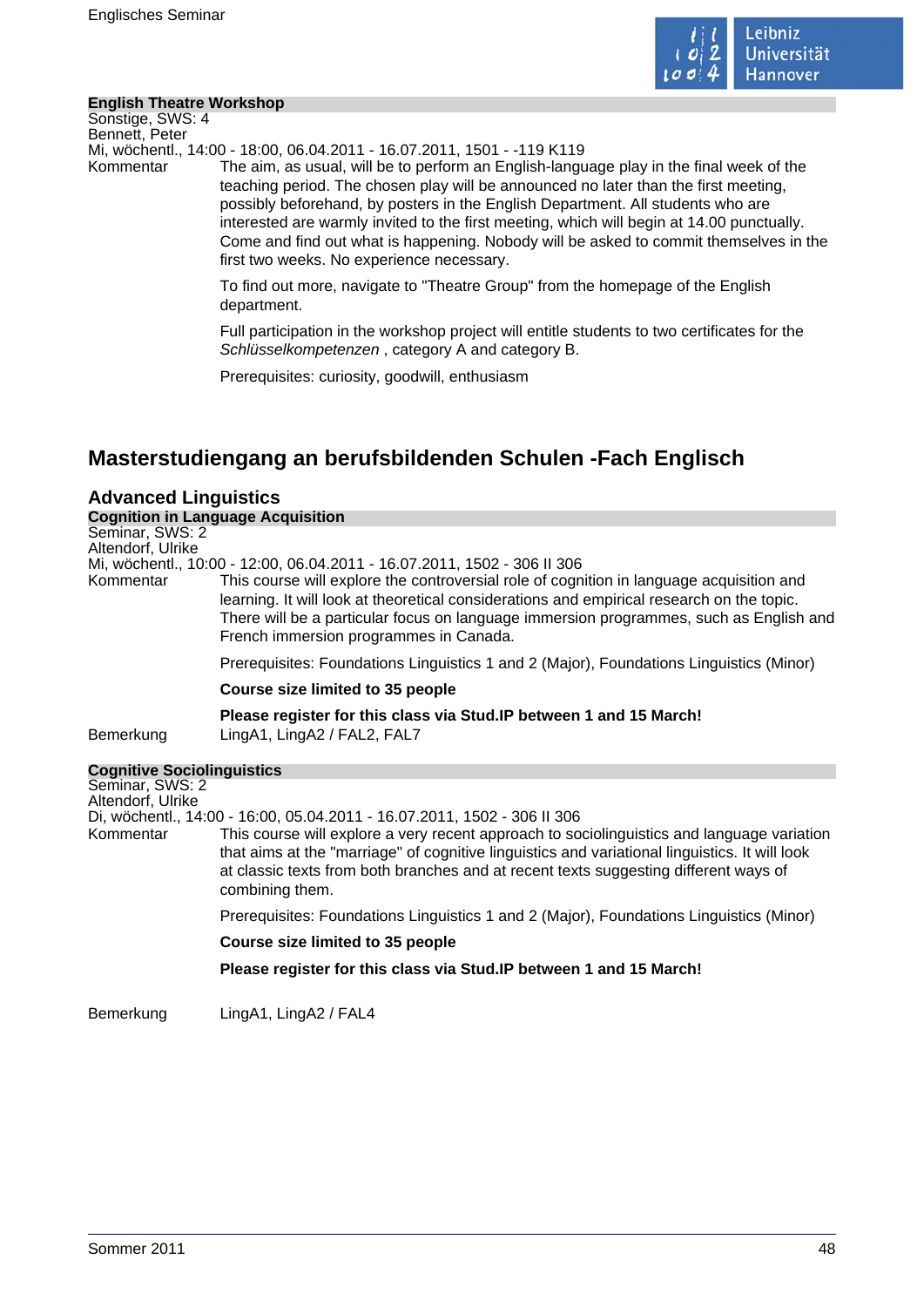

#### **Contrastive Linguistics**

| Seminar, SWS: 2           |  |
|---------------------------|--|
| Nereo, Filippo            |  |
| Er Einzel 10:00 - 16:00 1 |  |

16:00, 01.04.2011 - 01.04.2011, 1502 - 703 II 703 , BLOCKSEMINAR (Mo. 28. März - Fr. 01. April: jeweils 10:00 - 16:00 Uhr)

Kommentar **!!! ACHTUNG: Dieses Seminar findet als BLOCKSEMINAR statt (Mo, 28.03. - Fr, 01.04.: jeweils von 10:00 - 16:00 Uhr) !!!** 

> **This seminar will present a comprehensive and fine-grained analysis of the major contrasts between English and German with the aim of showing how far two closely related languages have moved apart and of providing new foundations for the study and the teaching of English from the perspective of German and the study of German from the perspective of English. This advanced seminar will be based on a thorough exploration of the relevant literature on the two languages and on language typology in general.**

> **Prerequisite for certificate: regular attendance; active participation in class; reading assignment; Studienleistung: a 20-minute oral presentation in English (Anmoderation des jeweiligen Themas für die Sitzung), book review or annotated bibliography; Prüfungsleistung: a 5000-word essay in English.**

**For further information and to register for this course: filippo.nereo@manchester.ac.uk** 

**Languages in class: English and German** 

**It is expected that participants have successfully completed the Studienleistung(en) of LingF4.**  Bemerkung LingA1, LingA2 / FAL5.1, FAL5.2

Literatur Required text:

König, Ekkehard and Volker Gast. 2009. Understanding English-German Contrasts. 2nd ed. Berlin: Erich Schmidt Verlag.

A comprehensive reading list and a list of topics for presentation will be circulated to all students registered for the course nearer the time.

| <b>Variation in Linguistic Systems</b><br>Seminar, SWS: 2<br>Altendorf, Ulrike |                                                                                                                                                                                                                                                                                                                                         |
|--------------------------------------------------------------------------------|-----------------------------------------------------------------------------------------------------------------------------------------------------------------------------------------------------------------------------------------------------------------------------------------------------------------------------------------|
|                                                                                | Di, wöchentl., 16:00 - 18:00, 05.04.2011 - 16.07.2011, 1502 - 703 II 703                                                                                                                                                                                                                                                                |
| Kommentar                                                                      | This course will explore language variation focussing on language-internal rather than<br>language-external constraints. It will discuss patterns of variation in different varieties of<br>English at the phonetic-phonological, grammatical and lexical level, also including the<br>effects of language contact and language change. |
|                                                                                | Prerequisites: Foundations Linguistics 1 and 2 (Major), Foundations Linguistics (Minor)                                                                                                                                                                                                                                                 |
|                                                                                | Course size limited to 35 people                                                                                                                                                                                                                                                                                                        |
| <b>Bemerkung</b>                                                               | Please register for this class via Stud. IP between 1 and 15. March!<br>LingA1/LingA2, FAL 4                                                                                                                                                                                                                                            |

# **Contexts of English Language Use**

SPEP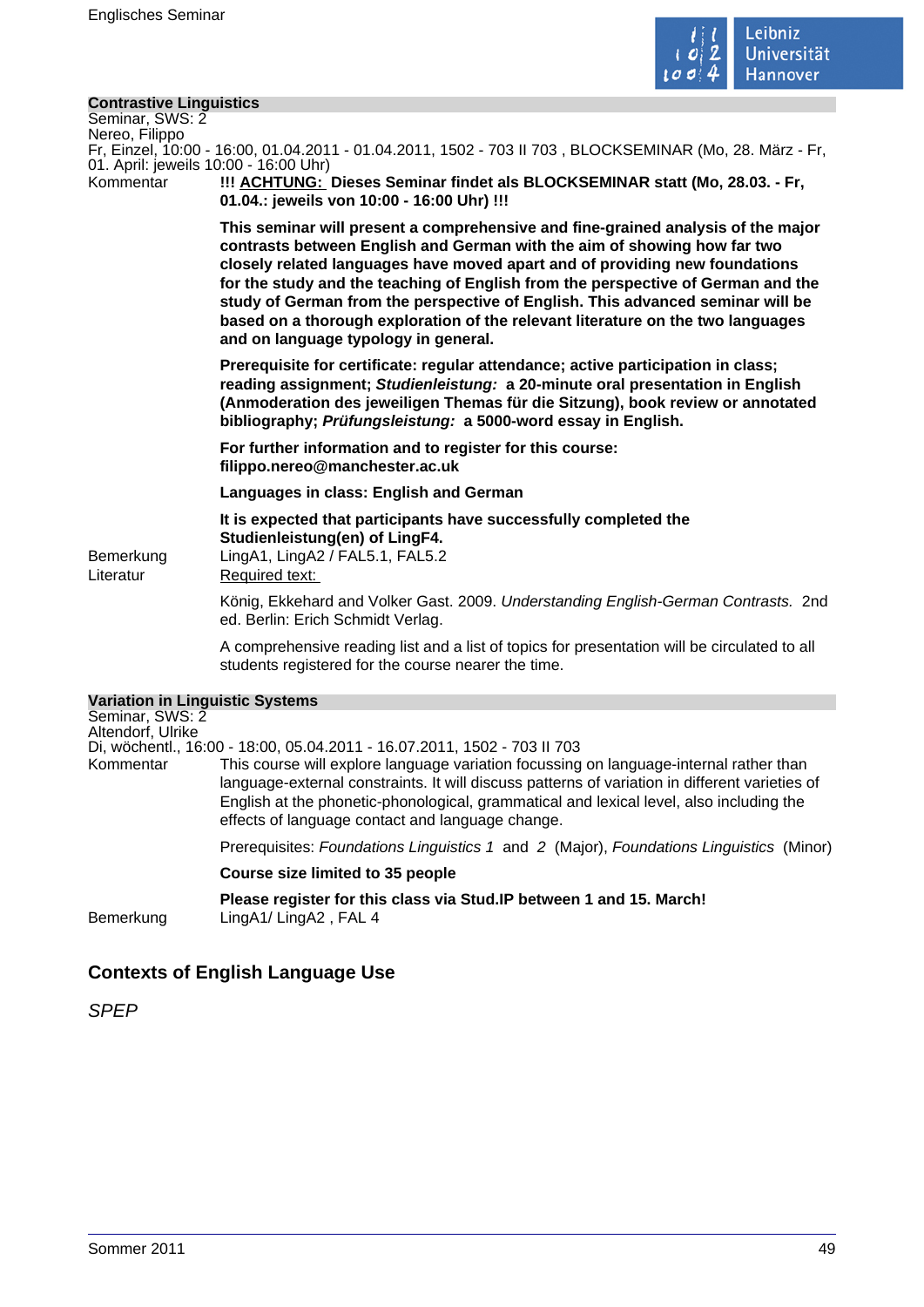

#### **English for Professional Use**

| Bennett, Peter | Seminar/Sprachpraxis/Sprachpraktische Übung, SWS: 2<br>Do, wöchentl., 12:00 - 14:00, 07.04.2011 - 16.07.2011, 1502 - 703 II 703                                                                                                                                                                                                                                                                                             |
|----------------|-----------------------------------------------------------------------------------------------------------------------------------------------------------------------------------------------------------------------------------------------------------------------------------------------------------------------------------------------------------------------------------------------------------------------------|
|                | Do, wöchentl., 14:00 - 16:00, 07.04.2011 - 16.07.2011, 1502 - 703 II 703                                                                                                                                                                                                                                                                                                                                                    |
| Kommentar      | Fr, wöchentl., 12:00 - 14:00, 08.04.2011 - 16.07.2011, 1502 - 703 II 703<br>This course deals with language and communication in professional contexts<br>(organisations, trade fairs, public situations, etc). Forms of communication include<br>applications, resumes and CVs, presentations and interviews, social conventions, official<br>letters, emails, faxes, memos, minute taking, reports, notices, telephoning. |
|                | Studienleistungen: one written task (CV and application) and one oral presentation                                                                                                                                                                                                                                                                                                                                          |
|                | Please register for this class through the registration sheets on the department's<br>website and submit your registration by Wed 30 March, 1 pm, in the registration                                                                                                                                                                                                                                                       |

**boxes on the 7th floor.** 

**It is expected that participants have successfully completed the Studienleistung(en) of SPAWR and SPCS.** 

## SPVE

#### **Varieties of English "Children's Literature"**

Seminar/Sprachpraxis/Sprachpraktische Übung, SWS: 2 Gans (M. A.), Anne

Di, wöchentl., 12:00 - 14:00, 05.04.2011 - 16.07.2011, 1502 - 703 II 703

This course introduces students to a wide range of children's literature from various Anglophone countries and uses them to teach language practice concepts (vocabulary extension, spelling, grammar, reading skills, etc). Students will compose their own texts and develop a language-based task using a piece of children's literature (the Studienleistungen). The Prüfungsleistung is a reflection essay about this procedure (2000 words). This course aims to be useful both for students who wish to be teachers (providing experience in planning a literature-based language task) as well as for students looking at careers outside schools (by investigating their own language skills more closely through the medium of children's literature).

**Please register for this class through the registration sheets on the department's website and submit your registration by Wed 30 March, 1 pm, in the registration boxes on the 7th floor.** 

**It is expected that participants have successfully completed the Studienleistung(en) of SPAWR and SPCS.**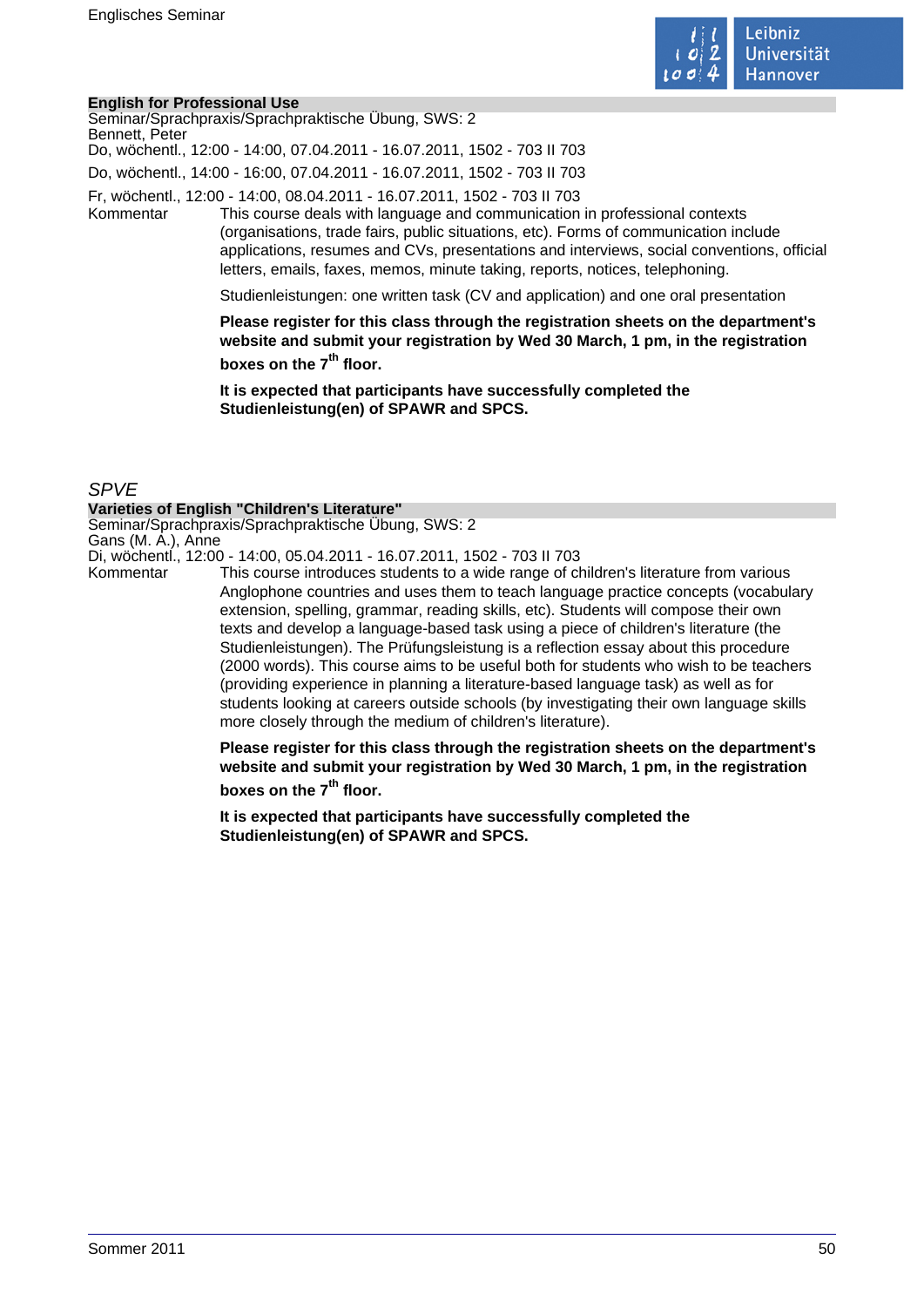

### **Varieties of English "Classroom English"**

Seminar/Sprachpraxis/Sprachpraktische Übung, SWS: 2 Gans (M. A.), Anne

Do, wöchentl., 12:00 - 14:00, 07.04.2011 - 16.07.2011, 1502 - 615 II 615

Kommentar This course offers students an insight into teaching in the foreign language classroom by focussing on necessary vocabulary and simulating a teaching situation. Students will design a lesson plan and carry it out (the Studienleistungen), thus practising communication skills, classroom management, motivation and flexibility in the target language. The Prüfungsleistung is a reflection essay about this procedure (2000 words).

> **Please register for this class through the registration sheets on the department's website and submit your registration by Wed 30 March, 1 pm, in the registration boxes on the 7th floor.**

**It is expected that participants have successfully completed the Studienleistung(en) of SPAWR and SPCS.** 

Literatur **Required text:**  Faber, A & E Mazlish. 2003. How to talk so kids can learn at home and in school. London: Piccadilly. (the 1996 edition is also fine) Please order it (e.g. on amazon) before the class begins.

#### **Varieties of English "Gender and Culture Intersections"**

Seminar/Sprachpraxis/Sprachpraktische Übung, SWS: 2 Hamilton-Bick, Jeanne

Fr, wöchentl., 12:00 - 14:00, 08.04.2011 - 16.07.2011, 1502 - 615 II 615

Kommentar How does gender interact within cultures, and how do our cultural traditions and norms influence our identities, particularly gender? We will look at aspects of Anglo-American, German and European cultures, among others, and how different elements of society do or may influence gender (law, cultural traditions, immigration/emigration). The

Studienleistungen will be a translated text and a presentation. Along with vocabularybuilding and advanced grammar practice, students are expected to actively participate in class discussions.

The Prüfungsleistung is a 2000-word essay based on a topic covered in the seminar.

**Please register for this class through the registration sheets on the department's website and submit your registration by Wed 30 March, 1 pm, in the registration boxes on the 7th floor.** 

**It is expected that participants have successfully completed the Studienleistung(en) of SPAWR and SPCS.**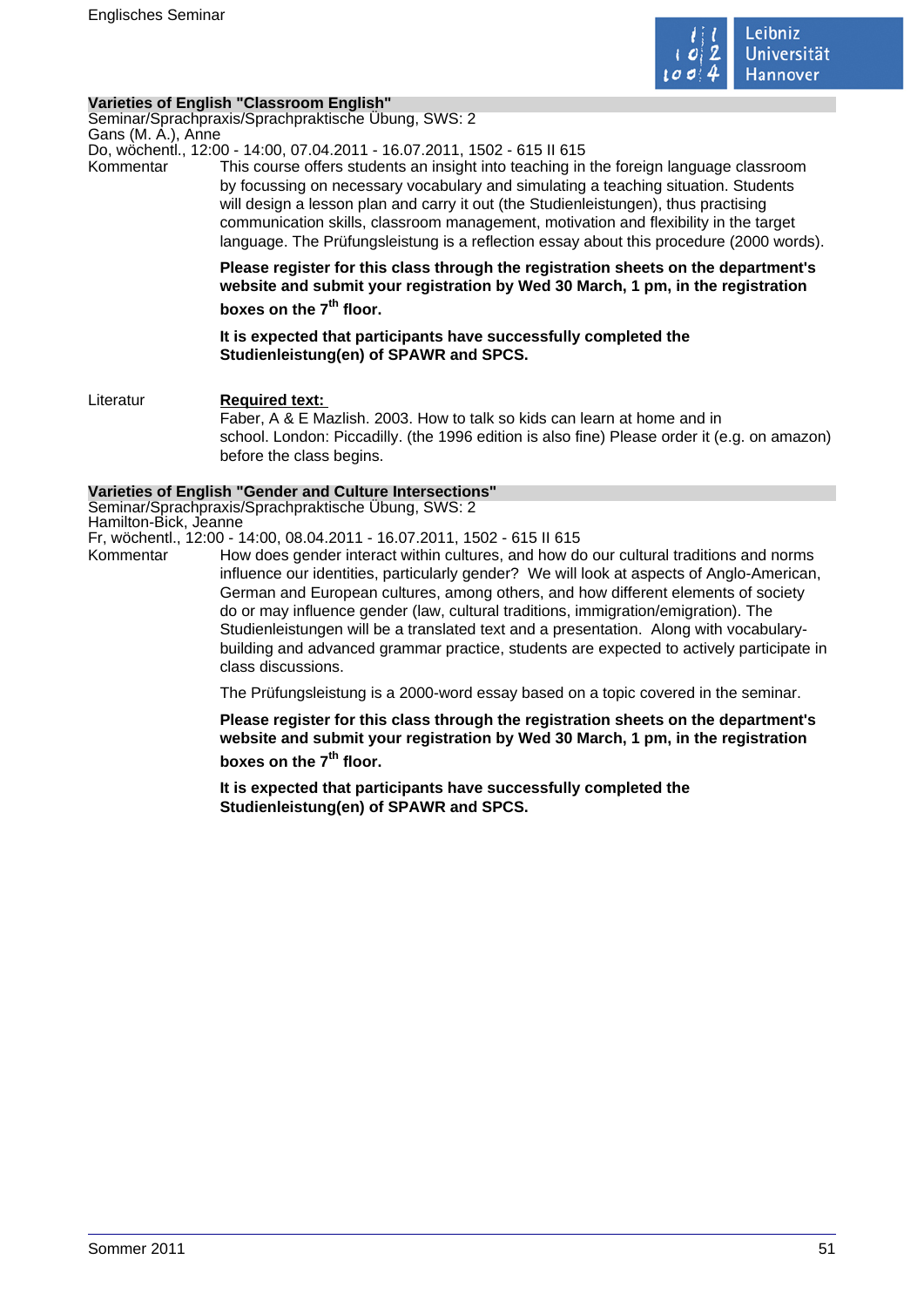

#### **Varieties of English "(North) American Art and Activism: Creating and Crippling Community"**

Seminar/Sprachpraxis/Sprachpraktische Übung, SWS: 2 Hamilton-Bick, Jeanne

Do, wöchentl., 14:00 - 16:00, 07.04.2011 - 16.07.2011, 1502 - 613 II 613

Kommentar This course will look at different areas of art and artistic movements in the U.S. and North America, with a focus on socio-political awareness. We will look at how the relationship between art, activism, and public awareness benefits communities on the continent, while also dividing them. The two Studienleistungen will be a translated text and a presentation. Along with vocabulary-building and advanced grammar practice, students are expected to participate actively in class discussions.

The Prüfungsleistung is a 2000-word essay based on a topic covered in the seminar.

**Please register for this class through the registration sheets on the department's website and submit your registration by Wed 30 March, 1 pm, in the registration boxes on the 7th floor.** 

**It is expected that participants have successfully completed the Studienleistung(en) of SPAWR and SPCS.** 

#### **Varieties of English "The America in American Studies: Post Civil War"**

Seminar/Sprachpraxis/Sprachpraktische Übung, SWS: 2 Jones, Jacob Mo, wöchentl., 10:00 - 12:00, 04.04.2011 - 16.07.2011, 1502 - 615 II 615

Kommentar Here's your chance to fill in the gaps in your knowledge of U.S. history and politics, to challenge (or verify) your assumptions about the U.S.A., and at the same time practice your English-language writing and presentation/speaking skills. Utilizing period primary sources, music, film, art and a backbone of secondary readings (no more than five pages per week on average), students will explore the major transitions and continuities in U.S. history and culture from the Civil War to the present, including (among other topics): Reconstruction, Immigration, Industrialization, Empire, Progressivism, the 'Roaring 20s' and its conservative backlash, the Great Depression and the New Deal, World War II, the Cold War, the black Civil Rights and feminist movements, the 60s, the rightward turn in U.S. politics, 9/11 and the road ahead.

> The Studienleistungen are one 500-word writing assignment and a 10-15 minute presentation/debate with attendant abstract, outline and source list (1-2 pages of text).

The Prüfungsleistung is a Hausarbeit essay of 1,500 words.

**Please register for this class through the registration sheets on the department's website and submit your registration by Wed 30 March, 1 pm, in the registration boxes on the 7th floor.** 

**It is expected that participants have successfully completed the Studienleistung(en) of SPAWR and SPCS.** 

# **Advanced Methodology of Teaching English as FL**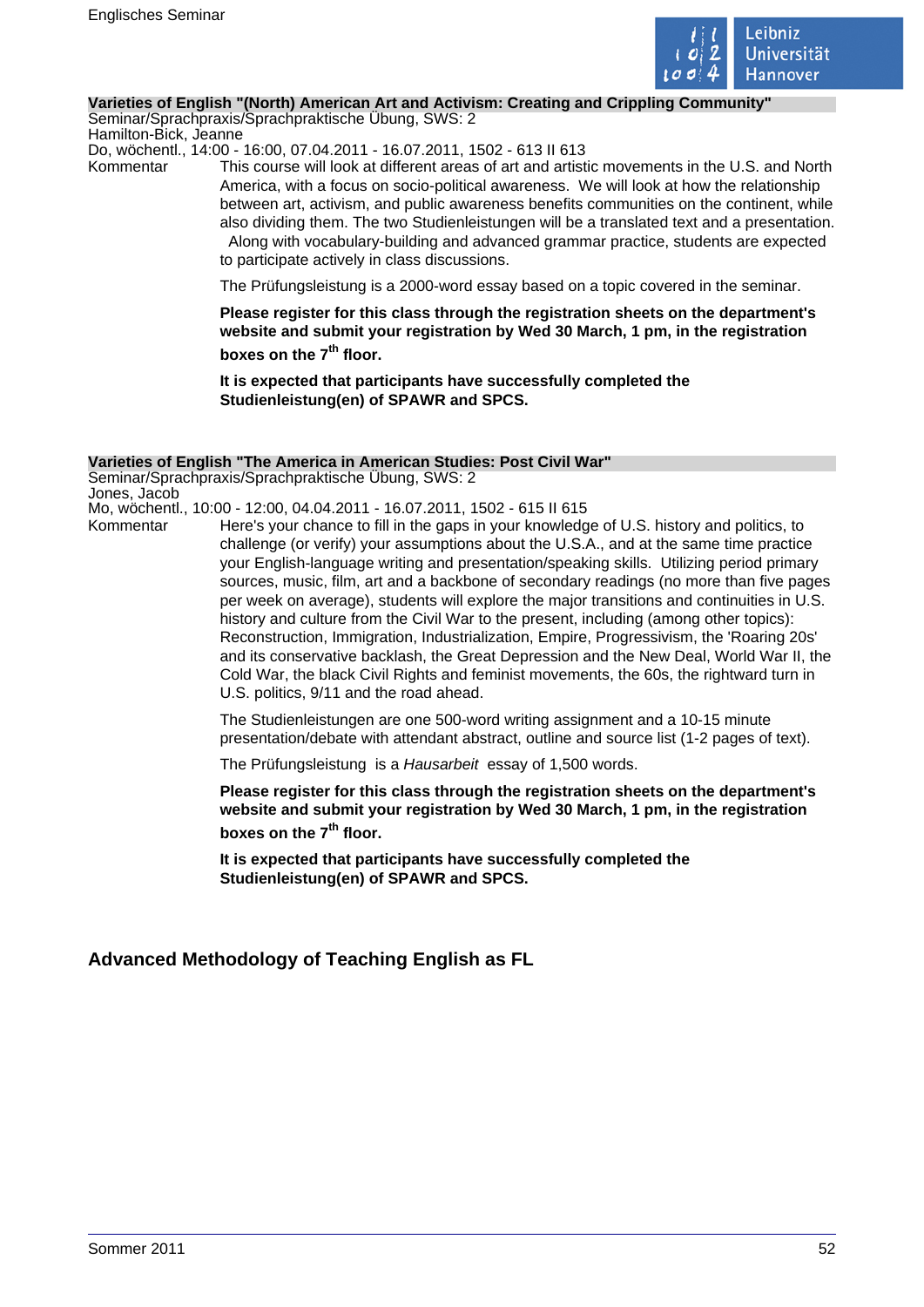

# **Multiliteracies - A new pedagogical approach to literacy teaching and learning**

| Seminar, SWS: 2<br>Kupetz, Rita |                                                                                                                                                                                                                                                                                                                                                                                                                                                                                 |
|---------------------------------|---------------------------------------------------------------------------------------------------------------------------------------------------------------------------------------------------------------------------------------------------------------------------------------------------------------------------------------------------------------------------------------------------------------------------------------------------------------------------------|
|                                 | Mi, wöchentl., 10:00 - 12:00, 06.04.2011 - 16.07.2011, 1502 - 615 II 615                                                                                                                                                                                                                                                                                                                                                                                                        |
| Kommentar                       | Multimodal means of communication challenge our perception of literacy, which is<br>definitely not limited to reading and writing printed texts. Furthermore, we need a<br>pedagogy which can cover a new balance of agency between teachers and learners,<br>where teachers design learning environments and learners design their own knowledge.<br>You will be encouraged to survey pupils' literacy practices and explore the potential for<br>(foreign) language learning. |
|                                 | Prerequisites: DidF1/2                                                                                                                                                                                                                                                                                                                                                                                                                                                          |
|                                 | M.Ed Studienleistungen: oral contribution and survey on learners' literacy practices                                                                                                                                                                                                                                                                                                                                                                                            |
|                                 | Please register via Stud.IP.                                                                                                                                                                                                                                                                                                                                                                                                                                                    |
|                                 | For further information: rita.kupetz@engsem.uni-hannover.de                                                                                                                                                                                                                                                                                                                                                                                                                     |
| Bemerkung<br>Literatur          | DidA, FAL6<br>A reader will be provided via the copy shop Stork.                                                                                                                                                                                                                                                                                                                                                                                                                |
|                                 | <b>Recommended literature:</b>                                                                                                                                                                                                                                                                                                                                                                                                                                                  |

Annah Healy. (Hrsg.) (2008). Multiliteracies and Diversity in Education. New Pedagogies for Expanding Landscapes . Oxford: OUP.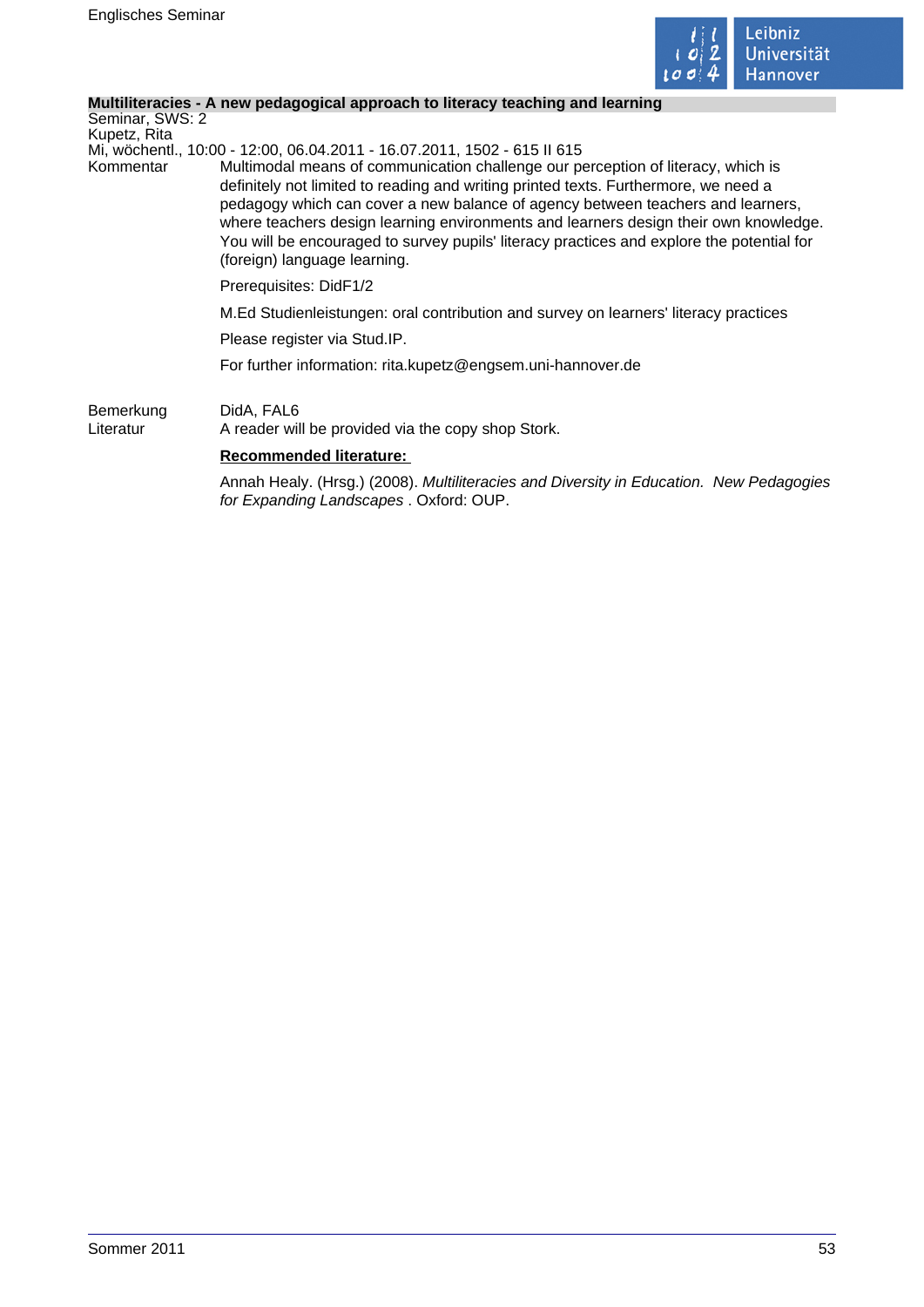

# **Planung und Analyse von Englischunterricht**

| Do, wöchentl., 14:00 - 16:00, 07.04.2011 - 16.07.2011, 1502 - 615 II 615<br>Dieses Seminar ist obligatorisch für alle Lehramtsstudierenden. Für die noch<br>traditionellen Studiengänge (Staatsexamen) ist es praktikumsvorbereitend, wenn Sie das<br>Fachpraktikum im Fach Englisch absolvieren, es ist praktikumersetzend, wenn Sie das<br>Praktikum in einem anderen Fach absolvieren. |
|-------------------------------------------------------------------------------------------------------------------------------------------------------------------------------------------------------------------------------------------------------------------------------------------------------------------------------------------------------------------------------------------|
| Im M. Ed. ist die Veranstaltung Teil des Moduls Fachpraktikum Englisch. Es werden<br>Aufzeichnungen und Unterricht analysiert und Unterrichtssequenzen geplant. Die<br>Veranstaltung ist stufen- und schulartenübergreifend angelegt. Die KursteilnehmerInnen<br>erarbeiten Planungsentwürfe für ihre jeweilige Schulart.                                                                 |
| Voraussetzungen: DidF1/F2, ASP                                                                                                                                                                                                                                                                                                                                                            |
| Voraussetzungen für Scheinerwerb: 'Studienleistung': Schriftliche Ausarbeitung<br>einer Analyse und eines Unterrichtsentwurfs oder Planung & Durchführung eigenen<br><b>Unterrichts</b>                                                                                                                                                                                                   |
| Anmeldung über Stud.IP                                                                                                                                                                                                                                                                                                                                                                    |
| Weitere Informationen: gabriele.blell@engsem.uni-hannover.de                                                                                                                                                                                                                                                                                                                              |
| DidPA, FAL7<br>Bausch, Karl-Richard, Christ, Herbert & Krumm, Hans-Jürgen. (Hrsg.) (1995). Handbuch<br>Fremdsprachenunterricht. Tübingen: Francke (2. Auflage).                                                                                                                                                                                                                           |
| Hallet, Wolfgang & Nünning, Ansgar. (2007). Neue Ansätze und Konzepte der Literatur-<br>und Kulturdidaktik. Trier: wvt.                                                                                                                                                                                                                                                                   |
| Küster, Lutz. (2003). Plurale Bildung im Fremdsprachenunterricht. Fankfurt a.M.: Peter<br>Lang.                                                                                                                                                                                                                                                                                           |
| Meyer, Hilbert. (1987). Unterrichtsmethoden . 2 Bände. Frankfurt a.M.: Cornelsen/<br>Scriptor.                                                                                                                                                                                                                                                                                            |
| Mindt, Dieter. (1995). Unterrichtsplanung Englisch für die Sekundarstufe I.<br>(Neubearbeitung). Stuttgart: Klett.                                                                                                                                                                                                                                                                        |
| Müller-Hartmann, Andreas & Schocker-von Ditfurth, Marita. (Hrsg.)<br>(2005). Aufgabenorientierung im Fremdsprachenunterricht. Festschrift für Michael K.<br>Legutke. Tübingen: gnv.                                                                                                                                                                                                       |
| Zydatiß, Wolfgang. (2005). Bildungsstandards und Kompetenzniveaus im<br>Englischunterricht. Konzepte, Empirie, Kritik und Konsequenzen. Frankfurt a.M.: Peter<br>Lang.                                                                                                                                                                                                                    |
|                                                                                                                                                                                                                                                                                                                                                                                           |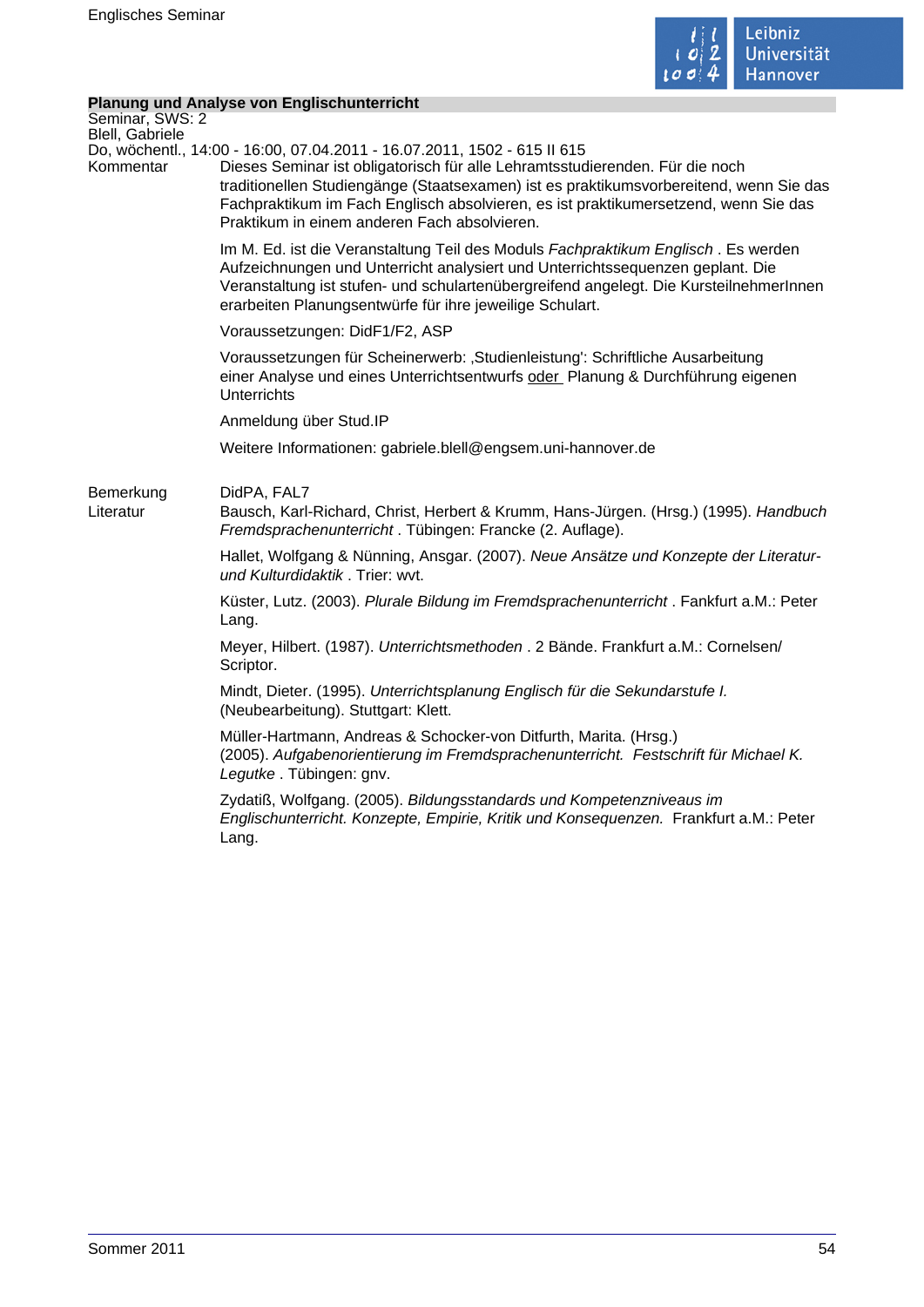

۰

# **Planung und Analyse von Englischunterricht**

|                                   | Planung und Analyse von Englischunterneht                                                                                                                                                                                                                                               |
|-----------------------------------|-----------------------------------------------------------------------------------------------------------------------------------------------------------------------------------------------------------------------------------------------------------------------------------------|
| Seminar, SWS: 2                   |                                                                                                                                                                                                                                                                                         |
| Vinals-Stein, Nicole<br>Kommentar | Di, wöchentl., 16:00 - 18:00, 05.04.2011 - 16.07.2011, 1502 - 609 II 609<br>Dieses Seminar ist obligatorisch für alle Lehramtsstudierenden und dient der<br>Vorbereitung auf das Fachpraktikum. Es werden Aufzeichnungen von Unterricht<br>analysiert und Unterrichtssequenzen geplant. |
|                                   | Die Veranstaltung ist stufen- und schulartübergreifend angelegt. Die KursteilnehmerInnen<br>erarbeiten Planungsentwürfe für ihre jeweilige Schulart.                                                                                                                                    |
|                                   | Voraussetzungen: ASP; Did F1 und DidF2                                                                                                                                                                                                                                                  |
|                                   | Anmeldung über Stud.IP.                                                                                                                                                                                                                                                                 |
| Bemerkung<br>Literatur            | DidPA, FAL7<br>Bach, Gerhard & Johannes-Peter Timm (Hrsg.): Englischunterricht. Grundlagen und<br>Methoden einer handlungsorientierten Unterrichtspraxis. Tübingen: Francke 1989.                                                                                                       |
|                                   | Heuer, Helmut & Friederike Klippel: Englischmethodik. Problemfelder,<br>Unterrichtswirklichkeit und Handlungsempfehlungen. Berlin: Cornelsen 1993.                                                                                                                                      |
|                                   | Meyer, Hilbert: Unterrichtsmethoden, 2 Bände, Berlin: Cornelsen Scriptor 2001.                                                                                                                                                                                                          |
|                                   | Mindt, Dieter: Unterrichtsplanung Englisch für die Sekundarstufe I (Neubearbeitung).<br>Stuttgart: Klett 1995.                                                                                                                                                                          |
|                                   | Schaefer, Klaus: So schaffen Sie den Englischunterricht. Münster: Aschendorff 1992.                                                                                                                                                                                                     |
|                                   | Timm, Johannes-Peter. (Hrsg.): Englisch lernen und lehren. Didaktik des<br>Englischunterrichts . Berlin: Cornelsen 1998.                                                                                                                                                                |
|                                   | Ziegésar, Detlev von & Margaret von: Einführung von Grammatik im Englischunterricht:<br>Materialien und Modelle . München: Oldenbourg 2001.                                                                                                                                             |
|                                   |                                                                                                                                                                                                                                                                                         |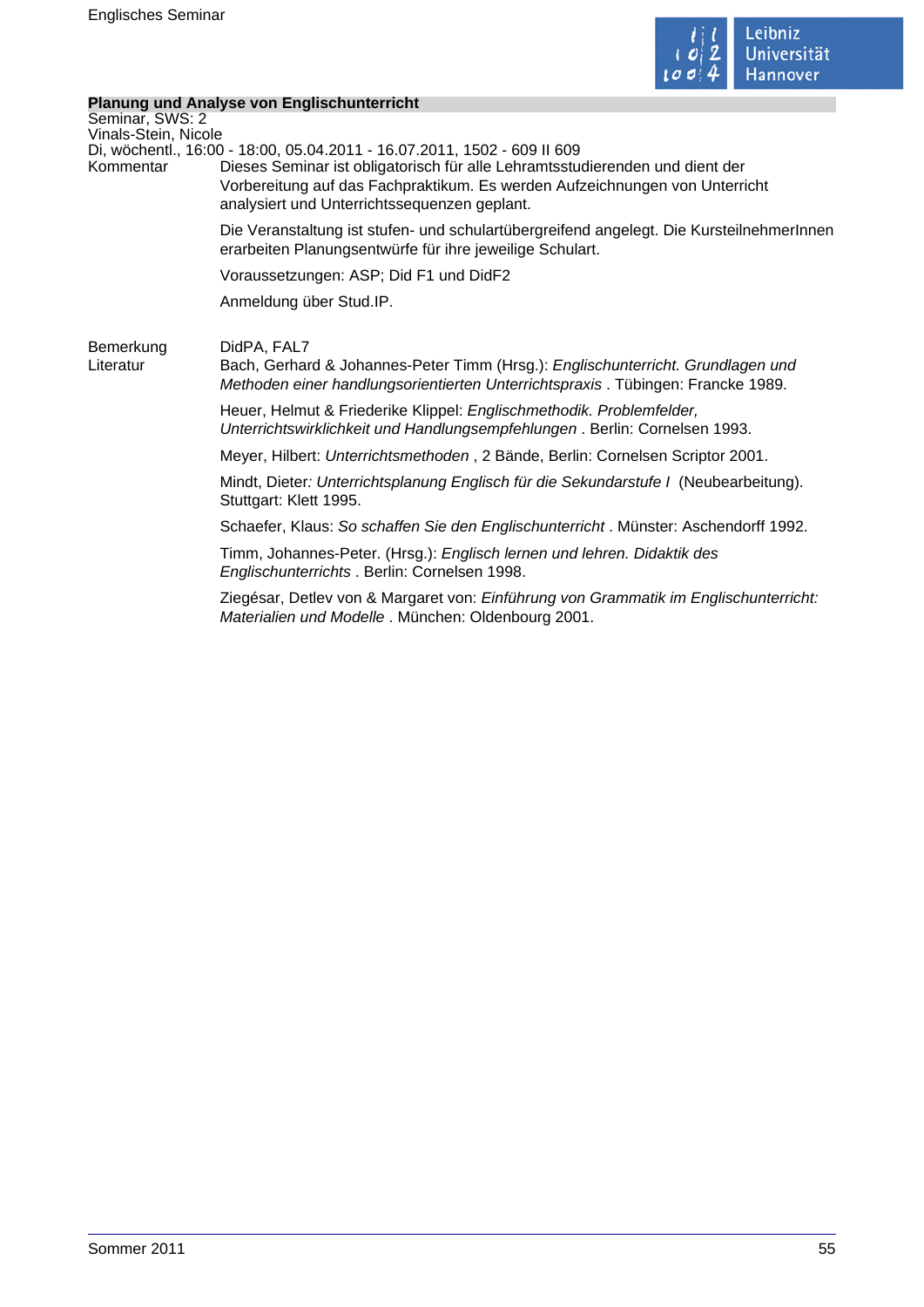

#### **Teaching Film: Crash and Babel**

Seminar, SWS: 2 Blell, Gabriele

Do, wöchentl., 10:00 - 12:00, 07.04.2011 - 16.07.2011, 1502 - 615 II 615

Kommentar Students enjoy watching movies and TV for a variety of reasons. For one, they get exposure to authentic language in a non-threatening setting. Secondly, movies and video provide common ground to students of any cultural background. From the teaching perspective, film as a text-genre has been fully accepted for the EFL classroom in Lower Saxony since 2003. The course is designed to help you to teach two episodic films: Crash (2004) and Babel (2006). Some of the objectives of the course will be: critically analyze and understand the purpose for the use of basic film/video techniques and methods for teaching them to students, as well as intertextual connections between media (e.g. film & novel). understand and apply different critical approaches to studying film (e.g. semiotic, postcolonial, cultural studies) and teach them in a task-based learning context develop 'reading/viewing' skills through a range of classroom activities that demonstrate how audience interaction works to create meaning in film.

A film-screening for the films discussed in the classroom will be organized.

Please register via Stud.IP.

Prerequisites: DidF1/F2

Prerequisites for SL certificate will be specified in class.

For further information: gabriele.blell@engsem.uni-hannover.de

# Bemerkung DidA Literatur **Recommended Literature:**

Blell, Gabriele & Lütge, Christiane. (2004). Sehen, Hören, Verstehen und Handeln: Filme im Fremdsprachenunterricht. PRAXIS Fremdsprachenunterricht 6. 402-405. 430.

Blell, Gabriele & Lütge, Christiane. (2008). Filmbildung im Fremdsprachenunterricht. Neue Lernziele, Begründungen und Methoden. In: Claus Gnutzmann, Frank G. Königs & Ekkehard Zöfgen (Hrsg.), Fremdsprachenlehren und -lernen 37, 124-140.

Leizke-Ungerer, Eva. (2009). Film im Fremdsprachenunterricht. Literarische Stoffe, interkulturelle Ziele, mediale Wirkung . Stuttgart: Ibidem.

Mikos, Lothar. (2003). Film- und Fernsehanalyse . Konstanz: UVK Verlagsgesellschaft mbH.

The New London Group. (2000). "A Pedagogy of Multiliteracies." In: Cope, Bill & Kalantzis, Mary (eds.). Multiliteracies. London & NY: Routledge. 9-37.

Themenheft Teaching Film:PRAXIS Fremdsprachenunterricht 6/2004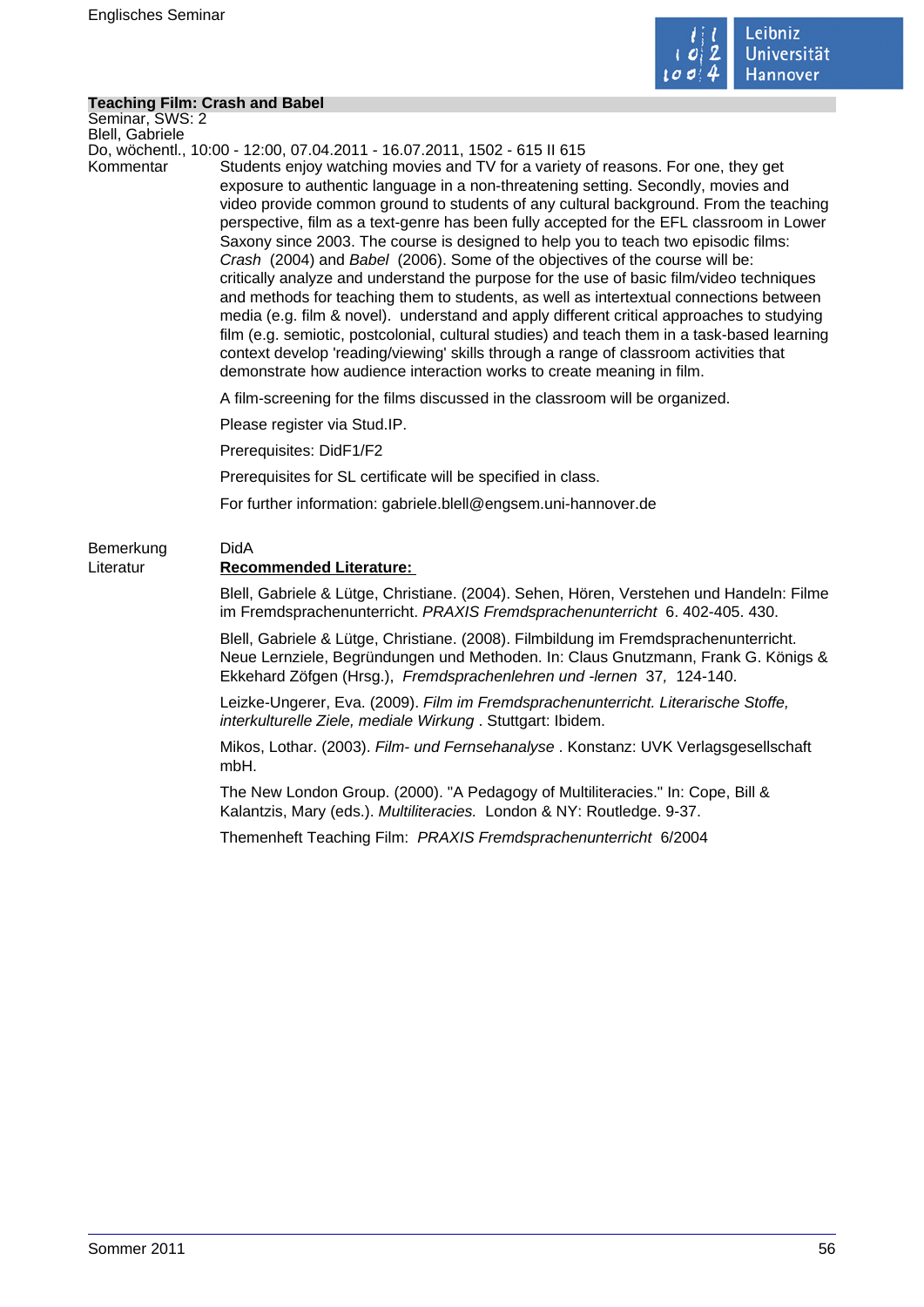

#### **Theorien und Konzepte des bilingualen Unterrichts aus zwei fachdidaktischen Perspektiven (am Beispiel von Geschichtsunterricht zu Themen des "langen 19. Jahrhunderts")** Seminar, SWS: 2

Barricelli, Michele (Prüfer/-in) / Blell, Gabriele

Di, wöchentl., 16:00 - 18:00, 05.04.2011 - 16.07.2011, 1502 - 003 II 003

| Kommentar | DI, WOGHEHIN., TO.OO - TO.OO, OJ.O4.ZOTT - TO.O7.ZOTT, TJOZ - OOJ II OOJ<br>Geschichte gehört in Deutschland zu den häufigsten Sachfächern im Bilingualen<br>Unterricht. Das Attribut "bilingual" impliziert einerseits, dass die Schulsprache Deutsch<br>in diesem Unterricht durchaus ihren Platz hat, also zumindest streckenweise in<br>zwei Sprachen gelernt wird. Es fixiert andererseits das Ziel einer funktionalen Zwei-<br>bzw. partiellen Mehrsprachigkeit. Es wird damit in diesem Unterricht keine originäre<br>Beherrschung der Fremdsprache im Sinne muttersprachlicher Kompetenz angestrebt,<br>sondern vielmehr eine segmental-funktionale Fremdsprachenkompetenz. Zusätzlich<br>soll sich für das Sachfach ein "Mehrwert" ergeben, der im Falle der Geschichte etwa<br>in einem systematischen Perspektivenwechsel, der tieferen Einsicht in die narrative<br>Verfasstheit des historischen Erkennens oder dem verstärkten interkulturellen Lernen<br>(Fremdverstehen) bestehen kann.Am Beispiel von historischen Gegenständen des<br>"langen" 19 Jahrhunderts sollen im Seminar die wesentlichen Konstellationen für den<br>bilingualen Sachfachunterricht Geschichte-Englisch in deutschen Schulklassen bearbeitet<br>werden: |
|-----------|---------------------------------------------------------------------------------------------------------------------------------------------------------------------------------------------------------------------------------------------------------------------------------------------------------------------------------------------------------------------------------------------------------------------------------------------------------------------------------------------------------------------------------------------------------------------------------------------------------------------------------------------------------------------------------------------------------------------------------------------------------------------------------------------------------------------------------------------------------------------------------------------------------------------------------------------------------------------------------------------------------------------------------------------------------------------------------------------------------------------------------------------------------------------------------------------------------------------------------------------------|
|           | a) zu einem amerikanisch/britischen Thema (also "fremde" Geschichte mit<br>englischsprachigen Originalquellen),                                                                                                                                                                                                                                                                                                                                                                                                                                                                                                                                                                                                                                                                                                                                                                                                                                                                                                                                                                                                                                                                                                                                   |
|           | b) zu einem deutschen Thema (also eigene Geschichte mit z. T. muttersprachlichen,<br>englisch übersetzten Quellen),                                                                                                                                                                                                                                                                                                                                                                                                                                                                                                                                                                                                                                                                                                                                                                                                                                                                                                                                                                                                                                                                                                                               |
|           | c) zum Thema der Französischen Revolution (also doppelte Alterität: fremde Geschichte,<br>fremdsprachliche Quellen, die in eine andere Fremdsprache übersetzt wurden) sowie                                                                                                                                                                                                                                                                                                                                                                                                                                                                                                                                                                                                                                                                                                                                                                                                                                                                                                                                                                                                                                                                       |
|           | d) 1. Weltkrieg als Exempel einer multiperspektivischen, multilingualen Betrachtung.                                                                                                                                                                                                                                                                                                                                                                                                                                                                                                                                                                                                                                                                                                                                                                                                                                                                                                                                                                                                                                                                                                                                                              |
| Bemerkung | Bei der fachlichen, fachdidaktischen und (fremd-)sprachlichen Analyse ausgewählter<br>Darstellungen, Quellentexte, Bildmedien und Schulmaterialien sollen im Seminar immer<br>auch Fragen der unterrichtsdidaktischen Umsetzung eine Rolle spielen (Textauswahl,<br>Übungs- und Aufgabengestaltung, Methodenauswahl, Methoden sprachlicher Stützung,<br>Glossar, etc.).<br>Seminarsprache: Deutsch und Englisch!                                                                                                                                                                                                                                                                                                                                                                                                                                                                                                                                                                                                                                                                                                                                                                                                                                  |
|           | <b>DidA</b>                                                                                                                                                                                                                                                                                                                                                                                                                                                                                                                                                                                                                                                                                                                                                                                                                                                                                                                                                                                                                                                                                                                                                                                                                                       |
| Literatur | Barricelli, Michele & Ulrich Schmieder. (2007). Über Nutzen und Nachteil des<br>bilingualen Sachfachunterrichts. Fremdsprachen- und Geschichtsdidaktik im Dialog.<br>In: Daniela Caspari u.a. (Hrsg.): Bilingualer Unterricht macht Schule. Beiträge aus der<br>Praxisforschung. Frankfurt a.M.: Lang. 205-220.                                                                                                                                                                                                                                                                                                                                                                                                                                                                                                                                                                                                                                                                                                                                                                                                                                                                                                                                   |
|           | Blell, Gabriele & Füllberg-Stolberg, Katja. (2005). " The Amistad Revolt": Ein<br>fächerübergreifendes Seminar zum bilingualen Geschichtsunterricht". In: Blell, Gabriele<br>& Kupetz, Rita (Hrsg.). Bilingualer Sachfachunterricht und Lehrerausbildung für den<br>bilingualen Unterricht: Forschung und Praxisberichte. Frankfurt a.M.: Lang. 111-130.                                                                                                                                                                                                                                                                                                                                                                                                                                                                                                                                                                                                                                                                                                                                                                                                                                                                                          |
|           | Christ, Herbert. (2000). "Zweimal hinschauen - Geschichte bilingual lernen." In: Lothar<br>Bredella & Franz-Joseph Meißner et al. (Hrsg.), Wie ist Fremdverstehen lehr- und<br>lernbar? Tübingen: Narr. 43-83.                                                                                                                                                                                                                                                                                                                                                                                                                                                                                                                                                                                                                                                                                                                                                                                                                                                                                                                                                                                                                                    |
|           | Hasberg, Wolfgang (2004). Bilingualer Geschichtsunterricht und historisches Lernen.<br>Möglichkeiten und Grenzen. Internationale Schulbuchforschung. Heft 2/2004, 26.<br>119-139.                                                                                                                                                                                                                                                                                                                                                                                                                                                                                                                                                                                                                                                                                                                                                                                                                                                                                                                                                                                                                                                                 |
|           | Theis, Rolf et al. (2009). Geschichte und Geschehen. Bilingual 19th century . Stuttgart/<br>Leipzig: Klett.                                                                                                                                                                                                                                                                                                                                                                                                                                                                                                                                                                                                                                                                                                                                                                                                                                                                                                                                                                                                                                                                                                                                       |
|           | Weeke, Annegret et al. (2006). Invitation to History. Berlin: Cornelsen.                                                                                                                                                                                                                                                                                                                                                                                                                                                                                                                                                                                                                                                                                                                                                                                                                                                                                                                                                                                                                                                                                                                                                                          |
|           |                                                                                                                                                                                                                                                                                                                                                                                                                                                                                                                                                                                                                                                                                                                                                                                                                                                                                                                                                                                                                                                                                                                                                                                                                                                   |

# **Intermediate Literature Culture**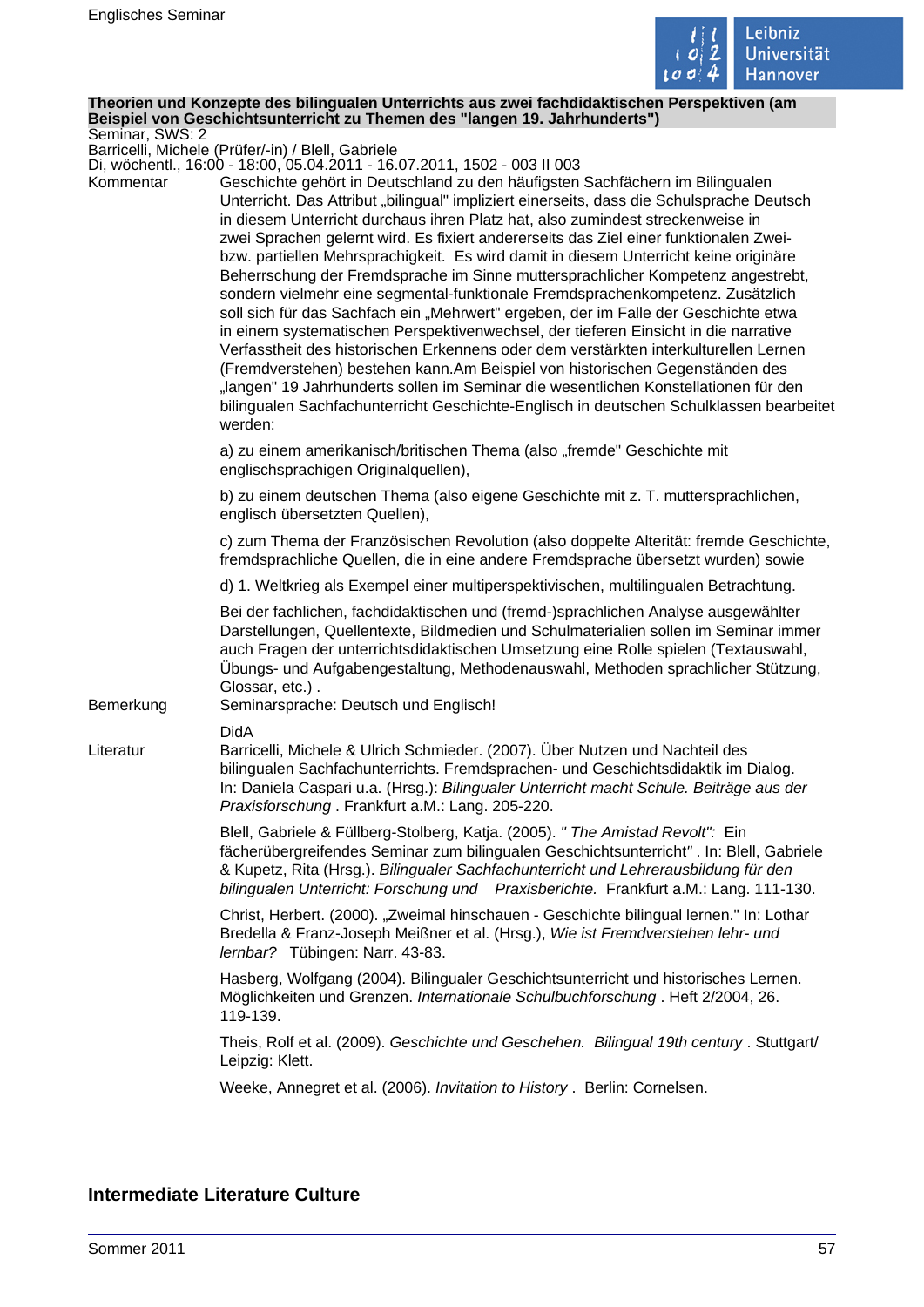

#### **American Perspectives on Europe**

| Seminar, SWS: 2<br>Mayer, Ruth               |                                                                                                                                                                                                                                                                                                                                                                                                                                                                                                                                                                                                                                                   |
|----------------------------------------------|---------------------------------------------------------------------------------------------------------------------------------------------------------------------------------------------------------------------------------------------------------------------------------------------------------------------------------------------------------------------------------------------------------------------------------------------------------------------------------------------------------------------------------------------------------------------------------------------------------------------------------------------------|
| Kommentar                                    | Mi, wöchentl., 10:00 - 12:00, 06.04.2011 - 16.07.2011, 1502 - 609 II 609<br>This class examines various traditions of American literature created by American writers<br>living or traveling in Europe. As we look at the work of Mark Twain, Edith Wharton, F.<br>Scott Fitzgerald, Ernest Hemingway, James Baldwin, and others, we will investigate why<br>they, along with numerous other Americans, came to Europe, how the continent shaped<br>their literary sensitivities, and how their perspectives on Europe interrelate to form a<br>transatlantic canon that begins with the founding of the nation and ranges to the present<br>day. |
|                                              | Please register for this class on StudIP starting from March 1, 2011, and check<br>there for updates and additional information as the semester approaches.                                                                                                                                                                                                                                                                                                                                                                                                                                                                                       |
|                                              | The number of participants for this class is limited to 25.                                                                                                                                                                                                                                                                                                                                                                                                                                                                                                                                                                                       |
|                                              | Prerequisites for certificate: will be specified                                                                                                                                                                                                                                                                                                                                                                                                                                                                                                                                                                                                  |
|                                              | For further information: ruth.mayer@engsem.uni-hannover.de                                                                                                                                                                                                                                                                                                                                                                                                                                                                                                                                                                                        |
| Bemerkung<br>Literatur                       | Amer <sub>F4</sub><br>Please purchase Henry James' Daisy Miller (Penguin Popular Classics, ISBN<br>978-0141441344) and Ernest Hemingway's The Sun Also Rises (Arrow, ISBN<br>978-0099908500).                                                                                                                                                                                                                                                                                                                                                                                                                                                     |
|                                              | A reader with additional material will be made available at the beginning of the semester.                                                                                                                                                                                                                                                                                                                                                                                                                                                                                                                                                        |
|                                              |                                                                                                                                                                                                                                                                                                                                                                                                                                                                                                                                                                                                                                                   |
| <b>British Pop Lyrics</b><br>Seminar, SWS: 2 |                                                                                                                                                                                                                                                                                                                                                                                                                                                                                                                                                                                                                                                   |
| Emig, Rainer                                 |                                                                                                                                                                                                                                                                                                                                                                                                                                                                                                                                                                                                                                                   |
| Kommentar                                    | Do, wöchentl., 10:00 - 12:00, 07.04.2011 - 16.07.2011, 1502 - 709 II 709<br>After a brief introduction to the history of pop music in Britain, this course will analyse pop<br>lyrics (many of which will be selected and introduced by the students themselves) in three<br>distinct ways. A cultural glossary will be developed that facilitates an understanding of the<br>to the end the issues that are reject in them. Powinus of near reserve will be studied and                                                                                                                                                                          |

texts and the issues that are raised in them. Reviews of pop records will be studied and then produced. Finally, an analysis of pop lyrics on the basis of the methods of literary and cultural analysis will be undertaken.

Students will have to be very active in this course. They will establish themes that help to group pop lyrics. They will then present selected pop lyrics. They will also write samples of cultural glossaries, reviews, and literary and cultural analyses for their Studienleistung throughout the course. A complete essay combining these three forms of analysis will be required for the Prüfungsleistung .

In order to enable the course to function, it will be offered to a maximum of 25 students.

You must register for this course on StudIP.

For further information: rainer.emig@engsem.uni-hannover.de

Bemerkung BritF4 Literatur **Recommended background reading:**  Britpop and the English Music Tradition by Andy Bennett and Jon Stratton (2010) Englishness: Twentieth-Century Popular Culture and the Forming of English Identity by Simon Featherstone (2009)

> PopMusicology: Perspektiven der Popmusikwissenschaft by Christian Biele-feldt, Udo Dahmen, and Rolf Grossmann (eds) (2008)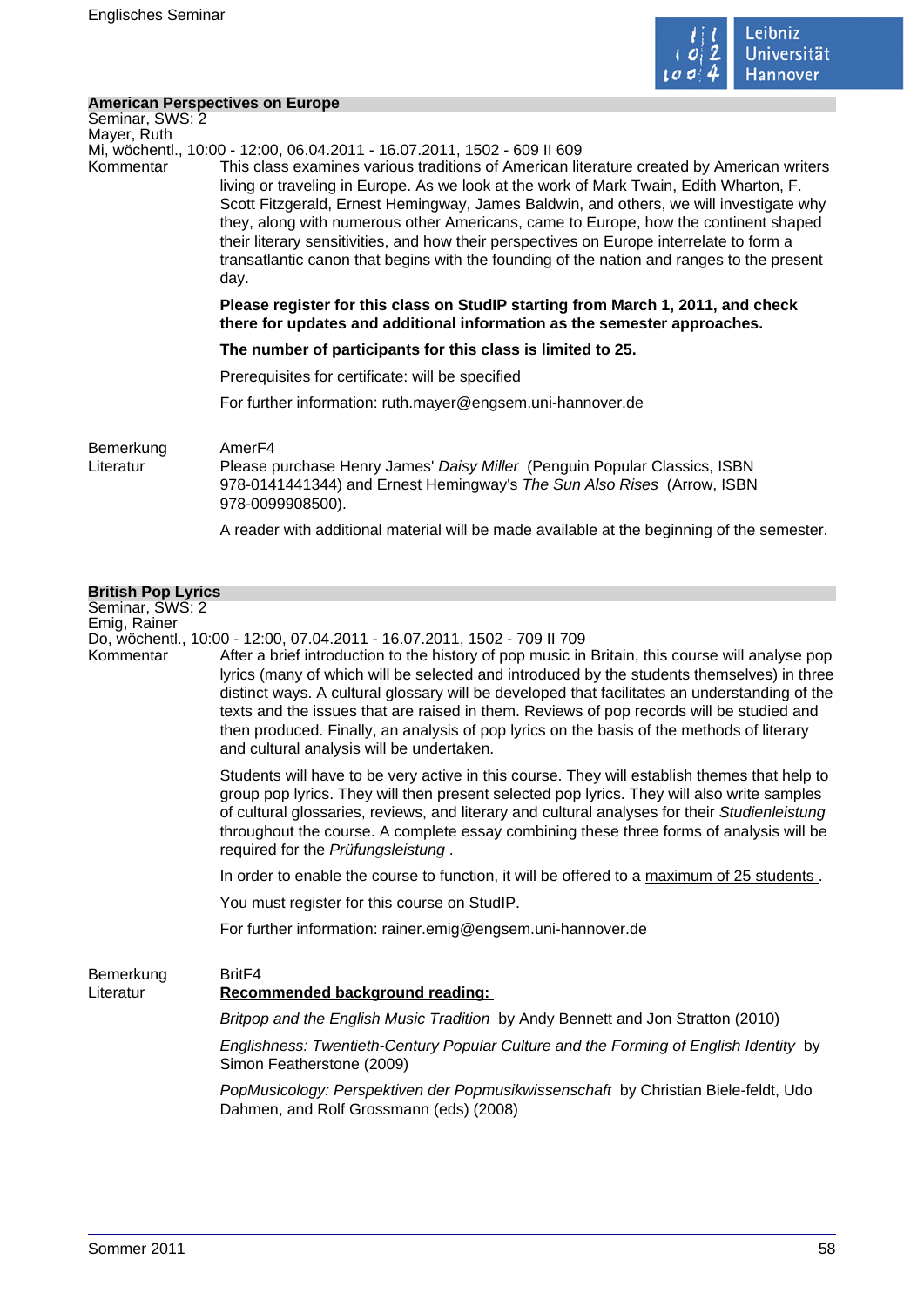

#### **Contemporary British Poetry**

Seminar, SWS: 2 Bennett, Peter

Di, wöchentl., 14:00 - 16:00, 05.04.2011 - 16.07.2011, 1502 - 703 II 703

Kommentar The aim of this seminar is to develop confidence in working with modern poetry in general and in the specific context of British cultures over the last fifty years or so. We shall be working on many poems by many poets, some well-known, other less so. On the way, we shall debate the nature of poetry, asking what is and what is not poetry and discussing the criteria. This will lead to analysis of the marginal zone that lies between the literary text and the song lyric, namely performance poetry and the beat-based, non-melodic texts of British (British-Asian, British Caribbean, white British) dub, beat and hip-hop.

Prerequisites for attendance: none

Prerequisites for SL: regular attendance, presentation/performance

Prerequisites for PL: term paper

For further information: peter.bennett@engsem.uni-hannover.de

Bemerkung BritF4

#### **D.H. Lawrence: Selected Novels**

Seminar, SWS: 2 Bennett, Peter Fr, wöchentl., 10:00 - 12:00, 08.04.2011 - 16.07.2011, 1502 - 703 II 703 Kommentar The writings of D.H. Lawrence were controversial in his lifetime. Although some writers and critics admired his work, he aroused indignation in several spheres for the way that he wrote about sexuality and emotional experience. He was reviled for being unpatriotic during World War I and for his representations of the British class system. Today his writings provoke mixed reactions, but for different reasons. He can regarded as being both reactionary and progressive on gender relations and on the relationship between humans and nature. We shall address the contradictions in Lawrence's novels both at the intrinsically textual level and in the two distinct contexts of European Modernism and Britain in the 1910s. Participants should come to the first meeting with their own copy of the Oxford World Classics edition of Sons and Lovers . We shall later read The Rainbow (1915) and Women in Love (1920). Prerequisites for attendance: none Prerequisites for SL: will be announced at the first meeting Prerequisites for PL: term paper For further information: peter.bennett@engsem.uni-hannover.de

Bemerkung BritF4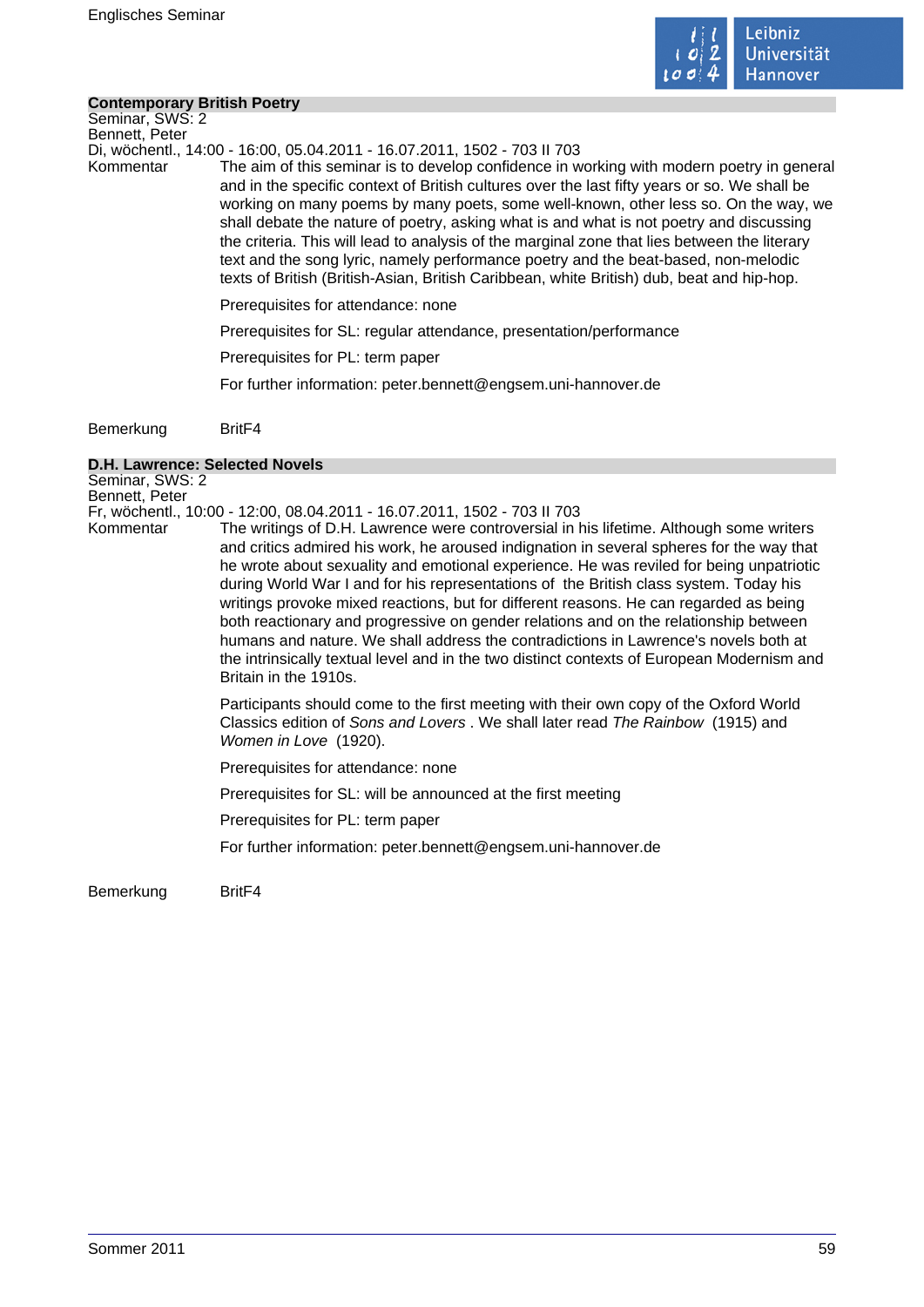

 $\mathcal{L}_{\mathcal{A}}$ 

# **Edwardian Realism: E. M. Forster**

| Seminar, SWS: 2        |                                                                                                                                                                                                                                                                                                                                                                                                                                                                                                            |
|------------------------|------------------------------------------------------------------------------------------------------------------------------------------------------------------------------------------------------------------------------------------------------------------------------------------------------------------------------------------------------------------------------------------------------------------------------------------------------------------------------------------------------------|
| Gohrisch, Jana         | Mi, wöchentl., 10:00 - 12:00, 06.04.2011 - 16.07.2011, 1502 - 709 II 709                                                                                                                                                                                                                                                                                                                                                                                                                                   |
| Kommentar              | E. M. Forster is one of the major writers of the $20th$ century whose novels have all been<br>adapted for the screen. In Howards End (1910) and A Passage to India (1924) he<br>takes the realist mode further by endowing it with a psychological dimension and a<br>metaphorical style. His presentation of events from the perspectives of the fictional<br>characters contributes to the changing perception of reality that culminates in the<br>modernist fiction of Virginia Woolf and James Joyce. |
|                        | Following their personal aspirations and desires, Forster's characters clash with stifling<br>social conventions and a middle-class morality that still has strong Victorian overtones.<br>We shall explore both the thematic and the aesthetic innovations of the two novels                                                                                                                                                                                                                              |
|                        | against the historical background of the early 20 <sup>th</sup> century and look at the film adaptations<br>at least cursorily. While Howards End contrasts sets of ideas, values and life styles within<br>the middle classes, A Passage to India widens the scope by covering different cultures<br>across the Empire as well.                                                                                                                                                                           |
|                        | Prerequisites for certificate: regular attendance, active participation in class, short oral<br>presentation and term paper                                                                                                                                                                                                                                                                                                                                                                                |
| Bemerkung<br>Literatur | For further information: jana.gohrisch@engsem.uni-hannover.de<br>Brit <sub>F4</sub><br>Texts:                                                                                                                                                                                                                                                                                                                                                                                                              |
|                        | E. M. Forster. Howards End. Ed. by Oliver Stallybrass. London: Penguin 1984.                                                                                                                                                                                                                                                                                                                                                                                                                               |
|                        | E. M. Forster. A Passage to India . Ed. by Oliver Stallybrass. London: Penguin 1979.                                                                                                                                                                                                                                                                                                                                                                                                                       |
|                        | These editions have been reprinted several times and are available via amazon.uk.<br>Please read at least one of the novels prior to class.                                                                                                                                                                                                                                                                                                                                                                |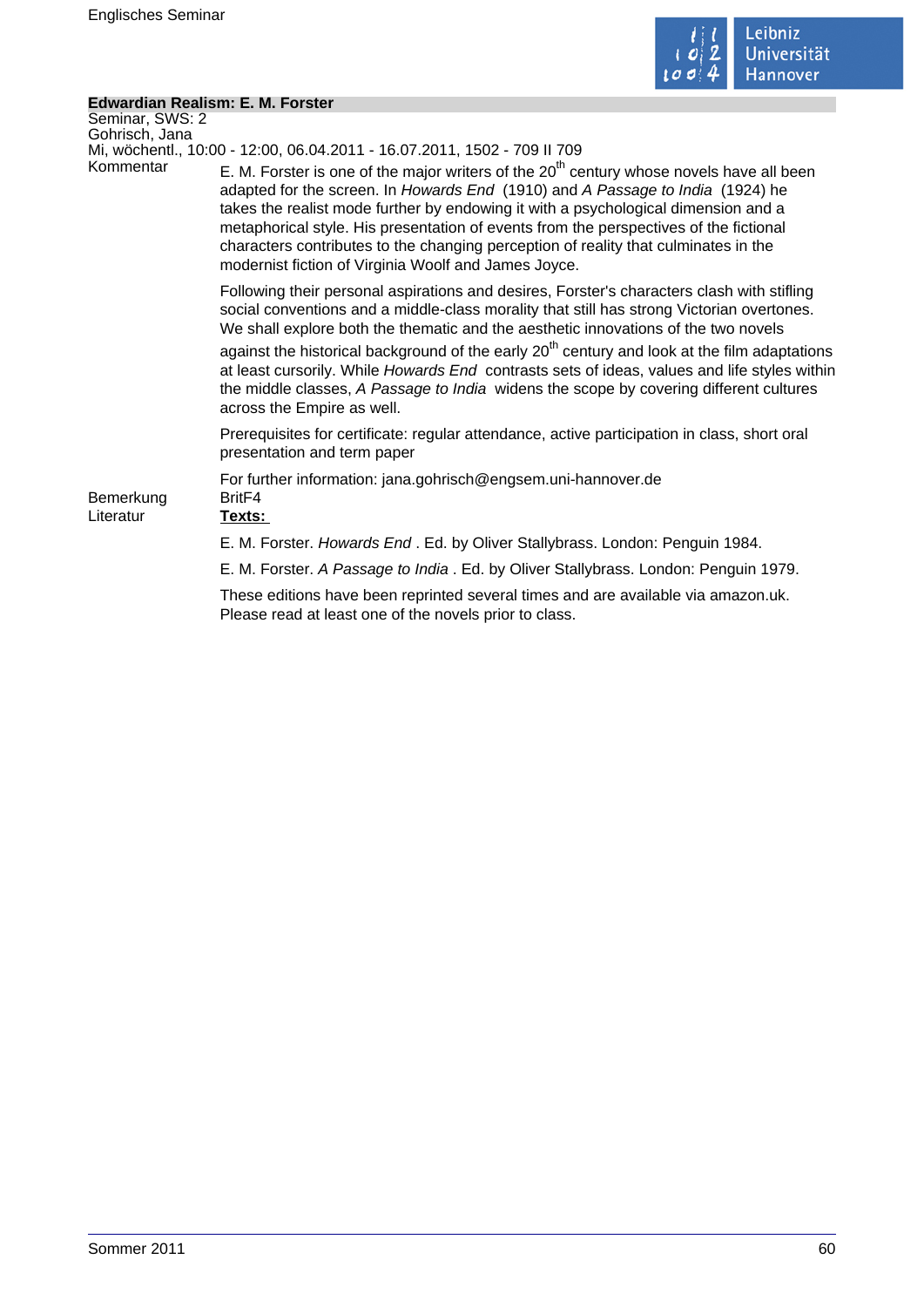

## **Images of England in Contemporary Drama**

| <b>Images of England in Contemporary Drama</b> |                                                                                                                                                                                                                                                                                                                                                                                                                                                                                                                                                                                                                                                                                                                                                                                                                                                                                                                                                                                                                                                                                                                                                                                          |
|------------------------------------------------|------------------------------------------------------------------------------------------------------------------------------------------------------------------------------------------------------------------------------------------------------------------------------------------------------------------------------------------------------------------------------------------------------------------------------------------------------------------------------------------------------------------------------------------------------------------------------------------------------------------------------------------------------------------------------------------------------------------------------------------------------------------------------------------------------------------------------------------------------------------------------------------------------------------------------------------------------------------------------------------------------------------------------------------------------------------------------------------------------------------------------------------------------------------------------------------|
| Seminar, SWS: 2                                |                                                                                                                                                                                                                                                                                                                                                                                                                                                                                                                                                                                                                                                                                                                                                                                                                                                                                                                                                                                                                                                                                                                                                                                          |
| Funk, Wolfgang                                 | Do, Einzel, 14:00 - 18:00, 05.05.2011 - 05.05.2011, 1502 - 709 II 709, Blockseminar                                                                                                                                                                                                                                                                                                                                                                                                                                                                                                                                                                                                                                                                                                                                                                                                                                                                                                                                                                                                                                                                                                      |
|                                                | Do, Einzel, 14:00 - 18:00, 26.05.2011 - 26.05.2011, 1502 - 709 II 709, Blockseminar                                                                                                                                                                                                                                                                                                                                                                                                                                                                                                                                                                                                                                                                                                                                                                                                                                                                                                                                                                                                                                                                                                      |
| Kommentar                                      | Do, Einzel, 14:00 - 18:00, 09.06.2011 - 09.06.2011, 1502 - 709 II 709, Blockseminar<br>In this course, we will attempt to analyse how England (as distinct from Britain) presents<br>itself on the contemporary stage. We will set the scene with a quick look back to the<br>boom years of 'In-yer-face-theatre' (Aleks Sierz), a loose movement of young British<br>playwrights who, through their trademark use of violence, nudity and explicit language,<br>redefined the aesthetics of drama. Based on that, we will read five plays from the<br>'Noughties', which leave behind the formal and stylistic experimentations of the previous<br>decade to turn to issues of political and individual significance. Topics range from the<br>British involvement in the 'War on Terror' (David Hare's The Vertical Hour; Simon<br>Stephens' Pornography) to the conquest of national identity markers in the name of<br>consumer capitalism (Jez Butterworth's Jerusalem) and immigration (Richard Bean's<br>controversial England People Very Nice and rather more existential questions on the<br>level of the individual as played out in Martin Crimp's The City and The Country. |
|                                                | Apart from the analyses of the plays, the course will offer an overview of the<br>contemporary theatre scene in England.                                                                                                                                                                                                                                                                                                                                                                                                                                                                                                                                                                                                                                                                                                                                                                                                                                                                                                                                                                                                                                                                 |
|                                                | Prerequisites for certificate: will be specified                                                                                                                                                                                                                                                                                                                                                                                                                                                                                                                                                                                                                                                                                                                                                                                                                                                                                                                                                                                                                                                                                                                                         |
|                                                | For further information: wolfgang.funk@engsem.uni-hannover.de                                                                                                                                                                                                                                                                                                                                                                                                                                                                                                                                                                                                                                                                                                                                                                                                                                                                                                                                                                                                                                                                                                                            |
| Bemerkung<br>Literatur                         | Brit <sub>F4</sub><br>Students who wish to attend this course should get hold of the following texts:                                                                                                                                                                                                                                                                                                                                                                                                                                                                                                                                                                                                                                                                                                                                                                                                                                                                                                                                                                                                                                                                                    |
|                                                | Simon Stephens. Pornography . London: Methuen, 2008. (This text must be read by the<br>second session!)                                                                                                                                                                                                                                                                                                                                                                                                                                                                                                                                                                                                                                                                                                                                                                                                                                                                                                                                                                                                                                                                                  |
|                                                | Jez Butterworth. Jerusalem. London: Nick Hern, 2009.                                                                                                                                                                                                                                                                                                                                                                                                                                                                                                                                                                                                                                                                                                                                                                                                                                                                                                                                                                                                                                                                                                                                     |
|                                                | A reader containing the remaining play-texts and background material will be provided.                                                                                                                                                                                                                                                                                                                                                                                                                                                                                                                                                                                                                                                                                                                                                                                                                                                                                                                                                                                                                                                                                                   |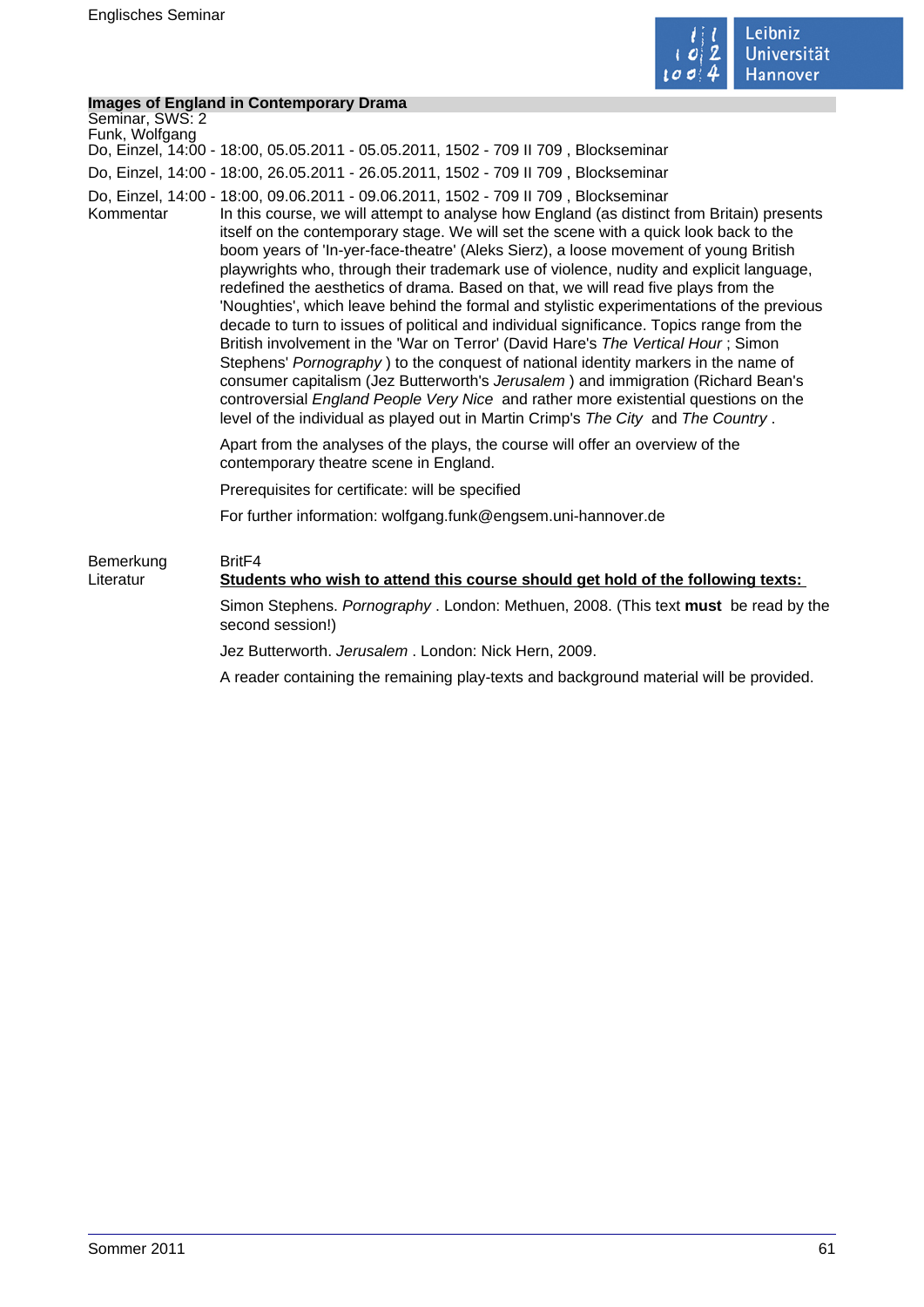

#### **Life Writing: Gendered Perspectives on the Art of American Auto/Biography**

Seminar, SWS: 2

Künnemann (M. A.), Vanessa Di, wöchentl., 12:00 - 14:00, 05.04.2011 - 16.07.2011, 1502 - 609 II 609

Kommentar Traditionally composed by white men, written in factual, documentary style and telling 'official' stories of (professional) success, the genre of autobiography has been appropriated, modified, and sometimes even radicalized by women ever since the Enlightenment. There are certain critics who claim that autobiography is a truly American genre, a form of writing which - in the guise of a personal life story - negotiates and communicates 'American values' and national identity while it captivates its readers. Peeking into other people's lives, we, as readers, become virtual sleuths as we (pretend to) read these autobiographies also as historical, anthropological, and/or artistic accounts. Perhaps more contradictory than any other genre, autobiographies oscillate between fact and fiction, collective and individual memory, they are fascinating and vibrant precisely because they are personal and political, because they can trigger reader identification or may keep their audience at a bay. They are thus replete with tensions and can take on a diversity that is reminiscent of the many meanings of 'America' as such.

> In this class we will look at the various ways in which (ethnic) female autobiographers have discussed, affirmed and/or revised American identity, politics and culture and thereby also transformed the genre. We will analyze how these traditionally marginalized voices in American literature and culture present to us with their own and subjective versions of their lives, often written against the light of larger history. Our analysis and discussion of these autobiographical accounts will evolve around the following questions: In what sense can autobiography as a literary genre provide a forum for addressing the socio-political as well as cultural obstacles that have long impeded the liberation and empowerment of women? What are the major characteristics of this genre? What narrative forms can the genre take? Where do we find continuities, similarities, and differences among these texts? Where exactly are differences between autobiographical writings of women and men, and do they matter at all? What was/is the political impact of these accounts? Are these texts visionary, naïve, provocative, and/or realistic?

To survey the rich tradition of American women's autobiography, we will read texts (mostly in the form of excerpts) ranging from the slave narrative (Harriet Jacobs) to writers, public personae, and politicians of various ethnic backgrounds of the 19th and 20th century (e.g., Jane Addams, Margaret Mead, Margaret Bourke-White, Jade Snow Wong, Maya Angelou, Leslie Marmon Silko, Hillary Clinton).

**Please register for this class on StudIP starting from March 1, 2011, and check there for updates and additional information as the semester approaches.** 

#### **The number of participants for this class is limited to 25.**

Prerequisites for SL certificate: will be specified

For further information: v.kuennemann@engsem.uni-hannover.de

#### Bemerkung AmerF4

Literatur The texts will be made available in a reader at the beginning of the semester, but you are asked to purchase the following two autobiographies: Jade Snow Wong's Fifth Chinese Daughter (U of Washington P; ISBN: 978-0295968261) and Maya Angelou's I Know Why the Caged Bird Sings (Ballantine, ISBN: 978-0345514400).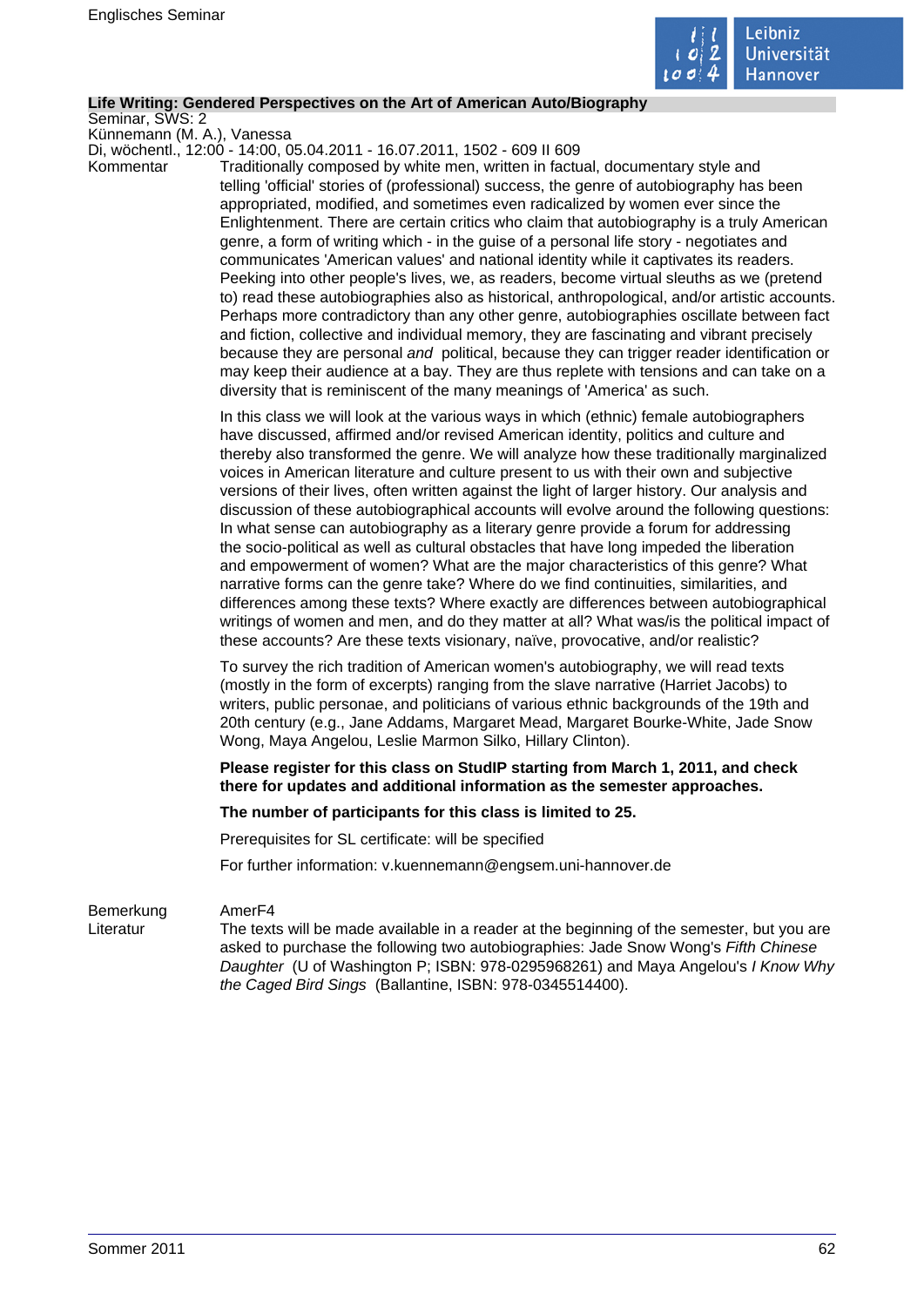

# **Narratives of In-Betweenness**

| <b>Narratives of In-Betweenness</b>                                                                           |                                                                                                                                                                                                                                                                                                                                                                                                                                                                                                                                                                                                                                                                                                                                                                                                                                                                                                                                                                                                                                                                                                                                                                                                                                                                                                          |
|---------------------------------------------------------------------------------------------------------------|----------------------------------------------------------------------------------------------------------------------------------------------------------------------------------------------------------------------------------------------------------------------------------------------------------------------------------------------------------------------------------------------------------------------------------------------------------------------------------------------------------------------------------------------------------------------------------------------------------------------------------------------------------------------------------------------------------------------------------------------------------------------------------------------------------------------------------------------------------------------------------------------------------------------------------------------------------------------------------------------------------------------------------------------------------------------------------------------------------------------------------------------------------------------------------------------------------------------------------------------------------------------------------------------------------|
| Seminar, SWS: 2                                                                                               |                                                                                                                                                                                                                                                                                                                                                                                                                                                                                                                                                                                                                                                                                                                                                                                                                                                                                                                                                                                                                                                                                                                                                                                                                                                                                                          |
|                                                                                                               |                                                                                                                                                                                                                                                                                                                                                                                                                                                                                                                                                                                                                                                                                                                                                                                                                                                                                                                                                                                                                                                                                                                                                                                                                                                                                                          |
| Wagle (M. A.), Jatin<br>Fr, wöchentl., 10:00 - 12:00, 08.04.2011 - 16.07.2011, 1502 - 609 II 609<br>Kommentar | Fiction by immigrant authors from the Indian Subcontinent to the United States - from<br>Bharati Mukherjee in the 1970s to Jhumpa Lahiri in the 2000s - explores the complexity<br>of the immigrant experience, its travails and its enriching diversity. This class will take<br>up contemporary examples of such fiction and look at how they map out the actual<br>and interior movements between India and America in a globalized context. We will<br>read, among other texts, Kiran Desai's novel The Inheritance of Loss, Amitav Ghosh's<br>The Hungry Tide and stories from Lahiri's collection Unaccustomed Earth. Besides,<br>we will examine the variety of ways in which these texts deal with the themes of home<br>and homelessness, cultural and linguistic estrangement and translation. For instance,<br>whereas Lahiri addresses them frontally in her work, they are a subterranean presence<br>in many of Ghosh's novels. And, Desai's depiction of the illegal migrant in her novel<br>presents a rare contrast to the ubiquitous middle-class Indian immigrant. Thus, this class<br>will discuss how these narratives, in which histories are entangled and languages appear<br>to blend, interrogate the set binaries of a modernizing India and an urban, multicultural<br>West. |
|                                                                                                               | For further information: jatinwagle@gmail.com                                                                                                                                                                                                                                                                                                                                                                                                                                                                                                                                                                                                                                                                                                                                                                                                                                                                                                                                                                                                                                                                                                                                                                                                                                                            |
| Bemerkung<br>Literatur                                                                                        | Amer <sub>F4</sub><br>Students wishing to participate in this course are expected to buy copies of the<br>following books, and of course, to read them:                                                                                                                                                                                                                                                                                                                                                                                                                                                                                                                                                                                                                                                                                                                                                                                                                                                                                                                                                                                                                                                                                                                                                  |
|                                                                                                               | Amitav Ghosh, The Hungry Tide (2005) (Harper Collins, ISBN 978-0007141784)                                                                                                                                                                                                                                                                                                                                                                                                                                                                                                                                                                                                                                                                                                                                                                                                                                                                                                                                                                                                                                                                                                                                                                                                                               |
|                                                                                                               | Jhumpa Lahiri, Unaccustomed Earth (2009) (Bloomsbury Publishing, ISBN<br>978-0747599791)                                                                                                                                                                                                                                                                                                                                                                                                                                                                                                                                                                                                                                                                                                                                                                                                                                                                                                                                                                                                                                                                                                                                                                                                                 |
|                                                                                                               | Kiran Desai, The Inheritance of Loss (2006) (Grove Press, ISBN 978-0802165053)                                                                                                                                                                                                                                                                                                                                                                                                                                                                                                                                                                                                                                                                                                                                                                                                                                                                                                                                                                                                                                                                                                                                                                                                                           |
|                                                                                                               | Furthermore, a reader with additional course material will be made available in the first<br>session of the class.                                                                                                                                                                                                                                                                                                                                                                                                                                                                                                                                                                                                                                                                                                                                                                                                                                                                                                                                                                                                                                                                                                                                                                                       |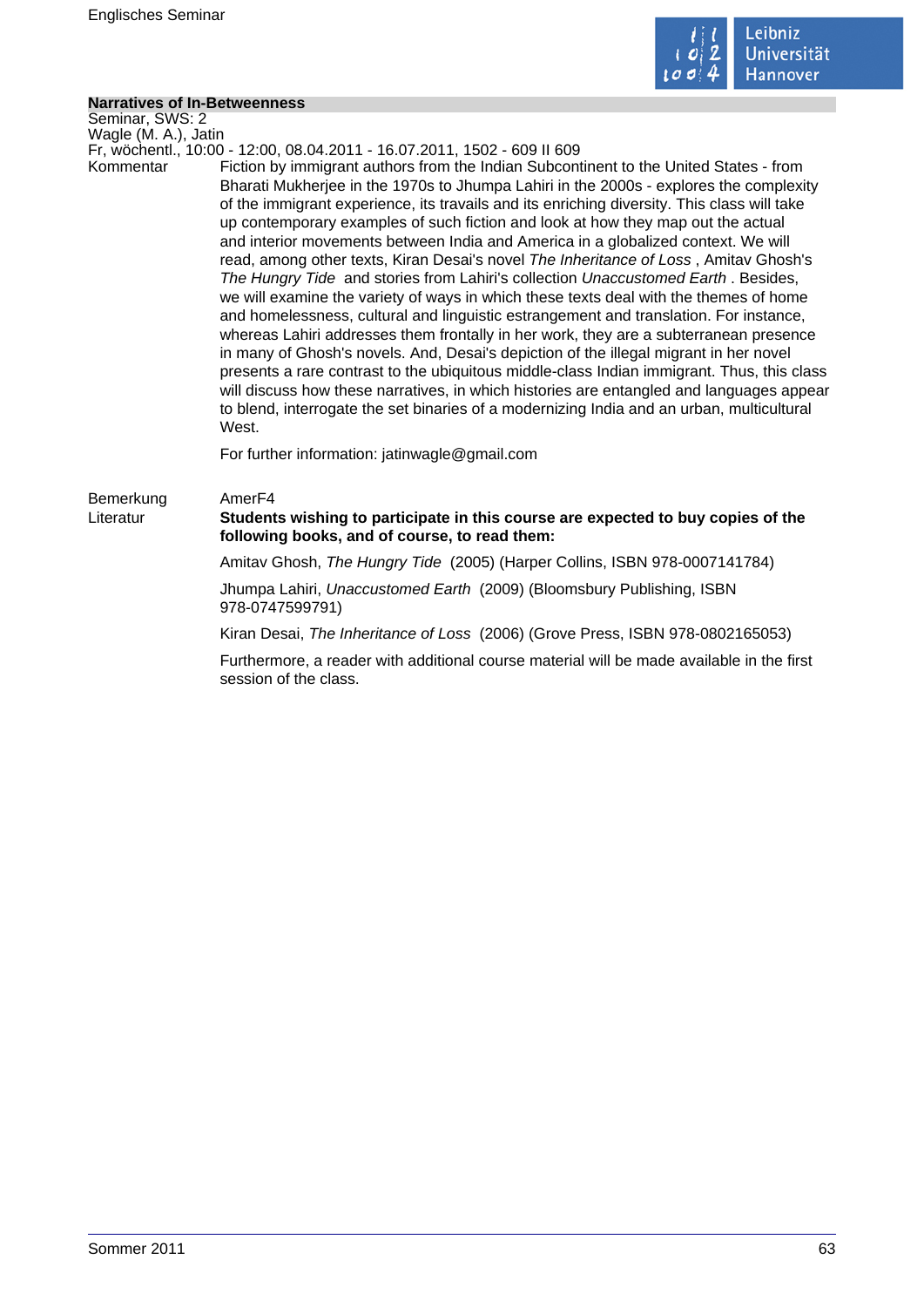

#### **Seduction in America: Themes and Ideas from the Enlightenment to Modernism**

# Seminar, SWS: 2

Mayer, Ruth Mo, wöchentl., 10:00 - 12:00, 04.04.2011 - 16.07.2011, 1502 - 609 II 609

Fr, Einzel, 16:00 - 18:00, 01.07.2011 - 01.07.2011, 1502 - 615 II 615 , Filmvorführung

- Fr, Einzel, 16:00 18:00, 08.07.2011 08.07.2011, 1502 615 II 615 , Filmvorführung
- Kommentar In this course we will investigate the significance of seduction as a theme and practice in American culture, from the early Republic to the twentieth century. We will be concerned with the moral and political discussions around the issue in the 18th century, we will read two novels of seduction (Susanna Rowson's Charlotte Temple (excerpts), Hannah Webster Foster's The Coquette ), and then turn to nineteenth century texts which take up the theme in different guises and to different purposes. We will then address realist and modernist reconceptualizations of seduction in the writings of Stephen Crane or Theodore Dreiser (Sister Carrie ). The class will end with a reflection of filmic melodrama and its refashioning of the subject in films such as Letter from an Unknown Woman (1948) or The Graduate (1967).

#### **Please register for this class on StudIP starting from March 1, 2011, and check there for updates and additional information as the semester approaches.**

#### **The number of participants for this class is limited to 25.**

Prerequisites for certificate: will be specified

For further information: ruth.mayer@engsem.uni-hannover.de

## Bemerkung AmerF4 Literatur Please purchase Hannah Webster Foster's The Coquette (Oxford Paperbacks, ISBN 978-0195042399) and Theodore Dreiser's Sister Carrie (Oxford UP, ISBN 978-0199539086).

A reader with additional material will be made available at the beginning of the semester.

### **Survey of American Literatures and Cultures II**

# Vorlesung, SWS: 2 Twelbeck, Kirsten Do, wöchentl., 12:00 - 14:00, 07.04.2011 - 09.06.2011, 1502 - 003 II 003 Do, wöchentl., 12:00 - 14:00, 23.06.2011 - 16.07.2011, 1502 - 003 II 003 Do, Einzel, 12:00 - 14:00, 21.07.2011 - 21.07.2011, 1502 - 003 II 003 , Klausur Kommentar This survey class provides an overview of major texts and contexts of American literature and culture in the 19th and 20th century (starting where AmerF2 in the winter semester ended). It will focus on the interactions between high culture and popular culture, minorities and the mainstream, marginalized groups and powerful parties in order to get a grip on cultural developments from the American Renaissance to Postmodernism. Prerequisites for SL certificate: will be specified.

For further information: kirsten.twelbeck@engsem.uni-hannover.de

Bemerkung AmerF3

Literatur A reader with course material will be made available at the beginning of the semester.

For general reference (not only for this class) I recommend buying Amerikanische Literaturgeschichte , ed. Hubert Zapf (3rd edition, Stuttgart: Metzler, 2010) and The Enduring Vision. A History of the American People (concise edition, complete), ed. Boyer, Clark et al. (Boston: Houghton Mifflin, 2010). Both are standard textbooks.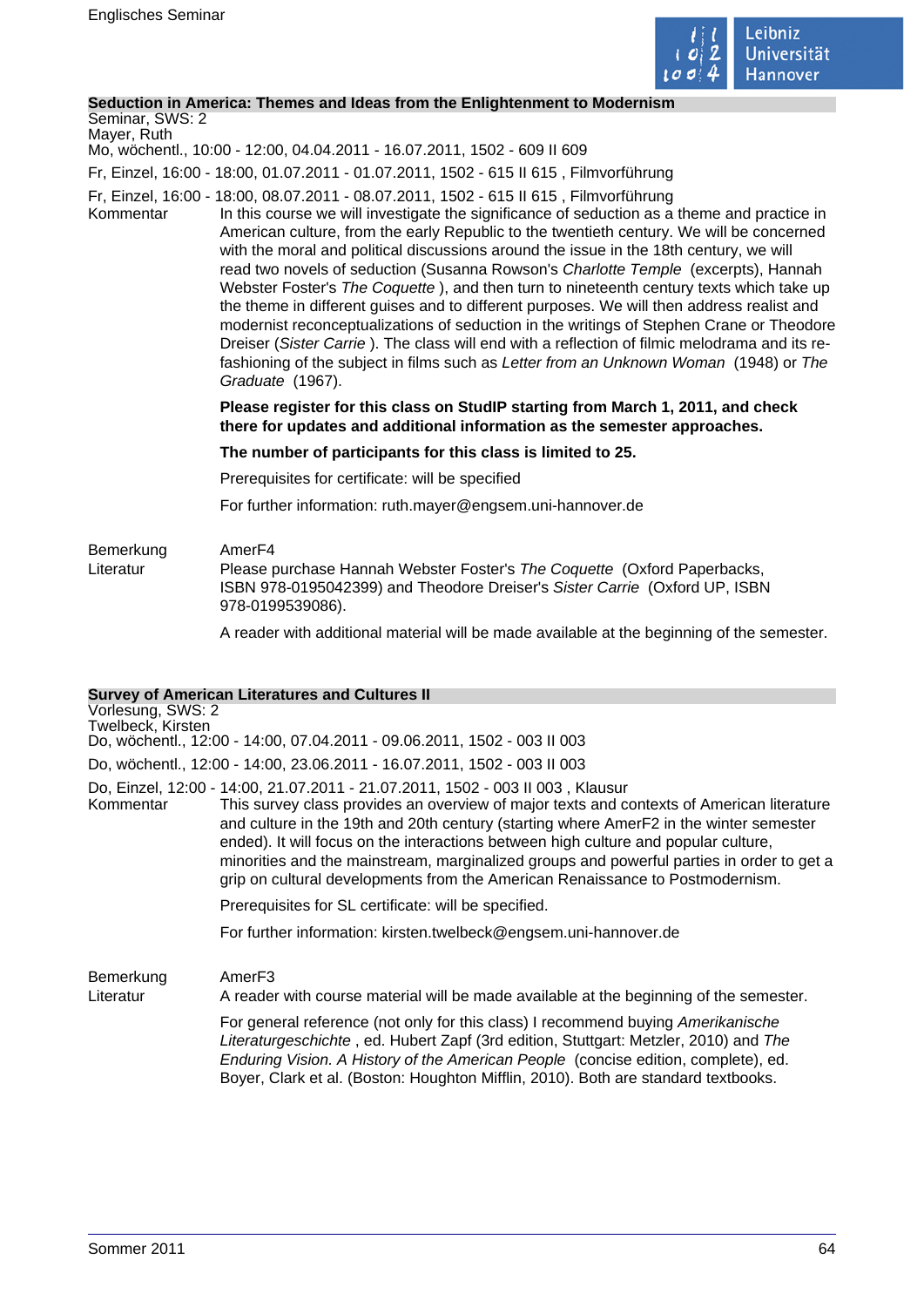

## **Survey of British Literatures and Cultures II**

| Vorlesung, SWS: 2         | <u>Julyey Of Diffisir Literatures and Cultures II</u>                                                                                                                                                                                                                                                                                                                                                                                                       |
|---------------------------|-------------------------------------------------------------------------------------------------------------------------------------------------------------------------------------------------------------------------------------------------------------------------------------------------------------------------------------------------------------------------------------------------------------------------------------------------------------|
| Emig, Rainer<br>Kommentar | Fr, wöchentl., 12:00 - 14:00, 08.04.2011 - 16.07.2011, 1208 - A001 Kesselhaus<br>The aims of these two sets of lectures (the first one was taught in the winter term) are to<br>provide a broad introduction to the cultural history of Britain and Ireland as well as current<br>debates and conflicts in British culture; and to give insight into the development of the<br>literatures of the British Isles in conjunction with their cultural history. |
|                           | The two survey lectures will cover the beginnings of British cultures to roughly the $18^{\text{th}}$<br>century and from the 18 <sup>th</sup> century to the present. The lectures will not only provide<br>historical and cultural facts, but will also question then from perspectives of theories of<br><b>Cultural Studies.</b>                                                                                                                        |
|                           | The lectures will not view literature as a mere illustration or effect of cultural history, but<br>see it as a complex way of responding to and, often, challenging it.                                                                                                                                                                                                                                                                                     |
|                           | These lectures are designed for students from all degree schemes. BA students will have<br>to pass a written examination in the last teaching week.                                                                                                                                                                                                                                                                                                         |
|                           | No need to register beforehand, but please sign up for the lectures on StudIP so that you<br>can access the materials (PowerPoint files including reading lists and self-test questions<br>as well as video recordings) for each session.                                                                                                                                                                                                                   |
|                           | Prerequisite for certificate: will be specified                                                                                                                                                                                                                                                                                                                                                                                                             |
|                           | For further information: rainer.emig@engsem.uni-hannover.de                                                                                                                                                                                                                                                                                                                                                                                                 |
| Bemerkung<br>Literatur    | BritF2, BritF3<br>Recommended background material:                                                                                                                                                                                                                                                                                                                                                                                                          |
|                           | British Civilization: An Introduction by John Oakfield (6 <sup>th</sup> edition, 2006)                                                                                                                                                                                                                                                                                                                                                                      |
|                           | Literature in Britain and Ireland: A History by Helge Nowak (2010                                                                                                                                                                                                                                                                                                                                                                                           |
|                           |                                                                                                                                                                                                                                                                                                                                                                                                                                                             |

### **Masterarbeit Examenskolloquium Didaktik** Kolloquium, SWS: 2 Kupetz, Rita Di, wöchentl., 14:00 - 16:00, 05.04.2011 - 16.07.2011, 1502 - 613 II 613 Kommentar Examenskandidaten/innen für die Prüfung im Sommer 2011 bereiten sich im April und Mai mittels Prüfungssimulation oder Beratung zum Thesenpapier unmittelbar auf die mündliche Prüfung vor. Ab Juni werden Kandidatinnen folgender Semester aufgenommen. Darüber hinaus werden Abschlussarbeiten und -prüfungen, die in der Didaktik des Englischen geschrieben werden, konzeptionell beraten.

Für weitere Informationen: rita.kupetz@engsem.uni-hannover.de

# **Masterstudiengang Funktionale und Angewandte Linguistik / MA Functional and Applied Linguistics**

**Grammatikalische Beschreibung/ Grammatical Description (FAL 1)**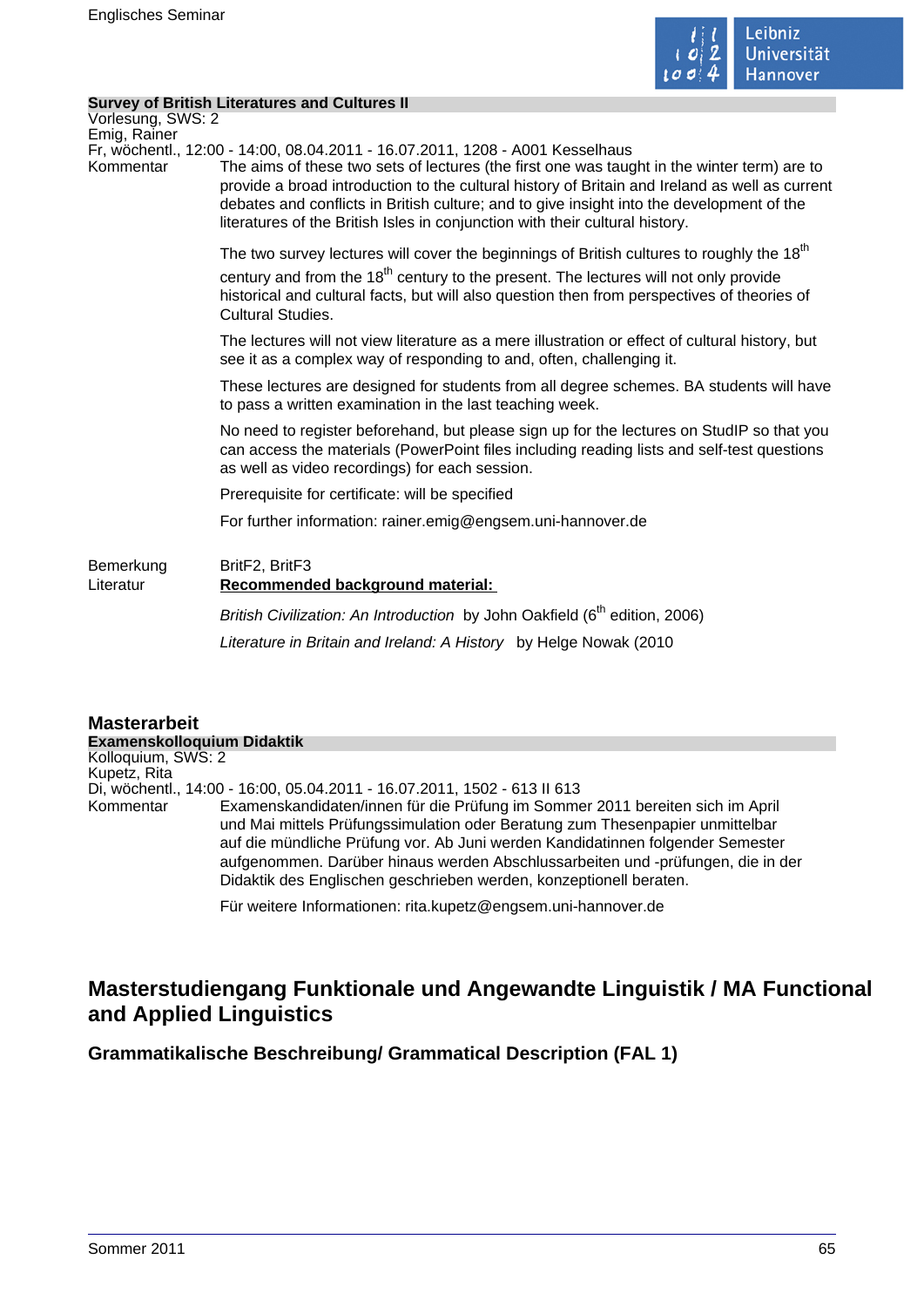

## **Survey of English - Phonetics and Phonology**

Vorlesung, SWS: 2 Altendorf, Ulrike Mi, wöchentl., 08:00 - 10:00, 06.04.2011 - 16.07.2011, 1502 - 003 II 003 Mi, Einzel, 08:00 - 10:00, 29.06.2011 - 29.06.2011, 1507 - 002 VII 002 , Klausur Kommentar This course will take a closer look at the phonetics and phonology of English. We will look at both segmental and supra-segmental features of the major reference accents of English, RP and General American. If appropriate, the theoretical angle will be contrastive, focussing on differences between German and English. In other cases, the approach will be diachronic, with a special emphasis on on-going trends, variationist, with a special emphasis on the correlation of pronunciation and social groups, theoretical, with a special focus on the problems of allophony, and practical, with a special focus on handling IPA transcription. Bemerkung LingF3 / FAL1, FAL2

# **Theorien und Methoden der Linguistik / Linguistic Theory and Methodology (FAL 2) Cognition in Language Acquisition**

Seminar, SWS: 2 Altendorf, Ulrike

Mi, wöchentl., 10:00 - 12:00, 06.04.2011 - 16.07.2011, 1502 - 306 II 306

Kommentar This course will explore the controversial role of cognition in language acquisition and learning. It will look at theoretical considerations and empirical research on the topic. There will be a particular focus on language immersion programmes, such as English and French immersion programmes in Canada.

Prerequisites: Foundations Linguistics 1 and 2 (Major), Foundations Linguistics (Minor)

#### **Course size limited to 35 people**

**Please register for this class via Stud.IP between 1 and 15 March!**  Bemerkung LingA1, LingA2 / FAL2, FAL7

### **Survey of English - Phonetics and Phonology**

Vorlesung, SWS: 2 Altendorf, Ulrike Mi, wöchentl., 08:00 - 10:00, 06.04.2011 - 16.07.2011, 1502 - 003 II 003 Mi, Einzel, 08:00 - 10:00, 29.06.2011 - 29.06.2011, 1507 - 002 VII 002 , Klausur Kommentar This course will take a closer look at the phonetics and phonology of English. We will look at both segmental and supra-segmental features of the major reference accents of English, RP and General American. If appropriate, the theoretical angle will be contrastive, focussing on differences between German and English. In other cases, the approach will be diachronic, with a special emphasis on on-going trends, variationist, with a special emphasis on the correlation of pronunciation and social groups, theoretical, with a special focus on the problems of allophony, and practical, with a special focus on handling IPA transcription. Bemerkung LingF3 / FAL1, FAL2

# **Medienkommunikation / Media and Communication (FAL 3)**

**Fremdsprachenkenntnisse / Foreign Language Skills (SK 1)**

**Auslandsstudium, Praktikum / Study Abroad, Internship (SK 2)**

# **Sprachvariation und Sprachwandel / Language Variation and Language Change (FAL 4)**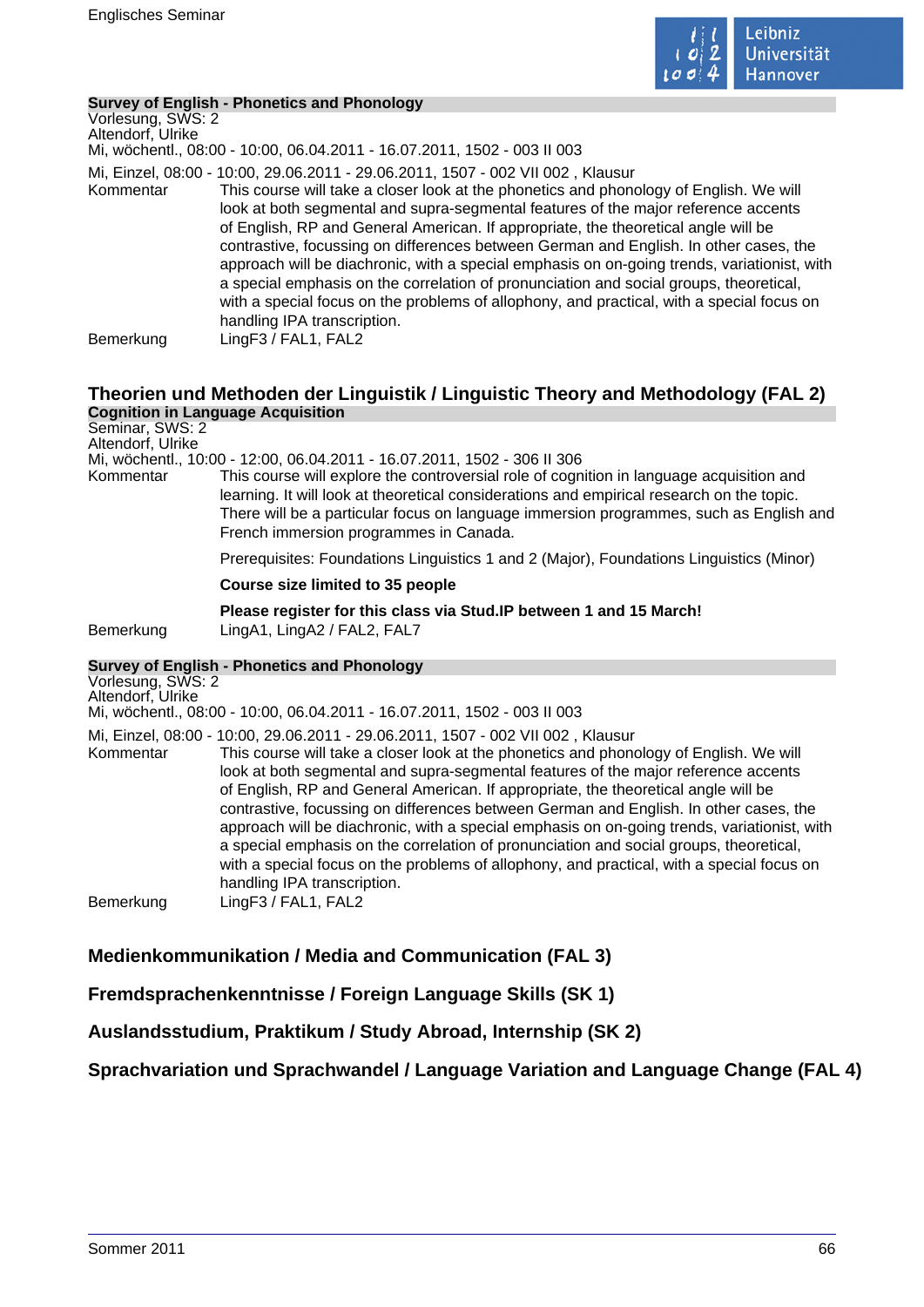

#### **Cognitive Sociolinguistics**

| <b>Cognitive Sociolinguistics</b>                                              |                                                                                                                                                                                                                                                                                                                                                                                                                     |
|--------------------------------------------------------------------------------|---------------------------------------------------------------------------------------------------------------------------------------------------------------------------------------------------------------------------------------------------------------------------------------------------------------------------------------------------------------------------------------------------------------------|
| Seminar, SWS: 2<br>Altendorf, Ulrike                                           | Di, wöchentl., 14:00 - 16:00, 05.04.2011 - 16.07.2011, 1502 - 306 II 306                                                                                                                                                                                                                                                                                                                                            |
| Kommentar                                                                      | This course will explore a very recent approach to sociolinguistics and language variation<br>that aims at the "marriage" of cognitive linguistics and variational linguistics. It will look<br>at classic texts from both branches and at recent texts suggesting different ways of<br>combining them.                                                                                                             |
|                                                                                | Prerequisites: Foundations Linguistics 1 and 2 (Major), Foundations Linguistics (Minor)                                                                                                                                                                                                                                                                                                                             |
|                                                                                | <b>Course size limited to 35 people</b>                                                                                                                                                                                                                                                                                                                                                                             |
|                                                                                | Please register for this class via Stud. IP between 1 and 15 March!                                                                                                                                                                                                                                                                                                                                                 |
|                                                                                |                                                                                                                                                                                                                                                                                                                                                                                                                     |
| Bemerkung                                                                      | LingA1, LingA2 / FAL4                                                                                                                                                                                                                                                                                                                                                                                               |
| <b>Variation in Linguistic Systems</b><br>Seminar, SWS: 2<br>Altendorf, Ulrike |                                                                                                                                                                                                                                                                                                                                                                                                                     |
| Kommentar                                                                      | Di, wöchentl., 16:00 - 18:00, 05.04.2011 - 16.07.2011, 1502 - 703 II 703<br>This course will explore language variation focussing on language-internal rather than<br>language-external constraints. It will discuss patterns of variation in different varieties of<br>English at the phonetic-phonological, grammatical and lexical level, also including the<br>effects of language contact and language change. |
|                                                                                | Prerequisites: Foundations Linguistics 1 and 2 (Major), Foundations Linguistics (Minor)                                                                                                                                                                                                                                                                                                                             |
|                                                                                | Course size limited to 35 people                                                                                                                                                                                                                                                                                                                                                                                    |
| Bemerkung                                                                      | Please register for this class via Stud. IP between 1 and 15. March!<br>LingA1/LingA2, FAL 4                                                                                                                                                                                                                                                                                                                        |

# **Sprachkontrast und Sprachwandel / Language Variation and Language Change (FAL 5**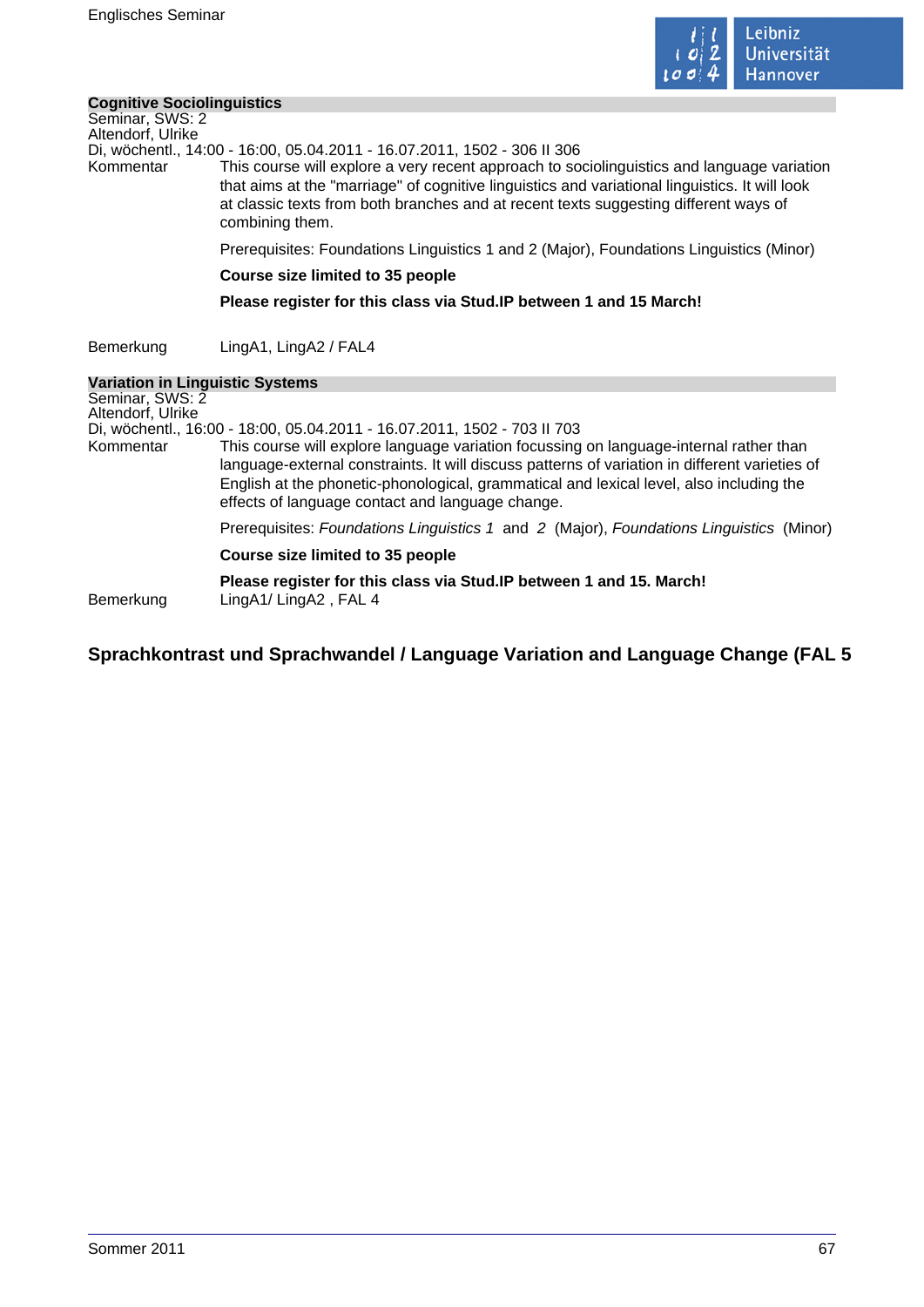

#### **Contrastive Linguistics**

Seminar, SWS: 2 Nereo, Filippo

Fr, Einzel, 10:00 - 16:00, 01.04.2011 - 01.04.2011, 1502 - 703 II 703 , BLOCKSEMINAR (Mo, 28. März - Fr, 01. April: jeweils 10:00 - 16:00 Uhr)

Kommentar **!!! ACHTUNG: Dieses Seminar findet als BLOCKSEMINAR statt (Mo, 28.03. - Fr, 01.04.: jeweils von 10:00 - 16:00 Uhr) !!!** 

> **This seminar will present a comprehensive and fine-grained analysis of the major contrasts between English and German with the aim of showing how far two closely related languages have moved apart and of providing new foundations for the study and the teaching of English from the perspective of German and the study of German from the perspective of English. This advanced seminar will be based on a thorough exploration of the relevant literature on the two languages and on language typology in general.**

> **Prerequisite for certificate: regular attendance; active participation in class; reading assignment; Studienleistung: a 20-minute oral presentation in English (Anmoderation des jeweiligen Themas für die Sitzung), book review or annotated bibliography; Prüfungsleistung: a 5000-word essay in English.**

**For further information and to register for this course: filippo.nereo@manchester.ac.uk** 

**Languages in class: English and German** 

**It is expected that participants have successfully completed the Studienleistung(en) of LingF4.**  Bemerkung LingA1, LingA2 / FAL5.1, FAL5.2

Literatur Required text:

König, Ekkehard and Volker Gast. 2009. Understanding English-German Contrasts. 2nd ed. Berlin: Erich Schmidt Verlag.

A comprehensive reading list and a list of topics for presentation will be circulated to all students registered for the course nearer the time.

#### **Mehrsprachigkeit und Multiliteralität / Multlingualism and Multiliteracies (FAL 6) Multiliteracies - A new pedagogical approach to literacy teaching and learning** Seminar, SWS: 2

Kupetz, Rita

Mi, wöchentl., 10:00 - 12:00, 06.04.2011 - 16.07.2011, 1502 - 615 II 615

Kommentar Multimodal means of communication challenge our perception of literacy, which is definitely not limited to reading and writing printed texts. Furthermore, we need a pedagogy which can cover a new balance of agency between teachers and learners, where teachers design learning environments and learners design their own knowledge. You will be encouraged to survey pupils' literacy practices and explore the potential for (foreign) language learning.

Prerequisites: DidF1/2

M.Ed Studienleistungen: oral contribution and survey on learners' literacy practices

Please register via Stud.IP.

For further information: rita.kupetz@engsem.uni-hannover.de

Bemerkung DidA, FAL6

Literatur A reader will be provided via the copy shop Stork.

### **Recommended literature:**

Annah Healy. (Hrsg.) (2008). Multiliteracies and Diversity in Education. New Pedagogies for Expanding Landscapes . Oxford: OUP.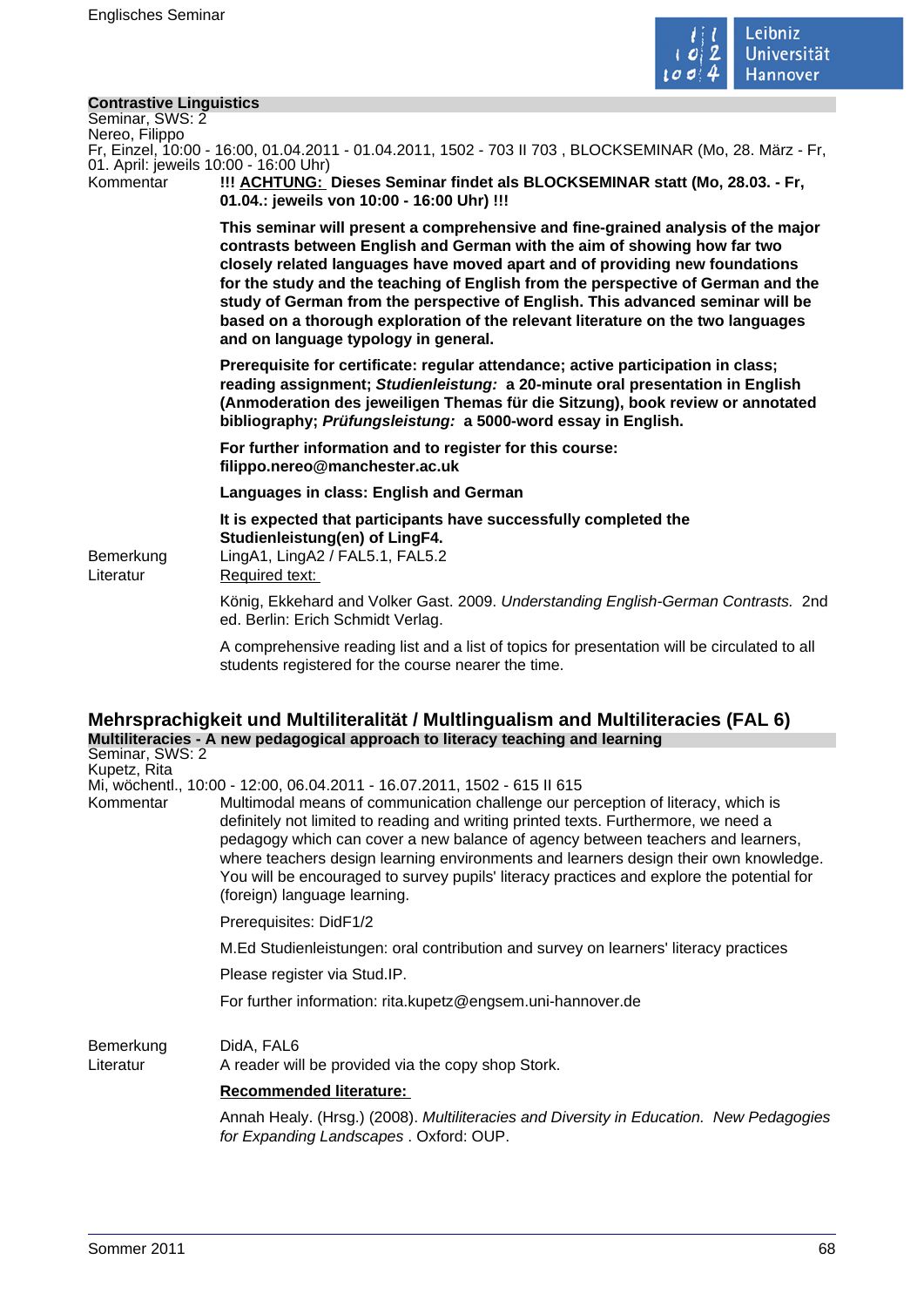

# **Spracherwerb und Sprachvermittlung / Language Acquisition and Language Teaching (FAL 7**

### **Cognition in Language Acquisition**

Seminar, SWS: 2 Altendorf, Ulrike

Mi, wöchentl., 10:00 - 12:00, 06.04.2011 - 16.07.2011, 1502 - 306 II 306

This course will explore the controversial role of cognition in language acquisition and learning. It will look at theoretical considerations and empirical research on the topic. There will be a particular focus on language immersion programmes, such as English and French immersion programmes in Canada.

Prerequisites: Foundations Linguistics 1 and 2 (Major), Foundations Linguistics (Minor)

#### **Course size limited to 35 people**

**Please register for this class via Stud.IP between 1 and 15 March!**  Bemerkung LingA1, LingA2 / FAL2, FAL7

### **Planung und Analyse von Englischunterricht**

Seminar, SWS: 2 Blell, Gabriele Do, wöchentl., 14:00 - 16:00, 07.04.2011 - 16.07.2011, 1502 - 615 II 615 Kommentar Dieses Seminar ist obligatorisch für alle Lehramtsstudierenden. Für die noch traditionellen Studiengänge (Staatsexamen) ist es praktikumsvorbereitend, wenn Sie das Fachpraktikum im Fach Englisch absolvieren, es ist praktikumersetzend, wenn Sie das Praktikum in einem anderen Fach absolvieren. Im M. Ed. ist die Veranstaltung Teil des Moduls Fachpraktikum Englisch. Es werden Aufzeichnungen und Unterricht analysiert und Unterrichtssequenzen geplant. Die Veranstaltung ist stufen- und schulartenübergreifend angelegt. Die KursteilnehmerInnen erarbeiten Planungsentwürfe für ihre jeweilige Schulart. Voraussetzungen: DidF1/F2, ASP Voraussetzungen für Scheinerwerb: 'Studienleistung': Schriftliche Ausarbeitung einer Analyse und eines Unterrichtsentwurfs oder Planung & Durchführung eigenen **Unterrichts** Anmeldung über Stud.IP Weitere Informationen: gabriele.blell@engsem.uni-hannover.de Bemerkung DidPA, FAL7 Literatur Bausch, Karl-Richard, Christ, Herbert & Krumm, Hans-Jürgen. (Hrsg.) (1995). Handbuch Fremdsprachenunterricht . Tübingen: Francke (2. Auflage). Hallet, Wolfgang & Nünning, Ansgar. (2007). Neue Ansätze und Konzepte der Literaturund Kulturdidaktik . Trier: wvt. Küster, Lutz. (2003). Plurale Bildung im Fremdsprachenunterricht . Fankfurt a.M.: Peter Lang. Meyer, Hilbert. (1987). Unterrichtsmethoden . 2 Bände. Frankfurt a.M.: Cornelsen/ Scriptor. Mindt, Dieter. (1995). Unterrichtsplanung Englisch für die Sekundarstufe I. (Neubearbeitung). Stuttgart: Klett. Müller-Hartmann, Andreas & Schocker-von Ditfurth, Marita. (Hrsg.) (2005). Aufgabenorientierung im Fremdsprachenunterricht. Festschrift für Michael K. Legutke . Tübingen: gnv. Zydatiß, Wolfgang. (2005). Bildungsstandards und Kompetenzniveaus im Englischunterricht. Konzepte, Empirie, Kritik und Konsequenzen. Frankfurt a.M.: Peter Lang.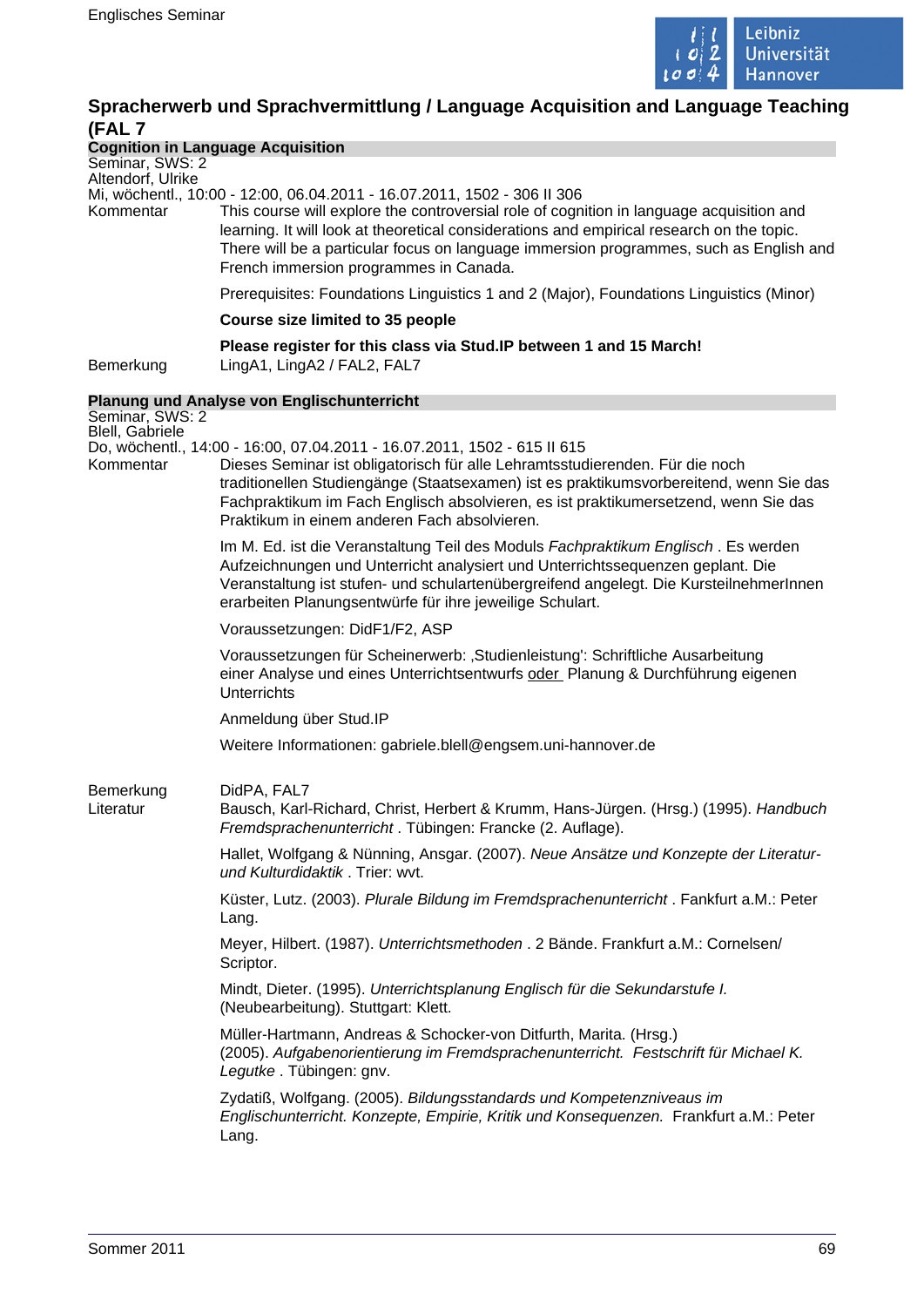

 $\sim$ 

## **Planung und Analyse von Englischunterricht**

|                                         | <u><b>19119119 9119 / 1191799 / 911 Englissimality 119</b></u>                                                                                                                                                                                                                          |
|-----------------------------------------|-----------------------------------------------------------------------------------------------------------------------------------------------------------------------------------------------------------------------------------------------------------------------------------------|
| Seminar, SWS: 2<br>Vinals-Stein, Nicole |                                                                                                                                                                                                                                                                                         |
| Kommentar                               | Di, wöchentl., 16:00 - 18:00, 05.04.2011 - 16.07.2011, 1502 - 609 II 609<br>Dieses Seminar ist obligatorisch für alle Lehramtsstudierenden und dient der<br>Vorbereitung auf das Fachpraktikum. Es werden Aufzeichnungen von Unterricht<br>analysiert und Unterrichtssequenzen geplant. |
|                                         | Die Veranstaltung ist stufen- und schulartübergreifend angelegt. Die KursteilnehmerInnen<br>erarbeiten Planungsentwürfe für ihre jeweilige Schulart.                                                                                                                                    |
|                                         | Voraussetzungen: ASP; Did F1 und DidF2                                                                                                                                                                                                                                                  |
|                                         | Anmeldung über Stud.IP.                                                                                                                                                                                                                                                                 |
| Bemerkung<br>Literatur                  | DidPA, FAL7<br>Bach, Gerhard & Johannes-Peter Timm (Hrsg.): Englischunterricht. Grundlagen und<br>Methoden einer handlungsorientierten Unterrichtspraxis. Tübingen: Francke 1989.                                                                                                       |
|                                         | Heuer, Helmut & Friederike Klippel: Englischmethodik. Problemfelder,<br>Unterrichtswirklichkeit und Handlungsempfehlungen . Berlin: Cornelsen 1993.                                                                                                                                     |
|                                         | Meyer, Hilbert: Unterrichtsmethoden, 2 Bände, Berlin: Cornelsen Scriptor 2001.                                                                                                                                                                                                          |
|                                         | Mindt, Dieter: Unterrichtsplanung Englisch für die Sekundarstufe I (Neubearbeitung).<br>Stuttgart: Klett 1995.                                                                                                                                                                          |
|                                         | Schaefer, Klaus: So schaffen Sie den Englischunterricht. Münster: Aschendorff 1992.                                                                                                                                                                                                     |
|                                         | Timm, Johannes-Peter. (Hrsg.): Englisch lernen und lehren. Didaktik des<br>Englischunterrichts . Berlin: Cornelsen 1998.                                                                                                                                                                |
|                                         | Ziegésar, Detlev von & Margaret von: Einführung von Grammatik im Englischunterricht:<br>Materialien und Modelle . München: Oldenbourg 2001.                                                                                                                                             |
|                                         |                                                                                                                                                                                                                                                                                         |

# **Masterarbeit / M. A. Thesis**

# **Masterstudiengang Advanced Anglophone Studies**

# **Theory and Method (AAS1)**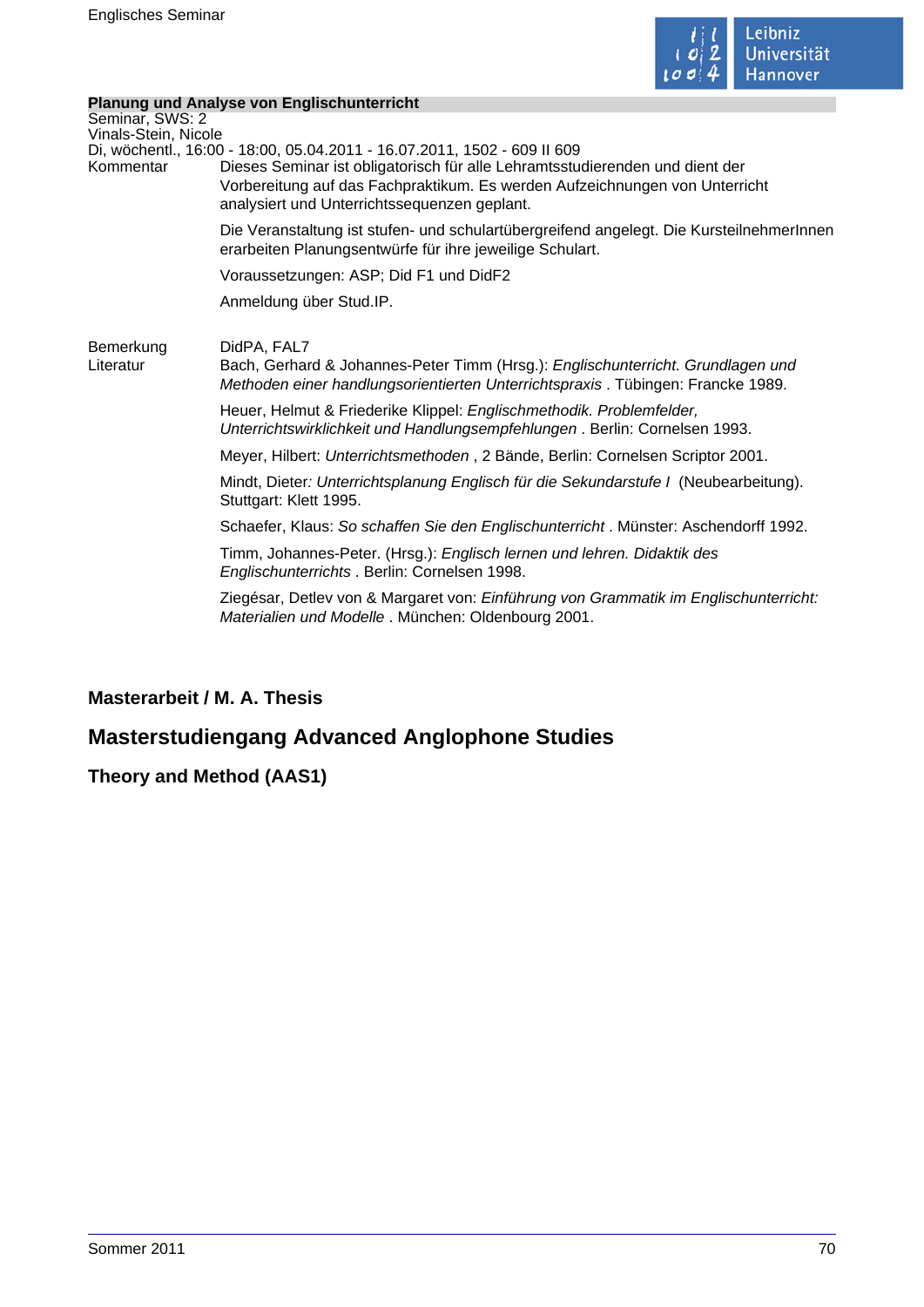

#### **Literary and Cultural Theory: Theories of Authorship**

Seminar, SWS: 2 Mayer, Ruth

Di, wöchentl., 10:00 - 12:00, 05.04.2011 - 16.07.2011, 1502 - 609 II 609

Kommentar In this course we will survey some of the major theoretical statements concerning the category of the author in literary and cultural studies. We will read and discuss twentiethcentury classics by William K. Wimsatt and Monroe C. Beardsley (on the "intentional fallacy"), Wayne C. Booth (on the "implied author"), Roland Barthes (on the "death of the author"), Michel Foucault (on the "author-function"), Sandra M. Gilbert and Susan Gubar (on feminist authorship), and others. In a second step, we will relate these attempts at theorizing authorship to specific case studies from American literature. In so doing, we will investigate how theoretical definitions of authorship are reflected in - or betrayed by - the self-representation of actual authors within the literary works (or on the 'paratextual' margins of these works). In his manner, our case studies will concentrate on different historical modes of enacting authorship and literary authority.

> **Please register for this class on StudIP starting from March 1, 2011, and check there for updates and additional information as the semester approaches.**

**The number of participants for this class is limited to 25.** 

Prerequisites for certificate: will be specified

For further information: ruth.mayer@engsem.uni-hannover.de

| Bemerkung | AmerA / AAS1.2                                                                             |
|-----------|--------------------------------------------------------------------------------------------|
| Literatur | A reader with additional material will be made available at the beginning of the semester. |

# **Epochs and Phenomena in Anglophone Literatures and Cultures (AAS2)**

**Anti-Intellectualism in America**

Seminar, SWS: 2 Twelbeck, Kirsten

Do, wöchentl., 10:00 - 12:00, 07.04.2011 - 16.07.2011, 1502 - 609 II 609

Kommentar Major events in American history-from the Salem witchcraft trials to the celebration of the "common man" during the Jacksonian era, from the evangelical revivals in the nineteenth century to twentieth-century McCarthyism, from Hollywood to "Creationism" to the assumption that Barack Obama plays a part in a Muslim conspiracy-have contributed to the idea that the United States are a fundamentally anti-intellectual society. Europeans in particular have referred to the tradition of "American Unreason" (Susan Jacobi) to launch what has been termed "anti-Americanism," a criticism that has more often than not been badly informed about the actual complexity of American culture and of the role that the anti-intellectual tradition has played therein.

> In this seminar we will look at American anti-intellectualism and discuss its social and political functions in historical context. Particular attention will be paid to the scholarly debate since World War II (e.g. Richard Hofstadter, Anti-Intellectualism in American Life , 1962 and, more recently, Susan Jacobi, The Age of American Unreason , 2008). Often overlooked by European critics, there is a decisively American tradition of public debate that has been part and parcel of the country's democratic legacy and a key to understanding American culture.

For further information: kirsten.twelbeck@engsem.uni-hannover.de

Bemerkung AmerA / AAS2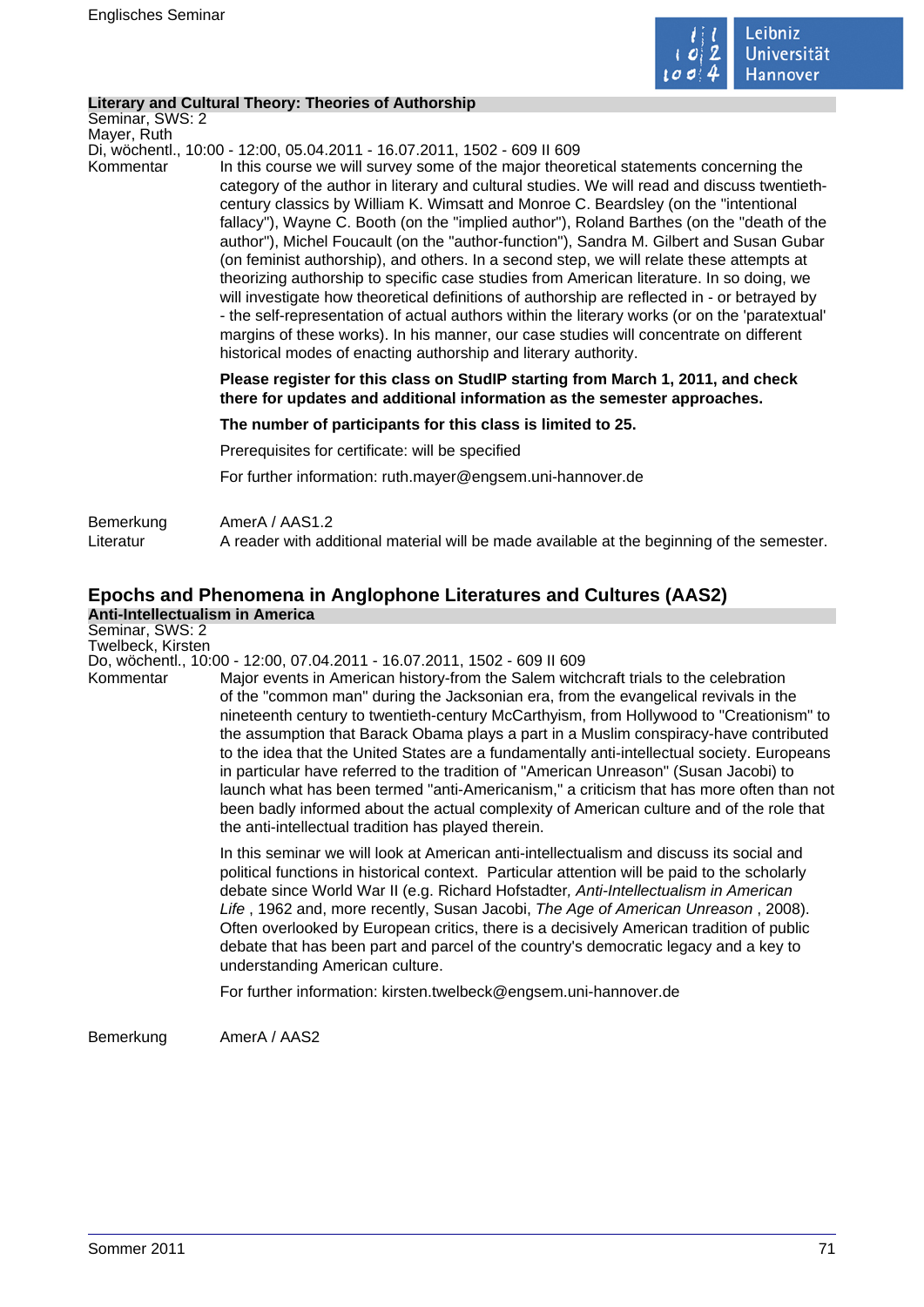

#### **Contemporary British Writing and Film on Slavery and Abolition**

Seminar, SWS: 2 Gohrisch, Jana

Di, wöchentl., 16:00 - 18:00, 05.04.2011 - 16.07.2011, 1502 - 613 II 613

Kommentar The course introduces students to a topic that has received special attention in Britain not only in the wake of the bicentenary in 2007 of the abolition of the slave trade but much earlier in the writing by authors of Caribbean descent living in Britain. To lay the foundations, we shall watch Michael Apted's film Amazing Grace (2007) and discuss its construction of William Wilberforce and the abolition movement in order to establish their functions for contemporary British memory culture, which we will then problematise by reading three novels: Caryl Phillips's Cambridge (1991), David Dabydeen's A Harlot's Progress (1999) and Andrea Levy's The Long Song (2010). Phillips's Cambridge is set in the Caribbean after the abolition of the slave trade. It employs postmodern elements to dramatize the construction of reality and the tension between fact and fiction. Dabydeen's novel takes its title from Hogarth's first "modern moral subject" (painted in 1731, engraved in 1732) and features a former black slave who sells his life story to abolitionists. With Levy's Long Song (2010) we shall examine the polyphonic representation of black female agency and empowerment in Jamaica before and after emancipation (in 1833) to bring out facets that Apted, Phillips and Dabydeen lack.

> Please, read at least one of the texts prior to class and buy your own copies of the novels.

Prerequisites for certificate: regular attendance, active participation in class, short oral presentation and term paper

For further information: jana.gohrisch@engsem.uni-hannover.de

| Bemerkung<br>Literatur | BritA, AAS2, AAS3, AAS5<br><b>Primary texts:</b> |
|------------------------|--------------------------------------------------|
|                        | David Dabydeen. A Harlot's Progress (1999)       |
|                        | Andrea Levy. The Long Song (2010)                |
|                        | Caryl Phillips. Cambridge (1991)                 |

### **Secondary texts:**

Jana Gohrisch, Irmgard Maassen und Bernd-Peter Lange, Hg. "Slavery and the British". Hard Times Nr. 85 (2009)

James Walvin. A Short History of Slavery . London: Penguin 2007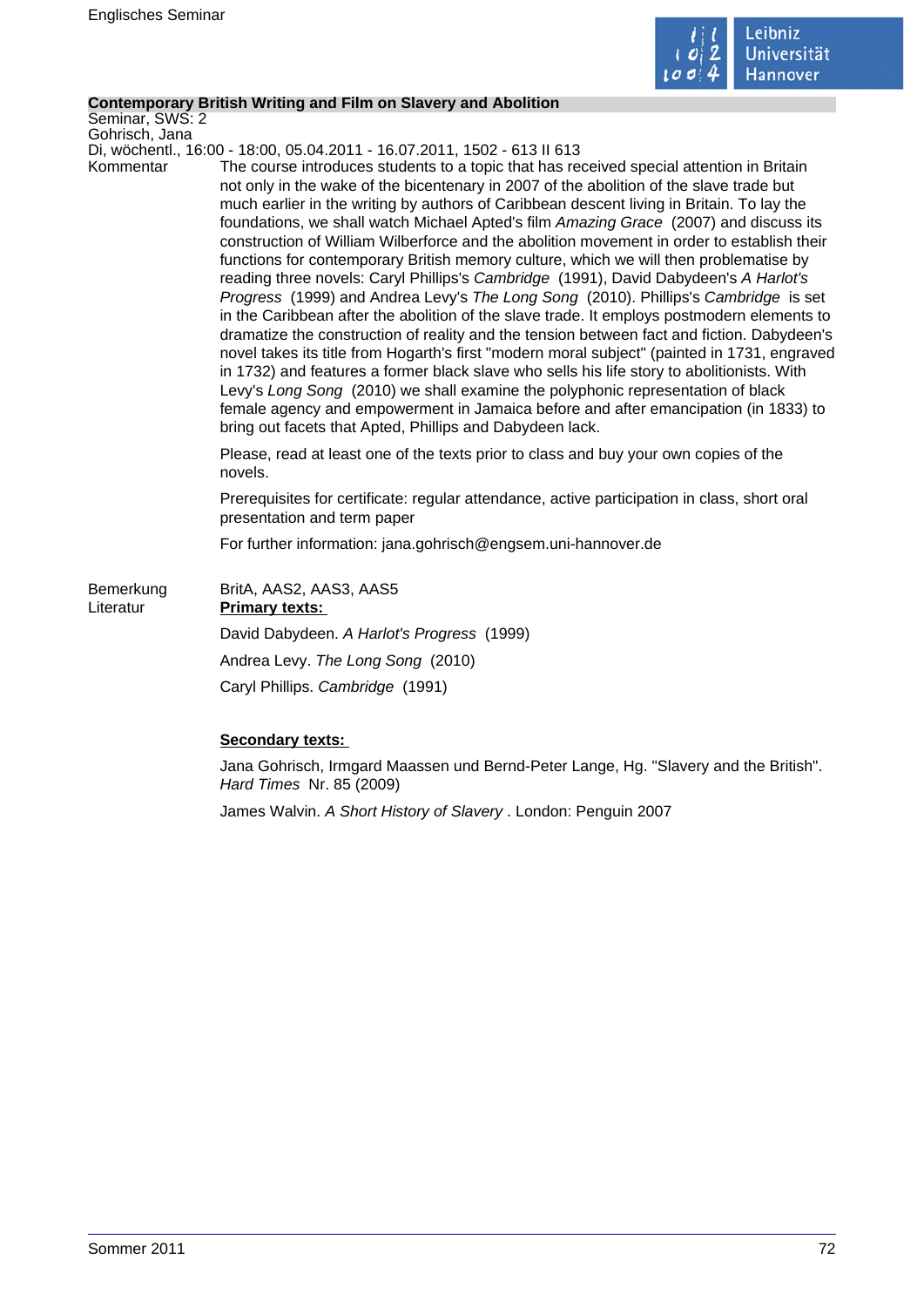

 $\mathcal{L}_{\mathcal{A}}$ 

## **Modernist Classics**

| Seminar, SWS: 2        |                                                                                                                                                                                                                                                                                                                                                                                                                                                                                                                                                                                                                                                                                                                          |
|------------------------|--------------------------------------------------------------------------------------------------------------------------------------------------------------------------------------------------------------------------------------------------------------------------------------------------------------------------------------------------------------------------------------------------------------------------------------------------------------------------------------------------------------------------------------------------------------------------------------------------------------------------------------------------------------------------------------------------------------------------|
| Emig, Rainer           | Do, wöchentl., 16:00 - 18:00, 07.04.2011 - 16.07.2011, 1502 - 703 II 703                                                                                                                                                                                                                                                                                                                                                                                                                                                                                                                                                                                                                                                 |
| Kommentar              | The seminar title already addresses a paradoxical development: even though most<br>modernist texts attempt to break with tradition, many have achieved canonical status<br>as classics themselves. The course will address the background and ideas behind<br>literary modernism and analyse in detail works by William Butler Yeats, T.S. Eliot, James<br>Joyce, and Virginia Woolf. It will deal with modernist aesthetics as well as modernism's<br>challenges to concepts such as subjectivity, reality, and meaning. It will also address the<br>ideologies behind modernist writings, especially their attitude towards gender, class, race,<br>cultural and national identity, and popular culture and the media. |
|                        | In order to enable the course to function, it will be offered to a maximum of 25 students.                                                                                                                                                                                                                                                                                                                                                                                                                                                                                                                                                                                                                               |
|                        | Students must register for this course on StudIP.                                                                                                                                                                                                                                                                                                                                                                                                                                                                                                                                                                                                                                                                        |
|                        | Prerequisite for certificate: will be specified                                                                                                                                                                                                                                                                                                                                                                                                                                                                                                                                                                                                                                                                          |
|                        | For further information: rainer.emig@engsem.uni-hannover.de                                                                                                                                                                                                                                                                                                                                                                                                                                                                                                                                                                                                                                                              |
| Bemerkung<br>Literatur | BritA, AAS2, AAS3, AAS4<br><b>Compulsory Purchase:</b>                                                                                                                                                                                                                                                                                                                                                                                                                                                                                                                                                                                                                                                                   |
|                        | James Joyce, A Portrait of the Artist as a Young Man, first published 1916;<br>recommended editions are by Penguin (2000) and Oxford World's Classics (2008)                                                                                                                                                                                                                                                                                                                                                                                                                                                                                                                                                             |
|                        | Virginia Woolf, Jacob's Room, first published in 1922; recommended editions are by<br>Vintage (2005) and Oxford World's Classics (2008)                                                                                                                                                                                                                                                                                                                                                                                                                                                                                                                                                                                  |
|                        | Recommended background reading:                                                                                                                                                                                                                                                                                                                                                                                                                                                                                                                                                                                                                                                                                          |
|                        | . nd                                                                                                                                                                                                                                                                                                                                                                                                                                                                                                                                                                                                                                                                                                                     |

Modernisms: A Literary Guide by Peter Nicholls (2<sup>nd</sup> edition 2009) Modernism in Poetry: Motivations, Structures and Limits by Rainer Emig (1995)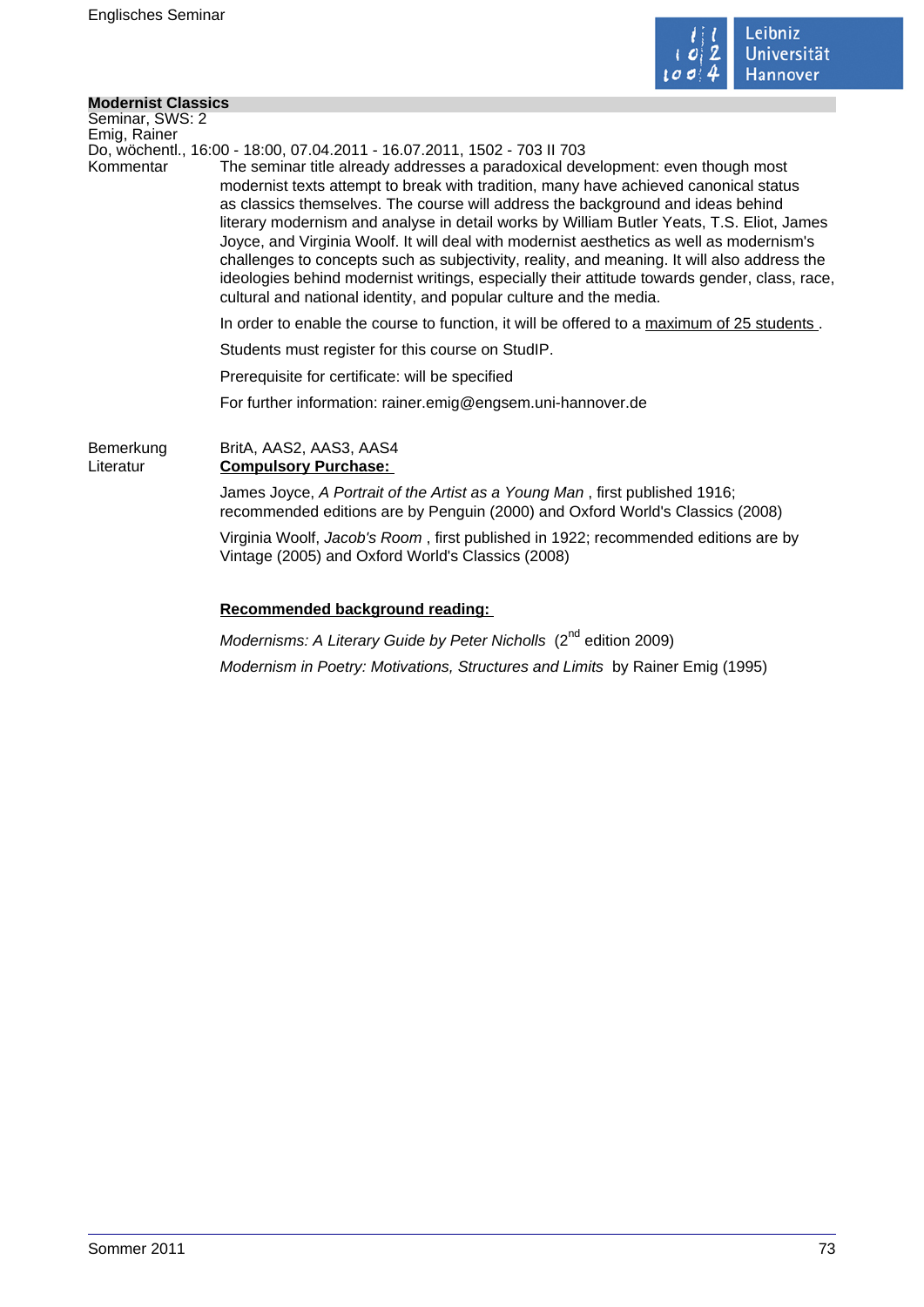

### **Neo-Victorianism: Adaptations of Victorian Literature and Culture**

Seminar, SWS: 2 Grünkemeier, Ellen

Mi, wöchentl., 10:00 - 12:00, 06.04.2011 - 16.07.2011, 1502 - 703 II 703

Di, Einzel, 18:00 - 21:00, 24.05.2011 - 24.05.2011, 1502 - 615 II 615 , Filmvorführung

Kommentar The Victorian age continues to fascinate contemporary writers, readers and viewers. To explore the period's enduring appeal as well as the connections and discontinuities between the past and the present, we will engage in close readings of various neo-Victorian cultural artefacts, ranging from A.S. Byatt's award-winning novel Possession (1990) to films and popular comics. Looking at the texts as aesthetic constructs, we will analyse and discuss their postmodern practices and narrative devices as apparent, for example, in Alan Moore's and Kevin O'Neill's graphic novel The League of Extraordinary Gentleman (1999), which appropriates various Victorian literary characters and resurrects them as a powerful group of superheroes. To contextualise the texts, our discussions will also include the period's wider social, political and cultural concerns such as imperialism, industrialisation, class and gender issues.

Prerequisites for certificate: will be specified

For further information, please contact: ellen.gruenkemeier@engsem.~

Please note that Dr. Lucia Krämer offers a corresponding lecture on "Novels into Film and Beyond: An Introduction to Adaptation Studies" (Tuesday, 14-16) which will provide useful insights into the theory of adaptations. Students are more than welcome to attend both classes.

Bemerkung BritA, AAS2, AAS4 Literatur **A** reader with theoretical texts and context material will be provided.

### **Students who wish to attend this course should get hold of the following texts:**

Byatt, A.S., Possession (1990) Moore, Alan and Kevin O'Neill, The League of Extraordinary Gentleman . Volume I (1999)

# **Independent Studies (AAS6)**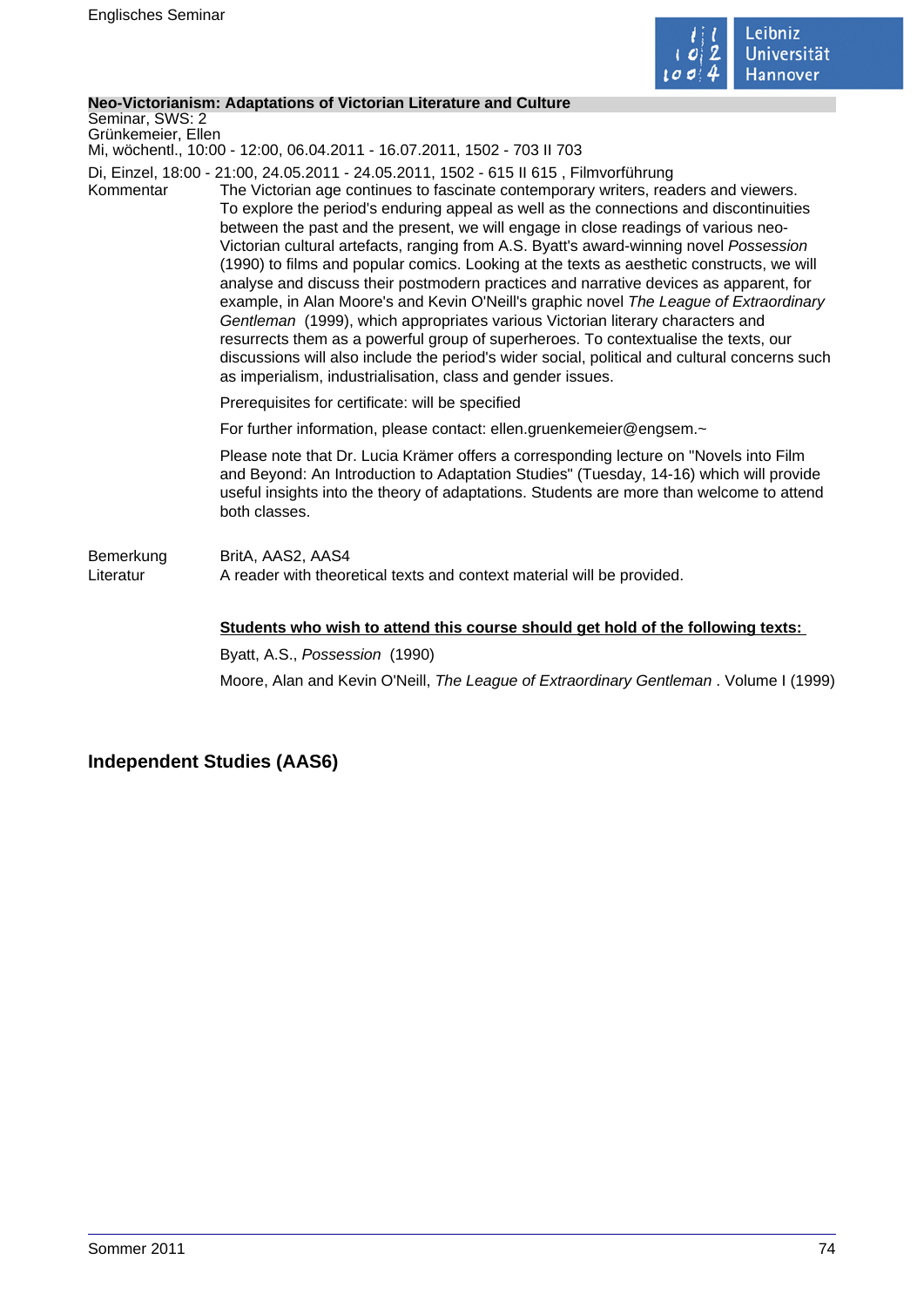

÷

## **Independent Studies: Postcolonialism**

|                        | independent Studies. Postcolonialism                                                                                                                                                                                                                                                                                                                                                                                                                                                                                                                                                                                                                                                                                                                                                                                             |
|------------------------|----------------------------------------------------------------------------------------------------------------------------------------------------------------------------------------------------------------------------------------------------------------------------------------------------------------------------------------------------------------------------------------------------------------------------------------------------------------------------------------------------------------------------------------------------------------------------------------------------------------------------------------------------------------------------------------------------------------------------------------------------------------------------------------------------------------------------------|
| Seminar, SWS: 2        |                                                                                                                                                                                                                                                                                                                                                                                                                                                                                                                                                                                                                                                                                                                                                                                                                                  |
| Grünkemeier, Ellen     |                                                                                                                                                                                                                                                                                                                                                                                                                                                                                                                                                                                                                                                                                                                                                                                                                                  |
|                        | Di, wöchentl., 14:00 - 16:00, 05.04.2011 - 16.07.2011, 1502 - 103 II 103                                                                                                                                                                                                                                                                                                                                                                                                                                                                                                                                                                                                                                                                                                                                                         |
| Kommentar              | This course is designed as a project class for advanced students who would like an<br>insight into the organisation of international and interdisciplinary conferences. It is<br>organised in the context of the next annual conference of the Association for the Study<br>of the New English Literatures (ASNEL), to be held in Hanover in June 2011 with the title<br>theme 'Postcolonial Studies across the Disciplines'. The aims of the seminar are twofold:<br>firstly, we will engage critically with Postcolonial Studies, with its key concerns, its recent<br>methodological and theoretical trends, and its implementation in school curricula and<br>university programmes; secondly, we will look at and actively participate in the various<br>processes of organising such an event and compiling the programme. |
|                        | The class is targeted in particular at students of the master programmes Advanced<br>Anglophone Studies and Atlantic Studies in History and Culture but also at advanced<br>students with a special interest in Postcolonial Studies.                                                                                                                                                                                                                                                                                                                                                                                                                                                                                                                                                                                            |
|                        | For further information, see www.gnel.de and www.gnel2011.uni-hannover.de, or<br>contact: ellen.gruenkemeier@engsem.~                                                                                                                                                                                                                                                                                                                                                                                                                                                                                                                                                                                                                                                                                                            |
| Bemerkung<br>Literatur | AAS6, Forschungslernmodul<br><b>Recommended Reading:</b>                                                                                                                                                                                                                                                                                                                                                                                                                                                                                                                                                                                                                                                                                                                                                                         |
|                        | Döring, Tobias. Postcolonial Literatures in English. Stuttgart: Klett, 2008.                                                                                                                                                                                                                                                                                                                                                                                                                                                                                                                                                                                                                                                                                                                                                     |

**MA-Thesis (AAS7)**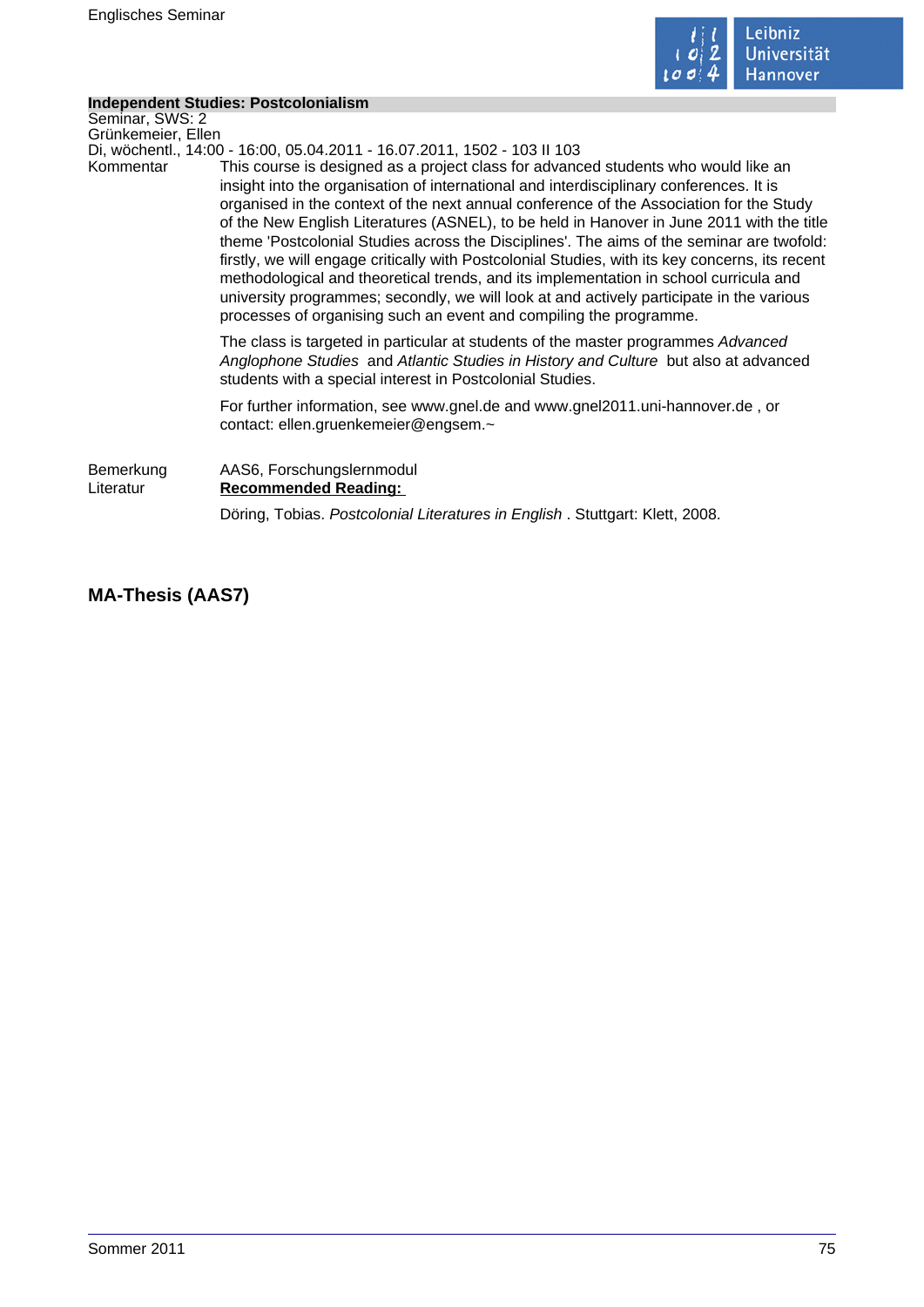

### **Examensseminar Literatur / Kultur**

Seminar, SWS: 2 Gohrisch, Jana

Di, wöchentl., 14:00 - 16:00, 05.04.2011 - 16.07.2011, 1502 - 709 II 709

Kommentar Das auf die gesamte Vorlesungszeit angelegte Examenskolloquium richtet sich an alle Studierenden, die kurz vor ihrer Abschlussprüfung (BA, MA Advanced Anglophone Studies, Staatsexamen, Magister) stehen und diese im Bereich der englischen und amerikanischen Literatur- und Kulturwissenschaft (insbesondere Anglistik und Neue Englischsprachige Literaturen) ablegen wollen.

> Der Veranstaltungsplan umfasst (je nach Bedarf der TeilnehmerInnen) die zentralen Bereiche der Literaturwissenschaft wie Literaturtheorie, Literaturgeschichte, Textanalyse und Interpretation. Darüber hinaus werden wir die Abschlussklausuren (vorbereitende Recherche und Lektüre, Schreibtechniken), die mündlichen Abschlussprüfungen (Themenwahl in Literatur- und Kulturwissenschaft, Thesenpapier) und die schriftliche Abschlussarbeit (Themenwahl, Arbeitstechniken) besprechen. Es wird auch die Möglichkeit geben, Prüfungen zu simulieren.

Prerequisites: intermediate exam

For further information: jana.gohrisch@engsem.uni-hannover.de

## Literatur **Lektüreempfehlungen:**

Franck, Norbert und Joachim Stary. Die Technik des wissenschaftlichen Arbeitens. Eine praktische Anleitung . 11. überarb. Aufl. Paderborn, München, Wien, Zürich: Schönigh 2003 (UTB).

Nünning, Vera und Ansgar. An Introduction to the Study of English and American Literature . Stuttgart: Ernst Klett Sprachen 2004.

Nünning, Ansgar, Hg. Metzler-Lexikon Literatur- und Kulturtheorie: Ansätze - Personen - Grundbegriffe . 3. erw. Aufl. Stuttgart, Weimar: J. B. Metzler 2004.

Poplawski, Paul, ed. English Literature in Context . Cambridge: Cambridge University Press 2008.

Seeber, Hans-Ulrich, Hg. Englische Literaturgeschichte . 4. erw. Aufl. Stuttgart, Weimar: J. B. Metzler 2004.

# **Professional Skills (AAS8)**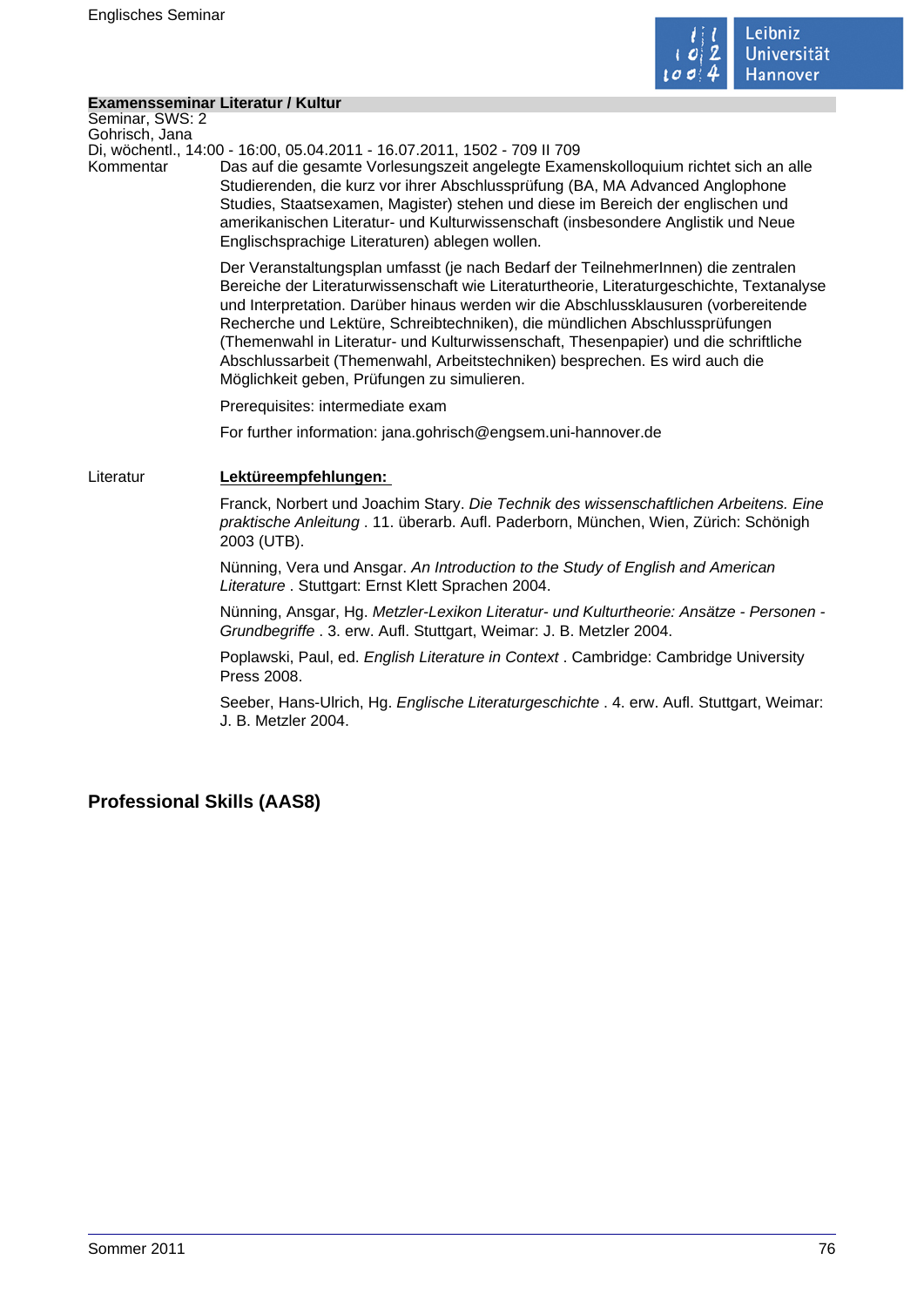

## **Professional Skills**

Seminar, SWS: 2 Künnemann (M. A.), Vanessa

Mo, wöchentl., 14:00 - 16:00, 04.04.2011 - 16.07.2011, 1502 - 613 II 613

Kommentar Das Seminar zu "Professional Skills" richtet sich an Studierende der Masterstudiengänge "Advanced Anglophone Studies", "Atlantic Studies" und "Religion im kulturellen Kontext". Es stellt die Pilotveranstaltung zu einer systematischen, integrativen Verankerung des Bereichs "Schlüsselkompetenzen" in diesen Masterstudiengängen dar und soll eng ausrichtet sein auf die Bedürfnisse und Karriereplanungen der Studierenden.

> So wollen wir zunächst gemeinsam erarbeiten, welche Kompetenzen genau "Professional Skills" in den Geistes- und Sozialwissenschaften ausmachen, wo und wie diese Kompetenzen optimal vermittelt werden sollten und in Form einer Bestandsaufnahme schließlich eruieren, wie wir den Seminarplan im Hinblick auf Berufsziele, persönliche Interessen, Fragestellungen etc. der KursteilnehmerInnen konkretisieren können. Im Verlauf der Semesters werden wir uns u. a. folgenden thematischen Schwerpunkten widmen, die allesamt wesentliche Eckpfeiler in den Geistes- und Sozialwissenschaften und in der Nachwuchsförderung sind: Stipendien, Förderungsmöglichkeiten durch Stiftungen, Modi und Konventionen der Förderantragsstellung (sowohl für mögliche Dissertationsprojekte als auch für Anträge im Bereich Kulturmanagement); Publikationsprozesse ("Welcher Verlag ist für welche Art von Publikation relevant? Wie trete ich in Kontakt? Wie verfasse ich Proposals/Abstracts usw.?"); eigene Vortragsmöglichkeiten ("Wie kann ich an einer Tagung teilnehmen/ auf "Calls for Papers" reagieren/diesbezüglich an Informationen gelangen? Wie trage ich vor? Wie setze ich Medien ein?"); außerakademische Berufsfelder (etwa durch

> Die Jahrestagung der 'Gesellschaft für die neuen englischsprachigen Literaturen', die das für alle beteiligten Studiengänge relevante Thema "Postcolonial Studies across the Disciplines" zum Gegenstand hat und vom 02. bis zum 04.06.11 am Englischen Seminar stattfindet, soll für unsere Zwecke genutzt werden, um im Seminar erar-beitete Inhalte (zum Schwerpunkt "Vorträge"; interkulturelle, interdisziplinäre Kommunikation) in der Praxis zu erproben bzw. zu evaluieren.

## **Bitte registrieren Sie sich für diesen Kurs bis zum 20.03. bei StudIP.**

Vernetzung mit AbsolventInnen der Studiengänge/beteiligten Fächer).

Studienleistungen zum Erwerb von Leistungspunkten werden zu Beginn der Veranstaltung bekanntgegeben.

Für weitere Informationen: v.kuennemann@engsem.uni-hannover.de

Bemerkung AAS8

## **Electives (AAS9)**

## **Research and Internship (AAS10)**

**Concepts of Race, Class, and Gender (AAS3)**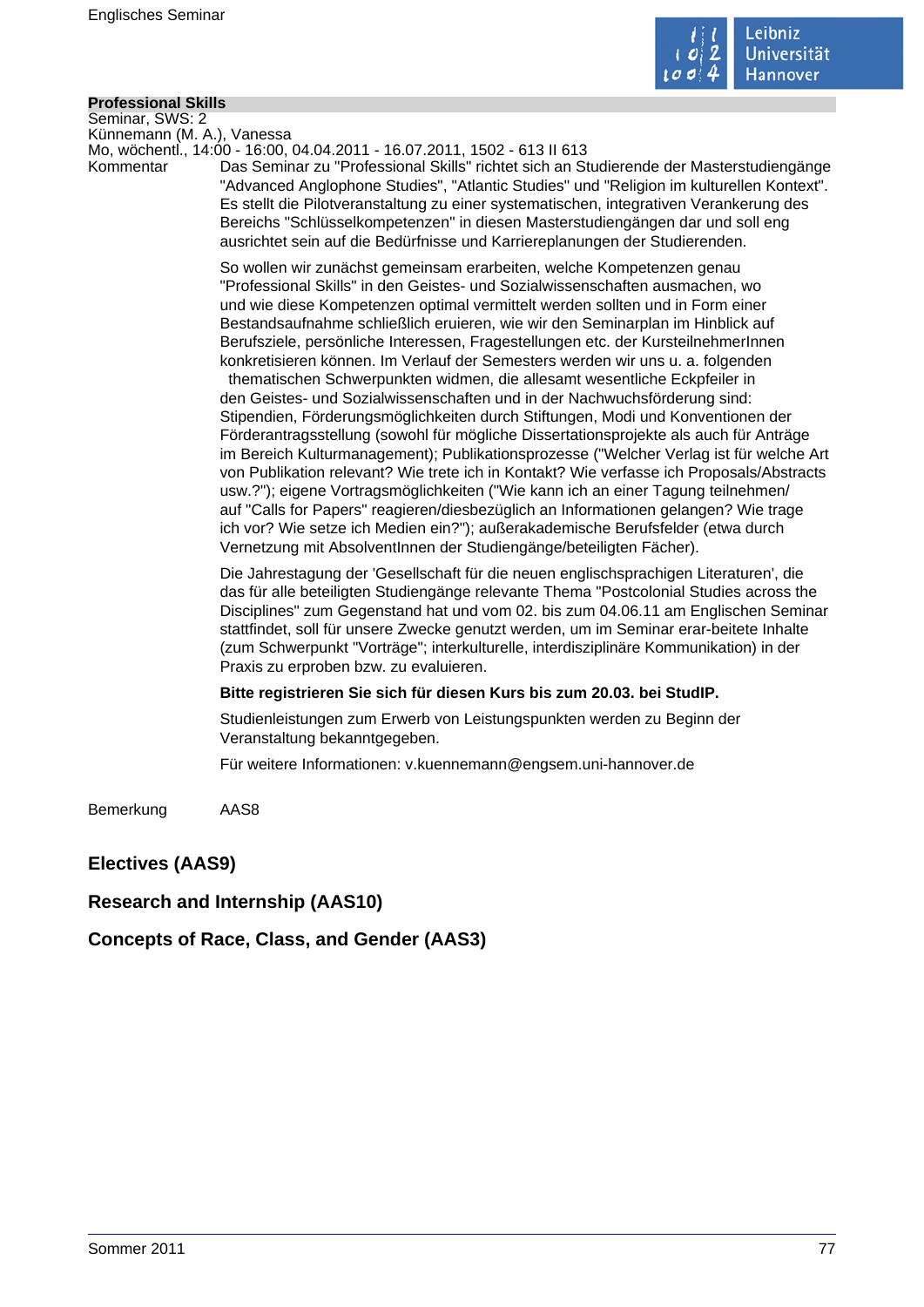

## **Contemporary British Writing and Film on Slavery and Abolition**

Seminar, SWS: 2 Gohrisch, Jana

Di, wöchentl., 16:00 - 18:00, 05.04.2011 - 16.07.2011, 1502 - 613 II 613

Kommentar The course introduces students to a topic that has received special attention in Britain not only in the wake of the bicentenary in 2007 of the abolition of the slave trade but much earlier in the writing by authors of Caribbean descent living in Britain. To lay the foundations, we shall watch Michael Apted's film Amazing Grace (2007) and discuss its construction of William Wilberforce and the abolition movement in order to establish their functions for contemporary British memory culture, which we will then problematise by reading three novels: Caryl Phillips's Cambridge (1991), David Dabydeen's A Harlot's Progress (1999) and Andrea Levy's The Long Song (2010). Phillips's Cambridge is set in the Caribbean after the abolition of the slave trade. It employs postmodern elements to dramatize the construction of reality and the tension between fact and fiction. Dabydeen's novel takes its title from Hogarth's first "modern moral subject" (painted in 1731, engraved in 1732) and features a former black slave who sells his life story to abolitionists. With Levy's Long Song (2010) we shall examine the polyphonic representation of black female agency and empowerment in Jamaica before and after emancipation (in 1833) to bring out facets that Apted, Phillips and Dabydeen lack.

> Please, read at least one of the texts prior to class and buy your own copies of the novels.

Prerequisites for certificate: regular attendance, active participation in class, short oral presentation and term paper

For further information: jana.gohrisch@engsem.uni-hannover.de

| Bemerkung<br>Literatur | BritA, AAS2, AAS3, AAS5<br><b>Primary texts:</b> |
|------------------------|--------------------------------------------------|
|                        | David Dabydeen. A Harlot's Progress (1999)       |
|                        | Andrea Levy. The Long Song (2010)                |
|                        | Caryl Phillips. Cambridge (1991)                 |

## **Secondary texts:**

Jana Gohrisch, Irmgard Maassen und Bernd-Peter Lange, Hg. "Slavery and the British". Hard Times Nr. 85 (2009)

James Walvin. A Short History of Slavery . London: Penguin 2007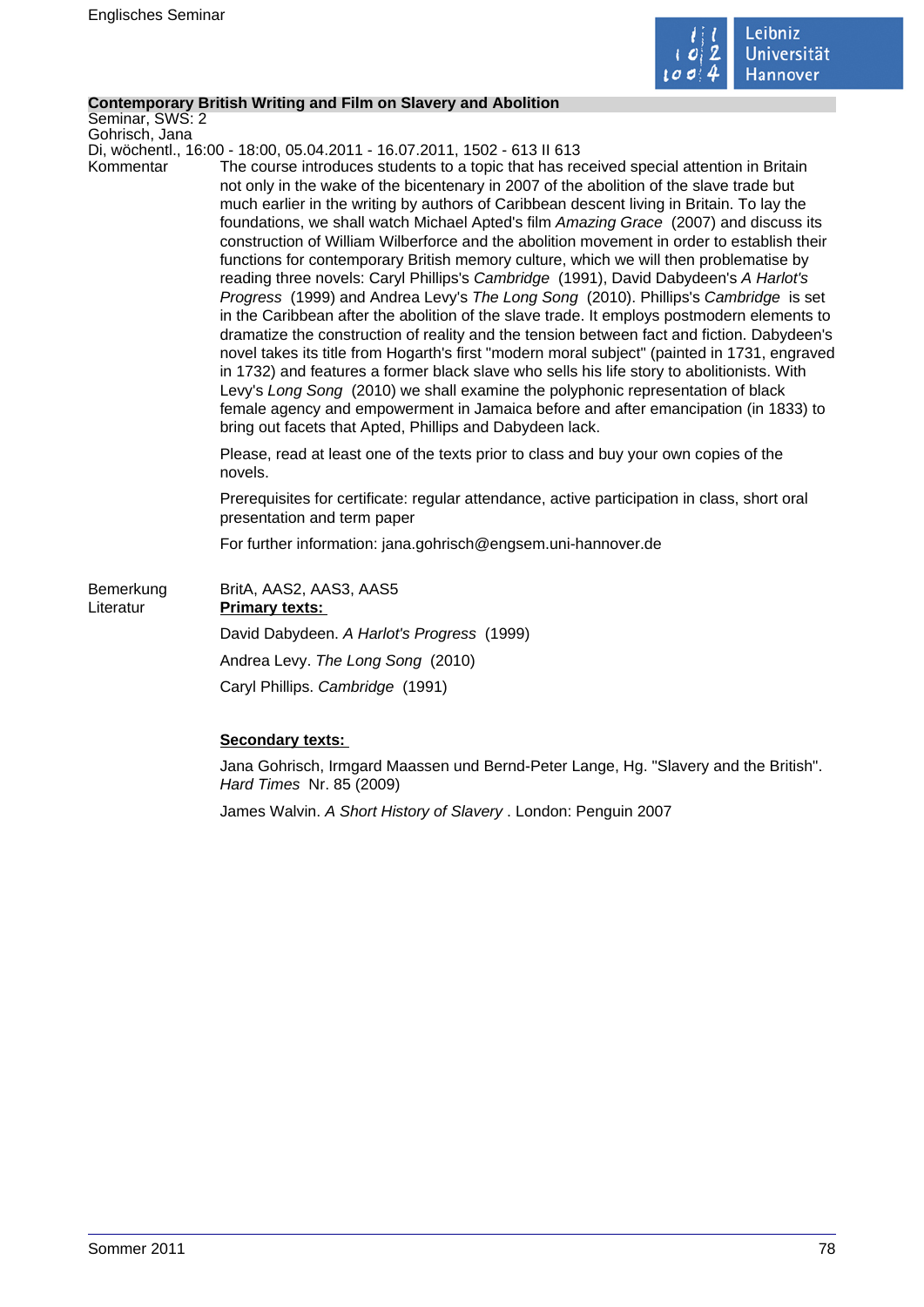

## **Einführung in die Gender Studies**

| Seminar, SWS: 2<br>Funk, Wolfgang                |                                                                                                                                                                                                                                                                                                                                                                                                                                                                                                                                                                                                                                                                                                                                                                                                |
|--------------------------------------------------|------------------------------------------------------------------------------------------------------------------------------------------------------------------------------------------------------------------------------------------------------------------------------------------------------------------------------------------------------------------------------------------------------------------------------------------------------------------------------------------------------------------------------------------------------------------------------------------------------------------------------------------------------------------------------------------------------------------------------------------------------------------------------------------------|
| Kommentar                                        | Do, wöchentl., 10:00 - 12:00, 07.04.2011 - 16.07.2011, 1502 - 703 II 703<br>Dieser Kurs leistet eine theoretische Einführung in das Gebiet der Gender Studies,<br>die im Verlauf des Semesters auch mit praktischen, soll heißen, lebensweltlichen<br>Beispielen gefüllt werden soll. Im Einzelnen bedeutet dies, dass wir zentrale<br>theoretische Texte lesen werden, die sich vom Feminismus über Lesbian-/Gay-<br>Studies bis hin zu Postfeminismus und Queer Theories erstrecken. Diese Inhalte<br>sollen von den SeminarteilnehmerInnen mit selbst gewählten Beispielen aus der<br>zeitgenössischen Lebenswelt veranschaulicht und fundiert werden, wobei mögliche<br>Untersuchungsgegenstände von der Werbung über Kinder- und Jugendbücher bis hin zu<br>politischen Debatten reichen. |
|                                                  | Die Unterrichtssprache im Kurs wird Deutsch sein; da aber zentrale Texte oft nur auf<br>Englisch zugänglich sind, ist eine sichere Kenntnis dieser Sprache unabdinglich.                                                                                                                                                                                                                                                                                                                                                                                                                                                                                                                                                                                                                       |
|                                                  | Voraussetzungen für den Scheinerwerb: werden zu Beginn des Kurses spezifiziert                                                                                                                                                                                                                                                                                                                                                                                                                                                                                                                                                                                                                                                                                                                 |
|                                                  | Für weitere Informationen: wolfgang.funk@engsem.uni-hannover.de                                                                                                                                                                                                                                                                                                                                                                                                                                                                                                                                                                                                                                                                                                                                |
| Bemerkung<br>Literatur                           | BritA, AAS3, AAS4<br>Zu erwerben ist folgendes Einführungswerk:                                                                                                                                                                                                                                                                                                                                                                                                                                                                                                                                                                                                                                                                                                                                |
|                                                  | Schößler, Franziska. Einführung in die Gender Studies. Berlin: Akademie-Verlag, 2008.                                                                                                                                                                                                                                                                                                                                                                                                                                                                                                                                                                                                                                                                                                          |
|                                                  | Alle anderen Texte werden zu Beginn des Kurses in einem Reader/einer Readerin;) zur<br>Verfügung gestellt.                                                                                                                                                                                                                                                                                                                                                                                                                                                                                                                                                                                                                                                                                     |
|                                                  |                                                                                                                                                                                                                                                                                                                                                                                                                                                                                                                                                                                                                                                                                                                                                                                                |
| <b>Fashion</b><br>Seminar, SWS: 2<br>Mayer, Ruth | Mo, wöchentl., 12:00 - 14:00, 04.04.2011 - 16.07.2011, 1502 - 609 II 609                                                                                                                                                                                                                                                                                                                                                                                                                                                                                                                                                                                                                                                                                                                       |

Fr, Einzel, 16:00 - 18:00, 27.05.2011 - 27.05.2011, 1502 - 615 II 615 , Filmvorführung

Fr, Einzel, 16:00 - 18:00, 03.06.2011 - 03.06.2011, 1502 - 615 II 615 , Filmvorführung

In this course we will investigate the phenomenon and the discourses of fashion both in view of fashion practices and the representation of fashion. We will look at the development of the twentieth century fashion industry and at the history of fashion design, we will be concerned with sociological theories of consumption, fashion, and selffashioning, and with literary and filmic enactments of fashion (Theodore Dreiser's Sister Carrie (1900), Abraham Cahan's The Rise of David Levinsky (1917), Bret Easton Ellis' Glamorama (1998), and the films Funny Face (1957) or Pret a Porter (1994).

> **Please register for this class on StudIP starting from March 1, 2011, and check there for updates and additional information as the semester approaches.**

**The number of participants for this class is limited to 25.** 

Prerequisites for certificate: will be specified

For further information: ruth.mayer@engsem.uni-hannover.de

Bemerkung AmerA / AAS3, AAs4 Literatur Please purchase Glamorama (Picador, ISBN 78-0330447997). A reader with additional material will be made available at the beginning of the semester.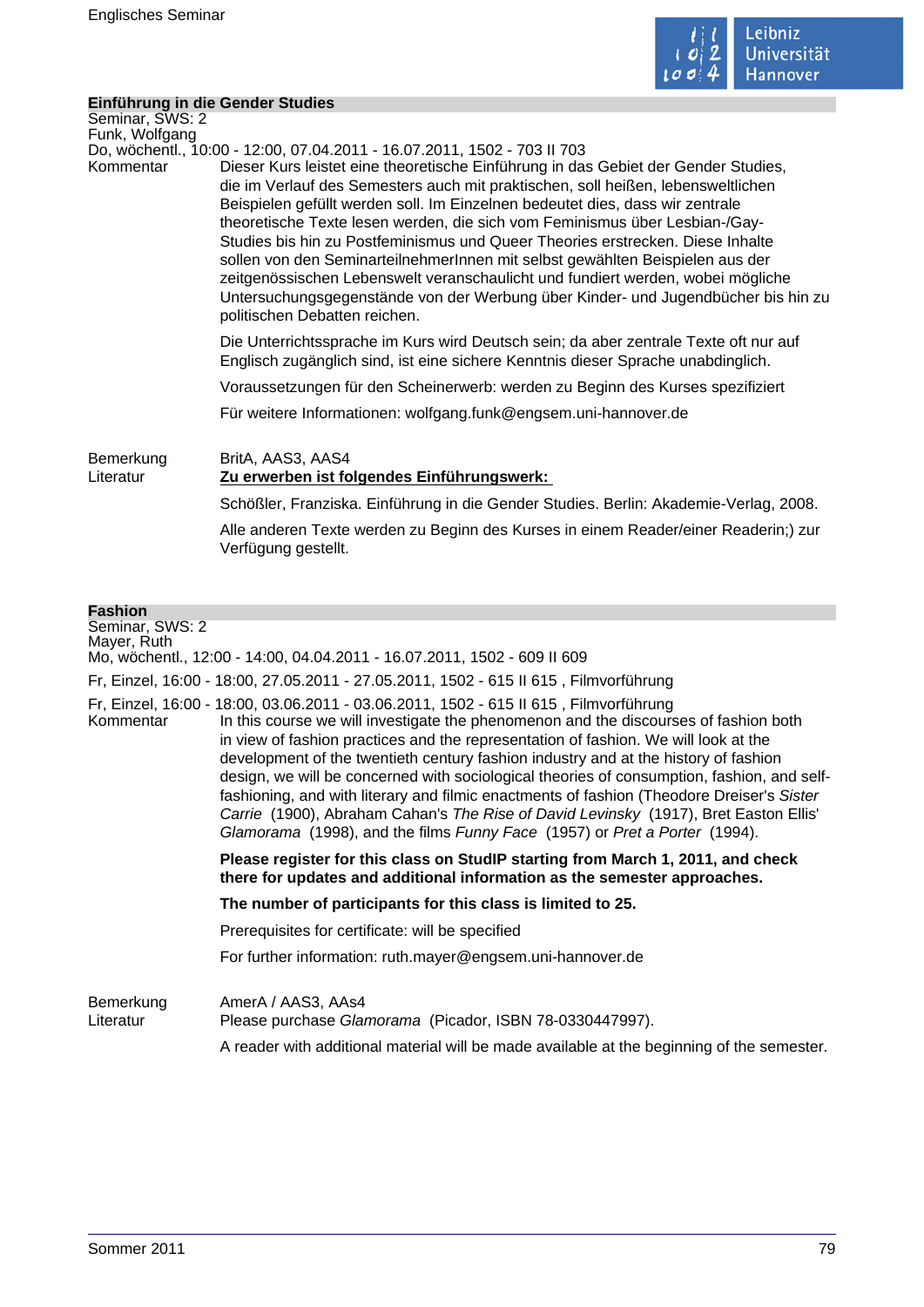

## **Modernist Classics**

| MUUTHIISL UIASSILS     |                                                                                                                                                                                                                                                                                                                                                                                                                                                                                                                                                                                                                                                                                                                          |
|------------------------|--------------------------------------------------------------------------------------------------------------------------------------------------------------------------------------------------------------------------------------------------------------------------------------------------------------------------------------------------------------------------------------------------------------------------------------------------------------------------------------------------------------------------------------------------------------------------------------------------------------------------------------------------------------------------------------------------------------------------|
| Seminar, SWS: 2        |                                                                                                                                                                                                                                                                                                                                                                                                                                                                                                                                                                                                                                                                                                                          |
| Emig, Rainer           | Do, wöchentl., 16:00 - 18:00, 07.04.2011 - 16.07.2011, 1502 - 703 II 703                                                                                                                                                                                                                                                                                                                                                                                                                                                                                                                                                                                                                                                 |
| Kommentar              | The seminar title already addresses a paradoxical development: even though most<br>modernist texts attempt to break with tradition, many have achieved canonical status<br>as classics themselves. The course will address the background and ideas behind<br>literary modernism and analyse in detail works by William Butler Yeats, T.S. Eliot, James<br>Joyce, and Virginia Woolf. It will deal with modernist aesthetics as well as modernism's<br>challenges to concepts such as subjectivity, reality, and meaning. It will also address the<br>ideologies behind modernist writings, especially their attitude towards gender, class, race,<br>cultural and national identity, and popular culture and the media. |
|                        | In order to enable the course to function, it will be offered to a maximum of 25 students.                                                                                                                                                                                                                                                                                                                                                                                                                                                                                                                                                                                                                               |
|                        | Students must register for this course on StudIP.                                                                                                                                                                                                                                                                                                                                                                                                                                                                                                                                                                                                                                                                        |
|                        | Prerequisite for certificate: will be specified                                                                                                                                                                                                                                                                                                                                                                                                                                                                                                                                                                                                                                                                          |
|                        | For further information: rainer.emig@engsem.uni-hannover.de                                                                                                                                                                                                                                                                                                                                                                                                                                                                                                                                                                                                                                                              |
| Bemerkung<br>Literatur | BritA, AAS2, AAS3, AAS4<br><b>Compulsory Purchase:</b>                                                                                                                                                                                                                                                                                                                                                                                                                                                                                                                                                                                                                                                                   |
|                        | James Joyce, A Portrait of the Artist as a Young Man, first published 1916;<br>recommended editions are by Penguin (2000) and Oxford World's Classics (2008)                                                                                                                                                                                                                                                                                                                                                                                                                                                                                                                                                             |
|                        | Virginia Woolf, Jacob's Room, first published in 1922; recommended editions are by<br>Vintage (2005) and Oxford World's Classics (2008)                                                                                                                                                                                                                                                                                                                                                                                                                                                                                                                                                                                  |
|                        | Recommended background reading:                                                                                                                                                                                                                                                                                                                                                                                                                                                                                                                                                                                                                                                                                          |
|                        | Modernisms: A Literary Guide by Peter Nicholls (2 <sup>nd</sup> edition 2009)                                                                                                                                                                                                                                                                                                                                                                                                                                                                                                                                                                                                                                            |
|                        | Modernism in Poetry: Motivations, Structures and Limits by Rainer Emig (1995)                                                                                                                                                                                                                                                                                                                                                                                                                                                                                                                                                                                                                                            |

# **Media, Cultural Communication and Popular Culture (AAS4)**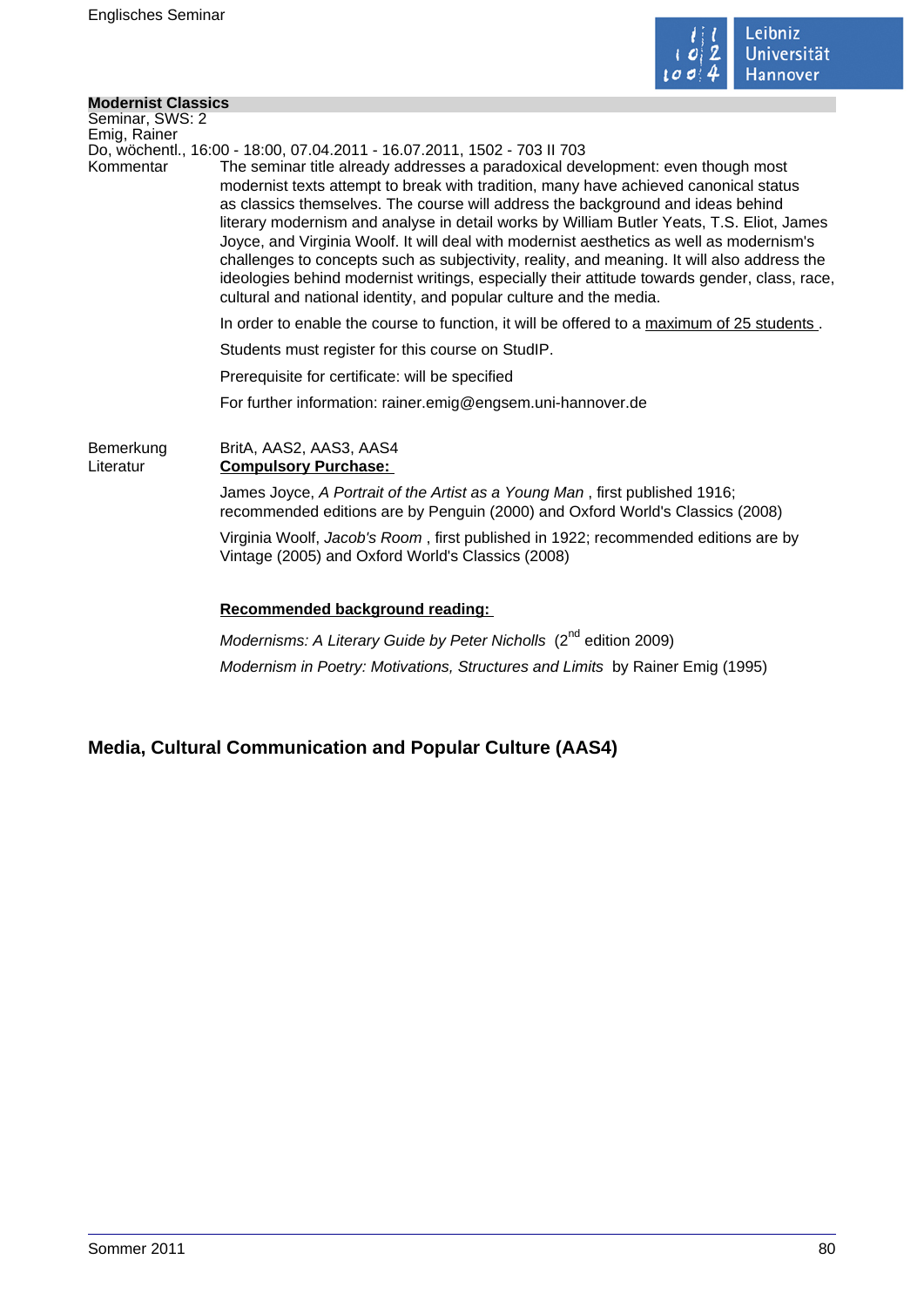

### **Einführung in die Gender Studies**

| Seminar, SWS: 2<br>Funk, Wolfgang                |                                                                                                                                                                                                                                                                                                                                                                                                                                                                                                                                                                                                                                                                                                                                                                                                |
|--------------------------------------------------|------------------------------------------------------------------------------------------------------------------------------------------------------------------------------------------------------------------------------------------------------------------------------------------------------------------------------------------------------------------------------------------------------------------------------------------------------------------------------------------------------------------------------------------------------------------------------------------------------------------------------------------------------------------------------------------------------------------------------------------------------------------------------------------------|
| Kommentar                                        | Do, wöchentl., 10:00 - 12:00, 07.04.2011 - 16.07.2011, 1502 - 703 II 703<br>Dieser Kurs leistet eine theoretische Einführung in das Gebiet der Gender Studies,<br>die im Verlauf des Semesters auch mit praktischen, soll heißen, lebensweltlichen<br>Beispielen gefüllt werden soll. Im Einzelnen bedeutet dies, dass wir zentrale<br>theoretische Texte lesen werden, die sich vom Feminismus über Lesbian-/Gay-<br>Studies bis hin zu Postfeminismus und Queer Theories erstrecken. Diese Inhalte<br>sollen von den SeminarteilnehmerInnen mit selbst gewählten Beispielen aus der<br>zeitgenössischen Lebenswelt veranschaulicht und fundiert werden, wobei mögliche<br>Untersuchungsgegenstände von der Werbung über Kinder- und Jugendbücher bis hin zu<br>politischen Debatten reichen. |
|                                                  | Die Unterrichtssprache im Kurs wird Deutsch sein; da aber zentrale Texte oft nur auf<br>Englisch zugänglich sind, ist eine sichere Kenntnis dieser Sprache unabdinglich.                                                                                                                                                                                                                                                                                                                                                                                                                                                                                                                                                                                                                       |
|                                                  | Voraussetzungen für den Scheinerwerb: werden zu Beginn des Kurses spezifiziert                                                                                                                                                                                                                                                                                                                                                                                                                                                                                                                                                                                                                                                                                                                 |
|                                                  | Für weitere Informationen: wolfgang.funk@engsem.uni-hannover.de                                                                                                                                                                                                                                                                                                                                                                                                                                                                                                                                                                                                                                                                                                                                |
| Bemerkung<br>Literatur                           | BritA, AAS3, AAS4<br>Zu erwerben ist folgendes Einführungswerk:                                                                                                                                                                                                                                                                                                                                                                                                                                                                                                                                                                                                                                                                                                                                |
|                                                  | Schößler, Franziska. Einführung in die Gender Studies. Berlin: Akademie-Verlag, 2008.                                                                                                                                                                                                                                                                                                                                                                                                                                                                                                                                                                                                                                                                                                          |
|                                                  | Alle anderen Texte werden zu Beginn des Kurses in einem Reader/einer Readerin;) zur<br>Verfügung gestellt.                                                                                                                                                                                                                                                                                                                                                                                                                                                                                                                                                                                                                                                                                     |
|                                                  |                                                                                                                                                                                                                                                                                                                                                                                                                                                                                                                                                                                                                                                                                                                                                                                                |
| <b>Fashion</b><br>Seminar, SWS: 2<br>Mayer, Ruth | Mo, wöchentl., 12:00 - 14:00, 04.04.2011 - 16.07.2011, 1502 - 609 II 609                                                                                                                                                                                                                                                                                                                                                                                                                                                                                                                                                                                                                                                                                                                       |

Fr, Einzel, 16:00 - 18:00, 27.05.2011 - 27.05.2011, 1502 - 615 II 615 , Filmvorführung

Fr, Einzel, 16:00 - 18:00, 03.06.2011 - 03.06.2011, 1502 - 615 II 615 , Filmvorführung

In this course we will investigate the phenomenon and the discourses of fashion both in view of fashion practices and the representation of fashion. We will look at the development of the twentieth century fashion industry and at the history of fashion design, we will be concerned with sociological theories of consumption, fashion, and selffashioning, and with literary and filmic enactments of fashion (Theodore Dreiser's Sister Carrie (1900), Abraham Cahan's The Rise of David Levinsky (1917), Bret Easton Ellis' Glamorama (1998), and the films Funny Face (1957) or Pret a Porter (1994).

> **Please register for this class on StudIP starting from March 1, 2011, and check there for updates and additional information as the semester approaches.**

**The number of participants for this class is limited to 25.** 

Prerequisites for certificate: will be specified

For further information: ruth.mayer@engsem.uni-hannover.de

Bemerkung AmerA / AAS3, AAs4 Literatur Please purchase Glamorama (Picador, ISBN 78-0330447997). A reader with additional material will be made available at the beginning of the semester.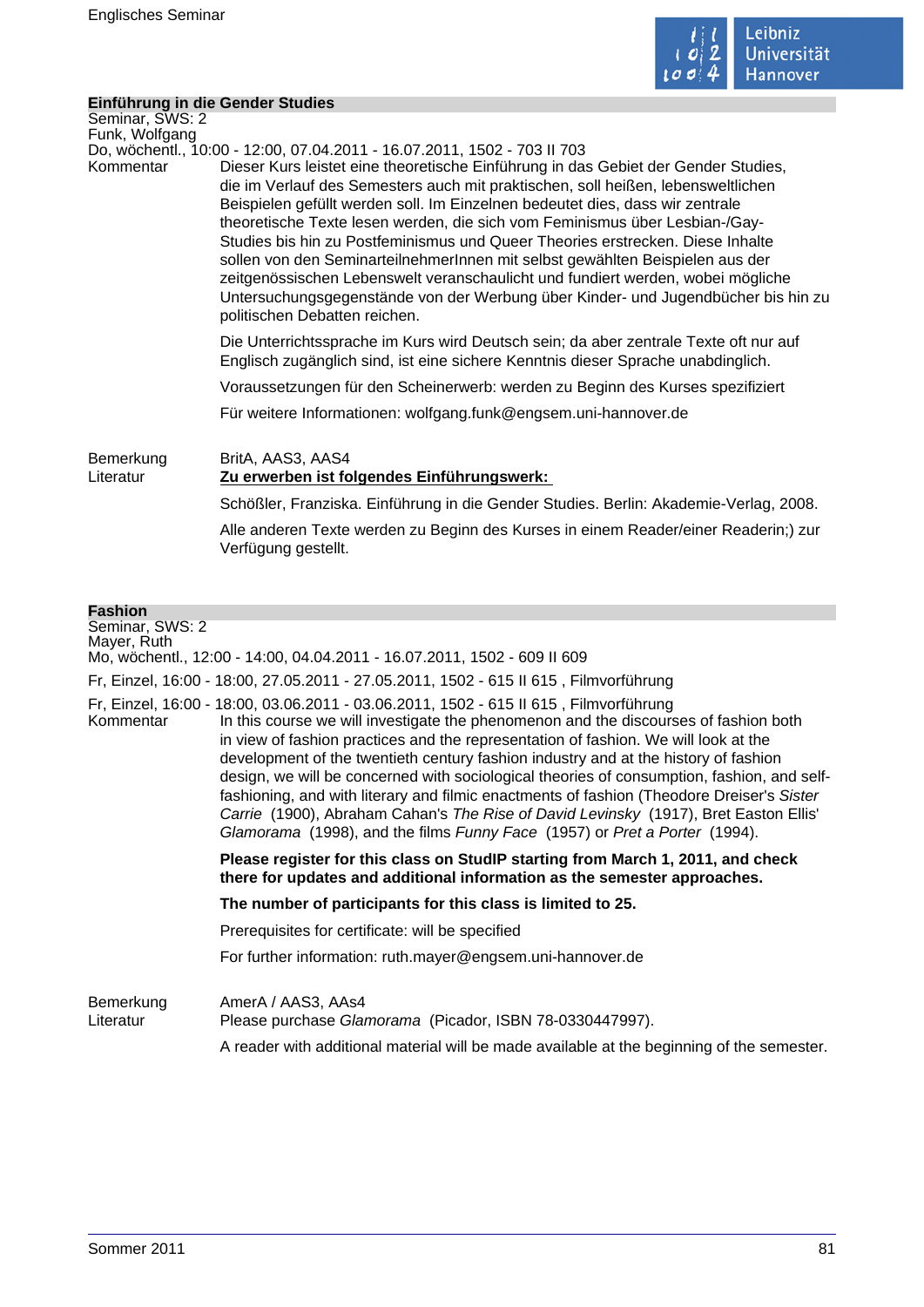

÷,

## **Modernist Classics**

| Do, wöchentl., 16:00 - 18:00, 07.04.2011 - 16.07.2011, 1502 - 703 II 703                                                                                                                                                                                                                                                                                                                                                                                                                                                                                                                                                                                                                                                 |
|--------------------------------------------------------------------------------------------------------------------------------------------------------------------------------------------------------------------------------------------------------------------------------------------------------------------------------------------------------------------------------------------------------------------------------------------------------------------------------------------------------------------------------------------------------------------------------------------------------------------------------------------------------------------------------------------------------------------------|
| The seminar title already addresses a paradoxical development: even though most<br>modernist texts attempt to break with tradition, many have achieved canonical status<br>as classics themselves. The course will address the background and ideas behind<br>literary modernism and analyse in detail works by William Butler Yeats, T.S. Eliot, James<br>Joyce, and Virginia Woolf. It will deal with modernist aesthetics as well as modernism's<br>challenges to concepts such as subjectivity, reality, and meaning. It will also address the<br>ideologies behind modernist writings, especially their attitude towards gender, class, race,<br>cultural and national identity, and popular culture and the media. |
| In order to enable the course to function, it will be offered to a maximum of 25 students.                                                                                                                                                                                                                                                                                                                                                                                                                                                                                                                                                                                                                               |
| Students must register for this course on StudIP.                                                                                                                                                                                                                                                                                                                                                                                                                                                                                                                                                                                                                                                                        |
| Prerequisite for certificate: will be specified                                                                                                                                                                                                                                                                                                                                                                                                                                                                                                                                                                                                                                                                          |
| For further information: rainer.emig@engsem.uni-hannover.de                                                                                                                                                                                                                                                                                                                                                                                                                                                                                                                                                                                                                                                              |
| BritA, AAS2, AAS3, AAS4<br><b>Compulsory Purchase:</b>                                                                                                                                                                                                                                                                                                                                                                                                                                                                                                                                                                                                                                                                   |
| James Joyce, A Portrait of the Artist as a Young Man, first published 1916;<br>recommended editions are by Penguin (2000) and Oxford World's Classics (2008)                                                                                                                                                                                                                                                                                                                                                                                                                                                                                                                                                             |
| Virginia Woolf, Jacob's Room, first published in 1922; recommended editions are by<br>Vintage (2005) and Oxford World's Classics (2008)                                                                                                                                                                                                                                                                                                                                                                                                                                                                                                                                                                                  |
| Recommended background reading:<br>nd                                                                                                                                                                                                                                                                                                                                                                                                                                                                                                                                                                                                                                                                                    |
|                                                                                                                                                                                                                                                                                                                                                                                                                                                                                                                                                                                                                                                                                                                          |

Modernisms: A Literary Guide by Peter Nicholls (2<sup>nd</sup> edition 2009) Modernism in Poetry: Motivations, Structures and Limits by Rainer Emig (1995)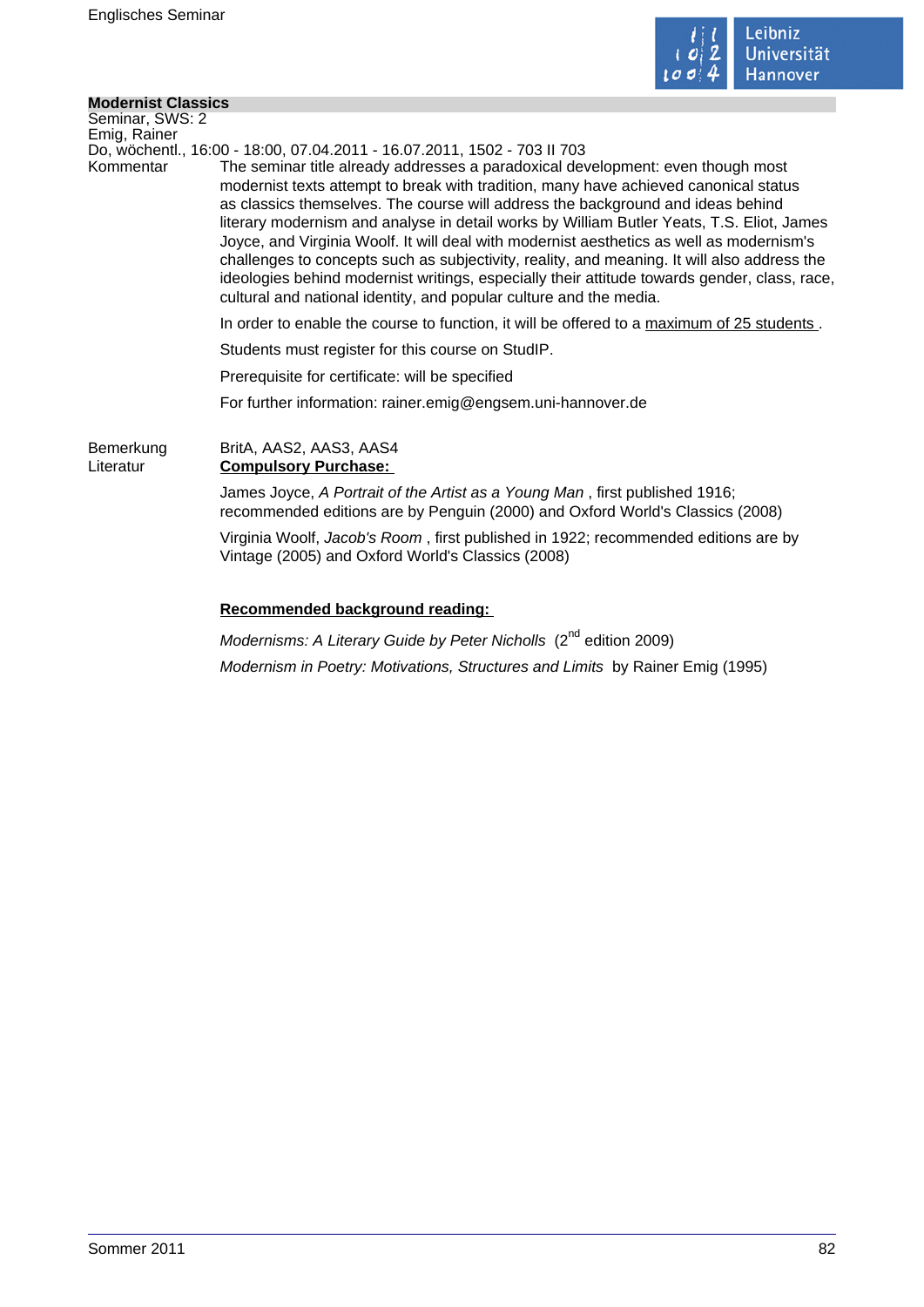

### **Neo-Victorianism: Adaptations of Victorian Literature and Culture**

Seminar, SWS: 2 Grünkemeier, Ellen

Mi, wöchentl., 10:00 - 12:00, 06.04.2011 - 16.07.2011, 1502 - 703 II 703

Di, Einzel, 18:00 - 21:00, 24.05.2011 - 24.05.2011, 1502 - 615 II 615 , Filmvorführung

Kommentar The Victorian age continues to fascinate contemporary writers, readers and viewers. To explore the period's enduring appeal as well as the connections and discontinuities between the past and the present, we will engage in close readings of various neo-Victorian cultural artefacts, ranging from A.S. Byatt's award-winning novel Possession (1990) to films and popular comics. Looking at the texts as aesthetic constructs, we will analyse and discuss their postmodern practices and narrative devices as apparent, for example, in Alan Moore's and Kevin O'Neill's graphic novel The League of Extraordinary Gentleman (1999), which appropriates various Victorian literary characters and resurrects them as a powerful group of superheroes. To contextualise the texts, our discussions will also include the period's wider social, political and cultural concerns such as imperialism, industrialisation, class and gender issues.

Prerequisites for certificate: will be specified

For further information, please contact: ellen.gruenkemeier@engsem.~

Please note that Dr. Lucia Krämer offers a corresponding lecture on "Novels into Film and Beyond: An Introduction to Adaptation Studies" (Tuesday, 14-16) which will provide useful insights into the theory of adaptations. Students are more than welcome to attend both classes.

## Bemerkung BritA, AAS2, AAS4 Literatur **A** reader with theoretical texts and context material will be provided.

## **Students who wish to attend this course should get hold of the following texts:**

Byatt, A.S., Possession (1990) Moore, Alan and Kevin O'Neill, The League of Extraordinary Gentleman . Volume I (1999)

# **New English Literatures and Cultures (AAS5)**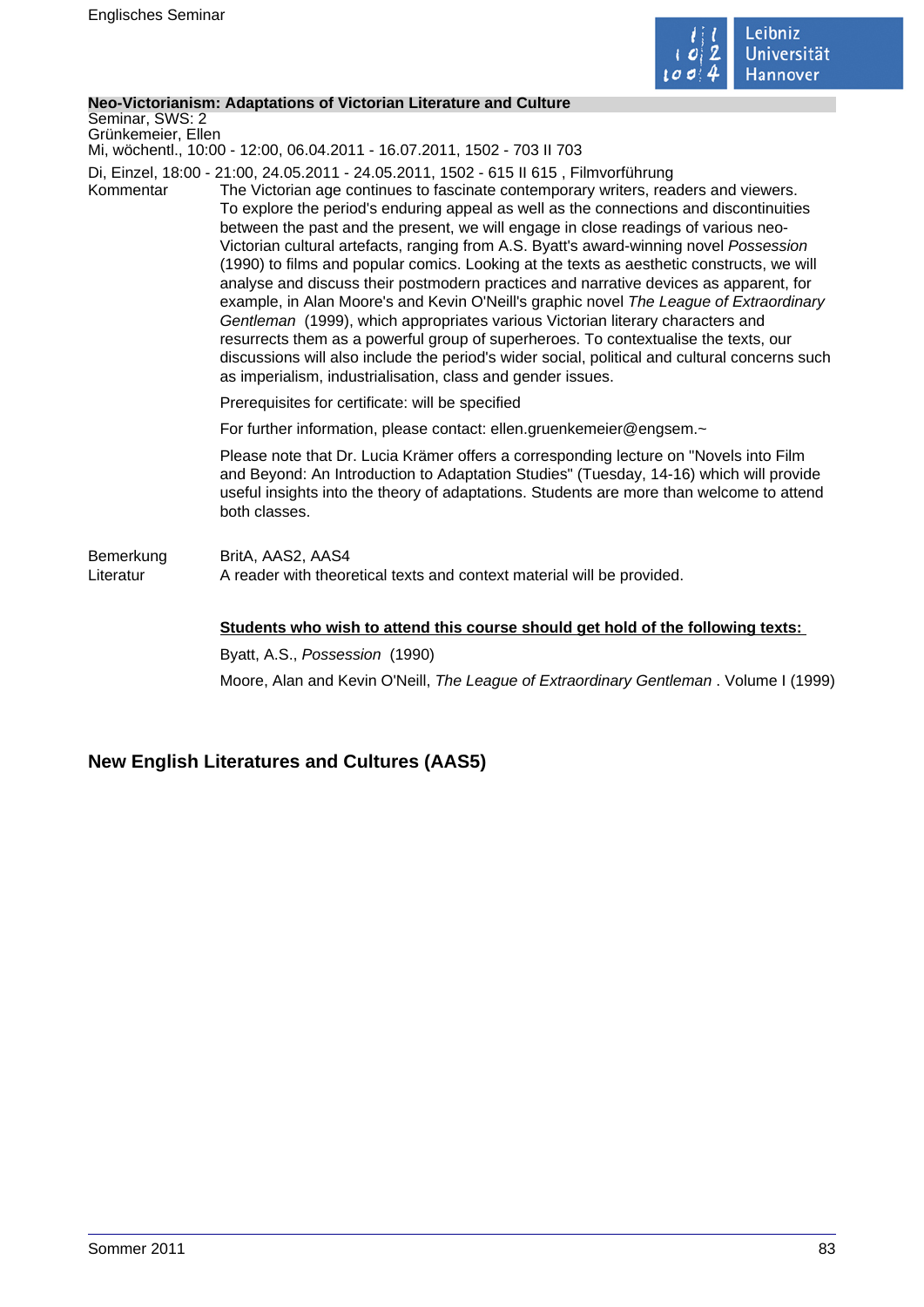

### **Contemporary British Writing and Film on Slavery and Abolition**

Seminar, SWS: 2 Gohrisch, Jana

Di, wöchentl., 16:00 - 18:00, 05.04.2011 - 16.07.2011, 1502 - 613 II 613

Kommentar The course introduces students to a topic that has received special attention in Britain not only in the wake of the bicentenary in 2007 of the abolition of the slave trade but much earlier in the writing by authors of Caribbean descent living in Britain. To lay the foundations, we shall watch Michael Apted's film Amazing Grace (2007) and discuss its construction of William Wilberforce and the abolition movement in order to establish their functions for contemporary British memory culture, which we will then problematise by reading three novels: Caryl Phillips's Cambridge (1991), David Dabydeen's A Harlot's Progress (1999) and Andrea Levy's The Long Song (2010). Phillips's Cambridge is set in the Caribbean after the abolition of the slave trade. It employs postmodern elements to dramatize the construction of reality and the tension between fact and fiction. Dabydeen's novel takes its title from Hogarth's first "modern moral subject" (painted in 1731, engraved in 1732) and features a former black slave who sells his life story to abolitionists. With Levy's Long Song (2010) we shall examine the polyphonic representation of black female agency and empowerment in Jamaica before and after emancipation (in 1833) to bring out facets that Apted, Phillips and Dabydeen lack.

> Please, read at least one of the texts prior to class and buy your own copies of the novels.

Prerequisites for certificate: regular attendance, active participation in class, short oral presentation and term paper

For further information: jana.gohrisch@engsem.uni-hannover.de

| Bemerkung<br>Literatur | BritA, AAS2, AAS3, AAS5<br><b>Primary texts:</b> |
|------------------------|--------------------------------------------------|
|                        | David Dabydeen. A Harlot's Progress (1999)       |
|                        | Andrea Levy. The Long Song (2010)                |
|                        | Caryl Phillips. Cambridge (1991)                 |

## **Secondary texts:**

Jana Gohrisch, Irmgard Maassen und Bernd-Peter Lange, Hg. "Slavery and the British". Hard Times Nr. 85 (2009)

James Walvin. A Short History of Slavery . London: Penguin 2007

# **Masterstudiengang Lehramt Gymnasium - Fach Englisch**

## **Fachpraktikum Englisch**

**Fachpraktikum für das Lehramt an Gymnasien / M.Ed.** Praktikum Vinals-Stein, Nicole Kommentar 5 Wochen am Gymnasium im September 2011. Anmeldung bis zum 30.04.2011 bei Nicole Vinals-Stein (nicole.vinals-stein@engsem.unihannover.de). Die Plätze werden in der Reihenfolge der Anmeldung vergeben.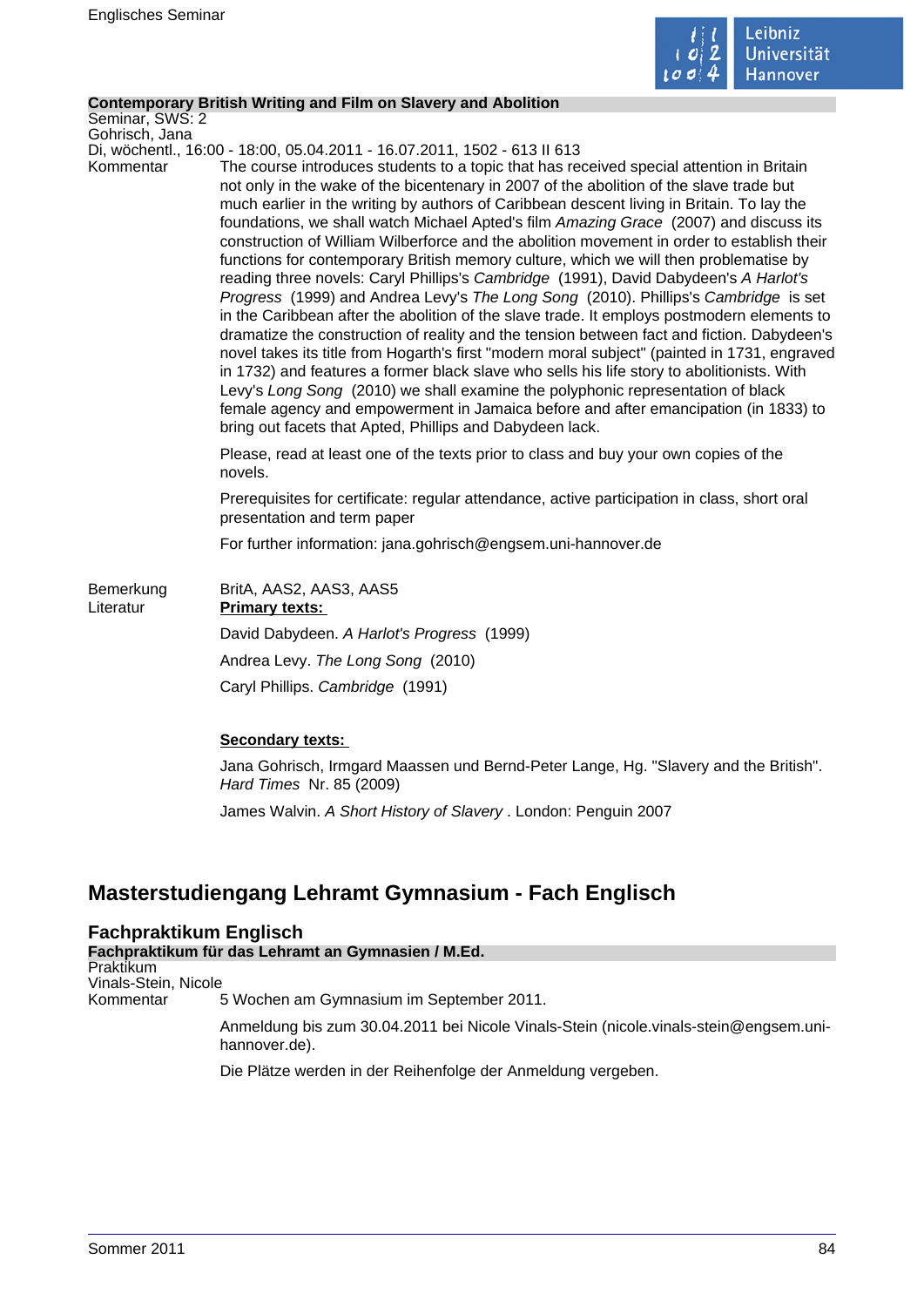

## **Planung und Analyse von Englischunterricht**

|                                    | <b>Planung und Analyse von Englischunterricht</b>                                                                                                                                                                                                                                                                                                                                         |
|------------------------------------|-------------------------------------------------------------------------------------------------------------------------------------------------------------------------------------------------------------------------------------------------------------------------------------------------------------------------------------------------------------------------------------------|
| Seminar, SWS: 2<br>Blell, Gabriele |                                                                                                                                                                                                                                                                                                                                                                                           |
| Kommentar                          | Do, wöchentl., 14:00 - 16:00, 07.04.2011 - 16.07.2011, 1502 - 615 II 615<br>Dieses Seminar ist obligatorisch für alle Lehramtsstudierenden. Für die noch<br>traditionellen Studiengänge (Staatsexamen) ist es praktikumsvorbereitend, wenn Sie das<br>Fachpraktikum im Fach Englisch absolvieren, es ist praktikumersetzend, wenn Sie das<br>Praktikum in einem anderen Fach absolvieren. |
|                                    | Im M. Ed. ist die Veranstaltung Teil des Moduls Fachpraktikum Englisch. Es werden<br>Aufzeichnungen und Unterricht analysiert und Unterrichtssequenzen geplant. Die<br>Veranstaltung ist stufen- und schulartenübergreifend angelegt. Die KursteilnehmerInnen<br>erarbeiten Planungsentwürfe für ihre jeweilige Schulart.                                                                 |
|                                    | Voraussetzungen: DidF1/F2, ASP                                                                                                                                                                                                                                                                                                                                                            |
|                                    | Voraussetzungen für Scheinerwerb: 'Studienleistung': Schriftliche Ausarbeitung<br>einer Analyse und eines Unterrichtsentwurfs oder Planung & Durchführung eigenen<br><b>Unterrichts</b>                                                                                                                                                                                                   |
|                                    | Anmeldung über Stud.IP                                                                                                                                                                                                                                                                                                                                                                    |
|                                    | Weitere Informationen: gabriele.blell@engsem.uni-hannover.de                                                                                                                                                                                                                                                                                                                              |
| Bemerkung<br>Literatur             | DidPA, FAL7<br>Bausch, Karl-Richard, Christ, Herbert & Krumm, Hans-Jürgen. (Hrsg.) (1995). Handbuch<br>Fremdsprachenunterricht. Tübingen: Francke (2. Auflage).                                                                                                                                                                                                                           |
|                                    | Hallet, Wolfgang & Nünning, Ansgar. (2007). Neue Ansätze und Konzepte der Literatur-<br>und Kulturdidaktik. Trier: wvt.                                                                                                                                                                                                                                                                   |
|                                    | Küster, Lutz. (2003). Plurale Bildung im Fremdsprachenunterricht. Fankfurt a.M.: Peter<br>Lang.                                                                                                                                                                                                                                                                                           |
|                                    | Meyer, Hilbert. (1987). Unterrichtsmethoden . 2 Bände. Frankfurt a.M.: Cornelsen/<br>Scriptor.                                                                                                                                                                                                                                                                                            |
|                                    | Mindt, Dieter. (1995). Unterrichtsplanung Englisch für die Sekundarstufe I.<br>(Neubearbeitung). Stuttgart: Klett.                                                                                                                                                                                                                                                                        |
|                                    | Müller-Hartmann, Andreas & Schocker-von Ditfurth, Marita. (Hrsg.)<br>(2005). Aufgabenorientierung im Fremdsprachenunterricht. Festschrift für Michael K.<br>Legutke. Tübingen: gnv.                                                                                                                                                                                                       |
|                                    | Zydatiß, Wolfgang. (2005). Bildungsstandards und Kompetenzniveaus im<br>Englischunterricht. Konzepte, Empirie, Kritik und Konsequenzen. Frankfurt a.M.: Peter<br>Lang.                                                                                                                                                                                                                    |
|                                    |                                                                                                                                                                                                                                                                                                                                                                                           |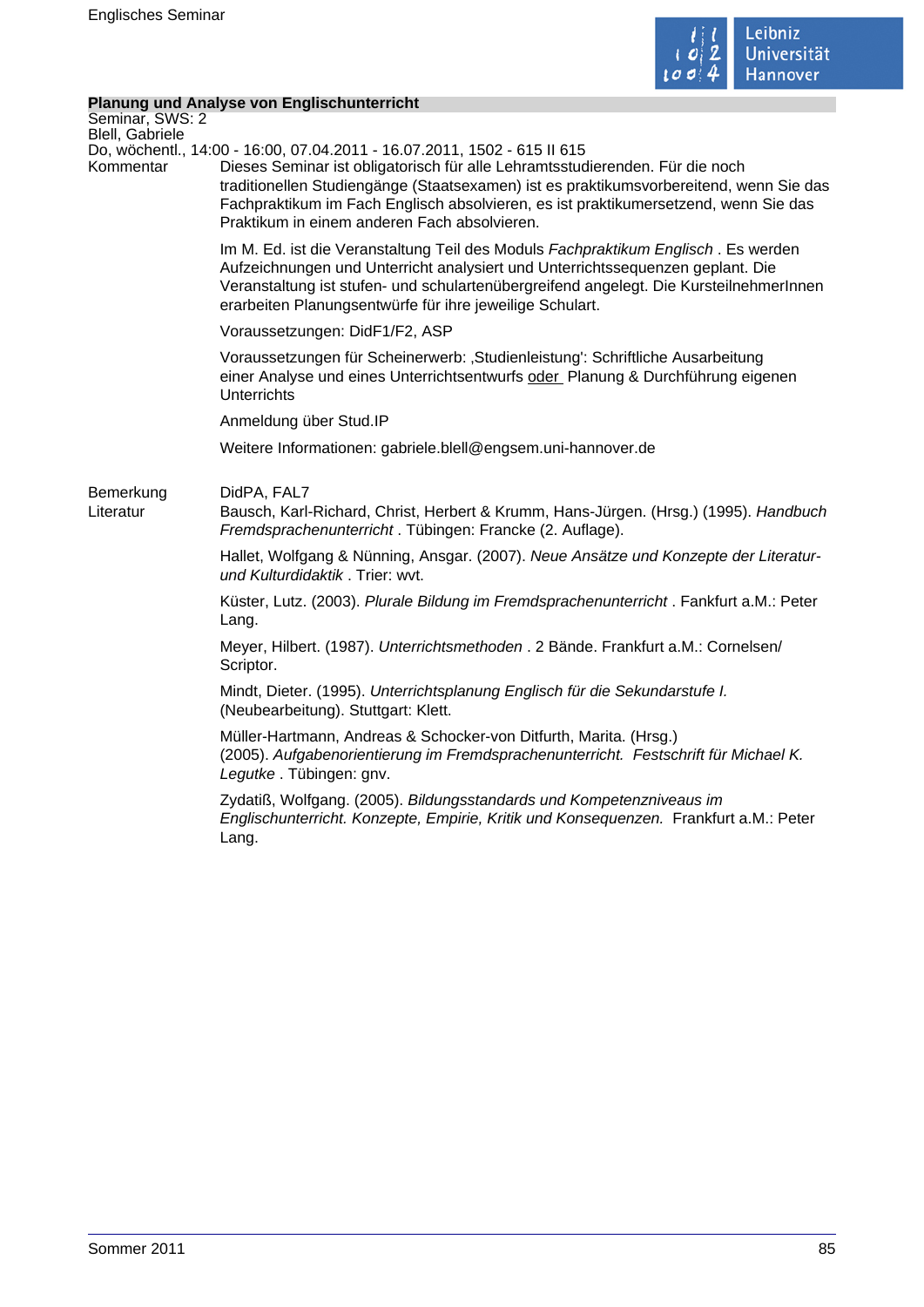

## **Planung und Analyse von Englischunterricht**

|                                         | Planung und Analyse von Englischunterneht                                                                                                                                                                                                                                               |
|-----------------------------------------|-----------------------------------------------------------------------------------------------------------------------------------------------------------------------------------------------------------------------------------------------------------------------------------------|
| Seminar, SWS: 2<br>Vinals-Stein, Nicole |                                                                                                                                                                                                                                                                                         |
| Kommentar                               | Di, wöchentl., 16:00 - 18:00, 05.04.2011 - 16.07.2011, 1502 - 609 II 609<br>Dieses Seminar ist obligatorisch für alle Lehramtsstudierenden und dient der<br>Vorbereitung auf das Fachpraktikum. Es werden Aufzeichnungen von Unterricht<br>analysiert und Unterrichtssequenzen geplant. |
|                                         | Die Veranstaltung ist stufen- und schulartübergreifend angelegt. Die KursteilnehmerInnen<br>erarbeiten Planungsentwürfe für ihre jeweilige Schulart.                                                                                                                                    |
|                                         | Voraussetzungen: ASP; Did F1 und DidF2                                                                                                                                                                                                                                                  |
|                                         | Anmeldung über Stud.IP.                                                                                                                                                                                                                                                                 |
| Bemerkung<br>Literatur                  | DidPA, FAL7<br>Bach, Gerhard & Johannes-Peter Timm (Hrsg.): Englischunterricht. Grundlagen und<br>Methoden einer handlungsorientierten Unterrichtspraxis. Tübingen: Francke 1989.                                                                                                       |
|                                         | Heuer, Helmut & Friederike Klippel: Englischmethodik. Problemfelder,<br>Unterrichtswirklichkeit und Handlungsempfehlungen. Berlin: Cornelsen 1993.                                                                                                                                      |
|                                         | Meyer, Hilbert: Unterrichtsmethoden, 2 Bände, Berlin: Cornelsen Scriptor 2001.                                                                                                                                                                                                          |
|                                         | Mindt, Dieter: Unterrichtsplanung Englisch für die Sekundarstufe I (Neubearbeitung).<br>Stuttgart: Klett 1995.                                                                                                                                                                          |
|                                         | Schaefer, Klaus: So schaffen Sie den Englischunterricht. Münster: Aschendorff 1992.                                                                                                                                                                                                     |
|                                         | Timm, Johannes-Peter. (Hrsg.): Englisch lernen und lehren. Didaktik des<br>Englischunterrichts. Berlin: Cornelsen 1998.                                                                                                                                                                 |
|                                         | Ziegésar, Detlev von & Margaret von: Einführung von Grammatik im Englischunterricht:<br>Materialien und Modelle. München: Oldenbourg 2001.                                                                                                                                              |
|                                         |                                                                                                                                                                                                                                                                                         |

# **Teaching Practice as Foreign Language Assistant**

| Seminar, SWS: 2<br>Tschann, Verena |                                                                                                                                                                                                                                                                                                                                                                                                                                                                                                                                                                     |
|------------------------------------|---------------------------------------------------------------------------------------------------------------------------------------------------------------------------------------------------------------------------------------------------------------------------------------------------------------------------------------------------------------------------------------------------------------------------------------------------------------------------------------------------------------------------------------------------------------------|
| Kommentar                          | Sa, Einzel, 10:00 - 18:00, 25.06.2011 - 25.06.2011, 1502 - 613 II 613<br>This course gives a practical introduction to different teaching assistant programmes<br>(PAD, Amity) and provides useful information about the tasks and responsibilities of<br>Foreign Language Assistants. We are going to compare different educational systems<br>(GB, USA, Ireland, Canada and Australia), develop and discuss activities and resources<br>for teaching German as a foreign language and you will have the chance to meet and talk<br>to former teaching assistants. |
|                                    | This course is obligatory for BA or M.Ed. students planning to substitute the Fach-<br>praktikum with the assistant year. The course will prepare for the 30 minute oral exam<br>which will take place after your return. Please note: DidPA is obligatory for all M.Ed.<br>students.                                                                                                                                                                                                                                                                               |

Please register for this class via email before June 15, 2011 (v\_tschann@hotmail.com).

# **Advanced Methodology**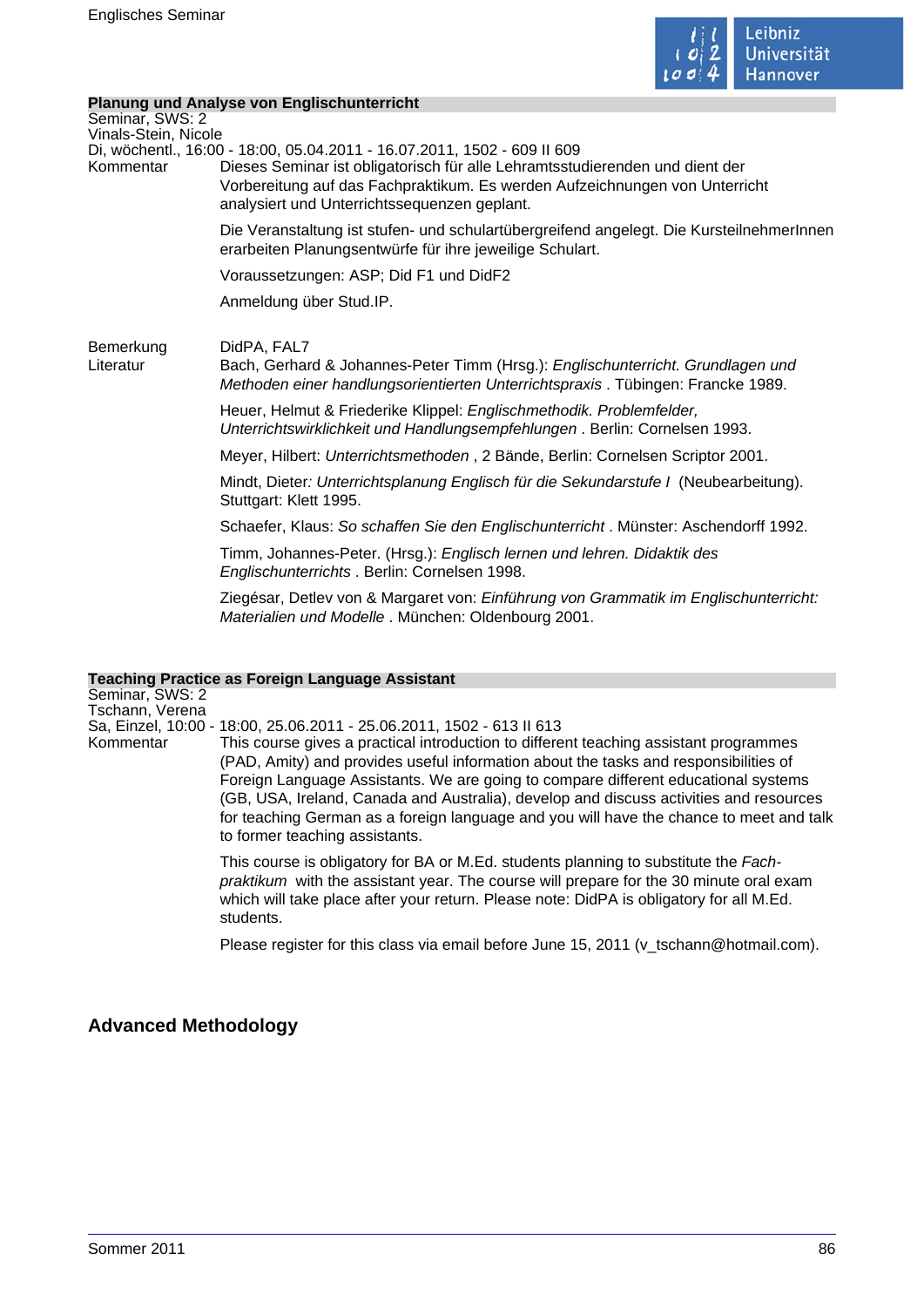

 $\mathbb{R}^3$ 

## **Multiliteracies - A new pedagogical approach to literacy teaching and learning**

| Seminar, SWS: 2<br>Kupetz, Rita |                                                                                                                                                                                                                                                                                                                                                                                                                                                                                 |
|---------------------------------|---------------------------------------------------------------------------------------------------------------------------------------------------------------------------------------------------------------------------------------------------------------------------------------------------------------------------------------------------------------------------------------------------------------------------------------------------------------------------------|
|                                 | Mi, wöchentl., 10:00 - 12:00, 06.04.2011 - 16.07.2011, 1502 - 615 II 615                                                                                                                                                                                                                                                                                                                                                                                                        |
| Kommentar                       | Multimodal means of communication challenge our perception of literacy, which is<br>definitely not limited to reading and writing printed texts. Furthermore, we need a<br>pedagogy which can cover a new balance of agency between teachers and learners,<br>where teachers design learning environments and learners design their own knowledge.<br>You will be encouraged to survey pupils' literacy practices and explore the potential for<br>(foreign) language learning. |
|                                 | Prerequisites: DidF1/2                                                                                                                                                                                                                                                                                                                                                                                                                                                          |
|                                 | M.Ed Studienleistungen: oral contribution and survey on learners' literacy practices                                                                                                                                                                                                                                                                                                                                                                                            |
|                                 | Please register via Stud.IP.                                                                                                                                                                                                                                                                                                                                                                                                                                                    |
|                                 | For further information: rita.kupetz@engsem.uni-hannover.de                                                                                                                                                                                                                                                                                                                                                                                                                     |
| Bemerkung<br>Literatur          | DidA, FAL6<br>A reader will be provided via the copy shop Stork.                                                                                                                                                                                                                                                                                                                                                                                                                |
|                                 | <b>Recommended literature:</b>                                                                                                                                                                                                                                                                                                                                                                                                                                                  |

Annah Healy. (Hrsg.) (2008). Multiliteracies and Diversity in Education. New Pedagogies for Expanding Landscapes . Oxford: OUP.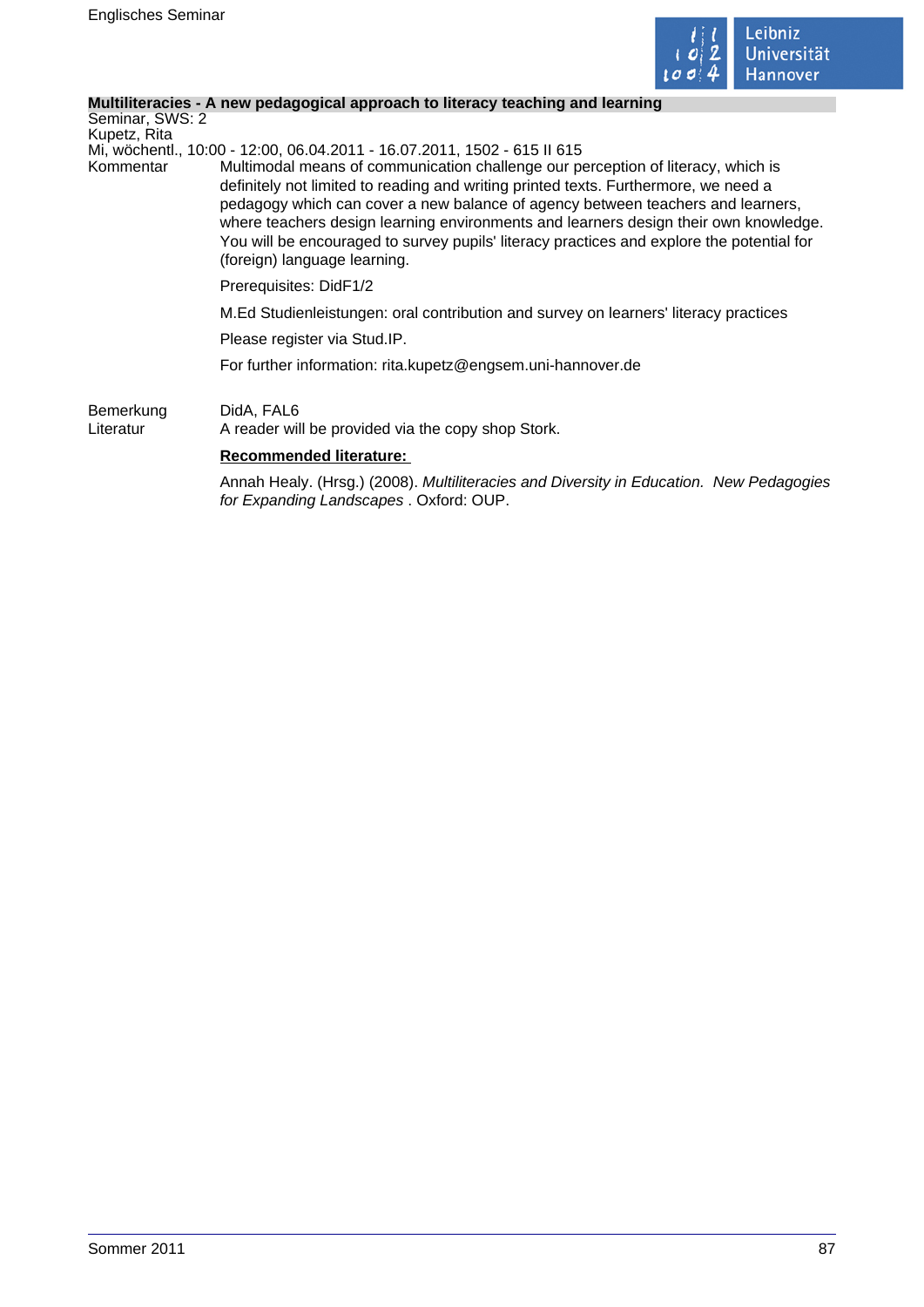

### **Teaching Film: Crash and Babel**

Seminar, SWS: 2 Blell, Gabriele

Do, wöchentl., 10:00 - 12:00, 07.04.2011 - 16.07.2011, 1502 - 615 II 615

Kommentar Students enjoy watching movies and TV for a variety of reasons. For one, they get exposure to authentic language in a non-threatening setting. Secondly, movies and video provide common ground to students of any cultural background. From the teaching perspective, film as a text-genre has been fully accepted for the EFL classroom in Lower Saxony since 2003. The course is designed to help you to teach two episodic films: Crash (2004) and Babel (2006). Some of the objectives of the course will be: critically analyze and understand the purpose for the use of basic film/video techniques and methods for teaching them to students, as well as intertextual connections between media (e.g. film & novel). understand and apply different critical approaches to studying film (e.g. semiotic, postcolonial, cultural studies) and teach them in a task-based learning context develop 'reading/viewing' skills through a range of classroom activities that demonstrate how audience interaction works to create meaning in film.

A film-screening for the films discussed in the classroom will be organized.

Please register via Stud.IP.

Prerequisites: DidF1/F2

Prerequisites for SL certificate will be specified in class.

For further information: gabriele.blell@engsem.uni-hannover.de

# Bemerkung DidA Literatur **Recommended Literature:**

Blell, Gabriele & Lütge, Christiane. (2004). Sehen, Hören, Verstehen und Handeln: Filme im Fremdsprachenunterricht. PRAXIS Fremdsprachenunterricht 6. 402-405. 430.

Blell, Gabriele & Lütge, Christiane. (2008). Filmbildung im Fremdsprachenunterricht. Neue Lernziele, Begründungen und Methoden. In: Claus Gnutzmann, Frank G. Königs & Ekkehard Zöfgen (Hrsg.), Fremdsprachenlehren und -lernen 37, 124-140.

Leizke-Ungerer, Eva. (2009). Film im Fremdsprachenunterricht. Literarische Stoffe, interkulturelle Ziele, mediale Wirkung . Stuttgart: Ibidem.

Mikos, Lothar. (2003). Film- und Fernsehanalyse . Konstanz: UVK Verlagsgesellschaft mbH.

The New London Group. (2000). "A Pedagogy of Multiliteracies." In: Cope, Bill & Kalantzis, Mary (eds.). Multiliteracies. London & NY: Routledge. 9-37.

Themenheft Teaching Film:PRAXIS Fremdsprachenunterricht 6/2004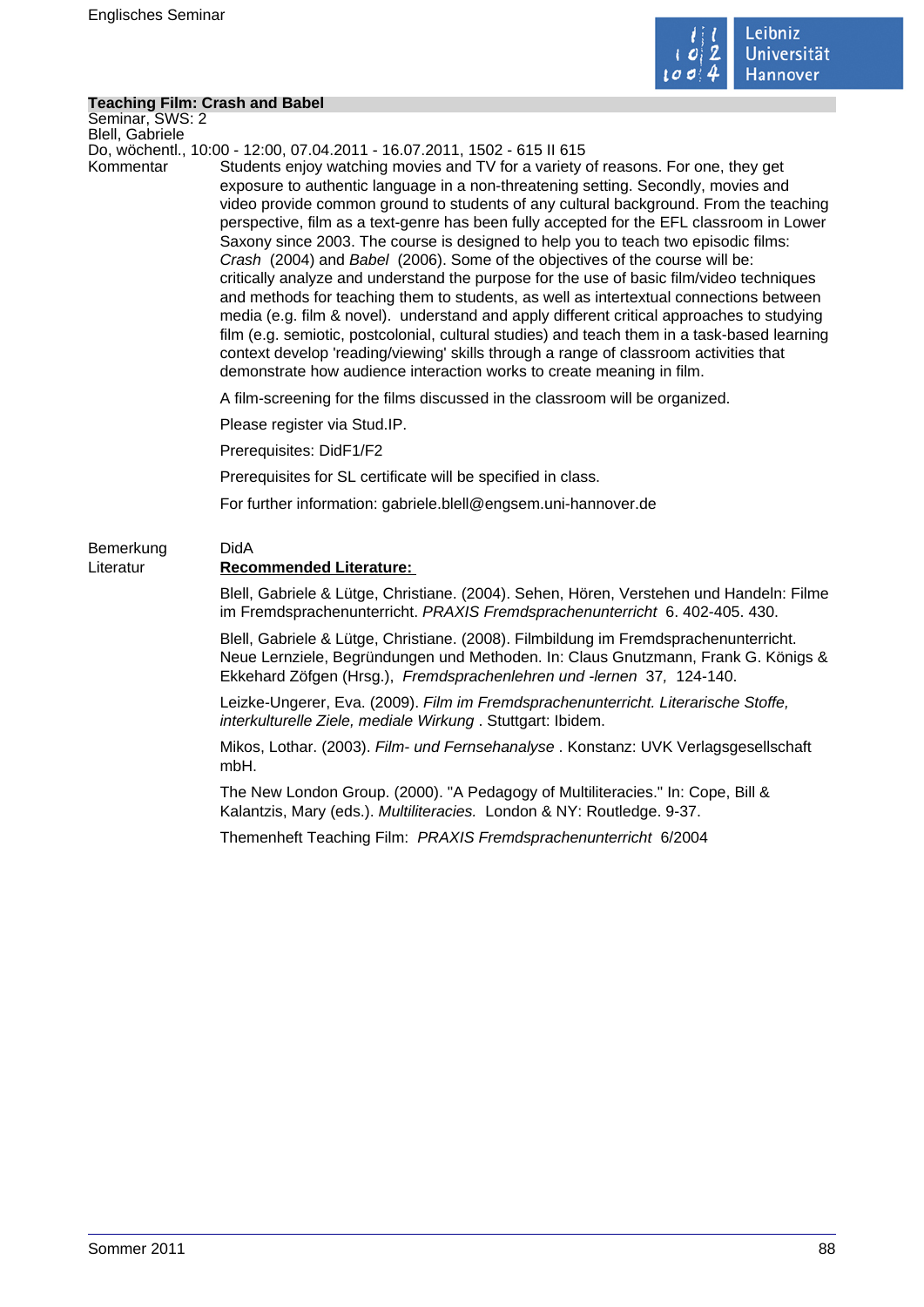

#### **Theorien und Konzepte des bilingualen Unterrichts aus zwei fachdidaktischen Perspektiven (am Beispiel von Geschichtsunterricht zu Themen des "langen 19. Jahrhunderts")** Seminar, SWS: 2

Barricelli, Michele (Prüfer/-in) / Blell, Gabriele

Di, wöchentl., 16:00 - 18:00, 05.04.2011 - 16.07.2011, 1502 - 003 II 003

| Kommentar | DI, WOCHEHII., TO.UU - TO.UU, U3.U4.ZUTT - TO.U7.ZUTT, T3UZ - UU3 II UU3<br>Geschichte gehört in Deutschland zu den häufigsten Sachfächern im Bilingualen<br>Unterricht. Das Attribut "bilingual" impliziert einerseits, dass die Schulsprache Deutsch<br>in diesem Unterricht durchaus ihren Platz hat, also zumindest streckenweise in<br>zwei Sprachen gelernt wird. Es fixiert andererseits das Ziel einer funktionalen Zwei-<br>bzw. partiellen Mehrsprachigkeit. Es wird damit in diesem Unterricht keine originäre<br>Beherrschung der Fremdsprache im Sinne muttersprachlicher Kompetenz angestrebt,<br>sondern vielmehr eine segmental-funktionale Fremdsprachenkompetenz. Zusätzlich<br>soll sich für das Sachfach ein "Mehrwert" ergeben, der im Falle der Geschichte etwa<br>in einem systematischen Perspektivenwechsel, der tieferen Einsicht in die narrative<br>Verfasstheit des historischen Erkennens oder dem verstärkten interkulturellen Lernen<br>(Fremdverstehen) bestehen kann.Am Beispiel von historischen Gegenständen des<br>"langen" 19 Jahrhunderts sollen im Seminar die wesentlichen Konstellationen für den<br>bilingualen Sachfachunterricht Geschichte-Englisch in deutschen Schulklassen bearbeitet |
|-----------|----------------------------------------------------------------------------------------------------------------------------------------------------------------------------------------------------------------------------------------------------------------------------------------------------------------------------------------------------------------------------------------------------------------------------------------------------------------------------------------------------------------------------------------------------------------------------------------------------------------------------------------------------------------------------------------------------------------------------------------------------------------------------------------------------------------------------------------------------------------------------------------------------------------------------------------------------------------------------------------------------------------------------------------------------------------------------------------------------------------------------------------------------------------------------------------------------------------------------------------|
|           | werden:<br>a) zu einem amerikanisch/britischen Thema (also "fremde" Geschichte mit                                                                                                                                                                                                                                                                                                                                                                                                                                                                                                                                                                                                                                                                                                                                                                                                                                                                                                                                                                                                                                                                                                                                                     |
|           | englischsprachigen Originalquellen),                                                                                                                                                                                                                                                                                                                                                                                                                                                                                                                                                                                                                                                                                                                                                                                                                                                                                                                                                                                                                                                                                                                                                                                                   |
|           | b) zu einem deutschen Thema (also eigene Geschichte mit z. T. muttersprachlichen,<br>englisch übersetzten Quellen),                                                                                                                                                                                                                                                                                                                                                                                                                                                                                                                                                                                                                                                                                                                                                                                                                                                                                                                                                                                                                                                                                                                    |
|           | c) zum Thema der Französischen Revolution (also doppelte Alterität: fremde Geschichte,<br>fremdsprachliche Quellen, die in eine andere Fremdsprache übersetzt wurden) sowie                                                                                                                                                                                                                                                                                                                                                                                                                                                                                                                                                                                                                                                                                                                                                                                                                                                                                                                                                                                                                                                            |
|           | d) 1. Weltkrieg als Exempel einer multiperspektivischen, multilingualen Betrachtung.                                                                                                                                                                                                                                                                                                                                                                                                                                                                                                                                                                                                                                                                                                                                                                                                                                                                                                                                                                                                                                                                                                                                                   |
| Bemerkung | Bei der fachlichen, fachdidaktischen und (fremd-)sprachlichen Analyse ausgewählter<br>Darstellungen, Quellentexte, Bildmedien und Schulmaterialien sollen im Seminar immer<br>auch Fragen der unterrichtsdidaktischen Umsetzung eine Rolle spielen (Textauswahl,<br>Übungs- und Aufgabengestaltung, Methodenauswahl, Methoden sprachlicher Stützung,<br>Glossar, etc.).<br>Seminarsprache: Deutsch und Englisch!                                                                                                                                                                                                                                                                                                                                                                                                                                                                                                                                                                                                                                                                                                                                                                                                                       |
|           | <b>DidA</b>                                                                                                                                                                                                                                                                                                                                                                                                                                                                                                                                                                                                                                                                                                                                                                                                                                                                                                                                                                                                                                                                                                                                                                                                                            |
| Literatur | Barricelli, Michele & Ulrich Schmieder. (2007). Über Nutzen und Nachteil des<br>bilingualen Sachfachunterrichts. Fremdsprachen- und Geschichtsdidaktik im Dialog.<br>In: Daniela Caspari u.a. (Hrsg.): Bilingualer Unterricht macht Schule. Beiträge aus der<br>Praxisforschung. Frankfurt a.M.: Lang. 205-220.                                                                                                                                                                                                                                                                                                                                                                                                                                                                                                                                                                                                                                                                                                                                                                                                                                                                                                                        |
|           | Blell, Gabriele & Füllberg-Stolberg, Katja. (2005). " The Amistad Revolt": Ein<br>fächerübergreifendes Seminar zum bilingualen Geschichtsunterricht". In: Blell, Gabriele<br>& Kupetz, Rita (Hrsg.). Bilingualer Sachfachunterricht und Lehrerausbildung für den<br>bilingualen Unterricht: Forschung und Praxisberichte. Frankfurt a.M.: Lang. 111-130.                                                                                                                                                                                                                                                                                                                                                                                                                                                                                                                                                                                                                                                                                                                                                                                                                                                                               |
|           | Christ, Herbert. (2000). "Zweimal hinschauen - Geschichte bilingual lernen." In: Lothar<br>Bredella & Franz-Joseph Meißner et al. (Hrsg.), Wie ist Fremdverstehen lehr- und<br>lernbar? Tübingen: Narr. 43-83.                                                                                                                                                                                                                                                                                                                                                                                                                                                                                                                                                                                                                                                                                                                                                                                                                                                                                                                                                                                                                         |
|           | Hasberg, Wolfgang (2004). Bilingualer Geschichtsunterricht und historisches Lernen.<br>Möglichkeiten und Grenzen. Internationale Schulbuchforschung. Heft 2/2004, 26.<br>119-139.                                                                                                                                                                                                                                                                                                                                                                                                                                                                                                                                                                                                                                                                                                                                                                                                                                                                                                                                                                                                                                                      |
|           | Theis, Rolf et al. (2009). Geschichte und Geschehen. Bilingual 19th century . Stuttgart/<br>Leipzig: Klett.                                                                                                                                                                                                                                                                                                                                                                                                                                                                                                                                                                                                                                                                                                                                                                                                                                                                                                                                                                                                                                                                                                                            |
|           | Weeke, Annegret et al. (2006). Invitation to History. Berlin: Cornelsen.                                                                                                                                                                                                                                                                                                                                                                                                                                                                                                                                                                                                                                                                                                                                                                                                                                                                                                                                                                                                                                                                                                                                                               |
|           |                                                                                                                                                                                                                                                                                                                                                                                                                                                                                                                                                                                                                                                                                                                                                                                                                                                                                                                                                                                                                                                                                                                                                                                                                                        |

## **Advanced Studies**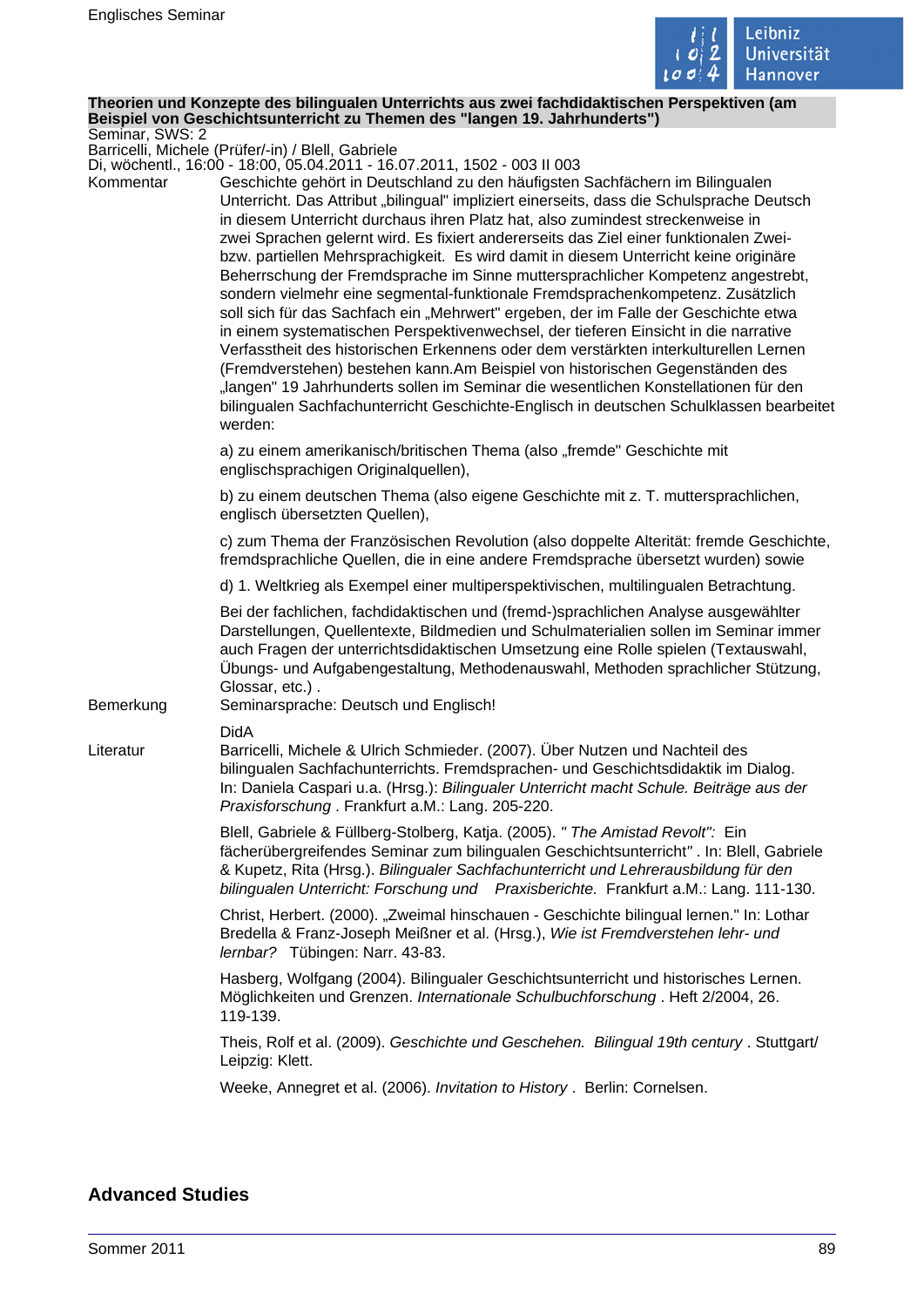

#### **Anti-Intellectualism in America**

Seminar, SWS: 2 Twelbeck, Kirsten

Do, wöchentl., 10:00 - 12:00, 07.04.2011 - 16.07.2011, 1502 - 609 II 609

Kommentar Major events in American history-from the Salem witchcraft trials to the celebration of the "common man" during the Jacksonian era, from the evangelical revivals in the nineteenth century to twentieth-century McCarthyism, from Hollywood to "Creationism" to the assumption that Barack Obama plays a part in a Muslim conspiracy-have contributed to the idea that the United States are a fundamentally anti-intellectual society. Europeans in particular have referred to the tradition of "American Unreason" (Susan Jacobi) to launch what has been termed "anti-Americanism," a criticism that has more often than not been badly informed about the actual complexity of American culture and of the role that the anti-intellectual tradition has played therein.

> In this seminar we will look at American anti-intellectualism and discuss its social and political functions in historical context. Particular attention will be paid to the scholarly debate since World War II (e.g. Richard Hofstadter, Anti-Intellectualism in American Life , 1962 and, more recently, Susan Jacobi, The Age of American Unreason , 2008). Often overlooked by European critics, there is a decisively American tradition of public debate that has been part and parcel of the country's democratic legacy and a key to understanding American culture.

For further information: kirsten.twelbeck@engsem.uni-hannover.de

Bemerkung AmerA / AAS2

### **Cognition in Language Acquisition**

Seminar, SWS: 2 Altendorf, Ulrike

Mi, wöchentl., 10:00 - 12:00, 06.04.2011 - 16.07.2011, 1502 - 306 II 306

This course will explore the controversial role of cognition in language acquisition and learning. It will look at theoretical considerations and empirical research on the topic. There will be a particular focus on language immersion programmes, such as English and French immersion programmes in Canada.

Prerequisites: Foundations Linguistics 1 and 2 (Major), Foundations Linguistics (Minor)

#### **Course size limited to 35 people**

**Please register for this class via Stud.IP between 1 and 15 March!** 

Bemerkung LingA1, LingA2 / FAL2, FAL7

## **Cognitive Sociolinguistics**

Seminar, SWS: 2 Altendorf, Ulrike Di, wöchentl., 14:00 - 16:00, 05.04.2011 - 16.07.2011, 1502 - 306 II 306 Kommentar This course will explore a very recent approach to sociolinguistics and language variation that aims at the "marriage" of cognitive linguistics and variational linguistics. It will look at classic texts from both branches and at recent texts suggesting different ways of combining them. Prerequisites: Foundations Linguistics 1 and 2 (Major), Foundations Linguistics (Minor) **Course size limited to 35 people Please register for this class via Stud.IP between 1 and 15 March!** 

Bemerkung LingA1, LingA2 / FAL4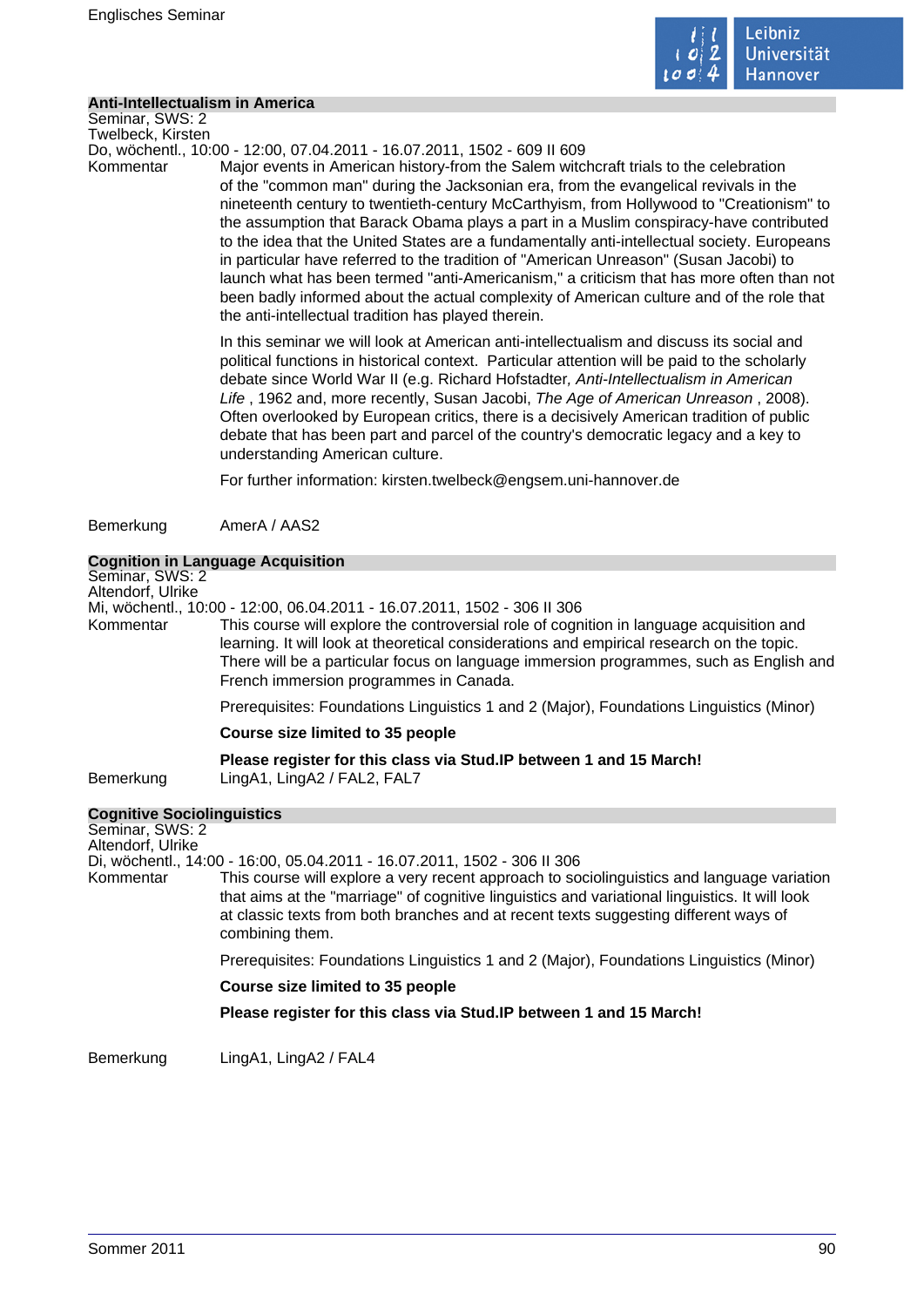

## **Contemporary British Writing and Film on Slavery and Abolition**

Seminar, SWS: 2 Gohrisch, Jana

Di, wöchentl., 16:00 - 18:00, 05.04.2011 - 16.07.2011, 1502 - 613 II 613

Kommentar The course introduces students to a topic that has received special attention in Britain not only in the wake of the bicentenary in 2007 of the abolition of the slave trade but much earlier in the writing by authors of Caribbean descent living in Britain. To lay the foundations, we shall watch Michael Apted's film Amazing Grace (2007) and discuss its construction of William Wilberforce and the abolition movement in order to establish their functions for contemporary British memory culture, which we will then problematise by reading three novels: Caryl Phillips's Cambridge (1991), David Dabydeen's A Harlot's Progress (1999) and Andrea Levy's The Long Song (2010). Phillips's Cambridge is set in the Caribbean after the abolition of the slave trade. It employs postmodern elements to dramatize the construction of reality and the tension between fact and fiction. Dabydeen's novel takes its title from Hogarth's first "modern moral subject" (painted in 1731, engraved in 1732) and features a former black slave who sells his life story to abolitionists. With Levy's Long Song (2010) we shall examine the polyphonic representation of black female agency and empowerment in Jamaica before and after emancipation (in 1833) to bring out facets that Apted, Phillips and Dabydeen lack.

> Please, read at least one of the texts prior to class and buy your own copies of the novels.

Prerequisites for certificate: regular attendance, active participation in class, short oral presentation and term paper

For further information: jana.gohrisch@engsem.uni-hannover.de

| Bemerkung<br>Literatur | BritA, AAS2, AAS3, AAS5<br><b>Primary texts:</b> |
|------------------------|--------------------------------------------------|
|                        | David Dabydeen. A Harlot's Progress (1999)       |
|                        | Andrea Levy. The Long Song (2010)                |
|                        | Caryl Phillips. Cambridge (1991)                 |

## **Secondary texts:**

Jana Gohrisch, Irmgard Maassen und Bernd-Peter Lange, Hg. "Slavery and the British". Hard Times Nr. 85 (2009)

James Walvin. A Short History of Slavery . London: Penguin 2007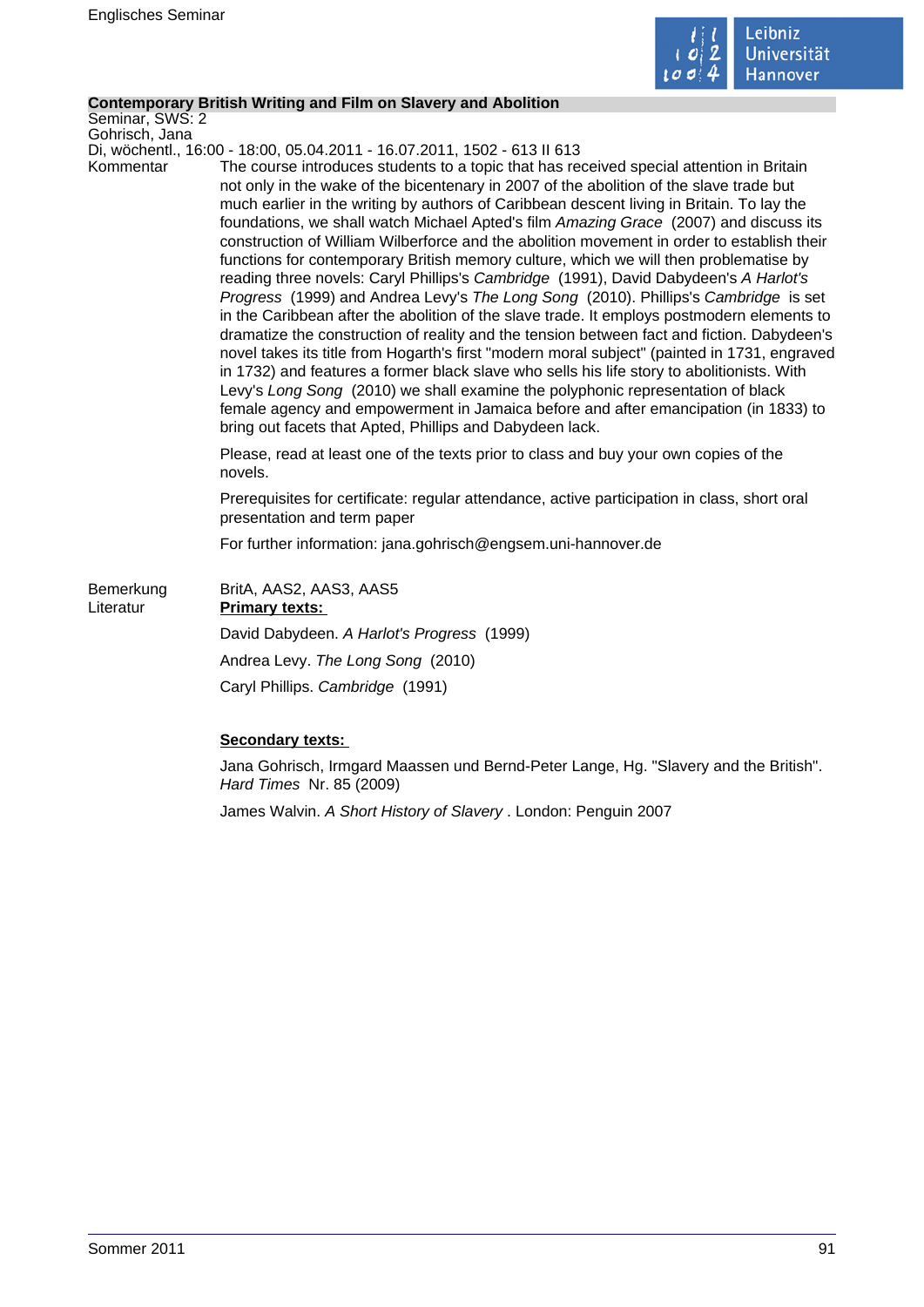

## **Contrastive Linguistics**

| <b>Contrastive Linguistics</b><br>Seminar, SWS: 2<br>Nereo, Filippo |                                                                                                                                                                                                                                                                                                                                                                                                                                                                                                                                                                                                                                                                                                                              |
|---------------------------------------------------------------------|------------------------------------------------------------------------------------------------------------------------------------------------------------------------------------------------------------------------------------------------------------------------------------------------------------------------------------------------------------------------------------------------------------------------------------------------------------------------------------------------------------------------------------------------------------------------------------------------------------------------------------------------------------------------------------------------------------------------------|
|                                                                     | Fr, Einzel, 10:00 - 16:00, 01.04.2011 - 01.04.2011, 1502 - 703 II 703, BLOCKSEMINAR (Mo, 28. März - Fr,                                                                                                                                                                                                                                                                                                                                                                                                                                                                                                                                                                                                                      |
| 01. April: jeweils 10:00 - 16:00 Uhr)<br>Kommentar                  | !!! ACHTUNG: Dieses Seminar findet als BLOCKSEMINAR statt (Mo, 28.03. - Fr,<br>01.04.: jeweils von 10:00 - 16:00 Uhr) !!!                                                                                                                                                                                                                                                                                                                                                                                                                                                                                                                                                                                                    |
|                                                                     | This seminar will present a comprehensive and fine-grained analysis of the major<br>contrasts between English and German with the aim of showing how far two<br>closely related languages have moved apart and of providing new foundations<br>for the study and the teaching of English from the perspective of German and the<br>study of German from the perspective of English. This advanced seminar will be<br>based on a thorough exploration of the relevant literature on the two languages<br>and on language typology in general.                                                                                                                                                                                 |
|                                                                     | Prerequisite for certificate: regular attendance; active participation in class;<br>reading assignment; Studienleistung: a 20-minute oral presentation in English<br>(Anmoderation des jeweiligen Themas für die Sitzung), book review or annotated<br>bibliography; Prüfungsleistung: a 5000-word essay in English.                                                                                                                                                                                                                                                                                                                                                                                                         |
|                                                                     | For further information and to register for this course:<br>filippo.nereo@manchester.ac.uk                                                                                                                                                                                                                                                                                                                                                                                                                                                                                                                                                                                                                                   |
|                                                                     | Languages in class: English and German                                                                                                                                                                                                                                                                                                                                                                                                                                                                                                                                                                                                                                                                                       |
| Bemerkung<br>Literatur                                              | It is expected that participants have successfully completed the<br>Studienleistung(en) of LingF4.<br>LingA1, LingA2 / FAL5.1, FAL5.2<br>Required text:                                                                                                                                                                                                                                                                                                                                                                                                                                                                                                                                                                      |
|                                                                     | König, Ekkehard and Volker Gast. 2009. Understanding English-German Contrasts. 2nd<br>ed. Berlin: Erich Schmidt Verlag.                                                                                                                                                                                                                                                                                                                                                                                                                                                                                                                                                                                                      |
|                                                                     | A comprehensive reading list and a list of topics for presentation will be circulated to all<br>students registered for the course nearer the time.                                                                                                                                                                                                                                                                                                                                                                                                                                                                                                                                                                          |
| <b>Fashion</b>                                                      |                                                                                                                                                                                                                                                                                                                                                                                                                                                                                                                                                                                                                                                                                                                              |
| Seminar, SWS: 2<br>Mayer, Ruth                                      | Mo, wöchentl., 12:00 - 14:00, 04.04.2011 - 16.07.2011, 1502 - 609 II 609                                                                                                                                                                                                                                                                                                                                                                                                                                                                                                                                                                                                                                                     |
|                                                                     | Fr, Einzel, 16:00 - 18:00, 27.05.2011 - 27.05.2011, 1502 - 615 II 615, Filmvorführung                                                                                                                                                                                                                                                                                                                                                                                                                                                                                                                                                                                                                                        |
| Kommentar                                                           | Fr, Einzel, 16:00 - 18:00, 03.06.2011 - 03.06.2011, 1502 - 615 II 615, Filmvorführung<br>In this course we will investigate the phenomenon and the discourses of fashion both<br>in view of fashion practices and the representation of fashion. We will look at the<br>development of the twentieth century fashion industry and at the history of fashion<br>design, we will be concerned with sociological theories of consumption, fashion, and self-<br>fashioning, and with literary and filmic enactments of fashion (Theodore Dreiser's Sister<br>Carrie (1900), Abraham Cahan's The Rise of David Levinsky (1917), Bret Easton Ellis'<br>Glamorama (1998), and the films Funny Face (1957) or Pret a Porter (1994). |
|                                                                     | Please register for this class on StudIP starting from March 1, 2011, and check<br>there for updates and additional information as the semester approaches.                                                                                                                                                                                                                                                                                                                                                                                                                                                                                                                                                                  |
|                                                                     | The number of participants for this class is limited to 25.                                                                                                                                                                                                                                                                                                                                                                                                                                                                                                                                                                                                                                                                  |
|                                                                     | Prerequisites for certificate: will be specified                                                                                                                                                                                                                                                                                                                                                                                                                                                                                                                                                                                                                                                                             |
|                                                                     | For further information: ruth.mayer@engsem.uni-hannover.de                                                                                                                                                                                                                                                                                                                                                                                                                                                                                                                                                                                                                                                                   |
| Bemerkung<br>Literatur                                              | AmerA / AAS3, AAs4<br>Please purchase Glamorama (Picador, ISBN 78-0330447997).<br>A reader with additional material will be made available at the beginning of the semester.                                                                                                                                                                                                                                                                                                                                                                                                                                                                                                                                                 |
|                                                                     |                                                                                                                                                                                                                                                                                                                                                                                                                                                                                                                                                                                                                                                                                                                              |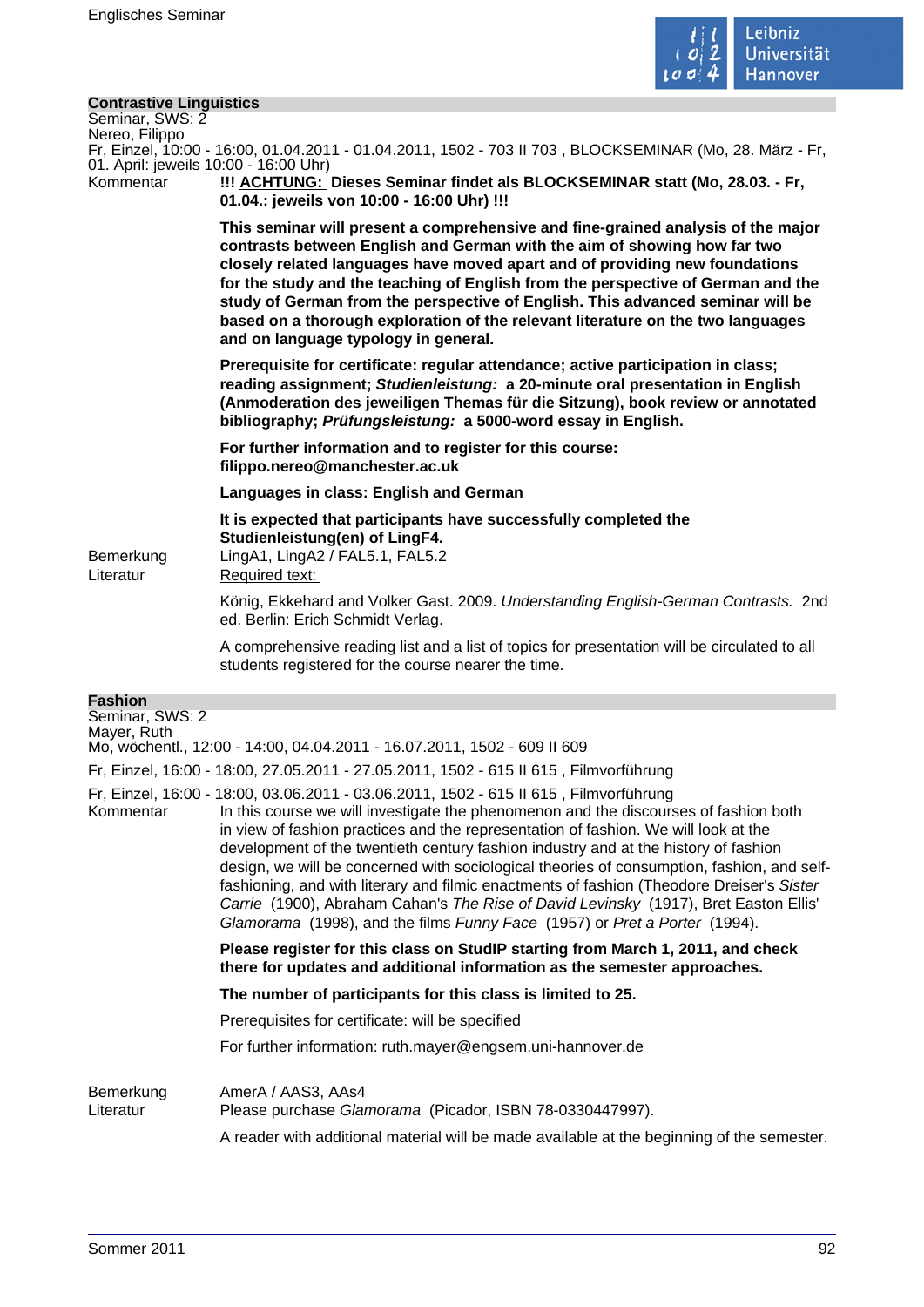

## **Literary and Cultural Theory: Theories of Authorship**

Seminar, SWS: 2 Mayer, Ruth

Di, wöchentl., 10:00 - 12:00, 05.04.2011 - 16.07.2011, 1502 - 609 II 609

Kommentar In this course we will survey some of the major theoretical statements concerning the category of the author in literary and cultural studies. We will read and discuss twentiethcentury classics by William K. Wimsatt and Monroe C. Beardsley (on the "intentional fallacy"), Wayne C. Booth (on the "implied author"), Roland Barthes (on the "death of the author"), Michel Foucault (on the "author-function"), Sandra M. Gilbert and Susan Gubar (on feminist authorship), and others. In a second step, we will relate these attempts at theorizing authorship to specific case studies from American literature. In so doing, we will investigate how theoretical definitions of authorship are reflected in - or betrayed by - the self-representation of actual authors within the literary works (or on the 'paratextual' margins of these works). In his manner, our case studies will concentrate on different historical modes of enacting authorship and literary authority.

> **Please register for this class on StudIP starting from March 1, 2011, and check there for updates and additional information as the semester approaches.**

**The number of participants for this class is limited to 25.** 

Prerequisites for certificate: will be specified

For further information: ruth.mayer@engsem.uni-hannover.de

Bemerkung AmerA / AAS1.2 Literatur A reader with additional material will be made available at the beginning of the semester.

## **Neo-Victorianism: Adaptations of Victorian Literature and Culture**

Seminar, SWS: 2 Grünkemeier, Ellen

Mi, wöchentl., 10:00 - 12:00, 06.04.2011 - 16.07.2011, 1502 - 703 II 703

Di, Einzel, 18:00 - 21:00, 24.05.2011 - 24.05.2011, 1502 - 615 II 615 , Filmvorführung

Kommentar The Victorian age continues to fascinate contemporary writers, readers and viewers. To explore the period's enduring appeal as well as the connections and discontinuities between the past and the present, we will engage in close readings of various neo-Victorian cultural artefacts, ranging from A.S. Byatt's award-winning novel Possession (1990) to films and popular comics. Looking at the texts as aesthetic constructs, we will analyse and discuss their postmodern practices and narrative devices as apparent, for example, in Alan Moore's and Kevin O'Neill's graphic novel The League of Extraordinary Gentleman (1999), which appropriates various Victorian literary characters and resurrects them as a powerful group of superheroes. To contextualise the texts, our discussions will also include the period's wider social, political and cultural concerns such as imperialism, industrialisation, class and gender issues.

Prerequisites for certificate: will be specified

For further information, please contact: ellen.gruenkemeier@engsem.~

Please note that Dr. Lucia Krämer offers a corresponding lecture on "Novels into Film and Beyond: An Introduction to Adaptation Studies" (Tuesday, 14-16) which will provide useful insights into the theory of adaptations. Students are more than welcome to attend both classes.

Bemerkung BritA, AAS2, AAS4 Literatur **A** reader with theoretical texts and context material will be provided.

#### **Students who wish to attend this course should get hold of the following texts:**

Byatt, A.S., Possession (1990)

Moore, Alan and Kevin O'Neill, The League of Extraordinary Gentleman . Volume I (1999)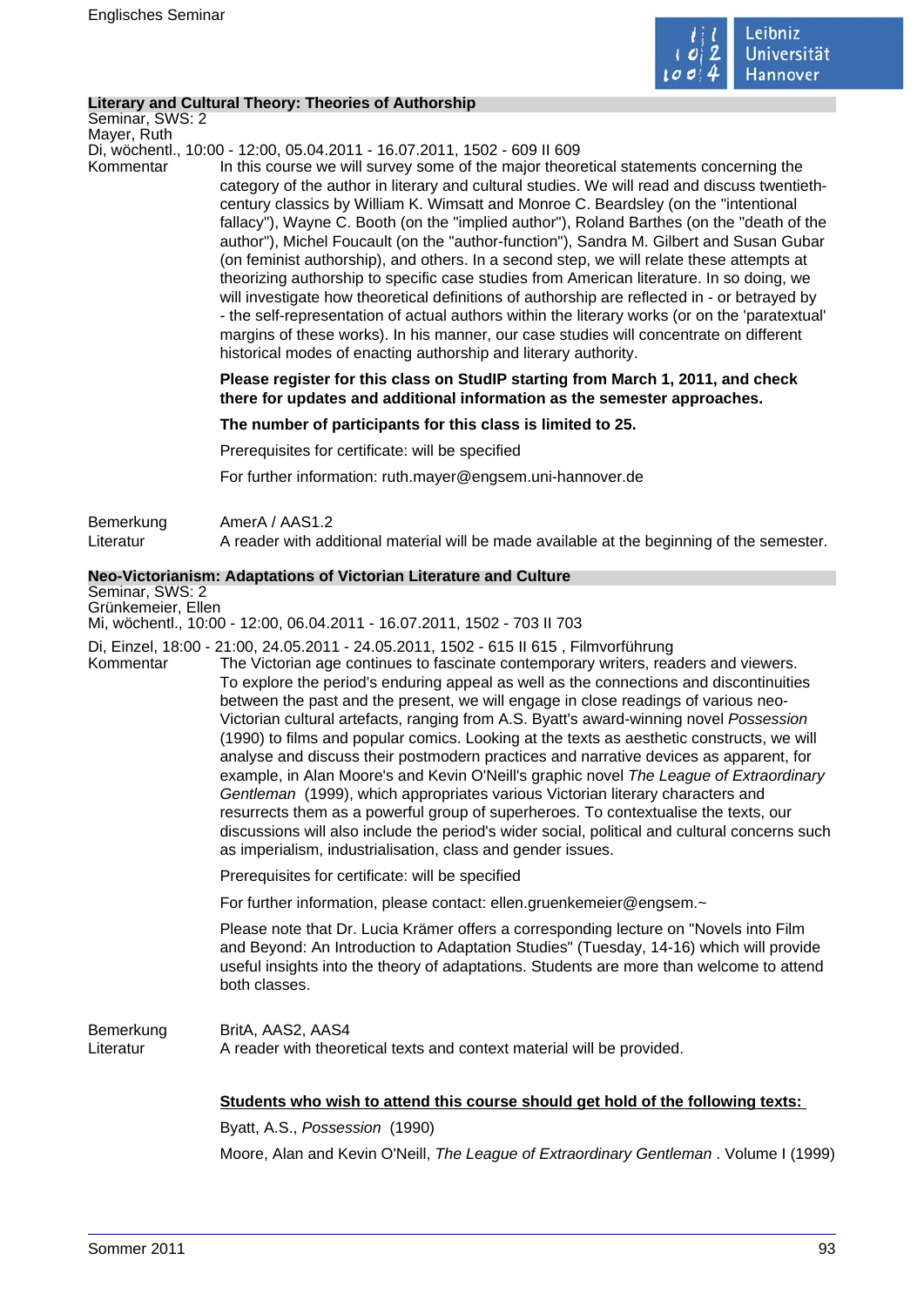

## **Variation in Linguistic Systems**

| Seminar, SWS: 2          |                                                                                                                                                                                                                                                                                                                                                                                                                     |
|--------------------------|---------------------------------------------------------------------------------------------------------------------------------------------------------------------------------------------------------------------------------------------------------------------------------------------------------------------------------------------------------------------------------------------------------------------|
| Altendorf, Ulrike        |                                                                                                                                                                                                                                                                                                                                                                                                                     |
| Kommentar                | Di, wöchentl., 16:00 - 18:00, 05.04.2011 - 16.07.2011, 1502 - 703 II 703<br>This course will explore language variation focussing on language-internal rather than<br>language-external constraints. It will discuss patterns of variation in different varieties of<br>English at the phonetic-phonological, grammatical and lexical level, also including the<br>effects of language contact and language change. |
|                          | Prerequisites: Foundations Linguistics 1 and 2 (Major), Foundations Linguistics (Minor)                                                                                                                                                                                                                                                                                                                             |
|                          | Course size limited to 35 people                                                                                                                                                                                                                                                                                                                                                                                    |
| Bemerkung                | Please register for this class via Stud. IP between 1 and 15. March!<br>LingA1/LingA2, FAL 4                                                                                                                                                                                                                                                                                                                        |
| <b>Linguistic Survey</b> | <b>Survey of English - Phonetics and Phonology</b>                                                                                                                                                                                                                                                                                                                                                                  |
| Vorlesung, SWS: 2        |                                                                                                                                                                                                                                                                                                                                                                                                                     |

Altendorf, Ulrike Mi, wöchentl., 08:00 - 10:00, 06.04.2011 - 16.07.2011, 1502 - 003 II 003 Mi, Einzel, 08:00 - 10:00, 29.06.2011 - 29.06.2011, 1507 - 002 VII 002 , Klausur Kommentar This course will take a closer look at the phonetics and phonology of English. We will look at both segmental and supra-segmental features of the major reference accents of English, RP and General American. If appropriate, the theoretical angle will be contrastive, focussing on differences between German and English. In other cases, the approach will be diachronic, with a special emphasis on on-going trends, variationist, with a special emphasis on the correlation of pronunciation and social groups, theoretical, with a special focus on the problems of allophony, and practical, with a special focus on handling IPA transcription. Bemerkung LingF3 / FAL1, FAL2

# **Advanced Linguistics**

| <b>Cognition in Language Acquisition</b> |                                                                                                                                                                                                                                                                                                                           |
|------------------------------------------|---------------------------------------------------------------------------------------------------------------------------------------------------------------------------------------------------------------------------------------------------------------------------------------------------------------------------|
| Seminar, SWS: 2                          |                                                                                                                                                                                                                                                                                                                           |
| Altendorf, Ulrike                        |                                                                                                                                                                                                                                                                                                                           |
|                                          | Mi, wöchentl., 10:00 - 12:00, 06.04.2011 - 16.07.2011, 1502 - 306 II 306                                                                                                                                                                                                                                                  |
| Kommentar                                | This course will explore the controversial role of cognition in language acquisition and<br>learning. It will look at theoretical considerations and empirical research on the topic.<br>There will be a particular focus on language immersion programmes, such as English and<br>French immersion programmes in Canada. |
|                                          | Prerequisites: Foundations Linguistics 1 and 2 (Major), Foundations Linguistics (Minor)                                                                                                                                                                                                                                   |
|                                          | Course size limited to 35 people                                                                                                                                                                                                                                                                                          |
| Bemerkung                                | Please register for this class via Stud. IP between 1 and 15 March!<br>LingA1, LingA2 / FAL2, FAL7                                                                                                                                                                                                                        |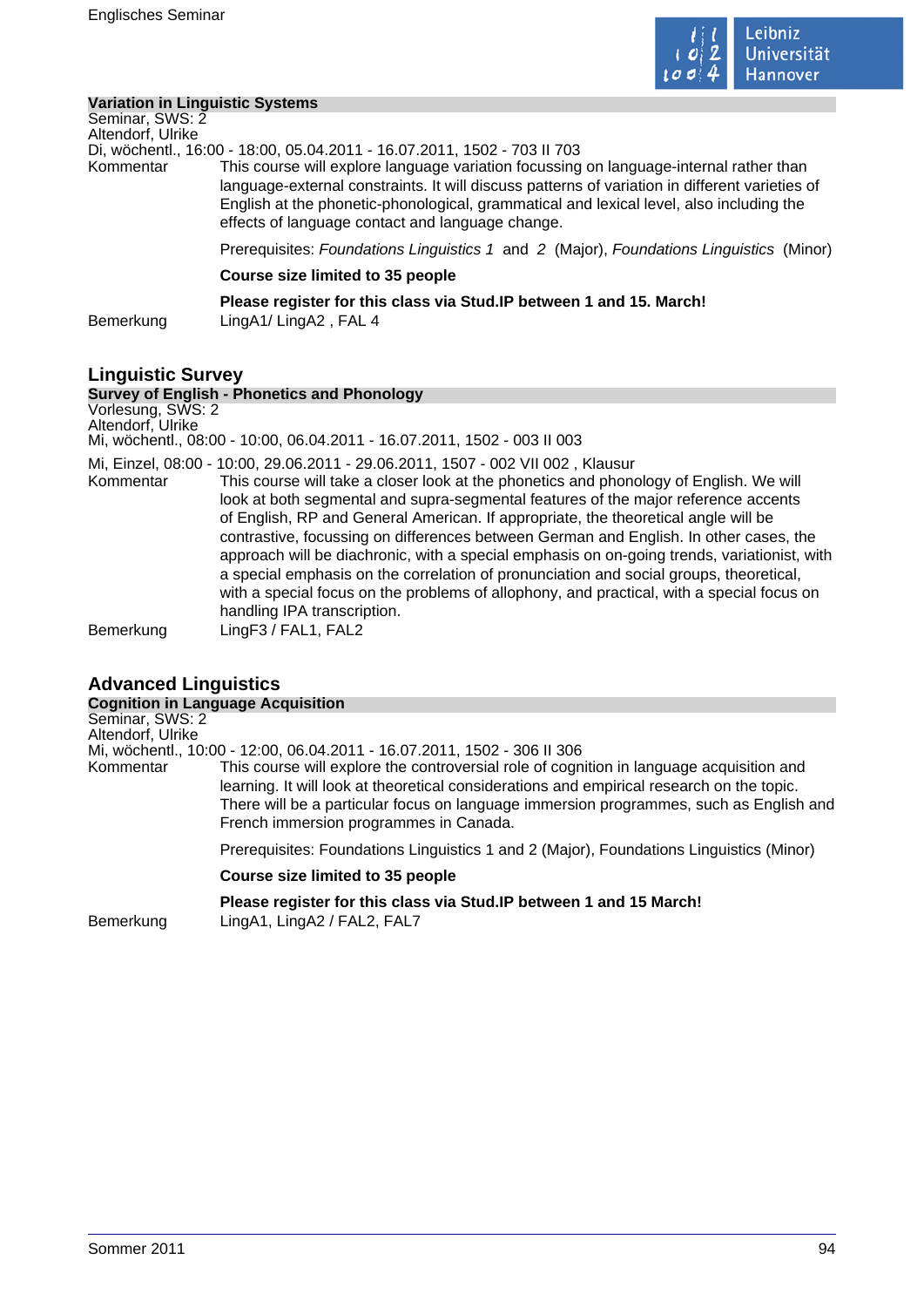

#### **Cognitive Sociolinguistics**

Seminar, SWS: 2 Altendorf, Ulrike

Di, wöchentl., 14:00 - 16:00, 05.04.2011 - 16.07.2011, 1502 - 306 II 306

Kommentar This course will explore a very recent approach to sociolinguistics and language variation that aims at the "marriage" of cognitive linguistics and variational linguistics. It will look at classic texts from both branches and at recent texts suggesting different ways of combining them.

Prerequisites: Foundations Linguistics 1 and 2 (Major), Foundations Linguistics (Minor)

#### **Course size limited to 35 people**

**Please register for this class via Stud.IP between 1 and 15 March!** 

Bemerkung LingA1, LingA2 / FAL4

#### **Contrastive Linguistics**

Seminar, SWS: 2 Nereo, Filippo Fr, Einzel, 10:00 - 16:00, 01.04.2011 - 01.04.2011, 1502 - 703 II 703 , BLOCKSEMINAR (Mo, 28. März - Fr, 01. April: jeweils 10:00 - 16:00 Uhr) Kommentar **!!! ACHTUNG: Dieses Seminar findet als BLOCKSEMINAR statt (Mo, 28.03. - Fr, 01.04.: jeweils von 10:00 - 16:00 Uhr) !!! This seminar will present a comprehensive and fine-grained analysis of the major contrasts between English and German with the aim of showing how far two closely related languages have moved apart and of providing new foundations for the study and the teaching of English from the perspective of German and the study of German from the perspective of English. This advanced seminar will be based on a thorough exploration of the relevant literature on the two languages and on language typology in general. Prerequisite for certificate: regular attendance; active participation in class; reading assignment; Studienleistung: a 20-minute oral presentation in English (Anmoderation des jeweiligen Themas für die Sitzung), book review or annotated bibliography; Prüfungsleistung: a 5000-word essay in English. For further information and to register for this course: filippo.nereo@manchester.ac.uk Languages in class: English and German It is expected that participants have successfully completed the Studienleistung(en) of LingF4.**  Bemerkung LingA1, LingA2 / FAL5.1, FAL5.2 Literatur Required text: König, Ekkehard and Volker Gast. 2009. Understanding English-German Contrasts. 2nd ed. Berlin: Erich Schmidt Verlag. A comprehensive reading list and a list of topics for presentation will be circulated to all students registered for the course nearer the time.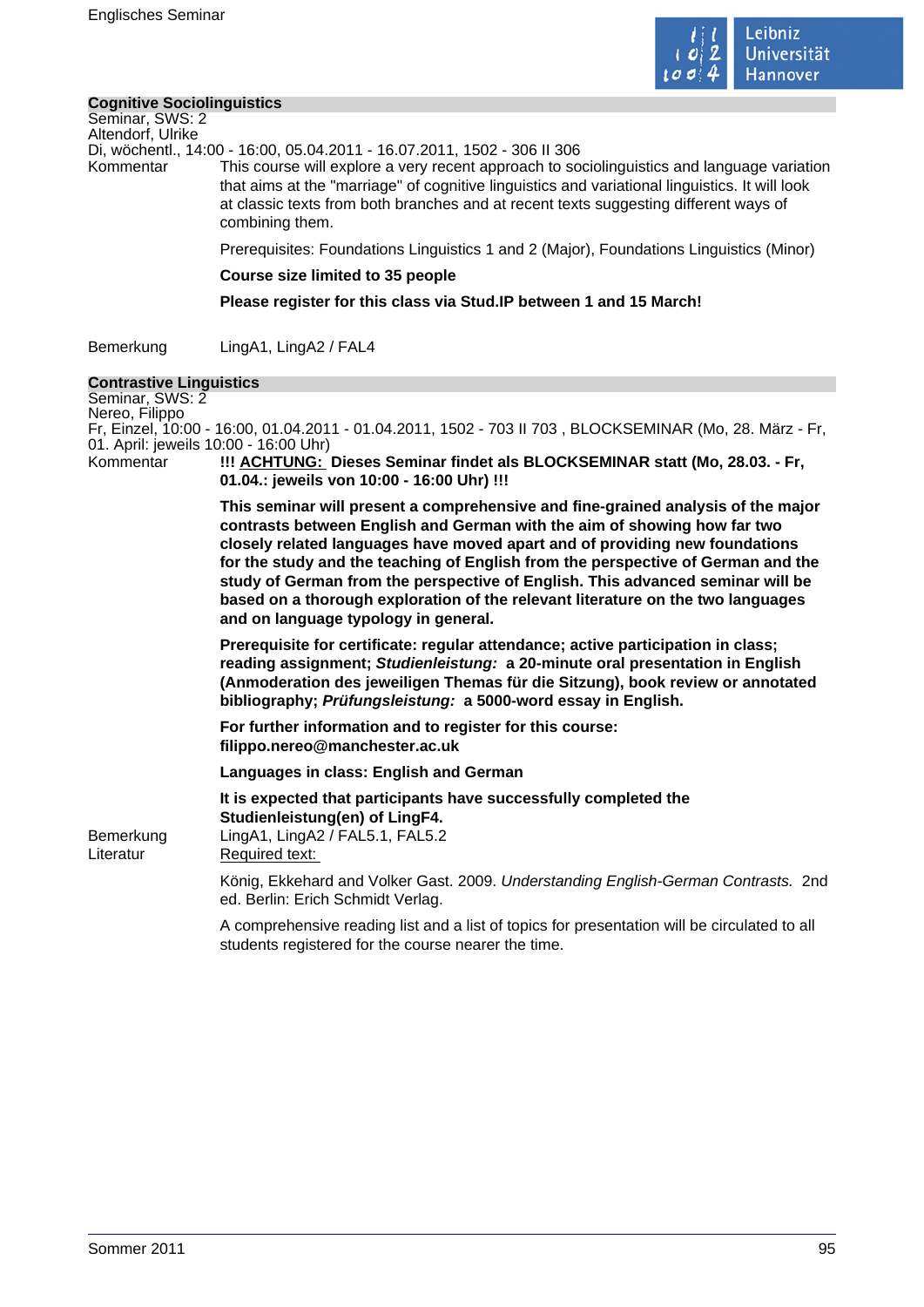

## **Variation in Linguistic Systems**

| Seminar, SWS: 2<br>Altendorf, Ulrike |                                                                                                                                                                                                                                                                                                                                         |
|--------------------------------------|-----------------------------------------------------------------------------------------------------------------------------------------------------------------------------------------------------------------------------------------------------------------------------------------------------------------------------------------|
|                                      | Di, wöchentl., 16:00 - 18:00, 05.04.2011 - 16.07.2011, 1502 - 703 II 703                                                                                                                                                                                                                                                                |
| Kommentar                            | This course will explore language variation focussing on language-internal rather than<br>language-external constraints. It will discuss patterns of variation in different varieties of<br>English at the phonetic-phonological, grammatical and lexical level, also including the<br>effects of language contact and language change. |
|                                      | Prerequisites: Foundations Linguistics 1 and 2 (Major), Foundations Linguistics (Minor)                                                                                                                                                                                                                                                 |
|                                      | Course size limited to 35 people                                                                                                                                                                                                                                                                                                        |
| Bemerkung                            | Please register for this class via Stud. IP between 1 and 15. March!<br>LingA1/LingA2, FAL 4                                                                                                                                                                                                                                            |

## **Advanced Literature and Culture**

**Anti-Intellectualism in America** Seminar, SWS: 2 Twelbeck, Kirsten Do, wöchentl., 10:00 - 12:00, 07.04.2011 - 16.07.2011, 1502 - 609 II 609 Kommentar Major events in American history-from the Salem witchcraft trials to the celebration of the "common man" during the Jacksonian era, from the evangelical revivals in the nineteenth century to twentieth-century McCarthyism, from Hollywood to "Creationism" to the assumption that Barack Obama plays a part in a Muslim conspiracy-have contributed to the idea that the United States are a fundamentally anti-intellectual society. Europeans in particular have referred to the tradition of "American Unreason" (Susan Jacobi) to launch what has been termed "anti-Americanism," a criticism that has more often than not been badly informed about the actual complexity of American culture and of the role that the anti-intellectual tradition has played therein. In this seminar we will look at American anti-intellectualism and discuss its social and political functions in historical context. Particular attention will be paid to the scholarly debate since World War II (e.g. Richard Hofstadter, Anti-Intellectualism in American Life, 1962 and, more recently, Susan Jacobi, The Age of American Unreason, 2008). Often overlooked by European critics, there is a decisively American tradition of public debate that has been part and parcel of the country's democratic legacy and a key to understanding American culture. For further information: kirsten.twelbeck@engsem.uni-hannover.de Bemerkung AmerA / AAS2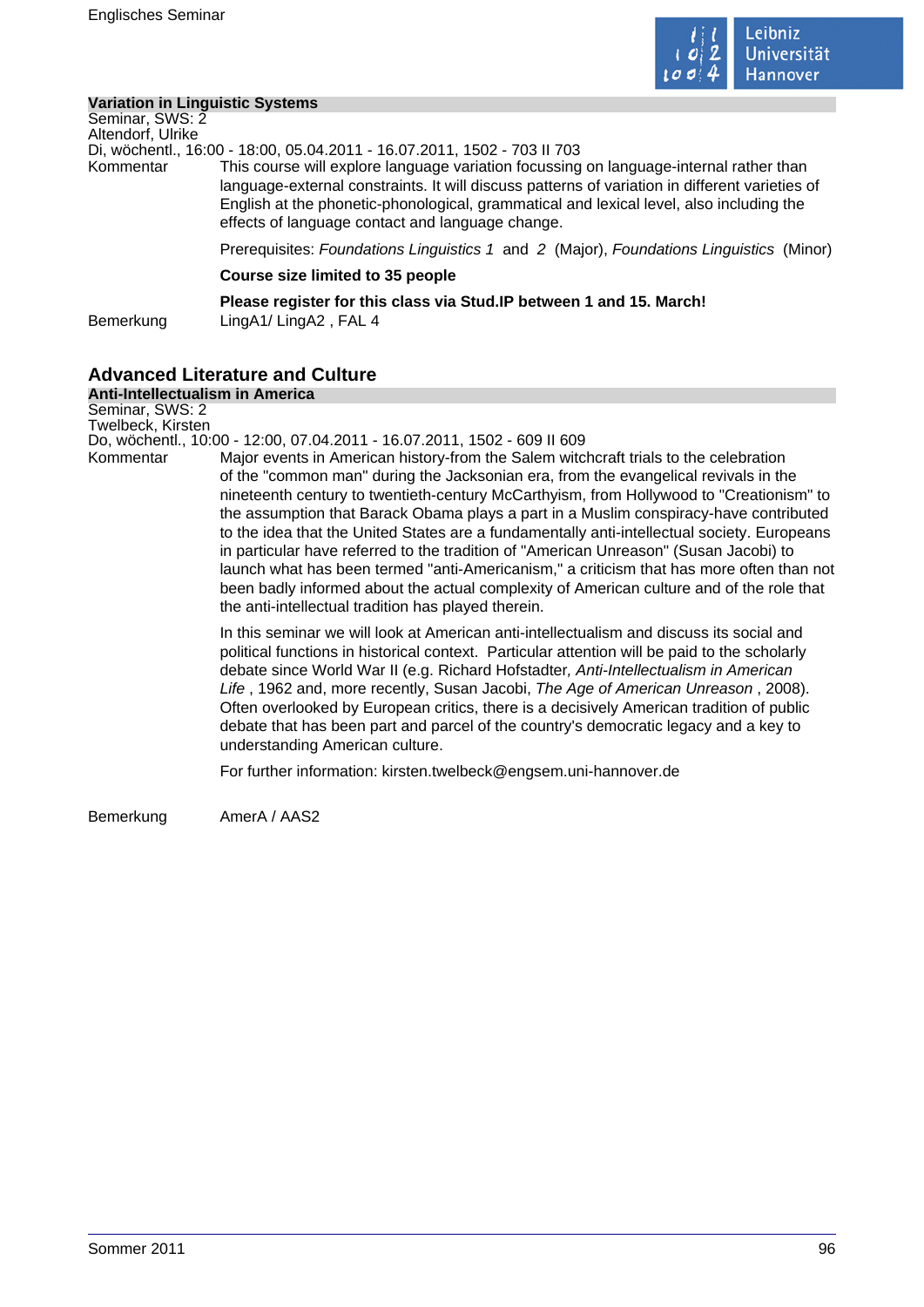

## **Contemporary British Writing and Film on Slavery and Abolition**

Seminar, SWS: 2 Gohrisch, Jana

Di, wöchentl., 16:00 - 18:00, 05.04.2011 - 16.07.2011, 1502 - 613 II 613

Kommentar The course introduces students to a topic that has received special attention in Britain not only in the wake of the bicentenary in 2007 of the abolition of the slave trade but much earlier in the writing by authors of Caribbean descent living in Britain. To lay the foundations, we shall watch Michael Apted's film Amazing Grace (2007) and discuss its construction of William Wilberforce and the abolition movement in order to establish their functions for contemporary British memory culture, which we will then problematise by reading three novels: Caryl Phillips's Cambridge (1991), David Dabydeen's A Harlot's Progress (1999) and Andrea Levy's The Long Song (2010). Phillips's Cambridge is set in the Caribbean after the abolition of the slave trade. It employs postmodern elements to dramatize the construction of reality and the tension between fact and fiction. Dabydeen's novel takes its title from Hogarth's first "modern moral subject" (painted in 1731, engraved in 1732) and features a former black slave who sells his life story to abolitionists. With Levy's Long Song (2010) we shall examine the polyphonic representation of black female agency and empowerment in Jamaica before and after emancipation (in 1833) to bring out facets that Apted, Phillips and Dabydeen lack.

> Please, read at least one of the texts prior to class and buy your own copies of the novels.

Prerequisites for certificate: regular attendance, active participation in class, short oral presentation and term paper

For further information: jana.gohrisch@engsem.uni-hannover.de

| Bemerkung<br>Literatur | BritA, AAS2, AAS3, AAS5<br><b>Primary texts:</b> |
|------------------------|--------------------------------------------------|
|                        | David Dabydeen. A Harlot's Progress (1999)       |
|                        | Andrea Levy. The Long Song (2010)                |
|                        | Caryl Phillips. Cambridge (1991)                 |

## **Secondary texts:**

Jana Gohrisch, Irmgard Maassen und Bernd-Peter Lange, Hg. "Slavery and the British". Hard Times Nr. 85 (2009)

James Walvin. A Short History of Slavery . London: Penguin 2007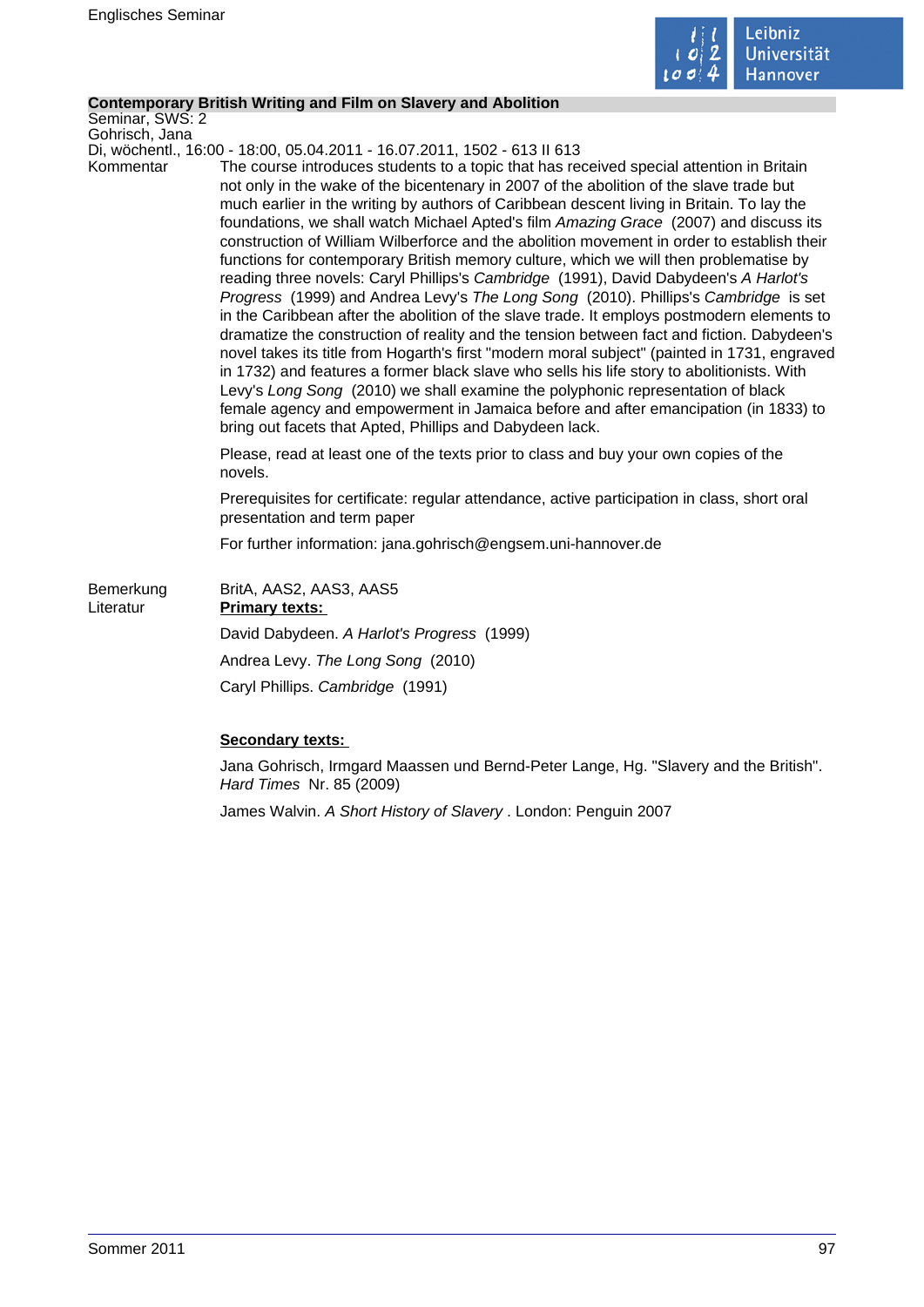

### **Dover im Harz. Aspekte deutsch-britischer Kulturbeziehungen**

Seminar, SWS: 2 Mo04.04.2011 - 16.07.2011

Sa, Einzel, 10:00 - 18:00, 02.07.2011 - 02.07.2011, 1502 - 403 Besprechungsraum Deutsches Seminar

Mi, Einzel, 10:00 - 18:00, 06.07.2011 - 06.07.2011, 1502 - 116 Ton- und Videostudio

Fr, Einzel, 14:00 - 18:00, 08.07.2011 - 08.07.2011, 1502 - 403 Besprechungsraum Deutsches Seminar

Mo, Einzel, 14:00 - 18:00, 11.07.2011 - 11.07.2011, 1502 - 109 II 109

Kommentar Ziel der Veranstaltung ist die exemplarische Untersuchung von Beispielen britischdeutschen Kulturtransfers von der Romantik (Coleridge, Henry Crabb Robinson) bis zur unmittelbaren Nachkriegszeit (Stephen Spender). An Hand von vergleichsweise selten berücksichtigten Quellen werden Phänomene wechselseitiger Kulturbeziehungen unter verschiedenen zeitgeschichtlichen, motivischen und ideologischen Bedingungen erarbeitet und kritisch betrachtet. Das Seminar wird als Kompaktveranstaltung angeboten.

Bemerkung Dozent: Prof. Dr. Rüdiger Görner (Queen Mary, University of London)

Teilnehmerzahl: 30, Anmeldung über Stud.IP. Literatur Brinson, Charmian (u.a. Hrsg.): Keine Klage über England? Deutsche und österreichische Exilerfahrungen in Großbritannien 1933-1945 München 1998. Morley, Edith (Hrsg.): Crabb Robinson in Germany 1800-1805: Extracts from his Correspondence. Oxford: Clarendon Press, 1929. Müller-Schwefe, Gerhard: Deutsche erfahren England. Englandbilder der Deutschen im 19. Jahrhundert. Tübingen 2007. Spender, Stephen: Deutschland in Ruinen. Berlin 2001. Stockhort, Stefanie: Was leistet ein 'cultural turn' in der komparatistischen Imagologie. Henry Crabb Robinson als Vermittler deutscher Dichter-und Gelehrtenkultur nach England. In: arcadia 40 (2005) Heft 2, S. 354-374.

# **Einführung in die Gender Studies**

| Seminar, SWS: 2        |                                                                                                                                                                                                                                                                                                                                                                                                                                                                                                                                                                                                                                                                                                                    |
|------------------------|--------------------------------------------------------------------------------------------------------------------------------------------------------------------------------------------------------------------------------------------------------------------------------------------------------------------------------------------------------------------------------------------------------------------------------------------------------------------------------------------------------------------------------------------------------------------------------------------------------------------------------------------------------------------------------------------------------------------|
| Funk, Wolfgang         | Do, wöchentl., 10:00 - 12:00, 07.04.2011 - 16.07.2011, 1502 - 703 II 703                                                                                                                                                                                                                                                                                                                                                                                                                                                                                                                                                                                                                                           |
| Kommentar              | Dieser Kurs leistet eine theoretische Einführung in das Gebiet der Gender Studies,<br>die im Verlauf des Semesters auch mit praktischen, soll heißen, lebensweltlichen<br>Beispielen gefüllt werden soll. Im Einzelnen bedeutet dies, dass wir zentrale<br>theoretische Texte lesen werden, die sich vom Feminismus über Lesbian-/Gay-<br>Studies bis hin zu Postfeminismus und Queer Theories erstrecken. Diese Inhalte<br>sollen von den SeminarteilnehmerInnen mit selbst gewählten Beispielen aus der<br>zeitgenössischen Lebenswelt veranschaulicht und fundiert werden, wobei mögliche<br>Untersuchungsgegenstände von der Werbung über Kinder- und Jugendbücher bis hin zu<br>politischen Debatten reichen. |
|                        | Die Unterrichtssprache im Kurs wird Deutsch sein; da aber zentrale Texte oft nur auf<br>Englisch zugänglich sind, ist eine sichere Kenntnis dieser Sprache unabdinglich.                                                                                                                                                                                                                                                                                                                                                                                                                                                                                                                                           |
|                        | Voraussetzungen für den Scheinerwerb: werden zu Beginn des Kurses spezifiziert                                                                                                                                                                                                                                                                                                                                                                                                                                                                                                                                                                                                                                     |
|                        | Für weitere Informationen: wolfgang.funk@engsem.uni-hannover.de                                                                                                                                                                                                                                                                                                                                                                                                                                                                                                                                                                                                                                                    |
| Bemerkung<br>Literatur | BritA, AAS3, AAS4<br>Zu erwerben ist folgendes Einführungswerk:                                                                                                                                                                                                                                                                                                                                                                                                                                                                                                                                                                                                                                                    |
|                        | Schößler, Franziska. Einführung in die Gender Studies. Berlin: Akademie-Verlag, 2008.                                                                                                                                                                                                                                                                                                                                                                                                                                                                                                                                                                                                                              |
|                        | Alle anderen Texte werden zu Beginn des Kurses in einem Reader/einer Readerin;) zur<br>Verfügung gestellt.                                                                                                                                                                                                                                                                                                                                                                                                                                                                                                                                                                                                         |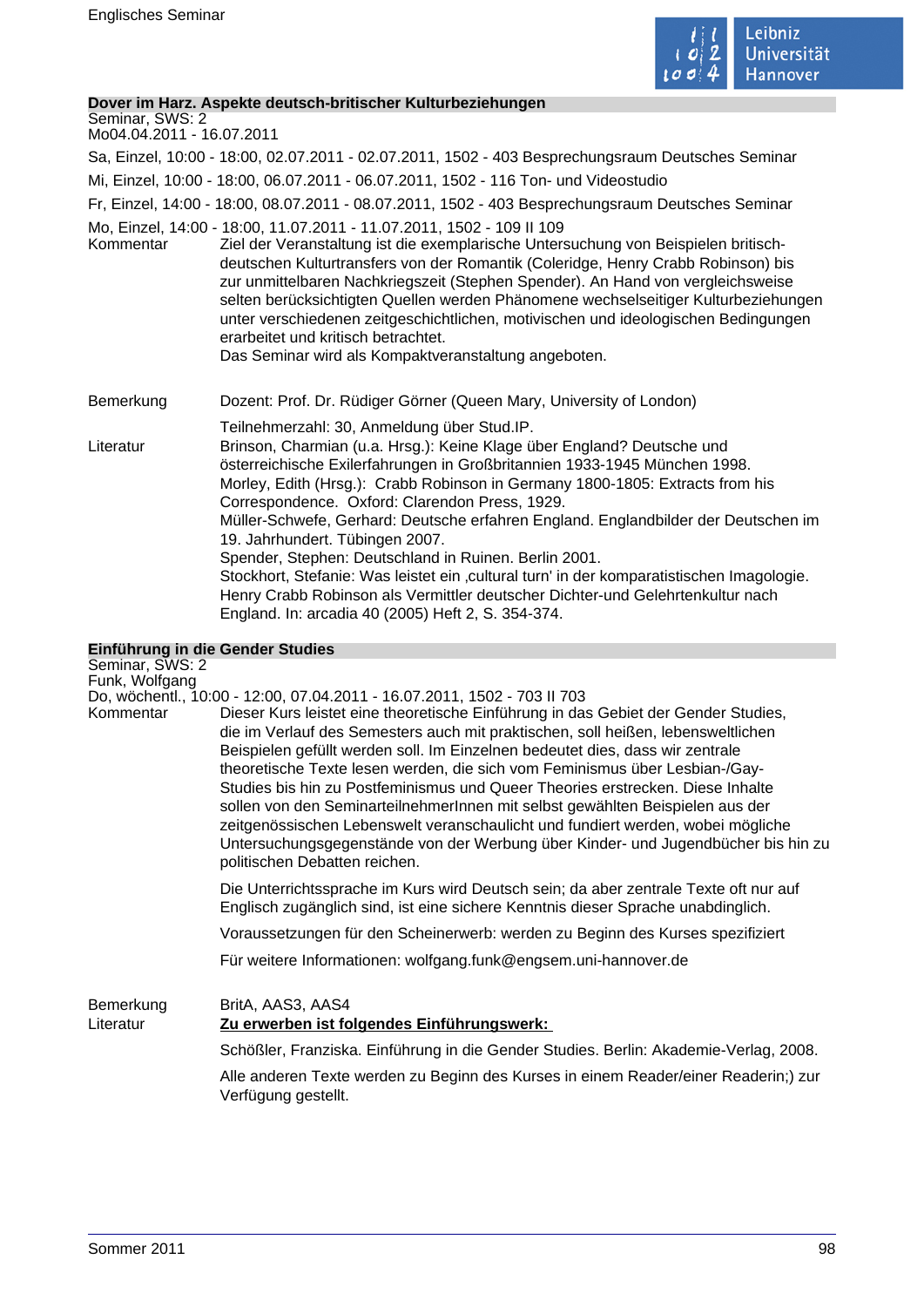

| Seminar, SWS: 2                                                                                                                                                                                                                                                                                                                                                                                                                                                                                                                                                                                                                                                                                                                           |  |  |
|-------------------------------------------------------------------------------------------------------------------------------------------------------------------------------------------------------------------------------------------------------------------------------------------------------------------------------------------------------------------------------------------------------------------------------------------------------------------------------------------------------------------------------------------------------------------------------------------------------------------------------------------------------------------------------------------------------------------------------------------|--|--|
| Mayer, Ruth<br>Mo, wöchentl., 12:00 - 14:00, 04.04.2011 - 16.07.2011, 1502 - 609 II 609                                                                                                                                                                                                                                                                                                                                                                                                                                                                                                                                                                                                                                                   |  |  |
|                                                                                                                                                                                                                                                                                                                                                                                                                                                                                                                                                                                                                                                                                                                                           |  |  |
| Fr, Einzel, 16:00 - 18:00, 27.05.2011 - 27.05.2011, 1502 - 615 II 615, Filmvorführung                                                                                                                                                                                                                                                                                                                                                                                                                                                                                                                                                                                                                                                     |  |  |
| Fr, Einzel, 16:00 - 18:00, 03.06.2011 - 03.06.2011, 1502 - 615 II 615, Filmvorführung<br>In this course we will investigate the phenomenon and the discourses of fashion both<br>Kommentar<br>in view of fashion practices and the representation of fashion. We will look at the<br>development of the twentieth century fashion industry and at the history of fashion<br>design, we will be concerned with sociological theories of consumption, fashion, and self-<br>fashioning, and with literary and filmic enactments of fashion (Theodore Dreiser's Sister<br>Carrie (1900), Abraham Cahan's The Rise of David Levinsky (1917), Bret Easton Ellis'<br>Glamorama (1998), and the films Funny Face (1957) or Pret a Porter (1994). |  |  |
| Please register for this class on StudIP starting from March 1, 2011, and check<br>there for updates and additional information as the semester approaches.                                                                                                                                                                                                                                                                                                                                                                                                                                                                                                                                                                               |  |  |
| The number of participants for this class is limited to 25.                                                                                                                                                                                                                                                                                                                                                                                                                                                                                                                                                                                                                                                                               |  |  |
| Prerequisites for certificate: will be specified                                                                                                                                                                                                                                                                                                                                                                                                                                                                                                                                                                                                                                                                                          |  |  |
| For further information: ruth.mayer@engsem.uni-hannover.de                                                                                                                                                                                                                                                                                                                                                                                                                                                                                                                                                                                                                                                                                |  |  |
| Bemerkung<br>AmerA / AAS3, AAs4<br>Literatur<br>Please purchase Glamorama (Picador, ISBN 78-0330447997).<br>A reader with additional material will be made available at the beginning of the semester.                                                                                                                                                                                                                                                                                                                                                                                                                                                                                                                                    |  |  |

|                          | Literary and Cultural Theory: Theories of Authorship                                                                                                                                                                                                                                                                                                                                                                                                                                                                                                                                                                                                                                                                                                                                                                                                                                                                                                                                                                                 |
|--------------------------|--------------------------------------------------------------------------------------------------------------------------------------------------------------------------------------------------------------------------------------------------------------------------------------------------------------------------------------------------------------------------------------------------------------------------------------------------------------------------------------------------------------------------------------------------------------------------------------------------------------------------------------------------------------------------------------------------------------------------------------------------------------------------------------------------------------------------------------------------------------------------------------------------------------------------------------------------------------------------------------------------------------------------------------|
| Seminar, SWS: 2          |                                                                                                                                                                                                                                                                                                                                                                                                                                                                                                                                                                                                                                                                                                                                                                                                                                                                                                                                                                                                                                      |
| Mayer, Ruth<br>Kommentar | Di, wöchentl., 10:00 - 12:00, 05.04.2011 - 16.07.2011, 1502 - 609 II 609<br>In this course we will survey some of the major theoretical statements concerning the<br>category of the author in literary and cultural studies. We will read and discuss twentieth-<br>century classics by William K. Wimsatt and Monroe C. Beardsley (on the "intentional<br>fallacy"), Wayne C. Booth (on the "implied author"), Roland Barthes (on the "death of the<br>author"), Michel Foucault (on the "author-function"), Sandra M. Gilbert and Susan Gubar<br>(on feminist authorship), and others. In a second step, we will relate these attempts at<br>theorizing authorship to specific case studies from American literature. In so doing, we<br>will investigate how theoretical definitions of authorship are reflected in - or betrayed by<br>- the self-representation of actual authors within the literary works (or on the 'paratextual'<br>margins of these works). In his manner, our case studies will concentrate on different |
|                          | historical modes of enacting authorship and literary authority.<br>Please register for this class on StudIP starting from March 1, 2011, and check<br>there for updates and additional information as the semester approaches.                                                                                                                                                                                                                                                                                                                                                                                                                                                                                                                                                                                                                                                                                                                                                                                                       |
|                          | The number of participants for this class is limited to 25.                                                                                                                                                                                                                                                                                                                                                                                                                                                                                                                                                                                                                                                                                                                                                                                                                                                                                                                                                                          |
|                          | Prerequisites for certificate: will be specified                                                                                                                                                                                                                                                                                                                                                                                                                                                                                                                                                                                                                                                                                                                                                                                                                                                                                                                                                                                     |
|                          | For further information: ruth.mayer@engsem.uni-hannover.de                                                                                                                                                                                                                                                                                                                                                                                                                                                                                                                                                                                                                                                                                                                                                                                                                                                                                                                                                                           |
| Bemerkung<br>Literatur   | AmerA / AAS1.2<br>A reader with additional material will be made available at the beginning of the semester.                                                                                                                                                                                                                                                                                                                                                                                                                                                                                                                                                                                                                                                                                                                                                                                                                                                                                                                         |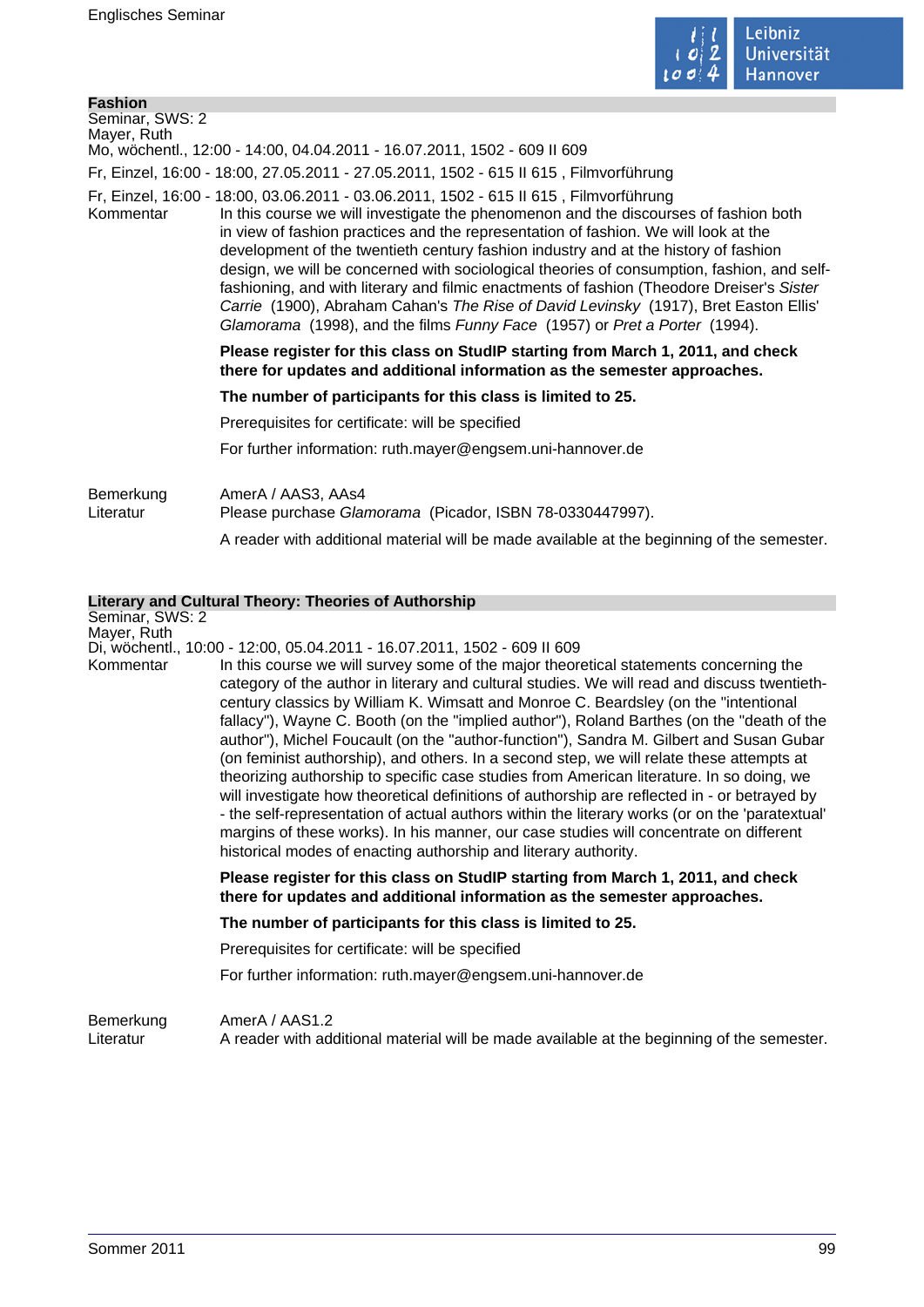

 $\mathcal{L}_{\mathcal{A}}$ 

## **Modernist Classics**

| Seminar, SWS: 2        |                                                                                                                                                                                                                                                                                                                                                                                                                                                                                                                                                                                                                                                                                                                          |
|------------------------|--------------------------------------------------------------------------------------------------------------------------------------------------------------------------------------------------------------------------------------------------------------------------------------------------------------------------------------------------------------------------------------------------------------------------------------------------------------------------------------------------------------------------------------------------------------------------------------------------------------------------------------------------------------------------------------------------------------------------|
| Emig, Rainer           | Do, wöchentl., 16:00 - 18:00, 07.04.2011 - 16.07.2011, 1502 - 703 II 703                                                                                                                                                                                                                                                                                                                                                                                                                                                                                                                                                                                                                                                 |
| Kommentar              | The seminar title already addresses a paradoxical development: even though most<br>modernist texts attempt to break with tradition, many have achieved canonical status<br>as classics themselves. The course will address the background and ideas behind<br>literary modernism and analyse in detail works by William Butler Yeats, T.S. Eliot, James<br>Joyce, and Virginia Woolf. It will deal with modernist aesthetics as well as modernism's<br>challenges to concepts such as subjectivity, reality, and meaning. It will also address the<br>ideologies behind modernist writings, especially their attitude towards gender, class, race,<br>cultural and national identity, and popular culture and the media. |
|                        | In order to enable the course to function, it will be offered to a maximum of 25 students.                                                                                                                                                                                                                                                                                                                                                                                                                                                                                                                                                                                                                               |
|                        | Students must register for this course on StudIP.                                                                                                                                                                                                                                                                                                                                                                                                                                                                                                                                                                                                                                                                        |
|                        | Prerequisite for certificate: will be specified                                                                                                                                                                                                                                                                                                                                                                                                                                                                                                                                                                                                                                                                          |
|                        | For further information: rainer.emig@engsem.uni-hannover.de                                                                                                                                                                                                                                                                                                                                                                                                                                                                                                                                                                                                                                                              |
| Bemerkung<br>Literatur | BritA, AAS2, AAS3, AAS4<br><b>Compulsory Purchase:</b>                                                                                                                                                                                                                                                                                                                                                                                                                                                                                                                                                                                                                                                                   |
|                        | James Joyce, A Portrait of the Artist as a Young Man, first published 1916;<br>recommended editions are by Penguin (2000) and Oxford World's Classics (2008)                                                                                                                                                                                                                                                                                                                                                                                                                                                                                                                                                             |
|                        | Virginia Woolf, Jacob's Room, first published in 1922; recommended editions are by<br>Vintage (2005) and Oxford World's Classics (2008)                                                                                                                                                                                                                                                                                                                                                                                                                                                                                                                                                                                  |
|                        | Recommended background reading:                                                                                                                                                                                                                                                                                                                                                                                                                                                                                                                                                                                                                                                                                          |
|                        | . nd                                                                                                                                                                                                                                                                                                                                                                                                                                                                                                                                                                                                                                                                                                                     |

Modernisms: A Literary Guide by Peter Nicholls (2<sup>nd</sup> edition 2009) Modernism in Poetry: Motivations, Structures and Limits by Rainer Emig (1995)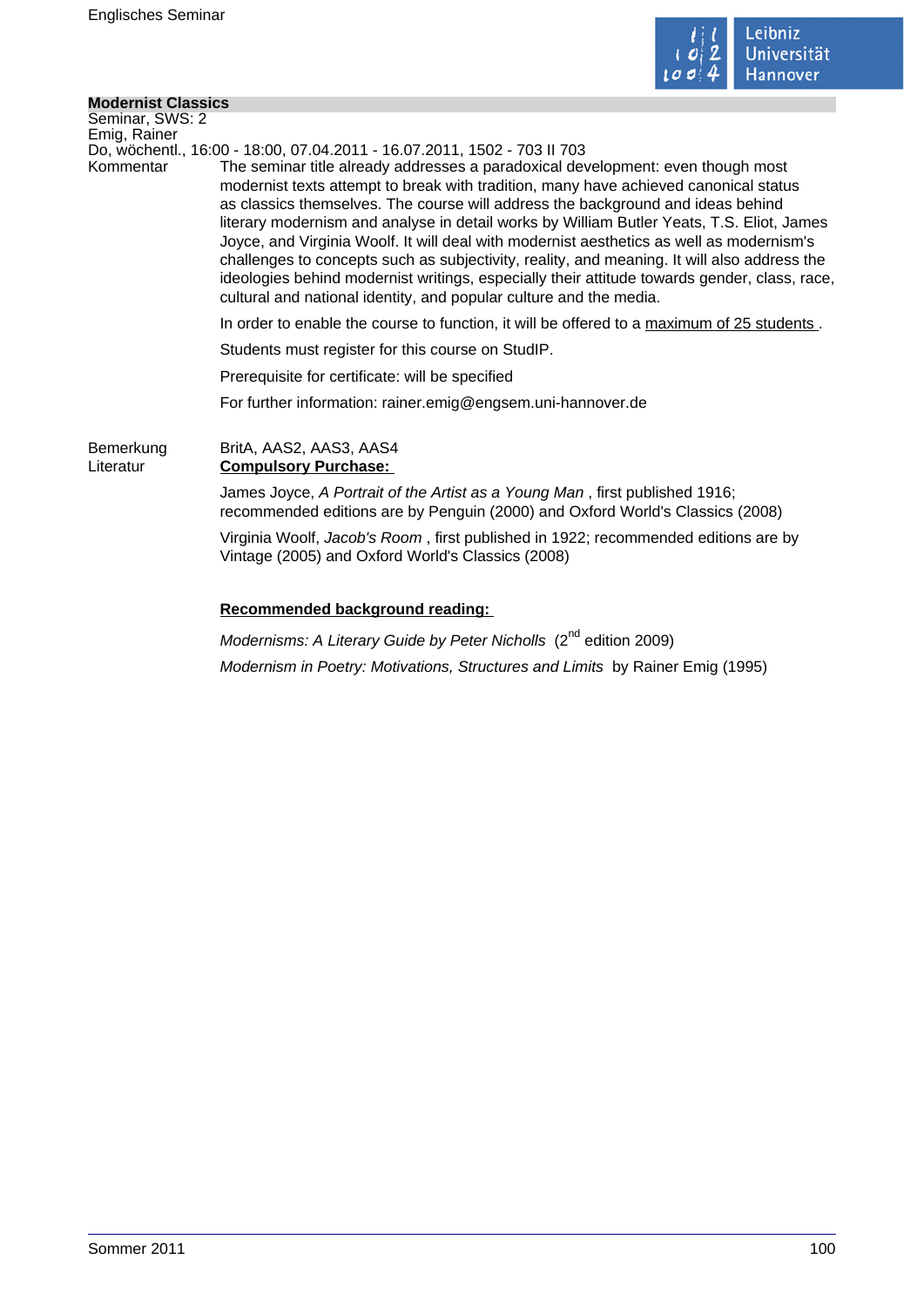

#### **Neo-Victorianism: Adaptations of Victorian Literature and Culture**

Seminar, SWS: 2 Grünkemeier, Ellen

Mi, wöchentl., 10:00 - 12:00, 06.04.2011 - 16.07.2011, 1502 - 703 II 703

Di, Einzel, 18:00 - 21:00, 24.05.2011 - 24.05.2011, 1502 - 615 II 615 , Filmvorführung

Kommentar The Victorian age continues to fascinate contemporary writers, readers and viewers. To explore the period's enduring appeal as well as the connections and discontinuities between the past and the present, we will engage in close readings of various neo-Victorian cultural artefacts, ranging from A.S. Byatt's award-winning novel Possession (1990) to films and popular comics. Looking at the texts as aesthetic constructs, we will analyse and discuss their postmodern practices and narrative devices as apparent, for example, in Alan Moore's and Kevin O'Neill's graphic novel The League of Extraordinary Gentleman (1999), which appropriates various Victorian literary characters and resurrects them as a powerful group of superheroes. To contextualise the texts, our discussions will also include the period's wider social, political and cultural concerns such as imperialism, industrialisation, class and gender issues.

Prerequisites for certificate: will be specified

For further information, please contact: ellen.gruenkemeier@engsem.~

Please note that Dr. Lucia Krämer offers a corresponding lecture on "Novels into Film and Beyond: An Introduction to Adaptation Studies" (Tuesday, 14-16) which will provide useful insights into the theory of adaptations. Students are more than welcome to attend both classes.

Bemerkung BritA, AAS2, AAS4 Literatur **A** reader with theoretical texts and context material will be provided.

### **Students who wish to attend this course should get hold of the following texts:**

Byatt, A.S., Possession (1990) Moore, Alan and Kevin O'Neill, The League of Extraordinary Gentleman . Volume I (1999)

# **Integrated English Practice**

**SPTOP Topics "Children's Literature"** Seminar/Sprachpraxis/Sprachpraktische Übung, SWS: 2 Gans (M. A.), Anne Di, wöchentl., 12:00 - 14:00, 05.04.2011 - 16.07.2011, 1502 - 703 II 703 Kommentar This course introduces students to a wide range of children's literature from various Anglophone countries and uses them to teach language practice concepts (vocabulary extension, spelling, grammar, reading skills, etc). Students will compose their own texts and develop a language-based task using a piece of children's literature (the Studienleistungen). The Prüfungsleistung is a reflection essay about this procedure (2000 words). This course aims to be useful both for students who wish to be teachers (providing experience in planning a literature-based language task) as well as for students looking at careers outside schools (by investigating their own language skills more closely through the medium of children's literature).

**Please register for this class through the registration sheets on the department's website and submit your registration by Wed 30 March, 1 pm, in the registration boxes on the 7th floor.** 

**It is expected that participants have successfully completed the Studienleistung(en) of SPAWR and SPCS.**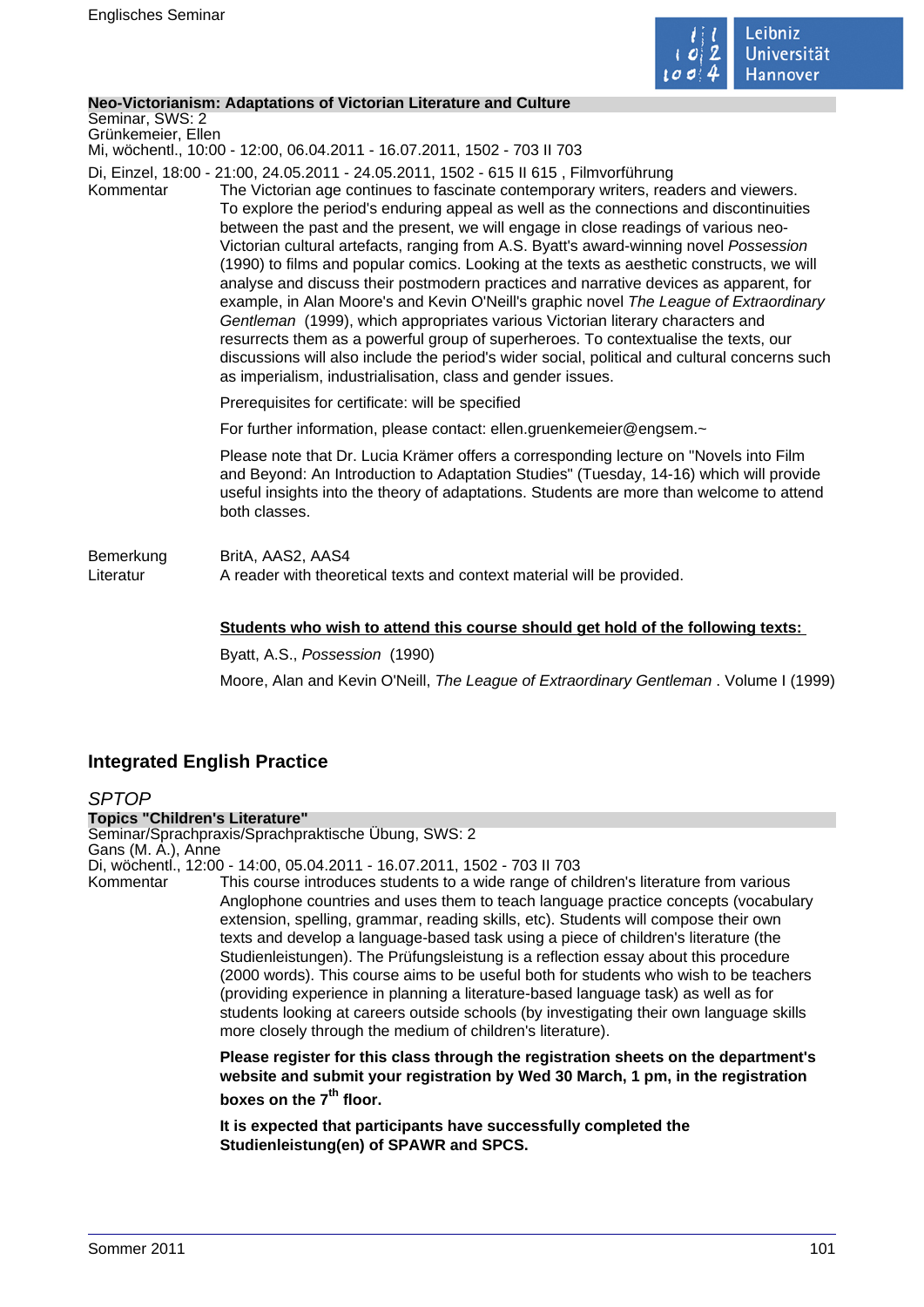

#### **Topics "Classroom English"**

Seminar/Sprachpraxis/Sprachpraktische Übung, SWS: 2 Gans (M. A.), Anne

Do, wöchentl., 12:00 - 14:00, 07.04.2011 - 16.07.2011, 1502 - 615 II 615

Kommentar This course offers students an insight into teaching in the foreign language classroom by focussing on necessary vocabulary and simulating a teaching situation. Students will design a lesson plan and carry it out (the Studienleistungen), thus practising communication skills, classroom management, motivation and flexibility in the target language. The Prüfungsleistung is a reflection essay about this procedure (2000 words).

> **Please register for this class through the registration sheets on the department's website and submit your registration by Wed 30 March, 1 pm, in the registration boxes on the 7th floor.**

**It is expected that participants have successfully completed the Studienleistung(en) of SPAWR and SPCS.** 

Literatur **Required text:**  Faber, A & E Mazlish. 2003. How to talk so kids can learn at home and in school. London: Piccadilly. (the 1996 edition is also fine) Please order it (e.g. on amazon) before the class begins.

#### **Topics "Gender and Culture Intersections"**

Seminar/Sprachpraxis/Sprachpraktische Übung, SWS: 2 Hamilton-Bick, Jeanne

Fr, wöchentl., 12:00 - 14:00, 08.04.2011 - 16.07.2011, 1502 - 615 II 615

Kommentar How does gender interact within cultures, and how do our cultural traditions and norms influence our identities, particularly gender? We will look at aspects of Anglo-American, German and European cultures, among others, and how different elements of society do or may influence gender (law, cultural traditions, immigration/emigration). The Studienleistungen will be a translated text and a presentation. Along with vocabularybuilding and advanced grammar practice, students are expected to actively participate in class discussions.

The Prüfungsleistung is a 2000-word essay based on a topic covered in the seminar.

**Please register for this class through the registration sheets on the department's website and submit your registration by Wed 30 March, 1 pm, in the registration boxes on the 7th floor.** 

**It is expected that participants have successfully completed the Studienleistung(en) of SPAWR and SPCS.**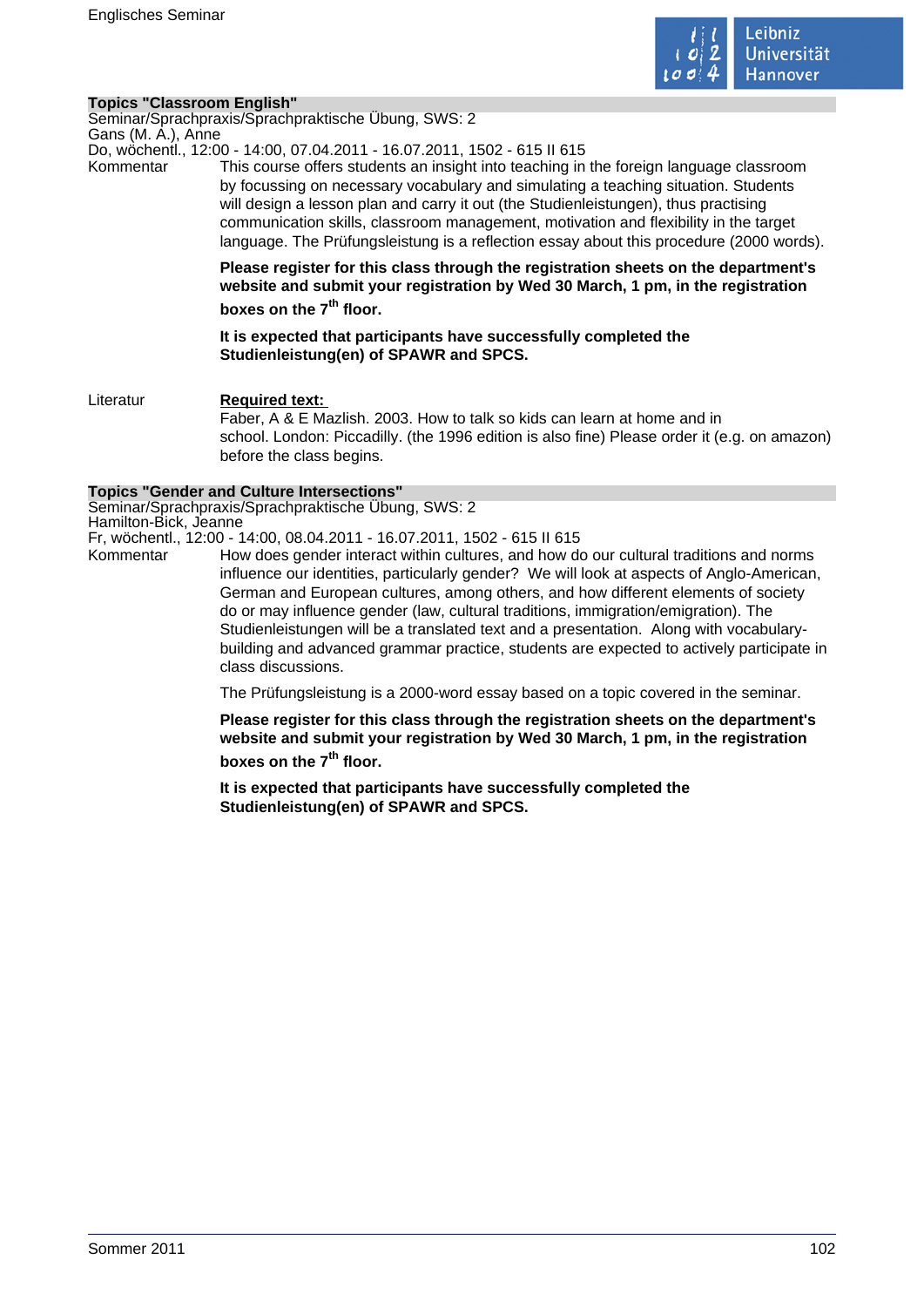

### **Topics "(North) American Art and Activism: Creating and Crippling Community"**

Seminar/Sprachpraxis/Sprachpraktische Übung, SWS: 2 Hamilton-Bick, Jeanne

Do, wöchentl., 14:00 - 16:00, 07.04.2011 - 16.07.2011, 1502 - 613 II 613

Kommentar This course will look at different areas of art and artistic movements in the U.S. and North America, with a focus on socio-political awareness. We will look at how the relationship between art, activism, and public awareness benefits communities on the continent, while also dividing them. The two Studienleistungen will be a translated text and a presentation. Along with vocabulary-building and advanced grammar practice, students are expected to participate actively in class discussions.

The Prüfungsleistung is a 2000-word essay based on a topic covered in the seminar.

**Please register for this class through the registration sheets on the department's website and submit your registration by Wed 30 March, 1 pm, in the registration boxes on the 7th floor.** 

**It is expected that participants have successfully completed the Studienleistung(en) of SPAWR and SPCS.** 

#### **Topics "The America in American Studies: Post Civil War"**

Seminar/Sprachpraxis/Sprachpraktische Übung, SWS: 2 Jones, Jacob

Mo, wöchentl., 10:00 - 12:00, 04.04.2011 - 16.07.2011, 1502 - 615 II 615

Kommentar Here's your chance to fill in the gaps in your knowledge of U.S. history and politics, to challenge (or verify) your assumptions about the U.S.A., and at the same time practice your English-language writing and presentation/speaking skills. Utilizing period primary sources, music, film, art and a backbone of secondary readings (no more than five pages per week on average), students will explore the major transitions and continuities in U.S. history and culture from the Civil War to the present, including (among other topics): Reconstruction, Immigration, Industrialization, Empire, Progressivism, the 'Roaring 20s' and its conservative backlash, the Great Depression and the New Deal, World War II, the Cold War, the black Civil Rights and feminist movements, the 60s, the rightward turn in U.S. politics, 9/11 and the road ahead.

> The Studienleistungen are one 500-word writing assignment and a 10-15 minute presentation/debate with attendant abstract, outline and source list (1-2 pages of text).

The Prüfungsleistung is a Hausarbeit essay of 1,500 words.

**Please register for this class through the registration sheets on the department's website and submit your registration by Wed 30 March, 1 pm, in the registration boxes on the 7th floor.** 

**It is expected that participants have successfully completed the Studienleistung(en) of SPAWR and SPCS.** 

# **Contexts of English Use**

SPEP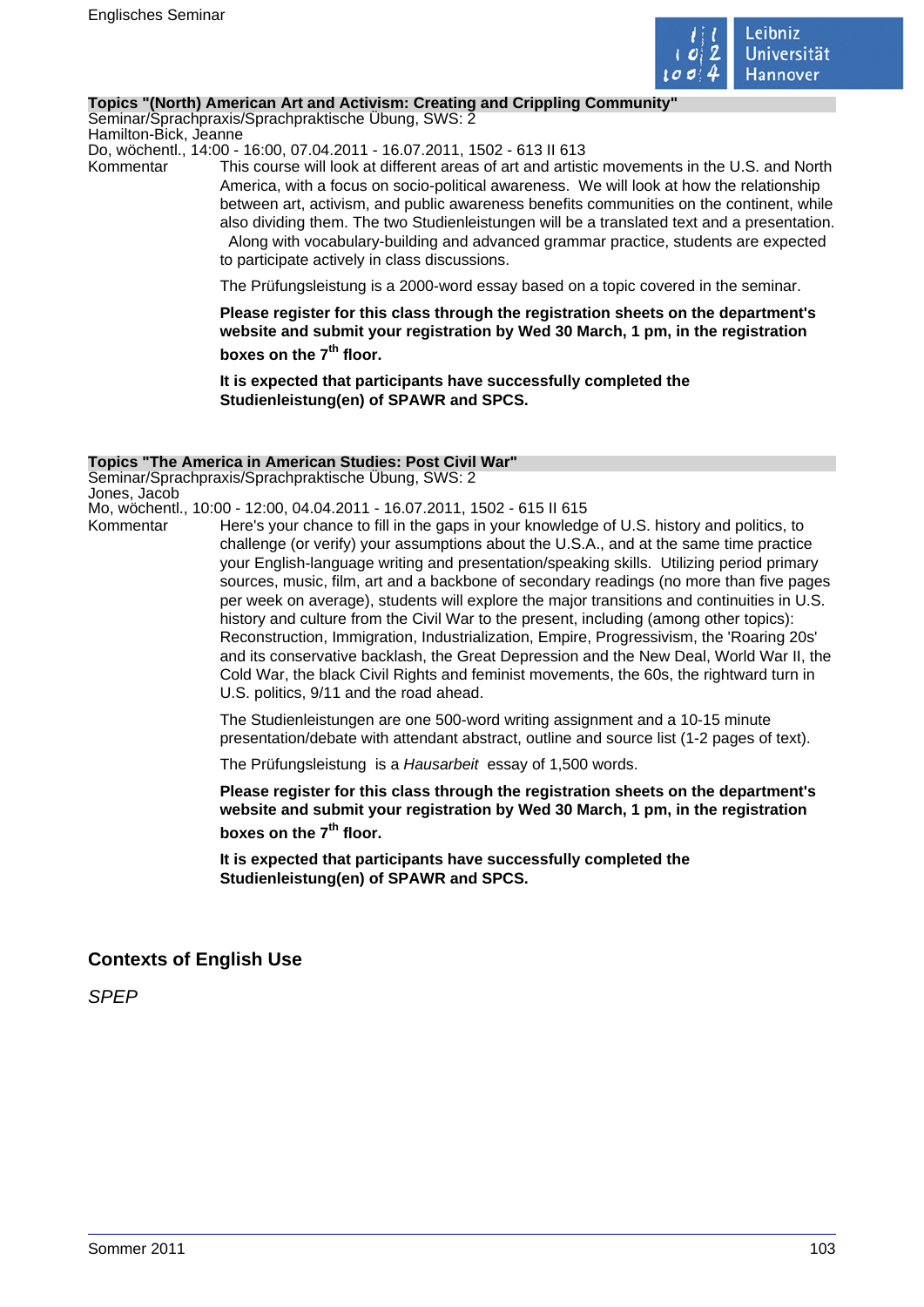

#### **English for Professional Use**

| Bennett, Peter | Seminar/Sprachpraxis/Sprachpraktische Übung, SWS: 2<br>Do, wöchentl., 12:00 - 14:00, 07.04.2011 - 16.07.2011, 1502 - 703 II 703                                                                                                                                                                                                                                                                                             |
|----------------|-----------------------------------------------------------------------------------------------------------------------------------------------------------------------------------------------------------------------------------------------------------------------------------------------------------------------------------------------------------------------------------------------------------------------------|
|                | Do, wöchentl., 14:00 - 16:00, 07.04.2011 - 16.07.2011, 1502 - 703 II 703                                                                                                                                                                                                                                                                                                                                                    |
| Kommentar      | Fr, wöchentl., 12:00 - 14:00, 08.04.2011 - 16.07.2011, 1502 - 703 II 703<br>This course deals with language and communication in professional contexts<br>(organisations, trade fairs, public situations, etc). Forms of communication include<br>applications, resumes and CVs, presentations and interviews, social conventions, official<br>letters, emails, faxes, memos, minute taking, reports, notices, telephoning. |
|                | Studienleistungen: one written task (CV and application) and one oral presentation                                                                                                                                                                                                                                                                                                                                          |
|                | Please register for this class through the registration sheets on the department's<br>website and submit your registration by Wed 30 March, 1 pm, in the registration                                                                                                                                                                                                                                                       |

**boxes on the 7th floor.** 

**It is expected that participants have successfully completed the Studienleistung(en) of SPAWR and SPCS.** 

## SPVE

#### **Varieties of English "Children's Literature"**

Seminar/Sprachpraxis/Sprachpraktische Übung, SWS: 2 Gans (M. A.), Anne

Di, wöchentl., 12:00 - 14:00, 05.04.2011 - 16.07.2011, 1502 - 703 II 703

This course introduces students to a wide range of children's literature from various Anglophone countries and uses them to teach language practice concepts (vocabulary extension, spelling, grammar, reading skills, etc). Students will compose their own texts and develop a language-based task using a piece of children's literature (the Studienleistungen). The Prüfungsleistung is a reflection essay about this procedure (2000 words). This course aims to be useful both for students who wish to be teachers (providing experience in planning a literature-based language task) as well as for students looking at careers outside schools (by investigating their own language skills more closely through the medium of children's literature).

**Please register for this class through the registration sheets on the department's website and submit your registration by Wed 30 March, 1 pm, in the registration boxes on the 7th floor.** 

**It is expected that participants have successfully completed the Studienleistung(en) of SPAWR and SPCS.**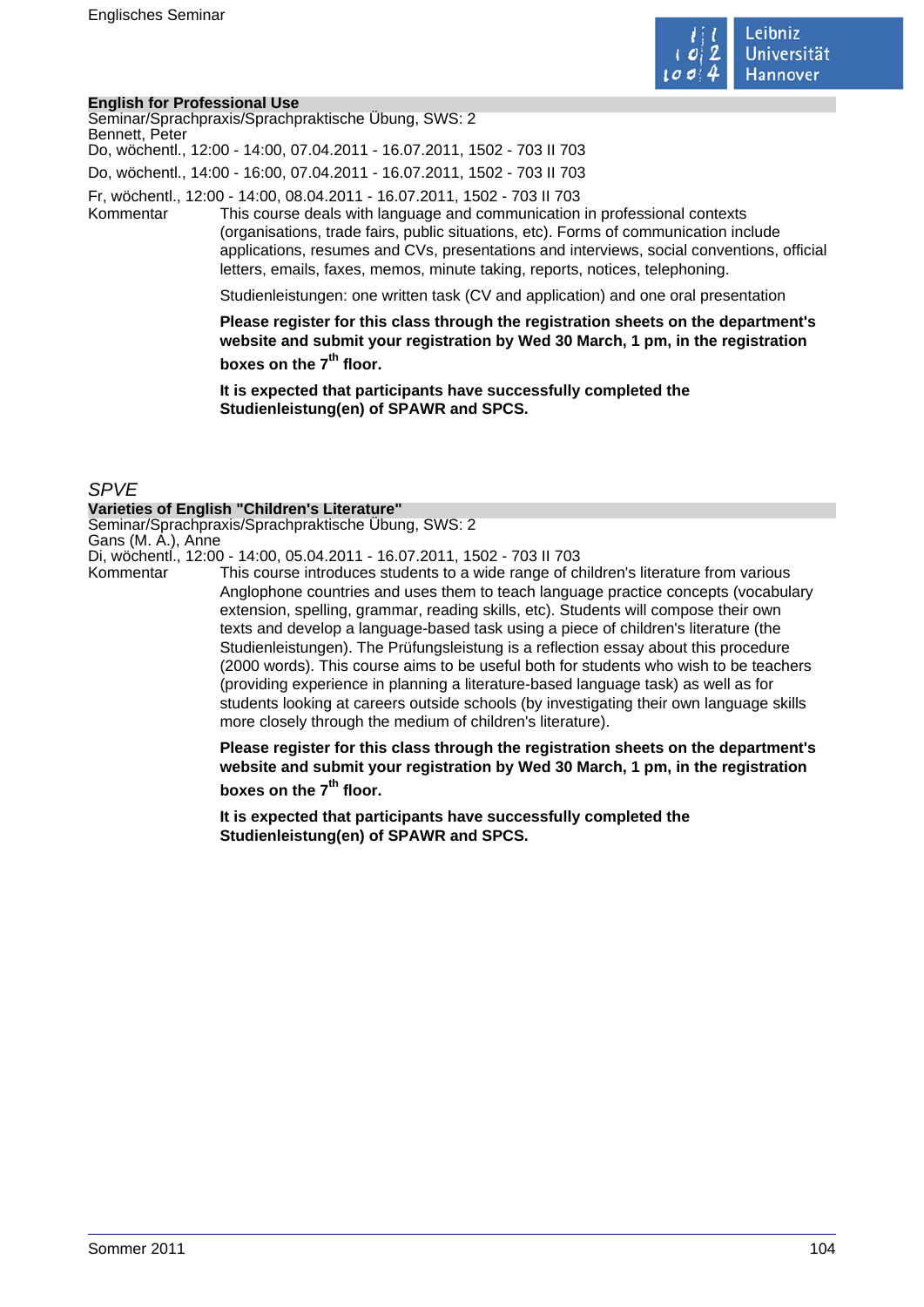

## **Varieties of English "Classroom English"**

Seminar/Sprachpraxis/Sprachpraktische Übung, SWS: 2 Gans (M. A.), Anne

Do, wöchentl., 12:00 - 14:00, 07.04.2011 - 16.07.2011, 1502 - 615 II 615

Kommentar This course offers students an insight into teaching in the foreign language classroom by focussing on necessary vocabulary and simulating a teaching situation. Students will design a lesson plan and carry it out (the Studienleistungen), thus practising communication skills, classroom management, motivation and flexibility in the target language. The Prüfungsleistung is a reflection essay about this procedure (2000 words).

> **Please register for this class through the registration sheets on the department's website and submit your registration by Wed 30 March, 1 pm, in the registration boxes on the 7th floor.**

**It is expected that participants have successfully completed the Studienleistung(en) of SPAWR and SPCS.** 

Literatur **Required text:**  Faber, A & E Mazlish. 2003. How to talk so kids can learn at home and in school. London: Piccadilly. (the 1996 edition is also fine) Please order it (e.g. on amazon) before the class begins.

### **Varieties of English "Gender and Culture Intersections"**

Seminar/Sprachpraxis/Sprachpraktische Übung, SWS: 2 Hamilton-Bick, Jeanne

Fr, wöchentl., 12:00 - 14:00, 08.04.2011 - 16.07.2011, 1502 - 615 II 615

Kommentar How does gender interact within cultures, and how do our cultural traditions and norms

influence our identities, particularly gender? We will look at aspects of Anglo-American, German and European cultures, among others, and how different elements of society do or may influence gender (law, cultural traditions, immigration/emigration). The Studienleistungen will be a translated text and a presentation. Along with vocabularybuilding and advanced grammar practice, students are expected to actively participate in class discussions.

The Prüfungsleistung is a 2000-word essay based on a topic covered in the seminar.

**Please register for this class through the registration sheets on the department's website and submit your registration by Wed 30 March, 1 pm, in the registration boxes on the 7th floor.** 

**It is expected that participants have successfully completed the Studienleistung(en) of SPAWR and SPCS.**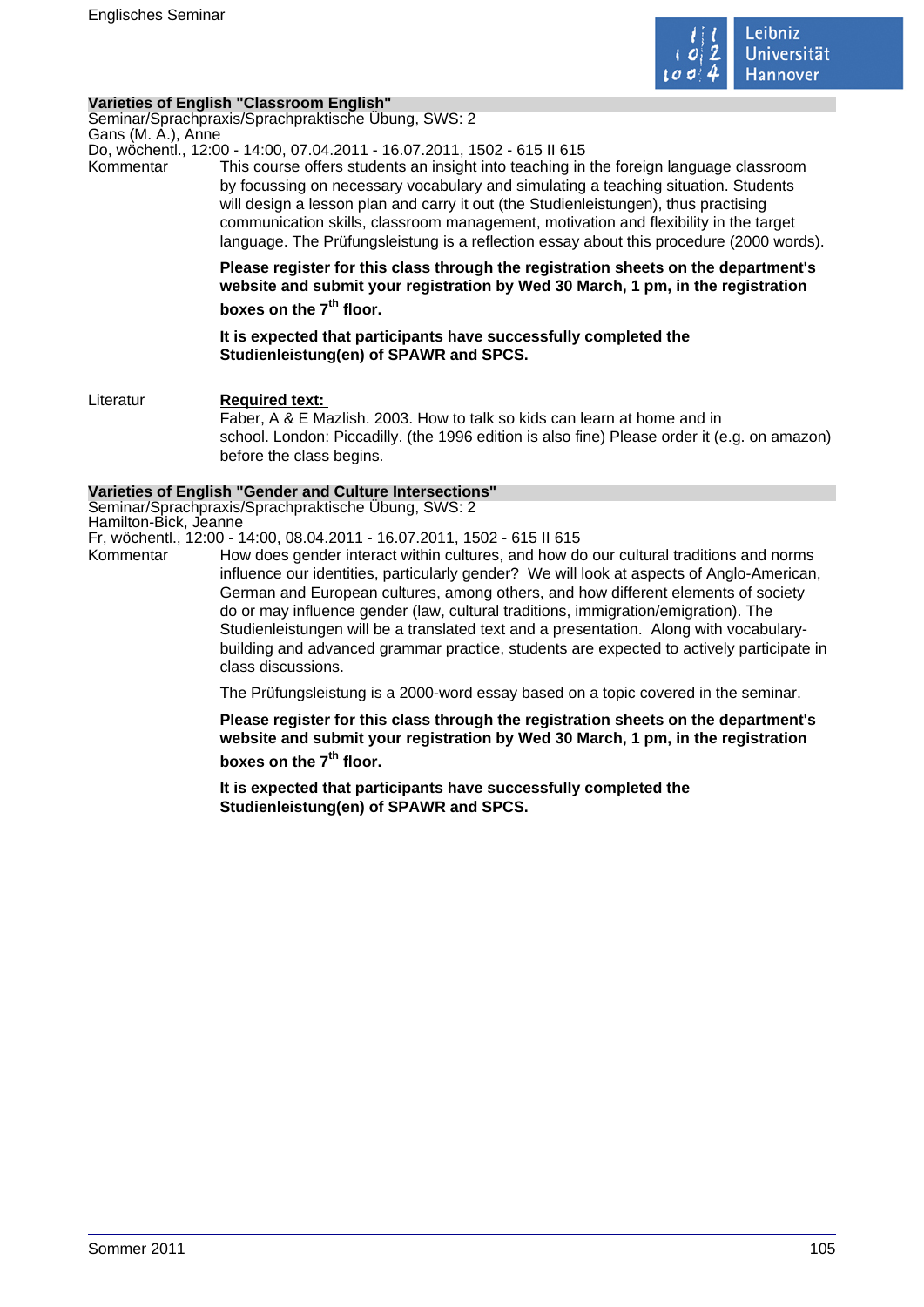

#### **Varieties of English "(North) American Art and Activism: Creating and Crippling Community"**

Seminar/Sprachpraxis/Sprachpraktische Übung, SWS: 2 Hamilton-Bick, Jeanne

Do, wöchentl., 14:00 - 16:00, 07.04.2011 - 16.07.2011, 1502 - 613 II 613

Kommentar This course will look at different areas of art and artistic movements in the U.S. and North America, with a focus on socio-political awareness. We will look at how the relationship between art, activism, and public awareness benefits communities on the continent, while also dividing them. The two Studienleistungen will be a translated text and a presentation. Along with vocabulary-building and advanced grammar practice, students are expected to participate actively in class discussions.

The Prüfungsleistung is a 2000-word essay based on a topic covered in the seminar.

**Please register for this class through the registration sheets on the department's website and submit your registration by Wed 30 March, 1 pm, in the registration boxes on the 7th floor.** 

**It is expected that participants have successfully completed the Studienleistung(en) of SPAWR and SPCS.** 

#### **Varieties of English "The America in American Studies: Post Civil War"**

Seminar/Sprachpraxis/Sprachpraktische Übung, SWS: 2 Jones, Jacob

Mo, wöchentl., 10:00 - 12:00, 04.04.2011 - 16.07.2011, 1502 - 615 II 615

Kommentar Here's your chance to fill in the gaps in your knowledge of U.S. history and politics, to challenge (or verify) your assumptions about the U.S.A., and at the same time practice your English-language writing and presentation/speaking skills. Utilizing period primary sources, music, film, art and a backbone of secondary readings (no more than five pages per week on average), students will explore the major transitions and continuities in U.S. history and culture from the Civil War to the present, including (among other topics): Reconstruction, Immigration, Industrialization, Empire, Progressivism, the 'Roaring 20s' and its conservative backlash, the Great Depression and the New Deal, World War II, the Cold War, the black Civil Rights and feminist movements, the 60s, the rightward turn in U.S. politics, 9/11 and the road ahead.

> The Studienleistungen are one 500-word writing assignment and a 10-15 minute presentation/debate with attendant abstract, outline and source list (1-2 pages of text).

The Prüfungsleistung is a Hausarbeit essay of 1,500 words.

**Please register for this class through the registration sheets on the department's website and submit your registration by Wed 30 March, 1 pm, in the registration boxes on the 7th floor.** 

**It is expected that participants have successfully completed the Studienleistung(en) of SPAWR and SPCS.** 

# **Masterarbeit / Master Thesis**

**Examenskolloquium Didaktik** Kolloquium, SWS: 2 Kupetz, Rita Di, wöchentl., 14:00 - 16:00, 05.04.2011 - 16.07.2011, 1502 - 613 II 613 Kommentar Examenskandidaten/innen für die Prüfung im Sommer 2011 bereiten sich im April und Mai mittels Prüfungssimulation oder Beratung zum Thesenpapier unmittelbar auf die mündliche Prüfung vor. Ab Juni werden Kandidatinnen folgender Semester aufgenommen. Darüber hinaus werden Abschlussarbeiten und -prüfungen, die in der Didaktik des Englischen geschrieben werden, konzeptionell beraten.

Für weitere Informationen: rita.kupetz@engsem.uni-hannover.de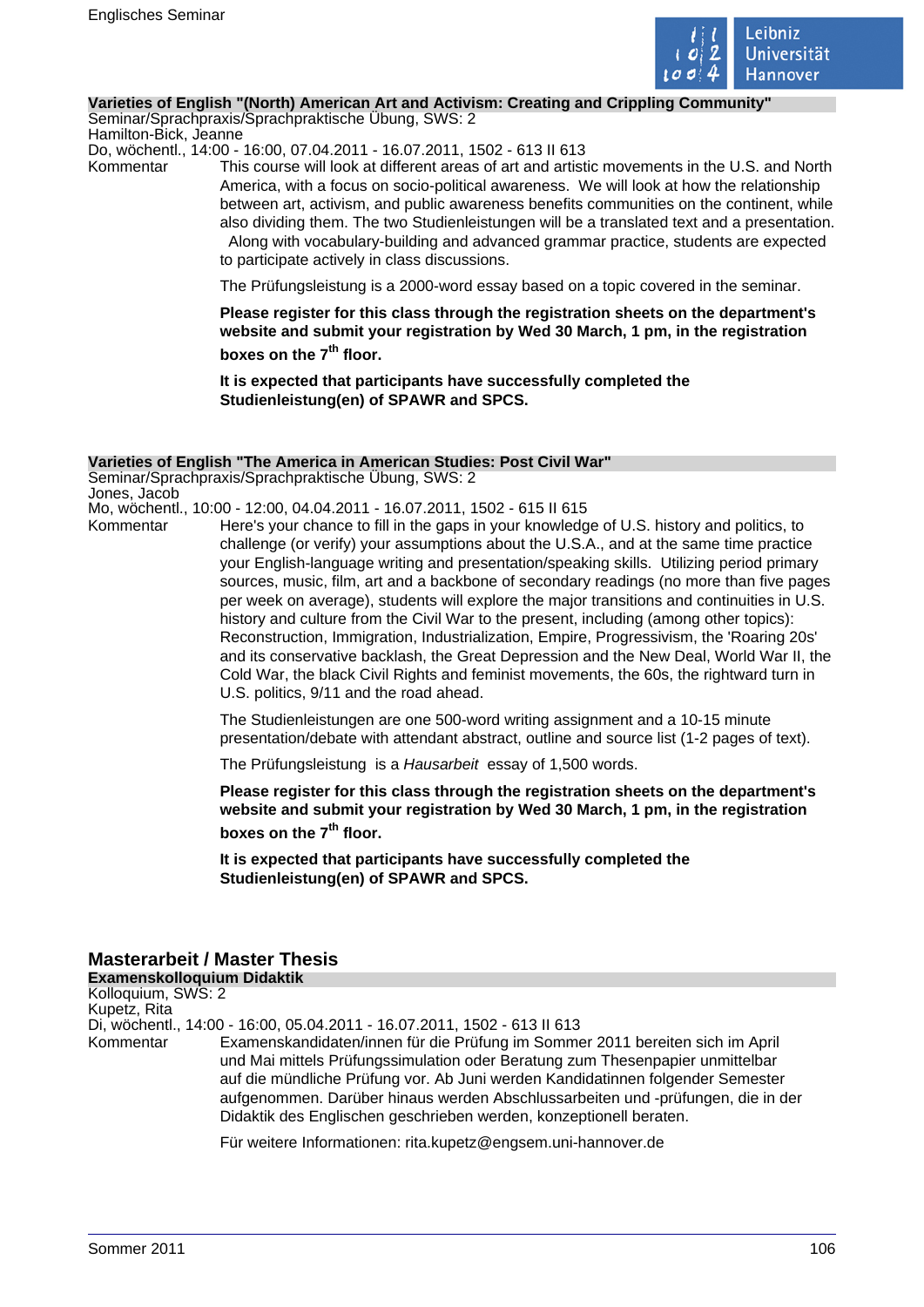

# **Pädagogisches Handeln in der Schule (EW 1)**

# **Pädagogische Kontexte (EW 2)**

# **Psychologie in Erziehung und Unterricht**

# **Ergänzungsstudiengang Lehramt an Gymnasien - Fach Englisch**

# **Foundations Linguistics**

| Seminar, SWS: 2                                                                                                                                                                                                                                                                                                                                                                                                                                                                                                                                                                                            |  |
|------------------------------------------------------------------------------------------------------------------------------------------------------------------------------------------------------------------------------------------------------------------------------------------------------------------------------------------------------------------------------------------------------------------------------------------------------------------------------------------------------------------------------------------------------------------------------------------------------------|--|
| Gerckens (M. A.), Caroline                                                                                                                                                                                                                                                                                                                                                                                                                                                                                                                                                                                 |  |
| Mi, wöchentl., 10:00 - 12:00, 06.04.2011 - 16.07.2011, 1502 - 613 II 613                                                                                                                                                                                                                                                                                                                                                                                                                                                                                                                                   |  |
| Mi, Einzel, 10:00 - 12:00, 04.05.2011 - 04.05.2011, 1210 - C203 Computerraum                                                                                                                                                                                                                                                                                                                                                                                                                                                                                                                               |  |
| Mi, Einzel, 10:00 - 12:00, 25.05.2011 - 25.05.2011, 1210 - C203 Computerraum<br>This course provides a theoretical and practical introduction to the field of corpus<br>Kommentar<br>linguistics. We will look at the origins of corpus linguistics and move on to current trends.<br>We will also deal with some major electronic corpora and look at the variety of language-<br>related activities in which corpus linguistics play an important role or can make valuable<br>contributions. Special attention will be paid to links between corpus linguistics and foreign<br>language teaching (FLT). |  |
| Some sessions will take place in the computer-labs to familiarise students with software<br>tools like 'Wordsmith Tools'.                                                                                                                                                                                                                                                                                                                                                                                                                                                                                  |  |
| Students are asked to register for this course via StudIP.                                                                                                                                                                                                                                                                                                                                                                                                                                                                                                                                                 |  |
| !!! Class-size will be limited to 25 participants !!!                                                                                                                                                                                                                                                                                                                                                                                                                                                                                                                                                      |  |
| Prerequisites: Foundations Linguistics 1 (Major), LingF1 (Minor)                                                                                                                                                                                                                                                                                                                                                                                                                                                                                                                                           |  |
| For further information: caroline.gerckens@engsem.uni-hannover.de                                                                                                                                                                                                                                                                                                                                                                                                                                                                                                                                          |  |

Bemerkung LingF4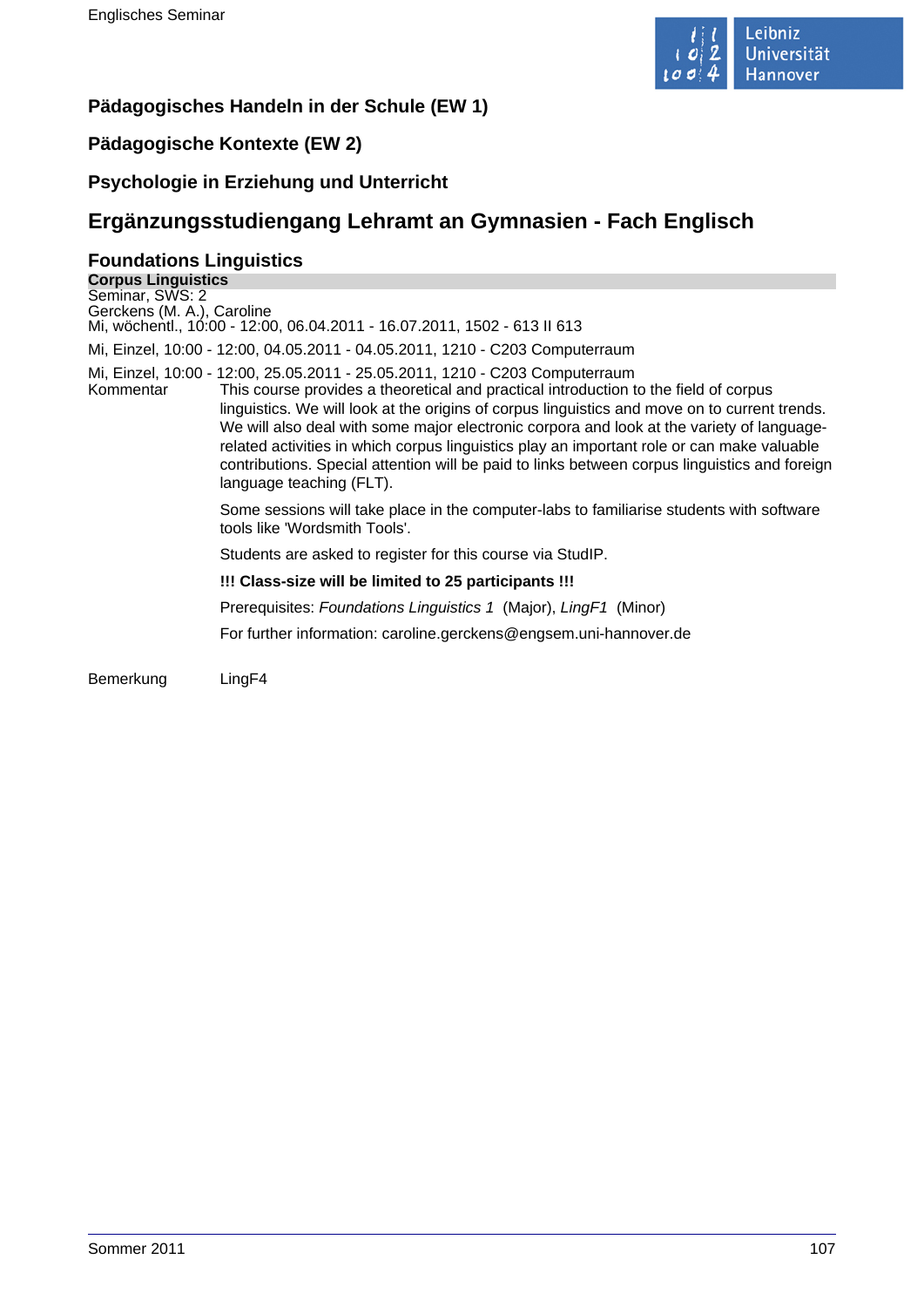

#### **Introduction to Linguistics I**

Seminar, SWS: 2 Lohmann, Arne

Do, wöchentl., 10:00 - 12:00, 07.04.2011 - 16.07.2011, 1502 - 003 II 003

Kommentar "Language is mankind's greatest invention - except of course, that it was never invented." This is how Guy Deutscher begins his best-seller The Unfolding of Language . Even though you might not have thought about language this way yet, it is possibly the characteristic that sets us apart most from the rest of the animal kingdom. And even though it might not have been invented, it shows all features of a fascinating invention. Language consists of hundreds of thousands of forms with even more functions, there are many different levels on which it can be described, it has an intricate structure and it allows for a bewildering complexity of expressing thoughts into sounds and back. This course is intended to convey some of this fascination by introducing students to the study of language on a scientific level.

> We will initially deal with questions related to the nature of language and then focus on the major areas in the study of linguistics: phonetics and phonology, morphology, syntax, semantics and pragmatics. Areas such as sociolinguistics, varieties of English, first and second language acquisition, comparative linguistics English/German, historical linguistics, corpus linguistics, etc. will be addressed in the following term (LingF2).

## **Please note that there is an enrolment procedure to follow in order to register for this course.**

Prerequisites for SL certificate will be specified in class and/or Stud.IP

For further information please feel free to contact the instructor:

arne.lohmann@engsem.uni-hannover.de

Bemerkung LingF1

## **Introduction to Linguistics II**

Seminar, SWS: 2 Shahrokny-Prehn, Arian

Mo, wöchentl., 08:00 - 10:00, 04.04.2011 - 16.07.2011, 1502 - 003 II 003

Kommentar The language we speak is an integral part of who we are. It gives away where we come from and at the same time shows where we want to belong. With it, we can express and even create identity and community. It connects us to the outside world and to each other. While we can observe its form and structure, we can also analyse the function it has.

> This course is a sequel to **Introduction to Linguistics I** and will cover areas such as semantics and pragmatics, sociolinguistics, varieties of English, historical linguistics, first and second language acquisition, etc. Since many of the topics in the second part of the introduction require linguistic pre-knowledge, it is absolutely vital that students have participated in LingF1 before taking on LingF2.

> Texts that we will discuss in class will be made available in a reader at the beginning of the seminar. Further secondary literature will be made available on a reserve shelf in the library.

**Please note that there is an enrolment procedure to follow in order to register for this course.** 

Prerequisites: LingF1

Bemerkung LingF2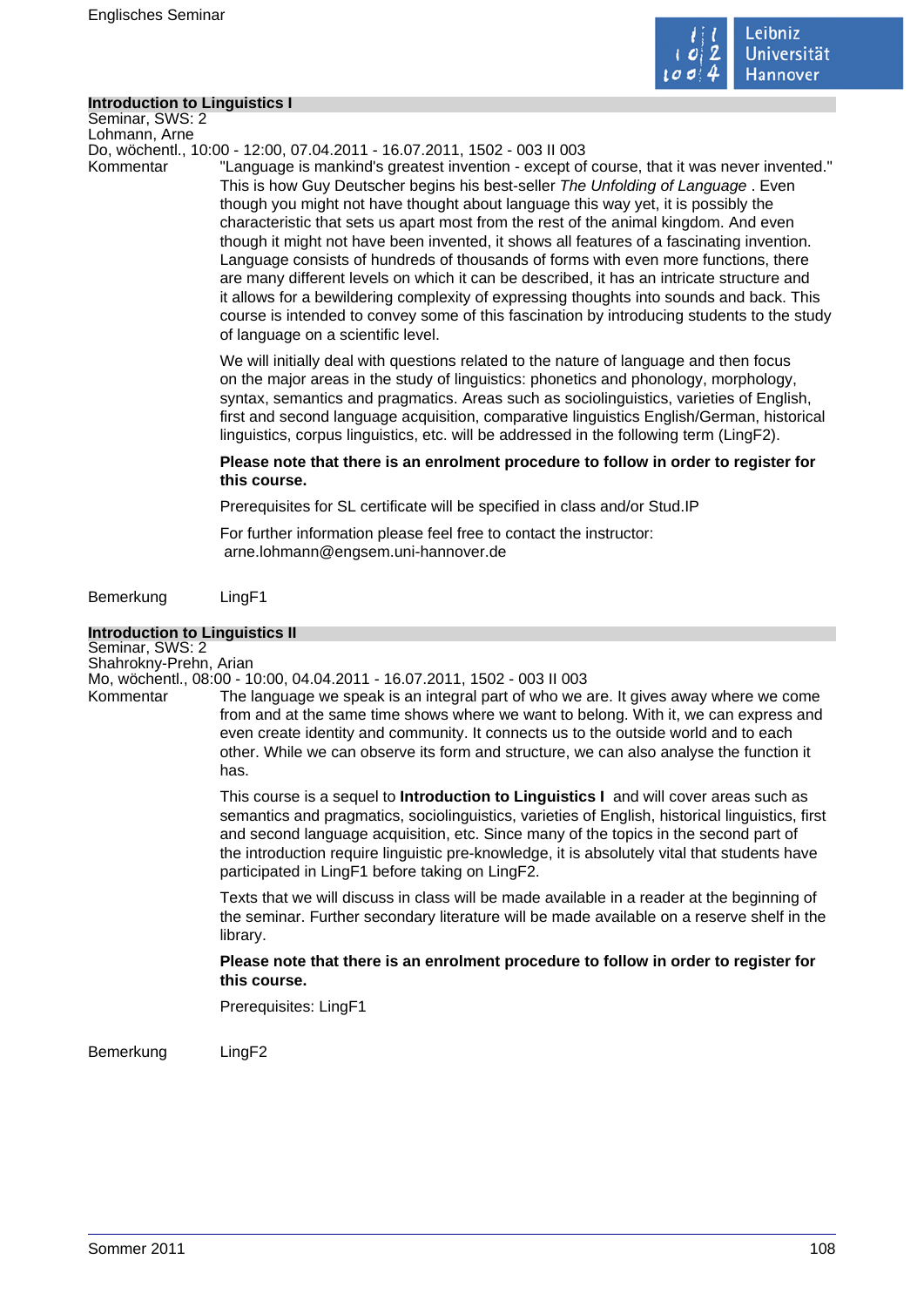

#### **Introduction to Linguistics II**

Seminar, SWS: 2 Gerckens (M. A.), Caroline

Di, wöchentl., 08:00 - 10:00, 05.04.2011 - 16.07.2011, 1502 - 003 II 003

Kommentar The language we speak is an integral part of who we are. It gives away where we come from and at the same time shows where we want to belong. With it, we can express and even create identity and community. It connects us to the outside world and to each other. While we can observe its form and structure, we can also analyse the function it fulfils.

> This course is a sequel to **Introduction to Linguistics I** and will cover areas such as semantics and pragmatics, sociolinguistics, varieties of English, historical linguistics, first and second language acquisition, etc. Since many of the topics in the second part of the introduction require linguistic pre-knowledge, it is absolutely vital that students have participated in LingF1 before taking on LingF2.

> Texts that we will discuss in class will be made available in a reader at the beginning of the seminar. Further secondary literature will be made available on a reserve shelf in the library.

### **Please note that there is an enrolment procedure to follow in order to register for this course.**

Prerequisites: LingF1

Bemerkung LingF2

### **Investigating English Syntax**

Seminar, SWS: 2 Shahrokny-Prehn, Arian

Do, wöchentl., 08:00 - 10:00, 07.04.2011 - 16.07.2011, 1502 - 703 II 703

Kommentar For those still believing in the slot-and-filler model of language, syntax provides the rules that are used in order to put words into grammatically correct sentences. Up to a certain extent, we will also follow this approach since it still is the basis of language instruction. Accordingly, the course will start out with an overview of traditional syntactic analysis (e.g. word classes, sentence constituents) and will then go over to more recent approaches towards syntax and grammar. Here, we will concern ourselves with cognitive aspect of grammar, the lexico-grammatical interface, phraseology, and construction grammars. Actual language data drawn from corpora will play an important role in our studies and students will be encouraged to start their own research project over the course of the semester.

> **In order to ensure a productive learning atmosphere, the class size is limited to 30 people and students have to sign up for this course via studIP.**

It is also absolutely mandatory for students to be present for the first session.

Prerequisites: Foundations Linguistics 1 (Major), LingF1 (Minor)

Prerequisites for certificates: Studienleistungen will be specified in class; Prüfungsleistung will be a final term paper.

Bemerkung LingF4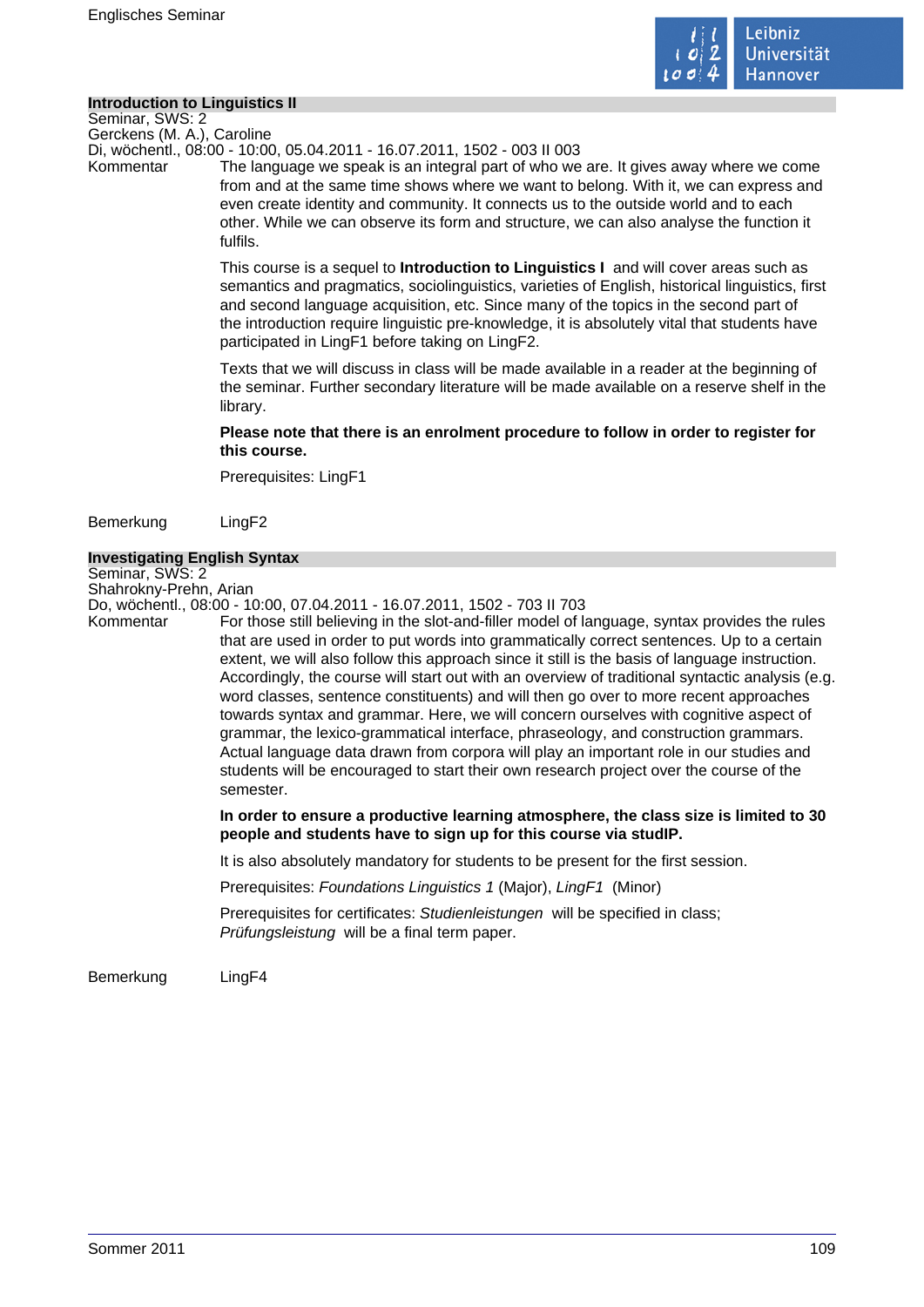

#### **Morphology**

Seminar, SWS: 2 Lohmann, Arne

Do, wöchentl., 14:00 - 16:00, 07.04.2011 - 16.07.2011, 1502 - 306 II 306

Kommentar Have you come across the words laptop zombie (English) or Internetzapper (German)? Both can be found at www.wordspy.com and www.wortwarte.de, respectively, webpages which keep track of new words, showing that language users creatively add to the lexicon of these two languages. The area of linguistics concerned with this process is termed word-formation, which is an important part of morphology. During this course we will deal with the most important word-formation processes, compounding, derivation, clipping, blending and conversion in order to get a better grasp of the strategies speakers employ to create new words.

> Furthermore we will be concerned with more general issues of morphology relying on, but also expanding knowledge acquired in LingF1. Among these will be the distinction between derivation and inflection, but also the surprisingly difficult task to decide what a word is in the first place. Naturally we will address these topics using primarily English examples and thereby gain a better understanding of the structure of the English language.

### **Students are asked to register for this class via StudIP.**

For further information please feel free to contact the instructor: arne.lohmann@engsem.uni-hannover.de

Bemerkung LingF4

### **Survey of English - Phonetics and Phonology**

Vorlesung, SWS: 2 Altendorf, Ulrike Mi, wöchentl., 08:00 - 10:00, 06.04.2011 - 16.07.2011, 1502 - 003 II 003 Mi, Einzel, 08:00 - 10:00, 29.06.2011 - 29.06.2011, 1507 - 002 VII 002 , Klausur

This course will take a closer look at the phonetics and phonology of English. We will look at both segmental and supra-segmental features of the major reference accents of English, RP and General American. If appropriate, the theoretical angle will be contrastive, focussing on differences between German and English. In other cases, the approach will be diachronic, with a special emphasis on on-going trends, variationist, with a special emphasis on the correlation of pronunciation and social groups, theoretical, with a special focus on the problems of allophony, and practical, with a special focus on handling IPA transcription. Bemerkung LingF3 / FAL1, FAL2

# **Advanced English Skills**

SPAWR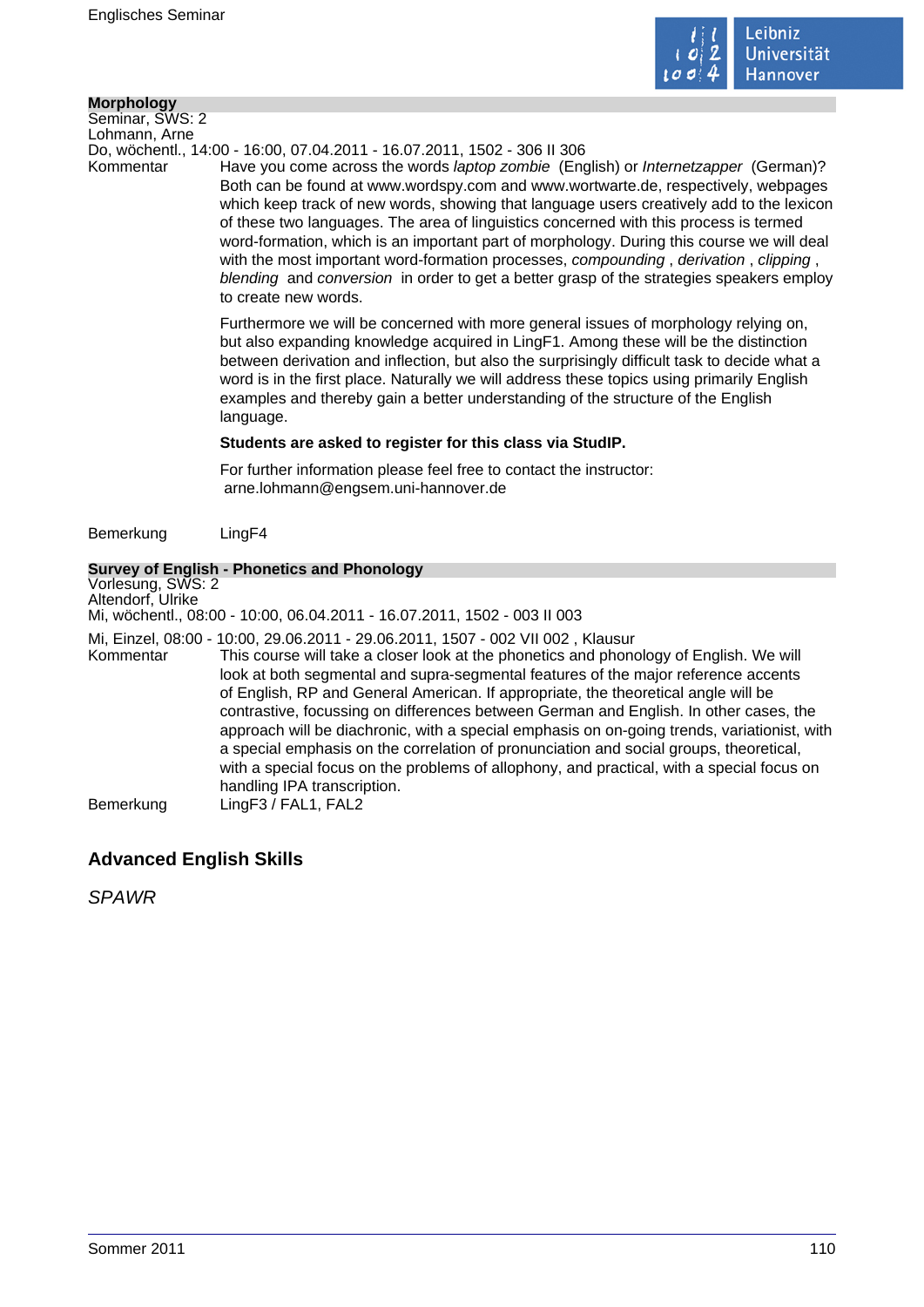

#### **Academic Writing and Research**

Seminar/Sprachpraxis/Sprachpraktische Übung, SWS: 2 Jones, Jacob

Do, wöchentl., 16:00 - 18:00, 07.04.2011 - 16.07.2011, 1502 - 613 II 613

Kommentar This course covers the basics of writing an academic research paper, including thesis statements, outlines, sources and bibliographies, citation and paraphrasing, structures of papers (titles, tables of contents, introductions, body of arguments, conclusions), structures of paragraphs, editing and the writing process. This course prepares students for the academic papers that they will write during their studies.

> Studienleistungen: an academic paper and two other assignments which build up to the paper

> **Please register for this class through the registration sheets on the department's website and submit your registration by Wed 30 March, 1 pm, in the registration boxes on the 7th floor.**

### **SPC<sub>S</sub>**

#### **Communication Skills**

Seminar/Sprachpraxis/Sprachpraktische Übung, SWS: 2 Jones, Jacob

Di, wöchentl., 10:00 - 12:00, 05.04.2011 - 16.07.2011, 1502 - 709 II 709

This course aims to give students an understanding of what communication and communication skills are, and an understanding of and practical experience in media use, body language, voice training and presentation styles. This course prepares students for the academic presentations that they will hold during their studies.

Studienleistungen: one informal presentation

Prüfungsleistung: one academic presentation (based on SPAWR paper)

**Please register for this class through the registration sheets on the department's website and submit your registration by Wed 30 March, 1 pm, in the registration boxes on the 7th floor.** 

# **Writing in English**

**SPFW**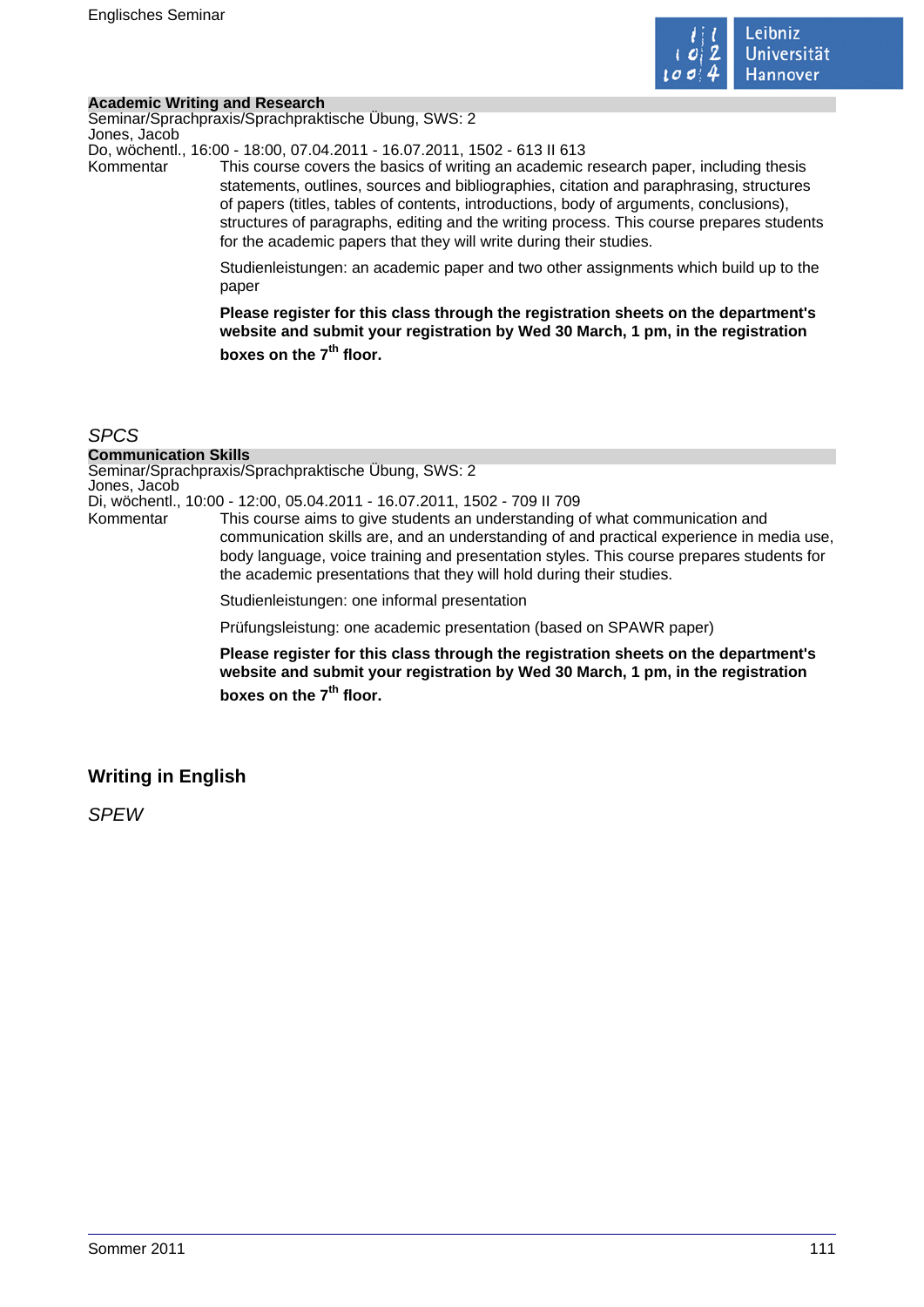

#### **Expository Writing**

| Seminar/Sprachpraxis/Sprachpraktische Übung, SWS: 2                                                |
|----------------------------------------------------------------------------------------------------|
| Jones, Jacob                                                                                       |
| Mo, wöchentl., 12:00 - 14:00, 04.04.2011 - 16.07.2011, 1502 - 703 II 703                           |
| Mo, wöchentl., 14:00 - 16:00, 04.04.2011 - 16.07.2011, 1502 - 703 II 703                           |
| Di, wöchentl., 12:00 - 14:00, 05.04.2011 - 16.07.2011, 1502 - 615 II 615                           |
| Di, wöchentl., 14:00 - 16:00, 05.04.2011 - 16.07.2011, 1502 - 609 II 609                           |
| Do, wöchentl., 12:00 - 14:00, 07.04.2011 - 16.07.2011, 1502 - 609 II 609                           |
| This course investigates organisational patterns used in various genres and discourse<br>Kommentar |
| forms of expository writing (informative/explanatory writing). Some aspects of language            |
| and grammar will also be discussed as necessary.                                                   |

Studienleistungen: two writing tasks in various genres of expository writing

Prüfungsleistung: in-class essay (120 minutes)

**Please register for this class through the registration sheets on the department's website and submit your registration by Wed 30 March, 1 pm, in the registration boxes on the 7th floor.** 

**It is expected that participants have successfully completed the Studienleistung(en) of SPAWR and SPCS.** 

### SPTAP

#### **Text Analysis and Production**

Seminar/Sprachpraxis/Sprachpraktische Übung, SWS: 2 Gans (M. A.), Anne Mo, wöchentl., 10:00 - 12:00, 04.04.2011 - 16.07.2011, 1502 - 703 II 703 Mo, wöchentl., 12:00 - 14:00, 04.04.2011 - 16.07.2011, 1502 - 613 II 613

Di, wöchentl., 10:00 - 12:00, 05.04.2011 - 16.07.2011, 1502 - 615 II 615

Kommentar This course examines language, grammar and style of some text types (e.g., news items, biographies, literary texts, advertising, etc). Students will analyse and translate existing texts as well as compose their own original texts.

Studienleistungen: one translation and one text analysis

**Please register for this class through the registration sheets on the department's website and submit your registration by Wed 30 March, 1 pm, in the registration boxes on the 7th floor.** 

**It is expected that participants have successfully completed the Studienleistung(en) of SPAWR and SPCS.**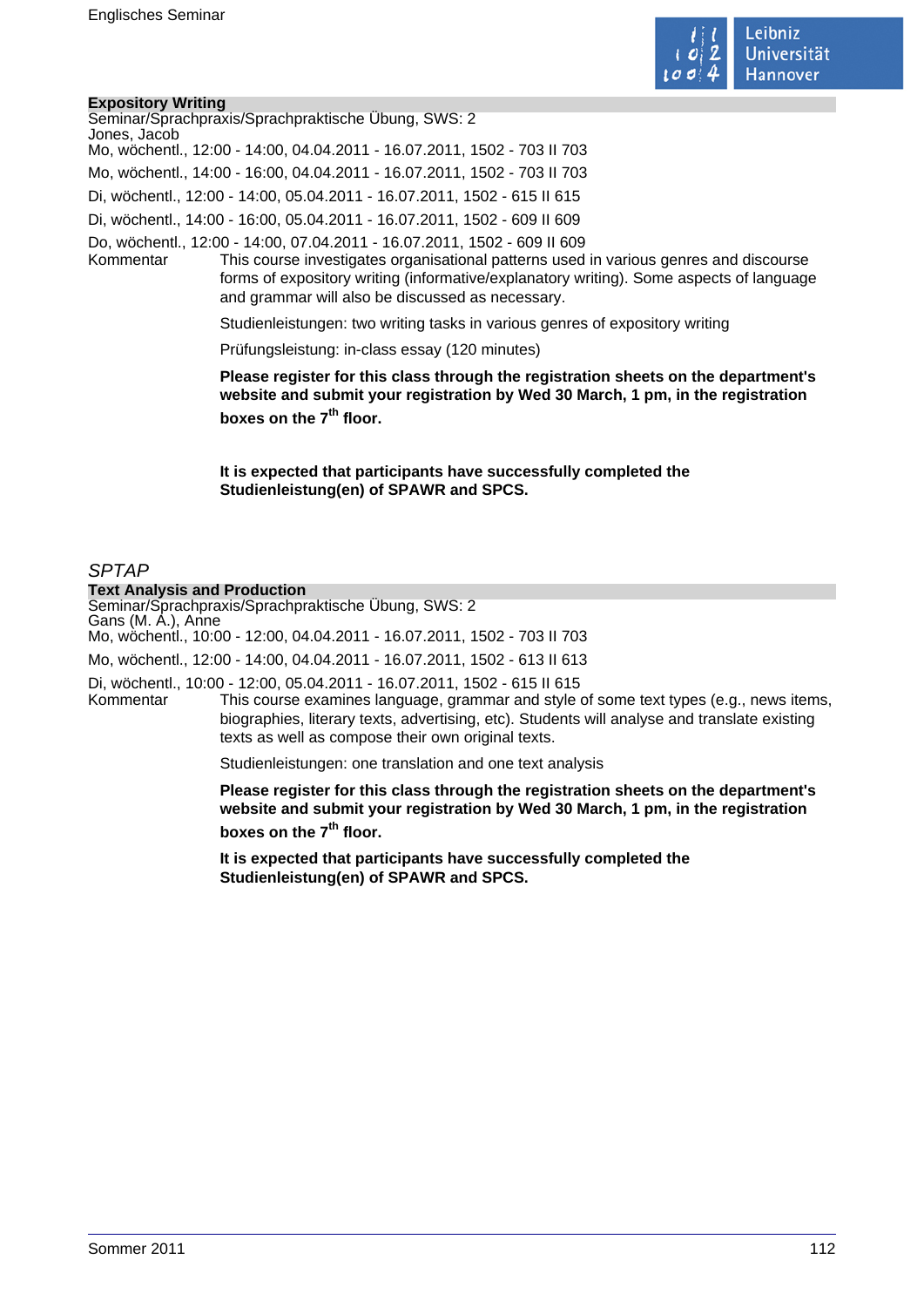

#### **Text Analysis and Production**

Seminar/Sprachpraxis/Sprachpraktische Übung, SWS: 2 Jones, Jacob

Do, wöchentl., 14:00 - 16:00, 07.04.2011 - 16.07.2011, 1502 - 609 II 609

Kommentar This course examines language, grammar and style of some text types (e.g., news items, biographies, literary texts, advertising, etc). Students will analyse and translate existing texts as well as compose their own original texts.

Studienleistungen: one translation and one text analysis

**Please register for this class through the registration sheets on the department's website and submit your registration by Wed 30 March, 1 pm, in the registration boxes on the 7th floor.** 

**It is expected that participants have successfully completed the Studienleistung(en) of SPAWR and SPCS.** 

### **Foundations Methodology of Teaching English as a Foreign Language Introduction to the Methodology of Teaching English**

Seminar, SWS: 2 Kupetz, Rita Mo, wöchentl., 12:00 - 14:00, 04.04.2011 - 16.07.2011, 1502 - 615 II 615 Kommentar This introductory methodology course is obligatory for all prospective teachers and for all BA students who plan to complete the M. Ed. We recommend that BA students take this class in their 3rd semester. We will deal with basic issues of teaching English as a foreign language, such as goals, content and methods; the role of the teacher and the learner in the modern foreign language classroom; skills and knowledge; teaching literature; intercultural learning.

> Prerequisites for certificate: reading assignments, tests in the learning modules and a written exam (Prüfungsleistung)

Please register for this course via Stud.IP.

For further information: rita.kupetz@engsem.uni-hannover.de

Bemerkung DidF1 Literatur A reader will be provided via the copy shop Stork.

### **Recommended literature:**

Ur, Penny. (1991). A Course in Language Teaching. Practice and Theory . Cambridge: CUP.

Müller-Hartmann, Andreas and Marita Schocker von Ditfurth. (2005). Introduction to English Language Teaching . Stuttgart: Klett.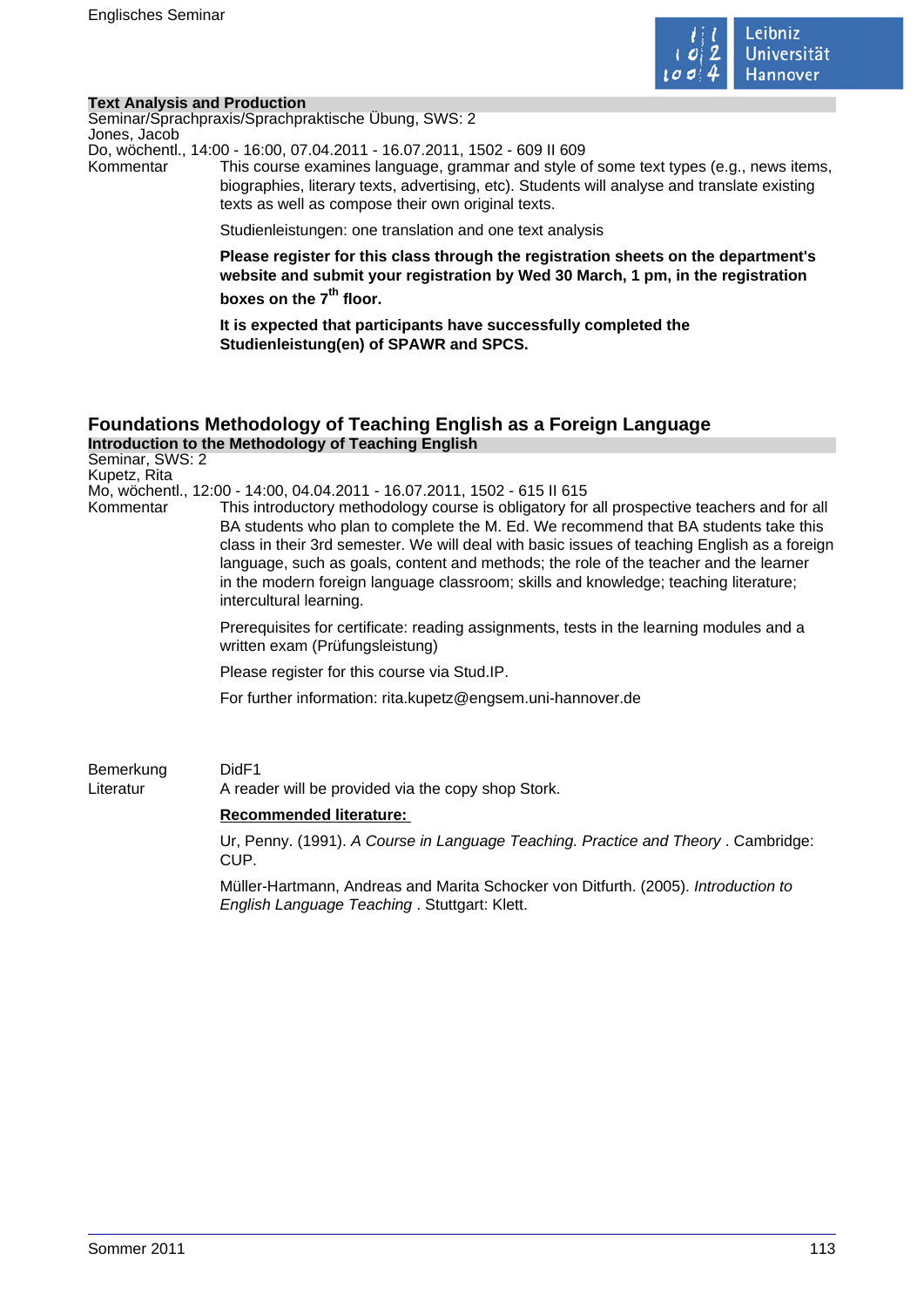

### **Introduction to the Methodology of Teaching English**

Seminar, SWS: 2 Becker, Carmen

Di, wöchentl., 10:00 - 12:00, 05.04.2011 - 16.07.2011, 1502 - 703 II 703

Kommentar This introductory methodology course is mandatory for all prospective teachers and for all BA students who plan to complete an M Ed. We recommend that BA students take this class in their 3rd or 4th semester. Non-BA students need to take this class before their intermediate exam.

> This course aims at exploring and synthesizing insights from second language acquisition research studies. It aims at involving the participants in their professional development by encouraging the reflection of their own second language learning processes and discussing issues, problems, and possibilities in foreign language teaching methodology. Furthermore it aims at developing a basic framework for a professional intercultural communicative language teaching practice at secondary level, which can function as a methodological springboard for future teaching.

Some of the issues that will be raised are:

SLA and implications for the classroom Learner differences and implications for teaching procedures Teacher's and learner's roles and responsibilities The intercultural communicative classroom The process and the role of tasks in language teaching Teaching the language system and developing language skills Policies and curricular guidelines The role of self-assessment (portfolio assessment)

Certificate requirements: regular attendance, active participation, weekly journal (portfolio), written exam.

Please register for this course via Stud.IP.

# Bemerkung DidF1 Literatur **Recommended literature:**  Müller-Hartmann, Andreas & Schocker-von Ditfurth, Marita. (2005). Introduction to English Language Teaching. Stuttgart: Klett.

Sommer 2011 114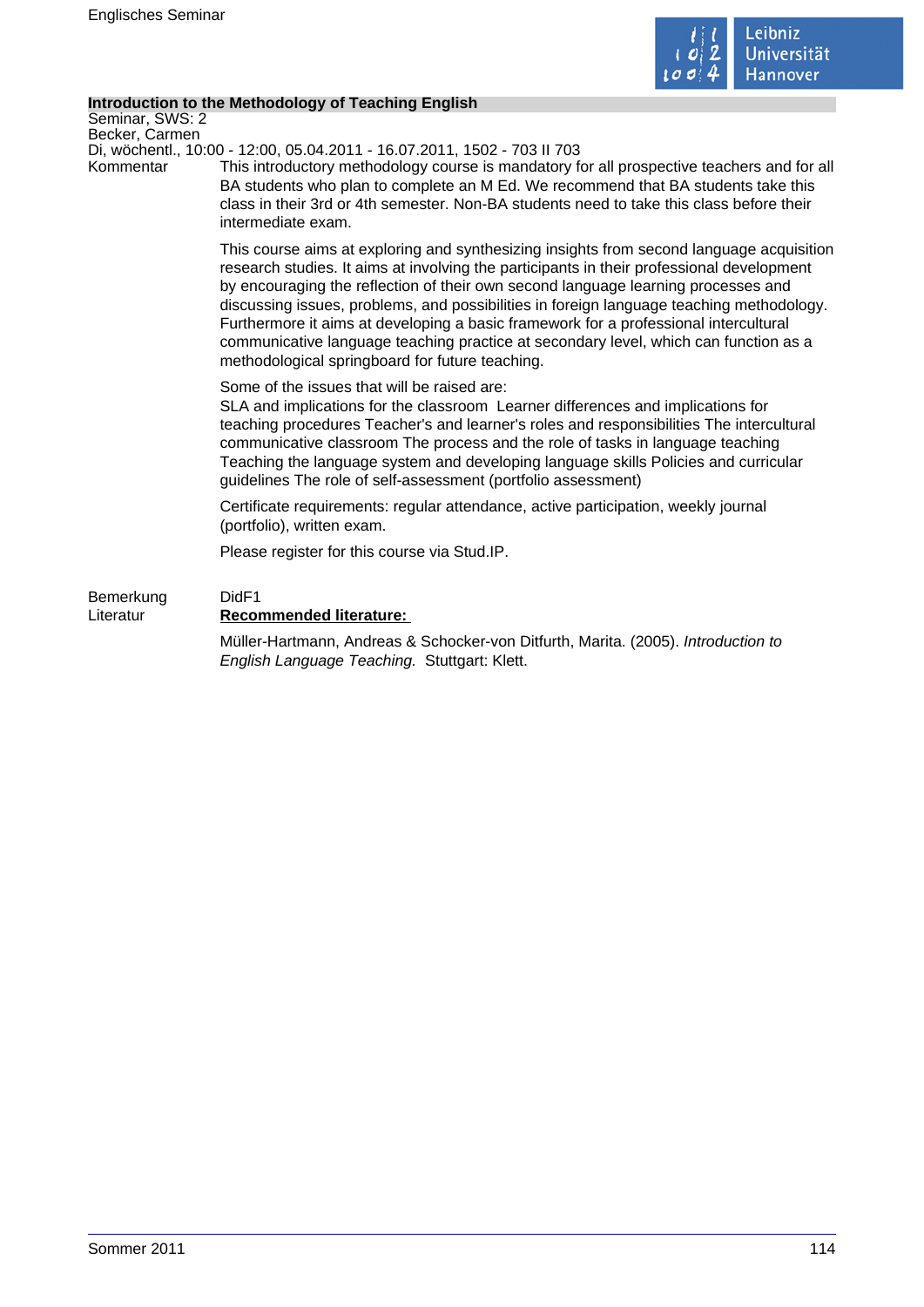

# **Language Testing and Assessment**

|                                       | <b>Language Testing and Assessment</b>                                                                                                                                                                                                                                                                                                                                                                                                                                                                                                                                                                                                                                                                                                                                                                                                                                                                                                                               |
|---------------------------------------|----------------------------------------------------------------------------------------------------------------------------------------------------------------------------------------------------------------------------------------------------------------------------------------------------------------------------------------------------------------------------------------------------------------------------------------------------------------------------------------------------------------------------------------------------------------------------------------------------------------------------------------------------------------------------------------------------------------------------------------------------------------------------------------------------------------------------------------------------------------------------------------------------------------------------------------------------------------------|
| Seminar, SWS: 2<br>Fellmann, Gabriela |                                                                                                                                                                                                                                                                                                                                                                                                                                                                                                                                                                                                                                                                                                                                                                                                                                                                                                                                                                      |
|                                       | Mi, wöchentl., 16:00 - 18:00, 06.04.2011 - 16.07.2011, 1502 - 615 II 615                                                                                                                                                                                                                                                                                                                                                                                                                                                                                                                                                                                                                                                                                                                                                                                                                                                                                             |
| Kommentar                             | Tests and assessment are an integral part of foreign language learning and teaching.<br>The seminar therefore provides an opportunity to explore a variety of key theoretical<br>and practical issues involved in language testing and assessment. We will focus on test<br>development, design and data analysis as well as their relation to test results and their<br>effects on the learning process. The seminar will also offer a review of influential articles<br>by authors such as e.g. Canale, Swain, Moss, Alderson and discusses their contribution<br>to the field. Students should be enabled to identify and select test formats appropriate for<br>different ages, competence levels, skills and purposes. We will also develop a language<br>test for a class at my school focussing on competence-oriented testing according to the<br>"Kerncurriculum", and evaluate the pupils' tests. Alternatives to testing will be thoroughly<br>discussed. |
|                                       | Please register via Stud. IP for this seminar and check there for additional information<br>before the first meeting.                                                                                                                                                                                                                                                                                                                                                                                                                                                                                                                                                                                                                                                                                                                                                                                                                                                |
|                                       | Prerequisites for SL certificate will be specified in class.                                                                                                                                                                                                                                                                                                                                                                                                                                                                                                                                                                                                                                                                                                                                                                                                                                                                                                         |
|                                       | For further information: FellmannG@aol.com                                                                                                                                                                                                                                                                                                                                                                                                                                                                                                                                                                                                                                                                                                                                                                                                                                                                                                                           |
| Bemerkung<br>Literatur                | DidF <sub>2</sub><br>A reader will be available at the copy shop Stork (Körnerstraße) at the beginning of the<br>semester.                                                                                                                                                                                                                                                                                                                                                                                                                                                                                                                                                                                                                                                                                                                                                                                                                                           |
|                                       | <b>Recommended literature:</b>                                                                                                                                                                                                                                                                                                                                                                                                                                                                                                                                                                                                                                                                                                                                                                                                                                                                                                                                       |
|                                       | Bachman, Lyle F. (1995). Fundamental Considerations in Language Testing. Oxford:<br>OUP.                                                                                                                                                                                                                                                                                                                                                                                                                                                                                                                                                                                                                                                                                                                                                                                                                                                                             |
|                                       | Bachman, Lyle F. & Adrian S. Palmer. (1996). Language Testing in Practice. Oxford:<br>OUP.                                                                                                                                                                                                                                                                                                                                                                                                                                                                                                                                                                                                                                                                                                                                                                                                                                                                           |
|                                       | Cohen, Andrew. (1994). Assessing Language Ability in the Classroom. Boston: Heinle &<br>Heinle.                                                                                                                                                                                                                                                                                                                                                                                                                                                                                                                                                                                                                                                                                                                                                                                                                                                                      |
|                                       | Douglas, Dan. (2010). Understanding Language Testing. London: Hodder.                                                                                                                                                                                                                                                                                                                                                                                                                                                                                                                                                                                                                                                                                                                                                                                                                                                                                                |
|                                       | Fulcher, Glenn & Fred Davidson. (2007). Language Testing and Assessment. An<br>Advanced Resource Book. Abingdon: Routledge.                                                                                                                                                                                                                                                                                                                                                                                                                                                                                                                                                                                                                                                                                                                                                                                                                                          |
|                                       | Fulcher, Glen. (2010). Practical Language Testing. London: Hodder.                                                                                                                                                                                                                                                                                                                                                                                                                                                                                                                                                                                                                                                                                                                                                                                                                                                                                                   |
|                                       | Grotjahn, Rüdiger. (2006). Prüfen - Testen - Bewerten. In: Udo O.H. Jung (Hrsg.),<br>Praktische Handreichung für Fremdsprachenlehrer . 4., vollst. neu bearb. Auflage.<br>Frankfurt/ Main: Lang. 221-230.                                                                                                                                                                                                                                                                                                                                                                                                                                                                                                                                                                                                                                                                                                                                                            |
|                                       | Hughes, Arthur. (2003). Testing for Language Teachers. 2nd edition. Cambridge: CUP.                                                                                                                                                                                                                                                                                                                                                                                                                                                                                                                                                                                                                                                                                                                                                                                                                                                                                  |
|                                       | Shohami, Elana. (2008). (ed.). Encyclopedia of Language and Education. Vol. 7:<br>Language Testing and Assessment. New York: Springer.                                                                                                                                                                                                                                                                                                                                                                                                                                                                                                                                                                                                                                                                                                                                                                                                                               |
|                                       | Winter, Felix. (2004). Leistungsbewertung: Eine neue Lernkultur braucht einen anderen<br>Umgang mit Schülerleistungen . 2. unveränd. Auflage. Baltmannsweiler: Schneider<br>Verlag Hohengehren.                                                                                                                                                                                                                                                                                                                                                                                                                                                                                                                                                                                                                                                                                                                                                                      |
|                                       |                                                                                                                                                                                                                                                                                                                                                                                                                                                                                                                                                                                                                                                                                                                                                                                                                                                                                                                                                                      |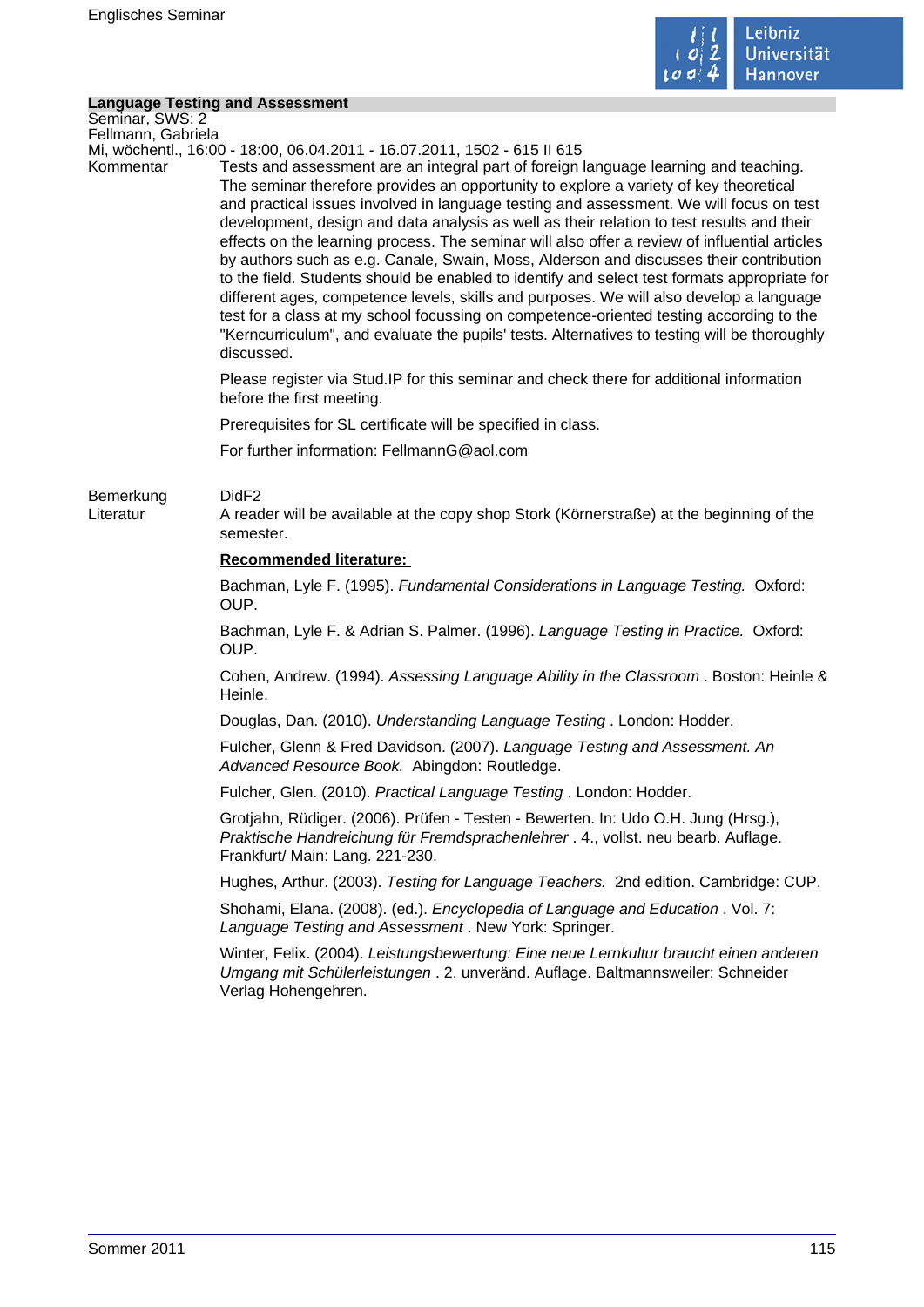

| <b>Portfolio</b> |                                                                                                                                                                                                                                                                                                                                                                                                                                                                                                           |
|------------------|-----------------------------------------------------------------------------------------------------------------------------------------------------------------------------------------------------------------------------------------------------------------------------------------------------------------------------------------------------------------------------------------------------------------------------------------------------------------------------------------------------------|
| Seminar, SWS: 2  |                                                                                                                                                                                                                                                                                                                                                                                                                                                                                                           |
| Kupetz, Rita     |                                                                                                                                                                                                                                                                                                                                                                                                                                                                                                           |
|                  | Mo, wöchentl., 14:00 - 16:00, 04.04.2011 - 16.07.2011, 1502 - 615 II 615                                                                                                                                                                                                                                                                                                                                                                                                                                  |
| Kommentar        | This seminar will deal with the use of a portfolio for language learning and teaching<br>purposes and you will be encouraged to begin your own European Teacher's Portfolio.<br>The three parts of the European Language Portfolio (Passport, Biography and Dossier)<br>are evaluated and their implementation at school will be discussed. Furthermore, we<br>will deal with portfolio (self-)assessment as a means of empowering learners to take<br>responsibility for their own language development. |
|                  | We will use Stud. IP and we prepared learning modules for you.                                                                                                                                                                                                                                                                                                                                                                                                                                            |
|                  | Prerequisites: DidF1                                                                                                                                                                                                                                                                                                                                                                                                                                                                                      |
|                  | Prerequisites for certificate: reading assignments and tests in the learning modules.                                                                                                                                                                                                                                                                                                                                                                                                                     |
|                  | Please register via Stud.IP.                                                                                                                                                                                                                                                                                                                                                                                                                                                                              |
|                  | For further information: rita.kupetz@engsem.uni-hannover.de                                                                                                                                                                                                                                                                                                                                                                                                                                               |
| Bemerkung        | DidF <sub>2</sub>                                                                                                                                                                                                                                                                                                                                                                                                                                                                                         |

Literatur A reader will be provided via the copy shop Stork.

#### **Visual Literacy in the EFL classroom**

**Seminar** Blell, Gabriele

Di, wöchentl., 14:00 - 16:00, 05.04.2011 - 16.07.2011, 1502 - 615 II 615 If teachers consider essential principles and adequate methods, pictures, pictograms, pictorial art, photos and film offer the advantage to enhance language activities in a foreign language as well. In dealing with various kinds of images the learners get the chance to train and improve their communicative, cultural and visual competences. The seminar will deal with the question how images and pictures can be used for (foreign) language learning and teaching purposes. A couple of seminars will be held in the Sprengel Museum Hannover.

Prerequisites: DidF1

Prerequisites for SL certificate will be specified in class.

Please register for this course via Stud.IP.

For further information: gabriele.blell@engsem.uni-hannover.de

# Bemerkung DidF2

### Literatur **Recommended literature:**

Blell, Gabriele & Hellwig, Karlheinz. (1996). Bildende Kunst und Musik im Fremdsprachenunterricht . Frankfurt a.M.: Peter Lang.

Surkamp, Carola & Hecke, Carola. (2010). Bilder im Fremdsprachenunterricht: Neue Ansätze, Kompetenzen und Methoden . Tübingen: Narr.

Rymarczyk, Jutta. (2003). MAFF: Kunst auf Englisch? München: Langenscheidt-Longman.

# **Planung und Analyse von Englischunterricht**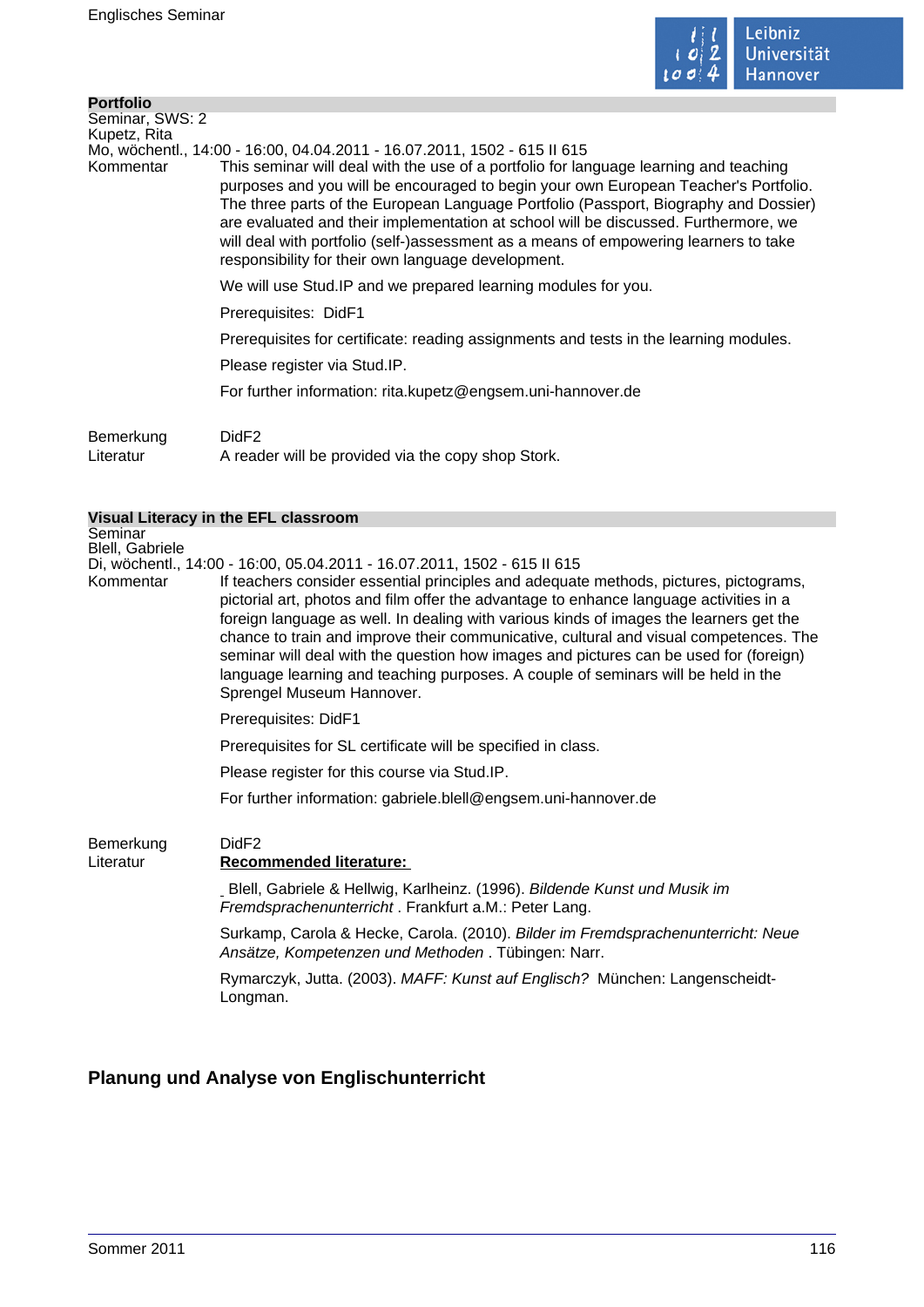

# **Planung und Analyse von Englischunterricht**

|                                    | <b>Planung und Analyse von Englischunterricht</b>                                                                                                                                                                                                                                                                                                                                         |
|------------------------------------|-------------------------------------------------------------------------------------------------------------------------------------------------------------------------------------------------------------------------------------------------------------------------------------------------------------------------------------------------------------------------------------------|
| Seminar, SWS: 2<br>Blell, Gabriele |                                                                                                                                                                                                                                                                                                                                                                                           |
| Kommentar                          | Do, wöchentl., 14:00 - 16:00, 07.04.2011 - 16.07.2011, 1502 - 615 II 615<br>Dieses Seminar ist obligatorisch für alle Lehramtsstudierenden. Für die noch<br>traditionellen Studiengänge (Staatsexamen) ist es praktikumsvorbereitend, wenn Sie das<br>Fachpraktikum im Fach Englisch absolvieren, es ist praktikumersetzend, wenn Sie das<br>Praktikum in einem anderen Fach absolvieren. |
|                                    | Im M. Ed. ist die Veranstaltung Teil des Moduls Fachpraktikum Englisch. Es werden<br>Aufzeichnungen und Unterricht analysiert und Unterrichtssequenzen geplant. Die<br>Veranstaltung ist stufen- und schulartenübergreifend angelegt. Die KursteilnehmerInnen<br>erarbeiten Planungsentwürfe für ihre jeweilige Schulart.                                                                 |
|                                    | Voraussetzungen: DidF1/F2, ASP                                                                                                                                                                                                                                                                                                                                                            |
|                                    | Voraussetzungen für Scheinerwerb: 'Studienleistung': Schriftliche Ausarbeitung<br>einer Analyse und eines Unterrichtsentwurfs oder Planung & Durchführung eigenen<br><b>Unterrichts</b>                                                                                                                                                                                                   |
|                                    | Anmeldung über Stud.IP                                                                                                                                                                                                                                                                                                                                                                    |
|                                    | Weitere Informationen: gabriele.blell@engsem.uni-hannover.de                                                                                                                                                                                                                                                                                                                              |
| Bemerkung<br>Literatur             | DidPA, FAL7<br>Bausch, Karl-Richard, Christ, Herbert & Krumm, Hans-Jürgen. (Hrsg.) (1995). Handbuch<br>Fremdsprachenunterricht. Tübingen: Francke (2. Auflage).                                                                                                                                                                                                                           |
|                                    | Hallet, Wolfgang & Nünning, Ansgar. (2007). Neue Ansätze und Konzepte der Literatur-<br>und Kulturdidaktik. Trier: wvt.                                                                                                                                                                                                                                                                   |
|                                    | Küster, Lutz. (2003). Plurale Bildung im Fremdsprachenunterricht. Fankfurt a.M.: Peter<br>Lang.                                                                                                                                                                                                                                                                                           |
|                                    | Meyer, Hilbert. (1987). Unterrichtsmethoden . 2 Bände. Frankfurt a.M.: Cornelsen/<br>Scriptor.                                                                                                                                                                                                                                                                                            |
|                                    | Mindt, Dieter. (1995). Unterrichtsplanung Englisch für die Sekundarstufe I.<br>(Neubearbeitung). Stuttgart: Klett.                                                                                                                                                                                                                                                                        |
|                                    | Müller-Hartmann, Andreas & Schocker-von Ditfurth, Marita. (Hrsg.)<br>(2005). Aufgabenorientierung im Fremdsprachenunterricht. Festschrift für Michael K.<br>Legutke. Tübingen: gnv.                                                                                                                                                                                                       |
|                                    | Zydatiß, Wolfgang. (2005). Bildungsstandards und Kompetenzniveaus im<br>Englischunterricht. Konzepte, Empirie, Kritik und Konsequenzen. Frankfurt a.M.: Peter<br>Lang.                                                                                                                                                                                                                    |
|                                    |                                                                                                                                                                                                                                                                                                                                                                                           |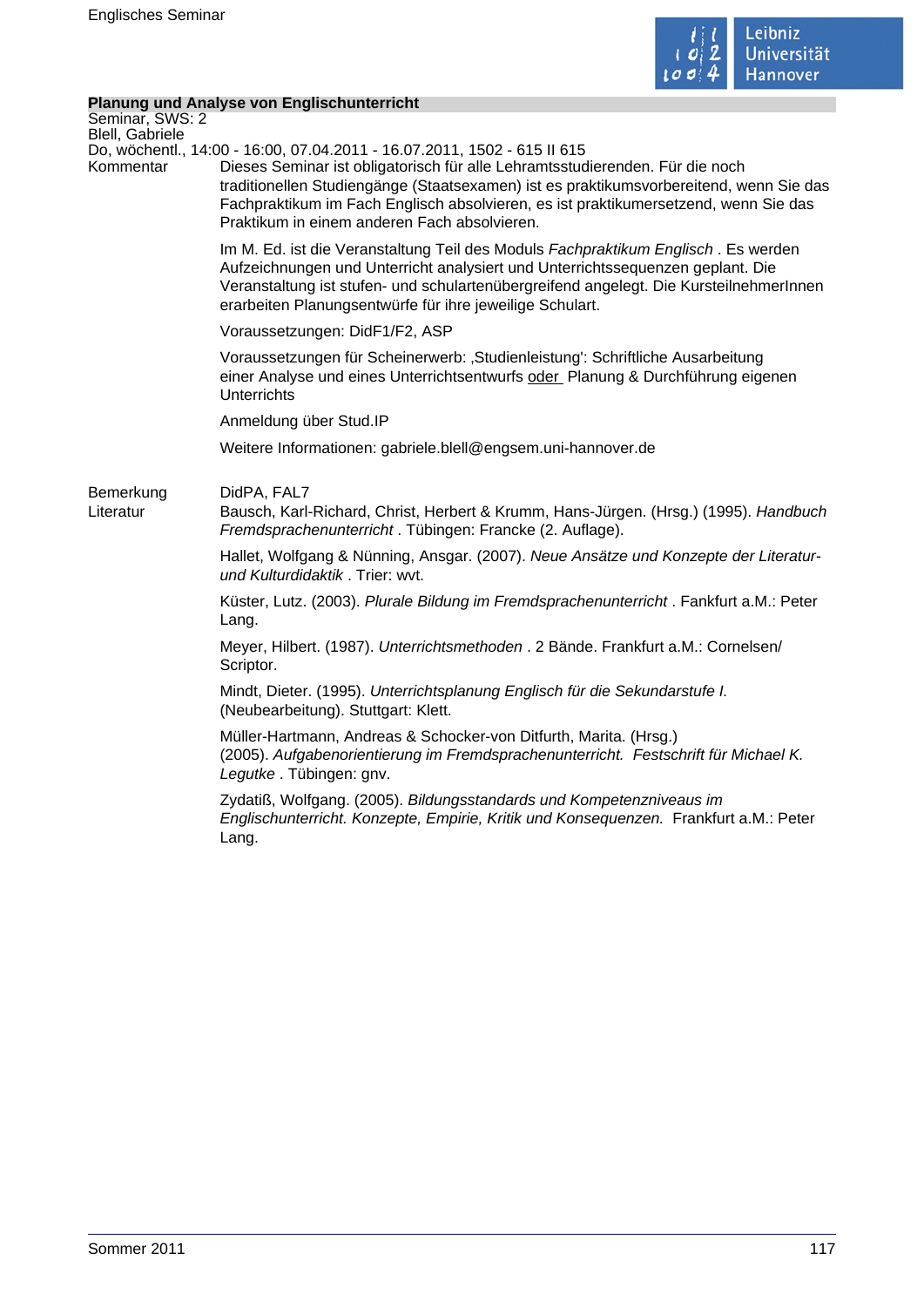

### **Planung und Analyse von Englischunterricht**

|                                   | Planung und Analyse von Englischunterricht                                                                                                                                                                                                                                              |
|-----------------------------------|-----------------------------------------------------------------------------------------------------------------------------------------------------------------------------------------------------------------------------------------------------------------------------------------|
| Seminar, SWS: 2                   |                                                                                                                                                                                                                                                                                         |
| Vinals-Stein, Nicole<br>Kommentar | Di, wöchentl., 16:00 - 18:00, 05.04.2011 - 16.07.2011, 1502 - 609 II 609<br>Dieses Seminar ist obligatorisch für alle Lehramtsstudierenden und dient der<br>Vorbereitung auf das Fachpraktikum. Es werden Aufzeichnungen von Unterricht<br>analysiert und Unterrichtssequenzen geplant. |
|                                   | Die Veranstaltung ist stufen- und schulartübergreifend angelegt. Die KursteilnehmerInnen<br>erarbeiten Planungsentwürfe für ihre jeweilige Schulart.                                                                                                                                    |
|                                   | Voraussetzungen: ASP; Did F1 und DidF2                                                                                                                                                                                                                                                  |
|                                   | Anmeldung über Stud.IP.                                                                                                                                                                                                                                                                 |
| Bemerkung<br>Literatur            | DidPA, FAL7<br>Bach, Gerhard & Johannes-Peter Timm (Hrsg.): Englischunterricht. Grundlagen und<br>Methoden einer handlungsorientierten Unterrichtspraxis. Tübingen: Francke 1989.                                                                                                       |
|                                   | Heuer, Helmut & Friederike Klippel: Englischmethodik. Problemfelder,<br>Unterrichtswirklichkeit und Handlungsempfehlungen. Berlin: Cornelsen 1993.                                                                                                                                      |
|                                   | Meyer, Hilbert: Unterrichtsmethoden, 2 Bände, Berlin: Cornelsen Scriptor 2001.                                                                                                                                                                                                          |
|                                   | Mindt, Dieter: Unterrichtsplanung Englisch für die Sekundarstufe I (Neubearbeitung).<br>Stuttgart: Klett 1995.                                                                                                                                                                          |
|                                   | Schaefer, Klaus: So schaffen Sie den Englischunterricht. Münster: Aschendorff 1992.                                                                                                                                                                                                     |
|                                   | Timm, Johannes-Peter. (Hrsg.): Englisch lernen und lehren. Didaktik des<br>Englischunterrichts. Berlin: Cornelsen 1998.                                                                                                                                                                 |
|                                   | Ziegésar, Detlev von & Margaret von: Einführung von Grammatik im Englischunterricht:<br>Materialien und Modelle. München: Oldenbourg 2001.                                                                                                                                              |
|                                   |                                                                                                                                                                                                                                                                                         |
|                                   |                                                                                                                                                                                                                                                                                         |

# **Advanced Methodology**

|                           | Multiliteracies - A new pedagogical approach to literacy teaching and learning                                                                                                                                                                                                                                                                                                                                                                                                                                                                              |
|---------------------------|-------------------------------------------------------------------------------------------------------------------------------------------------------------------------------------------------------------------------------------------------------------------------------------------------------------------------------------------------------------------------------------------------------------------------------------------------------------------------------------------------------------------------------------------------------------|
| Seminar, SWS: 2           |                                                                                                                                                                                                                                                                                                                                                                                                                                                                                                                                                             |
| Kupetz, Rita<br>Kommentar | Mi, wöchentl., 10:00 - 12:00, 06.04.2011 - 16.07.2011, 1502 - 615 II 615<br>Multimodal means of communication challenge our perception of literacy, which is<br>definitely not limited to reading and writing printed texts. Furthermore, we need a<br>pedagogy which can cover a new balance of agency between teachers and learners,<br>where teachers design learning environments and learners design their own knowledge.<br>You will be encouraged to survey pupils' literacy practices and explore the potential for<br>(foreign) language learning. |
|                           | Prerequisites: DidF1/2                                                                                                                                                                                                                                                                                                                                                                                                                                                                                                                                      |
|                           | M.Ed Studienleistungen: oral contribution and survey on learners' literacy practices                                                                                                                                                                                                                                                                                                                                                                                                                                                                        |
|                           | Please register via Stud.IP.                                                                                                                                                                                                                                                                                                                                                                                                                                                                                                                                |
|                           | For further information: rita.kupetz@engsem.uni-hannover.de                                                                                                                                                                                                                                                                                                                                                                                                                                                                                                 |
| Bemerkung<br>Literatur    | DidA, FAL6<br>A reader will be provided via the copy shop Stork.                                                                                                                                                                                                                                                                                                                                                                                                                                                                                            |
|                           | <b>Recommended literature:</b>                                                                                                                                                                                                                                                                                                                                                                                                                                                                                                                              |
|                           | Annah Healy. (Hrsg.) (2008). Multiliteracies and Diversity in Education. New Pedagogies<br>for Expanding Landscapes . Oxford: OUP.                                                                                                                                                                                                                                                                                                                                                                                                                          |
|                           |                                                                                                                                                                                                                                                                                                                                                                                                                                                                                                                                                             |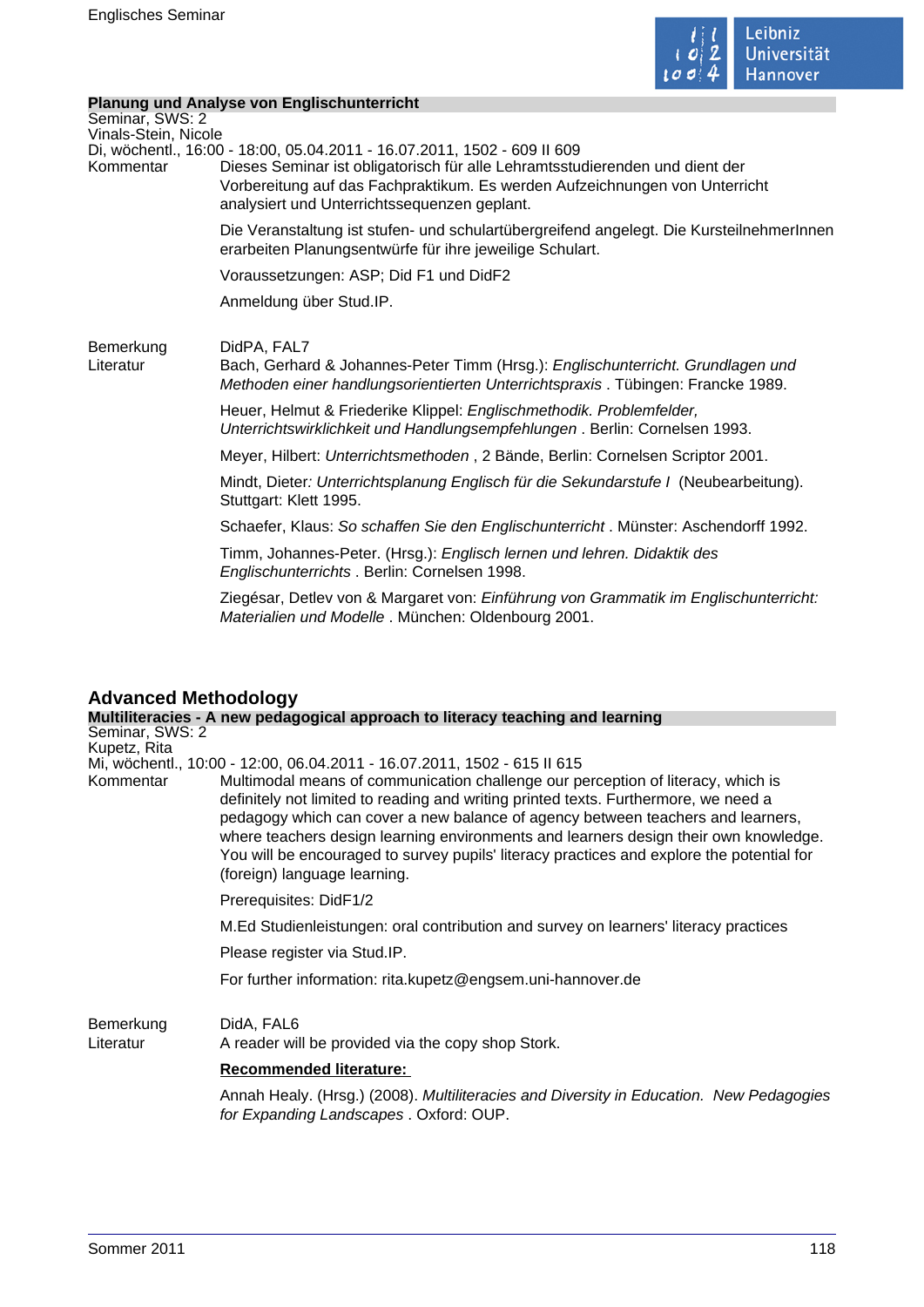

#### **Teaching Film: Crash and Babel**

Seminar, SWS: 2 Blell, Gabriele

Do, wöchentl., 10:00 - 12:00, 07.04.2011 - 16.07.2011, 1502 - 615 II 615

Kommentar Students enjoy watching movies and TV for a variety of reasons. For one, they get exposure to authentic language in a non-threatening setting. Secondly, movies and video provide common ground to students of any cultural background. From the teaching perspective, film as a text-genre has been fully accepted for the EFL classroom in Lower Saxony since 2003. The course is designed to help you to teach two episodic films: Crash (2004) and Babel (2006). Some of the objectives of the course will be: critically analyze and understand the purpose for the use of basic film/video techniques and methods for teaching them to students, as well as intertextual connections between media (e.g. film & novel). understand and apply different critical approaches to studying film (e.g. semiotic, postcolonial, cultural studies) and teach them in a task-based learning context develop 'reading/viewing' skills through a range of classroom activities that demonstrate how audience interaction works to create meaning in film.

A film-screening for the films discussed in the classroom will be organized.

Please register via Stud.IP.

Prerequisites: DidF1/F2

Prerequisites for SL certificate will be specified in class.

For further information: gabriele.blell@engsem.uni-hannover.de

# Bemerkung DidA Literatur **Recommended Literature:**

Blell, Gabriele & Lütge, Christiane. (2004). Sehen, Hören, Verstehen und Handeln: Filme im Fremdsprachenunterricht. PRAXIS Fremdsprachenunterricht 6. 402-405. 430.

Blell, Gabriele & Lütge, Christiane. (2008). Filmbildung im Fremdsprachenunterricht. Neue Lernziele, Begründungen und Methoden. In: Claus Gnutzmann, Frank G. Königs & Ekkehard Zöfgen (Hrsg.), Fremdsprachenlehren und -lernen 37, 124-140.

Leizke-Ungerer, Eva. (2009). Film im Fremdsprachenunterricht. Literarische Stoffe, interkulturelle Ziele, mediale Wirkung . Stuttgart: Ibidem.

Mikos, Lothar. (2003). Film- und Fernsehanalyse . Konstanz: UVK Verlagsgesellschaft mbH.

The New London Group. (2000). "A Pedagogy of Multiliteracies." In: Cope, Bill & Kalantzis, Mary (eds.). Multiliteracies. London & NY: Routledge. 9-37.

Themenheft Teaching Film:PRAXIS Fremdsprachenunterricht 6/2004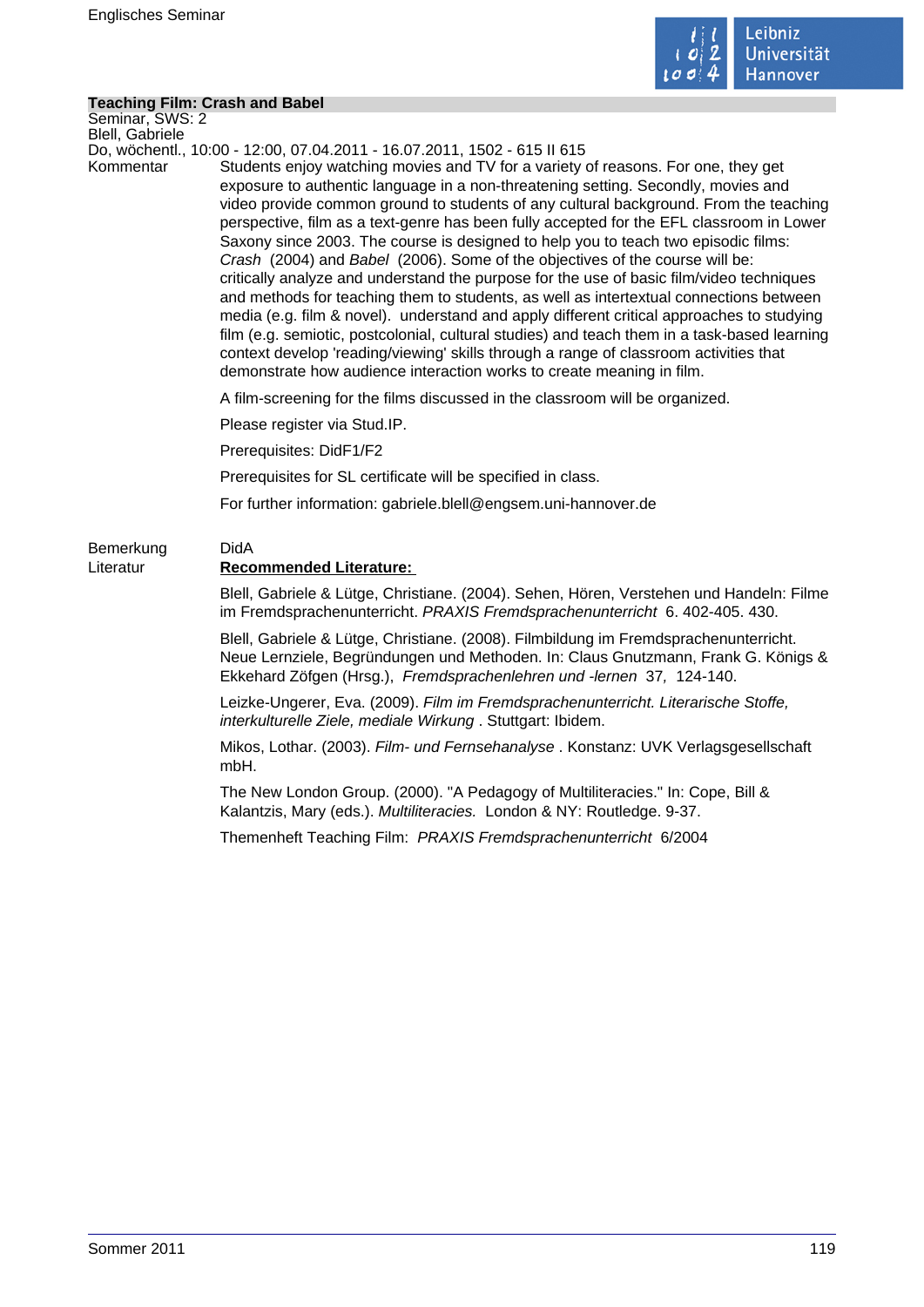

#### **Theorien und Konzepte des bilingualen Unterrichts aus zwei fachdidaktischen Perspektiven (am Beispiel von Geschichtsunterricht zu Themen des "langen 19. Jahrhunderts")** Seminar, SWS: 2

Barricelli, Michele (Prüfer/-in) / Blell, Gabriele

Di, wöchentl., 16:00 - 18:00, 05.04.2011 - 16.07.2011, 1502 - 003 II 003

| Kommentar | 200 II 600 - 200 I 600 I 600 I 700 I 700 I 700 I 700 I 700 I 700 I 700 I 700 I 1<br>Geschichte gehört in Deutschland zu den häufigsten Sachfächern im Bilingualen<br>Unterricht. Das Attribut "bilingual" impliziert einerseits, dass die Schulsprache Deutsch<br>in diesem Unterricht durchaus ihren Platz hat, also zumindest streckenweise in<br>zwei Sprachen gelernt wird. Es fixiert andererseits das Ziel einer funktionalen Zwei-<br>bzw. partiellen Mehrsprachigkeit. Es wird damit in diesem Unterricht keine originäre<br>Beherrschung der Fremdsprache im Sinne muttersprachlicher Kompetenz angestrebt,<br>sondern vielmehr eine segmental-funktionale Fremdsprachenkompetenz. Zusätzlich<br>soll sich für das Sachfach ein "Mehrwert" ergeben, der im Falle der Geschichte etwa<br>in einem systematischen Perspektivenwechsel, der tieferen Einsicht in die narrative<br>Verfasstheit des historischen Erkennens oder dem verstärkten interkulturellen Lernen<br>(Fremdverstehen) bestehen kann.Am Beispiel von historischen Gegenständen des<br>"langen" 19 Jahrhunderts sollen im Seminar die wesentlichen Konstellationen für den<br>bilingualen Sachfachunterricht Geschichte-Englisch in deutschen Schulklassen bearbeitet<br>werden: |
|-----------|-----------------------------------------------------------------------------------------------------------------------------------------------------------------------------------------------------------------------------------------------------------------------------------------------------------------------------------------------------------------------------------------------------------------------------------------------------------------------------------------------------------------------------------------------------------------------------------------------------------------------------------------------------------------------------------------------------------------------------------------------------------------------------------------------------------------------------------------------------------------------------------------------------------------------------------------------------------------------------------------------------------------------------------------------------------------------------------------------------------------------------------------------------------------------------------------------------------------------------------------------------------|
|           | a) zu einem amerikanisch/britischen Thema (also "fremde" Geschichte mit<br>englischsprachigen Originalquellen),                                                                                                                                                                                                                                                                                                                                                                                                                                                                                                                                                                                                                                                                                                                                                                                                                                                                                                                                                                                                                                                                                                                                           |
|           | b) zu einem deutschen Thema (also eigene Geschichte mit z. T. muttersprachlichen,<br>englisch übersetzten Quellen),                                                                                                                                                                                                                                                                                                                                                                                                                                                                                                                                                                                                                                                                                                                                                                                                                                                                                                                                                                                                                                                                                                                                       |
|           | c) zum Thema der Französischen Revolution (also doppelte Alterität: fremde Geschichte,<br>fremdsprachliche Quellen, die in eine andere Fremdsprache übersetzt wurden) sowie                                                                                                                                                                                                                                                                                                                                                                                                                                                                                                                                                                                                                                                                                                                                                                                                                                                                                                                                                                                                                                                                               |
|           | d) 1. Weltkrieg als Exempel einer multiperspektivischen, multilingualen Betrachtung.                                                                                                                                                                                                                                                                                                                                                                                                                                                                                                                                                                                                                                                                                                                                                                                                                                                                                                                                                                                                                                                                                                                                                                      |
| Bemerkung | Bei der fachlichen, fachdidaktischen und (fremd-)sprachlichen Analyse ausgewählter<br>Darstellungen, Quellentexte, Bildmedien und Schulmaterialien sollen im Seminar immer<br>auch Fragen der unterrichtsdidaktischen Umsetzung eine Rolle spielen (Textauswahl,<br>Übungs- und Aufgabengestaltung, Methodenauswahl, Methoden sprachlicher Stützung,<br>Glossar, etc.).<br>Seminarsprache: Deutsch und Englisch!                                                                                                                                                                                                                                                                                                                                                                                                                                                                                                                                                                                                                                                                                                                                                                                                                                          |
| Literatur | <b>DidA</b><br>Barricelli, Michele & Ulrich Schmieder. (2007). Über Nutzen und Nachteil des<br>bilingualen Sachfachunterrichts. Fremdsprachen- und Geschichtsdidaktik im Dialog.<br>In: Daniela Caspari u.a. (Hrsg.): Bilingualer Unterricht macht Schule. Beiträge aus der<br>Praxisforschung. Frankfurt a.M.: Lang. 205-220.                                                                                                                                                                                                                                                                                                                                                                                                                                                                                                                                                                                                                                                                                                                                                                                                                                                                                                                            |
|           | Blell, Gabriele & Füllberg-Stolberg, Katja. (2005). " The Amistad Revolt": Ein<br>fächerübergreifendes Seminar zum bilingualen Geschichtsunterricht". In: Blell, Gabriele<br>& Kupetz, Rita (Hrsg.). Bilingualer Sachfachunterricht und Lehrerausbildung für den<br>bilingualen Unterricht: Forschung und Praxisberichte. Frankfurt a.M.: Lang. 111-130.                                                                                                                                                                                                                                                                                                                                                                                                                                                                                                                                                                                                                                                                                                                                                                                                                                                                                                  |
|           | Christ, Herbert. (2000). "Zweimal hinschauen - Geschichte bilingual lernen." In: Lothar<br>Bredella & Franz-Joseph Meißner et al. (Hrsg.), Wie ist Fremdverstehen lehr- und<br>lernbar? Tübingen: Narr. 43-83.                                                                                                                                                                                                                                                                                                                                                                                                                                                                                                                                                                                                                                                                                                                                                                                                                                                                                                                                                                                                                                            |
|           | Hasberg, Wolfgang (2004). Bilingualer Geschichtsunterricht und historisches Lernen.<br>Möglichkeiten und Grenzen. Internationale Schulbuchforschung. Heft 2/2004, 26.<br>119-139.                                                                                                                                                                                                                                                                                                                                                                                                                                                                                                                                                                                                                                                                                                                                                                                                                                                                                                                                                                                                                                                                         |
|           | Theis, Rolf et al. (2009). Geschichte und Geschehen. Bilingual 19th century . Stuttgart/<br>Leipzig: Klett.                                                                                                                                                                                                                                                                                                                                                                                                                                                                                                                                                                                                                                                                                                                                                                                                                                                                                                                                                                                                                                                                                                                                               |
|           | Weeke, Annegret et al. (2006). Invitation to History. Berlin: Cornelsen.                                                                                                                                                                                                                                                                                                                                                                                                                                                                                                                                                                                                                                                                                                                                                                                                                                                                                                                                                                                                                                                                                                                                                                                  |

### **Linguistic Survey**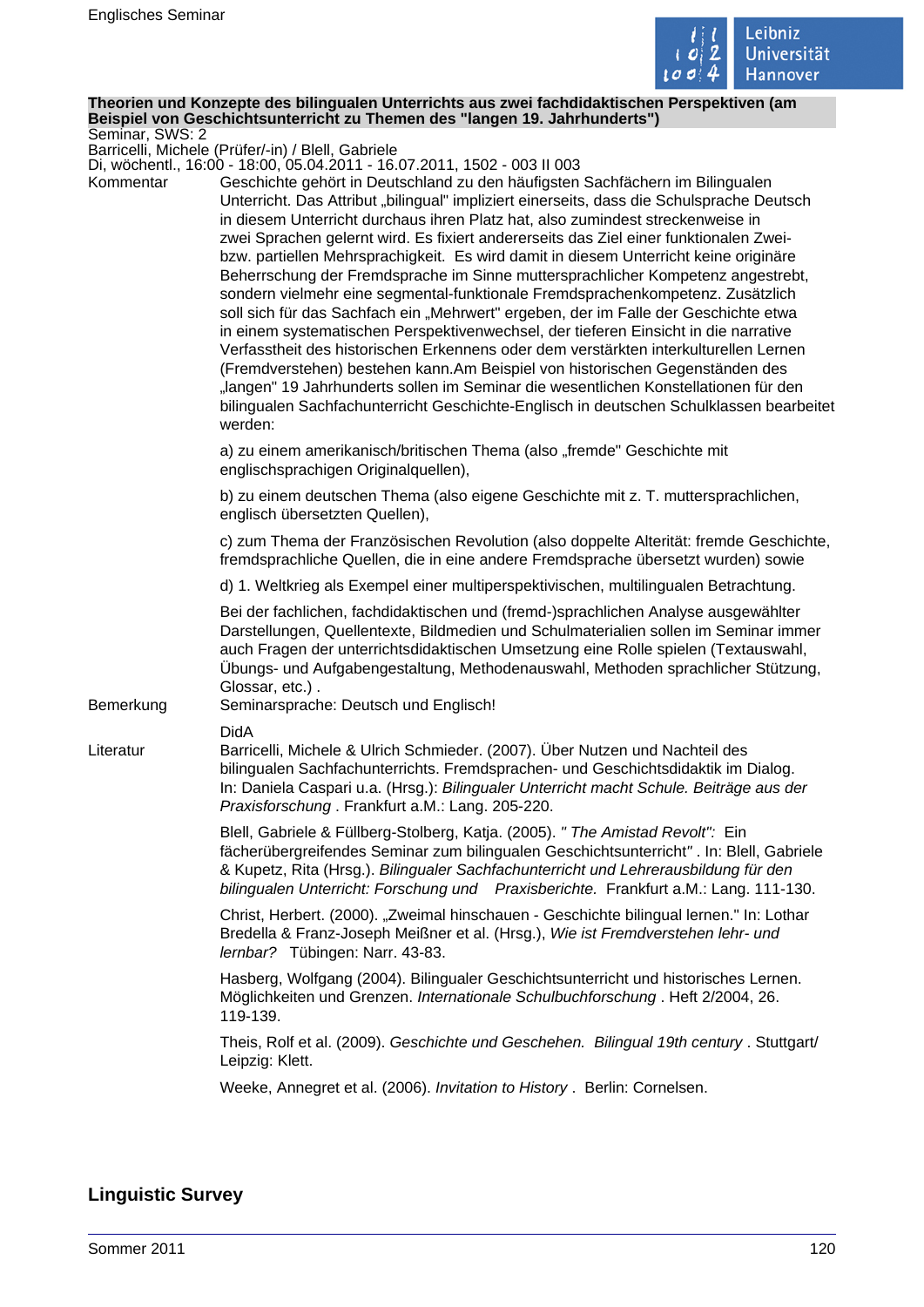

# **Advanced Linguistics**

| <b>Cognition in Language Acquisition</b> |  |
|------------------------------------------|--|

#### Seminar, SWS: 2 Altendorf, Ulrike

Mi, wöchentl., 10:00 - 12:00, 06.04.2011 - 16.07.2011, 1502 - 306 II 306

This course will explore the controversial role of cognition in language acquisition and learning. It will look at theoretical considerations and empirical research on the topic. There will be a particular focus on language immersion programmes, such as English and French immersion programmes in Canada.

Prerequisites: Foundations Linguistics 1 and 2 (Major), Foundations Linguistics (Minor)

#### **Course size limited to 35 people**

**Please register for this class via Stud.IP between 1 and 15 March!** 

Bemerkung LingA1, LingA2 / FAL2, FAL7

### **Cognitive Sociolinguistics**

Seminar, SWS: 2 Altendorf, Ulrike

Di, wöchentl., 14:00 - 16:00, 05.04.2011 - 16.07.2011, 1502 - 306 II 306

Kommentar This course will explore a very recent approach to sociolinguistics and language variation that aims at the "marriage" of cognitive linguistics and variational linguistics. It will look at classic texts from both branches and at recent texts suggesting different ways of combining them.

Prerequisites: Foundations Linguistics 1 and 2 (Major), Foundations Linguistics (Minor)

#### **Course size limited to 35 people**

**Please register for this class via Stud.IP between 1 and 15 March!** 

Bemerkung LingA1, LingA2 / FAL4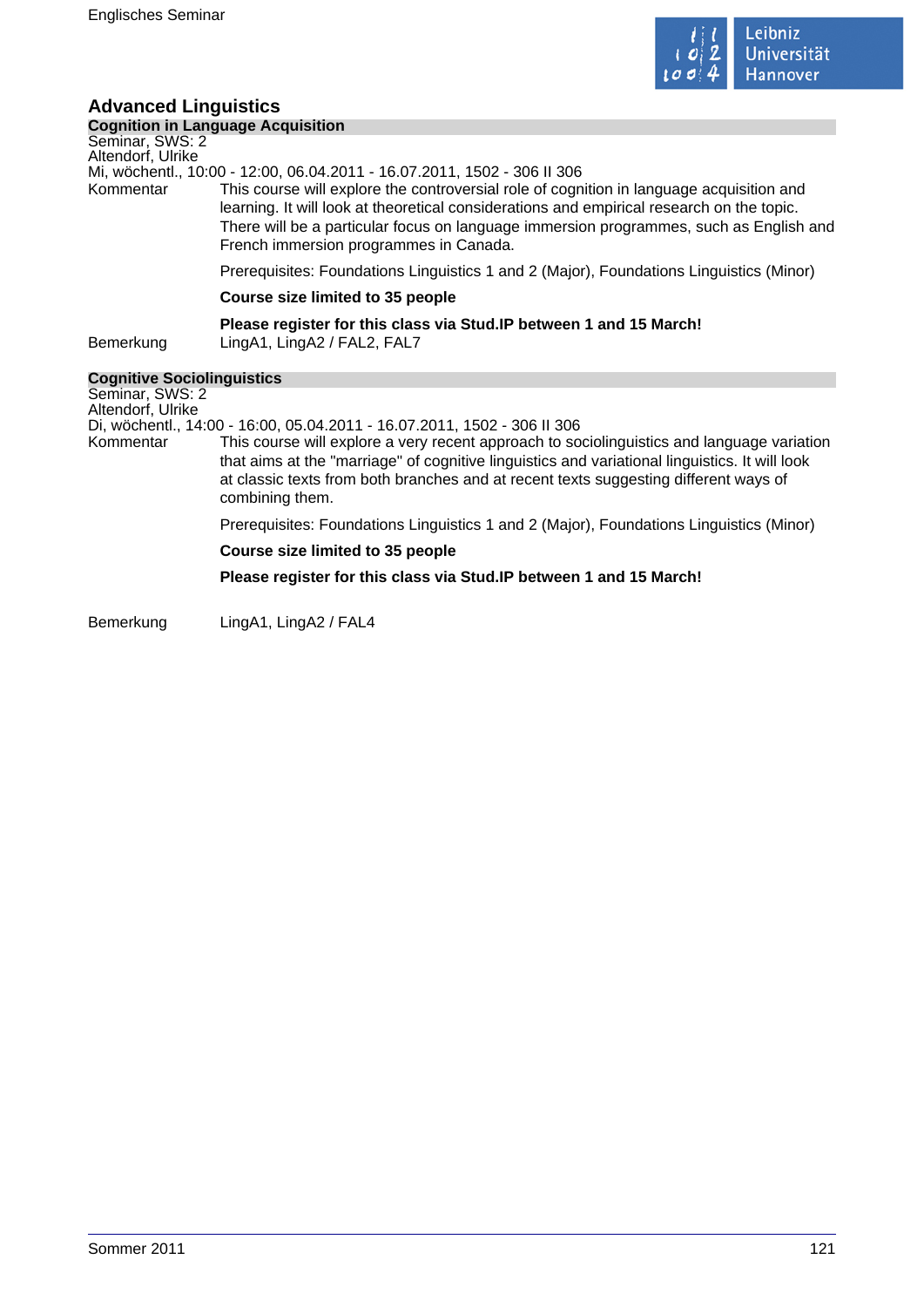

#### **Contrastive Linguistics**

| Seminar, SWS: 2           |  |
|---------------------------|--|
| Nereo, Filippo            |  |
| Fr Finzel 10:00 - 16:00 0 |  |

01.04.2011 - 01.04.2011, 1502 - 703 II 703 , BLOCKSEMINAR (Mo, 28. März - Fr, 01. April: jeweils 10:00 - 16:00 Uhr)

Kommentar **!!! ACHTUNG: Dieses Seminar findet als BLOCKSEMINAR statt (Mo, 28.03. - Fr, 01.04.: jeweils von 10:00 - 16:00 Uhr) !!!** 

> **This seminar will present a comprehensive and fine-grained analysis of the major contrasts between English and German with the aim of showing how far two closely related languages have moved apart and of providing new foundations for the study and the teaching of English from the perspective of German and the study of German from the perspective of English. This advanced seminar will be based on a thorough exploration of the relevant literature on the two languages and on language typology in general.**

> **Prerequisite for certificate: regular attendance; active participation in class; reading assignment; Studienleistung: a 20-minute oral presentation in English (Anmoderation des jeweiligen Themas für die Sitzung), book review or annotated bibliography; Prüfungsleistung: a 5000-word essay in English.**

**For further information and to register for this course: filippo.nereo@manchester.ac.uk** 

**Languages in class: English and German** 

**It is expected that participants have successfully completed the Studienleistung(en) of LingF4.**  Bemerkung LingA1, LingA2 / FAL5.1, FAL5.2

Literatur Required text:

König, Ekkehard and Volker Gast. 2009. Understanding English-German Contrasts. 2nd ed. Berlin: Erich Schmidt Verlag.

A comprehensive reading list and a list of topics for presentation will be circulated to all students registered for the course nearer the time.

| <b>Variation in Linguistic Systems</b> |                                                                                                                                                                                                                                                                                                                                         |
|----------------------------------------|-----------------------------------------------------------------------------------------------------------------------------------------------------------------------------------------------------------------------------------------------------------------------------------------------------------------------------------------|
| Seminar, SWS: 2<br>Altendorf, Ulrike   |                                                                                                                                                                                                                                                                                                                                         |
|                                        | Di, wöchentl., 16:00 - 18:00, 05.04.2011 - 16.07.2011, 1502 - 703 II 703                                                                                                                                                                                                                                                                |
| Kommentar                              | This course will explore language variation focussing on language-internal rather than<br>language-external constraints. It will discuss patterns of variation in different varieties of<br>English at the phonetic-phonological, grammatical and lexical level, also including the<br>effects of language contact and language change. |
|                                        | Prerequisites: Foundations Linguistics 1 and 2 (Major), Foundations Linguistics (Minor)                                                                                                                                                                                                                                                 |
|                                        | Course size limited to 35 people                                                                                                                                                                                                                                                                                                        |
| Bemerkung                              | Please register for this class via Stud. IP between 1 and 15. March!<br>LingA1/LingA2, FAL 4                                                                                                                                                                                                                                            |

# **Foundations British Studies 1**

# **Advanced Literature and Culture**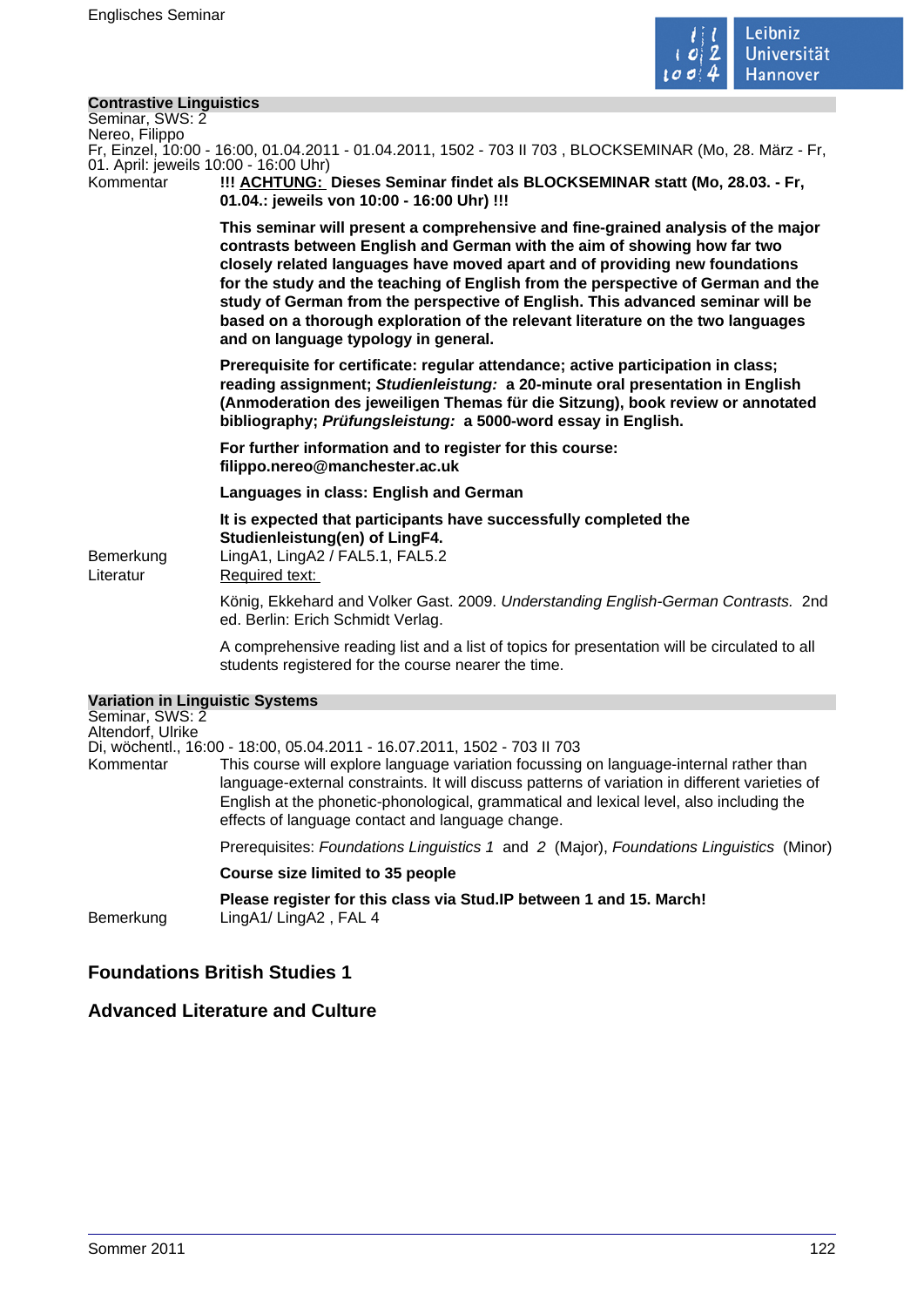

#### **Anti-Intellectualism in America**

Seminar, SWS: 2 Twelbeck, Kirsten

Do, wöchentl., 10:00 - 12:00, 07.04.2011 - 16.07.2011, 1502 - 609 II 609

Kommentar Major events in American history-from the Salem witchcraft trials to the celebration of the "common man" during the Jacksonian era, from the evangelical revivals in the nineteenth century to twentieth-century McCarthyism, from Hollywood to "Creationism" to the assumption that Barack Obama plays a part in a Muslim conspiracy-have contributed to the idea that the United States are a fundamentally anti-intellectual society. Europeans in particular have referred to the tradition of "American Unreason" (Susan Jacobi) to launch what has been termed "anti-Americanism," a criticism that has more often than not been badly informed about the actual complexity of American culture and of the role that the anti-intellectual tradition has played therein.

> In this seminar we will look at American anti-intellectualism and discuss its social and political functions in historical context. Particular attention will be paid to the scholarly debate since World War II (e.g. Richard Hofstadter, Anti-Intellectualism in American Life , 1962 and, more recently, Susan Jacobi, The Age of American Unreason , 2008). Often overlooked by European critics, there is a decisively American tradition of public debate that has been part and parcel of the country's democratic legacy and a key to understanding American culture.

For further information: kirsten.twelbeck@engsem.uni-hannover.de

Bemerkung AmerA / AAS2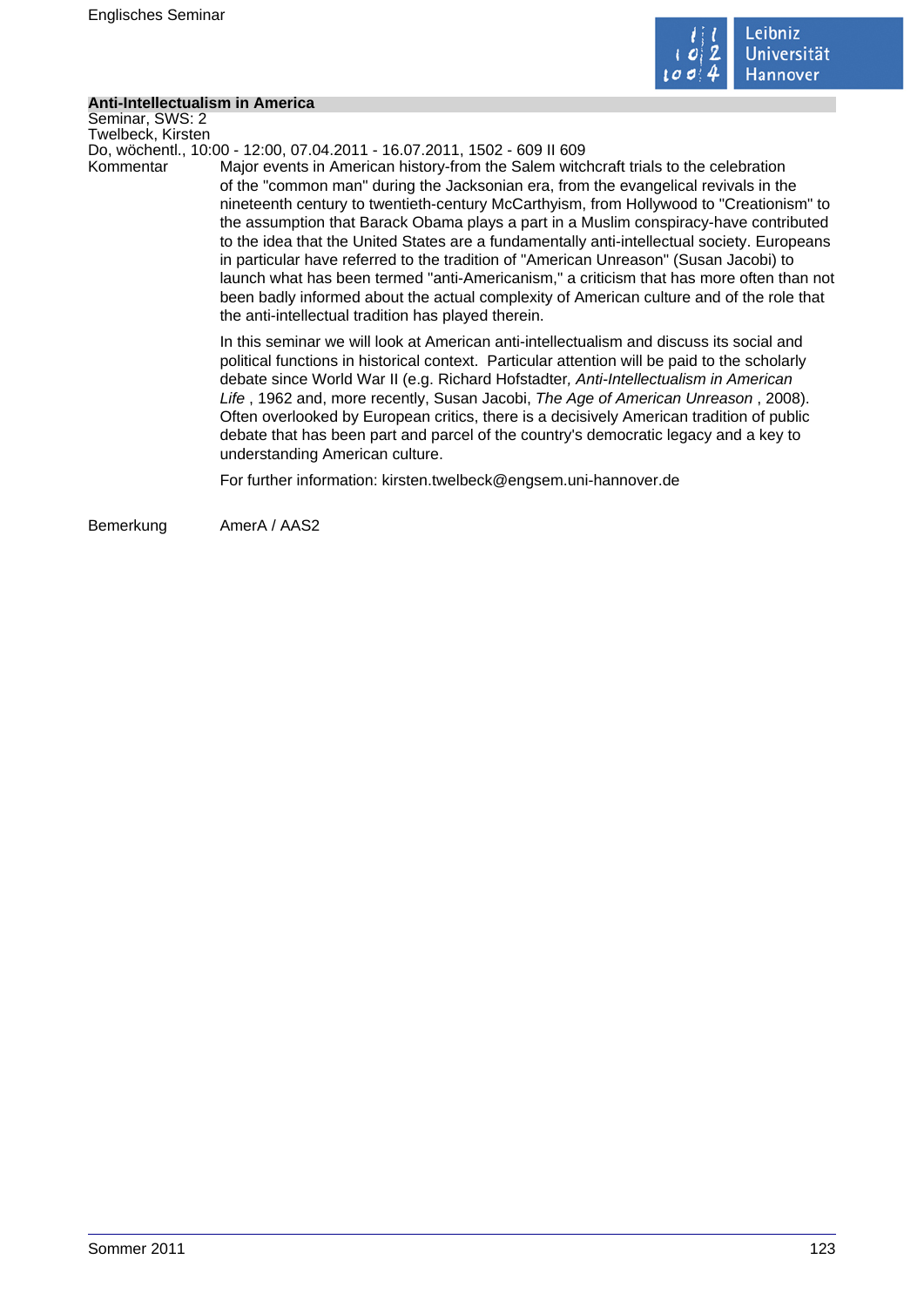

### **Contemporary British Writing and Film on Slavery and Abolition**

Seminar, SWS: 2 Gohrisch, Jana

Di, wöchentl., 16:00 - 18:00, 05.04.2011 - 16.07.2011, 1502 - 613 II 613

Kommentar The course introduces students to a topic that has received special attention in Britain not only in the wake of the bicentenary in 2007 of the abolition of the slave trade but much earlier in the writing by authors of Caribbean descent living in Britain. To lay the foundations, we shall watch Michael Apted's film Amazing Grace (2007) and discuss its construction of William Wilberforce and the abolition movement in order to establish their functions for contemporary British memory culture, which we will then problematise by reading three novels: Caryl Phillips's Cambridge (1991), David Dabydeen's A Harlot's Progress (1999) and Andrea Levy's The Long Song (2010). Phillips's Cambridge is set in the Caribbean after the abolition of the slave trade. It employs postmodern elements to dramatize the construction of reality and the tension between fact and fiction. Dabydeen's novel takes its title from Hogarth's first "modern moral subject" (painted in 1731, engraved in 1732) and features a former black slave who sells his life story to abolitionists. With Levy's Long Song (2010) we shall examine the polyphonic representation of black female agency and empowerment in Jamaica before and after emancipation (in 1833) to bring out facets that Apted, Phillips and Dabydeen lack.

> Please, read at least one of the texts prior to class and buy your own copies of the novels.

Prerequisites for certificate: regular attendance, active participation in class, short oral presentation and term paper

For further information: jana.gohrisch@engsem.uni-hannover.de

| Bemerkung<br>Literatur | BritA, AAS2, AAS3, AAS5<br><b>Primary texts:</b> |
|------------------------|--------------------------------------------------|
|                        | David Dabydeen. A Harlot's Progress (1999)       |
|                        | Andrea Levy. The Long Song (2010)                |
|                        | Caryl Phillips. Cambridge (1991)                 |

### **Secondary texts:**

Jana Gohrisch, Irmgard Maassen und Bernd-Peter Lange, Hg. "Slavery and the British". Hard Times Nr. 85 (2009)

James Walvin. A Short History of Slavery . London: Penguin 2007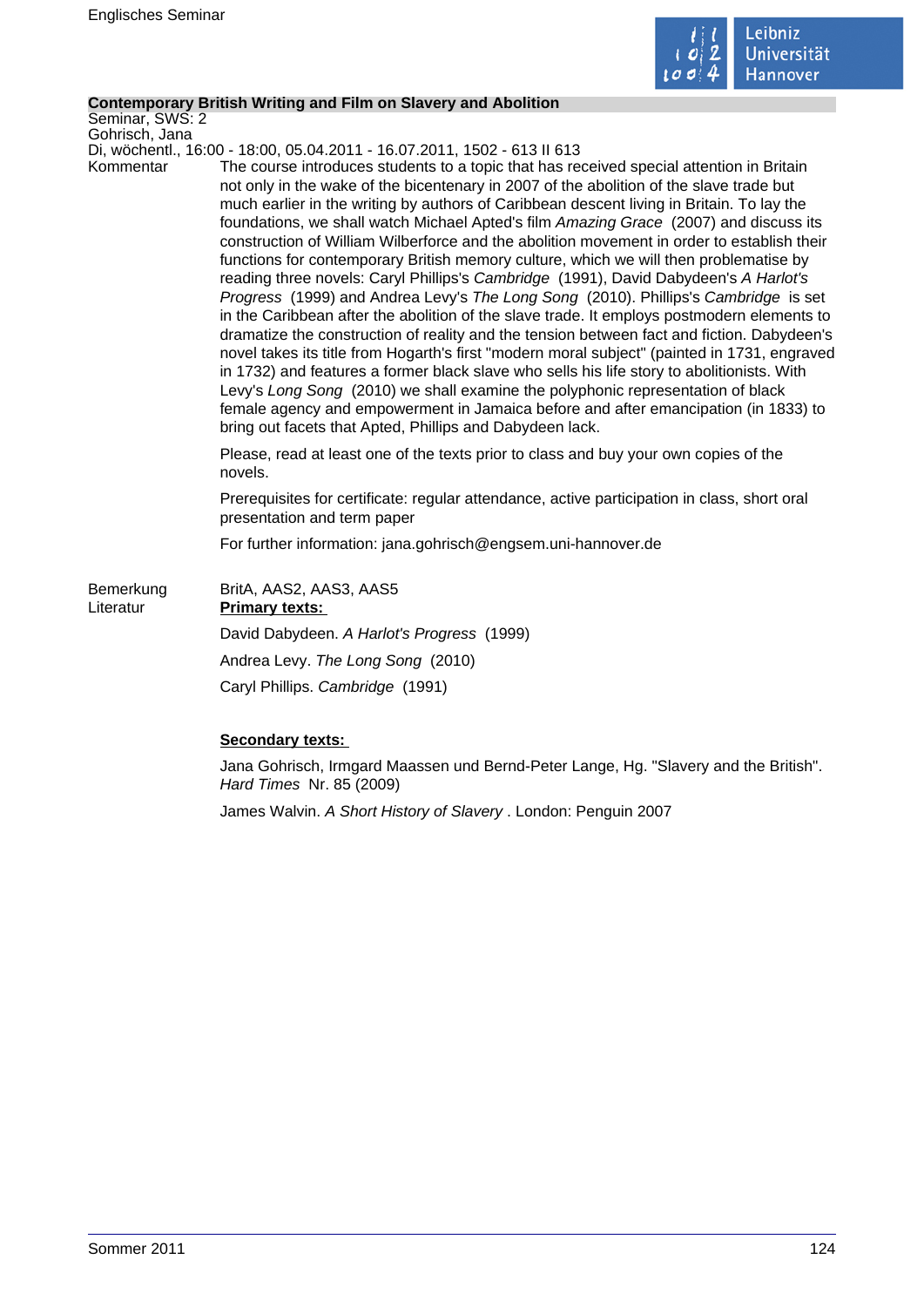

#### **Einführung in die Gender Studies**

| Seminar, SWS: 2<br>Funk, Wolfgang |                                                                                                                                                                                                                                                                                                                                                                                                                                                                                                                                                                                                                                                                                                                                                                                                |
|-----------------------------------|------------------------------------------------------------------------------------------------------------------------------------------------------------------------------------------------------------------------------------------------------------------------------------------------------------------------------------------------------------------------------------------------------------------------------------------------------------------------------------------------------------------------------------------------------------------------------------------------------------------------------------------------------------------------------------------------------------------------------------------------------------------------------------------------|
| Kommentar                         | Do, wöchentl., 10:00 - 12:00, 07.04.2011 - 16.07.2011, 1502 - 703 II 703<br>Dieser Kurs leistet eine theoretische Einführung in das Gebiet der Gender Studies,<br>die im Verlauf des Semesters auch mit praktischen, soll heißen, lebensweltlichen<br>Beispielen gefüllt werden soll. Im Einzelnen bedeutet dies, dass wir zentrale<br>theoretische Texte lesen werden, die sich vom Feminismus über Lesbian-/Gay-<br>Studies bis hin zu Postfeminismus und Queer Theories erstrecken. Diese Inhalte<br>sollen von den SeminarteilnehmerInnen mit selbst gewählten Beispielen aus der<br>zeitgenössischen Lebenswelt veranschaulicht und fundiert werden, wobei mögliche<br>Untersuchungsgegenstände von der Werbung über Kinder- und Jugendbücher bis hin zu<br>politischen Debatten reichen. |
|                                   | Die Unterrichtssprache im Kurs wird Deutsch sein; da aber zentrale Texte oft nur auf<br>Englisch zugänglich sind, ist eine sichere Kenntnis dieser Sprache unabdinglich.                                                                                                                                                                                                                                                                                                                                                                                                                                                                                                                                                                                                                       |
|                                   | Voraussetzungen für den Scheinerwerb: werden zu Beginn des Kurses spezifiziert                                                                                                                                                                                                                                                                                                                                                                                                                                                                                                                                                                                                                                                                                                                 |
|                                   | Für weitere Informationen: wolfgang.funk@engsem.uni-hannover.de                                                                                                                                                                                                                                                                                                                                                                                                                                                                                                                                                                                                                                                                                                                                |
| Bemerkung<br>Literatur            | BritA, AAS3, AAS4<br>Zu erwerben ist folgendes Einführungswerk:                                                                                                                                                                                                                                                                                                                                                                                                                                                                                                                                                                                                                                                                                                                                |
|                                   | Schößler, Franziska. Einführung in die Gender Studies. Berlin: Akademie-Verlag, 2008.                                                                                                                                                                                                                                                                                                                                                                                                                                                                                                                                                                                                                                                                                                          |
|                                   | Alle anderen Texte werden zu Beginn des Kurses in einem Reader/einer Readerin;) zur<br>Verfügung gestellt.                                                                                                                                                                                                                                                                                                                                                                                                                                                                                                                                                                                                                                                                                     |
| <b>Fashion</b>                    |                                                                                                                                                                                                                                                                                                                                                                                                                                                                                                                                                                                                                                                                                                                                                                                                |
| Seminar, SWS: 2<br>Mayer, Ruth    | Mo, wöchentl., 12:00 - 14:00, 04.04.2011 - 16.07.2011, 1502 - 609 II 609                                                                                                                                                                                                                                                                                                                                                                                                                                                                                                                                                                                                                                                                                                                       |

Fr, Einzel, 16:00 - 18:00, 27.05.2011 - 27.05.2011, 1502 - 615 II 615 , Filmvorführung

Fr, Einzel, 16:00 - 18:00, 03.06.2011 - 03.06.2011, 1502 - 615 II 615 , Filmvorführung

In this course we will investigate the phenomenon and the discourses of fashion both in view of fashion practices and the representation of fashion. We will look at the development of the twentieth century fashion industry and at the history of fashion design, we will be concerned with sociological theories of consumption, fashion, and selffashioning, and with literary and filmic enactments of fashion (Theodore Dreiser's Sister Carrie (1900), Abraham Cahan's The Rise of David Levinsky (1917), Bret Easton Ellis' Glamorama (1998), and the films Funny Face (1957) or Pret a Porter (1994).

> **Please register for this class on StudIP starting from March 1, 2011, and check there for updates and additional information as the semester approaches.**

**The number of participants for this class is limited to 25.** 

Prerequisites for certificate: will be specified

For further information: ruth.mayer@engsem.uni-hannover.de

Bemerkung AmerA / AAS3, AAs4 Literatur Please purchase Glamorama (Picador, ISBN 78-0330447997). A reader with additional material will be made available at the beginning of the semester.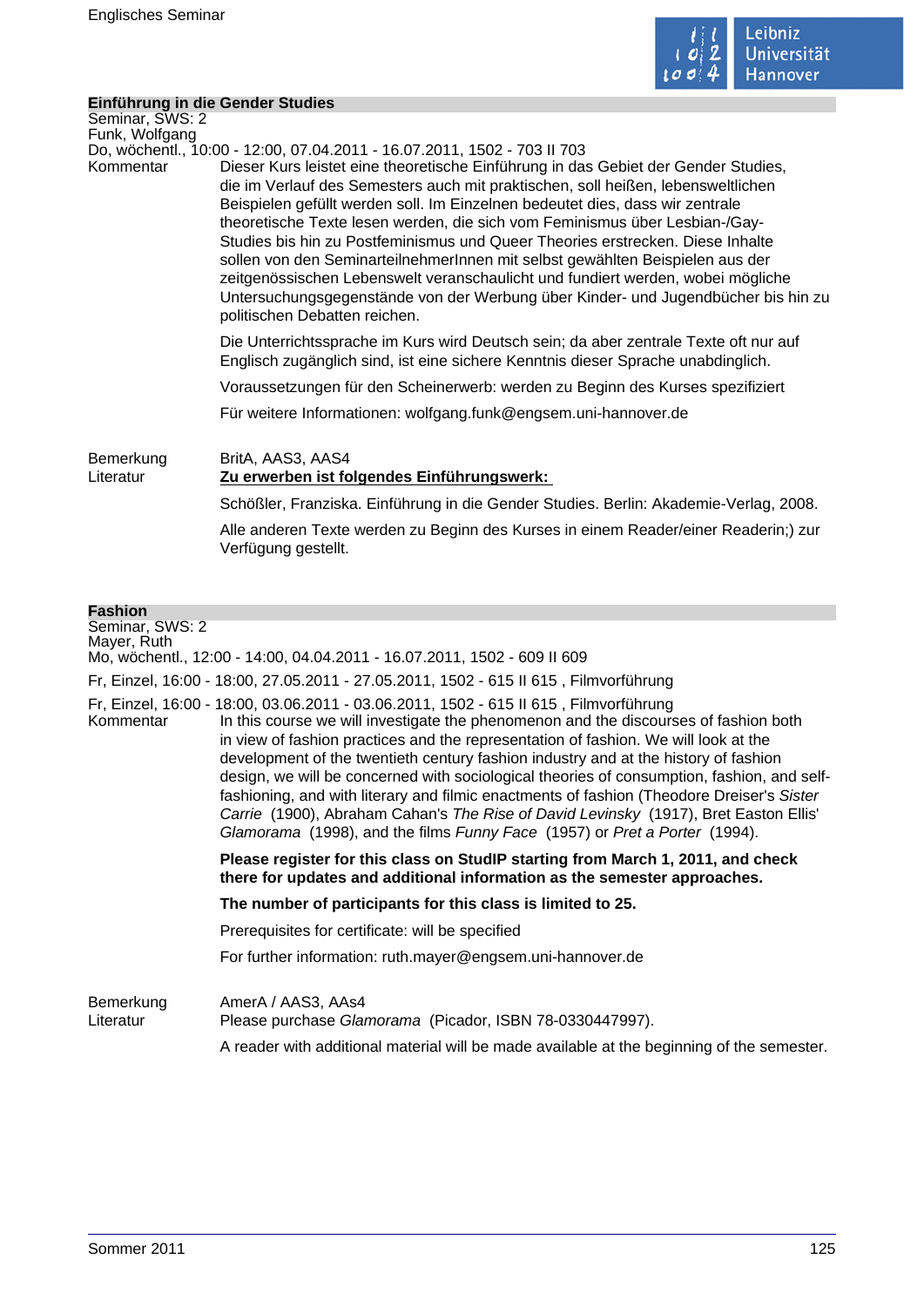

#### **Literary and Cultural Theory: Theories of Authorship**

Seminar, SWS: 2 Mayer, Ruth

Di, wöchentl., 10:00 - 12:00, 05.04.2011 - 16.07.2011, 1502 - 609 II 609

Kommentar In this course we will survey some of the major theoretical statements concerning the category of the author in literary and cultural studies. We will read and discuss twentiethcentury classics by William K. Wimsatt and Monroe C. Beardsley (on the "intentional fallacy"), Wayne C. Booth (on the "implied author"), Roland Barthes (on the "death of the author"), Michel Foucault (on the "author-function"), Sandra M. Gilbert and Susan Gubar (on feminist authorship), and others. In a second step, we will relate these attempts at theorizing authorship to specific case studies from American literature. In so doing, we will investigate how theoretical definitions of authorship are reflected in - or betrayed by - the self-representation of actual authors within the literary works (or on the 'paratextual' margins of these works). In his manner, our case studies will concentrate on different historical modes of enacting authorship and literary authority.

> **Please register for this class on StudIP starting from March 1, 2011, and check there for updates and additional information as the semester approaches.**

**The number of participants for this class is limited to 25.** 

Prerequisites for certificate: will be specified

For further information: ruth.mayer@engsem.uni-hannover.de

| Bemerkung | AmerA / AAS1.2                                                                             |
|-----------|--------------------------------------------------------------------------------------------|
| Literatur | A reader with additional material will be made available at the beginning of the semester. |

| <b>Modernist Classics</b> |                                                                                                                                                                                                                                                                                                                                                                                                                                                                                                                                                                                                                                                                                                                               |
|---------------------------|-------------------------------------------------------------------------------------------------------------------------------------------------------------------------------------------------------------------------------------------------------------------------------------------------------------------------------------------------------------------------------------------------------------------------------------------------------------------------------------------------------------------------------------------------------------------------------------------------------------------------------------------------------------------------------------------------------------------------------|
| Seminar, SWS: 2           |                                                                                                                                                                                                                                                                                                                                                                                                                                                                                                                                                                                                                                                                                                                               |
| Emig, Rainer<br>Kommentar | Do, wöchentl., 16:00 - 18:00, 07.04.2011 - 16.07.2011, 1502 - 703 II 703<br>The seminar title already addresses a paradoxical development: even though most<br>modernist texts attempt to break with tradition, many have achieved canonical status<br>as classics themselves. The course will address the background and ideas behind<br>literary modernism and analyse in detail works by William Butler Yeats, T.S. Eliot, James<br>Joyce, and Virginia Woolf. It will deal with modernist aesthetics as well as modernism's<br>challenges to concepts such as subjectivity, reality, and meaning. It will also address the<br>ideologies behind modernist writings, especially their attitude towards gender, class, race |
|                           | cultural and national identity, and popular culture and the media.<br>In order to enable the course to function, it will be offered to a maximum of 25 students.                                                                                                                                                                                                                                                                                                                                                                                                                                                                                                                                                              |
|                           | Students must register for this course on StudIP.                                                                                                                                                                                                                                                                                                                                                                                                                                                                                                                                                                                                                                                                             |
|                           | Prerequisite for certificate: will be specified                                                                                                                                                                                                                                                                                                                                                                                                                                                                                                                                                                                                                                                                               |
|                           | For further information: rainer.emig@engsem.uni-hannover.de                                                                                                                                                                                                                                                                                                                                                                                                                                                                                                                                                                                                                                                                   |
| Bemerkung                 | BritA, AAS2, AAS3, AAS4                                                                                                                                                                                                                                                                                                                                                                                                                                                                                                                                                                                                                                                                                                       |

Literatur **Compulsory Purchase:**  James Joyce, A Portrait of the Artist as a Young Man , first published 1916; recommended editions are by Penguin (2000) and Oxford World's Classics (2008)

> Virginia Woolf, Jacob's Room , first published in 1922; recommended editions are by Vintage (2005) and Oxford World's Classics (2008)

### **Recommended background reading:**

Modernisms: A Literary Guide by Peter Nicholls  $(2^{nd}$  edition 2009) Modernism in Poetry: Motivations, Structures and Limits by Rainer Emig (1995)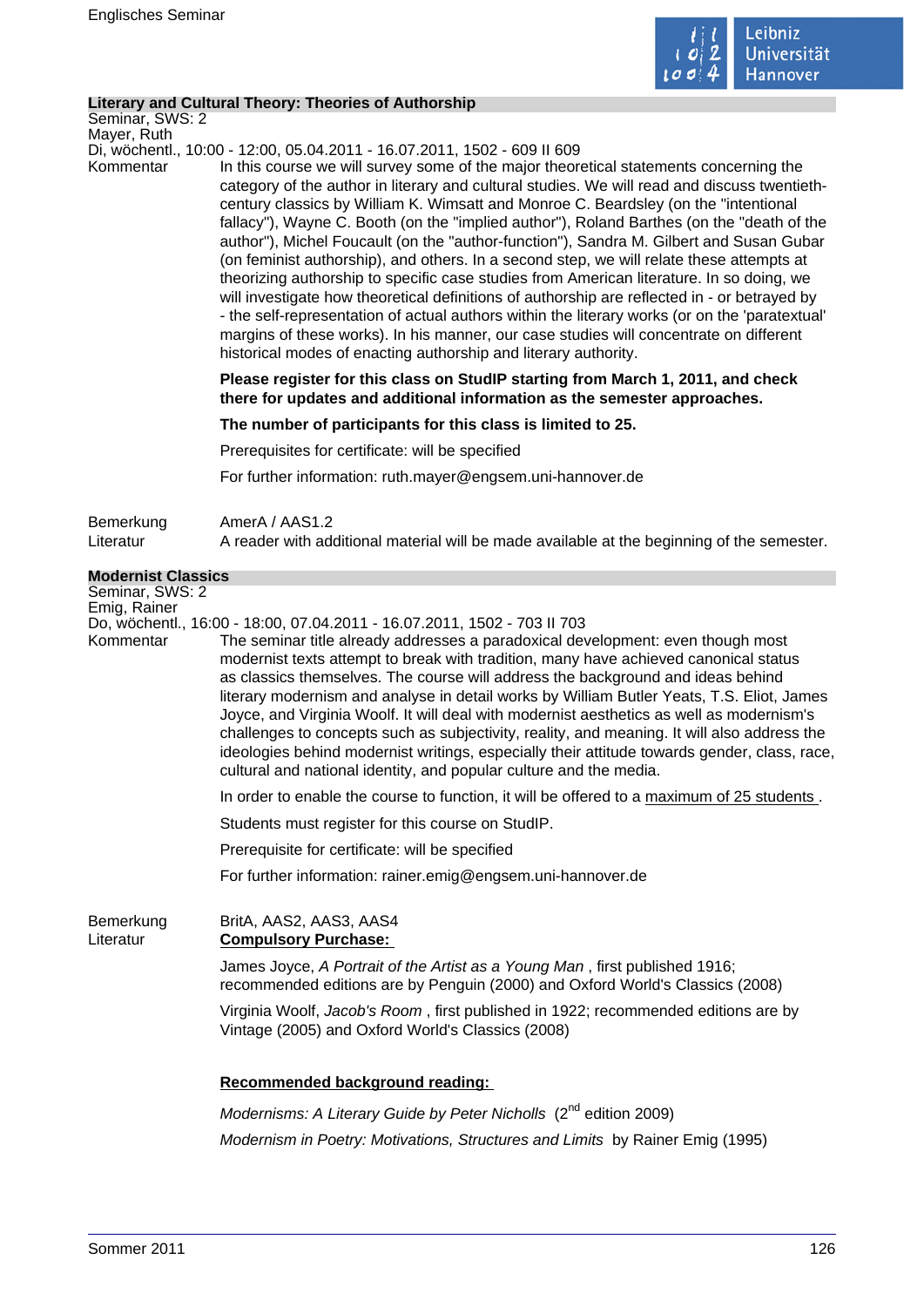

#### **Neo-Victorianism: Adaptations of Victorian Literature and Culture**

Seminar, SWS: 2 Grünkemeier, Ellen

Mi, wöchentl., 10:00 - 12:00, 06.04.2011 - 16.07.2011, 1502 - 703 II 703

Di, Einzel, 18:00 - 21:00, 24.05.2011 - 24.05.2011, 1502 - 615 II 615 , Filmvorführung

Kommentar The Victorian age continues to fascinate contemporary writers, readers and viewers. To explore the period's enduring appeal as well as the connections and discontinuities between the past and the present, we will engage in close readings of various neo-Victorian cultural artefacts, ranging from A.S. Byatt's award-winning novel Possession (1990) to films and popular comics. Looking at the texts as aesthetic constructs, we will analyse and discuss their postmodern practices and narrative devices as apparent, for example, in Alan Moore's and Kevin O'Neill's graphic novel The League of Extraordinary Gentleman (1999), which appropriates various Victorian literary characters and resurrects them as a powerful group of superheroes. To contextualise the texts, our discussions will also include the period's wider social, political and cultural concerns such as imperialism, industrialisation, class and gender issues.

Prerequisites for certificate: will be specified

For further information, please contact: ellen.gruenkemeier@engsem.~

Please note that Dr. Lucia Krämer offers a corresponding lecture on "Novels into Film and Beyond: An Introduction to Adaptation Studies" (Tuesday, 14-16) which will provide useful insights into the theory of adaptations. Students are more than welcome to attend both classes.

Bemerkung BritA, AAS2, AAS4 Literatur **A** reader with theoretical texts and context material will be provided.

#### **Students who wish to attend this course should get hold of the following texts:**

Byatt, A.S., Possession (1990) Moore, Alan and Kevin O'Neill, The League of Extraordinary Gentleman . Volume I (1999)

# **Foundations British Studies 2**

# **Integrated English Practice**

SPTOP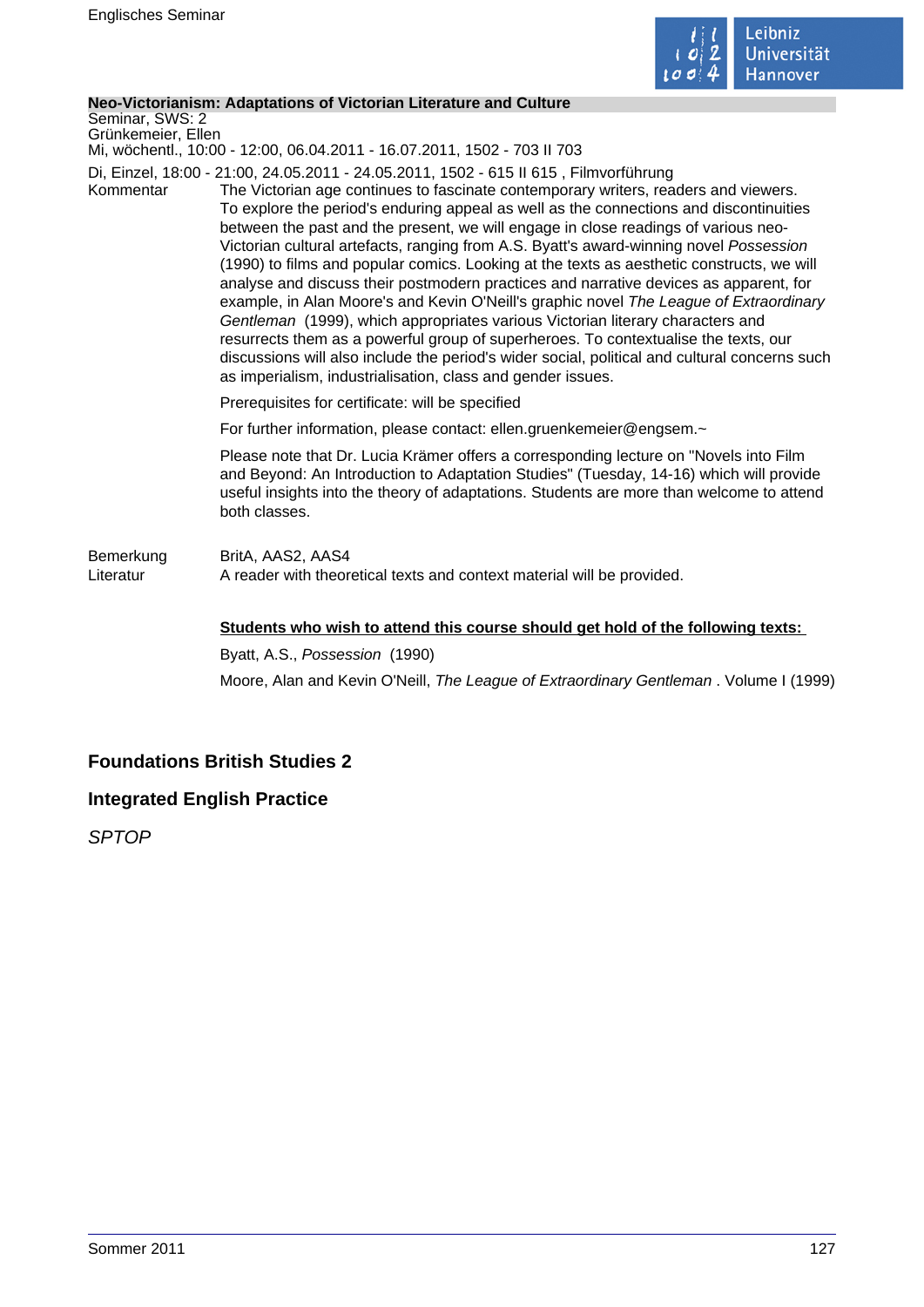

#### **Topics "Children's Literature"**

Seminar/Sprachpraxis/Sprachpraktische Übung, SWS: 2 Gans (M. A.), Anne

Di, wöchentl., 12:00 - 14:00, 05.04.2011 - 16.07.2011, 1502 - 703 II 703

Kommentar This course introduces students to a wide range of children's literature from various Anglophone countries and uses them to teach language practice concepts (vocabulary extension, spelling, grammar, reading skills, etc). Students will compose their own texts and develop a language-based task using a piece of children's literature (the Studienleistungen). The Prüfungsleistung is a reflection essay about this procedure (2000 words). This course aims to be useful both for students who wish to be teachers (providing experience in planning a literature-based language task) as well as for students looking at careers outside schools (by investigating their own language skills more closely through the medium of children's literature).

> **Please register for this class through the registration sheets on the department's website and submit your registration by Wed 30 March, 1 pm, in the registration boxes on the 7th floor.**

**It is expected that participants have successfully completed the Studienleistung(en) of SPAWR and SPCS.** 

#### **Topics "Classroom English"**

Seminar/Sprachpraxis/Sprachpraktische Übung, SWS: 2 Gans (M. A.), Anne

Do, wöchentl., 12:00 - 14:00, 07.04.2011 - 16.07.2011, 1502 - 615 II 615

Kommentar This course offers students an insight into teaching in the foreign language classroom by focussing on necessary vocabulary and simulating a teaching situation. Students will design a lesson plan and carry it out (the Studienleistungen), thus practising communication skills, classroom management, motivation and flexibility in the target language. The Prüfungsleistung is a reflection essay about this procedure (2000 words).

> **Please register for this class through the registration sheets on the department's website and submit your registration by Wed 30 March, 1 pm, in the registration**

# **boxes on the 7th floor.**

**It is expected that participants have successfully completed the Studienleistung(en) of SPAWR and SPCS.** 

Literatur **Required text:**  Faber, A & E Mazlish. 2003. How to talk so kids can learn at home and in school. London: Piccadilly. (the 1996 edition is also fine) Please order it (e.g. on amazon) before the class begins.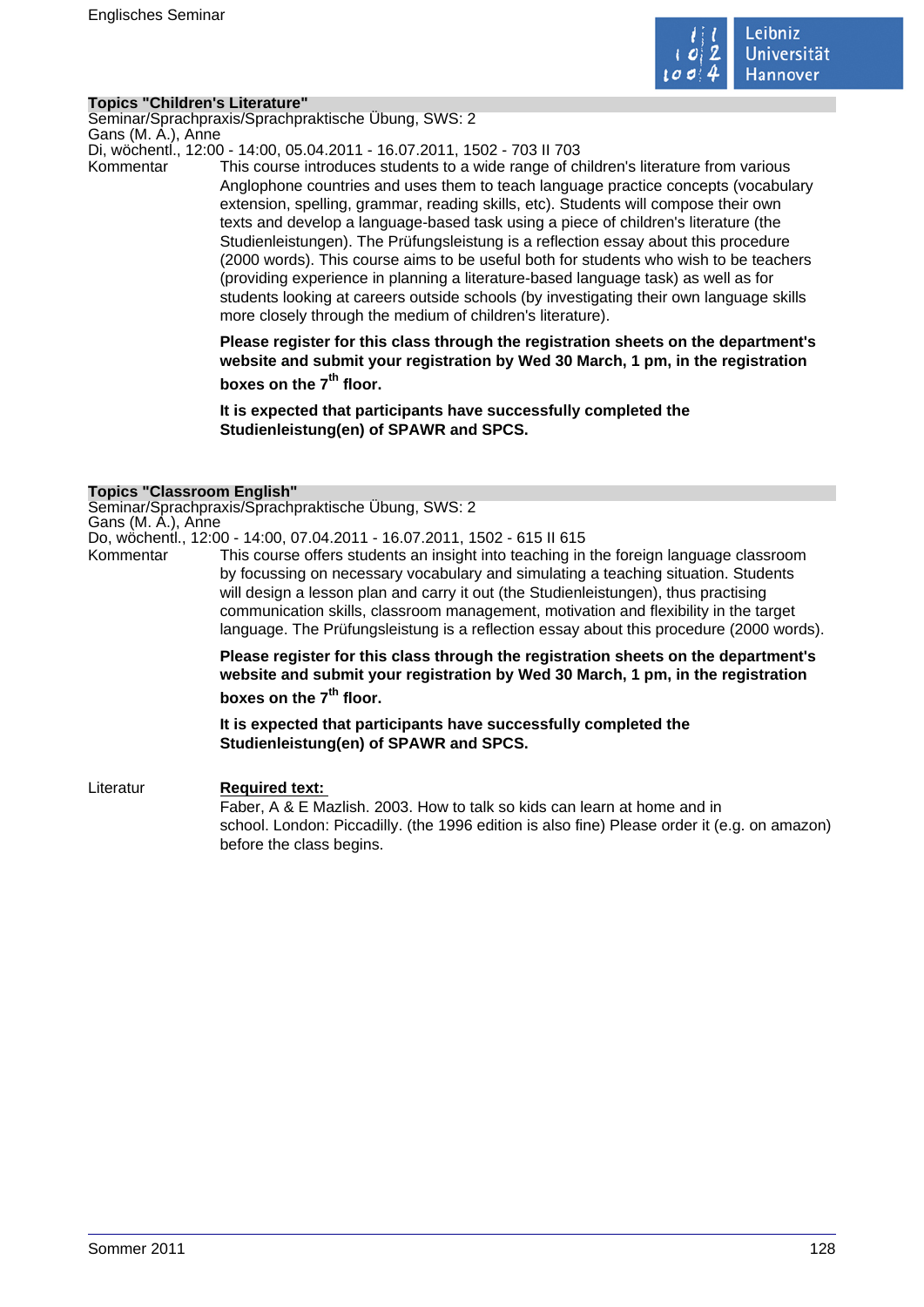

#### **Topics "Gender and Culture Intersections"**

Seminar/Sprachpraxis/Sprachpraktische Übung, SWS: 2 Hamilton-Bick, Jeanne

Fr, wöchentl., 12:00 - 14:00, 08.04.2011 - 16.07.2011, 1502 - 615 II 615

Kommentar How does gender interact within cultures, and how do our cultural traditions and norms influence our identities, particularly gender? We will look at aspects of Anglo-American, German and European cultures, among others, and how different elements of society do or may influence gender (law, cultural traditions, immigration/emigration). The Studienleistungen will be a translated text and a presentation. Along with vocabularybuilding and advanced grammar practice, students are expected to actively participate in class discussions.

The Prüfungsleistung is a 2000-word essay based on a topic covered in the seminar.

**Please register for this class through the registration sheets on the department's website and submit your registration by Wed 30 March, 1 pm, in the registration boxes on the 7th floor.** 

**It is expected that participants have successfully completed the Studienleistung(en) of SPAWR and SPCS.** 

#### **Topics "(North) American Art and Activism: Creating and Crippling Community"**

Seminar/Sprachpraxis/Sprachpraktische Übung, SWS: 2 Hamilton-Bick, Jeanne Do, wöchentl., 14:00 - 16:00, 07.04.2011 - 16.07.2011, 1502 - 613 II 613

Kommentar This course will look at different areas of art and artistic movements in the U.S. and North America, with a focus on socio-political awareness. We will look at how the relationship between art, activism, and public awareness benefits communities on the continent, while also dividing them. The two Studienleistungen will be a translated text and a presentation. Along with vocabulary-building and advanced grammar practice, students are expected to participate actively in class discussions.

The Prüfungsleistung is a 2000-word essay based on a topic covered in the seminar.

**Please register for this class through the registration sheets on the department's website and submit your registration by Wed 30 March, 1 pm, in the registration boxes on the 7th floor.** 

**It is expected that participants have successfully completed the Studienleistung(en) of SPAWR and SPCS.**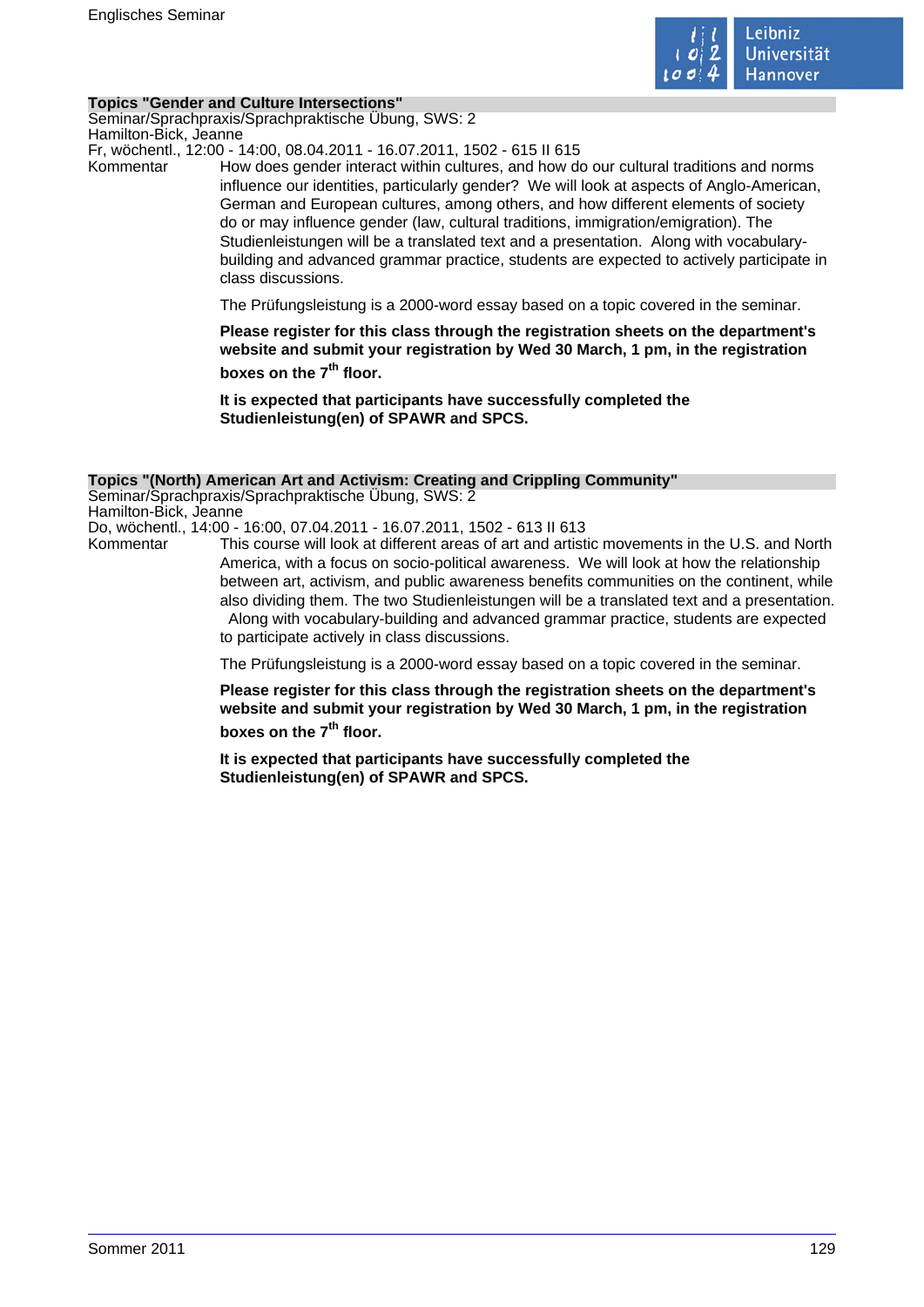

#### **Topics "The America in American Studies: Post Civil War"**

Seminar/Sprachpraxis/Sprachpraktische Übung, SWS: 2 Jones, Jacob

Mo, wöchentl., 10:00 - 12:00, 04.04.2011 - 16.07.2011, 1502 - 615 II 615

Kommentar Here's your chance to fill in the gaps in your knowledge of U.S. history and politics, to challenge (or verify) your assumptions about the U.S.A., and at the same time practice your English-language writing and presentation/speaking skills. Utilizing period primary sources, music, film, art and a backbone of secondary readings (no more than five pages per week on average), students will explore the major transitions and continuities in U.S. history and culture from the Civil War to the present, including (among other topics): Reconstruction, Immigration, Industrialization, Empire, Progressivism, the 'Roaring 20s' and its conservative backlash, the Great Depression and the New Deal, World War II, the Cold War, the black Civil Rights and feminist movements, the 60s, the rightward turn in U.S. politics, 9/11 and the road ahead.

> The Studienleistungen are one 500-word writing assignment and a 10-15 minute presentation/debate with attendant abstract, outline and source list (1-2 pages of text).

The Prüfungsleistung is a Hausarbeit essay of 1,500 words.

**Please register for this class through the registration sheets on the department's website and submit your registration by Wed 30 March, 1 pm, in the registration boxes on the 7th floor.** 

**It is expected that participants have successfully completed the Studienleistung(en) of SPAWR and SPCS.** 

# **Contexts of English Use**

## SPEP **English for Professional Use** Seminar/Sprachpraxis/Sprachpraktische Übung, SWS: 2 Bennett, Peter Do, wöchentl., 12:00 - 14:00, 07.04.2011 - 16.07.2011, 1502 - 703 II 703 Do, wöchentl., 14:00 - 16:00, 07.04.2011 - 16.07.2011, 1502 - 703 II 703 Fr, wöchentl., 12:00 - 14:00, 08.04.2011 - 16.07.2011, 1502 - 703 II 703 This course deals with language and communication in professional contexts (organisations, trade fairs, public situations, etc). Forms of communication include applications, resumes and CVs, presentations and interviews, social conventions, official letters, emails, faxes, memos, minute taking, reports, notices, telephoning. Studienleistungen: one written task (CV and application) and one oral presentation **Please register for this class through the registration sheets on the department's website and submit your registration by Wed 30 March, 1 pm, in the registration boxes on the 7th floor. It is expected that participants have successfully completed the Studienleistung(en) of SPAWR and SPCS.**

SPVE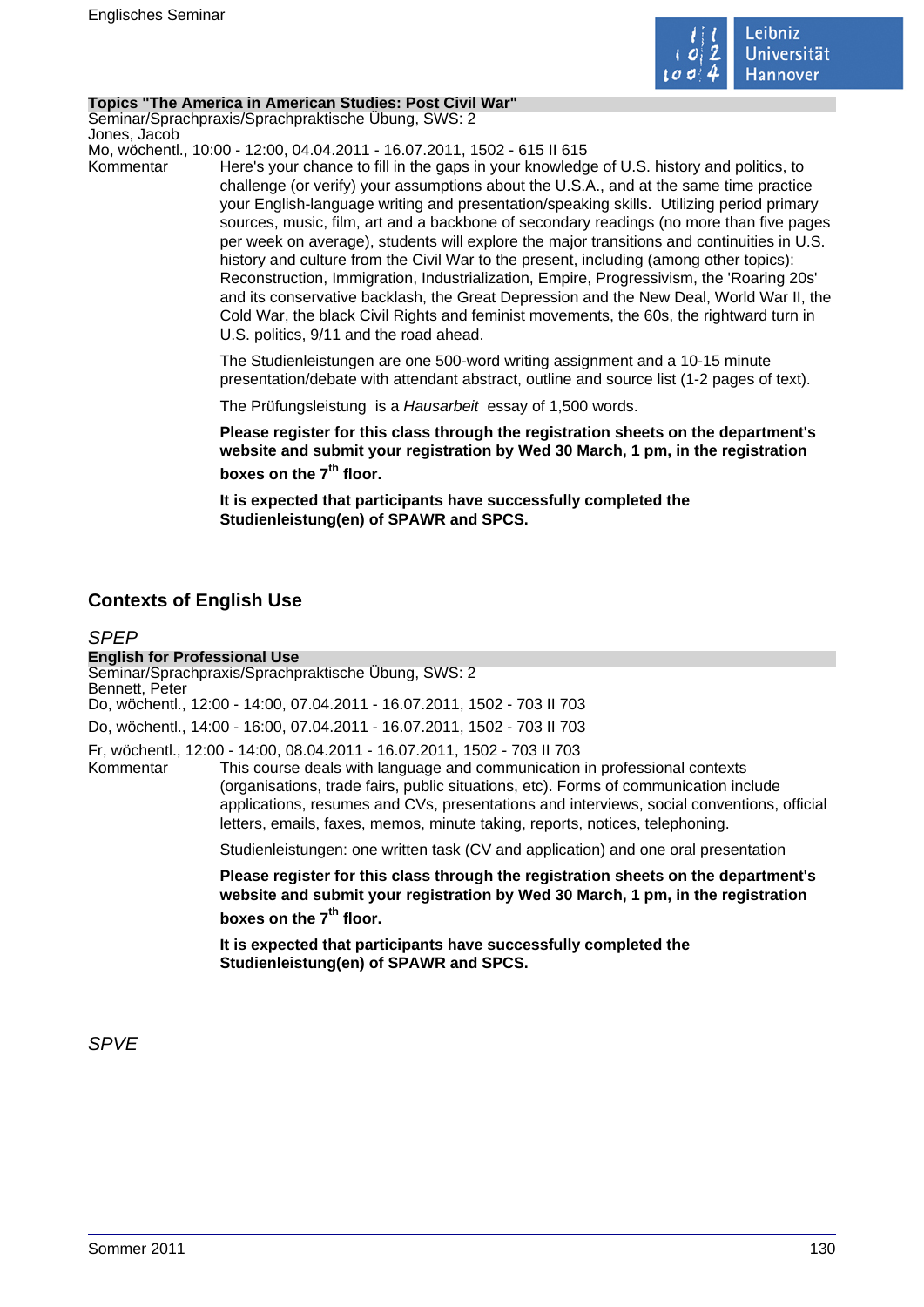

#### **Varieties of English "Children's Literature"**

Seminar/Sprachpraxis/Sprachpraktische Übung, SWS: 2 Gans (M. A.), Anne

Di, wöchentl., 12:00 - 14:00, 05.04.2011 - 16.07.2011, 1502 - 703 II 703

Kommentar This course introduces students to a wide range of children's literature from various Anglophone countries and uses them to teach language practice concepts (vocabulary extension, spelling, grammar, reading skills, etc). Students will compose their own texts and develop a language-based task using a piece of children's literature (the Studienleistungen). The Prüfungsleistung is a reflection essay about this procedure (2000 words). This course aims to be useful both for students who wish to be teachers (providing experience in planning a literature-based language task) as well as for students looking at careers outside schools (by investigating their own language skills more closely through the medium of children's literature).

> **Please register for this class through the registration sheets on the department's website and submit your registration by Wed 30 March, 1 pm, in the registration boxes on the 7th floor.**

**It is expected that participants have successfully completed the Studienleistung(en) of SPAWR and SPCS.** 

#### **Varieties of English "Classroom English"**

Seminar/Sprachpraxis/Sprachpraktische Übung, SWS: 2 Gans (M. A.), Anne

Do, wöchentl., 12:00 - 14:00, 07.04.2011 - 16.07.2011, 1502 - 615 II 615

Kommentar This course offers students an insight into teaching in the foreign language classroom by focussing on necessary vocabulary and simulating a teaching situation. Students will design a lesson plan and carry it out (the Studienleistungen), thus practising communication skills, classroom management, motivation and flexibility in the target language. The Prüfungsleistung is a reflection essay about this procedure (2000 words).

> **Please register for this class through the registration sheets on the department's website and submit your registration by Wed 30 March, 1 pm, in the registration**

# **boxes on the 7th floor.**

**It is expected that participants have successfully completed the Studienleistung(en) of SPAWR and SPCS.** 

Literatur **Required text:**  Faber, A & E Mazlish. 2003. How to talk so kids can learn at home and in school. London: Piccadilly. (the 1996 edition is also fine) Please order it (e.g. on amazon) before the class begins.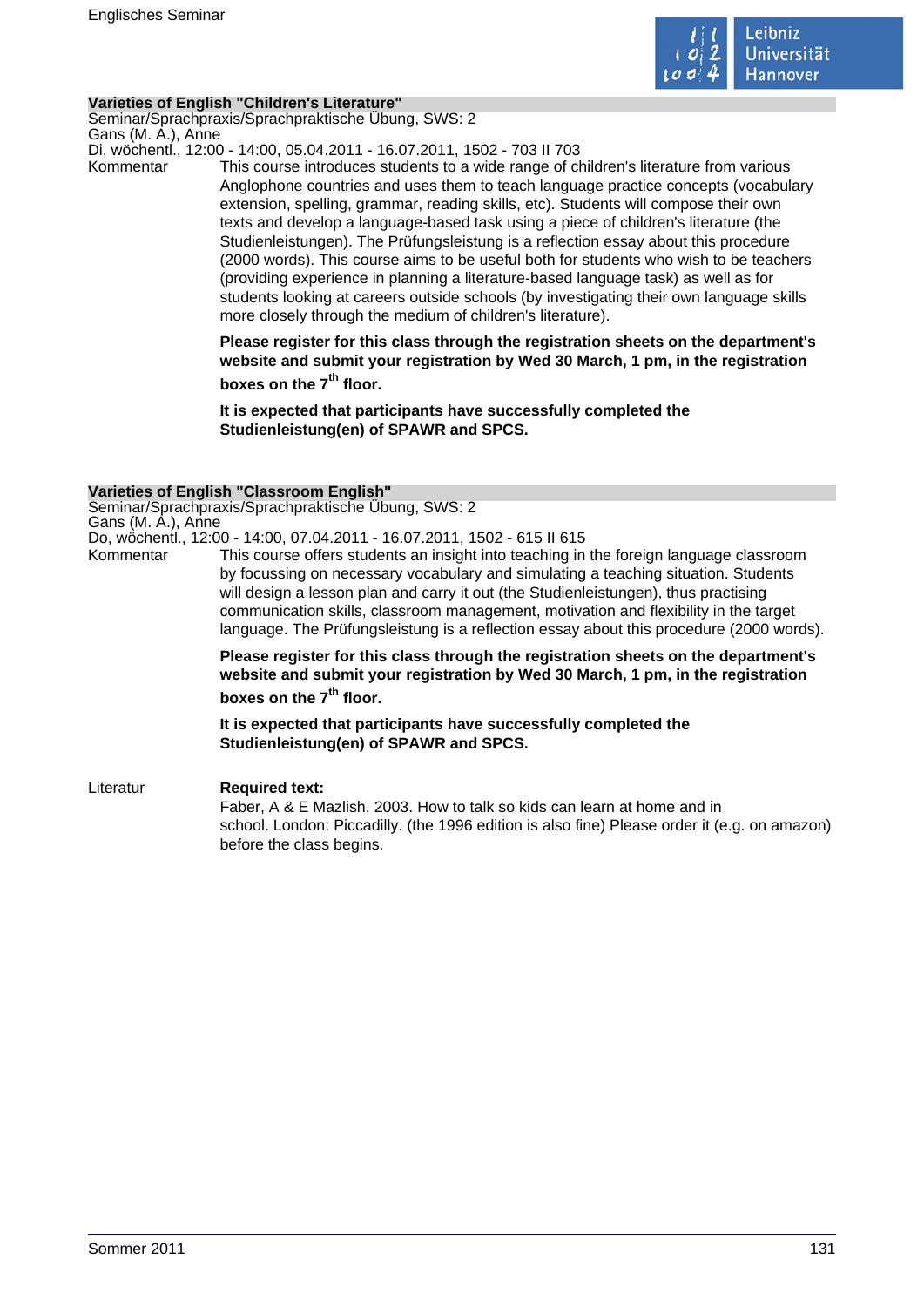

#### **Varieties of English "Gender and Culture Intersections"**

Seminar/Sprachpraxis/Sprachpraktische Übung, SWS: 2 Hamilton-Bick, Jeanne

Fr, wöchentl., 12:00 - 14:00, 08.04.2011 - 16.07.2011, 1502 - 615 II 615

Kommentar How does gender interact within cultures, and how do our cultural traditions and norms influence our identities, particularly gender? We will look at aspects of Anglo-American, German and European cultures, among others, and how different elements of society do or may influence gender (law, cultural traditions, immigration/emigration). The Studienleistungen will be a translated text and a presentation. Along with vocabularybuilding and advanced grammar practice, students are expected to actively participate in class discussions.

The Prüfungsleistung is a 2000-word essay based on a topic covered in the seminar.

**Please register for this class through the registration sheets on the department's website and submit your registration by Wed 30 March, 1 pm, in the registration boxes on the 7th floor.** 

**It is expected that participants have successfully completed the Studienleistung(en) of SPAWR and SPCS.** 

#### **Varieties of English "(North) American Art and Activism: Creating and Crippling Community"**

Seminar/Sprachpraxis/Sprachpraktische Übung, SWS: 2 Hamilton-Bick, Jeanne Do, wöchentl., 14:00 - 16:00, 07.04.2011 - 16.07.2011, 1502 - 613 II 613

Kommentar This course will look at different areas of art and artistic movements in the U.S. and North America, with a focus on socio-political awareness. We will look at how the relationship between art, activism, and public awareness benefits communities on the continent, while also dividing them. The two Studienleistungen will be a translated text and a presentation. Along with vocabulary-building and advanced grammar practice, students are expected to participate actively in class discussions.

The Prüfungsleistung is a 2000-word essay based on a topic covered in the seminar.

**Please register for this class through the registration sheets on the department's website and submit your registration by Wed 30 March, 1 pm, in the registration boxes on the 7th floor.** 

**It is expected that participants have successfully completed the Studienleistung(en) of SPAWR and SPCS.**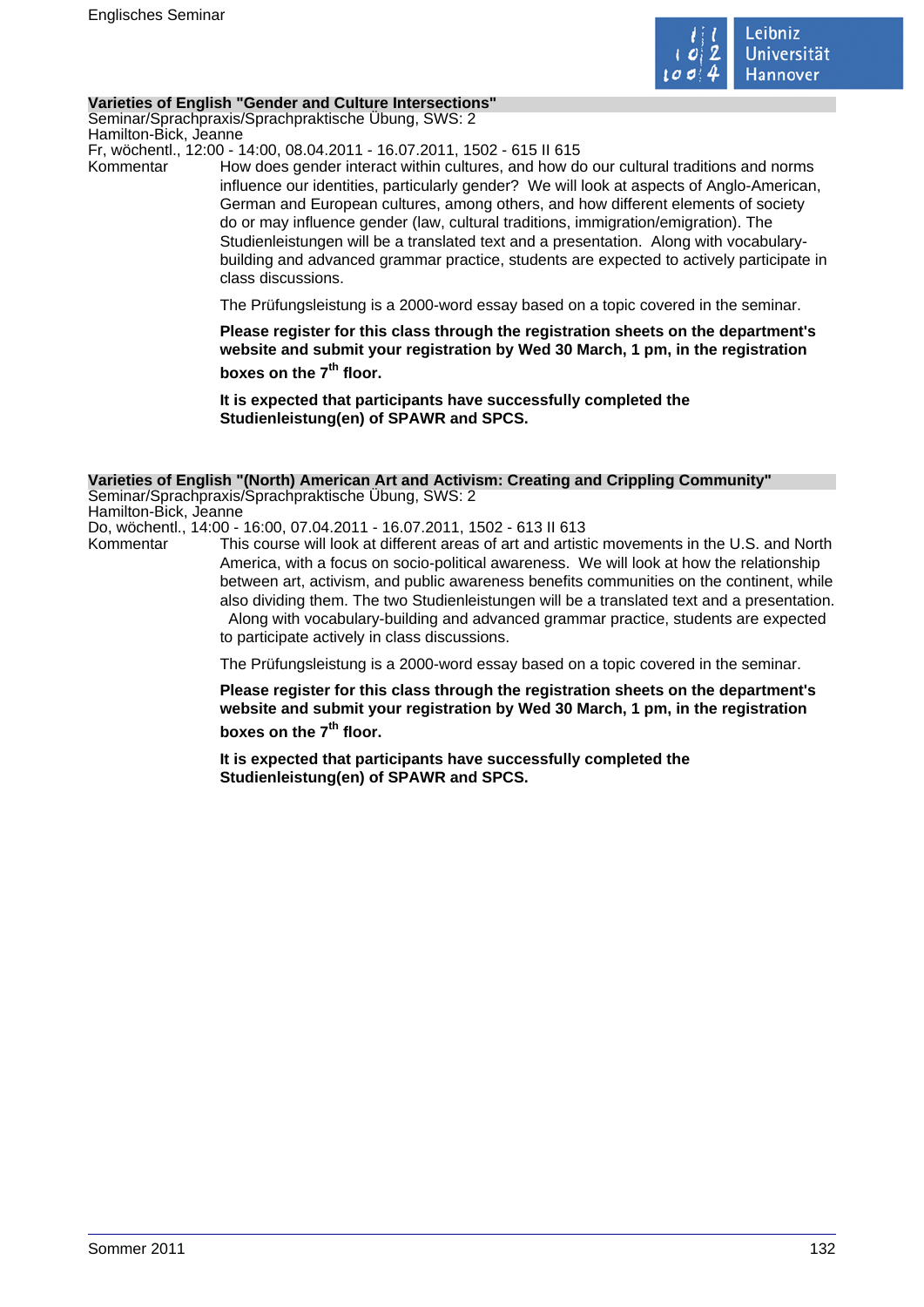

#### **Varieties of English "The America in American Studies: Post Civil War"**

Seminar/Sprachpraxis/Sprachpraktische Übung, SWS: 2 Jones, Jacob

Mo, wöchentl., 10:00 - 12:00, 04.04.2011 - 16.07.2011, 1502 - 615 II 615

Kommentar Here's your chance to fill in the gaps in your knowledge of U.S. history and politics, to challenge (or verify) your assumptions about the U.S.A., and at the same time practice your English-language writing and presentation/speaking skills. Utilizing period primary sources, music, film, art and a backbone of secondary readings (no more than five pages per week on average), students will explore the major transitions and continuities in U.S. history and culture from the Civil War to the present, including (among other topics): Reconstruction, Immigration, Industrialization, Empire, Progressivism, the 'Roaring 20s' and its conservative backlash, the Great Depression and the New Deal, World War II, the Cold War, the black Civil Rights and feminist movements, the 60s, the rightward turn in U.S. politics, 9/11 and the road ahead.

> The Studienleistungen are one 500-word writing assignment and a 10-15 minute presentation/debate with attendant abstract, outline and source list (1-2 pages of text).

The Prüfungsleistung is a Hausarbeit essay of 1,500 words.

**Please register for this class through the registration sheets on the department's website and submit your registration by Wed 30 March, 1 pm, in the registration boxes on the 7th floor.** 

**It is expected that participants have successfully completed the Studienleistung(en) of SPAWR and SPCS.** 

# **Foundations Literature and Culture**

| <b>Introduction to Literary Studies</b> |                                                                                                                                                                                                                                                                                                                                                                                                                                                                                                                                                                                                                                                                                                                                                                                                                                                                                       |
|-----------------------------------------|---------------------------------------------------------------------------------------------------------------------------------------------------------------------------------------------------------------------------------------------------------------------------------------------------------------------------------------------------------------------------------------------------------------------------------------------------------------------------------------------------------------------------------------------------------------------------------------------------------------------------------------------------------------------------------------------------------------------------------------------------------------------------------------------------------------------------------------------------------------------------------------|
| Seminar, SWS: 2                         |                                                                                                                                                                                                                                                                                                                                                                                                                                                                                                                                                                                                                                                                                                                                                                                                                                                                                       |
| Gohrisch, Jana<br>Kommentar             | Mi, wöchentl., 08:00 - 10:00, 06.04.2011 - 16.07.2011, 1502 - 613 II 613<br>This course is designed as a general introduction into English Literary Studies. It has<br>two aims: firstly, to acquaint students with the theoretical models and methodological<br>approaches to literature and, secondly, to enable students to develop analytical<br>skills based on examples from English poetry, prose and drama. In addition to the<br>textbook by Vera and Ansgar Nünning, we shall read essays by critics from a variety of<br>methodological schools, Shakespeare's "Sonnet 73" and the first act of Othello, and<br>short stories by Thomas Hardy and Virginia Woolf. Students will learn to make sense of<br>a difficult theoretical text, to use secondary material in the interpretation of literature, to<br>design a contention of their own and to prepare a term paper. |
|                                         | Prerequisites: none                                                                                                                                                                                                                                                                                                                                                                                                                                                                                                                                                                                                                                                                                                                                                                                                                                                                   |
|                                         | Prerequisites for certificate: regular attendance, active participation in class, reading and<br>written homework assignments, final exam                                                                                                                                                                                                                                                                                                                                                                                                                                                                                                                                                                                                                                                                                                                                             |
|                                         | For further information: jana.gohrisch@engsem.uni-hannover.de                                                                                                                                                                                                                                                                                                                                                                                                                                                                                                                                                                                                                                                                                                                                                                                                                         |
| Bemerkung<br>Literatur                  | AmerBrit F1<br>Textbook:                                                                                                                                                                                                                                                                                                                                                                                                                                                                                                                                                                                                                                                                                                                                                                                                                                                              |
|                                         | Vera and Ansgar Nünning. An Introduction to the Study of English and American<br>Literature. Translated from the German by Jane Dewhurst. Stuttgart: Klett 2004. ISBN<br>3-12-939619-5                                                                                                                                                                                                                                                                                                                                                                                                                                                                                                                                                                                                                                                                                                |
|                                         | Please buy Nünning's textbook. I shall provide a reader at the beginning of the semester<br>containing the theoretical essays and the secondary material as well as the sonnet, the<br>play and the short stories.                                                                                                                                                                                                                                                                                                                                                                                                                                                                                                                                                                                                                                                                    |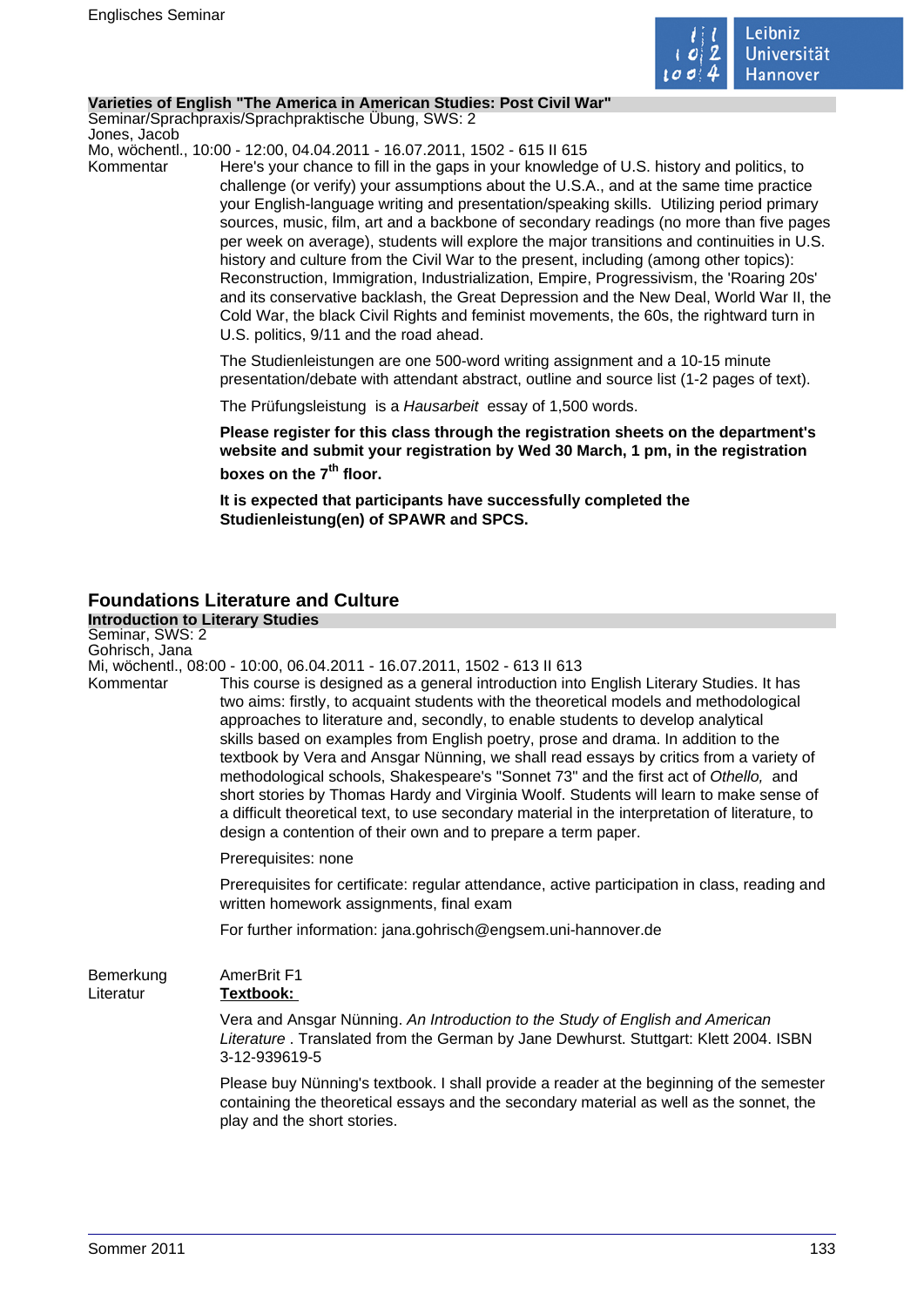

#### **Survey of American Literatures and Cultures II**

| Vorlesung, SWS: 2<br>Twelbeck, Kirsten | 000 TV TO ANION DUN ENGLARI CO UNU OUNUI CO I<br>Do, wöchentl., 12:00 - 14:00, 07.04.2011 - 09.06.2011, 1502 - 003 II 003                                                                                                                                                                                                                                                                                                                                                                                                                  |
|----------------------------------------|--------------------------------------------------------------------------------------------------------------------------------------------------------------------------------------------------------------------------------------------------------------------------------------------------------------------------------------------------------------------------------------------------------------------------------------------------------------------------------------------------------------------------------------------|
|                                        | Do, wöchentl., 12:00 - 14:00, 23.06.2011 - 16.07.2011, 1502 - 003 II 003                                                                                                                                                                                                                                                                                                                                                                                                                                                                   |
| Kommentar                              | Do, Einzel, 12:00 - 14:00, 21.07.2011 - 21.07.2011, 1502 - 003 II 003, Klausur<br>This survey class provides an overview of major texts and contexts of American literature<br>and culture in the 19th and 20th century (starting where AmerF2 in the winter semester<br>ended). It will focus on the interactions between high culture and popular culture,<br>minorities and the mainstream, marginalized groups and powerful parties in order to get a<br>grip on cultural developments from the American Renaissance to Postmodernism. |
|                                        | Prerequisites for SL certificate: will be specified.                                                                                                                                                                                                                                                                                                                                                                                                                                                                                       |
|                                        | For further information: kirsten.twelbeck@engsem.uni-hannover.de                                                                                                                                                                                                                                                                                                                                                                                                                                                                           |
| Bemerkung<br>Literatur                 | Amer <sub>F3</sub><br>A reader with course material will be made available at the beginning of the semester.                                                                                                                                                                                                                                                                                                                                                                                                                               |
|                                        | For general reference (not only for this class) I recommend buying Amerikanische<br>Literaturgeschichte, ed. Hubert Zapf (3rd edition, Stuttgart: Metzler, 2010) and The<br>Enduring Vision. A History of the American People (concise edition, complete), ed.<br>Boyer, Clark et al. (Boston: Houghton Mifflin, 2010). Both are standard textbooks.                                                                                                                                                                                       |
|                                        | <b>Survey of British Literatures and Cultures II</b>                                                                                                                                                                                                                                                                                                                                                                                                                                                                                       |
| Vorlesung, SWS: 2<br>Emig, Rainer      | Fr, wöchentl., 12:00 - 14:00, 08.04.2011 - 16.07.2011, 1208 - A001 Kesselhaus                                                                                                                                                                                                                                                                                                                                                                                                                                                              |

Kommentar The aims of these two sets of lectures (the first one was taught in the winter term) are to provide a broad introduction to the cultural history of Britain and Ireland as well as current debates and conflicts in British culture; and to give insight into the development of the literatures of the British Isles in conjunction with their cultural history.

The two survey lectures will cover the beginnings of British cultures to roughly the  $18<sup>th</sup>$ 

century and from the  $18<sup>th</sup>$  century to the present. The lectures will not only provide historical and cultural facts, but will also question then from perspectives of theories of Cultural Studies.

The lectures will not view literature as a mere illustration or effect of cultural history, but see it as a complex way of responding to and, often, challenging it.

These lectures are designed for students from all degree schemes. BA students will have to pass a written examination in the last teaching week.

No need to register beforehand, but please sign up for the lectures on StudIP so that you can access the materials (PowerPoint files including reading lists and self-test questions as well as video recordings) for each session.

Prerequisite for certificate: will be specified

For further information: rainer.emig@engsem.uni-hannover.de

Bemerkung BritF2, BritF3

# Literatur **Recommended background material:**

British Civilization: An Introduction by John Oakfield  $(6<sup>th</sup>$  edition, 2006) Literature in Britain and Ireland: A History by Helge Nowak (2010

# **Intermediate Literature and Culture**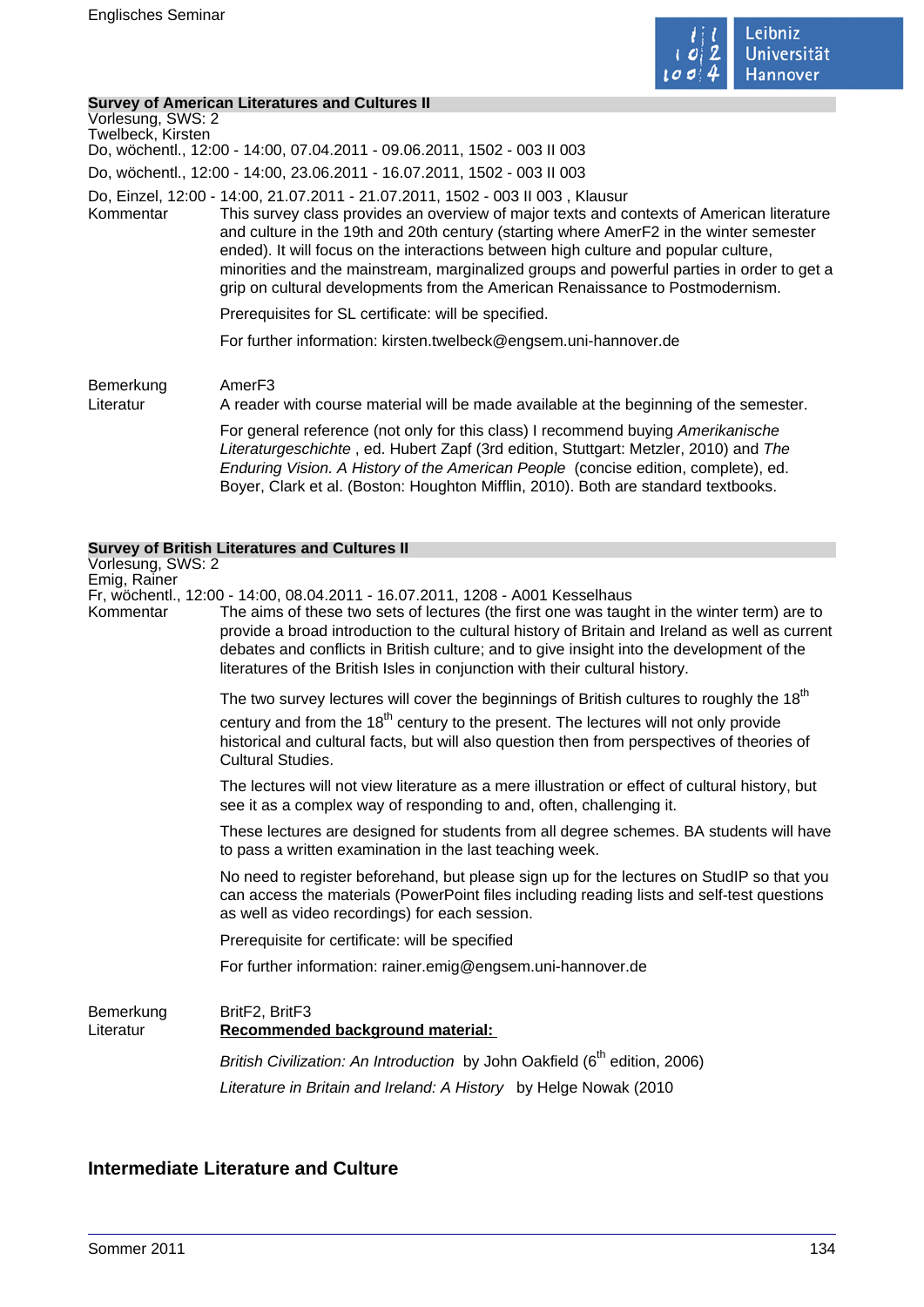

### **American Perspectives on Europe**

| Seminar, SWS: 2<br>Mayer, Ruth  |                                                                                                                                                                                                                                                                                                                                                                                                                                                                                                                                                                                                                                                   |
|---------------------------------|---------------------------------------------------------------------------------------------------------------------------------------------------------------------------------------------------------------------------------------------------------------------------------------------------------------------------------------------------------------------------------------------------------------------------------------------------------------------------------------------------------------------------------------------------------------------------------------------------------------------------------------------------|
| Kommentar                       | Mi, wöchentl., 10:00 - 12:00, 06.04.2011 - 16.07.2011, 1502 - 609 II 609<br>This class examines various traditions of American literature created by American writers<br>living or traveling in Europe. As we look at the work of Mark Twain, Edith Wharton, F.<br>Scott Fitzgerald, Ernest Hemingway, James Baldwin, and others, we will investigate why<br>they, along with numerous other Americans, came to Europe, how the continent shaped<br>their literary sensitivities, and how their perspectives on Europe interrelate to form a<br>transatlantic canon that begins with the founding of the nation and ranges to the present<br>day. |
|                                 | Please register for this class on StudIP starting from March 1, 2011, and check<br>there for updates and additional information as the semester approaches.                                                                                                                                                                                                                                                                                                                                                                                                                                                                                       |
|                                 | The number of participants for this class is limited to 25.                                                                                                                                                                                                                                                                                                                                                                                                                                                                                                                                                                                       |
|                                 | Prerequisites for certificate: will be specified                                                                                                                                                                                                                                                                                                                                                                                                                                                                                                                                                                                                  |
|                                 | For further information: ruth.mayer@engsem.uni-hannover.de                                                                                                                                                                                                                                                                                                                                                                                                                                                                                                                                                                                        |
| Bemerkung<br>Literatur          | Amer <sub>F4</sub><br>Please purchase Henry James' Daisy Miller (Penguin Popular Classics, ISBN<br>978-0141441344) and Ernest Hemingway's The Sun Also Rises (Arrow, ISBN<br>978-0099908500).                                                                                                                                                                                                                                                                                                                                                                                                                                                     |
|                                 | A reader with additional material will be made available at the beginning of the semester.                                                                                                                                                                                                                                                                                                                                                                                                                                                                                                                                                        |
| <b>British Pop Lyrics</b>       |                                                                                                                                                                                                                                                                                                                                                                                                                                                                                                                                                                                                                                                   |
| Seminar, SWS: 2<br>Emig, Rainer | Do, wöchentl., 10:00 - 12:00, 07.04.2011 - 16.07.2011, 1502 - 709 II 709                                                                                                                                                                                                                                                                                                                                                                                                                                                                                                                                                                          |
| Kommentar                       | After a brief introduction to the history of pop music in Britain, this course will analyse pop<br>lyrics (many of which will be selected and introduced by the students themselves) in three<br>distinct ways. A cultural glossary will be developed that facilitates an understanding of the<br>texts and the issues that are raised in them. Reviews of pop records will be studied and<br>then produced. Finally, an analysis of pop lyrics on the basis of the methods of literary                                                                                                                                                           |

Students will have to be very active in this course. They will establish themes that help to group pop lyrics. They will then present selected pop lyrics. They will also write samples of cultural glossaries, reviews, and literary and cultural analyses for their Studienleistung throughout the course. A complete essay combining these three forms of analysis will be required for the Prüfungsleistung .

In order to enable the course to function, it will be offered to a maximum of 25 students.

You must register for this course on StudIP.

and cultural analysis will be undertaken.

For further information: rainer.emig@engsem.uni-hannover.de

Bemerkung BritF4 Literatur **Recommended background reading:**  Britpop and the English Music Tradition by Andy Bennett and Jon Stratton (2010) Englishness: Twentieth-Century Popular Culture and the Forming of English Identity by Simon Featherstone (2009)

> PopMusicology: Perspektiven der Popmusikwissenschaft by Christian Biele-feldt, Udo Dahmen, and Rolf Grossmann (eds) (2008)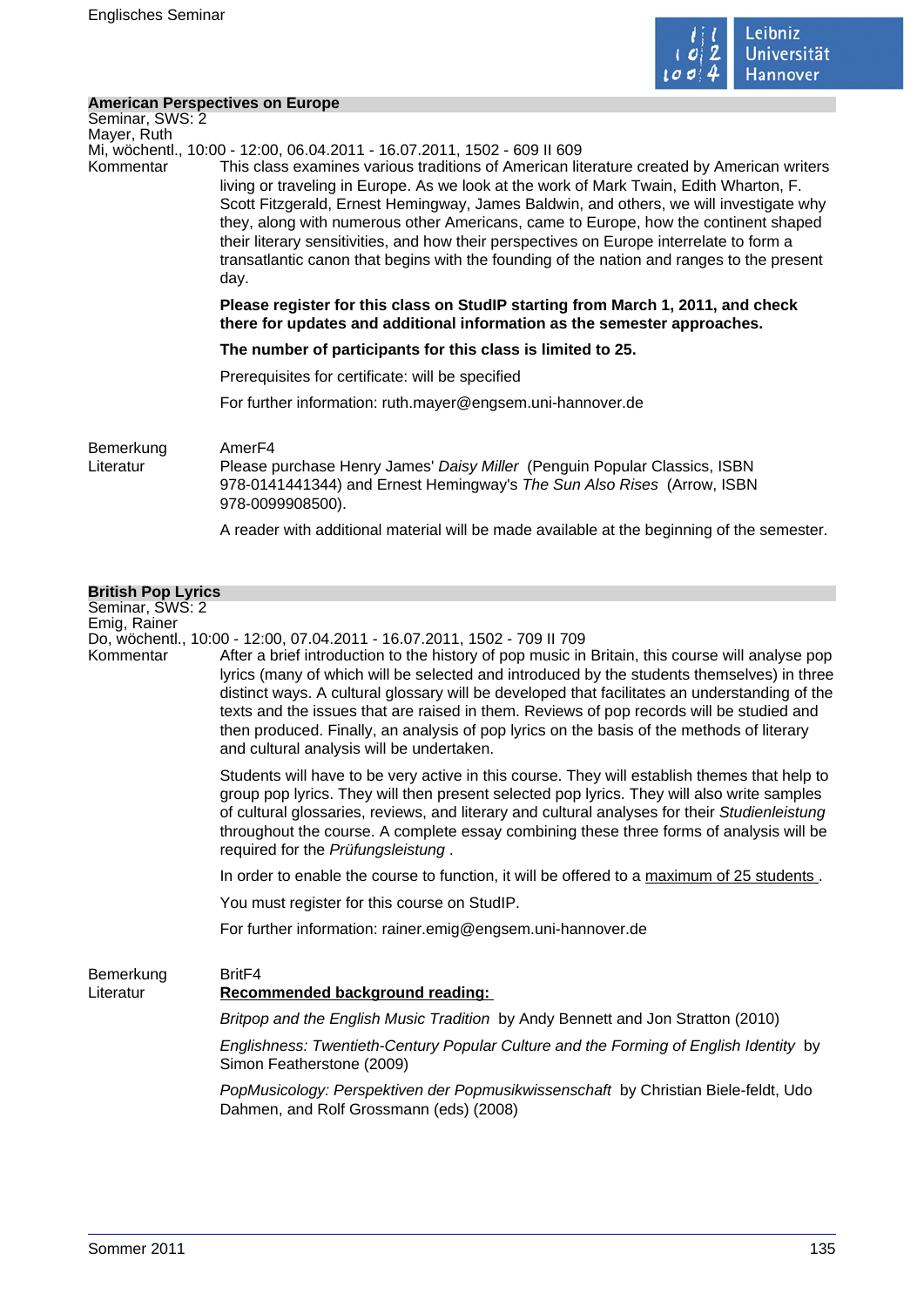

#### **Contemporary British Poetry**

Seminar, SWS: 2 Bennett, Peter

Di, wöchentl., 14:00 - 16:00, 05.04.2011 - 16.07.2011, 1502 - 703 II 703

Kommentar The aim of this seminar is to develop confidence in working with modern poetry in general and in the specific context of British cultures over the last fifty years or so. We shall be working on many poems by many poets, some well-known, other less so. On the way, we shall debate the nature of poetry, asking what is and what is not poetry and discussing the criteria. This will lead to analysis of the marginal zone that lies between the literary text and the song lyric, namely performance poetry and the beat-based, non-melodic texts of British (British-Asian, British Caribbean, white British) dub, beat and hip-hop.

Prerequisites for attendance: none

Prerequisites for SL: regular attendance, presentation/performance

Prerequisites for PL: term paper

For further information: peter.bennett@engsem.uni-hannover.de

Bemerkung BritF4

#### **D.H. Lawrence: Selected Novels**

Seminar, SWS: 2 Bennett, Peter Fr, wöchentl., 10:00 - 12:00, 08.04.2011 - 16.07.2011, 1502 - 703 II 703 Kommentar The writings of D.H. Lawrence were controversial in his lifetime. Although some writers and critics admired his work, he aroused indignation in several spheres for the way that he wrote about sexuality and emotional experience. He was reviled for being unpatriotic during World War I and for his representations of the British class system. Today his writings provoke mixed reactions, but for different reasons. He can regarded as being both reactionary and progressive on gender relations and on the relationship between humans and nature. We shall address the contradictions in Lawrence's novels both at the intrinsically textual level and in the two distinct contexts of European Modernism and Britain in the 1910s. Participants should come to the first meeting with their own copy of the Oxford World Classics edition of Sons and Lovers . We shall later read The Rainbow (1915) and Women in Love (1920). Prerequisites for attendance: none Prerequisites for SL: will be announced at the first meeting Prerequisites for PL: term paper For further information: peter.bennett@engsem.uni-hannover.de

Bemerkung BritF4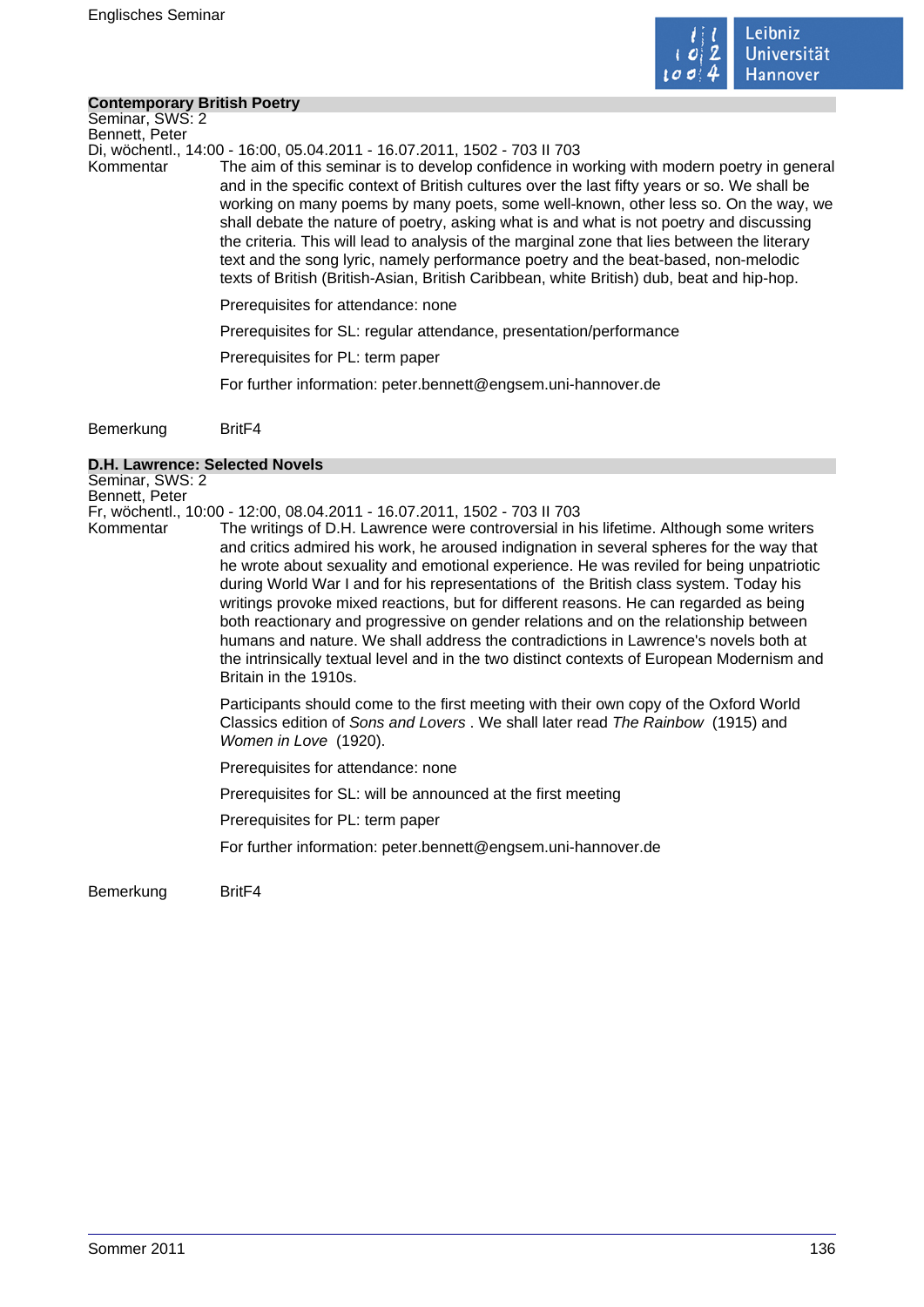

÷,

# **Edwardian Realism: E. M. Forster**

| Seminar, SWS: 2<br>Gohrisch, Jana |                                                                                                                                                                                                                                                                                                                                                                                                                                                                                                            |
|-----------------------------------|------------------------------------------------------------------------------------------------------------------------------------------------------------------------------------------------------------------------------------------------------------------------------------------------------------------------------------------------------------------------------------------------------------------------------------------------------------------------------------------------------------|
|                                   | Mi, wöchentl., 10:00 - 12:00, 06.04.2011 - 16.07.2011, 1502 - 709 II 709                                                                                                                                                                                                                                                                                                                                                                                                                                   |
| Kommentar                         | E. M. Forster is one of the major writers of the $20th$ century whose novels have all been<br>adapted for the screen. In Howards End (1910) and A Passage to India (1924) he<br>takes the realist mode further by endowing it with a psychological dimension and a<br>metaphorical style. His presentation of events from the perspectives of the fictional<br>characters contributes to the changing perception of reality that culminates in the<br>modernist fiction of Virginia Woolf and James Joyce. |
|                                   | Following their personal aspirations and desires, Forster's characters clash with stifling<br>social conventions and a middle-class morality that still has strong Victorian overtones.<br>We shall explore both the thematic and the aesthetic innovations of the two novels                                                                                                                                                                                                                              |
|                                   | against the historical background of the early 20 <sup>th</sup> century and look at the film adaptations<br>at least cursorily. While Howards End contrasts sets of ideas, values and life styles within<br>the middle classes, A Passage to India widens the scope by covering different cultures<br>across the Empire as well.                                                                                                                                                                           |
|                                   | Prerequisites for certificate: regular attendance, active participation in class, short oral<br>presentation and term paper                                                                                                                                                                                                                                                                                                                                                                                |
| Bemerkung<br>Literatur            | For further information: jana.gohrisch@engsem.uni-hannover.de<br>Brit <sub>F4</sub><br>Texts:                                                                                                                                                                                                                                                                                                                                                                                                              |
|                                   | E. M. Forster. Howards End. Ed. by Oliver Stallybrass. London: Penguin 1984.                                                                                                                                                                                                                                                                                                                                                                                                                               |
|                                   | E. M. Forster. A Passage to India . Ed. by Oliver Stallybrass. London: Penguin 1979.                                                                                                                                                                                                                                                                                                                                                                                                                       |
|                                   | These editions have been reprinted several times and are available via amazon.uk.<br>Please read at least one of the novels prior to class.                                                                                                                                                                                                                                                                                                                                                                |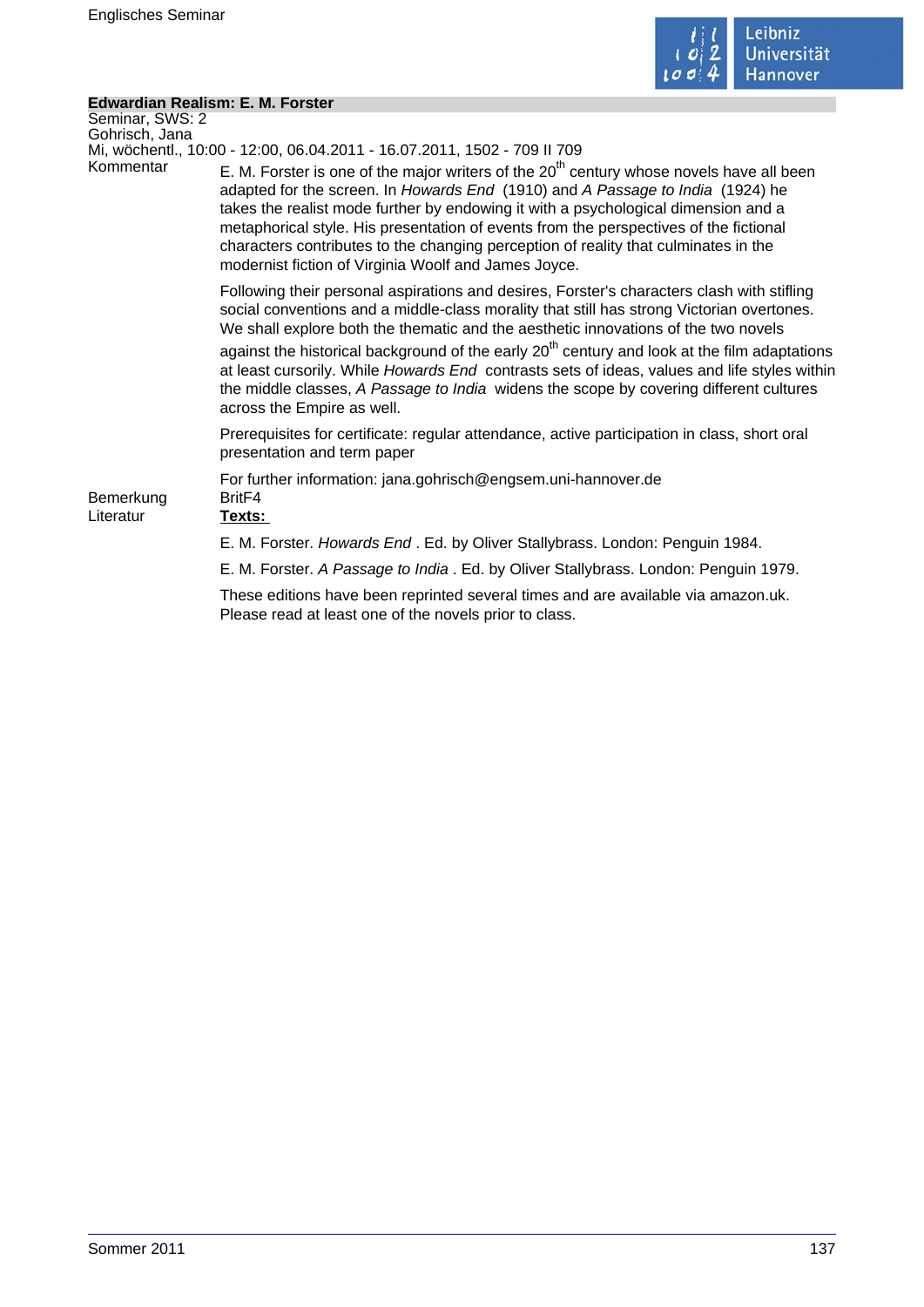

### **Images of England in Contemporary Drama**

|                                   | <b>Images of England in Contemporary Drama</b>                                                                                                                                                                                                                                                                                                                                                                                                                                                                                                                                                                                                                                                                                                                                                                                                                                                                                                                                                                                                                                                                                                                                           |
|-----------------------------------|------------------------------------------------------------------------------------------------------------------------------------------------------------------------------------------------------------------------------------------------------------------------------------------------------------------------------------------------------------------------------------------------------------------------------------------------------------------------------------------------------------------------------------------------------------------------------------------------------------------------------------------------------------------------------------------------------------------------------------------------------------------------------------------------------------------------------------------------------------------------------------------------------------------------------------------------------------------------------------------------------------------------------------------------------------------------------------------------------------------------------------------------------------------------------------------|
| Seminar, SWS: 2<br>Funk, Wolfgang |                                                                                                                                                                                                                                                                                                                                                                                                                                                                                                                                                                                                                                                                                                                                                                                                                                                                                                                                                                                                                                                                                                                                                                                          |
|                                   | Do, Einzel, 14:00 - 18:00, 05.05.2011 - 05.05.2011, 1502 - 709 II 709, Blockseminar                                                                                                                                                                                                                                                                                                                                                                                                                                                                                                                                                                                                                                                                                                                                                                                                                                                                                                                                                                                                                                                                                                      |
|                                   | Do, Einzel, 14:00 - 18:00, 26.05.2011 - 26.05.2011, 1502 - 709 II 709, Blockseminar                                                                                                                                                                                                                                                                                                                                                                                                                                                                                                                                                                                                                                                                                                                                                                                                                                                                                                                                                                                                                                                                                                      |
| Kommentar                         | Do, Einzel, 14:00 - 18:00, 09.06.2011 - 09.06.2011, 1502 - 709 II 709, Blockseminar<br>In this course, we will attempt to analyse how England (as distinct from Britain) presents<br>itself on the contemporary stage. We will set the scene with a quick look back to the<br>boom years of 'In-yer-face-theatre' (Aleks Sierz), a loose movement of young British<br>playwrights who, through their trademark use of violence, nudity and explicit language,<br>redefined the aesthetics of drama. Based on that, we will read five plays from the<br>'Noughties', which leave behind the formal and stylistic experimentations of the previous<br>decade to turn to issues of political and individual significance. Topics range from the<br>British involvement in the 'War on Terror' (David Hare's The Vertical Hour; Simon<br>Stephens' Pornography) to the conquest of national identity markers in the name of<br>consumer capitalism (Jez Butterworth's Jerusalem) and immigration (Richard Bean's<br>controversial England People Very Nice and rather more existential questions on the<br>level of the individual as played out in Martin Crimp's The City and The Country. |
|                                   | Apart from the analyses of the plays, the course will offer an overview of the<br>contemporary theatre scene in England.                                                                                                                                                                                                                                                                                                                                                                                                                                                                                                                                                                                                                                                                                                                                                                                                                                                                                                                                                                                                                                                                 |
|                                   | Prerequisites for certificate: will be specified                                                                                                                                                                                                                                                                                                                                                                                                                                                                                                                                                                                                                                                                                                                                                                                                                                                                                                                                                                                                                                                                                                                                         |
|                                   | For further information: wolfgang.funk@engsem.uni-hannover.de                                                                                                                                                                                                                                                                                                                                                                                                                                                                                                                                                                                                                                                                                                                                                                                                                                                                                                                                                                                                                                                                                                                            |
| Bemerkung<br>Literatur            | Brit <sub>F4</sub><br>Students who wish to attend this course should get hold of the following texts:                                                                                                                                                                                                                                                                                                                                                                                                                                                                                                                                                                                                                                                                                                                                                                                                                                                                                                                                                                                                                                                                                    |
|                                   | Simon Stephens. Pornography . London: Methuen, 2008. (This text must be read by the<br>second session!)                                                                                                                                                                                                                                                                                                                                                                                                                                                                                                                                                                                                                                                                                                                                                                                                                                                                                                                                                                                                                                                                                  |
|                                   | Jez Butterworth. Jerusalem. London: Nick Hern, 2009.                                                                                                                                                                                                                                                                                                                                                                                                                                                                                                                                                                                                                                                                                                                                                                                                                                                                                                                                                                                                                                                                                                                                     |
|                                   | A reader containing the remaining play-texts and background material will be provided.                                                                                                                                                                                                                                                                                                                                                                                                                                                                                                                                                                                                                                                                                                                                                                                                                                                                                                                                                                                                                                                                                                   |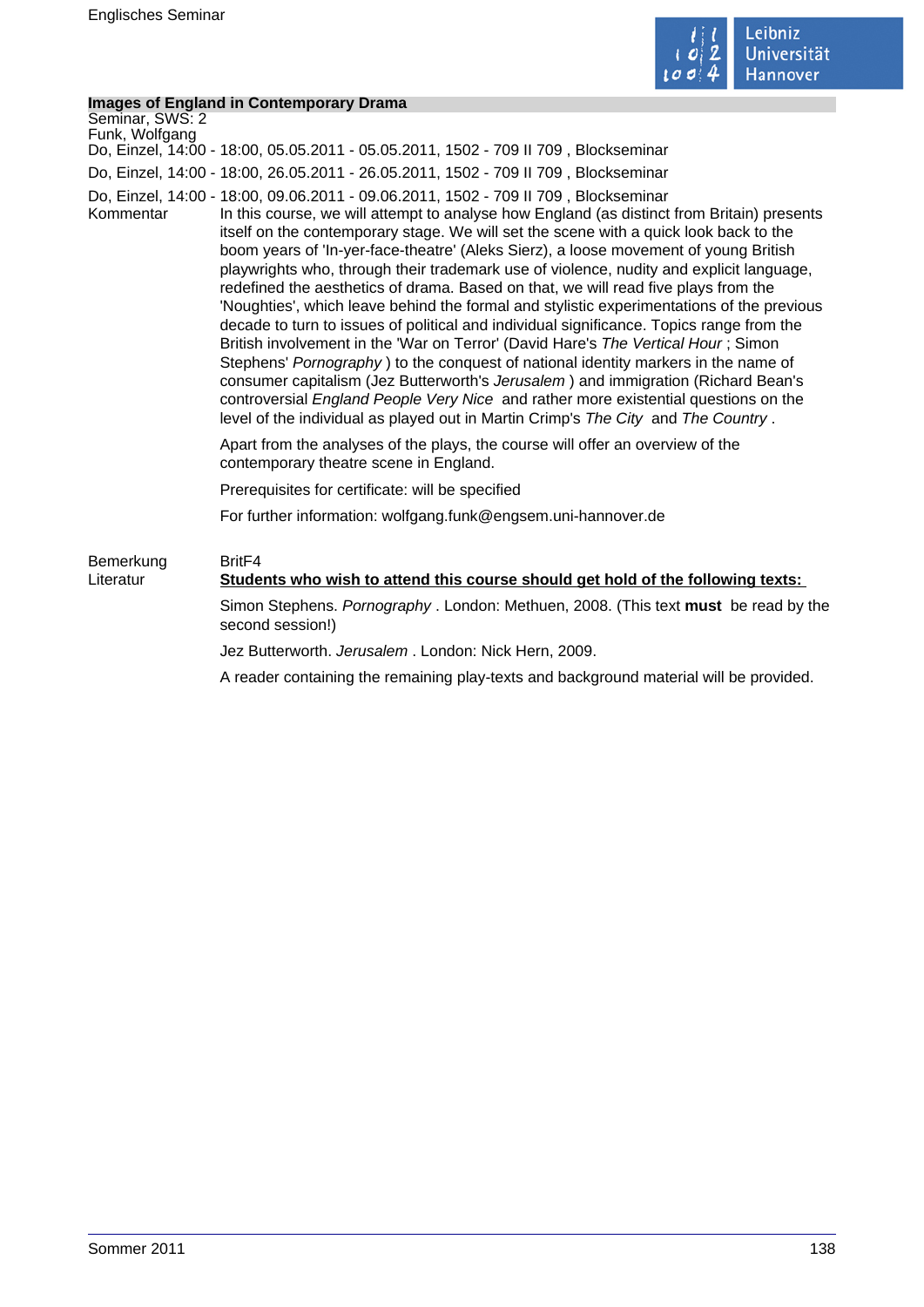

#### **Life Writing: Gendered Perspectives on the Art of American Auto/Biography**

Seminar, SWS: 2

Künnemann (M. A.), Vanessa Di, wöchentl., 12:00 - 14:00, 05.04.2011 - 16.07.2011, 1502 - 609 II 609

Kommentar Traditionally composed by white men, written in factual, documentary style and telling 'official' stories of (professional) success, the genre of autobiography has been appropriated, modified, and sometimes even radicalized by women ever since the Enlightenment. There are certain critics who claim that autobiography is a truly American genre, a form of writing which - in the guise of a personal life story - negotiates and communicates 'American values' and national identity while it captivates its readers. Peeking into other people's lives, we, as readers, become virtual sleuths as we (pretend to) read these autobiographies also as historical, anthropological, and/or artistic accounts. Perhaps more contradictory than any other genre, autobiographies oscillate between fact and fiction, collective and individual memory, they are fascinating and vibrant precisely because they are personal and political, because they can trigger reader identification or may keep their audience at a bay. They are thus replete with tensions and can take on a diversity that is reminiscent of the many meanings of 'America' as such.

> In this class we will look at the various ways in which (ethnic) female autobiographers have discussed, affirmed and/or revised American identity, politics and culture and thereby also transformed the genre. We will analyze how these traditionally marginalized voices in American literature and culture present to us with their own and subjective versions of their lives, often written against the light of larger history. Our analysis and discussion of these autobiographical accounts will evolve around the following questions: In what sense can autobiography as a literary genre provide a forum for addressing the socio-political as well as cultural obstacles that have long impeded the liberation and empowerment of women? What are the major characteristics of this genre? What narrative forms can the genre take? Where do we find continuities, similarities, and differences among these texts? Where exactly are differences between autobiographical writings of women and men, and do they matter at all? What was/is the political impact of these accounts? Are these texts visionary, naïve, provocative, and/or realistic?

To survey the rich tradition of American women's autobiography, we will read texts (mostly in the form of excerpts) ranging from the slave narrative (Harriet Jacobs) to writers, public personae, and politicians of various ethnic backgrounds of the 19th and 20th century (e.g., Jane Addams, Margaret Mead, Margaret Bourke-White, Jade Snow Wong, Maya Angelou, Leslie Marmon Silko, Hillary Clinton).

**Please register for this class on StudIP starting from March 1, 2011, and check there for updates and additional information as the semester approaches.** 

#### **The number of participants for this class is limited to 25.**

Prerequisites for SL certificate: will be specified

For further information: v.kuennemann@engsem.uni-hannover.de

#### Bemerkung AmerF4

Literatur The texts will be made available in a reader at the beginning of the semester, but you are asked to purchase the following two autobiographies: Jade Snow Wong's Fifth Chinese Daughter (U of Washington P; ISBN: 978-0295968261) and Maya Angelou's I Know Why the Caged Bird Sings (Ballantine, ISBN: 978-0345514400).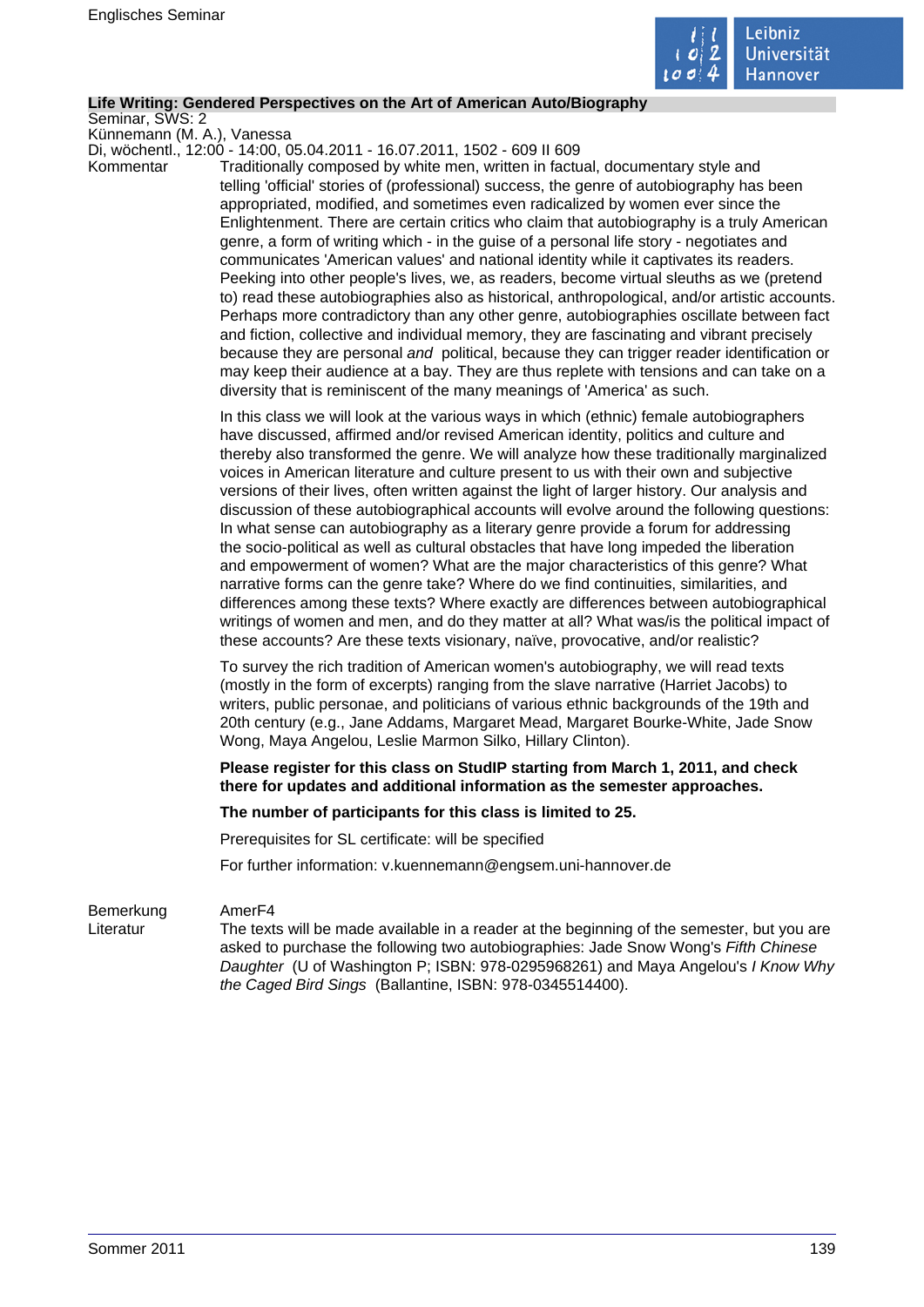

## **Narratives of In-Betweenness**

| <b>Narratives of In-Betweenness</b> |                                                                                                                                                                                                                                                                                                                                                                                                                                                                                                                                                                                                                                                                                                                                                                                                                                                                                                                                                                                                                                                                                                                                                                                                                                                                                                                                                                                      |
|-------------------------------------|--------------------------------------------------------------------------------------------------------------------------------------------------------------------------------------------------------------------------------------------------------------------------------------------------------------------------------------------------------------------------------------------------------------------------------------------------------------------------------------------------------------------------------------------------------------------------------------------------------------------------------------------------------------------------------------------------------------------------------------------------------------------------------------------------------------------------------------------------------------------------------------------------------------------------------------------------------------------------------------------------------------------------------------------------------------------------------------------------------------------------------------------------------------------------------------------------------------------------------------------------------------------------------------------------------------------------------------------------------------------------------------|
| Seminar, SWS: 2                     |                                                                                                                                                                                                                                                                                                                                                                                                                                                                                                                                                                                                                                                                                                                                                                                                                                                                                                                                                                                                                                                                                                                                                                                                                                                                                                                                                                                      |
| Wagle (M. A.), Jatin                |                                                                                                                                                                                                                                                                                                                                                                                                                                                                                                                                                                                                                                                                                                                                                                                                                                                                                                                                                                                                                                                                                                                                                                                                                                                                                                                                                                                      |
| Kommentar                           | Fr, wöchentl., 10:00 - 12:00, 08.04.2011 - 16.07.2011, 1502 - 609 II 609<br>Fiction by immigrant authors from the Indian Subcontinent to the United States - from<br>Bharati Mukherjee in the 1970s to Jhumpa Lahiri in the 2000s - explores the complexity<br>of the immigrant experience, its travails and its enriching diversity. This class will take<br>up contemporary examples of such fiction and look at how they map out the actual<br>and interior movements between India and America in a globalized context. We will<br>read, among other texts, Kiran Desai's novel The Inheritance of Loss, Amitav Ghosh's<br>The Hungry Tide and stories from Lahiri's collection Unaccustomed Earth. Besides,<br>we will examine the variety of ways in which these texts deal with the themes of home<br>and homelessness, cultural and linguistic estrangement and translation. For instance,<br>whereas Lahiri addresses them frontally in her work, they are a subterranean presence<br>in many of Ghosh's novels. And, Desai's depiction of the illegal migrant in her novel<br>presents a rare contrast to the ubiquitous middle-class Indian immigrant. Thus, this class<br>will discuss how these narratives, in which histories are entangled and languages appear<br>to blend, interrogate the set binaries of a modernizing India and an urban, multicultural<br>West. |
|                                     | For further information: jatinwagle@gmail.com                                                                                                                                                                                                                                                                                                                                                                                                                                                                                                                                                                                                                                                                                                                                                                                                                                                                                                                                                                                                                                                                                                                                                                                                                                                                                                                                        |
| Bemerkung<br>Literatur              | Amer <sub>F4</sub><br>Students wishing to participate in this course are expected to buy copies of the<br>following books, and of course, to read them:                                                                                                                                                                                                                                                                                                                                                                                                                                                                                                                                                                                                                                                                                                                                                                                                                                                                                                                                                                                                                                                                                                                                                                                                                              |
|                                     | Amitav Ghosh, The Hungry Tide (2005) (Harper Collins, ISBN 978-0007141784)                                                                                                                                                                                                                                                                                                                                                                                                                                                                                                                                                                                                                                                                                                                                                                                                                                                                                                                                                                                                                                                                                                                                                                                                                                                                                                           |
|                                     | Jhumpa Lahiri, Unaccustomed Earth (2009) (Bloomsbury Publishing, ISBN<br>978-0747599791)                                                                                                                                                                                                                                                                                                                                                                                                                                                                                                                                                                                                                                                                                                                                                                                                                                                                                                                                                                                                                                                                                                                                                                                                                                                                                             |
|                                     | Kiran Desai, The Inheritance of Loss (2006) (Grove Press, ISBN 978-0802165053)                                                                                                                                                                                                                                                                                                                                                                                                                                                                                                                                                                                                                                                                                                                                                                                                                                                                                                                                                                                                                                                                                                                                                                                                                                                                                                       |
|                                     | Furthermore, a reader with additional course material will be made available in the first<br>session of the class.                                                                                                                                                                                                                                                                                                                                                                                                                                                                                                                                                                                                                                                                                                                                                                                                                                                                                                                                                                                                                                                                                                                                                                                                                                                                   |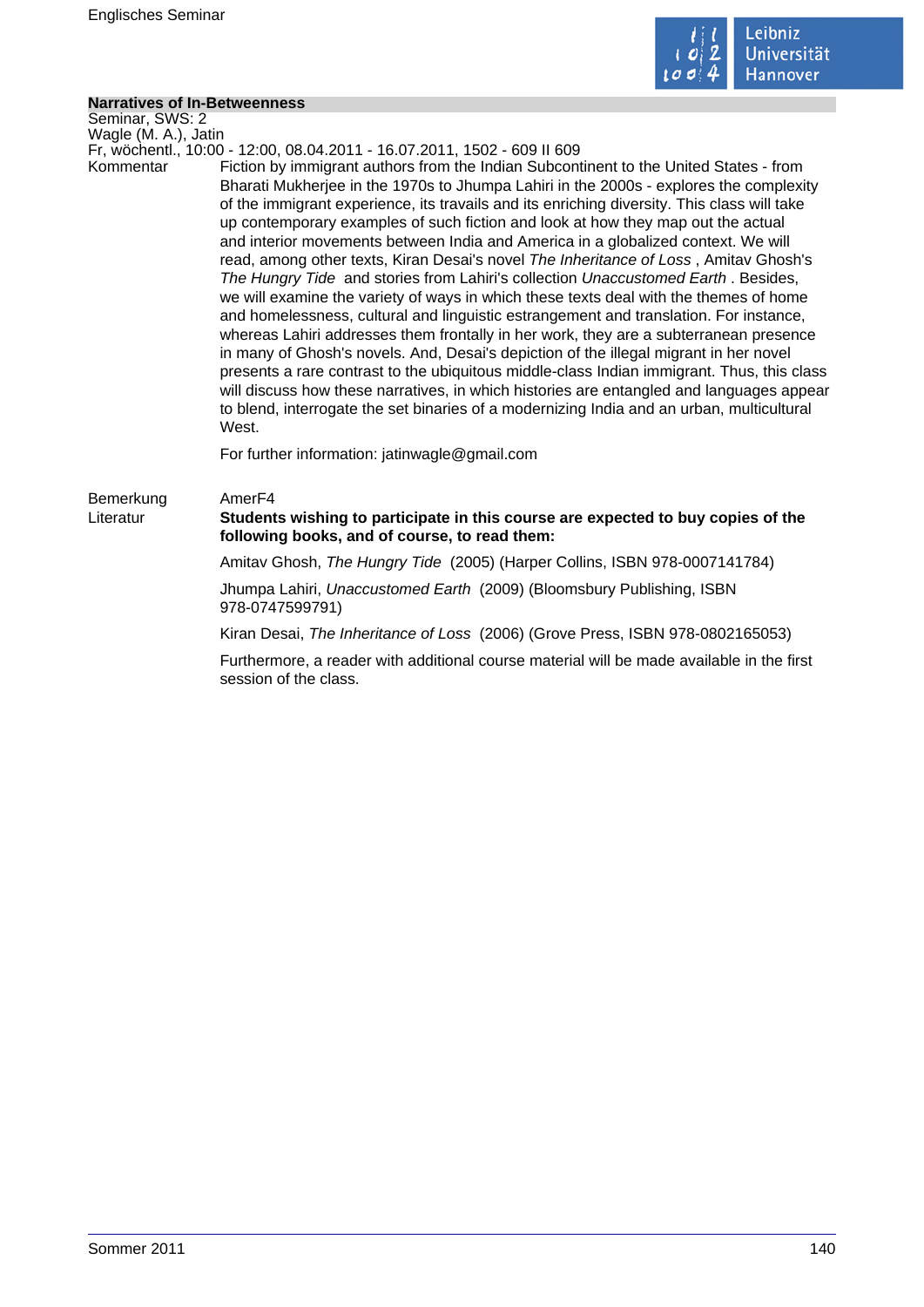

### **Seduction in America: Themes and Ideas from the Enlightenment to Modernism**

# Seminar, SWS: 2

Mayer, Ruth Mo, wöchentl., 10:00 - 12:00, 04.04.2011 - 16.07.2011, 1502 - 609 II 609

Fr, Einzel, 16:00 - 18:00, 01.07.2011 - 01.07.2011, 1502 - 615 II 615 , Filmvorführung

- Fr, Einzel, 16:00 18:00, 08.07.2011 08.07.2011, 1502 615 II 615 , Filmvorführung
- Kommentar In this course we will investigate the significance of seduction as a theme and practice in American culture, from the early Republic to the twentieth century. We will be concerned with the moral and political discussions around the issue in the 18th century, we will read two novels of seduction (Susanna Rowson's Charlotte Temple (excerpts), Hannah Webster Foster's The Coquette ), and then turn to nineteenth century texts which take up the theme in different guises and to different purposes. We will then address realist and modernist reconceptualizations of seduction in the writings of Stephen Crane or Theodore Dreiser (Sister Carrie ). The class will end with a reflection of filmic melodrama and its refashioning of the subject in films such as Letter from an Unknown Woman (1948) or The Graduate (1967).

### **Please register for this class on StudIP starting from March 1, 2011, and check there for updates and additional information as the semester approaches.**

#### **The number of participants for this class is limited to 25.**

Prerequisites for certificate: will be specified

For further information: ruth.mayer@engsem.uni-hannover.de

### Bemerkung AmerF4<br>Literatur Please r Please purchase Hannah Webster Foster's The Coquette (Oxford Paperbacks, ISBN 978-0195042399) and Theodore Dreiser's Sister Carrie (Oxford UP, ISBN 978-0199539086).

A reader with additional material will be made available at the beginning of the semester.

### **Survey of American Literatures and Cultures II**

|                                        | <u>oar vey or American Encratares and Oditares in</u>                                                                                                                                                                                                                                                                                                                                                                                                                                                                                       |
|----------------------------------------|---------------------------------------------------------------------------------------------------------------------------------------------------------------------------------------------------------------------------------------------------------------------------------------------------------------------------------------------------------------------------------------------------------------------------------------------------------------------------------------------------------------------------------------------|
| Vorlesung, SWS: 2<br>Twelbeck, Kirsten | Do, wöchentl., 12:00 - 14:00, 07.04.2011 - 09.06.2011, 1502 - 003 II 003                                                                                                                                                                                                                                                                                                                                                                                                                                                                    |
|                                        | Do, wöchentl., 12:00 - 14:00, 23.06.2011 - 16.07.2011, 1502 - 003 II 003                                                                                                                                                                                                                                                                                                                                                                                                                                                                    |
| Kommentar                              | Do, Einzel, 12:00 - 14:00, 21.07.2011 - 21.07.2011, 1502 - 003 II 003 , Klausur<br>This survey class provides an overview of major texts and contexts of American literature<br>and culture in the 19th and 20th century (starting where AmerF2 in the winter semester<br>ended). It will focus on the interactions between high culture and popular culture,<br>minorities and the mainstream, marginalized groups and powerful parties in order to get a<br>grip on cultural developments from the American Renaissance to Postmodernism. |
|                                        | Prerequisites for SL certificate: will be specified.                                                                                                                                                                                                                                                                                                                                                                                                                                                                                        |
|                                        |                                                                                                                                                                                                                                                                                                                                                                                                                                                                                                                                             |

For further information: kirsten.twelbeck@engsem.uni-hannover.de

Bemerkung AmerF3

Literatur A reader with course material will be made available at the beginning of the semester.

For general reference (not only for this class) I recommend buying Amerikanische Literaturgeschichte , ed. Hubert Zapf (3rd edition, Stuttgart: Metzler, 2010) and The Enduring Vision. A History of the American People (concise edition, complete), ed. Boyer, Clark et al. (Boston: Houghton Mifflin, 2010). Both are standard textbooks.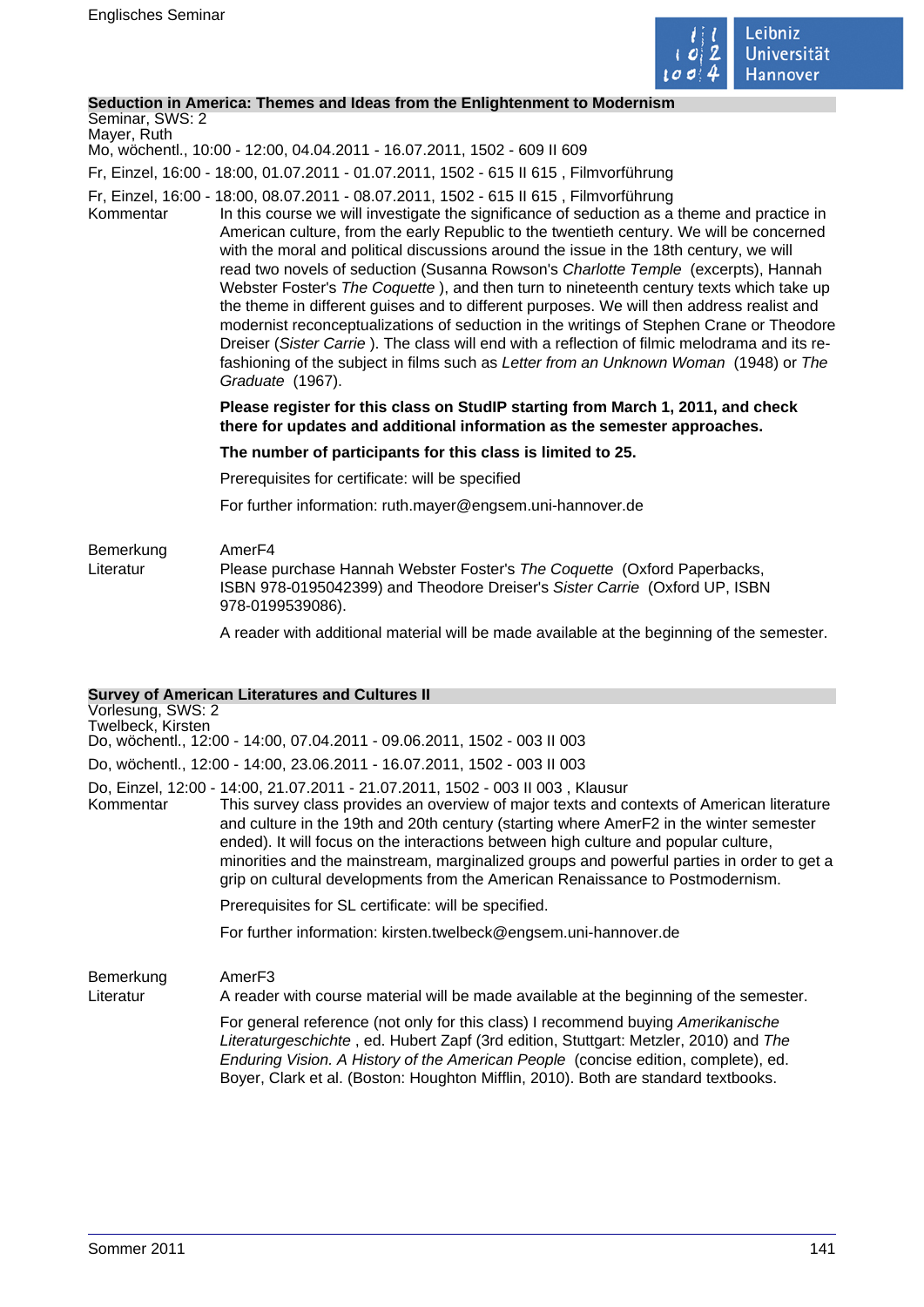

### **Survey of British Literatures and Cultures II**

|                           | Survey or British Literatures and Cultures ii                                                                                                                                                                                                                                                                                                                                                                                                               |
|---------------------------|-------------------------------------------------------------------------------------------------------------------------------------------------------------------------------------------------------------------------------------------------------------------------------------------------------------------------------------------------------------------------------------------------------------------------------------------------------------|
| Vorlesung, SWS: 2         |                                                                                                                                                                                                                                                                                                                                                                                                                                                             |
| Emig, Rainer<br>Kommentar | Fr, wöchentl., 12:00 - 14:00, 08.04.2011 - 16.07.2011, 1208 - A001 Kesselhaus<br>The aims of these two sets of lectures (the first one was taught in the winter term) are to<br>provide a broad introduction to the cultural history of Britain and Ireland as well as current<br>debates and conflicts in British culture; and to give insight into the development of the<br>literatures of the British Isles in conjunction with their cultural history. |
|                           | The two survey lectures will cover the beginnings of British cultures to roughly the 18 <sup>th</sup>                                                                                                                                                                                                                                                                                                                                                       |
|                           | century and from the 18 <sup>th</sup> century to the present. The lectures will not only provide<br>historical and cultural facts, but will also question then from perspectives of theories of<br><b>Cultural Studies.</b>                                                                                                                                                                                                                                 |
|                           | The lectures will not view literature as a mere illustration or effect of cultural history, but<br>see it as a complex way of responding to and, often, challenging it.                                                                                                                                                                                                                                                                                     |
|                           | These lectures are designed for students from all degree schemes. BA students will have<br>to pass a written examination in the last teaching week.                                                                                                                                                                                                                                                                                                         |
|                           | No need to register beforehand, but please sign up for the lectures on StudIP so that you<br>can access the materials (PowerPoint files including reading lists and self-test questions<br>as well as video recordings) for each session.                                                                                                                                                                                                                   |
|                           | Prerequisite for certificate: will be specified                                                                                                                                                                                                                                                                                                                                                                                                             |
|                           | For further information: rainer.emig@engsem.uni-hannover.de                                                                                                                                                                                                                                                                                                                                                                                                 |
| Bemerkung<br>Literatur    | BritF2, BritF3<br>Recommended background material:                                                                                                                                                                                                                                                                                                                                                                                                          |
|                           | British Civilization: An Introduction by John Oakfield (6 <sup>th</sup> edition, 2006)                                                                                                                                                                                                                                                                                                                                                                      |
|                           | Literature in Britain and Ireland: A History by Helge Nowak (2010                                                                                                                                                                                                                                                                                                                                                                                           |
|                           |                                                                                                                                                                                                                                                                                                                                                                                                                                                             |

# **Magister / Staatsexamensstudiengänge**

# **Sprachpraxis**

# **Academic Writing and Research**

Seminar/Sprachpraxis/Sprachpraktische Übung, SWS: 2 Jones, Jacob

Do, wöchentl., 16:00 - 18:00, 07.04.2011 - 16.07.2011, 1502 - 613 II 613

Kommentar This course covers the basics of writing an academic research paper, including thesis statements, outlines, sources and bibliographies, citation and paraphrasing, structures of papers (titles, tables of contents, introductions, body of arguments, conclusions), structures of paragraphs, editing and the writing process. This course prepares students for the academic papers that they will write during their studies.

> Studienleistungen: an academic paper and two other assignments which build up to the paper

> **Please register for this class through the registration sheets on the department's website and submit your registration by Wed 30 March, 1 pm, in the registration boxes on the 7th floor.**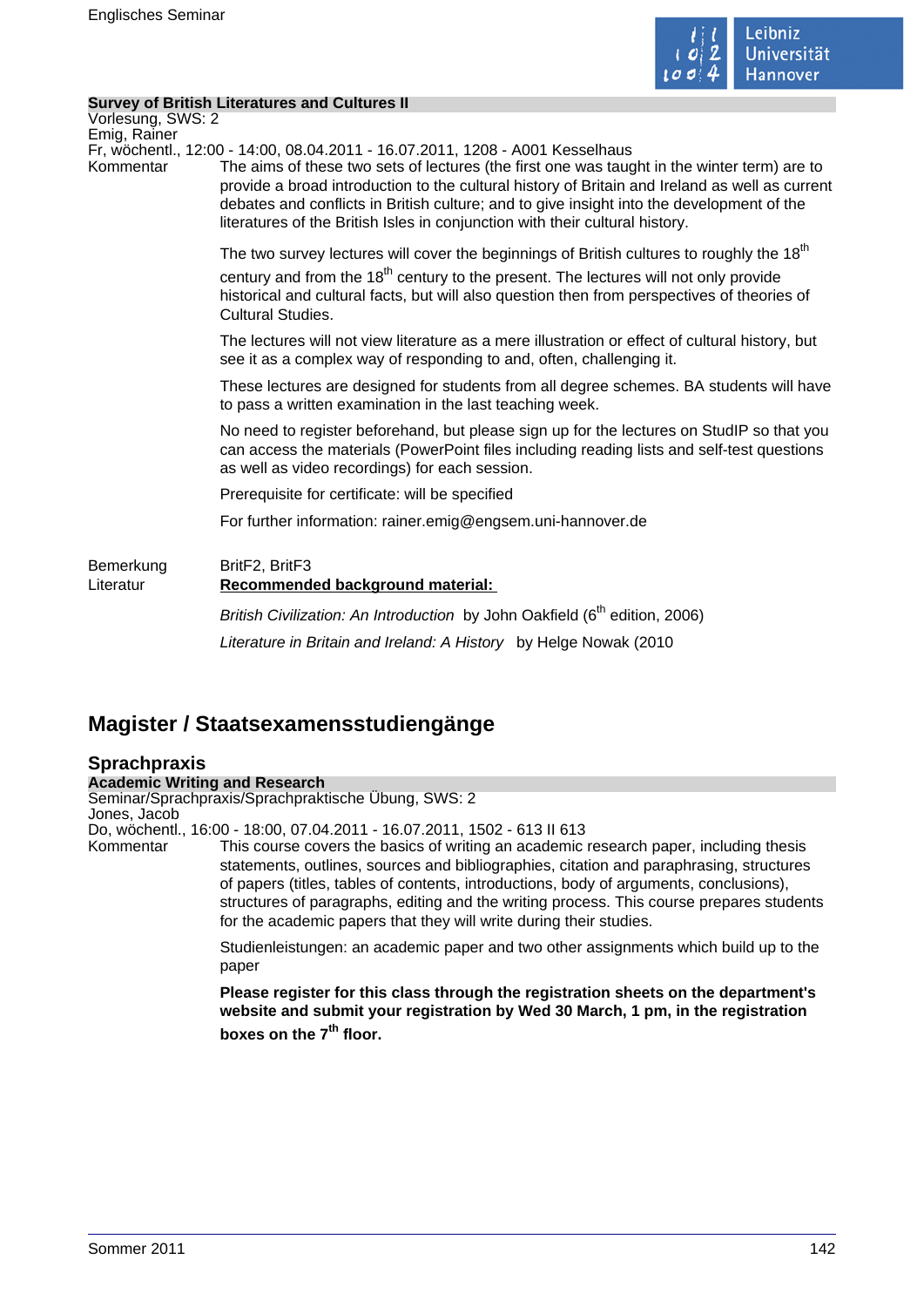

#### **Communication Skills**

Seminar/Sprachpraxis/Sprachpraktische Übung, SWS: 2 Jones, Jacob

Di, wöchentl., 10:00 - 12:00, 05.04.2011 - 16.07.2011, 1502 - 709 II 709

Kommentar This course aims to give students an understanding of what communication and communication skills are, and an understanding of and practical experience in media use, body language, voice training and presentation styles. This course prepares students for the academic presentations that they will hold during their studies.

Studienleistungen: one informal presentation

Prüfungsleistung: one academic presentation (based on SPAWR paper)

**Please register for this class through the registration sheets on the department's website and submit your registration by Wed 30 March, 1 pm, in the registration boxes on the 7th floor.** 

#### **English for Professional Use**

Seminar/Sprachpraxis/Sprachpraktische Übung, SWS: 2 Bennett, Peter Do, wöchentl., 12:00 - 14:00, 07.04.2011 - 16.07.2011, 1502 - 703 II 703 Do, wöchentl., 14:00 - 16:00, 07.04.2011 - 16.07.2011, 1502 - 703 II 703

Fr, wöchentl., 12:00 - 14:00, 08.04.2011 - 16.07.2011, 1502 - 703 II 703 This course deals with language and communication in professional contexts (organisations, trade fairs, public situations, etc). Forms of communication include applications, resumes and CVs, presentations and interviews, social conventions, official letters, emails, faxes, memos, minute taking, reports, notices, telephoning.

Studienleistungen: one written task (CV and application) and one oral presentation

**Please register for this class through the registration sheets on the department's website and submit your registration by Wed 30 March, 1 pm, in the registration boxes on the 7th floor.** 

**It is expected that participants have successfully completed the Studienleistung(en) of SPAWR and SPCS.** 

### **Expository Writing**

Seminar/Sprachpraxis/Sprachpraktische Übung, SWS: 2 Jones, Jacob Mo, wöchentl., 12:00 - 14:00, 04.04.2011 - 16.07.2011, 1502 - 703 II 703 Mo, wöchentl., 14:00 - 16:00, 04.04.2011 - 16.07.2011, 1502 - 703 II 703 Di, wöchentl., 12:00 - 14:00, 05.04.2011 - 16.07.2011, 1502 - 615 II 615 Di, wöchentl., 14:00 - 16:00, 05.04.2011 - 16.07.2011, 1502 - 609 II 609 Do, wöchentl., 12:00 - 14:00, 07.04.2011 - 16.07.2011, 1502 - 609 II 609 Kommentar This course investigates organisational patterns used in various genres and discourse forms of expository writing (informative/explanatory writing). Some aspects of language and grammar will also be discussed as necessary. Studienleistungen: two writing tasks in various genres of expository writing Prüfungsleistung: in-class essay (120 minutes) **Please register for this class through the registration sheets on the department's website and submit your registration by Wed 30 March, 1 pm, in the registration**

**boxes on the 7th floor.** 

**It is expected that participants have successfully completed the Studienleistung(en) of SPAWR and SPCS.**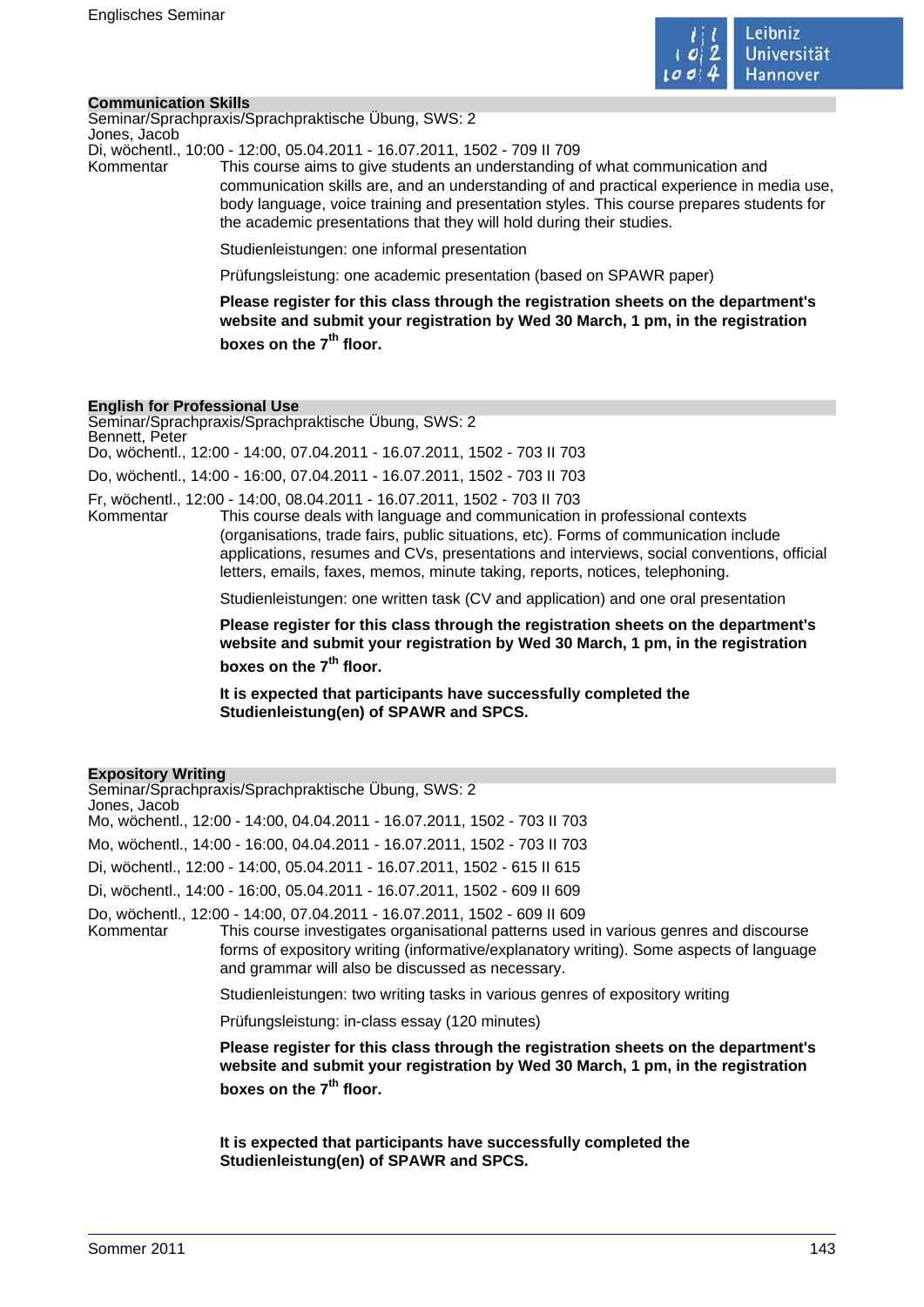

#### **Text Analysis and Production**

Seminar/Sprachpraxis/Sprachpraktische Übung, SWS: 2 Gans (M. A.), Anne Mo, wöchentl., 10:00 - 12:00, 04.04.2011 - 16.07.2011, 1502 - 703 II 703 Mo, wöchentl., 12:00 - 14:00, 04.04.2011 - 16.07.2011, 1502 - 613 II 613 Di, wöchentl., 10:00 - 12:00, 05.04.2011 - 16.07.2011, 1502 - 615 II 615

Kommentar This course examines language, grammar and style of some text types (e.g., news items, biographies, literary texts, advertising, etc). Students will analyse and translate existing texts as well as compose their own original texts.

Studienleistungen: one translation and one text analysis

**Please register for this class through the registration sheets on the department's website and submit your registration by Wed 30 March, 1 pm, in the registration boxes on the 7th floor.** 

**It is expected that participants have successfully completed the Studienleistung(en) of SPAWR and SPCS.** 

#### **Text Analysis and Production**

Seminar/Sprachpraxis/Sprachpraktische Übung, SWS: 2 Jones, Jacob

Do, wöchentl., 14:00 - 16:00, 07.04.2011 - 16.07.2011, 1502 - 609 II 609

This course examines language, grammar and style of some text types (e.g., news items, biographies, literary texts, advertising, etc). Students will analyse and translate existing texts as well as compose their own original texts.

Studienleistungen: one translation and one text analysis

**Please register for this class through the registration sheets on the department's website and submit your registration by Wed 30 March, 1 pm, in the registration boxes on the 7th floor.** 

**It is expected that participants have successfully completed the Studienleistung(en) of SPAWR and SPCS.** 

### **Topics "Children's Literature"**

Seminar/Sprachpraxis/Sprachpraktische Übung, SWS: 2 Gans (M. A.), Anne

Di, wöchentl., 12:00 - 14:00, 05.04.2011 - 16.07.2011, 1502 - 703 II 703

Kommentar This course introduces students to a wide range of children's literature from various Anglophone countries and uses them to teach language practice concepts (vocabulary extension, spelling, grammar, reading skills, etc). Students will compose their own texts and develop a language-based task using a piece of children's literature (the Studienleistungen). The Prüfungsleistung is a reflection essay about this procedure (2000 words). This course aims to be useful both for students who wish to be teachers (providing experience in planning a literature-based language task) as well as for students looking at careers outside schools (by investigating their own language skills more closely through the medium of children's literature).

> **Please register for this class through the registration sheets on the department's website and submit your registration by Wed 30 March, 1 pm, in the registration**

**boxes on the 7th floor.** 

**It is expected that participants have successfully completed the Studienleistung(en) of SPAWR and SPCS.**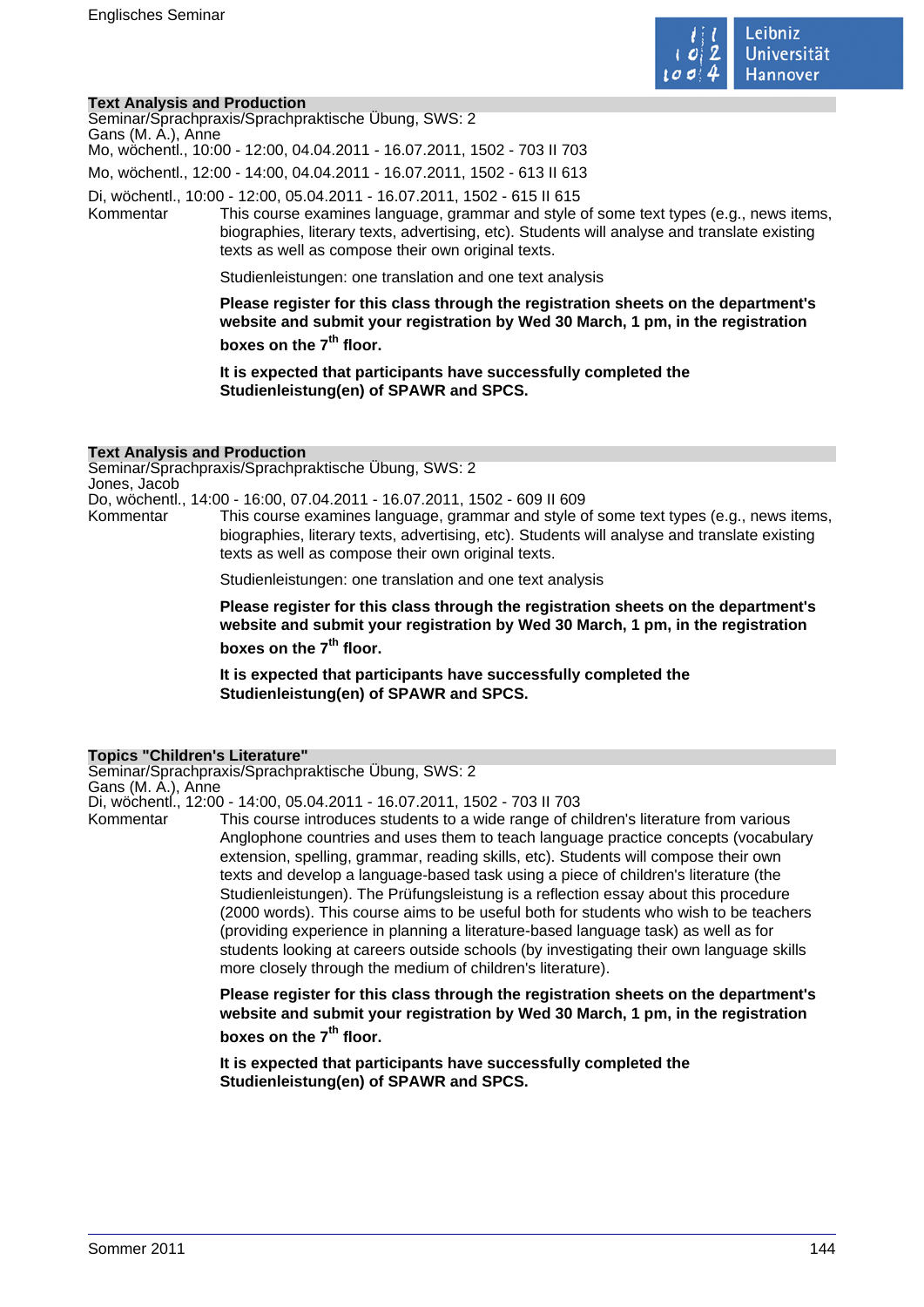

### **Topics "Classroom English"**

Seminar/Sprachpraxis/Sprachpraktische Übung, SWS: 2 Gans (M. A.), Anne

Do, wöchentl., 12:00 - 14:00, 07.04.2011 - 16.07.2011, 1502 - 615 II 615

Kommentar This course offers students an insight into teaching in the foreign language classroom by focussing on necessary vocabulary and simulating a teaching situation. Students will design a lesson plan and carry it out (the Studienleistungen), thus practising communication skills, classroom management, motivation and flexibility in the target language. The Prüfungsleistung is a reflection essay about this procedure (2000 words).

> **Please register for this class through the registration sheets on the department's website and submit your registration by Wed 30 March, 1 pm, in the registration boxes on the 7th floor.**

**It is expected that participants have successfully completed the Studienleistung(en) of SPAWR and SPCS.** 

Literatur **Required text:**  Faber, A & E Mazlish. 2003. How to talk so kids can learn at home and in school. London: Piccadilly. (the 1996 edition is also fine) Please order it (e.g. on amazon) before the class begins.

#### **Topics "Gender and Culture Intersections"**

Seminar/Sprachpraxis/Sprachpraktische Übung, SWS: 2 Hamilton-Bick, Jeanne

Fr, wöchentl., 12:00 - 14:00, 08.04.2011 - 16.07.2011, 1502 - 615 II 615

Kommentar How does gender interact within cultures, and how do our cultural traditions and norms influence our identities, particularly gender? We will look at aspects of Anglo-American, German and European cultures, among others, and how different elements of society do or may influence gender (law, cultural traditions, immigration/emigration). The Studienleistungen will be a translated text and a presentation. Along with vocabularybuilding and advanced grammar practice, students are expected to actively participate in class discussions.

The Prüfungsleistung is a 2000-word essay based on a topic covered in the seminar.

**Please register for this class through the registration sheets on the department's website and submit your registration by Wed 30 March, 1 pm, in the registration boxes on the 7th floor.** 

**It is expected that participants have successfully completed the Studienleistung(en) of SPAWR and SPCS.**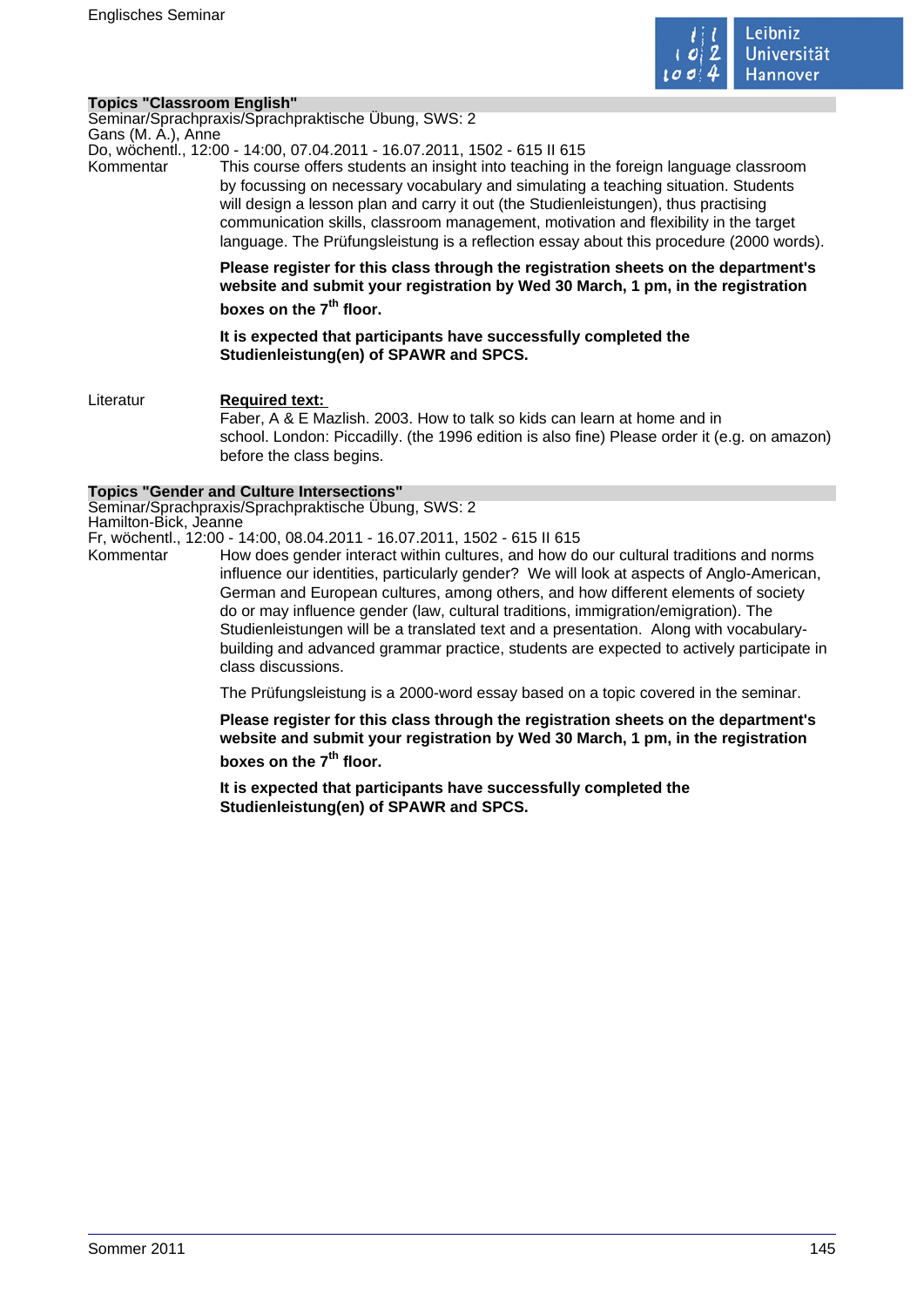

#### **Topics "(North) American Art and Activism: Creating and Crippling Community"**

Seminar/Sprachpraxis/Sprachpraktische Übung, SWS: 2 Hamilton-Bick, Jeanne

Do, wöchentl., 14:00 - 16:00, 07.04.2011 - 16.07.2011, 1502 - 613 II 613

Kommentar This course will look at different areas of art and artistic movements in the U.S. and North America, with a focus on socio-political awareness. We will look at how the relationship between art, activism, and public awareness benefits communities on the continent, while also dividing them. The two Studienleistungen will be a translated text and a presentation. Along with vocabulary-building and advanced grammar practice, students are expected to participate actively in class discussions.

The Prüfungsleistung is a 2000-word essay based on a topic covered in the seminar.

**Please register for this class through the registration sheets on the department's website and submit your registration by Wed 30 March, 1 pm, in the registration boxes on the 7th floor.** 

**It is expected that participants have successfully completed the Studienleistung(en) of SPAWR and SPCS.** 

#### **Topics "The America in American Studies: Post Civil War"**

Seminar/Sprachpraxis/Sprachpraktische Übung, SWS: 2 Jones, Jacob

Mo, wöchentl., 10:00 - 12:00, 04.04.2011 - 16.07.2011, 1502 - 615 II 615

Kommentar Here's your chance to fill in the gaps in your knowledge of U.S. history and politics, to challenge (or verify) your assumptions about the U.S.A., and at the same time practice your English-language writing and presentation/speaking skills. Utilizing period primary sources, music, film, art and a backbone of secondary readings (no more than five pages per week on average), students will explore the major transitions and continuities in U.S. history and culture from the Civil War to the present, including (among other topics): Reconstruction, Immigration, Industrialization, Empire, Progressivism, the 'Roaring 20s' and its conservative backlash, the Great Depression and the New Deal, World War II, the Cold War, the black Civil Rights and feminist movements, the 60s, the rightward turn in U.S. politics, 9/11 and the road ahead.

> The Studienleistungen are one 500-word writing assignment and a 10-15 minute presentation/debate with attendant abstract, outline and source list (1-2 pages of text).

The Prüfungsleistung is a Hausarbeit essay of 1,500 words.

**Please register for this class through the registration sheets on the department's website and submit your registration by Wed 30 March, 1 pm, in the registration boxes on the 7th floor.** 

**It is expected that participants have successfully completed the Studienleistung(en) of SPAWR and SPCS.**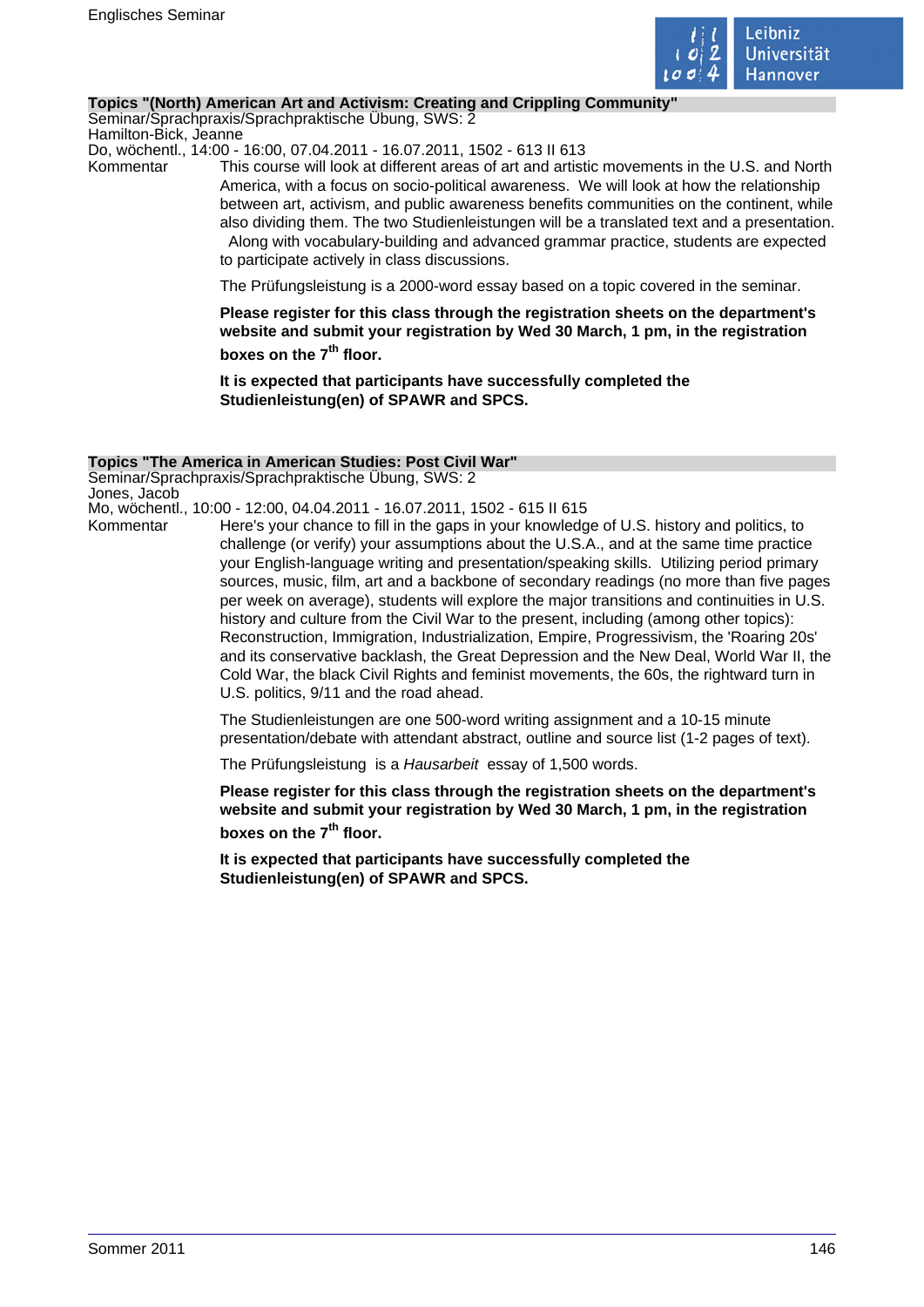

### **Varieties of English "Children's Literature"**

Seminar/Sprachpraxis/Sprachpraktische Übung, SWS: 2 Gans (M. A.), Anne

Di, wöchentl., 12:00 - 14:00, 05.04.2011 - 16.07.2011, 1502 - 703 II 703

Kommentar This course introduces students to a wide range of children's literature from various Anglophone countries and uses them to teach language practice concepts (vocabulary extension, spelling, grammar, reading skills, etc). Students will compose their own texts and develop a language-based task using a piece of children's literature (the Studienleistungen). The Prüfungsleistung is a reflection essay about this procedure (2000 words). This course aims to be useful both for students who wish to be teachers (providing experience in planning a literature-based language task) as well as for students looking at careers outside schools (by investigating their own language skills more closely through the medium of children's literature).

> **Please register for this class through the registration sheets on the department's website and submit your registration by Wed 30 March, 1 pm, in the registration boxes on the 7th floor.**

**It is expected that participants have successfully completed the Studienleistung(en) of SPAWR and SPCS.** 

### **Varieties of English "Classroom English"**

Seminar/Sprachpraxis/Sprachpraktische Übung, SWS: 2 Gans (M. A.), Anne

Do, wöchentl., 12:00 - 14:00, 07.04.2011 - 16.07.2011, 1502 - 615 II 615

Kommentar This course offers students an insight into teaching in the foreign language classroom by focussing on necessary vocabulary and simulating a teaching situation. Students will design a lesson plan and carry it out (the Studienleistungen), thus practising communication skills, classroom management, motivation and flexibility in the target language. The Prüfungsleistung is a reflection essay about this procedure (2000 words).

> **Please register for this class through the registration sheets on the department's website and submit your registration by Wed 30 March, 1 pm, in the registration**

**boxes on the 7th floor.** 

**It is expected that participants have successfully completed the Studienleistung(en) of SPAWR and SPCS.** 

Literatur **Required text:**  Faber, A & E Mazlish. 2003. How to talk so kids can learn at home and in school. London: Piccadilly. (the 1996 edition is also fine) Please order it (e.g. on amazon) before the class begins.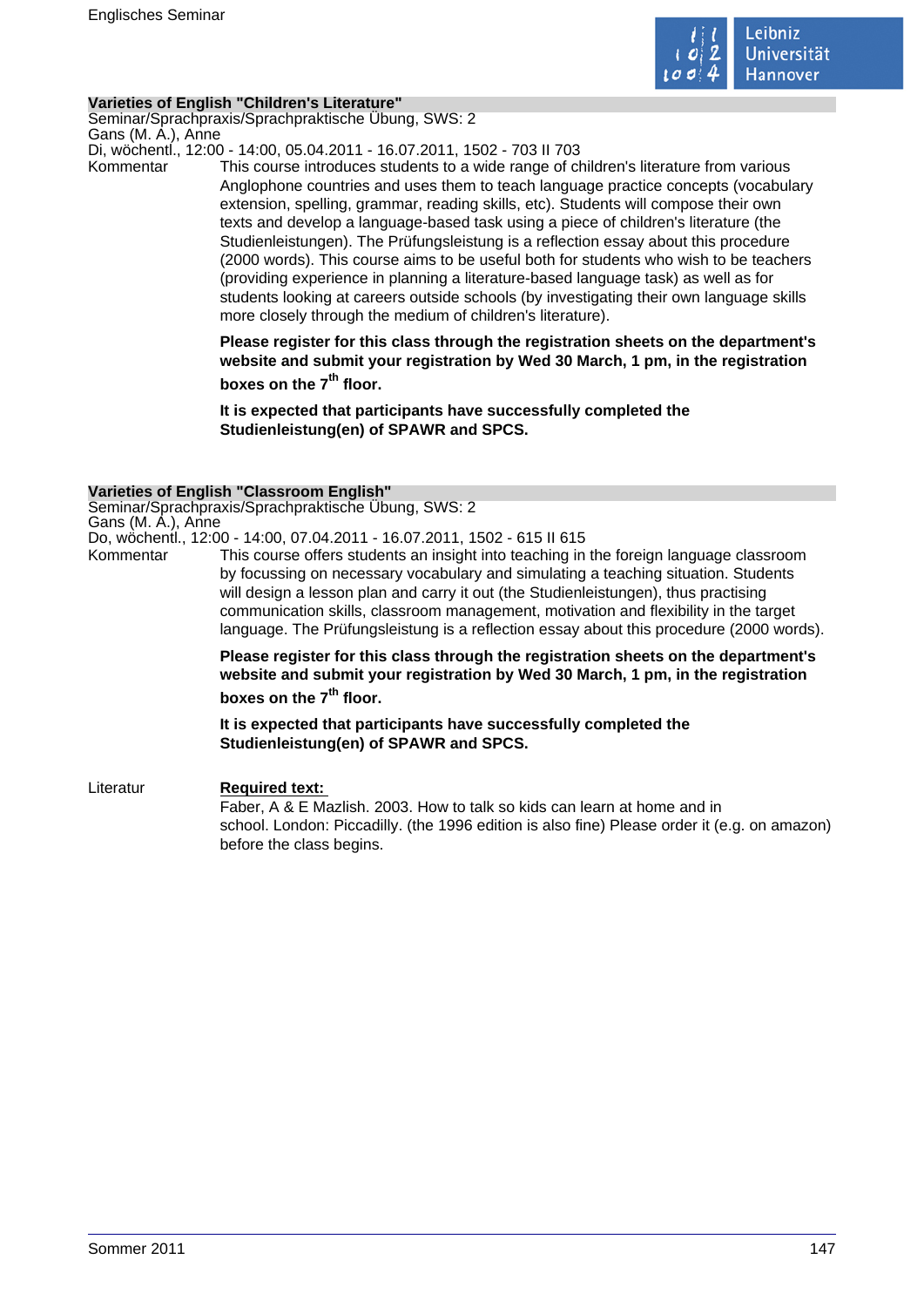

#### **Varieties of English "Gender and Culture Intersections"**

Seminar/Sprachpraxis/Sprachpraktische Übung, SWS: 2 Hamilton-Bick, Jeanne

Fr, wöchentl., 12:00 - 14:00, 08.04.2011 - 16.07.2011, 1502 - 615 II 615

Kommentar How does gender interact within cultures, and how do our cultural traditions and norms influence our identities, particularly gender? We will look at aspects of Anglo-American, German and European cultures, among others, and how different elements of society do or may influence gender (law, cultural traditions, immigration/emigration). The Studienleistungen will be a translated text and a presentation. Along with vocabularybuilding and advanced grammar practice, students are expected to actively participate in class discussions.

The Prüfungsleistung is a 2000-word essay based on a topic covered in the seminar.

**Please register for this class through the registration sheets on the department's website and submit your registration by Wed 30 March, 1 pm, in the registration boxes on the 7th floor.** 

**It is expected that participants have successfully completed the Studienleistung(en) of SPAWR and SPCS.** 

#### **Varieties of English "(North) American Art and Activism: Creating and Crippling Community"**

Seminar/Sprachpraxis/Sprachpraktische Übung, SWS: 2 Hamilton-Bick, Jeanne Do, wöchentl., 14:00 - 16:00, 07.04.2011 - 16.07.2011, 1502 - 613 II 613

Kommentar This course will look at different areas of art and artistic movements in the U.S. and North America, with a focus on socio-political awareness. We will look at how the relationship between art, activism, and public awareness benefits communities on the continent, while also dividing them. The two Studienleistungen will be a translated text and a presentation. Along with vocabulary-building and advanced grammar practice, students are expected to participate actively in class discussions.

The Prüfungsleistung is a 2000-word essay based on a topic covered in the seminar.

**Please register for this class through the registration sheets on the department's website and submit your registration by Wed 30 March, 1 pm, in the registration boxes on the 7th floor.** 

**It is expected that participants have successfully completed the Studienleistung(en) of SPAWR and SPCS.**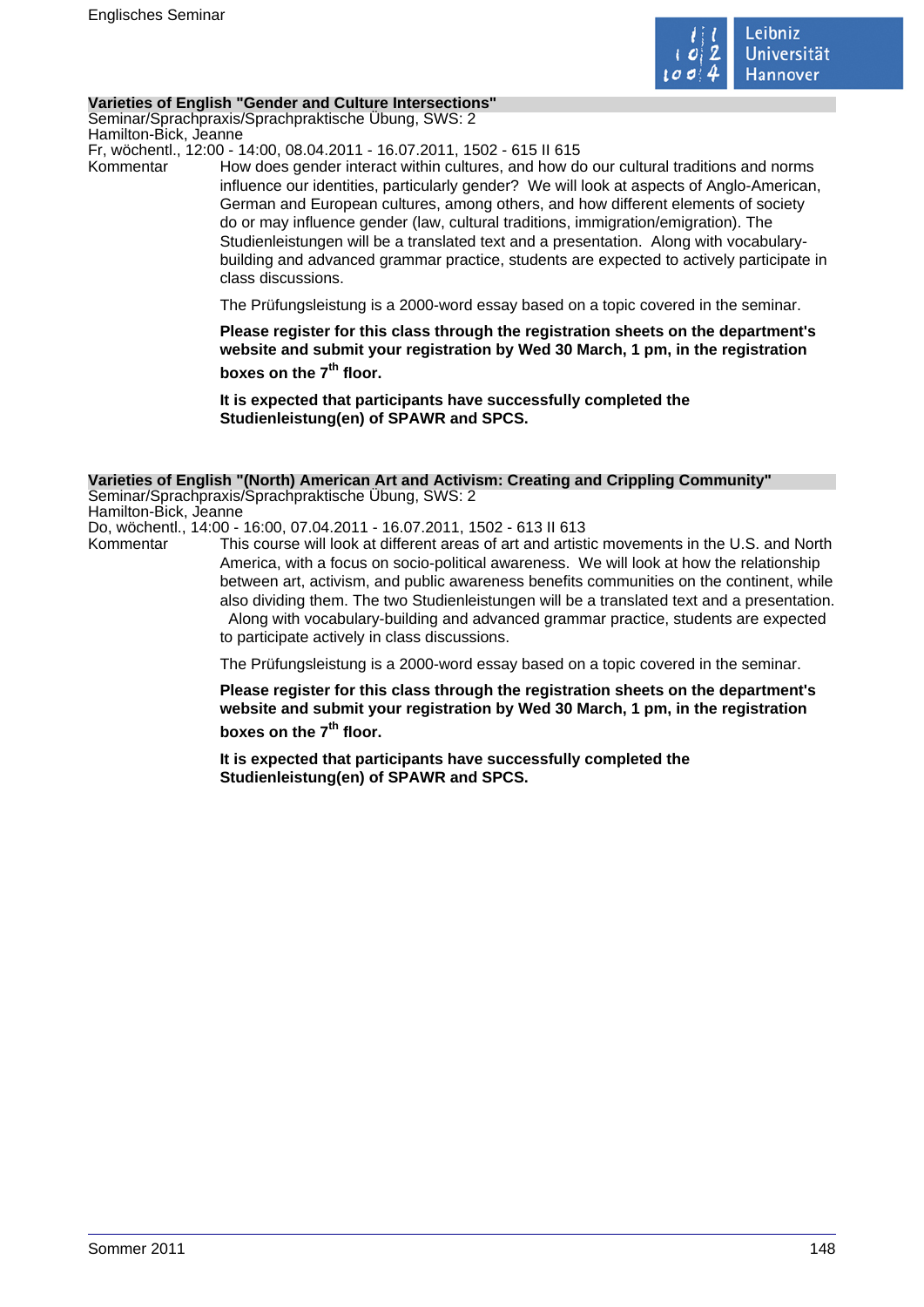

#### **Varieties of English "The America in American Studies: Post Civil War"**

Seminar/Sprachpraxis/Sprachpraktische Übung, SWS: 2 Jones, Jacob

Mo, wöchentl., 10:00 - 12:00, 04.04.2011 - 16.07.2011, 1502 - 615 II 615

Kommentar Here's your chance to fill in the gaps in your knowledge of U.S. history and politics, to challenge (or verify) your assumptions about the U.S.A., and at the same time practice your English-language writing and presentation/speaking skills. Utilizing period primary sources, music, film, art and a backbone of secondary readings (no more than five pages per week on average), students will explore the major transitions and continuities in U.S. history and culture from the Civil War to the present, including (among other topics): Reconstruction, Immigration, Industrialization, Empire, Progressivism, the 'Roaring 20s' and its conservative backlash, the Great Depression and the New Deal, World War II, the Cold War, the black Civil Rights and feminist movements, the 60s, the rightward turn in U.S. politics, 9/11 and the road ahead.

> The Studienleistungen are one 500-word writing assignment and a 10-15 minute presentation/debate with attendant abstract, outline and source list (1-2 pages of text).

The Prüfungsleistung is a Hausarbeit essay of 1,500 words.

**Please register for this class through the registration sheets on the department's website and submit your registration by Wed 30 March, 1 pm, in the registration boxes on the 7th floor.** 

**It is expected that participants have successfully completed the Studienleistung(en) of SPAWR and SPCS.** 

# **Grundstudium / Basic Studies**

# **Grund- und Hauptstudium (ab 3. Semester) / Mid-Level Studies**

### **Hauptstudium / Advanced Studies Anti-Intellectualism in America**

Seminar, SWS: 2 Twelbeck, Kirsten Do, wöchentl., 10:00 - 12:00, 07.04.2011 - 16.07.2011, 1502 - 609 II 609 Kommentar Major events in American history-from the Salem witchcraft trials to the celebration of the "common man" during the Jacksonian era, from the evangelical revivals in the nineteenth century to twentieth-century McCarthyism, from Hollywood to "Creationism" to the assumption that Barack Obama plays a part in a Muslim conspiracy-have contributed to the idea that the United States are a fundamentally anti-intellectual society. Europeans in particular have referred to the tradition of "American Unreason" (Susan Jacobi) to launch what has been termed "anti-Americanism," a criticism that has more often than not been badly informed about the actual complexity of American culture and of the role that the anti-intellectual tradition has played therein. In this seminar we will look at American anti-intellectualism and discuss its social and political functions in historical context. Particular attention will be paid to the scholarly debate since World War II (e.g. Richard Hofstadter, Anti-Intellectualism in American Life , 1962 and, more recently, Susan Jacobi, The Age of American Unreason , 2008). Often overlooked by European critics, there is a decisively American tradition of public debate that has been part and parcel of the country's democratic legacy and a key to understanding American culture. For further information: kirsten.twelbeck@engsem.uni-hannover.de Bemerkung AmerA / AAS2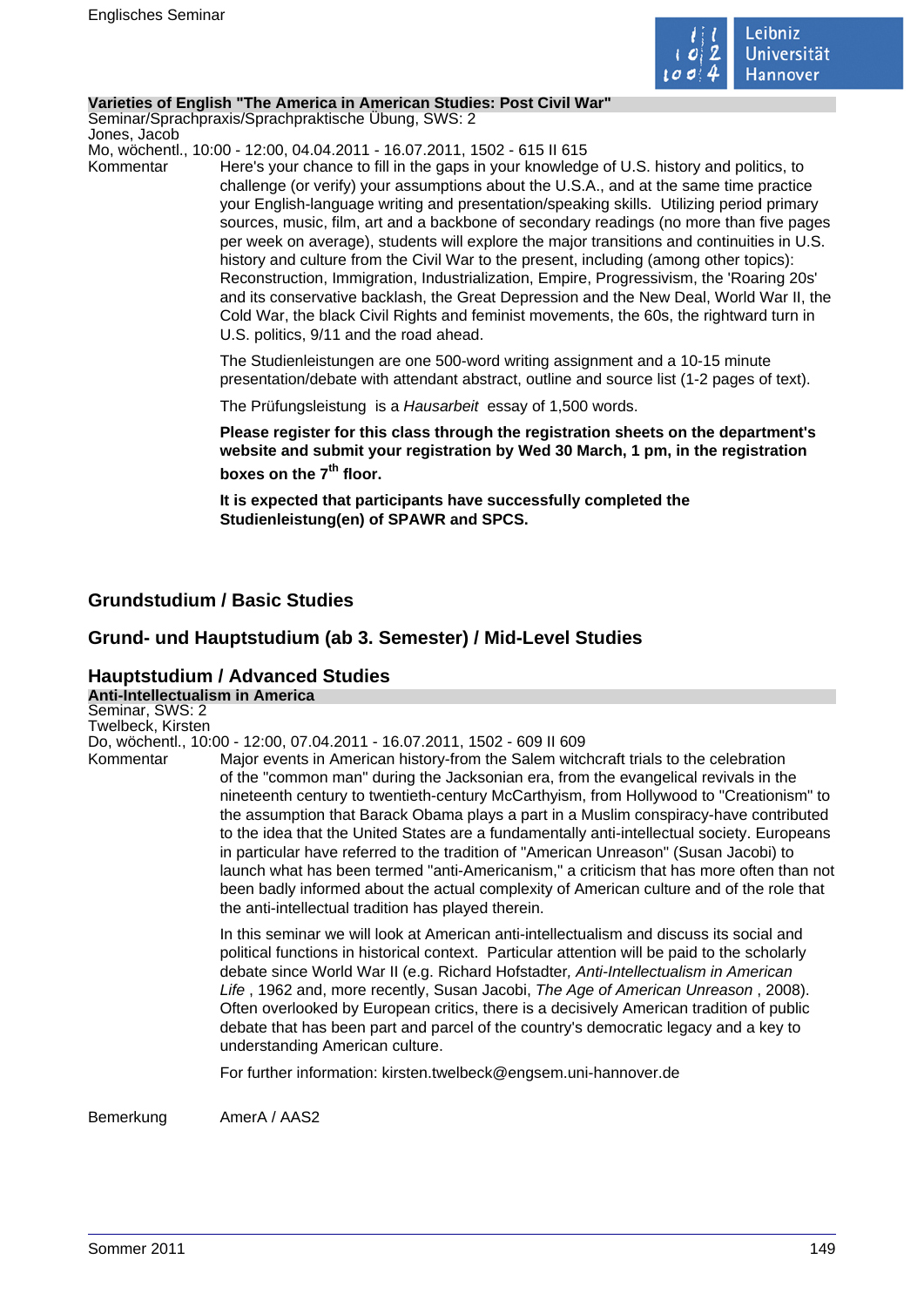

÷

# **Cognition in Language Acquisition**

|                                      | Cognition in Language Acquisition                                                                                                                                                                                                                                                                                                                                                                     |
|--------------------------------------|-------------------------------------------------------------------------------------------------------------------------------------------------------------------------------------------------------------------------------------------------------------------------------------------------------------------------------------------------------------------------------------------------------|
| Seminar, SWS: 2<br>Altendorf, Ulrike |                                                                                                                                                                                                                                                                                                                                                                                                       |
| Kommentar                            | Mi, wöchentl., 10:00 - 12:00, 06.04.2011 - 16.07.2011, 1502 - 306 II 306<br>This course will explore the controversial role of cognition in language acquisition and<br>learning. It will look at theoretical considerations and empirical research on the topic.<br>There will be a particular focus on language immersion programmes, such as English and<br>French immersion programmes in Canada. |
|                                      | Prerequisites: Foundations Linguistics 1 and 2 (Major), Foundations Linguistics (Minor)                                                                                                                                                                                                                                                                                                               |
|                                      | Course size limited to 35 people                                                                                                                                                                                                                                                                                                                                                                      |
| Bemerkung                            | Please register for this class via Stud. IP between 1 and 15 March!<br>LingA1, LingA2 / FAL2, FAL7                                                                                                                                                                                                                                                                                                    |
| <b>Cognitive Sociolinguistics</b>    |                                                                                                                                                                                                                                                                                                                                                                                                       |
| Seminar, SWS: 2<br>Altendorf, Ulrike |                                                                                                                                                                                                                                                                                                                                                                                                       |
| Kommentar                            | Di, wöchentl., 14:00 - 16:00, 05.04.2011 - 16.07.2011, 1502 - 306 II 306<br>This course will explore a very recent approach to sociolinguistics and language variation<br>that aims at the "marriage" of cognitive linguistics and variational linguistics. It will look<br>at classic texts from both branches and at recent texts suggesting different ways of<br>combining them.                   |
|                                      | Prerequisites: Foundations Linguistics 1 and 2 (Major), Foundations Linguistics (Minor)                                                                                                                                                                                                                                                                                                               |
|                                      | Course size limited to 35 people                                                                                                                                                                                                                                                                                                                                                                      |
|                                      | Please register for this class via Stud. IP between 1 and 15 March!                                                                                                                                                                                                                                                                                                                                   |
| Bemerkung                            | LingA1, LingA2 / FAL4                                                                                                                                                                                                                                                                                                                                                                                 |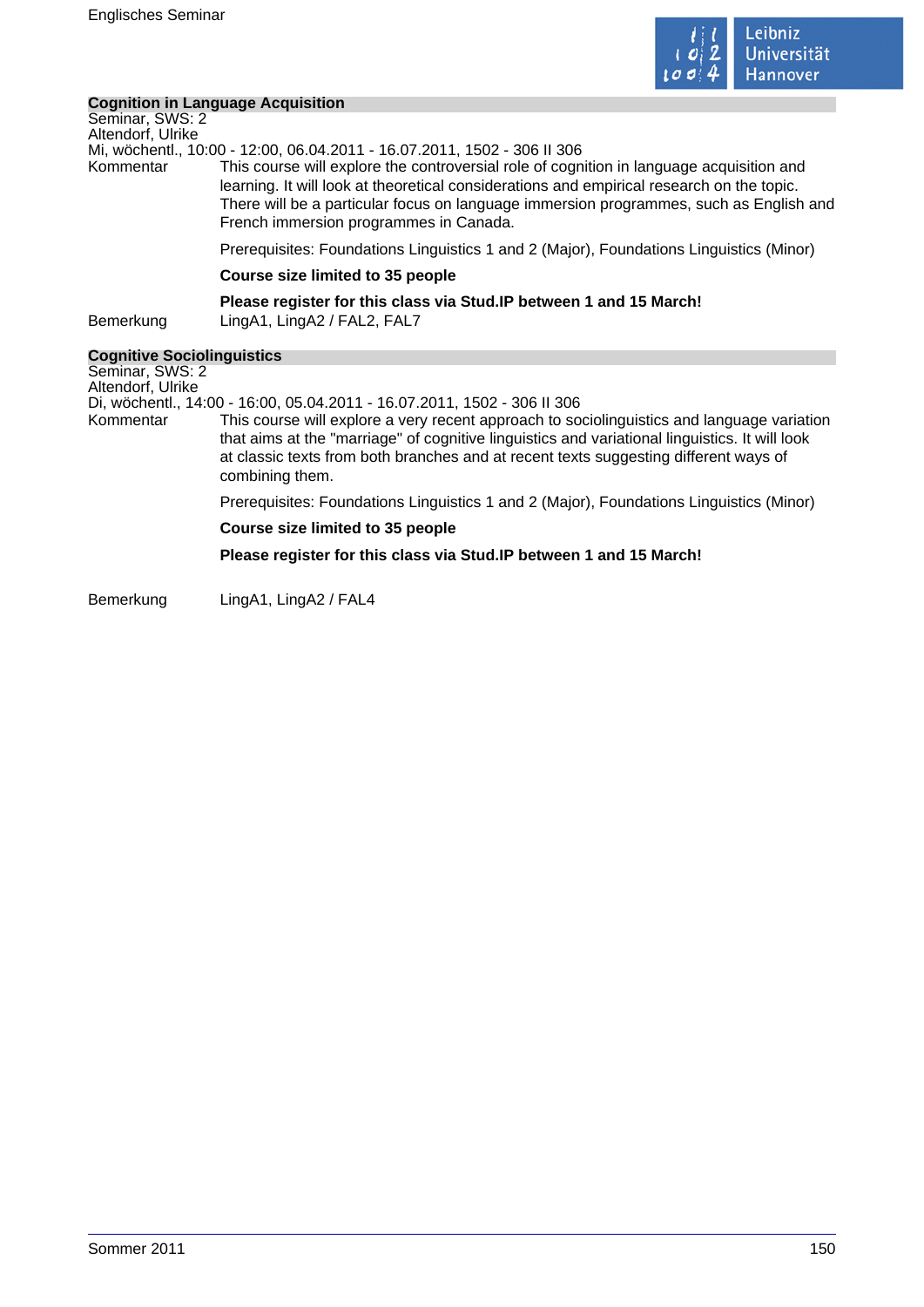

### **Contemporary British Writing and Film on Slavery and Abolition**

Seminar, SWS: 2 Gohrisch, Jana

Di, wöchentl., 16:00 - 18:00, 05.04.2011 - 16.07.2011, 1502 - 613 II 613

Kommentar The course introduces students to a topic that has received special attention in Britain not only in the wake of the bicentenary in 2007 of the abolition of the slave trade but much earlier in the writing by authors of Caribbean descent living in Britain. To lay the foundations, we shall watch Michael Apted's film Amazing Grace (2007) and discuss its construction of William Wilberforce and the abolition movement in order to establish their functions for contemporary British memory culture, which we will then problematise by reading three novels: Caryl Phillips's Cambridge (1991), David Dabydeen's A Harlot's Progress (1999) and Andrea Levy's The Long Song (2010). Phillips's Cambridge is set in the Caribbean after the abolition of the slave trade. It employs postmodern elements to dramatize the construction of reality and the tension between fact and fiction. Dabydeen's novel takes its title from Hogarth's first "modern moral subject" (painted in 1731, engraved in 1732) and features a former black slave who sells his life story to abolitionists. With Levy's Long Song (2010) we shall examine the polyphonic representation of black female agency and empowerment in Jamaica before and after emancipation (in 1833) to bring out facets that Apted, Phillips and Dabydeen lack.

> Please, read at least one of the texts prior to class and buy your own copies of the novels.

Prerequisites for certificate: regular attendance, active participation in class, short oral presentation and term paper

For further information: jana.gohrisch@engsem.uni-hannover.de

| Bemerkung<br>Literatur | BritA, AAS2, AAS3, AAS5<br><b>Primary texts:</b> |
|------------------------|--------------------------------------------------|
|                        | David Dabydeen. A Harlot's Progress (1999)       |
|                        | Andrea Levy. The Long Song (2010)                |
|                        | Caryl Phillips. Cambridge (1991)                 |

## **Secondary texts:**

Jana Gohrisch, Irmgard Maassen und Bernd-Peter Lange, Hg. "Slavery and the British". Hard Times Nr. 85 (2009)

James Walvin. A Short History of Slavery . London: Penguin 2007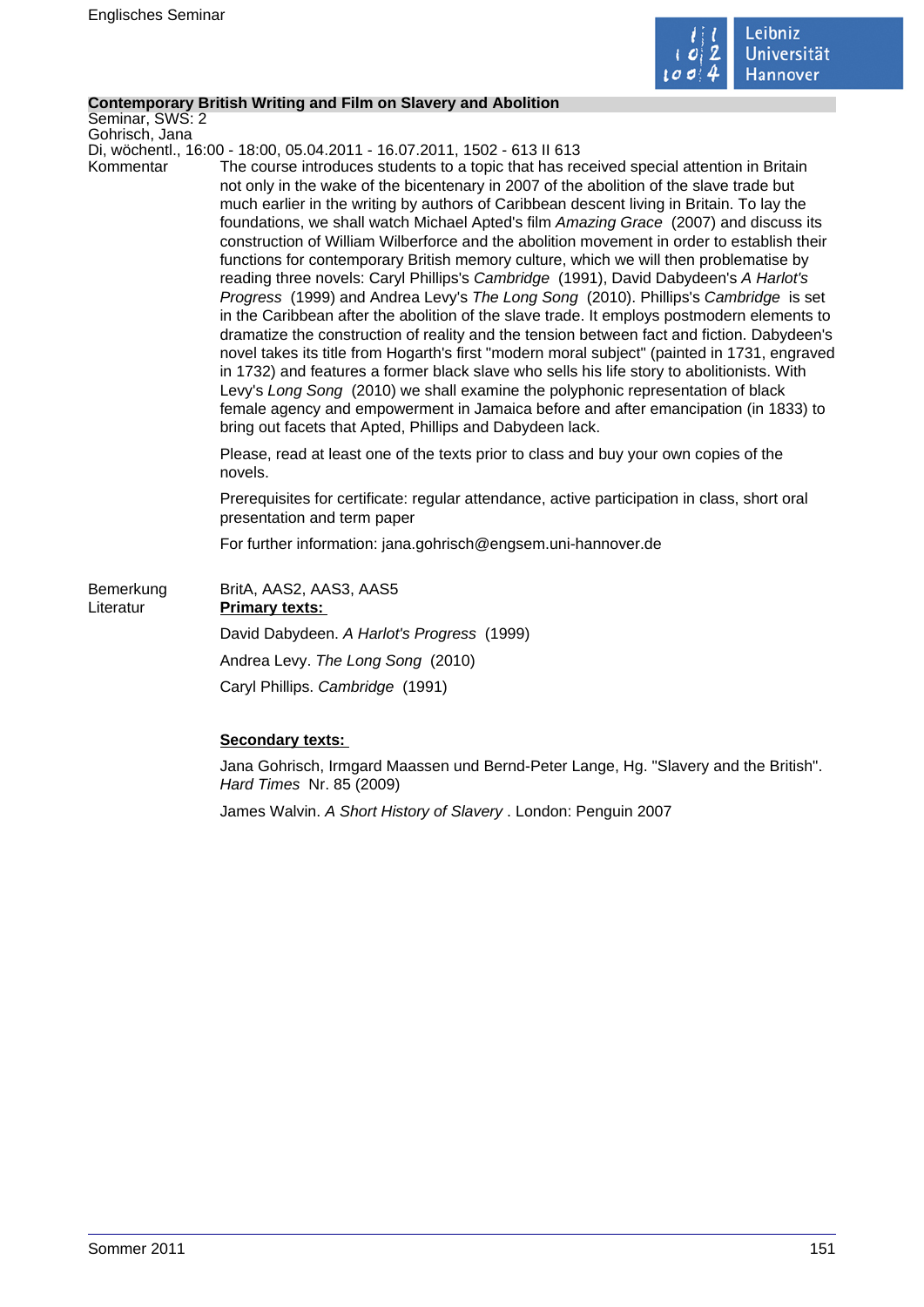

# **Contrastive Linguistics**

| <b>Contrastive Linguistics</b><br>Seminar, SWS: 2<br>Nereo, Filippo                                                                              |                                                                                                                                                                                                                                                                                                                                                                                                                                                                                                                                                                                                                                                                                                                              |  |
|--------------------------------------------------------------------------------------------------------------------------------------------------|------------------------------------------------------------------------------------------------------------------------------------------------------------------------------------------------------------------------------------------------------------------------------------------------------------------------------------------------------------------------------------------------------------------------------------------------------------------------------------------------------------------------------------------------------------------------------------------------------------------------------------------------------------------------------------------------------------------------------|--|
| Fr, Einzel, 10:00 - 16:00, 01.04.2011 - 01.04.2011, 1502 - 703 II 703, BLOCKSEMINAR (Mo, 28. März - Fr,<br>01. April: jeweils 10:00 - 16:00 Uhr) |                                                                                                                                                                                                                                                                                                                                                                                                                                                                                                                                                                                                                                                                                                                              |  |
| Kommentar                                                                                                                                        | !!! ACHTUNG: Dieses Seminar findet als BLOCKSEMINAR statt (Mo, 28.03. - Fr,<br>01.04.: jeweils von 10:00 - 16:00 Uhr) !!!                                                                                                                                                                                                                                                                                                                                                                                                                                                                                                                                                                                                    |  |
|                                                                                                                                                  | This seminar will present a comprehensive and fine-grained analysis of the major<br>contrasts between English and German with the aim of showing how far two<br>closely related languages have moved apart and of providing new foundations<br>for the study and the teaching of English from the perspective of German and the<br>study of German from the perspective of English. This advanced seminar will be<br>based on a thorough exploration of the relevant literature on the two languages<br>and on language typology in general.                                                                                                                                                                                 |  |
|                                                                                                                                                  | Prerequisite for certificate: regular attendance; active participation in class;<br>reading assignment; Studienleistung: a 20-minute oral presentation in English<br>(Anmoderation des jeweiligen Themas für die Sitzung), book review or annotated<br>bibliography; Prüfungsleistung: a 5000-word essay in English.                                                                                                                                                                                                                                                                                                                                                                                                         |  |
|                                                                                                                                                  | For further information and to register for this course:<br>filippo.nereo@manchester.ac.uk                                                                                                                                                                                                                                                                                                                                                                                                                                                                                                                                                                                                                                   |  |
|                                                                                                                                                  | Languages in class: English and German                                                                                                                                                                                                                                                                                                                                                                                                                                                                                                                                                                                                                                                                                       |  |
| Bemerkung<br>Literatur                                                                                                                           | It is expected that participants have successfully completed the<br>Studienleistung(en) of LingF4.<br>LingA1, LingA2 / FAL5.1, FAL5.2<br>Required text:                                                                                                                                                                                                                                                                                                                                                                                                                                                                                                                                                                      |  |
|                                                                                                                                                  | König, Ekkehard and Volker Gast. 2009. Understanding English-German Contrasts. 2nd<br>ed. Berlin: Erich Schmidt Verlag.                                                                                                                                                                                                                                                                                                                                                                                                                                                                                                                                                                                                      |  |
|                                                                                                                                                  | A comprehensive reading list and a list of topics for presentation will be circulated to all<br>students registered for the course nearer the time.                                                                                                                                                                                                                                                                                                                                                                                                                                                                                                                                                                          |  |
| <b>Fashion</b>                                                                                                                                   |                                                                                                                                                                                                                                                                                                                                                                                                                                                                                                                                                                                                                                                                                                                              |  |
| Seminar, SWS: 2<br>Mayer, Ruth                                                                                                                   | Mo, wöchentl., 12:00 - 14:00, 04.04.2011 - 16.07.2011, 1502 - 609 II 609                                                                                                                                                                                                                                                                                                                                                                                                                                                                                                                                                                                                                                                     |  |
|                                                                                                                                                  | Fr, Einzel, 16:00 - 18:00, 27.05.2011 - 27.05.2011, 1502 - 615 II 615, Filmvorführung                                                                                                                                                                                                                                                                                                                                                                                                                                                                                                                                                                                                                                        |  |
| Kommentar                                                                                                                                        | Fr, Einzel, 16:00 - 18:00, 03.06.2011 - 03.06.2011, 1502 - 615 II 615, Filmvorführung<br>In this course we will investigate the phenomenon and the discourses of fashion both<br>in view of fashion practices and the representation of fashion. We will look at the<br>development of the twentieth century fashion industry and at the history of fashion<br>design, we will be concerned with sociological theories of consumption, fashion, and self-<br>fashioning, and with literary and filmic enactments of fashion (Theodore Dreiser's Sister<br>Carrie (1900), Abraham Cahan's The Rise of David Levinsky (1917), Bret Easton Ellis'<br>Glamorama (1998), and the films Funny Face (1957) or Pret a Porter (1994). |  |
|                                                                                                                                                  | Please register for this class on StudIP starting from March 1, 2011, and check<br>there for updates and additional information as the semester approaches.                                                                                                                                                                                                                                                                                                                                                                                                                                                                                                                                                                  |  |
|                                                                                                                                                  | The number of participants for this class is limited to 25.                                                                                                                                                                                                                                                                                                                                                                                                                                                                                                                                                                                                                                                                  |  |
|                                                                                                                                                  | Prerequisites for certificate: will be specified                                                                                                                                                                                                                                                                                                                                                                                                                                                                                                                                                                                                                                                                             |  |
|                                                                                                                                                  | For further information: ruth.mayer@engsem.uni-hannover.de                                                                                                                                                                                                                                                                                                                                                                                                                                                                                                                                                                                                                                                                   |  |
| Bemerkung<br>Literatur                                                                                                                           | AmerA / AAS3, AAs4<br>Please purchase Glamorama (Picador, ISBN 78-0330447997).<br>A reader with additional material will be made available at the beginning of the semester.                                                                                                                                                                                                                                                                                                                                                                                                                                                                                                                                                 |  |
|                                                                                                                                                  |                                                                                                                                                                                                                                                                                                                                                                                                                                                                                                                                                                                                                                                                                                                              |  |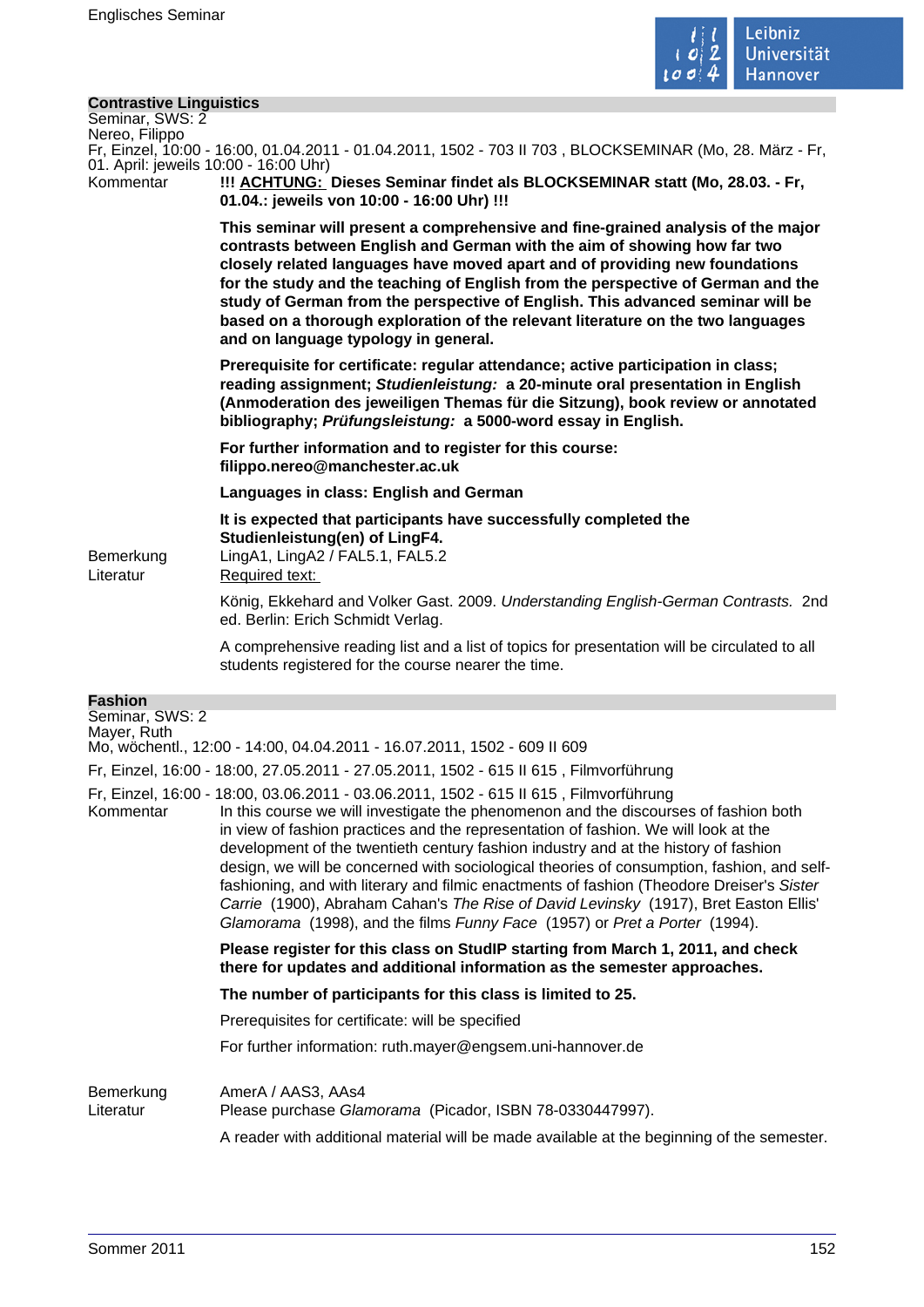

### **Literary and Cultural Theory: Theories of Authorship**

Seminar, SWS: 2 Mayer, Ruth

Di, wöchentl., 10:00 - 12:00, 05.04.2011 - 16.07.2011, 1502 - 609 II 609

Kommentar In this course we will survey some of the major theoretical statements concerning the category of the author in literary and cultural studies. We will read and discuss twentiethcentury classics by William K. Wimsatt and Monroe C. Beardsley (on the "intentional fallacy"), Wayne C. Booth (on the "implied author"), Roland Barthes (on the "death of the author"), Michel Foucault (on the "author-function"), Sandra M. Gilbert and Susan Gubar (on feminist authorship), and others. In a second step, we will relate these attempts at theorizing authorship to specific case studies from American literature. In so doing, we will investigate how theoretical definitions of authorship are reflected in - or betrayed by - the self-representation of actual authors within the literary works (or on the 'paratextual' margins of these works). In his manner, our case studies will concentrate on different historical modes of enacting authorship and literary authority.

> **Please register for this class on StudIP starting from March 1, 2011, and check there for updates and additional information as the semester approaches.**

**The number of participants for this class is limited to 25.** 

Prerequisites for certificate: will be specified

For further information: ruth.mayer@engsem.uni-hannover.de

| Bemerkung | AmerA / AAS1.2                                                                             |
|-----------|--------------------------------------------------------------------------------------------|
| Literatur | A reader with additional material will be made available at the beginning of the semester. |

| Delliervully                    | ALIGIA / AAU LL                                                                                                                                                                                                                                                                                                                                                                                                                                                                                                                                                                                                                                                                                                                                                                                      |
|---------------------------------|------------------------------------------------------------------------------------------------------------------------------------------------------------------------------------------------------------------------------------------------------------------------------------------------------------------------------------------------------------------------------------------------------------------------------------------------------------------------------------------------------------------------------------------------------------------------------------------------------------------------------------------------------------------------------------------------------------------------------------------------------------------------------------------------------|
| Literatur                       | A reader with additional material will be made available at the beginning of the semester.                                                                                                                                                                                                                                                                                                                                                                                                                                                                                                                                                                                                                                                                                                           |
| <b>Modernist Classics</b>       |                                                                                                                                                                                                                                                                                                                                                                                                                                                                                                                                                                                                                                                                                                                                                                                                      |
| Seminar, SWS: 2<br>Emig, Rainer |                                                                                                                                                                                                                                                                                                                                                                                                                                                                                                                                                                                                                                                                                                                                                                                                      |
| Kommentar                       | Do, wöchentl., 16:00 - 18:00, 07.04.2011 - 16.07.2011, 1502 - 703 II 703<br>The seminar title already addresses a paradoxical development: even though most<br>modernist texts attempt to break with tradition, many have achieved canonical status<br>as classics themselves. The course will address the background and ideas behind<br>literary modernism and analyse in detail works by William Butler Yeats, T.S. Eliot, James<br>Joyce, and Virginia Woolf. It will deal with modernist aesthetics as well as modernism's<br>challenges to concepts such as subjectivity, reality, and meaning. It will also address the<br>ideologies behind modernist writings, especially their attitude towards gender, class, race,<br>cultural and national identity, and popular culture and the media. |
|                                 | In order to enable the course to function, it will be offered to a maximum of 25 students.                                                                                                                                                                                                                                                                                                                                                                                                                                                                                                                                                                                                                                                                                                           |
|                                 | Students must register for this course on StudIP.                                                                                                                                                                                                                                                                                                                                                                                                                                                                                                                                                                                                                                                                                                                                                    |
|                                 | Prerequisite for certificate: will be specified                                                                                                                                                                                                                                                                                                                                                                                                                                                                                                                                                                                                                                                                                                                                                      |
|                                 | For further information: rainer.emig@engsem.uni-hannover.de                                                                                                                                                                                                                                                                                                                                                                                                                                                                                                                                                                                                                                                                                                                                          |
| Bemerkung<br>Literatur          | BritA, AAS2, AAS3, AAS4<br><b>Compulsory Purchase:</b>                                                                                                                                                                                                                                                                                                                                                                                                                                                                                                                                                                                                                                                                                                                                               |
|                                 | James Joyce, A Portrait of the Artist as a Young Man, first published 1916;<br>recommended editions are by Penguin (2000) and Oxford World's Classics (2008)                                                                                                                                                                                                                                                                                                                                                                                                                                                                                                                                                                                                                                         |
|                                 | Virginia Woolf, Jacob's Room, first published in 1922; recommended editions are by<br>Vintage (2005) and Oxford World's Classics (2008)                                                                                                                                                                                                                                                                                                                                                                                                                                                                                                                                                                                                                                                              |
|                                 | Recommended background reading:                                                                                                                                                                                                                                                                                                                                                                                                                                                                                                                                                                                                                                                                                                                                                                      |
|                                 |                                                                                                                                                                                                                                                                                                                                                                                                                                                                                                                                                                                                                                                                                                                                                                                                      |

Modernisms: A Literary Guide by Peter Nicholls  $(2^{10}$  edition 2009) Modernism in Poetry: Motivations, Structures and Limits by Rainer Emig (1995)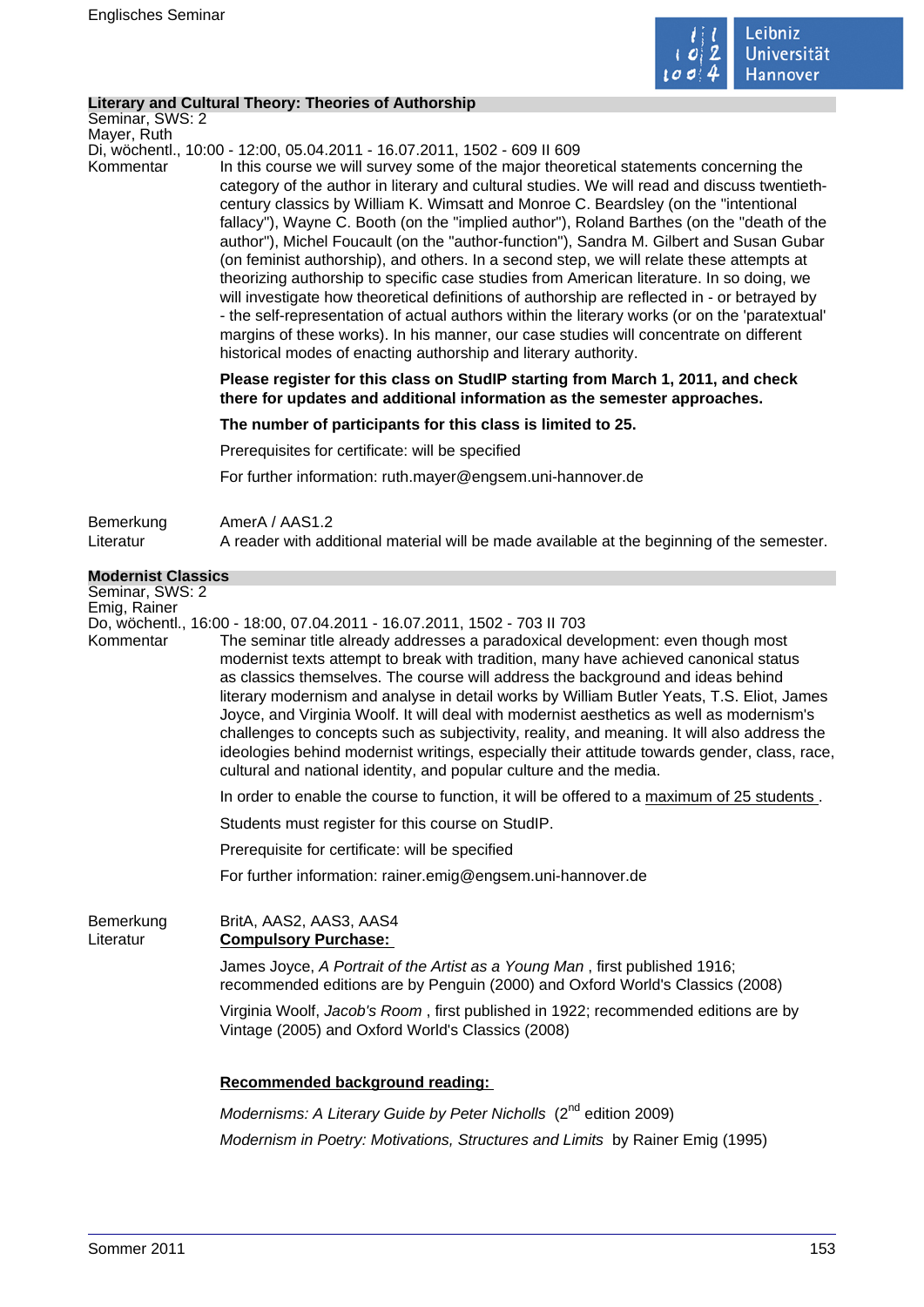

## **Multiliteracies - A new pedagogical approach to literacy teaching and learning**

Seminar, SWS: 2 Kupetz, Rita Mi, wöchentl., 10:00 - 12:00, 06.04.2011 - 16.07.2011, 1502 - 615 II 615 Kommentar Multimodal means of communication challenge our perception of literacy, which is definitely not limited to reading and writing printed texts. Furthermore, we need a pedagogy which can cover a new balance of agency between teachers and learners, where teachers design learning environments and learners design their own knowledge. You will be encouraged to survey pupils' literacy practices and explore the potential for (foreign) language learning. Prerequisites: DidF1/2 M.Ed Studienleistungen: oral contribution and survey on learners' literacy practices Please register via Stud.IP. For further information: rita.kupetz@engsem.uni-hannover.de Bemerkung DidA, FAL6 Literatur A reader will be provided via the copy shop Stork. **Recommended literature:**  Annah Healy. (Hrsg.) (2008). Multiliteracies and Diversity in Education. New Pedagogies for Expanding Landscapes . Oxford: OUP.

### **Neo-Victorianism: Adaptations of Victorian Literature and Culture**

Seminar, SWS: 2 Grünkemeier, Ellen Mi, wöchentl., 10:00 - 12:00, 06.04.2011 - 16.07.2011, 1502 - 703 II 703 Di, Einzel, 18:00 - 21:00, 24.05.2011 - 24.05.2011, 1502 - 615 II 615 , Filmvorführung Kommentar The Victorian age continues to fascinate contemporary writers, readers and viewers. To explore the period's enduring appeal as well as the connections and discontinuities between the past and the present, we will engage in close readings of various neo-Victorian cultural artefacts, ranging from A.S. Byatt's award-winning novel Possession (1990) to films and popular comics. Looking at the texts as aesthetic constructs, we will analyse and discuss their postmodern practices and narrative devices as apparent, for example, in Alan Moore's and Kevin O'Neill's graphic novel The League of Extraordinary Gentleman (1999), which appropriates various Victorian literary characters and resurrects them as a powerful group of superheroes. To contextualise the texts, our discussions will also include the period's wider social, political and cultural concerns such as imperialism, industrialisation, class and gender issues. Prerequisites for certificate: will be specified For further information, please contact: ellen.gruenkemeier@engsem.~ Please note that Dr. Lucia Krämer offers a corresponding lecture on "Novels into Film and Beyond: An Introduction to Adaptation Studies" (Tuesday, 14-16) which will provide useful insights into the theory of adaptations. Students are more than welcome to attend both classes. Bemerkung BritA, AAS2, AAS4 Literatur A reader with theoretical texts and context material will be provided. **Students who wish to attend this course should get hold of the following texts:**  Byatt, A.S., Possession (1990) Moore, Alan and Kevin O'Neill, The League of Extraordinary Gentleman . Volume I (1999)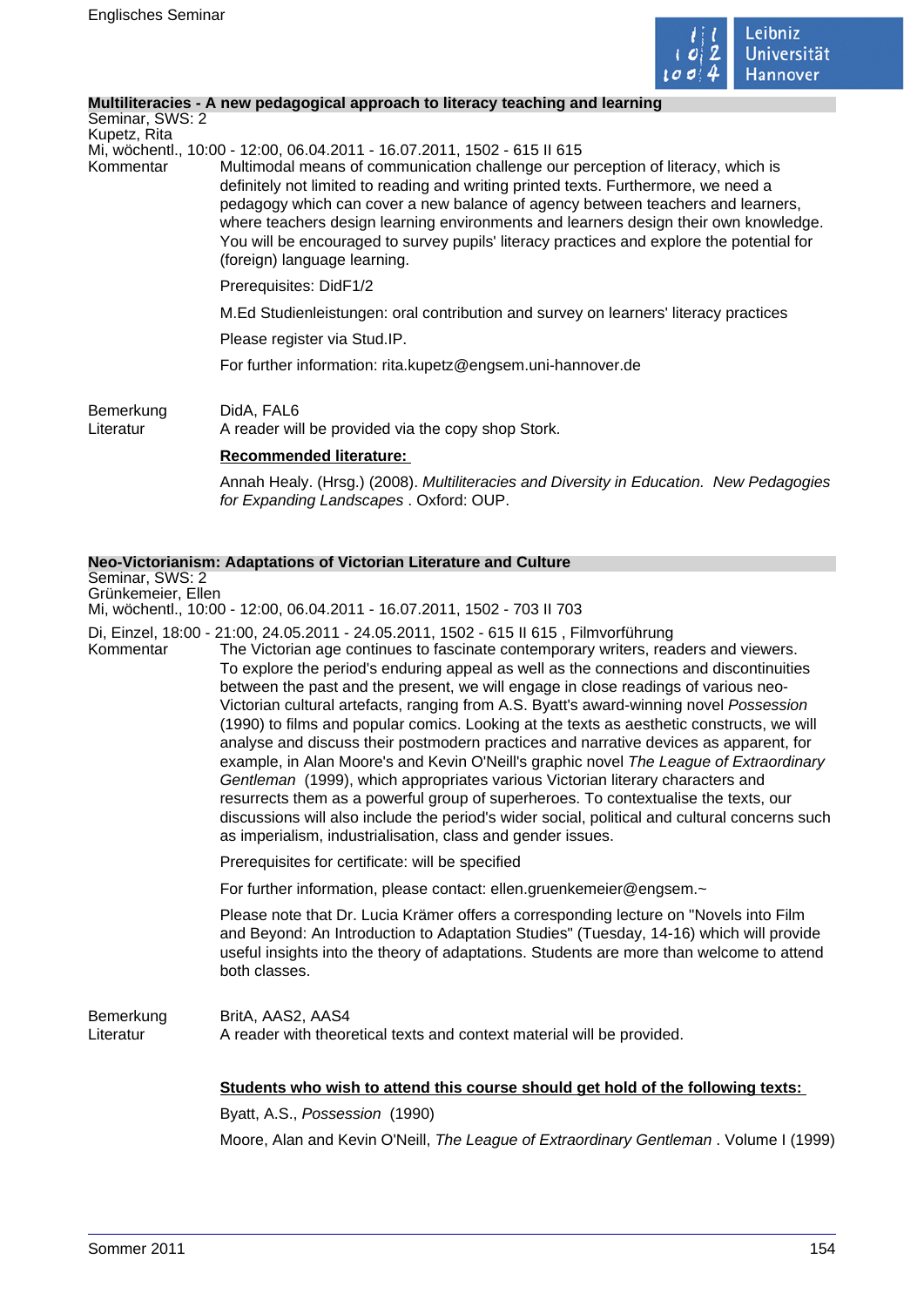

## **Planung und Analyse von Englischunterricht**

|                                    | <b>Planung und Analyse von Englischunterricht</b>                                                                                                                                                                                                                                                                                                                                         |
|------------------------------------|-------------------------------------------------------------------------------------------------------------------------------------------------------------------------------------------------------------------------------------------------------------------------------------------------------------------------------------------------------------------------------------------|
| Seminar, SWS: 2<br>Blell, Gabriele |                                                                                                                                                                                                                                                                                                                                                                                           |
| Kommentar                          | Do, wöchentl., 14:00 - 16:00, 07.04.2011 - 16.07.2011, 1502 - 615 II 615<br>Dieses Seminar ist obligatorisch für alle Lehramtsstudierenden. Für die noch<br>traditionellen Studiengänge (Staatsexamen) ist es praktikumsvorbereitend, wenn Sie das<br>Fachpraktikum im Fach Englisch absolvieren, es ist praktikumersetzend, wenn Sie das<br>Praktikum in einem anderen Fach absolvieren. |
|                                    | Im M. Ed. ist die Veranstaltung Teil des Moduls Fachpraktikum Englisch. Es werden<br>Aufzeichnungen und Unterricht analysiert und Unterrichtssequenzen geplant. Die<br>Veranstaltung ist stufen- und schulartenübergreifend angelegt. Die KursteilnehmerInnen<br>erarbeiten Planungsentwürfe für ihre jeweilige Schulart.                                                                 |
|                                    | Voraussetzungen: DidF1/F2, ASP                                                                                                                                                                                                                                                                                                                                                            |
|                                    | Voraussetzungen für Scheinerwerb: 'Studienleistung': Schriftliche Ausarbeitung<br>einer Analyse und eines Unterrichtsentwurfs oder Planung & Durchführung eigenen<br><b>Unterrichts</b>                                                                                                                                                                                                   |
|                                    | Anmeldung über Stud.IP                                                                                                                                                                                                                                                                                                                                                                    |
|                                    | Weitere Informationen: gabriele.blell@engsem.uni-hannover.de                                                                                                                                                                                                                                                                                                                              |
| Bemerkung<br>Literatur             | DidPA, FAL7<br>Bausch, Karl-Richard, Christ, Herbert & Krumm, Hans-Jürgen. (Hrsg.) (1995). Handbuch<br>Fremdsprachenunterricht. Tübingen: Francke (2. Auflage).                                                                                                                                                                                                                           |
|                                    | Hallet, Wolfgang & Nünning, Ansgar. (2007). Neue Ansätze und Konzepte der Literatur-<br>und Kulturdidaktik. Trier: wvt.                                                                                                                                                                                                                                                                   |
|                                    | Küster, Lutz. (2003). Plurale Bildung im Fremdsprachenunterricht. Fankfurt a.M.: Peter<br>Lang.                                                                                                                                                                                                                                                                                           |
|                                    | Meyer, Hilbert. (1987). Unterrichtsmethoden . 2 Bände. Frankfurt a.M.: Cornelsen/<br>Scriptor.                                                                                                                                                                                                                                                                                            |
|                                    | Mindt, Dieter. (1995). Unterrichtsplanung Englisch für die Sekundarstufe I.<br>(Neubearbeitung). Stuttgart: Klett.                                                                                                                                                                                                                                                                        |
|                                    | Müller-Hartmann, Andreas & Schocker-von Ditfurth, Marita. (Hrsg.)<br>(2005). Aufgabenorientierung im Fremdsprachenunterricht. Festschrift für Michael K.<br>Legutke. Tübingen: gnv.                                                                                                                                                                                                       |
|                                    | Zydatiß, Wolfgang. (2005). Bildungsstandards und Kompetenzniveaus im<br>Englischunterricht. Konzepte, Empirie, Kritik und Konsequenzen. Frankfurt a.M.: Peter<br>Lang.                                                                                                                                                                                                                    |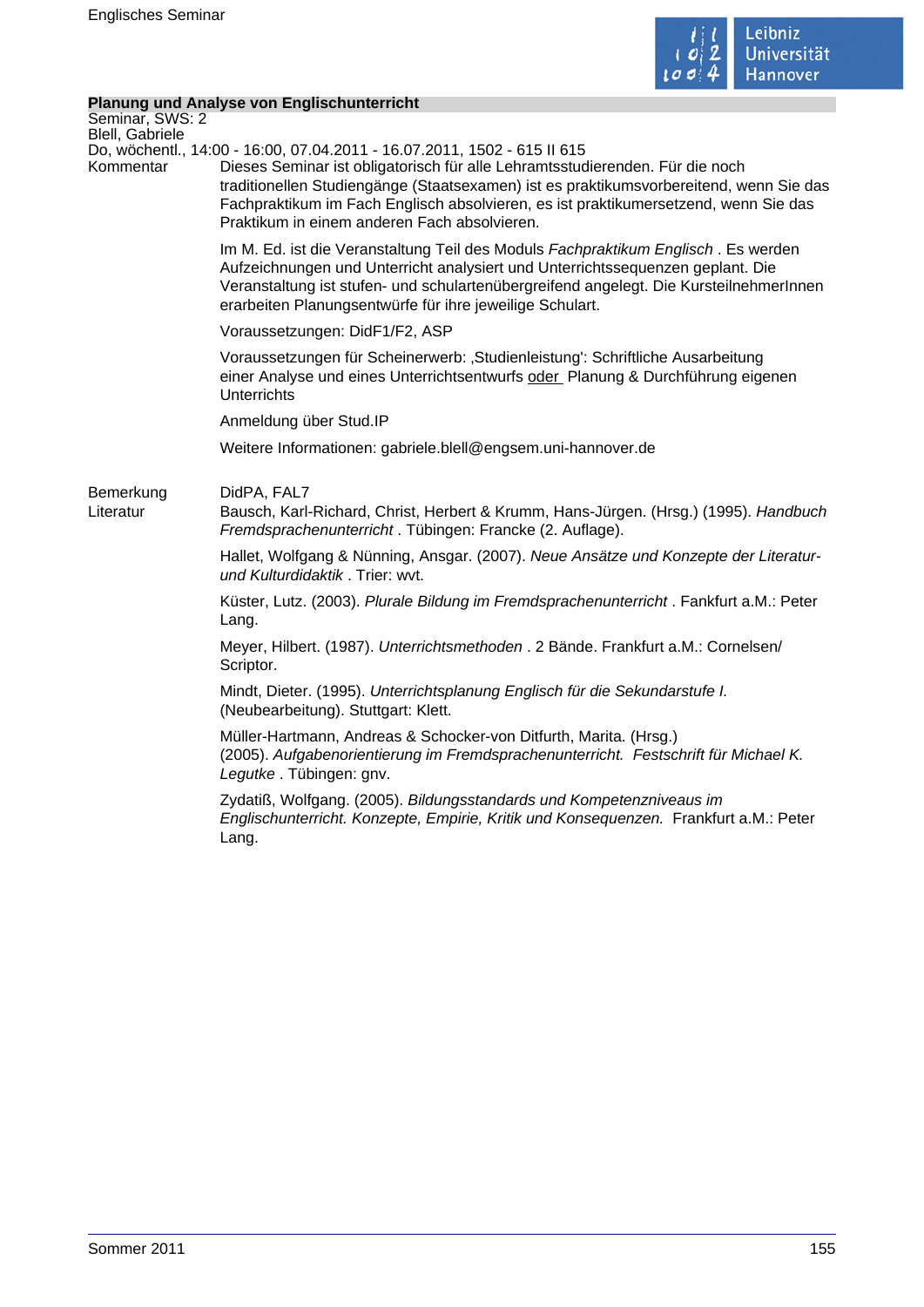

## **Planung und Analyse von Englischunterricht**

|                                        | Planung und Analyse von Englischunten icht                                                                                                                                                                                                                                              |
|----------------------------------------|-----------------------------------------------------------------------------------------------------------------------------------------------------------------------------------------------------------------------------------------------------------------------------------------|
| Seminar, SWS: 2                        |                                                                                                                                                                                                                                                                                         |
| Vinals-Stein, Nicole<br>Kommentar      | Di, wöchentl., 16:00 - 18:00, 05.04.2011 - 16.07.2011, 1502 - 609 II 609<br>Dieses Seminar ist obligatorisch für alle Lehramtsstudierenden und dient der<br>Vorbereitung auf das Fachpraktikum. Es werden Aufzeichnungen von Unterricht<br>analysiert und Unterrichtssequenzen geplant. |
|                                        | Die Veranstaltung ist stufen- und schulartübergreifend angelegt. Die KursteilnehmerInnen<br>erarbeiten Planungsentwürfe für ihre jeweilige Schulart.                                                                                                                                    |
|                                        | Voraussetzungen: ASP; Did F1 und DidF2                                                                                                                                                                                                                                                  |
|                                        | Anmeldung über Stud.IP.                                                                                                                                                                                                                                                                 |
| Bemerkung<br>Literatur                 | DidPA, FAL7<br>Bach, Gerhard & Johannes-Peter Timm (Hrsg.): Englischunterricht. Grundlagen und<br>Methoden einer handlungsorientierten Unterrichtspraxis. Tübingen: Francke 1989.                                                                                                       |
|                                        | Heuer, Helmut & Friederike Klippel: Englischmethodik. Problemfelder,<br>Unterrichtswirklichkeit und Handlungsempfehlungen. Berlin: Cornelsen 1993.                                                                                                                                      |
|                                        | Meyer, Hilbert: Unterrichtsmethoden, 2 Bände, Berlin: Cornelsen Scriptor 2001.                                                                                                                                                                                                          |
|                                        | Mindt, Dieter: Unterrichtsplanung Englisch für die Sekundarstufe I (Neubearbeitung).<br>Stuttgart: Klett 1995.                                                                                                                                                                          |
|                                        | Schaefer, Klaus: So schaffen Sie den Englischunterricht. Münster: Aschendorff 1992.                                                                                                                                                                                                     |
|                                        | Timm, Johannes-Peter. (Hrsg.): Englisch lernen und lehren. Didaktik des<br>Englischunterrichts . Berlin: Cornelsen 1998.                                                                                                                                                                |
|                                        | Ziegésar, Detlev von & Margaret von: Einführung von Grammatik im Englischunterricht:<br>Materialien und Modelle. München: Oldenbourg 2001.                                                                                                                                              |
| <b>Variation in Linguistic Systems</b> |                                                                                                                                                                                                                                                                                         |

#### **Variation in Linguistic Systems**

| Variation in Linguistic Systems |                                                                                                                                                                                                                                                                                                                                         |
|---------------------------------|-----------------------------------------------------------------------------------------------------------------------------------------------------------------------------------------------------------------------------------------------------------------------------------------------------------------------------------------|
| Seminar, SWS: 2                 |                                                                                                                                                                                                                                                                                                                                         |
| Altendorf, Ulrike               |                                                                                                                                                                                                                                                                                                                                         |
|                                 | Di, wöchentl., 16:00 - 18:00, 05.04.2011 - 16.07.2011, 1502 - 703 II 703                                                                                                                                                                                                                                                                |
| Kommentar                       | This course will explore language variation focussing on language-internal rather than<br>language-external constraints. It will discuss patterns of variation in different varieties of<br>English at the phonetic-phonological, grammatical and lexical level, also including the<br>effects of language contact and language change. |
|                                 | Prerequisites: Foundations Linguistics 1 and 2 (Major), Foundations Linguistics (Minor)                                                                                                                                                                                                                                                 |
|                                 | Course size limited to 35 people                                                                                                                                                                                                                                                                                                        |
| Bemerkung                       | Please register for this class via Stud. IP between 1 and 15. March!<br>$LingA1/LingA2$ , FAL 4                                                                                                                                                                                                                                         |
|                                 |                                                                                                                                                                                                                                                                                                                                         |

# **Didaktische u. berufspraktische Seminare / Didactical and Practical Seminars Fachpraktikum für das Lehramt an Gymnasien / M.Ed.**

Praktikum Vinals-Stein, Nicole

Kommentar 5 Wochen am Gymnasium im September 2011.

Anmeldung bis zum 30.04.2011 bei Nicole Vinals-Stein (nicole.vinals-stein@engsem.unihannover.de).

Die Plätze werden in der Reihenfolge der Anmeldung vergeben.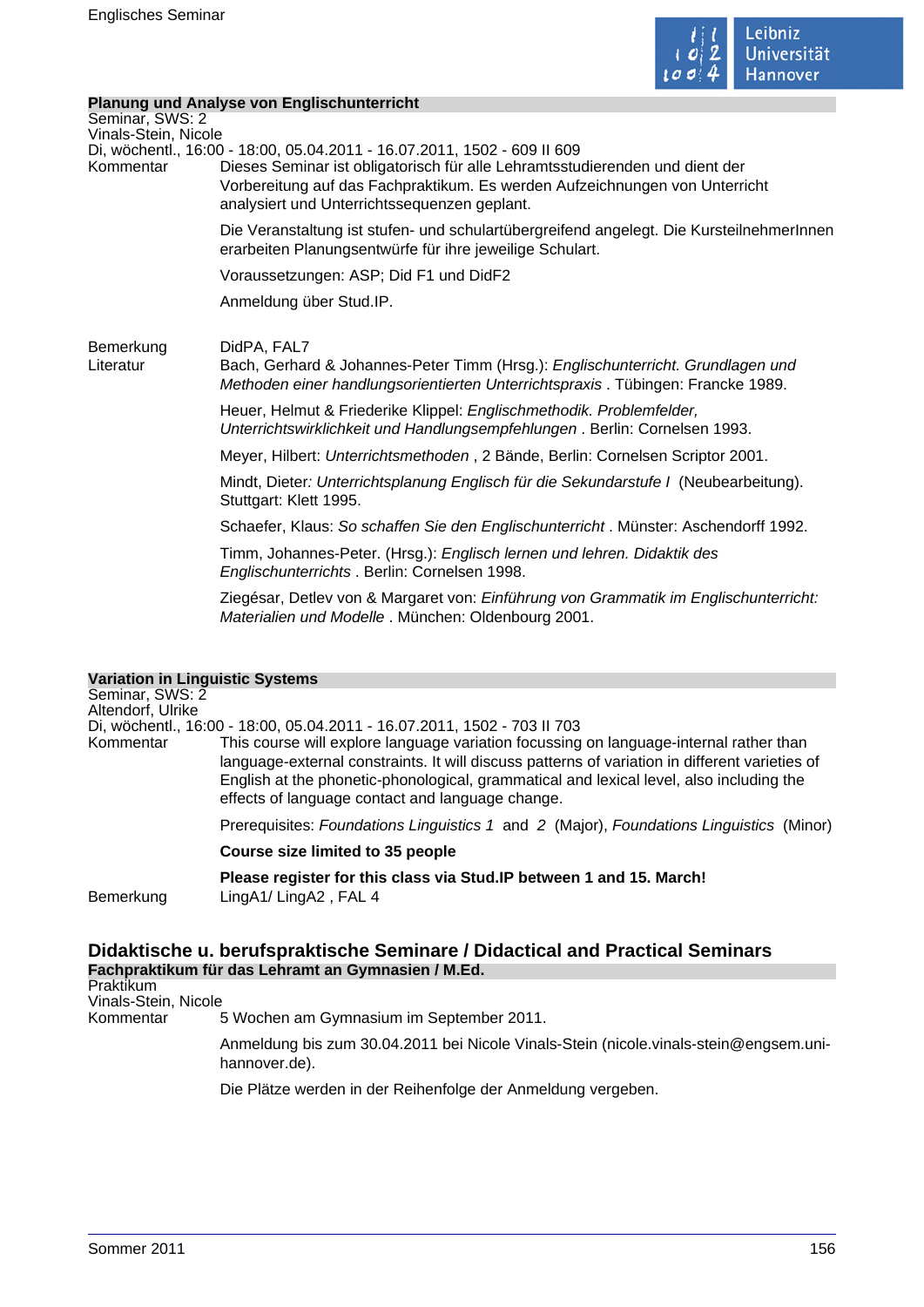

### **Introduction to the Methodology of Teaching English**

Seminar, SWS: 2 Kupetz, Rita

Mo, wöchentl., 12:00 - 14:00, 04.04.2011 - 16.07.2011, 1502 - 615 II 615

Kommentar This introductory methodology course is obligatory for all prospective teachers and for all BA students who plan to complete the M. Ed. We recommend that BA students take this class in their 3rd semester. We will deal with basic issues of teaching English as a foreign language, such as goals, content and methods; the role of the teacher and the learner in the modern foreign language classroom; skills and knowledge; teaching literature; intercultural learning.

> Prerequisites for certificate: reading assignments, tests in the learning modules and a written exam (Prüfungsleistung)

Please register for this course via Stud.IP.

For further information: rita.kupetz@engsem.uni-hannover.de

Bemerkung DidF1 Literatur A reader will be provided via the copy shop Stork.

## **Recommended literature:**

Ur, Penny. (1991). A Course in Language Teaching. Practice and Theory . Cambridge: CUP.

Müller-Hartmann, Andreas and Marita Schocker von Ditfurth. (2005). Introduction to English Language Teaching . Stuttgart: Klett.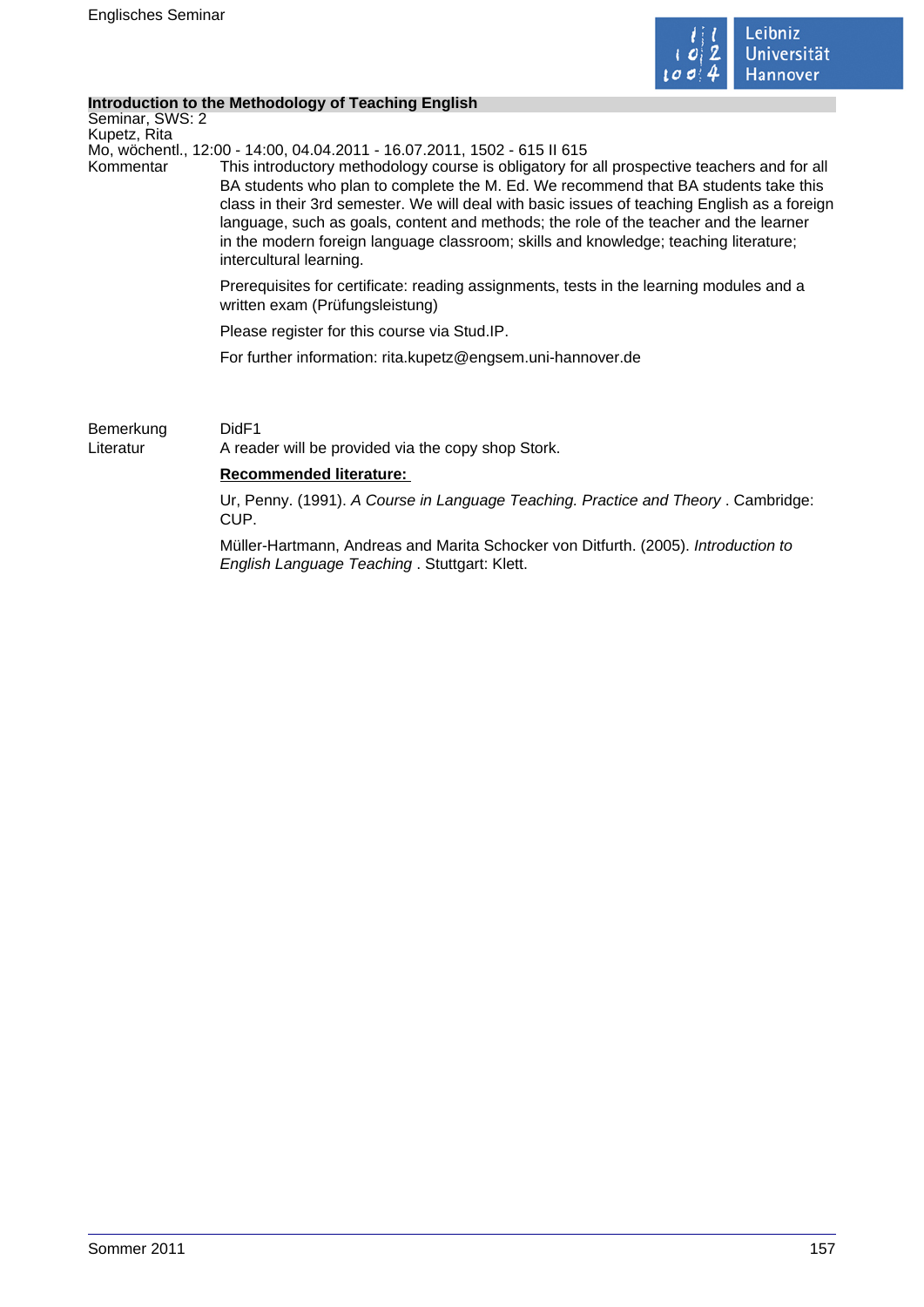

## **Introduction to the Methodology of Teaching English**

Seminar, SWS: 2 Becker, Carmen

Di, wöchentl., 10:00 - 12:00, 05.04.2011 - 16.07.2011, 1502 - 703 II 703

Kommentar This introductory methodology course is mandatory for all prospective teachers and for all BA students who plan to complete an M Ed. We recommend that BA students take this class in their 3rd or 4th semester. Non-BA students need to take this class before their intermediate exam.

> This course aims at exploring and synthesizing insights from second language acquisition research studies. It aims at involving the participants in their professional development by encouraging the reflection of their own second language learning processes and discussing issues, problems, and possibilities in foreign language teaching methodology. Furthermore it aims at developing a basic framework for a professional intercultural communicative language teaching practice at secondary level, which can function as a methodological springboard for future teaching.

Some of the issues that will be raised are:

SLA and implications for the classroom Learner differences and implications for teaching procedures Teacher's and learner's roles and responsibilities The intercultural communicative classroom The process and the role of tasks in language teaching Teaching the language system and developing language skills Policies and curricular guidelines The role of self-assessment (portfolio assessment)

Certificate requirements: regular attendance, active participation, weekly journal (portfolio), written exam.

Please register for this course via Stud.IP.

# Bemerkung DidF1 Literatur **Recommended literature:**  Müller-Hartmann, Andreas & Schocker-von Ditfurth, Marita. (2005). Introduction to English Language Teaching. Stuttgart: Klett.

Sommer 2011 158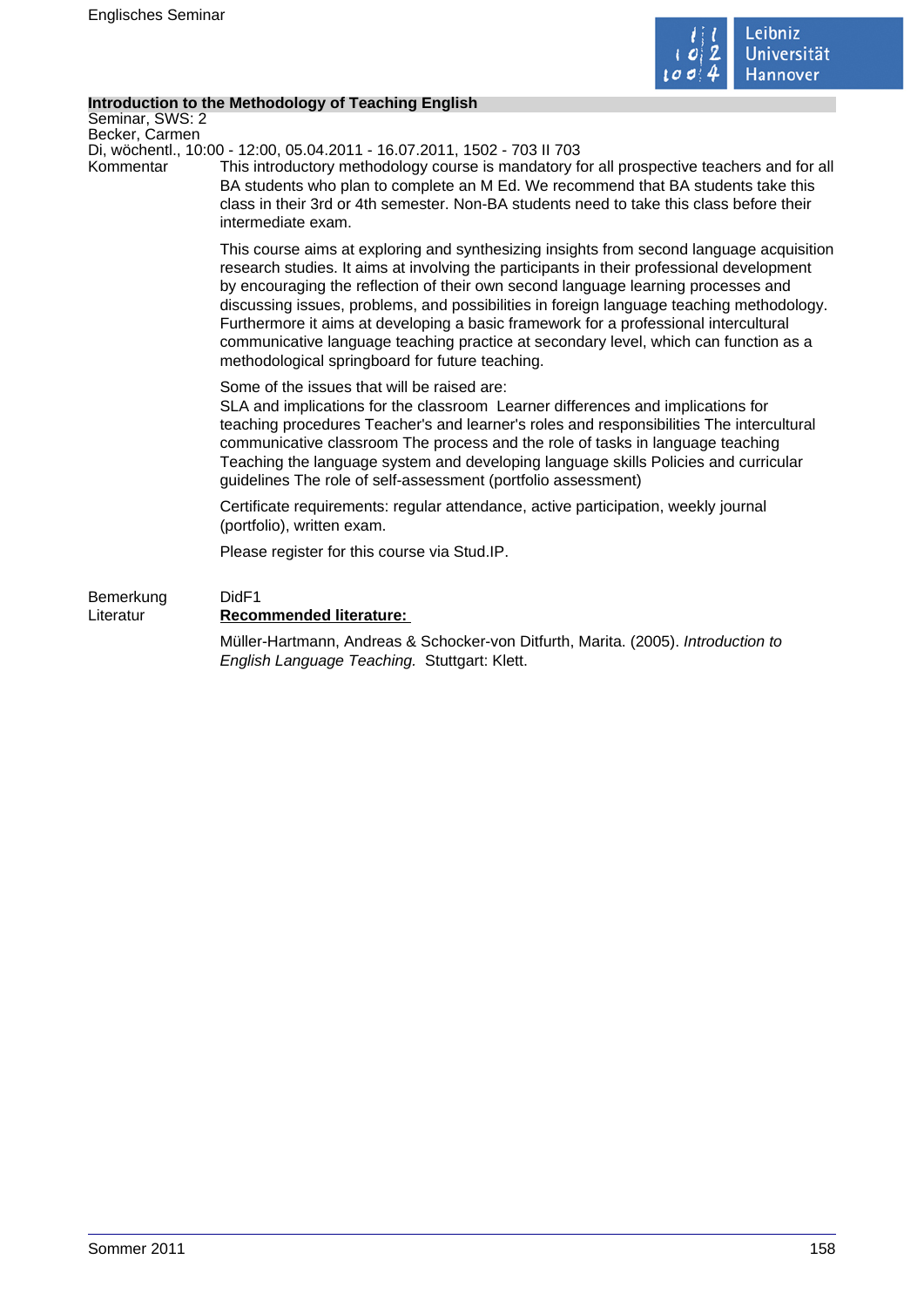

# **Language Testing and Assessment**

|                                       | <b>Language Testing and Assessment</b>                                                                                                                                                                                                                                                                                                                                                                                                                                                                                                                                                                                                                                                                                                                                                                                                                                                                                                                               |
|---------------------------------------|----------------------------------------------------------------------------------------------------------------------------------------------------------------------------------------------------------------------------------------------------------------------------------------------------------------------------------------------------------------------------------------------------------------------------------------------------------------------------------------------------------------------------------------------------------------------------------------------------------------------------------------------------------------------------------------------------------------------------------------------------------------------------------------------------------------------------------------------------------------------------------------------------------------------------------------------------------------------|
| Seminar, SWS: 2<br>Fellmann, Gabriela |                                                                                                                                                                                                                                                                                                                                                                                                                                                                                                                                                                                                                                                                                                                                                                                                                                                                                                                                                                      |
|                                       | Mi, wöchentl., 16:00 - 18:00, 06.04.2011 - 16.07.2011, 1502 - 615 II 615                                                                                                                                                                                                                                                                                                                                                                                                                                                                                                                                                                                                                                                                                                                                                                                                                                                                                             |
| Kommentar                             | Tests and assessment are an integral part of foreign language learning and teaching.<br>The seminar therefore provides an opportunity to explore a variety of key theoretical<br>and practical issues involved in language testing and assessment. We will focus on test<br>development, design and data analysis as well as their relation to test results and their<br>effects on the learning process. The seminar will also offer a review of influential articles<br>by authors such as e.g. Canale, Swain, Moss, Alderson and discusses their contribution<br>to the field. Students should be enabled to identify and select test formats appropriate for<br>different ages, competence levels, skills and purposes. We will also develop a language<br>test for a class at my school focussing on competence-oriented testing according to the<br>"Kerncurriculum", and evaluate the pupils' tests. Alternatives to testing will be thoroughly<br>discussed. |
|                                       | Please register via Stud. IP for this seminar and check there for additional information<br>before the first meeting.                                                                                                                                                                                                                                                                                                                                                                                                                                                                                                                                                                                                                                                                                                                                                                                                                                                |
|                                       | Prerequisites for SL certificate will be specified in class.                                                                                                                                                                                                                                                                                                                                                                                                                                                                                                                                                                                                                                                                                                                                                                                                                                                                                                         |
|                                       | For further information: FellmannG@aol.com                                                                                                                                                                                                                                                                                                                                                                                                                                                                                                                                                                                                                                                                                                                                                                                                                                                                                                                           |
| Bemerkung<br>Literatur                | DidF <sub>2</sub><br>A reader will be available at the copy shop Stork (Körnerstraße) at the beginning of the<br>semester.                                                                                                                                                                                                                                                                                                                                                                                                                                                                                                                                                                                                                                                                                                                                                                                                                                           |
|                                       | Recommended literature:                                                                                                                                                                                                                                                                                                                                                                                                                                                                                                                                                                                                                                                                                                                                                                                                                                                                                                                                              |
|                                       | Bachman, Lyle F. (1995). Fundamental Considerations in Language Testing. Oxford:<br>OUP.                                                                                                                                                                                                                                                                                                                                                                                                                                                                                                                                                                                                                                                                                                                                                                                                                                                                             |
|                                       | Bachman, Lyle F. & Adrian S. Palmer. (1996). Language Testing in Practice. Oxford:<br>OUP.                                                                                                                                                                                                                                                                                                                                                                                                                                                                                                                                                                                                                                                                                                                                                                                                                                                                           |
|                                       | Cohen, Andrew. (1994). Assessing Language Ability in the Classroom. Boston: Heinle &<br>Heinle.                                                                                                                                                                                                                                                                                                                                                                                                                                                                                                                                                                                                                                                                                                                                                                                                                                                                      |
|                                       | Douglas, Dan. (2010). Understanding Language Testing. London: Hodder.                                                                                                                                                                                                                                                                                                                                                                                                                                                                                                                                                                                                                                                                                                                                                                                                                                                                                                |
|                                       | Fulcher, Glenn & Fred Davidson. (2007). Language Testing and Assessment. An<br>Advanced Resource Book. Abingdon: Routledge.                                                                                                                                                                                                                                                                                                                                                                                                                                                                                                                                                                                                                                                                                                                                                                                                                                          |
|                                       | Fulcher, Glen. (2010). Practical Language Testing. London: Hodder.                                                                                                                                                                                                                                                                                                                                                                                                                                                                                                                                                                                                                                                                                                                                                                                                                                                                                                   |
|                                       | Grotjahn, Rüdiger. (2006). Prüfen - Testen - Bewerten. In: Udo O.H. Jung (Hrsg.),<br>Praktische Handreichung für Fremdsprachenlehrer . 4., vollst. neu bearb. Auflage.<br>Frankfurt/ Main: Lang. 221-230.                                                                                                                                                                                                                                                                                                                                                                                                                                                                                                                                                                                                                                                                                                                                                            |
|                                       | Hughes, Arthur. (2003). Testing for Language Teachers. 2nd edition. Cambridge: CUP.                                                                                                                                                                                                                                                                                                                                                                                                                                                                                                                                                                                                                                                                                                                                                                                                                                                                                  |
|                                       | Shohami, Elana. (2008). (ed.). Encyclopedia of Language and Education. Vol. 7:<br>Language Testing and Assessment. New York: Springer.                                                                                                                                                                                                                                                                                                                                                                                                                                                                                                                                                                                                                                                                                                                                                                                                                               |
|                                       | Winter, Felix. (2004). Leistungsbewertung: Eine neue Lernkultur braucht einen anderen<br>Umgang mit Schülerleistungen . 2. unveränd. Auflage. Baltmannsweiler: Schneider<br>Verlag Hohengehren.                                                                                                                                                                                                                                                                                                                                                                                                                                                                                                                                                                                                                                                                                                                                                                      |
|                                       |                                                                                                                                                                                                                                                                                                                                                                                                                                                                                                                                                                                                                                                                                                                                                                                                                                                                                                                                                                      |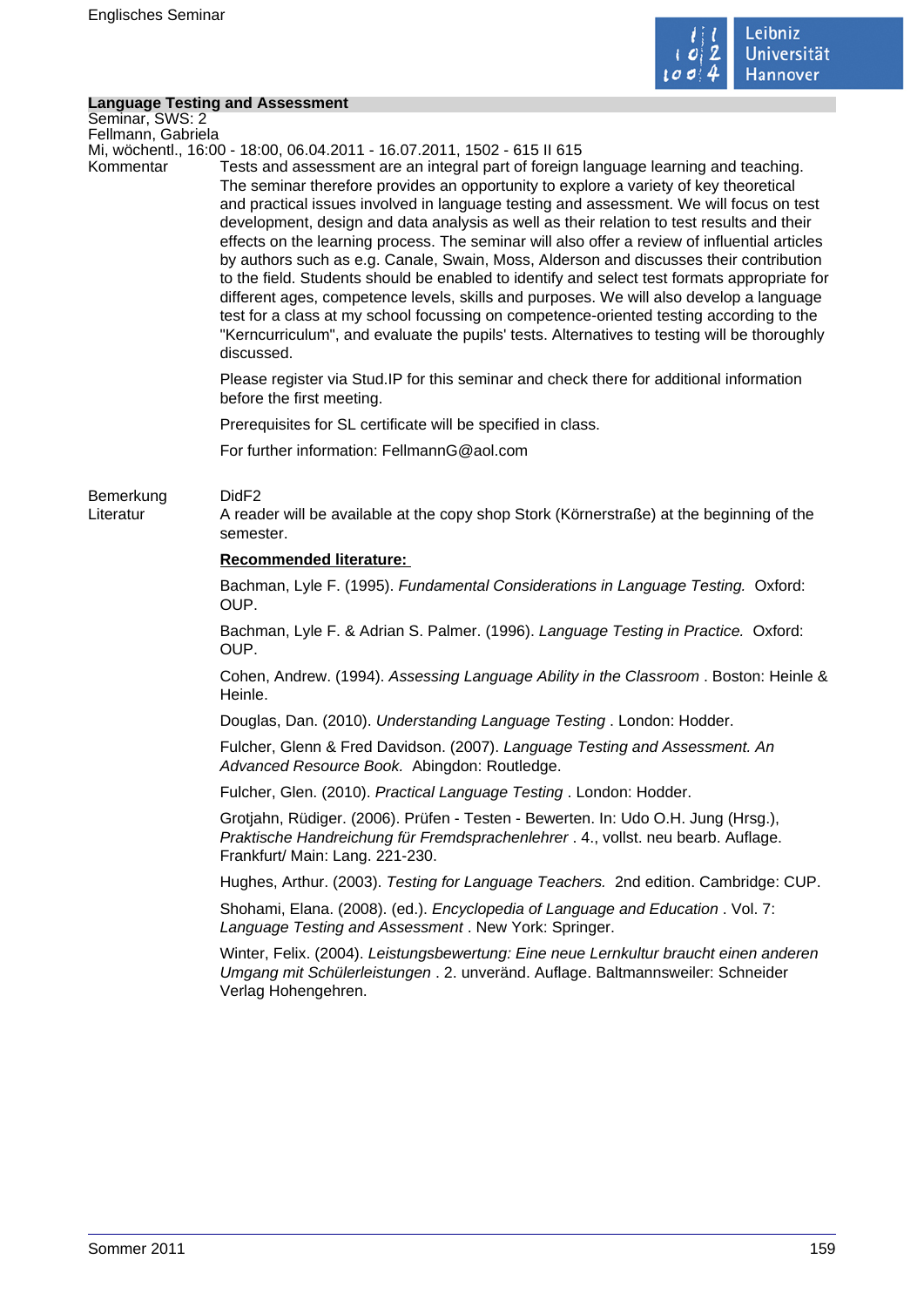

| <b>Portfolio</b>                |                                                                                                                                                                                                                                                                                                                                                                                                                                                                                                                                                                                       |
|---------------------------------|---------------------------------------------------------------------------------------------------------------------------------------------------------------------------------------------------------------------------------------------------------------------------------------------------------------------------------------------------------------------------------------------------------------------------------------------------------------------------------------------------------------------------------------------------------------------------------------|
| Seminar, SWS: 2<br>Kupetz, Rita |                                                                                                                                                                                                                                                                                                                                                                                                                                                                                                                                                                                       |
| Kommentar                       | Mo, wöchentl., 14:00 - 16:00, 04.04.2011 - 16.07.2011, 1502 - 615 II 615<br>This seminar will deal with the use of a portfolio for language learning and teaching<br>purposes and you will be encouraged to begin your own European Teacher's Portfolio.<br>The three parts of the European Language Portfolio (Passport, Biography and Dossier)<br>are evaluated and their implementation at school will be discussed. Furthermore, we<br>will deal with portfolio (self-)assessment as a means of empowering learners to take<br>responsibility for their own language development. |
|                                 | We will use Stud. IP and we prepared learning modules for you.                                                                                                                                                                                                                                                                                                                                                                                                                                                                                                                        |
|                                 | Prerequisites: DidF1                                                                                                                                                                                                                                                                                                                                                                                                                                                                                                                                                                  |
|                                 | Prerequisites for certificate: reading assignments and tests in the learning modules.                                                                                                                                                                                                                                                                                                                                                                                                                                                                                                 |
|                                 | Please register via Stud.IP.                                                                                                                                                                                                                                                                                                                                                                                                                                                                                                                                                          |
|                                 | For further information: rita.kupetz@engsem.uni-hannover.de                                                                                                                                                                                                                                                                                                                                                                                                                                                                                                                           |
| Bemerkung                       | DidF <sub>2</sub>                                                                                                                                                                                                                                                                                                                                                                                                                                                                                                                                                                     |

Literatur A reader will be provided via the copy shop Stork.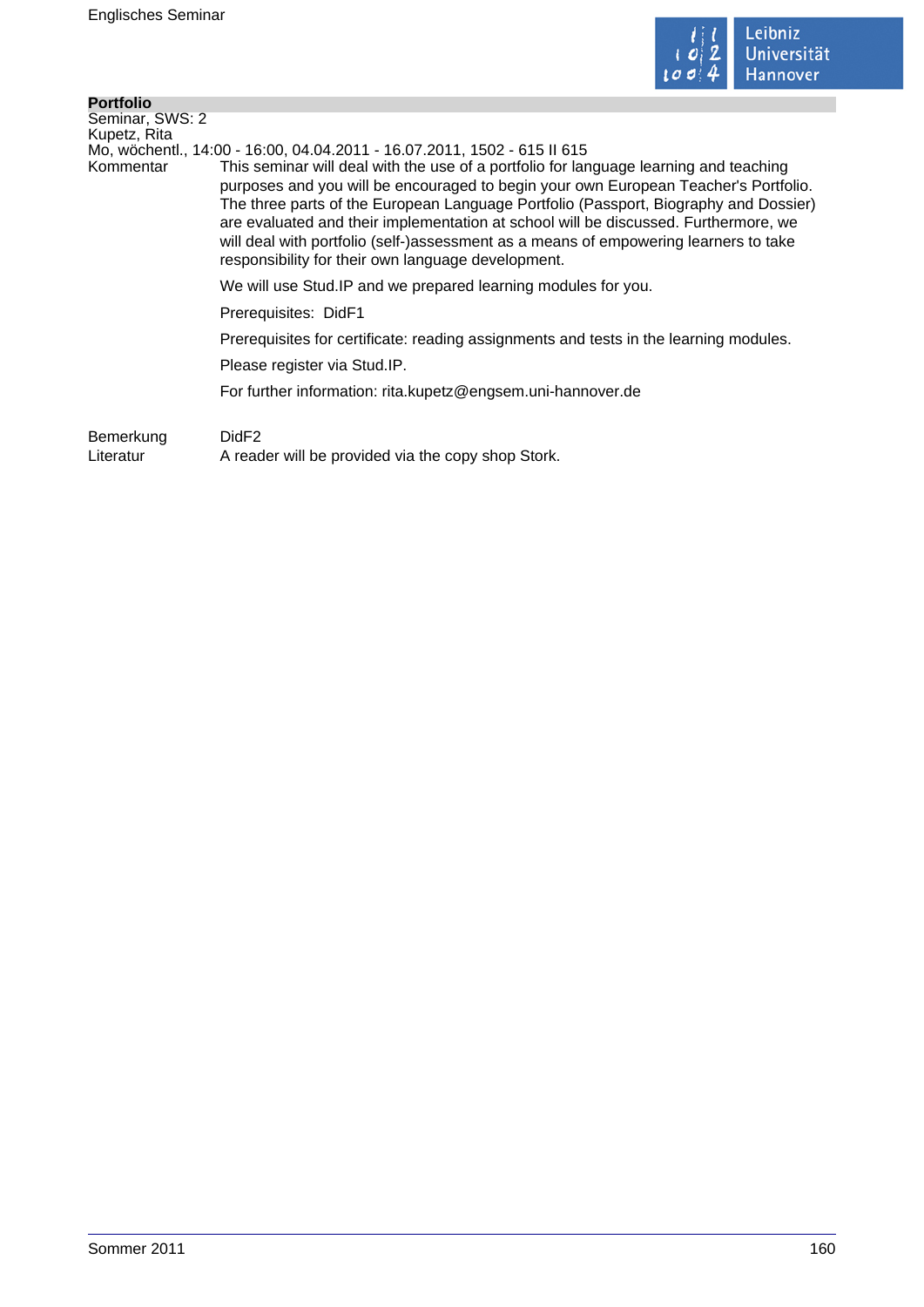

### **Teaching Film: Crash and Babel**

Seminar, SWS: 2 Blell, Gabriele

Do, wöchentl., 10:00 - 12:00, 07.04.2011 - 16.07.2011, 1502 - 615 II 615

Kommentar Students enjoy watching movies and TV for a variety of reasons. For one, they get exposure to authentic language in a non-threatening setting. Secondly, movies and video provide common ground to students of any cultural background. From the teaching perspective, film as a text-genre has been fully accepted for the EFL classroom in Lower Saxony since 2003. The course is designed to help you to teach two episodic films: Crash (2004) and Babel (2006). Some of the objectives of the course will be: critically analyze and understand the purpose for the use of basic film/video techniques and methods for teaching them to students, as well as intertextual connections between media (e.g. film & novel). understand and apply different critical approaches to studying film (e.g. semiotic, postcolonial, cultural studies) and teach them in a task-based learning context develop 'reading/viewing' skills through a range of classroom activities that demonstrate how audience interaction works to create meaning in film.

A film-screening for the films discussed in the classroom will be organized.

Please register via Stud.IP.

Prerequisites: DidF1/F2

Prerequisites for SL certificate will be specified in class.

For further information: gabriele.blell@engsem.uni-hannover.de

# Bemerkung DidA Literatur **Recommended Literature:**

Blell, Gabriele & Lütge, Christiane. (2004). Sehen, Hören, Verstehen und Handeln: Filme im Fremdsprachenunterricht. PRAXIS Fremdsprachenunterricht 6. 402-405. 430.

Blell, Gabriele & Lütge, Christiane. (2008). Filmbildung im Fremdsprachenunterricht. Neue Lernziele, Begründungen und Methoden. In: Claus Gnutzmann, Frank G. Königs & Ekkehard Zöfgen (Hrsg.), Fremdsprachenlehren und -lernen 37, 124-140.

Leizke-Ungerer, Eva. (2009). Film im Fremdsprachenunterricht. Literarische Stoffe, interkulturelle Ziele, mediale Wirkung . Stuttgart: Ibidem.

Mikos, Lothar. (2003). Film- und Fernsehanalyse . Konstanz: UVK Verlagsgesellschaft mbH.

The New London Group. (2000). "A Pedagogy of Multiliteracies." In: Cope, Bill & Kalantzis, Mary (eds.). Multiliteracies. London & NY: Routledge. 9-37.

Themenheft Teaching Film:PRAXIS Fremdsprachenunterricht 6/2004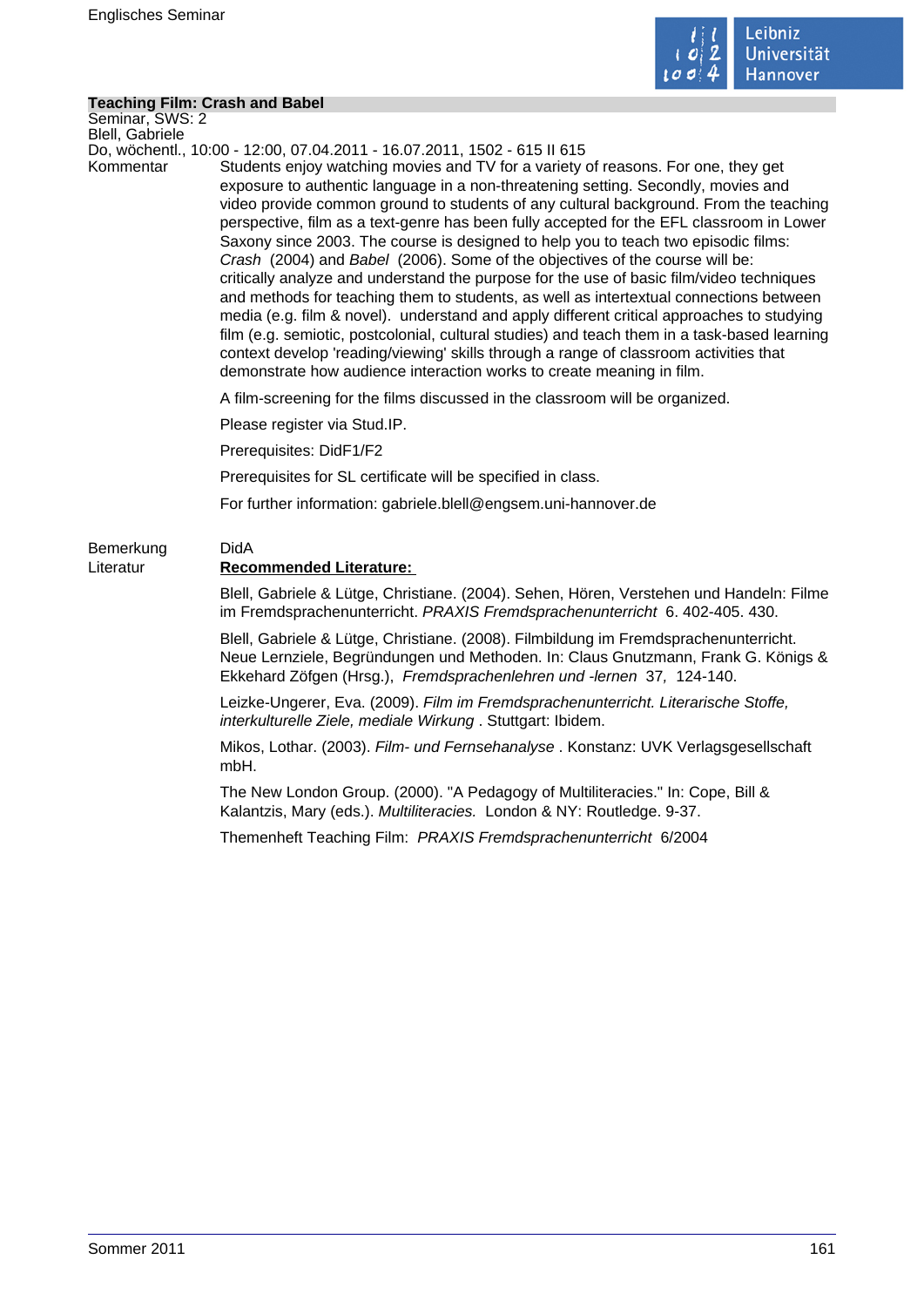

### **Teaching Practice as Foreign Language Assistant**

Seminar, SWS: 2 Tschann, Verena

Sa, Einzel, 10:00 - 18:00, 25.06.2011 - 25.06.2011, 1502 - 613 II 613

Kommentar This course gives a practical introduction to different teaching assistant programmes (PAD, Amity) and provides useful information about the tasks and responsibilities of Foreign Language Assistants. We are going to compare different educational systems (GB, USA, Ireland, Canada and Australia), develop and discuss activities and resources for teaching German as a foreign language and you will have the chance to meet and talk to former teaching assistants.

> This course is obligatory for BA or M.Ed. students planning to substitute the Fachpraktikum with the assistant year. The course will prepare for the 30 minute oral exam which will take place after your return. Please note: DidPA is obligatory for all M.Ed. students.

> Please register for this class via email before June 15, 2011 (v\_tschann@hotmail.com).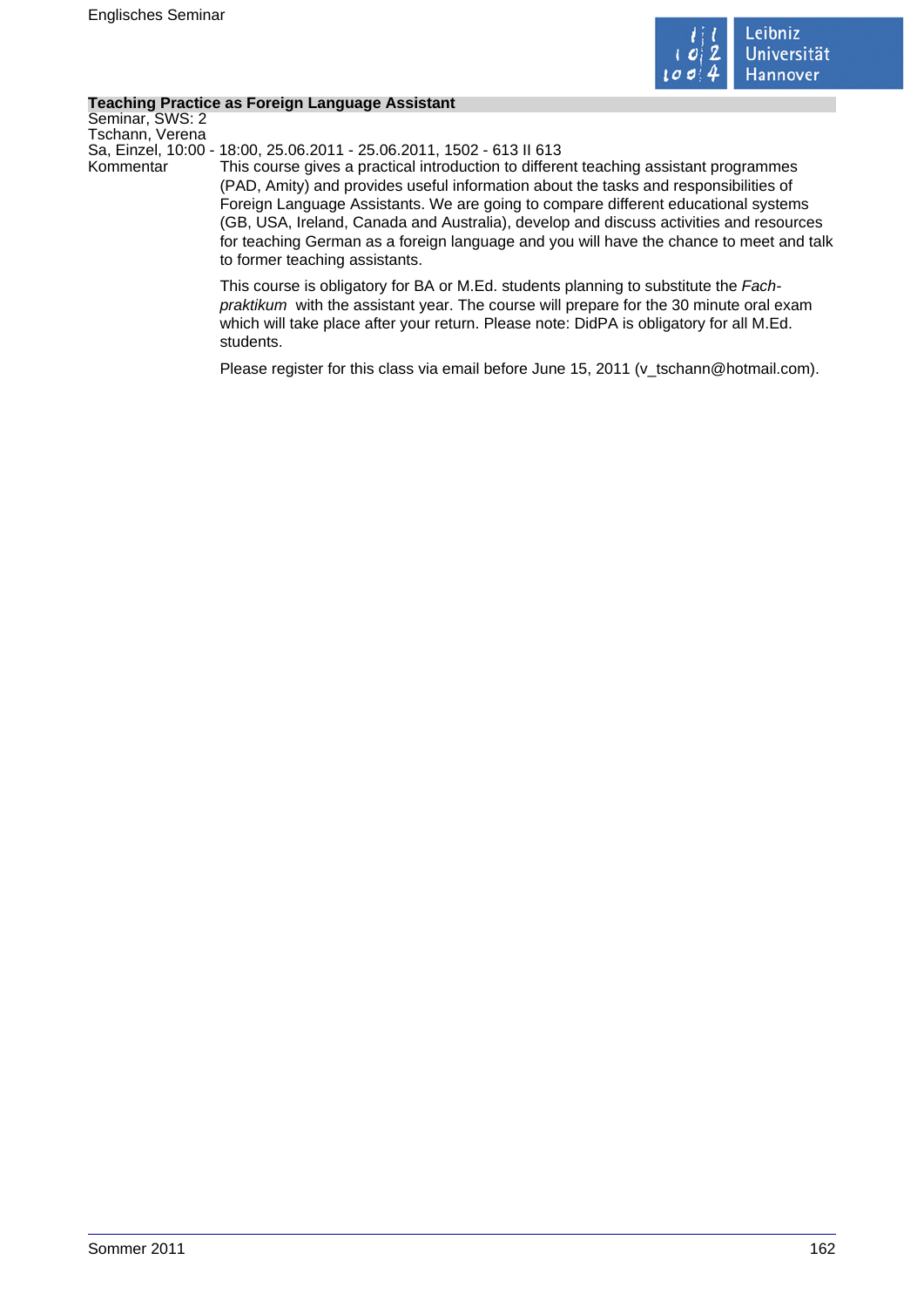

#### **Theorien und Konzepte des bilingualen Unterrichts aus zwei fachdidaktischen Perspektiven (am Beispiel von Geschichtsunterricht zu Themen des "langen 19. Jahrhunderts")** Seminar, SWS: 2

Barricelli, Michele (Prüfer/-in) / Blell, Gabriele

Di, wöchentl., 16:00 - 18:00, 05.04.2011 - 16.07.2011, 1502 - 003 II 003

| Kommentar | 200 II 600 - 200 I 600 I 600 I 700 I 700 I 700 I 700 I 700 I 700 I 700 I 700 I 1<br>Geschichte gehört in Deutschland zu den häufigsten Sachfächern im Bilingualen<br>Unterricht. Das Attribut "bilingual" impliziert einerseits, dass die Schulsprache Deutsch<br>in diesem Unterricht durchaus ihren Platz hat, also zumindest streckenweise in<br>zwei Sprachen gelernt wird. Es fixiert andererseits das Ziel einer funktionalen Zwei-<br>bzw. partiellen Mehrsprachigkeit. Es wird damit in diesem Unterricht keine originäre<br>Beherrschung der Fremdsprache im Sinne muttersprachlicher Kompetenz angestrebt,<br>sondern vielmehr eine segmental-funktionale Fremdsprachenkompetenz. Zusätzlich<br>soll sich für das Sachfach ein "Mehrwert" ergeben, der im Falle der Geschichte etwa<br>in einem systematischen Perspektivenwechsel, der tieferen Einsicht in die narrative<br>Verfasstheit des historischen Erkennens oder dem verstärkten interkulturellen Lernen<br>(Fremdverstehen) bestehen kann.Am Beispiel von historischen Gegenständen des<br>"langen" 19 Jahrhunderts sollen im Seminar die wesentlichen Konstellationen für den<br>bilingualen Sachfachunterricht Geschichte-Englisch in deutschen Schulklassen bearbeitet<br>werden: |
|-----------|-----------------------------------------------------------------------------------------------------------------------------------------------------------------------------------------------------------------------------------------------------------------------------------------------------------------------------------------------------------------------------------------------------------------------------------------------------------------------------------------------------------------------------------------------------------------------------------------------------------------------------------------------------------------------------------------------------------------------------------------------------------------------------------------------------------------------------------------------------------------------------------------------------------------------------------------------------------------------------------------------------------------------------------------------------------------------------------------------------------------------------------------------------------------------------------------------------------------------------------------------------------|
|           | a) zu einem amerikanisch/britischen Thema (also "fremde" Geschichte mit<br>englischsprachigen Originalquellen),                                                                                                                                                                                                                                                                                                                                                                                                                                                                                                                                                                                                                                                                                                                                                                                                                                                                                                                                                                                                                                                                                                                                           |
|           | b) zu einem deutschen Thema (also eigene Geschichte mit z. T. muttersprachlichen,<br>englisch übersetzten Quellen),                                                                                                                                                                                                                                                                                                                                                                                                                                                                                                                                                                                                                                                                                                                                                                                                                                                                                                                                                                                                                                                                                                                                       |
|           | c) zum Thema der Französischen Revolution (also doppelte Alterität: fremde Geschichte,<br>fremdsprachliche Quellen, die in eine andere Fremdsprache übersetzt wurden) sowie                                                                                                                                                                                                                                                                                                                                                                                                                                                                                                                                                                                                                                                                                                                                                                                                                                                                                                                                                                                                                                                                               |
|           | d) 1. Weltkrieg als Exempel einer multiperspektivischen, multilingualen Betrachtung.                                                                                                                                                                                                                                                                                                                                                                                                                                                                                                                                                                                                                                                                                                                                                                                                                                                                                                                                                                                                                                                                                                                                                                      |
| Bemerkung | Bei der fachlichen, fachdidaktischen und (fremd-)sprachlichen Analyse ausgewählter<br>Darstellungen, Quellentexte, Bildmedien und Schulmaterialien sollen im Seminar immer<br>auch Fragen der unterrichtsdidaktischen Umsetzung eine Rolle spielen (Textauswahl,<br>Übungs- und Aufgabengestaltung, Methodenauswahl, Methoden sprachlicher Stützung,<br>Glossar, etc.).<br>Seminarsprache: Deutsch und Englisch!                                                                                                                                                                                                                                                                                                                                                                                                                                                                                                                                                                                                                                                                                                                                                                                                                                          |
|           | <b>DidA</b>                                                                                                                                                                                                                                                                                                                                                                                                                                                                                                                                                                                                                                                                                                                                                                                                                                                                                                                                                                                                                                                                                                                                                                                                                                               |
| Literatur | Barricelli, Michele & Ulrich Schmieder. (2007). Über Nutzen und Nachteil des<br>bilingualen Sachfachunterrichts. Fremdsprachen- und Geschichtsdidaktik im Dialog.<br>In: Daniela Caspari u.a. (Hrsg.): Bilingualer Unterricht macht Schule. Beiträge aus der<br>Praxisforschung. Frankfurt a.M.: Lang. 205-220.                                                                                                                                                                                                                                                                                                                                                                                                                                                                                                                                                                                                                                                                                                                                                                                                                                                                                                                                           |
|           | Blell, Gabriele & Füllberg-Stolberg, Katja. (2005). " The Amistad Revolt": Ein<br>fächerübergreifendes Seminar zum bilingualen Geschichtsunterricht". In: Blell, Gabriele<br>& Kupetz, Rita (Hrsg.). Bilingualer Sachfachunterricht und Lehrerausbildung für den<br>bilingualen Unterricht: Forschung und Praxisberichte. Frankfurt a.M.: Lang. 111-130.                                                                                                                                                                                                                                                                                                                                                                                                                                                                                                                                                                                                                                                                                                                                                                                                                                                                                                  |
|           | Christ, Herbert. (2000). "Zweimal hinschauen - Geschichte bilingual lernen." In: Lothar<br>Bredella & Franz-Joseph Meißner et al. (Hrsg.), Wie ist Fremdverstehen lehr- und<br>lernbar? Tübingen: Narr. 43-83.                                                                                                                                                                                                                                                                                                                                                                                                                                                                                                                                                                                                                                                                                                                                                                                                                                                                                                                                                                                                                                            |
|           | Hasberg, Wolfgang (2004). Bilingualer Geschichtsunterricht und historisches Lernen.                                                                                                                                                                                                                                                                                                                                                                                                                                                                                                                                                                                                                                                                                                                                                                                                                                                                                                                                                                                                                                                                                                                                                                       |
|           | Möglichkeiten und Grenzen. Internationale Schulbuchforschung. Heft 2/2004, 26.<br>119-139.                                                                                                                                                                                                                                                                                                                                                                                                                                                                                                                                                                                                                                                                                                                                                                                                                                                                                                                                                                                                                                                                                                                                                                |
|           | Theis, Rolf et al. (2009). Geschichte und Geschehen. Bilingual 19th century . Stuttgart/<br>Leipzig: Klett.                                                                                                                                                                                                                                                                                                                                                                                                                                                                                                                                                                                                                                                                                                                                                                                                                                                                                                                                                                                                                                                                                                                                               |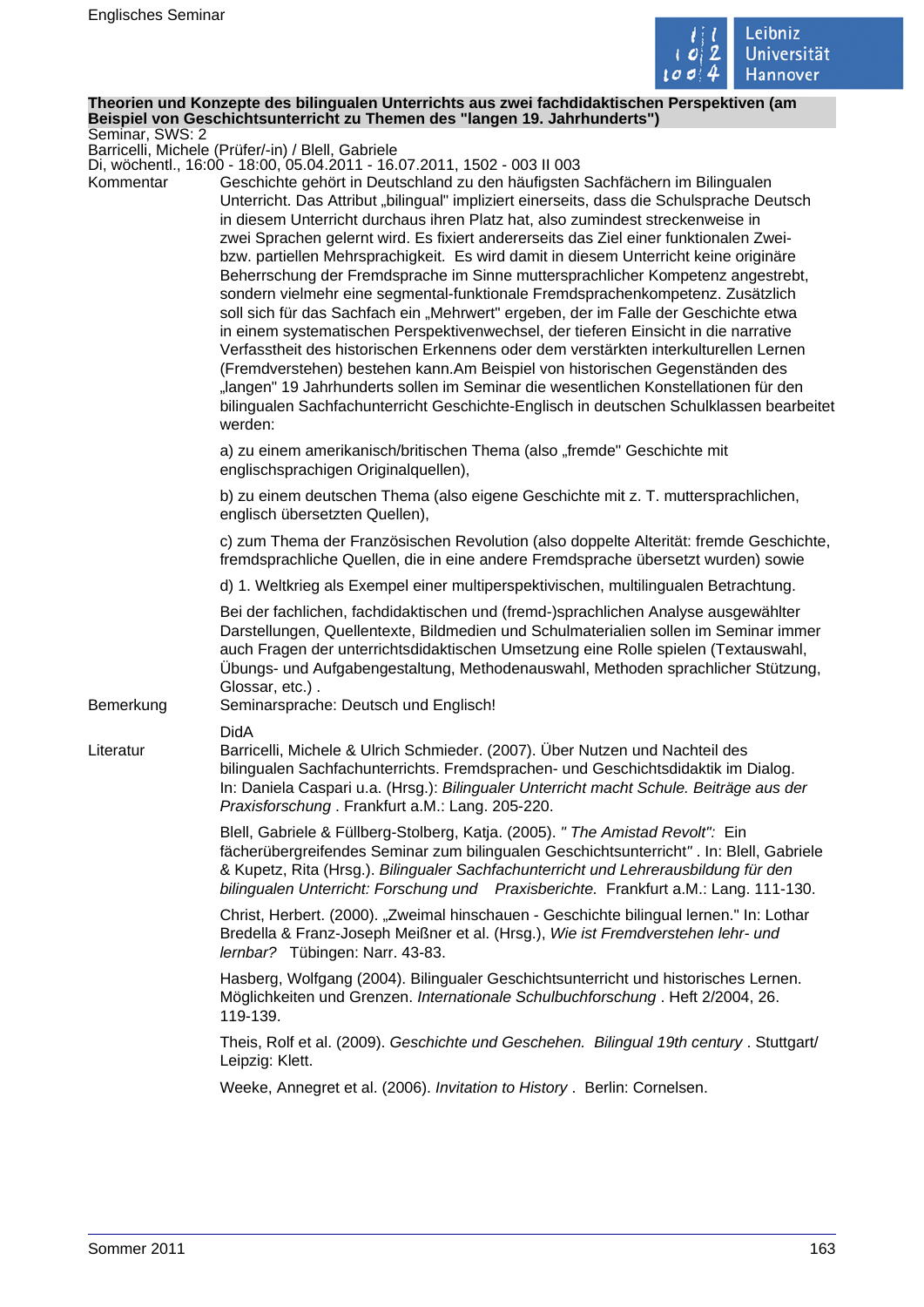**Visual Literacy in the EFL classroom**



|                            | $19001$ Little avec $11$ and $11$ Little viabor voir                                                                                                                                                                                                                                                                                                                                                                                                                                                                                                                          |
|----------------------------|-------------------------------------------------------------------------------------------------------------------------------------------------------------------------------------------------------------------------------------------------------------------------------------------------------------------------------------------------------------------------------------------------------------------------------------------------------------------------------------------------------------------------------------------------------------------------------|
| Seminar<br>Blell, Gabriele |                                                                                                                                                                                                                                                                                                                                                                                                                                                                                                                                                                               |
|                            | Di, wöchentl., 14:00 - 16:00, 05.04.2011 - 16.07.2011, 1502 - 615 II 615                                                                                                                                                                                                                                                                                                                                                                                                                                                                                                      |
| Kommentar                  | If teachers consider essential principles and adequate methods, pictures, pictograms,<br>pictorial art, photos and film offer the advantage to enhance language activities in a<br>foreign language as well. In dealing with various kinds of images the learners get the<br>chance to train and improve their communicative, cultural and visual competences. The<br>seminar will deal with the question how images and pictures can be used for (foreign)<br>language learning and teaching purposes. A couple of seminars will be held in the<br>Sprengel Museum Hannover. |
|                            | Prerequisites: DidF1                                                                                                                                                                                                                                                                                                                                                                                                                                                                                                                                                          |
|                            | Prerequisites for SL certificate will be specified in class.                                                                                                                                                                                                                                                                                                                                                                                                                                                                                                                  |
|                            | Please register for this course via Stud.IP.                                                                                                                                                                                                                                                                                                                                                                                                                                                                                                                                  |
|                            | For further information: gabriele.blell@engsem.uni-hannover.de                                                                                                                                                                                                                                                                                                                                                                                                                                                                                                                |
| Bemerkung<br>Literatur     | DidF <sub>2</sub><br><b>Recommended literature:</b>                                                                                                                                                                                                                                                                                                                                                                                                                                                                                                                           |
|                            | Blell, Gabriele & Hellwig, Karlheinz. (1996). Bildende Kunst und Musik im<br>Fremdsprachenunterricht. Frankfurt a.M.: Peter Lang.                                                                                                                                                                                                                                                                                                                                                                                                                                             |
|                            | Surkamp, Carola & Hecke, Carola. (2010). Bilder im Fremdsprachenunterricht: Neue<br>Ansätze, Kompetenzen und Methoden. Tübingen: Narr.                                                                                                                                                                                                                                                                                                                                                                                                                                        |
|                            | Rymarczyk, Jutta. (2003). MAFF: Kunst auf Englisch? München: Langenscheidt-<br>Longman.                                                                                                                                                                                                                                                                                                                                                                                                                                                                                       |
|                            |                                                                                                                                                                                                                                                                                                                                                                                                                                                                                                                                                                               |

# **Kolloquien /Colloquia**

#### **Doktorandenkolloquium "American Studies"** Kolloquium, SWS: 2 Mayer, Ruth Kommentar Dieses Kolloquium soll Doktorand/innen der American Studies die Möglichkeit geben, ihre Projekte im kleinen Kreis vorzustellen und zu diskutieren.

Bemerkung Nach Absprache und auf persönliche Einladung.

## **Doktorandenkolloquium "Didaktik"**

Kolloquium, SWS: 2 Kupetz, Rita / Blell, Gabriele Di, wöchentl., 18:00 - 20:00, 05.04.2011 - 16.07.2011, 1502 - 703 II 703 Fr, Einzel, 09:00 - 12:00, 13.05.2011 - 13.05.2011, 1502 - 615 II 615 Fr, Einzel, 12:00 - 14:00, 13.05.2011 - 13.05.2011, 1502 - 609 II 609 Fr, Einzel, 14:00 - 17:00, 13.05.2011 - 13.05.2011, 1502 - 615 II 615 Kommentar Termine und Teilnahme nach Absprache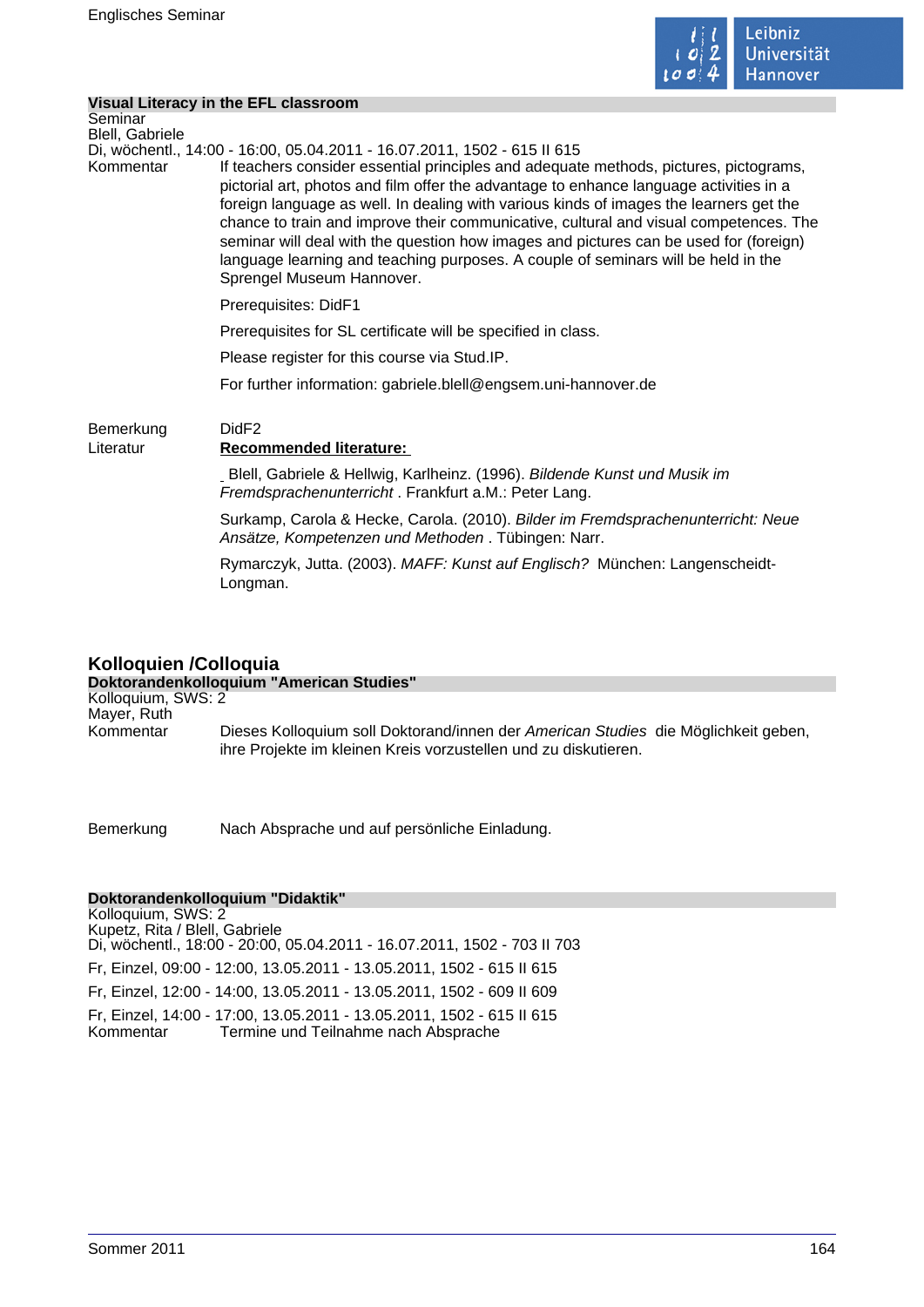

### **Examensseminar Literatur / Kultur**

Seminar, SWS: 2 Gohrisch, Jana

Di, wöchentl., 14:00 - 16:00, 05.04.2011 - 16.07.2011, 1502 - 709 II 709

Kommentar Das auf die gesamte Vorlesungszeit angelegte Examenskolloquium richtet sich an alle Studierenden, die kurz vor ihrer Abschlussprüfung (BA, MA Advanced Anglophone Studies, Staatsexamen, Magister) stehen und diese im Bereich der englischen und amerikanischen Literatur- und Kulturwissenschaft (insbesondere Anglistik und Neue Englischsprachige Literaturen) ablegen wollen.

> Der Veranstaltungsplan umfasst (je nach Bedarf der TeilnehmerInnen) die zentralen Bereiche der Literaturwissenschaft wie Literaturtheorie, Literaturgeschichte, Textanalyse und Interpretation. Darüber hinaus werden wir die Abschlussklausuren (vorbereitende Recherche und Lektüre, Schreibtechniken), die mündlichen Abschlussprüfungen (Themenwahl in Literatur- und Kulturwissenschaft, Thesenpapier) und die schriftliche Abschlussarbeit (Themenwahl, Arbeitstechniken) besprechen. Es wird auch die Möglichkeit geben, Prüfungen zu simulieren.

Prerequisites: intermediate exam

For further information: jana.gohrisch@engsem.uni-hannover.de

## Literatur **Lektüreempfehlungen:**

Franck, Norbert und Joachim Stary. Die Technik des wissenschaftlichen Arbeitens. Eine praktische Anleitung . 11. überarb. Aufl. Paderborn, München, Wien, Zürich: Schönigh 2003 (UTB).

Nünning, Vera und Ansgar. An Introduction to the Study of English and American Literature . Stuttgart: Ernst Klett Sprachen 2004.

Nünning, Ansgar, Hg. Metzler-Lexikon Literatur- und Kulturtheorie: Ansätze - Personen - Grundbegriffe . 3. erw. Aufl. Stuttgart, Weimar: J. B. Metzler 2004.

Poplawski, Paul, ed. English Literature in Context . Cambridge: Cambridge University Press 2008.

Seeber, Hans-Ulrich, Hg. Englische Literaturgeschichte . 4. erw. Aufl. Stuttgart, Weimar: J. B. Metzler 2004.

# **Examensseminare / Exam Seminars**

**Examenskolloquium Didaktik** Kolloquium, SWS: 2 Kupetz, Rita Di, wöchentl., 14:00 - 16:00, 05.04.2011 - 16.07.2011, 1502 - 613 II 613 Kommentar Examenskandidaten/innen für die Prüfung im Sommer 2011 bereiten sich im April und Mai mittels Prüfungssimulation oder Beratung zum Thesenpapier unmittelbar auf die mündliche Prüfung vor. Ab Juni werden Kandidatinnen folgender Semester aufgenommen. Darüber hinaus werden Abschlussarbeiten und -prüfungen, die in der Didaktik des Englischen geschrieben werden, konzeptionell beraten. Für weitere Informationen: rita.kupetz@engsem.uni-hannover.de